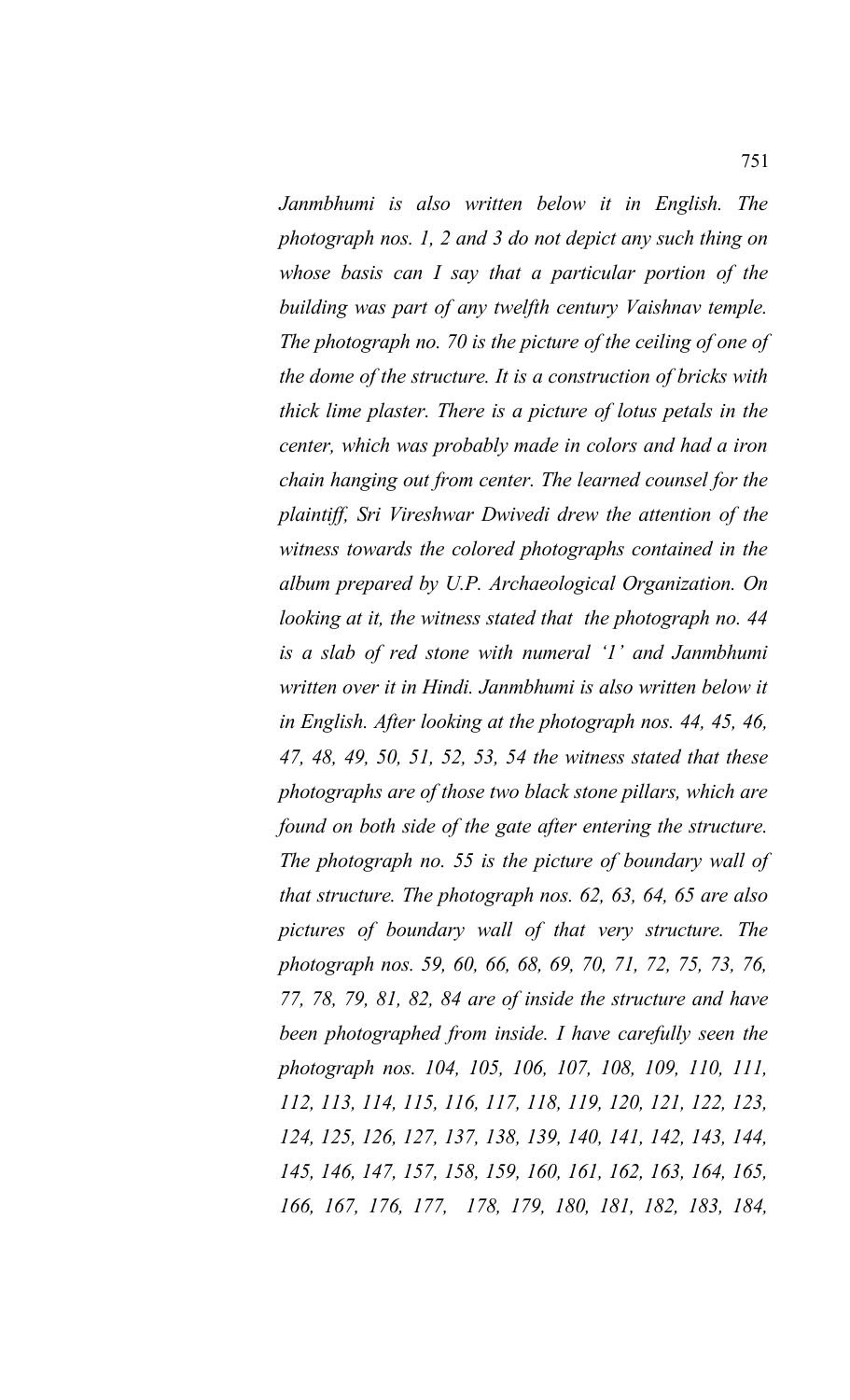*185, 186, 187, 188, 189, 190, 191, 192, 193, 194, 195, 196, 197, 198, 199 and 200 and these colored photographs are also of those black Shistas stones, which in local language are called touch stone. These photographs are like the black photographs and the sole difference is of color. However, I would like to draw attention towards photograph nos. 186 and 187 which contain the lower part of some God in the stage of 'Padamasan' (a posture of Yoga) over lotus and the entire upper part has been damaged. According to my knowledge, this photograph gives evidence of an idol of lord Vishnu in the form of Yoga. This further supports the evidences led by me herein above on the point that the temples, of which they were pillars, were certainly related to a Vaishnav temple dated around twelfth century inasmuch as from the point of art style, the Yoga form idol of Vishnu and such carvings, were characteristic of the twelfth century. After looking at photograph nos. 134, 135 and 174 the witness stated that these photographs were also of the ceiling beneath the dome, which had colored lotus petals in the center and a iron chain appearing to be hanging out from the center. This has also been referred above by me. From my point of view, the most important feature of these photographs is eight petaled lotus. That structure had three domes. This photograph is of the ceiling beneath one of the domes and was made up of bricks with plaster over it."*

''वादी के विद्वान अधिवक्ता श्री वीरेश्वर द्विवेदी ने अन्य मूलवाद सं0  $5/89$  में दाखिल एलबम के कागज सं0 286 सी 1/4 ए की ओर दिलाया। गवाह ने बयान जारी रखते हुए कहा कि इस एलबम में दिये गये सारे फोटोग्राफुस जब खीचे गये थे तब मैं उस समय मौजूद था । फोटो नं0 2 जब खींचा गया तब तमाम मौजूद व्यक्तियों में से मैं भी मौजूद था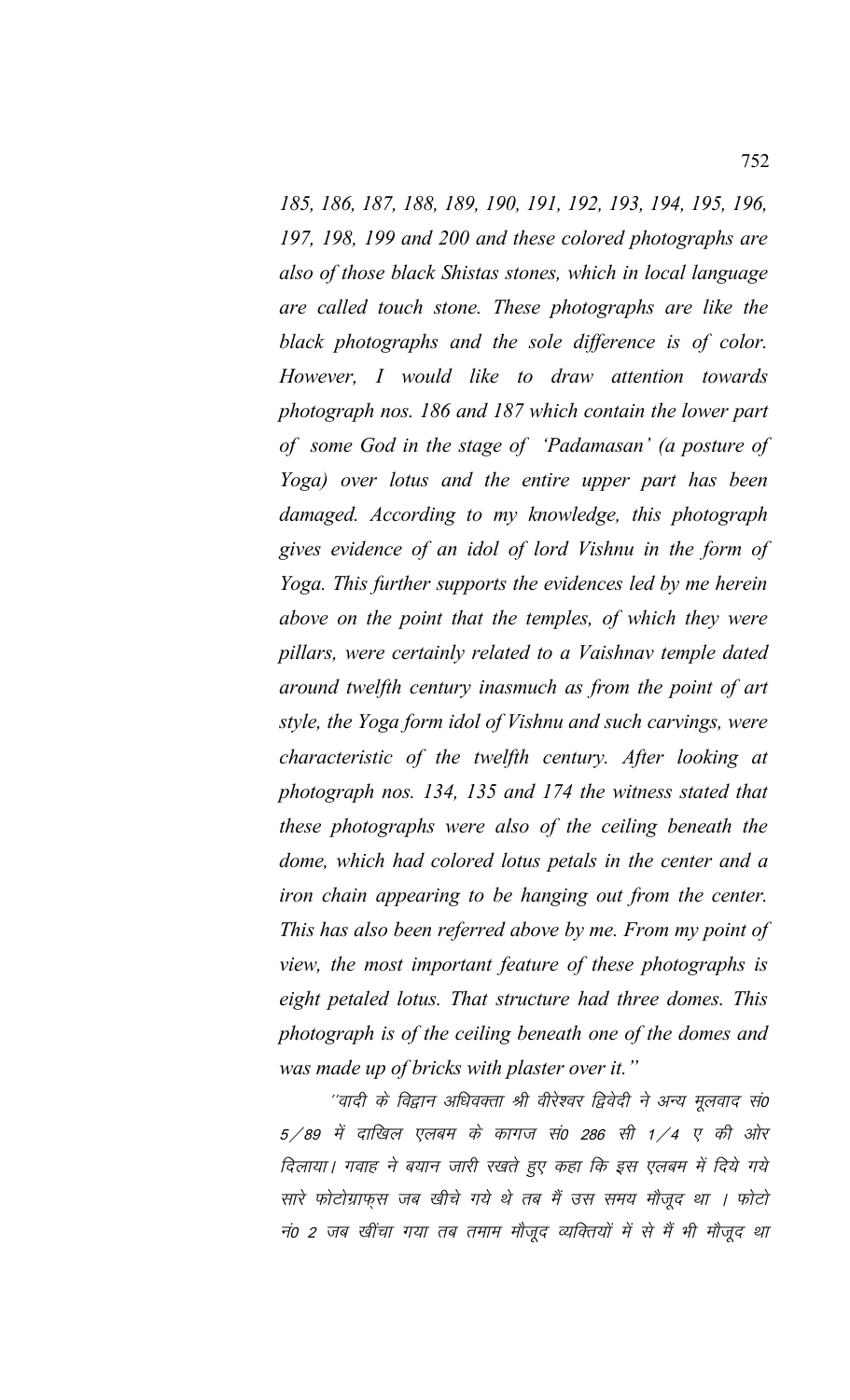का फोटो है। इस चित्र में श्री जिलानी साहब और अन्य अधिवक्ताओं के चित्र हैं और इसी चित्र में मेरा भी एक चित्र हैं। जिनमें से श्री रंजीत लाल वर्मा, अधिवक्ता, श्री अजय कुमार पाण्डेय, अधिवक्ता, श्री मदन मोहन पाण्डेय, अधिवक्ता एवं श्री मुश्ताक अहमद सिद्दीकी अधिवक्ता का चित्र हैं ये सारे चित्र रामकथा कुन्ज तथा श्रीरामजन्मभूमि से संबंधित हैं । चित्र सं0 2 में श्री डी0पी0दूबे और श्रीमती सुधा मलैया पुरालेखन तथा आर्ट हिस्ट्री के विद्वान हैं। इसी चित्र में श्री देवेन्द्र स्वरूप अग्रवाल का भी चित्र है जो देश के जाने माने इतिहासकार हैं। इस चित्र में पीछे छिपे हुए कोट और टाई पहने हुए एक ऐसे महान मध्य युग के इतिहास के विद्वान का चित्र लगता है जो अब इस संसार में नहीं है किन्तु वे प्रोफेसर वी0आर0 ग्रोवर थे। चित्र सं0 1 में प्रोफेसर वी0आर0 ग्रोवर, डा0 सुधा मलैया का चित्र हैं चित्र सं0 5, 6, 7, 8, 9, 10 उस शिलालेख के विभिन्न अंशों के चित्र हैं जो शिलालेख 6 दिसम्बर 1992 के दिन मिला था। यह चित्र एक शिलालेख के चित्र हैं यह शिलालेख 6 दिसम्बर 1992 के दिन इमारत से निकली थी और रामकथा कून्ज में रखी गयी थी। इस शिलालेख को मेरी उपस्थिति में पुरालेख विद्वानों ने पढ़ा था और सुनाया था इनमें से दो विद्वानों के नाम इस प्रकार से हैं। डा0 डी0पी0 दुबे एवं डा0 सुधा मलैया । चित्र सं0 4 में दो शिलालेख हैं इन शिलालेखों को भी उन्हीं दोनों ही विद्वानों ने पढ़ा और सूनाया था। प्रो0 वी0आर0 ग्रोवर इन्डियन कौंसिल आफ हिस्टारिकल रिसर्च के चेयरमैन थे। फोटो नं0 19 से 26 तक स्तम्भों के चित्र हैं। यह सभी स्तम्भ राम कथा कुन्ज में रखे गये थे। फोटो सं0 – 29, 30 द्वारा शाखा के इन चित्रों को ढाँचा गिरने के पहले मैंने नहीं देखा था। चित्र सं0 11, 12, 13, 14, 15, 16, 17, 18, यह सभी चित्र हिन्दू देवी देवताओं के चित्र हैं। इनकी फोटोग्राफी रामकथा कुन्ज में मेरे सामने हुई थी। यह सब पत्थर की मूर्तियों के चित्र हैं मैंने उन्हें देखा था। यह चित्र वैष्णव मन्दिर जो 12 वी शताब्दी की शैली में उत्तर भारत में बना था, उसके स्थापत्य के विभिन्न अंगों के चित्र हैं। फोटो नं0–26 में मेरा चित्र है, डा0 सुधा मलैया का चित्र है एवं प्रो0 वी0आर0 ग्रोवर का चित्र है। एक और व्यक्ति का चित्र है जिसका मुझे ध्यान नहीं आ रहा है। फोटो सं0 63 उस समय का चित्र है, जब इन वस्तुओं की वीडियोग्राफी हो रही थी। इसमें उस समय के कमिश्नर श्री एस0पी0 सिंह तथा उनके पास बैठे हुए उस समय के एस0पी0 का चित्र है तथा मेरा भी चित्र है।''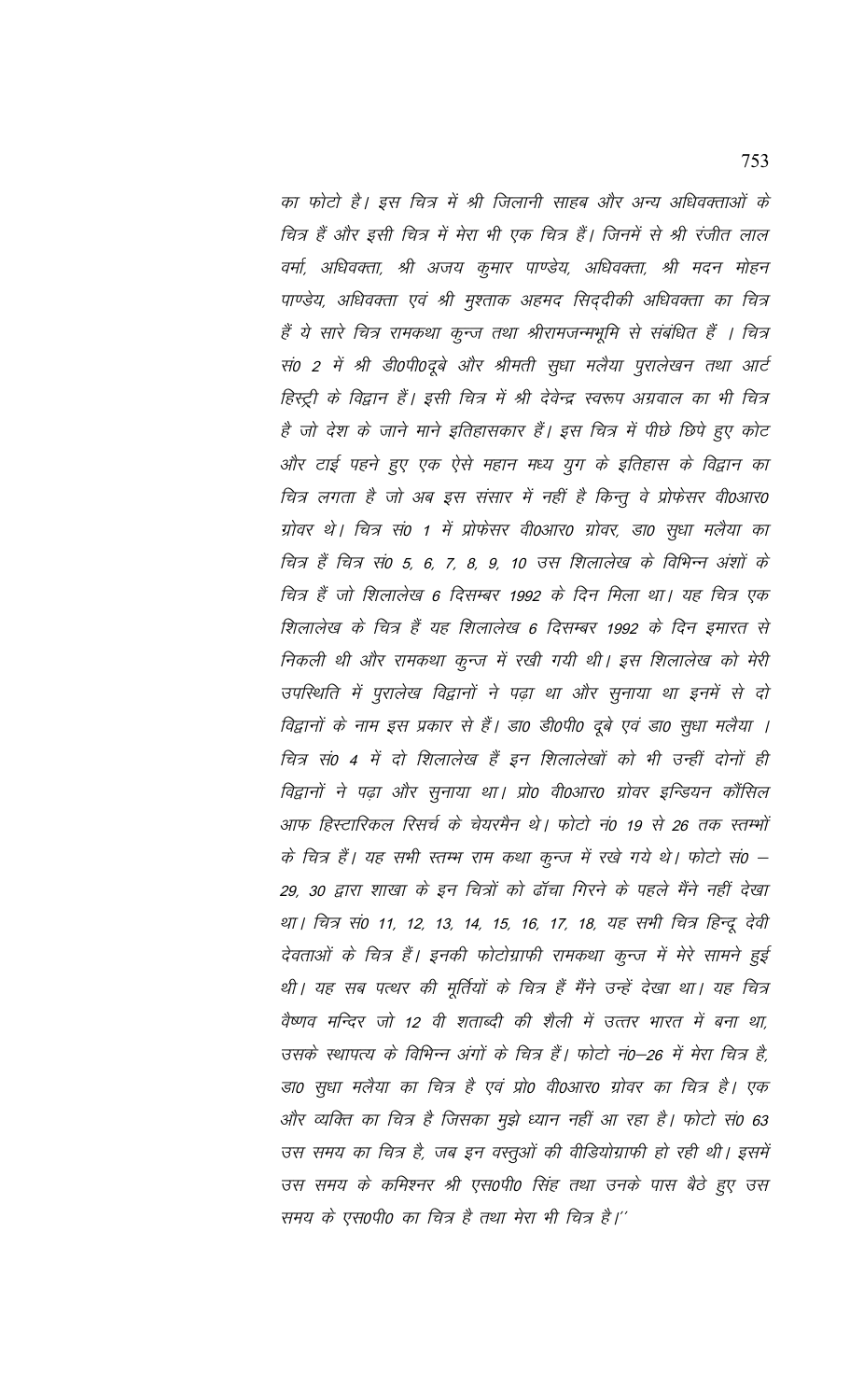\*\**The learned counsel for the plaintiff drew attention towards the album, paper no. 286C-1/4 filed in O.O.S no. 5/89. The witness continued his statement and stated that I was present when all the photographs of this album had been taken. At time of the photograph no. 2, I was also present amongst various persons present. This photograph includes Sri Jilani and other advocates and I also appear in it. It includes Sri Ranjit Lal Varma, Advocate, Sri Ajay Kumar Pandey, Advocate, Sri Madan Mohan Pandey, Advocate and Sri Mushtaq Ahmad Siddiqui, Advocate. All these photographs are related to Ramkatha Kunj and Sri Ramjanmbhumi. Sri D.P. Dubey and Smt. Sudha Malaiya appearing in photograph no. 2 are scholars in epigraphy and art history. This photograph also includes Sri Devendra Swaroop Agarwal, who is a renowned historian of the country. In background of this photograph, there appears to be the picture of a famous historian of medieval history in a coat and tie, who is no longer alive viz. Prof. V.R. Grover. The photograph no. 1 contains the picture of Prof. V.R. Grover and Sudha Malaiya. The photograph nos. 5,6,7,8,9,10 are pictures of different parts of that inscription, which was found on 6th December, 1992. This photograph is of an inscription. It was recovered from the structure on 6th December, 1992 and had been kept at Ramkatha Kunj. This inscription had been read out by epigraphists in my presence. Two of the scholars were Dr. D.P. Dubey and Dr. Sudha Malaiya. The photograph no. 4 contains two inscriptions. These inscriptions had also been read out to me by the said two scholars. Prof. V.R. Grover was the Chairman of Council of Historical Research. The*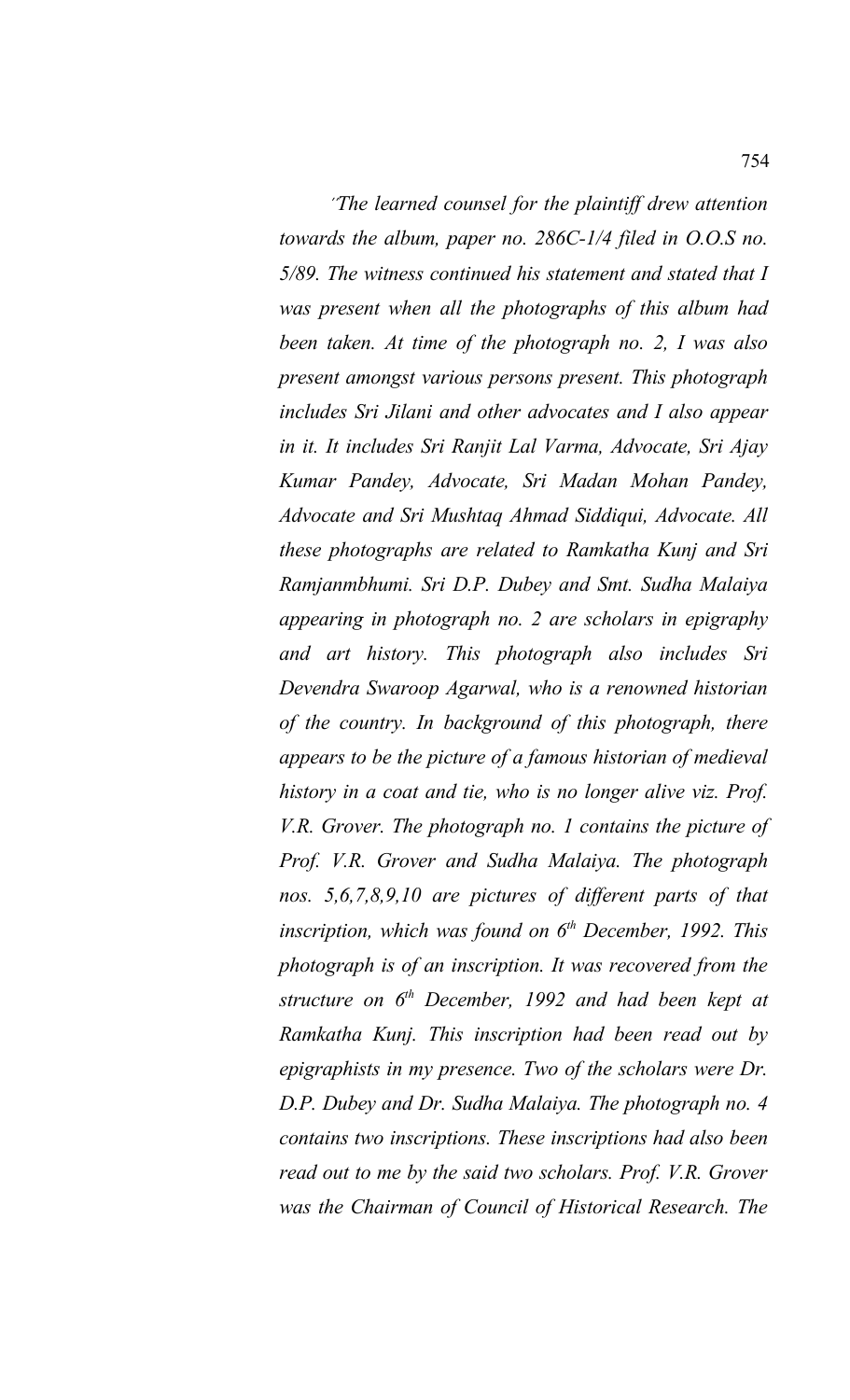photograph nos. 19 to 26 are of pillars. All these pillars were kept at Ramkatha Kunj. The photograph nos. 29, 30 are of Dwarshakha. I had not seen these photographs prior to demolition of the structure. I had not earlier seen these photographs of Dwarshakha. The photograph nos. 11,12,13,14,15,16,17,18 are pictures of Hindu Gods-Goddesses. These photographs were taken in my presence at the Ramkatha Kunj. These are pictures of stone idols and I have seen them. These photographs are pictures of different aspects of architecture of twelfth century Vaishnav temple of north India. I figure in photograph no. 26 along with Dr. Sudha Malaiya and Prof. V.R. Grover. Another person appears in the photograph, but I am unable to identify him. The photograph no. 63 is of that time when all these articles were being videographed. It contains the picture of the erstwhile Commissioner, Sri S.P. Singh, the erstwhile S.P. sitting next to him and as also of me."

''प्रो0 बी0बी0लाल ने 1975 और 1980 में यहाँ खोदाई की थी। यहां पिलर बेसेस उनकी खोदाई में मिले थे। और उन्होंने इसके विषय में कई लेख लिखे थे। मैं उनकी इस रिपोर्ट से पूर्ण रूप से सहमत हूँ। प्रो0 ए0के0 नारायण द्वारा जो खोदाई हुई थी 1970 के लगभग, उनकी वस्तुओं को मैंने बी0एच0यू0 में देखा था। मैं उनकी रिपोर्ट से भी पूर्ण रूप से सहमत हूँ। मैंने इस मन्दिर के अवशेषों का अध्ययन जिन ब्रितानी तरीका से किया है, वे निम्न हैं:-

आर्किटेक्चरल स्टाइल आफ ए नार्थ इण्डियन टैम्पल आफ ट्वेल्थ  $1.$ सेन्चुरी ए0डी0

आर्ट हिस्टोरिकल अर्थात जितने भी चित्र वहाँ उकेरे हुए मिले, उन  $\overline{2}$ . सबका कलात्मक स्टाइल का परीक्षण।

शिलालेखों में प्रयुक्त अक्षरों की बनावट, जिनके आधार पर तिथि का 3. निर्धारण होता है।

एपीग्राफी । मैंने स्वयं स्थापत्य एवं आर्टहिस्टोरिकल सम्बन्धी स्टडी  $\overline{A}$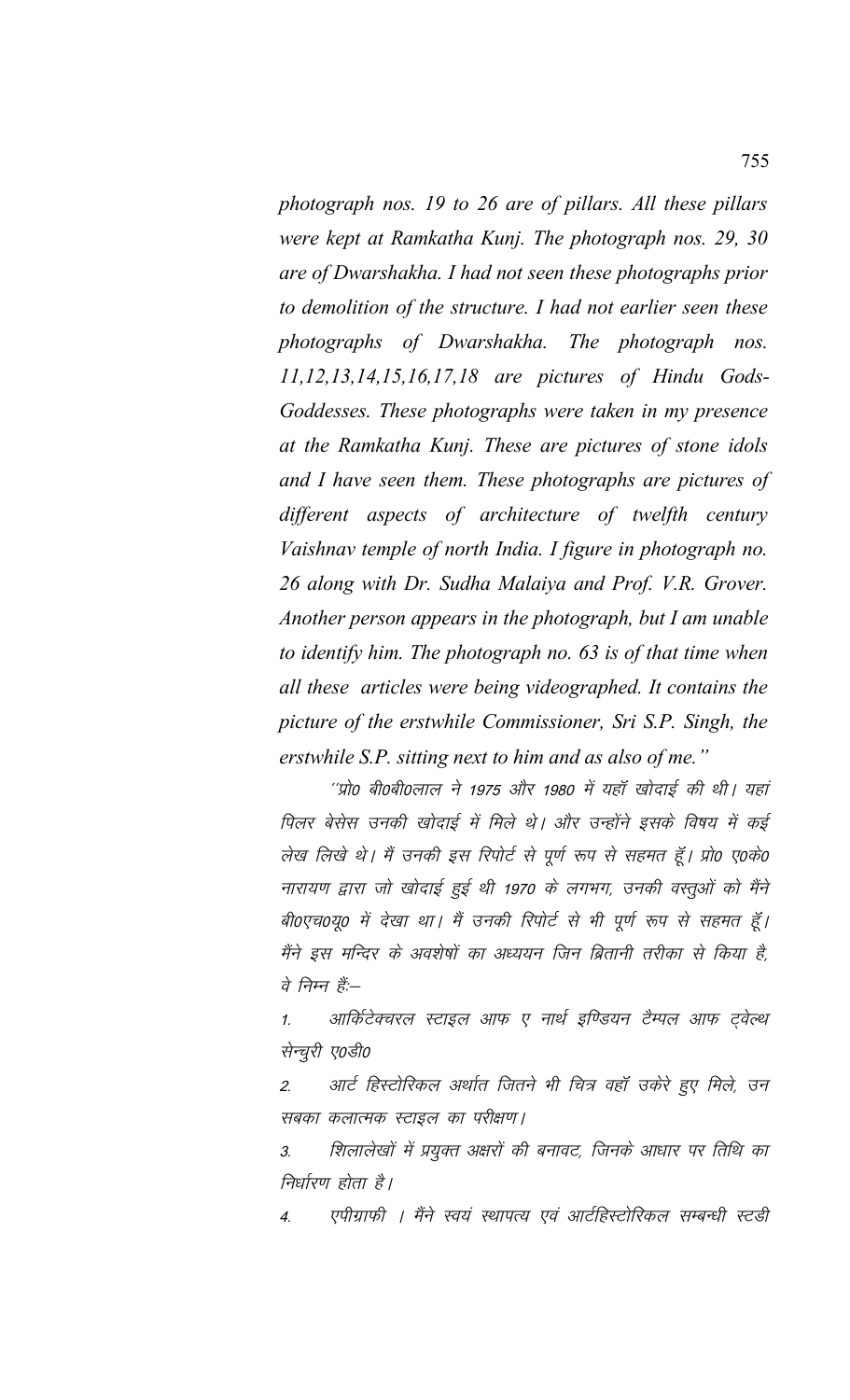की। शेष की अन्य विद्वानों ने की थी।''

'Prof. B.B. Lal had carried out excavation here in the years 1975 and 1980. Pillar bases were found in said excavation and he has written many articles in that regard. I am in total agreement with his said report. The articles recovered in the excavation carried out by Prof. A.K. Narayan around the year 1970, had been seen by me at BHU. I am in total agreement with his report as well. The (British) methods by which I have studied the remains of this temple, are as follows:

1. Architectural Style of a North Indian Temple of Twelfth Century AD.

2. Art Historical i.e. examination of art style of all the pictures found engraved over there.

3. The make of letters used in inscriptions, on whose basis date in determined.

4. Epigraphy. I myself carried out the studies regarding architecture and art historical. The rest work was done by other scholars."

''शिलालेख 'बफ सेपेड स्टोन' के शिलाखण्ड पर अंकित है। मैंने आर्कियोलोजी पर कई पुस्तकं लिखी हैं किन्तू रामजन्म भूमि की आर्किलोजी पर यद्यपि कि अनेक लेख लिखे हैं, किन्तु पुस्तक केवल एक लिखी है और वह भी अपने एक सहयोगी **डाo टीoपीo वर्मा के साथ मिलकर** लिखी है जिन्होंने ऐतिहासिक पक्ष का हिस्सा लिखा है, जबकि मैंने पुरातात्विक पक्ष का हिस्सा लिखा है। यह पुस्तक में अपने साथ लाया हूँ। इस पुस्तक का नाम है:- अयोध्या का इतिहास एवं पुरातत्व (ऋग्वेद काल से अब तक) मैं इस पुस्तक को दाखिल करना चाहता हूँ।"

"The inscription 'Buff sand stone' is to be found over stone block. I have written many books on archaeology. However, despite having written many articles on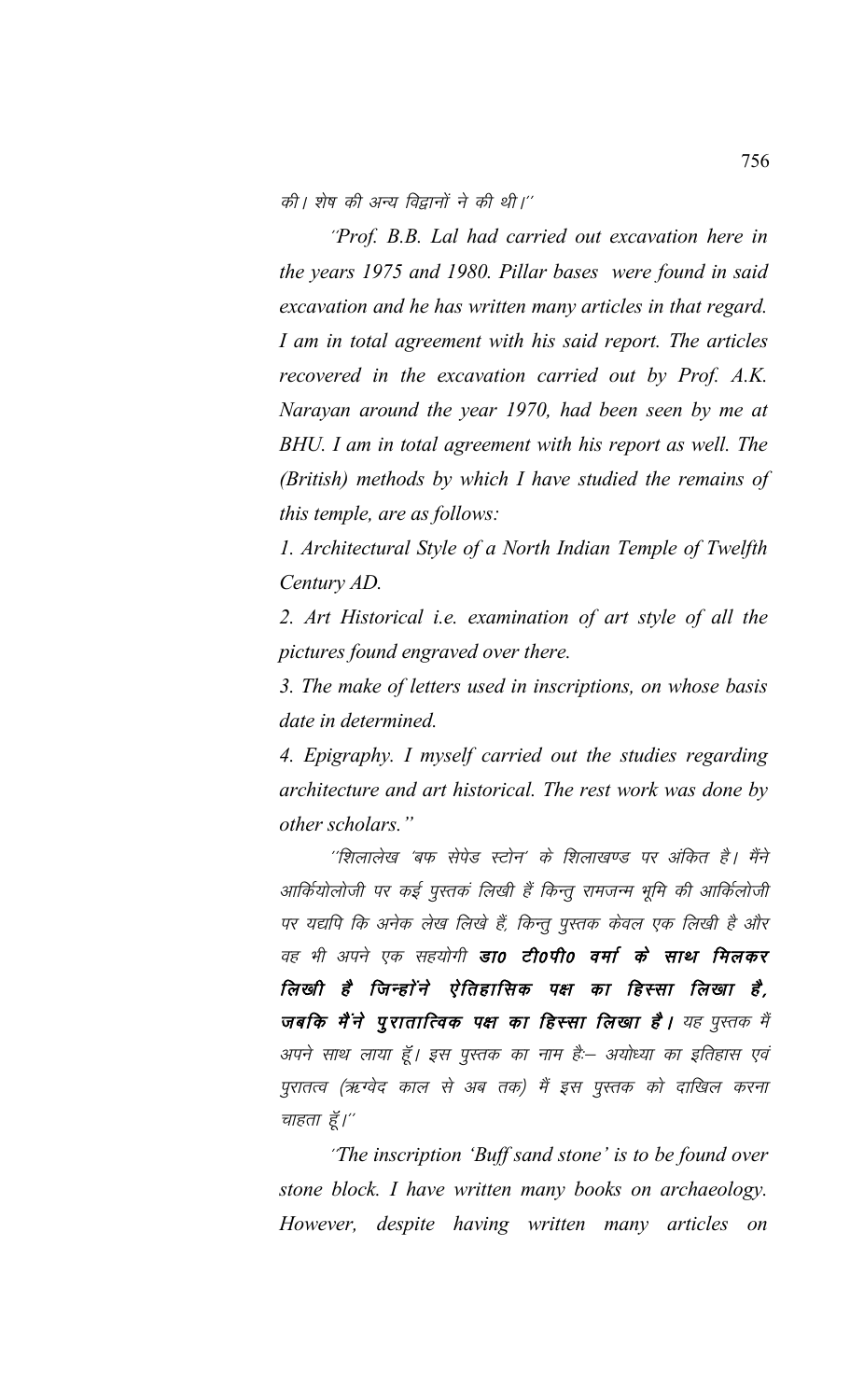*archaeology of Ram Janmbhumi, I have written only one book and that, too, jointly with Dr. T.P. Verma, who has written the historical part and the archaeological part has been written by me. I have brought along the said book. This book is titled 'Ayodhya ka Itihaas Evam Puratatva (Rigveda Kaal Se Ab Tak)'. I want to file this book."*

''अयोध्या में जो सेमीनार अयोध्या विषय पर हुआ था, उसमें दो रिज्युलुशन पास हुआ था, उससे मैं सहमत हूँ। यह सेमिनार अयोध्या में ही हुआ था।'' *"I am in agreement with the resolutions arrived at in the seminar held at Ayodhya regarding Ayodhya. That seminar had been held at Ayodhya."*

**515. OPW 9, Dr. Thakur Prasad Verma,** aged about 69 years (as per his affidavit dated 31.10.2002). His cross examination followed as under :

**Part-I**(a) 31.10.2002- by defendant no. 2 through Sri Abdul Mannan, Advocate (p. 10-19)

(b) 01.11.2002- by defendant no. 3 through Sri R.L. Verma, Advocate (p. 20-34)

 $(c)15/16/18/19/21.11.2002,$  09.01.2003,

18/20/24/25/26/27.02.2003- by plaintiff no. 4 through Sri Zafaryab Jilani, Advocate (p. 36-179)

(d) 28.02.2003, 03/04/05.03.2003-by defendant no. 5 through Sri Mustaq Ahmad Siddiqui, Advocate (p. 180- 215)

**Part-II :**(e) 10/11/13/20.03.2003-by defendant no. 5 through Sri Mustaq Ahmad Siddiqui, Advocate (p. 216- 255)

(f)20/21/26/27/28.03.2003, 21/22/23/24/25/29/30.04.2003, 01/02/05/ 06.05.2003 - by Sunni Central Waqf Board, defendant no. 4, through Sri Zafaryab Jilani, Advocate (p.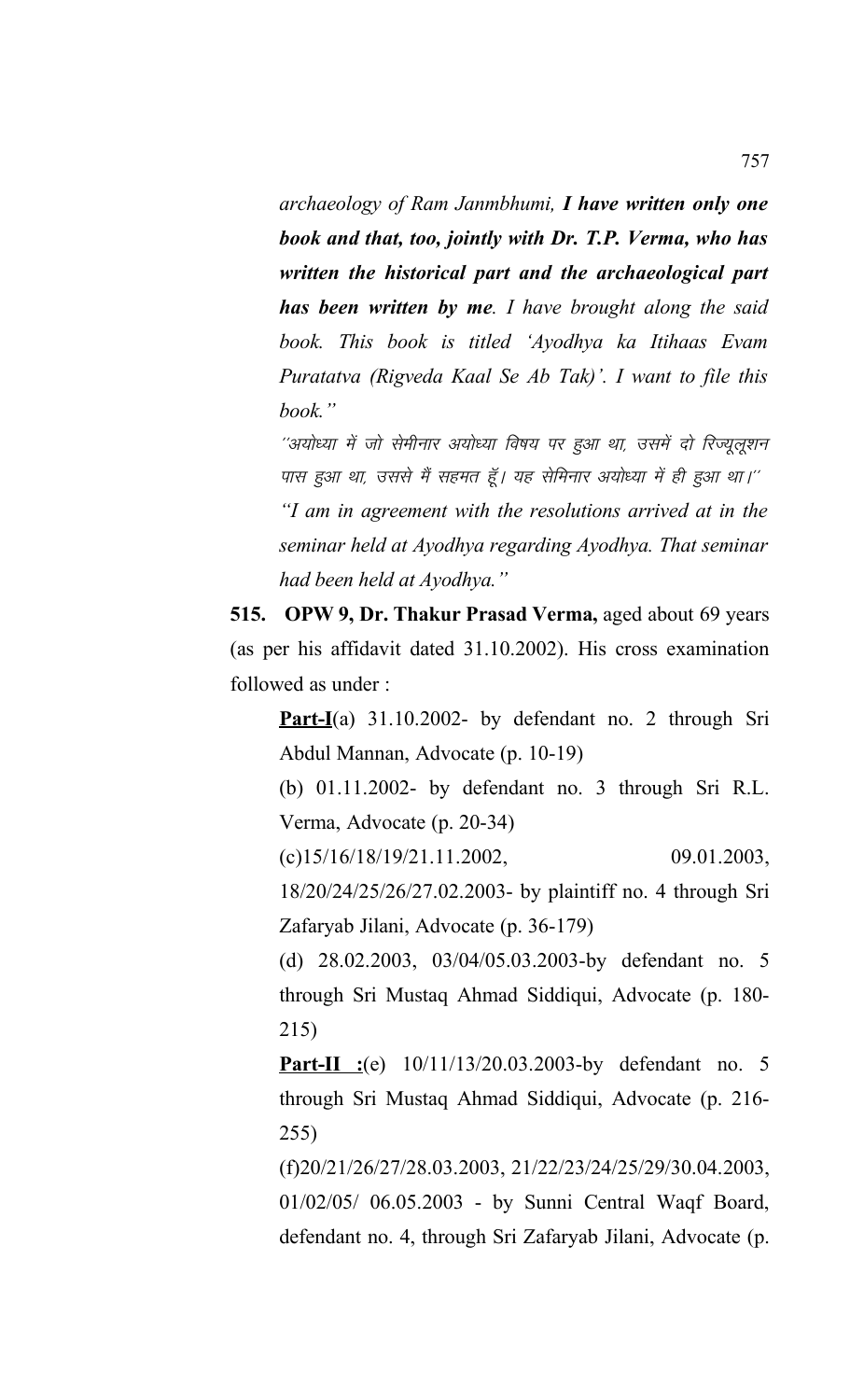255-428)

(g) 06.05.2003- defendant no. 26 through Sri Irfan Ahmad, Advocate adopted the cross examination already done by defendants no. 4, 5, and 6 (p. 428)

(h) 06.05.2003- defendants no. 6/1 and 6/2 (Suit-3) through Sri Fazale Alam, Advocate adopted the cross examination already done by defendants no. 4, 5, and 6 (p. 428)

**516.** He is plaintiff no. 3 (Suit-5) and looking after the said suit on behalf of plaintiffs no. 1 and 2. He did his Post-Graduation in Ancient Indian History, Culture and Archaeology in 1958 and got Ph.D. in Palaeography from Banaras Hindu University, Varanasi (in short "BHU"). His subject of research was "Palaeography of Brahmi Script in North India from 2nd Century B.C. to 3rd Century A.D." He worked as a Lecturer and Reader between 1967 to 1993 in the Department of Ancient Indian History, Culture and Archaeology in BHU and retired in 1993. During this period he also worked as Principal D.A.V. College, Varanasi for about five months and in 1989 as Professor and Head of the Department, Gurukul Kangari University, Haridwar in the Department of Ancient Indian History, Culture and Archaeology for about a month. He has guided about 27 research students for Ph.D. out of which six research work relates to Palaeography. He is well conversed with several topics and member of "Numismatic Society of India", "Indian Epigraphical Society", "Indian History and Culture Society" etc; has authored the books like, "Palaeography of Brahmi Script Dwitiya Shatabdi Isvi Purva Se Lekar Tritiya Shatabti Isvi Purva Tak"; "Bhartiya Lipi Shastra of Abhilekhaki"; Puraabhilekh Sangrah"; Ayodhya Ka Itihas Evam Puratatva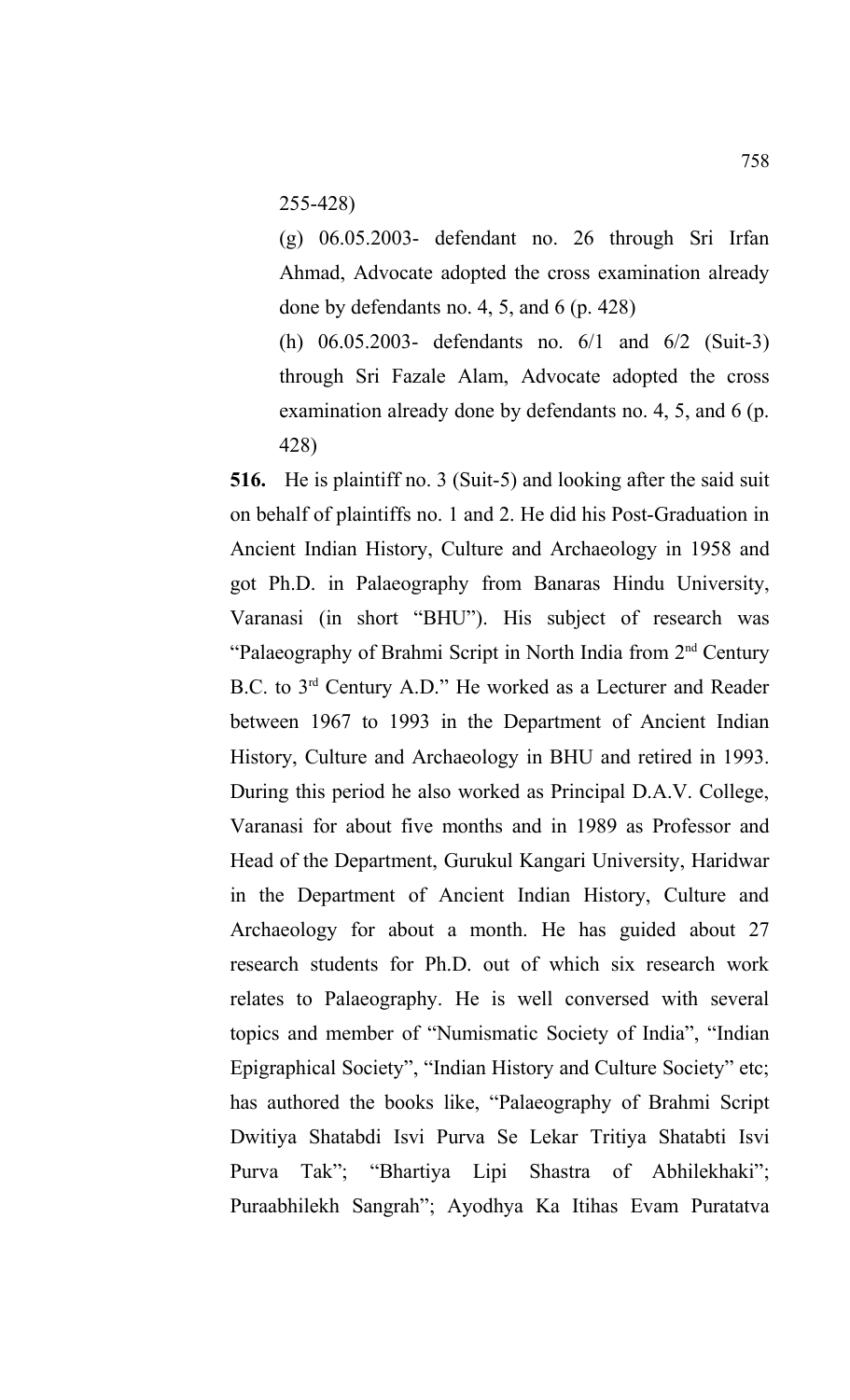(Rigved Kal Se Ab Tak) etc. Besides he has also edited six parts of "Sri Ram Viswa Kosh" a magazine published by Bharitya Itihas Sankalan Samiti, U.P., has written several articles on Numismatic, Epigraphy, Palaeography, History, Arts etc. published in various journals in the country, is a born Vasnavite, worshipped Lord Ram and his incarnations. He said about his religious belief, in paras 10 and 11 of the affidavit, as under:

'10. मेरा जन्म वैष्णव परिवार में हुआ है। जन्म से ही भगवान विष्णू और उनके अवतारों के प्रति मेरी आस्था एवं भक्ति की भावना है। साथ ही अन्य देवी–देवताओं जैसे भगवान शिव, दुर्गा आदि के प्रति भी श्रद्धा एवं भक्ति है। हिन्दुओं की श्रद्धा केवल मूर्ति पूजा में ही नहीं अपितु उनके लिए स्थल भी पूज्य हैं जैसे केदारनाथ मंदिर, विष्णुपद मंदिर, गया आदि में स्थल ही पूज्य हैं। इसी प्रकार श्रीराम जन्मभूमि अति पवित्र एवं पूज्य स्थल है।''

\*\*10- *I have been born in a Vaishnavite family. Since birth, I had faith and belief in Lord Vishnu and His incarnations. I also had faith and belief in other Gods-Goddesses such as Lord Shiva, Durga etc. The faith of Hindus is not restricted only to idol worship and the place is also worshippable for them e.g. place is worshippable at Kedarnath temple, Vishnupad temple, Gaya etc. Similarly, Sri Ramjanmbhumi is a very sacred and worshippable place."*

"11. भगवान श्रीराम एक ऐतिहासिक पुरूष हुए हैं उनके पिता का नाम दशरथ एवं माता का नाम कौशल्या था। लक्ष्मण, भरत, शत्रुघ्न उनके भाई थे। भगवान श्रीराम ने अपने कृत्यों एवं आचरण से समाज में एक आदर्श स्थापित किया था जिसके कारण उनको मर्यादा पुरूषोत्तम भी कहा जाता है। श्रीराम भगवान विष्णू के अवतार माने जाते हैं।''

\*\*11- *Lord Sri Rama was a historical identity. His father's name was Dashrath and mother's Kaushalya. Laxman, Bharat, Shatrughan were His brothers. By His actions and conduct, Lord Sri Rama set an example in the society, due to which He is also called Maryada Purshottam. Sri Rama*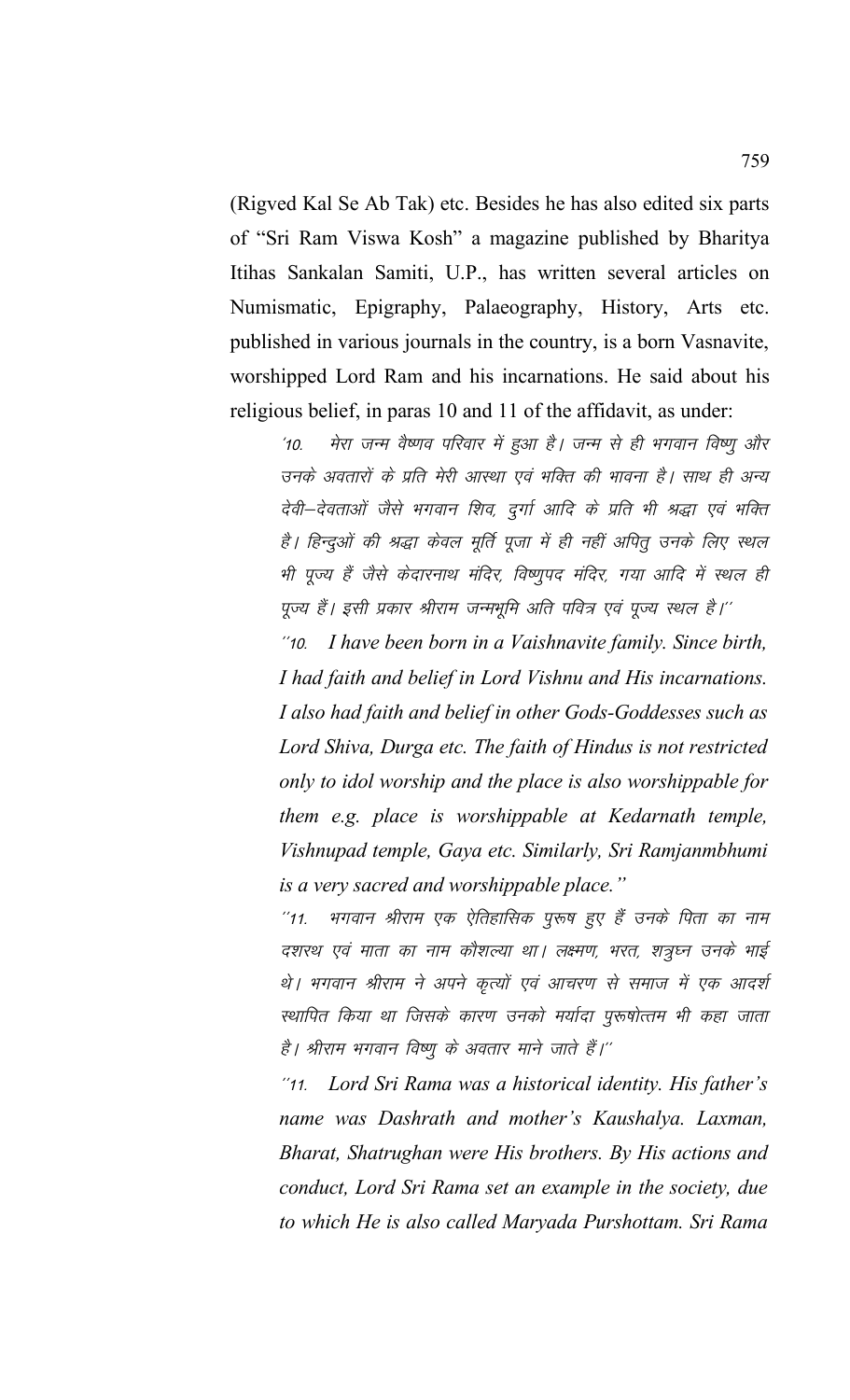## is considered as an incarnation of Lord Vishnu."

517. About Ayodhya, the present one where Lord Ram was born, existence of temple at the disputed place, birth of Lord Ram at the disputed place and construction of the disputed structure after demolition of a temple of Lord Ram he said in paras 12, 13, 14, 15, 16, 17 and 18 of the affidavit as under:

भगवान श्रीराम का अवतार इसी भारत भूमि पर हुआ था। समस्त  $112$ भारतीय वांगमय एक स्वर से इस बात की घोषणा करते हैं कि महाराजा दशरथ के पुत्र श्रीराम का जन्म अयोध्या में हुआ था। अयोध्या कोई काल्पनिक स्थल नहीं है वरन एक वास्तविक नगर है जिसकी भौगोलिक स्थिति के बारे में भारतीय साहित्य में किसी भी प्रकार की मतविभिन्नता नहीं है। यह एक अत्यन्त प्राचीन नगरी है, जिसका उल्लेख वेदों में भी आया है। अथर्ववेद और तैत्तिरीय आरण्यक में इस मानव शरीर को देवताओं की नगरी कहा गया है तथा उसकी तुलना अयोध्या से की गई हैं यदि अयोध्या का अस्तित्व न होता तो इस प्रकार की उपमा नहीं दी जा सकती थी। यह वही अयोध्या है जो सरयू नदी के तट पर बसी है। समस्त भारतीय साहित्य में और सम्पूर्ण भारतीय उपमहाद्वीप में न तो दूसरी अयोध्या है और न ही दूसरी सरयू नदी।''

"Lord Sri Rama incarnated himself on this very Bharat Bhumi. The whole of India is one in declaring that Sri Rama, son of King Dashrath was born in Ayodhya. Ayodhya is not an imaginary place; rather, it is a real town about whose geographical location no difference of opinion is found in Indian literature. It is a very ancient town which also finds mention in Vedas. Atharvaveda and Taitriya Aranyak has spoken of this human body as the abode of Gods and has compared it to Ayodhya. If Ayodhya had not existed, such sort of comparison could not have been made. This is the Ayodhya that is located on the bank of River Saryu. There is neither any other Ayodhya nor any other Saryu river in the entire Indian literature and in the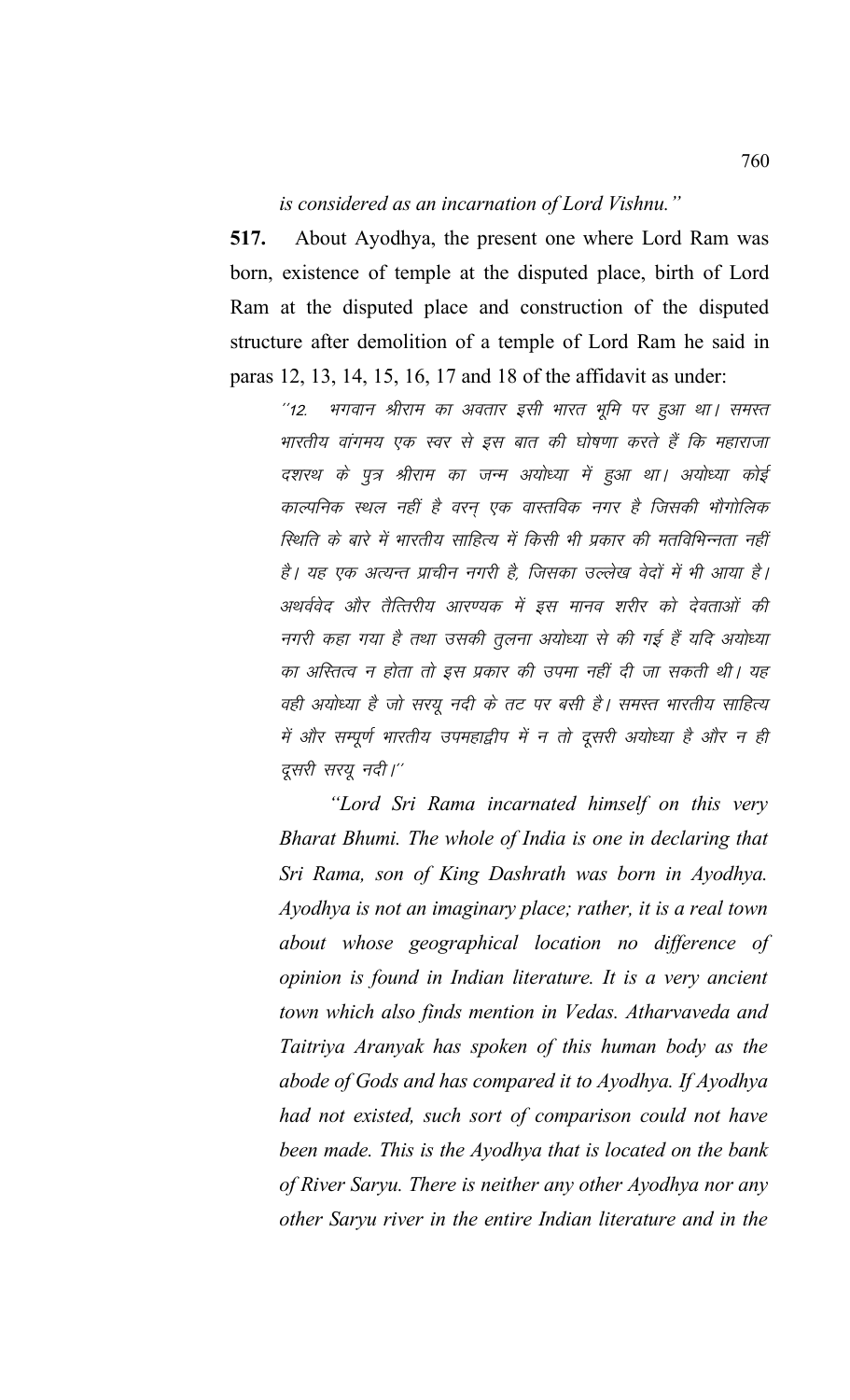## whole of Indian subcontinent."

अयोध्या में जिस स्थल पर भगवान श्रीराम ने जन्म लिया था वह  $113$ हिन्दुओं के लिए विशेष महत्व रखता हैं अनेक शताब्दियों और असंख्य पीढ़ियों से हिन्दू जनता उस स्थल की पूजा करती आयी है तथा इस अविच्छिन्न परम्परा के कारण उस स्थल को भूलने अथवा उसमें किसी भी प्रकार के भ्रम की कोई गुंजाईश नहीं है। ''यही वह स्थल है जिसका विवाद इस वाद में चल रहा है।''अनेक देशी, परसियन और यूरोपीय लेखक यह बताते हैं कि अयोध्या में मुसलमान शासकों के शासनकाल में कम से कम तीन महत्वपूर्ण वैष्णव मंदिरों को ध्वस्त करके उन पर मस्जिदें बना दी गई थी। वह हैं अयोध्या स्थिति श्रीरामजन्मभूमि मंदिर, स्वर्गद्वार मंदिर और त्रेता के ठाकूर का मंदिर। इनमें श्रीरामजन्मभूमि मंदिर के लिए ही अनवरत संघर्ष हुए और हिन्दुओं का वहां पर पूजा करने का आग्रह रहा है और अभी भी वहां पूजा करते चले आ रहे हैं। इसका कारण यह रहा है कि देवी देवताओं के मंदिर कहीं भी और कभी भी बनाये जा सकते हैं, तथा उनमें मूर्ति की प्राणप्रतिष्ठा कराकर पूजा की जा सकती है किन्तु किसी के जन्मस्थल को कदापि बदला नहीं जा सकता। इसी कारण हिन्दुओं का उस परम पवित्र श्रीरामजन्मभूमि (स्थल) के प्रति विशेष आग्रह रहा है। श्रीरामजन्मभूमि मंदिर तोड़कर जबरदस्ती मस्जिद बना दिए जाने के बावजूद वहां पर उसी परम्परागत ढंग से प्रति वर्ष भगवान श्रीराम के जन्मदिन, चैत्रशुक्ल रामनवमी के अवसर पर श्रद्धालू रामभक्तों की भीड़ उमड़ पड़ती रही है और उसकी परिक्रमा–पूजा करके अपने श्रद्धा सूमन अर्पित करके हृदय में एक टीस लिए वापस जाती रही जिसका उल्लेख यूरोपीय यात्री टाइफेनथेलर ने किया है, ''जिसका एस्ट्रेक्ट कागज संख्या 107सी–1 / 98–108 इस वाद में दाखिल है। 107सी–1 / 109 एंड 107सी–1 / 110 जो मार्टिन द्वारा लिखित उल्लेख भी इस वाद में दाखिल है।"

"The place where Lord Sri Rama was born in Ayodhya, holds a special importance for Hindus. For many centuries and for innumerable generations Hindu public has been worshipping this place. Due to this constant tradition it has continued to worship that place and for this very reason there is no room for them to forget the said place or to have any sort of confusion about it. This is the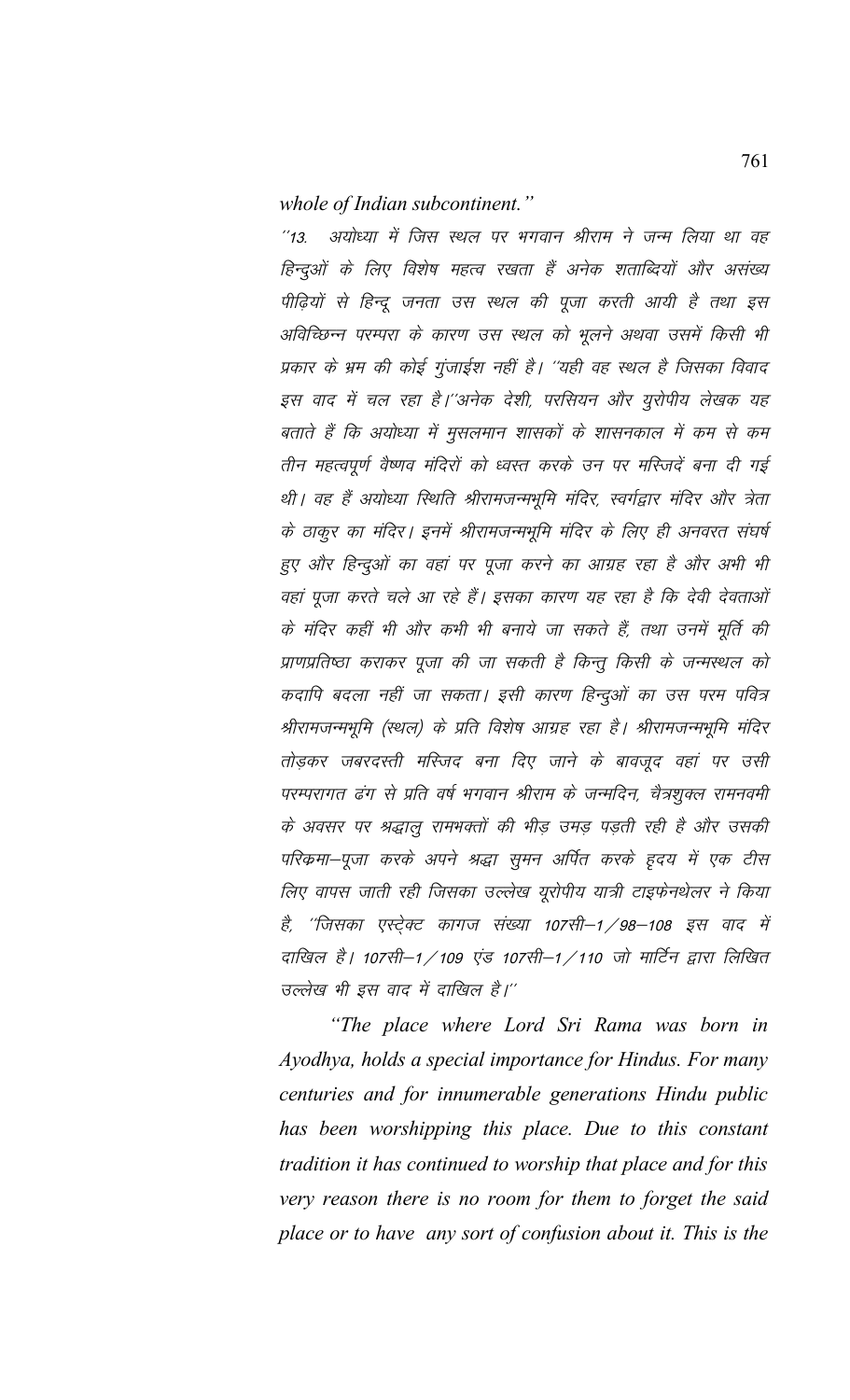*place which in dispute in this suit. Many native, Persian and European authors tell that in Ayodhya at least three important Vaishnavite temples were demolished and mosque were built in their places during the tenure of Muslim rulers. They are Ayodhya-situated Sri Ram Janam Bhumi temple, Swarg Dwar temple and Thakur temple of Treta Era. Out of these, there has been a consistent struggle only for Sri Ram Janam Bhumi temple and Hindus have been insisting on performing pooja there and they are continuing to perform pooja there even today. Its reason has been that temples of gods and goddesses can be built at any place and at any time and pooja can be performed after deifying the idols placed therein. But someone's birthplace can never be changed. For this very reason Hindus have been laying particular insistence on the holiest place called Sri Ram Janam Bhumi. Despite the mosque having been forcibly constructed after demolishing Sri Ram Janam Bhumi temple, on the occasion of Sri Rama's birth anniversary falling on Chaitra Shukla Navami, devout Rama worshippers converge there every year in that very traditional manner and perform parikrama and pooja and offer flowers as a mark of reverence and go back from there with a pain in their heart which has been described by a European traveller Typhen Thaylor. Its extract is filed in this suit as paper nos. 107C-1/98-108. The written account of Martin is also filed in this suit as paper nos. 107C-1/109 and 107C-1/110."*

"14. जहां तक इतिहास का प्रश्न है अयोध्या अपने अस्तित्वकाल में उजड़ी और बसाई गईं वाल्मीकि रामायण 7/111/10 में उल्लेख है कि भगवान श्रीराम ने अपने जीवन काल में अयोध्या को विजन कर दिया था और अपनी सारी प्रजा के साथ स्वर्ग चले गए। अपने पूत्रों को अयोध्या के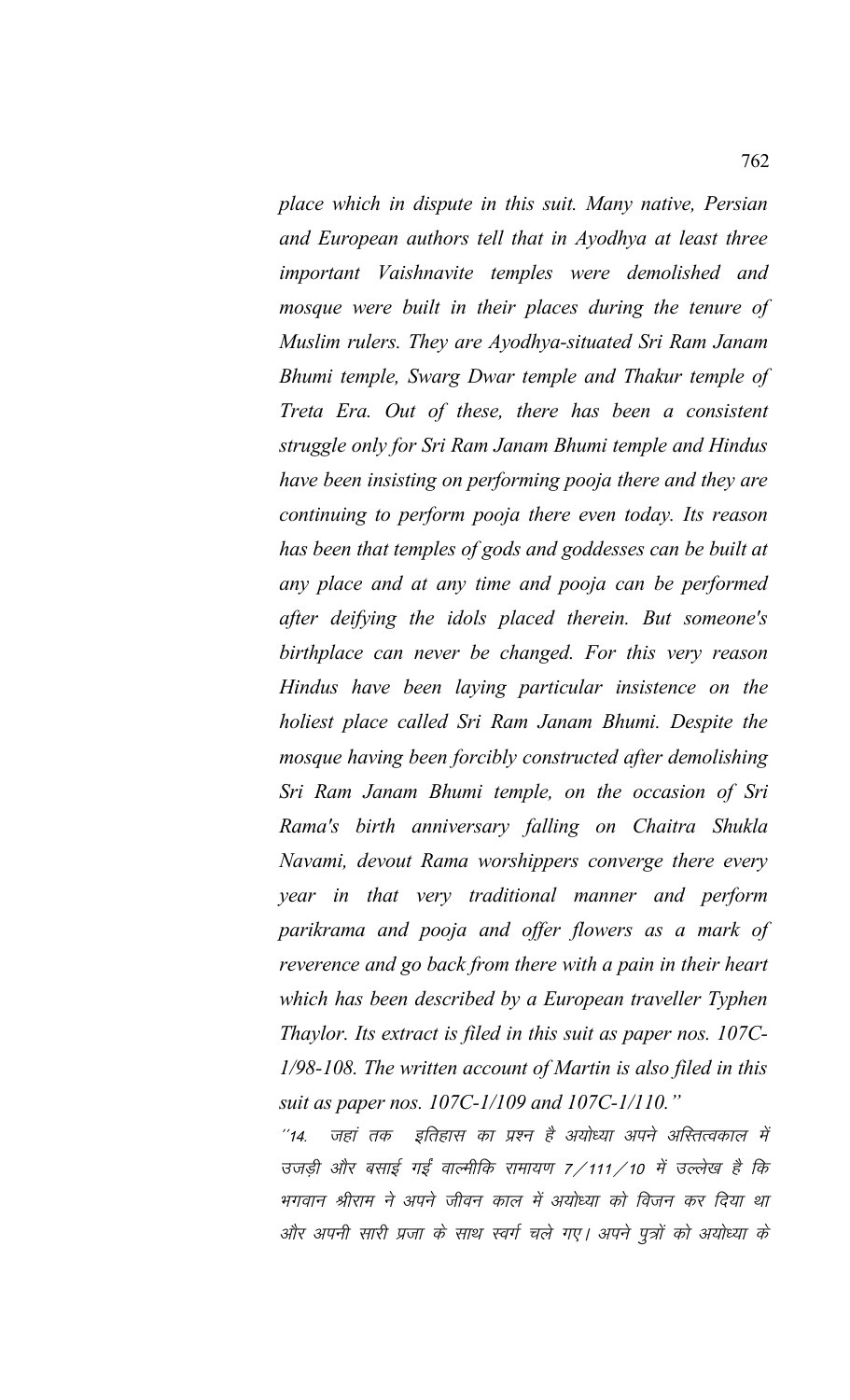बाहर रहकर राज्य करने का प्रबन्ध कर दिया था। बड़े पुत्र लव को श्रावस्ती (सहेट–महेट) में राजधानी बनाकर राज्य करने को कहा था तथा यह स्थल भगवान बुद्ध के काल तक कोशल राज्य का राजधानी बनी रही। बाद में मौर्यकाल में भी यह कोशल प्रान्त (मगध साम्राजय का एक प्रान्त) की राजधानी बनी रही। दूसरे पुत्र कुश को कुशावती नगर बसा कर राज्य करने का प्रबंध किया जो विंध्य क्षेत्र में है और बाद में तथा अब तक महाकोशल के नाम से प्रसिद्ध है। रामायण में यह भी बताया गया है कि भगवान श्रीराम के बाद ऋषभ के समय में अयोध्या पुनः बसाई जायेगी। यह जैनियों के प्रथम तीर्थंकर थे जिन्हें आदिनाथ भी कहा जाता है। हिन्दुओं में ऐसी किवदंती है कि अयोध्या को तीसरी बार बसाने का श्रेय उज्जैन के महाराजा विक्रमादित्य को है, जिन्होंने जैसा कि इस वाद में दाखिल कागज संख्या 107सी–1 / 10, 107सी–1 / 28, 107सी–1 / 35, 107सी–1 / 55 से स्पष्ट होता है, अयोध्या में 360 मंदिर बनवाये। कूछ उन्हें उज्जैन के गर्दभिल्ल वंश के महाराजा विक्रमादित्य मानते हैं। जिन्होंने 57 ईसा पूर्व में शकों का विनाश करके विक्रम संवत की स्थापना की थी तथा कुछ उन्हें गुप्तवंश के चन्द्रगुप्त विक्रमादित्य मानते हैं। जो भी हो इन 360 मंदिरों में श्रीरामजन्मभूमि का मंदिर अवश्य ही शामिल था।''

Insofar as history is concerned, Ayodhya was ruined  $^{\prime\prime}$ 14. and established in its existence period. It is mentioned in Valmiki Ramayana 7/111/10 that during His lifetime Lord Sri Rama had depopulated Ayodhya and had proceeded to heaven along with His entire subjects. He had arranged for His sons to rule from outside Ayodhya. The elder son Luv was asked to rule with Shrawasti (Sahet-Mahet) as capital and till the period of Buddha, this place continued to be the capital of Kaushal estate. Subsequently, in the Maurya period as well this Kaushal estate (province of Magadh empire) was the capital. The city of Kushawati, which is in the Vindhya region, was established for the rule of the other son Kush and thereafter till date it is famous as Mahakaushal. It has also been mentioned in the Ramayana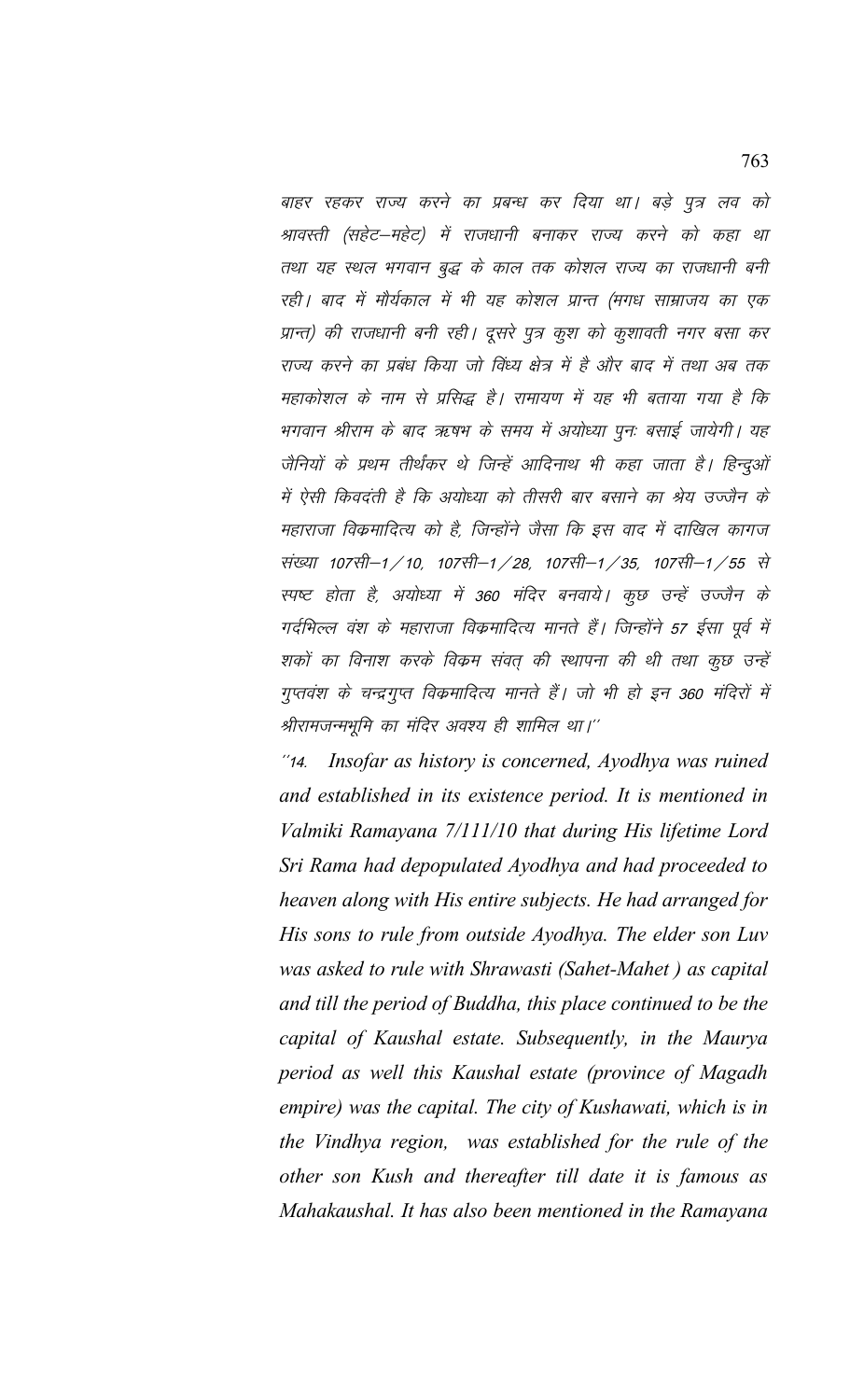*that after Lord Sri Rama, Ayodhya would again be inhabited during the times of Rishabh. He was the first Tirthkar of Jains and is also known as Adinath. It is so believed amongst the Hindus that the credit for inhabitance of Ayodhya for third time, goes to Vikramaditya, king of Ujjain. It appears from paper no. 107C-1/10, 107C-1/28, 107C-1/35, 107C-1/55 filed in this suit that he had built 360 temples in Ayodhya. Few consider him to be king Vikramaditya of Gardbhill dynasty of Ujjain, who had destroyed the Shakas in 57 BC and had started the Vikram era and few consider him to be Chandragupta Vikramaditya of Gupta dynasty. Be that as it may, the Sri Ramjanmbhumi temple was certainly included in those 360 temples."*

''15. श्रीरामजन्मभूमि के स्थल पर बने मंदिर की वर्तमान श्रृंखला का प्रारम्भ इसी काल से माना जाता है। मंदिर जीर्ण होते रहे उनका पुनसंस्करण होता रहा और यह कार्य ईसा की ग्यारहवी शताब्दी के प्रारम्भ तक चलता रहा। **सालार मसूद 1032–33 ई0 में यहां आया और जन्मस्थल मंदिर को क्षतिग्रस्त किया।** वह बहराइच के युद्ध में राजा सुहेलदेव के द्वारा 14 जून, 1033 में मारा गया।''

\*\*15- *The present series of the temple built at Sri Ramjanmbhumi site, is considered to have started in this very period. The temples kept frailing with age and they were renovated, which work continued till the start of 11th century AD. Salar Masud came here in 1032-33 AD and damaged the Janmsthal temple. On 14th June, 1033 he was killed by king Suhel dev in the battle of Bahraich."*

"16. अयोध्या में विवादित ढांचा के विध्वंस के समय 6 दिसम्बर, 1992 को उसके मलवे में प्राप्त 20 पंक्तियों वाले शिलालेख (इस बाद में दाखिल इस्टैम्पेज का कागज 203 सी–1/3) से यह ज्ञात होता है कि गहड़वाल राजा गोविन्द चन्द्र (1114 से 1154 ई0) के शासनकाल में साकेत मण्डल के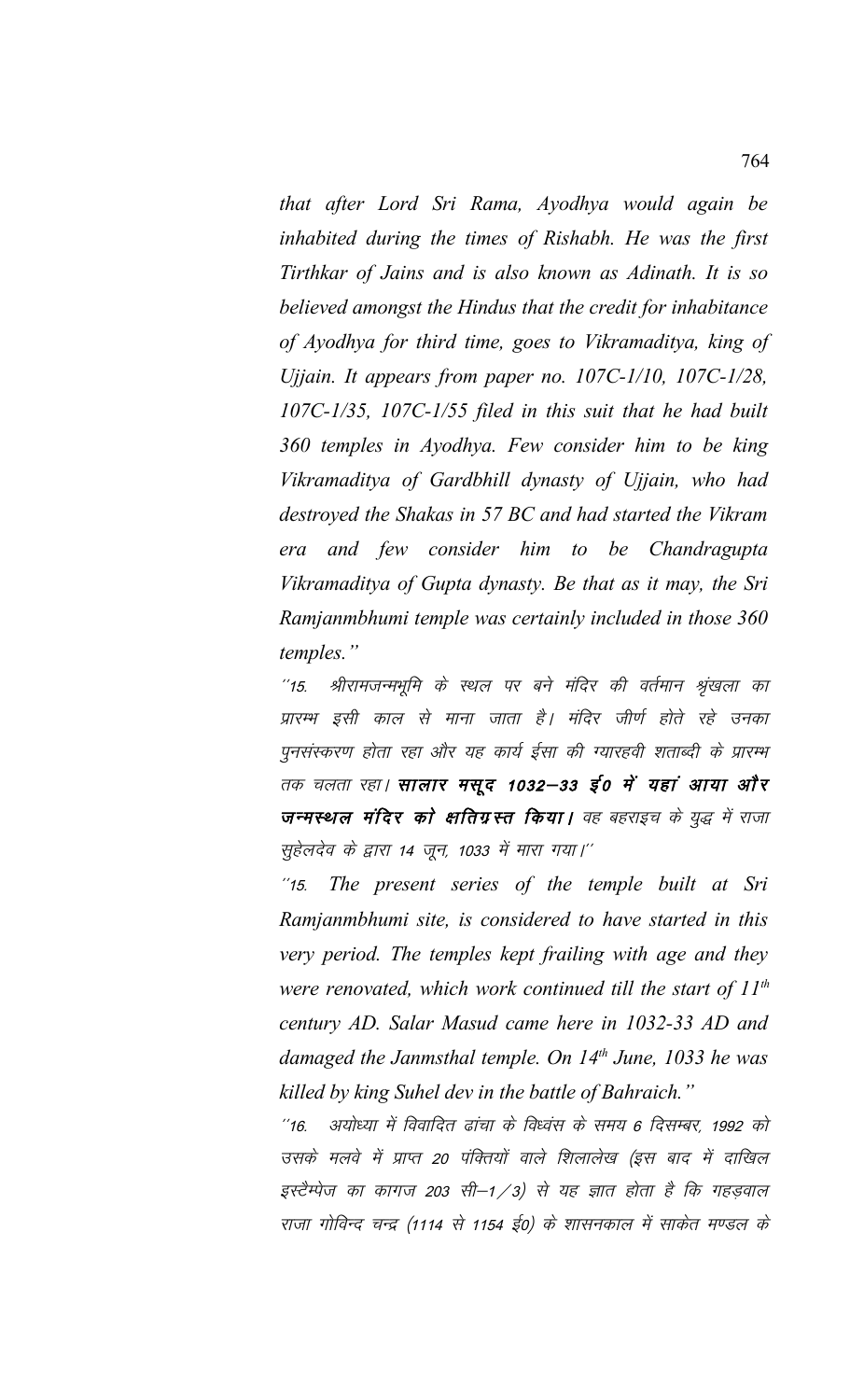शासक ने यहां पर एक अति सुन्दर विशाल मंदिर का निर्माण कराया था। इसके निर्माण की आवश्यकता इसलिए पडी कि वह लगभग 70–80 वर्षो पूर्व क्षतिग्रस्त कर दिया गया था। लेकिन इस अवधि में भी वहां पूजा होती रही। इस्टैम्पेज को मैंने स्वयं देखा व उसकी उदवाचन भी किया है।''

\*\*16- *From the 20 line inscription (estampage filed in this suit as paper no. 203C-1/3) found in the debris of the disputed structure demolished on 6th December, 1992 at Ayodhya, it transpires that during the reign of Gaharwal king Govindchandra (from 1114 to 1154 AD) the ruler of Saket division built a very grand temple at this place. The need for construction of the same arose in view of the fact that it had been demolished about 70-80 years ago, but in this period also worship was taking place here. I have myself seen the estampages and have deciphered them."*

"17. राजा अनय चन्द्र द्वारा बनवाया गया 11वीं–12वीं शताब्दी (गहडवाल काल) का यह मंदिर पून: बाबर के सेनापति मीरबाकी द्वारा 1528 में तोड़ा गया। मीरबाकी केा बाबर अवध में छोड़कर ग्वालियर की ओर निकल गया था। लगभग 13 महीने बाद वह उस क्षेत्र में जब वापस आता है तब मीरबाकी अवध की सेना लेकर उससे मिलता है, इसका उल्लेख बाबरनामा में दृष्टव्य है।''

*"17- This temple of 11th - 12th century (of Gaharwal period) built by king Anaychandra, was again demolished by Babar's commander Mir Baqi in the year 1528. Babar proceeded towards Gwalior after leaving Mir Baqi at Awadh. The meeting of the two after about 13 months on his return to the area, is mentioned in Babarnama."*

''18. मैंने एक पुस्तक 'अयोध्या का इतिहास एवं पुरातत्व'' (ऋग्वेद काल से अब तक) इस वाद में दाखिल कागज संख्या 289सी–1 डा0 एस0पी0गुप्ता के साथ मिलकर लिखी है जिसके केवल अन्तिम अध्याय 11 के लेखक डा. एस.सी.गुप्ता हैं। इस पुस्तक में अपने द्वारा लिखित बातों की पूर्ण पुष्टि करता हूँ। इस पुस्तक को लिखने में जिन ग्रंन्थों का अध्ययन मैंने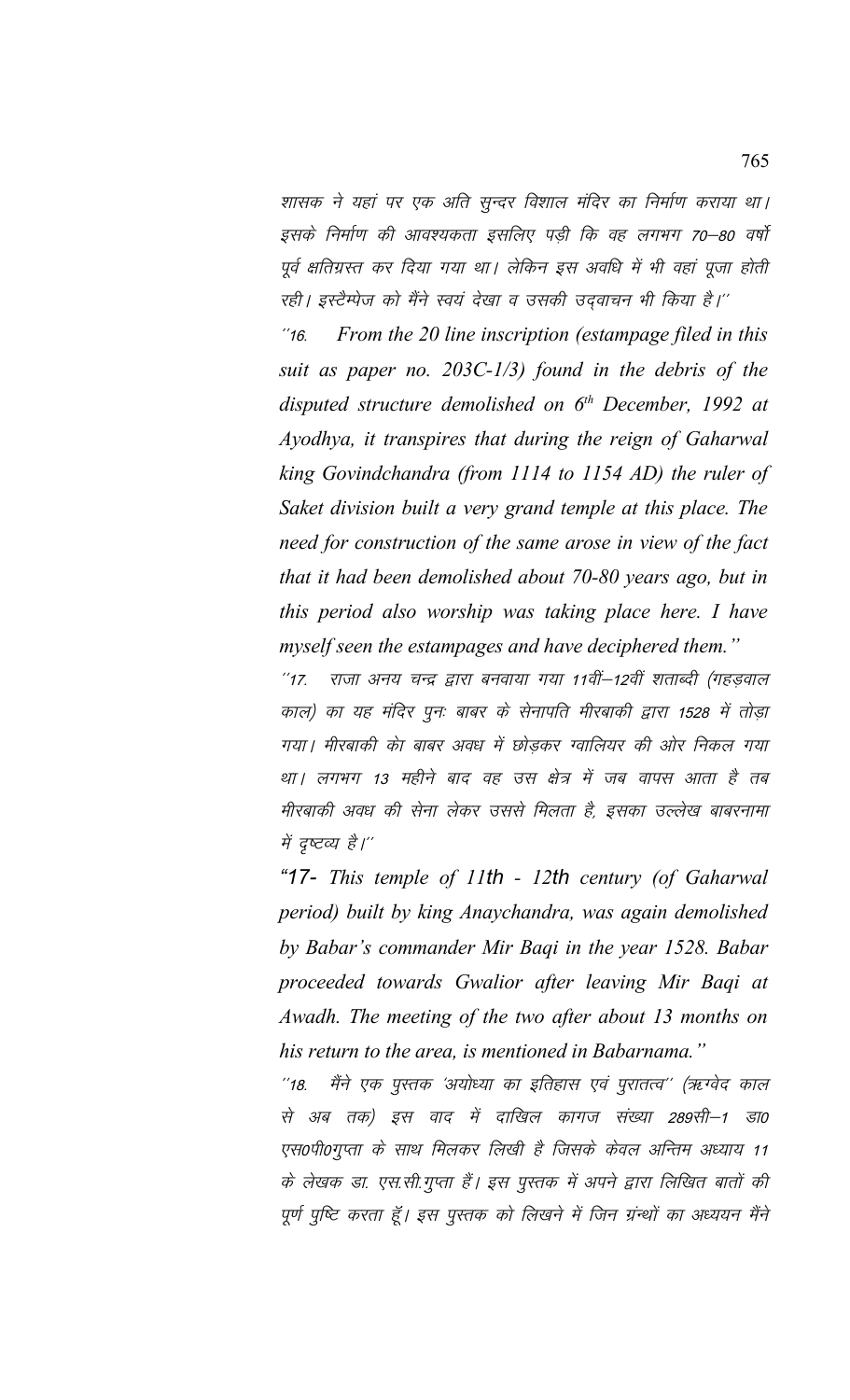किया है उनका संदर्भ भी पुस्तक में वर्णित है। पुस्तक में विवरण ऐतिहासिक तथ्यों पर है किसी दुर्भावनावश या दबाव से नहीं।''

"18. I have written a book titled 'Ayodhya Ka Itihaas evam Puratatva' (from Rigveda to date) along with Dr. S.P. Gupta, which has been filed in this suit as paper no.  $289C-1$ , and only the last chapter-11 has been authored by Dr. S.C. Gupta. I verify the facts written by me in this book. The treatises studied by me in writing this book, have been referred in the book. The descriptions in the book are on basis of historical facts and not due to mala fide or any compulsion."

518. Besides, he sought to prove certain documents vide his statement in paras 19, 20 and 21 of the affidavit which are as under:

इस के अतिरिक्त इस वाद में वादीगण की ओर से सूची संख्या 107  $^{\prime\prime}$ 19 सी-1/1 से लेकर 107 सी-1/9, 116 सी-1/1 , 118 सी-1/1 ए-बी, 119 सी−1 ∕सी , 120 सी−1 ∕1 , 120 सी−1 ∕4 से 120 सी−1 ∕5, 121 सी—1 / 1, 189 सी—2 / 1, 154 सी—1 / 1—2, 155 सी—1 / 1, 158 सी-1/1, 159 सी-1/2, 160 सी-1/1, 160 सी-1/2, 160 सी-1/1, 188 सी-1, 186 सी-1/4ए, 186ए, 306 सी-1/1, 307 सी–1 के साथ अभिलेख मूल पुस्तक, कैसेट,एलबम आदि दाखिल किये गये हैं जिनकी पूर्ण पुष्टि मैं करता हूँ।''

"19. Apart from these, the plaintiffs have filed records, original book, cassette, album etc. along with list number 107C-1/1 to 107C-1/9, 116C-1/1, 118C-1/1A-B, 119C-1/C,  $120C-1/1$ ,  $120C-1/4$  to  $120C-1/5$ ,  $121C-1/1$ ,  $189C-2/1$ , 154C-1/1-2, 155C-1/1, 158C-1/1, 159C-1/2, 160C-1/1, 160C-1/2, 160C-1/1, 188C-1, 186C-1/4A, 186A, 306C-1/1, 307C-1, in this suit and I verify the same."

मैंने एक लेख 'पैलियोग्राफिक एवीडेन्स आफ दि अयोध्या इंस्क्रेप्शन'  $^{\prime\prime}20.$ लिखा है जो इतिहास दर्पण नामक पत्रिका में प्रकाशित हुई है। और जो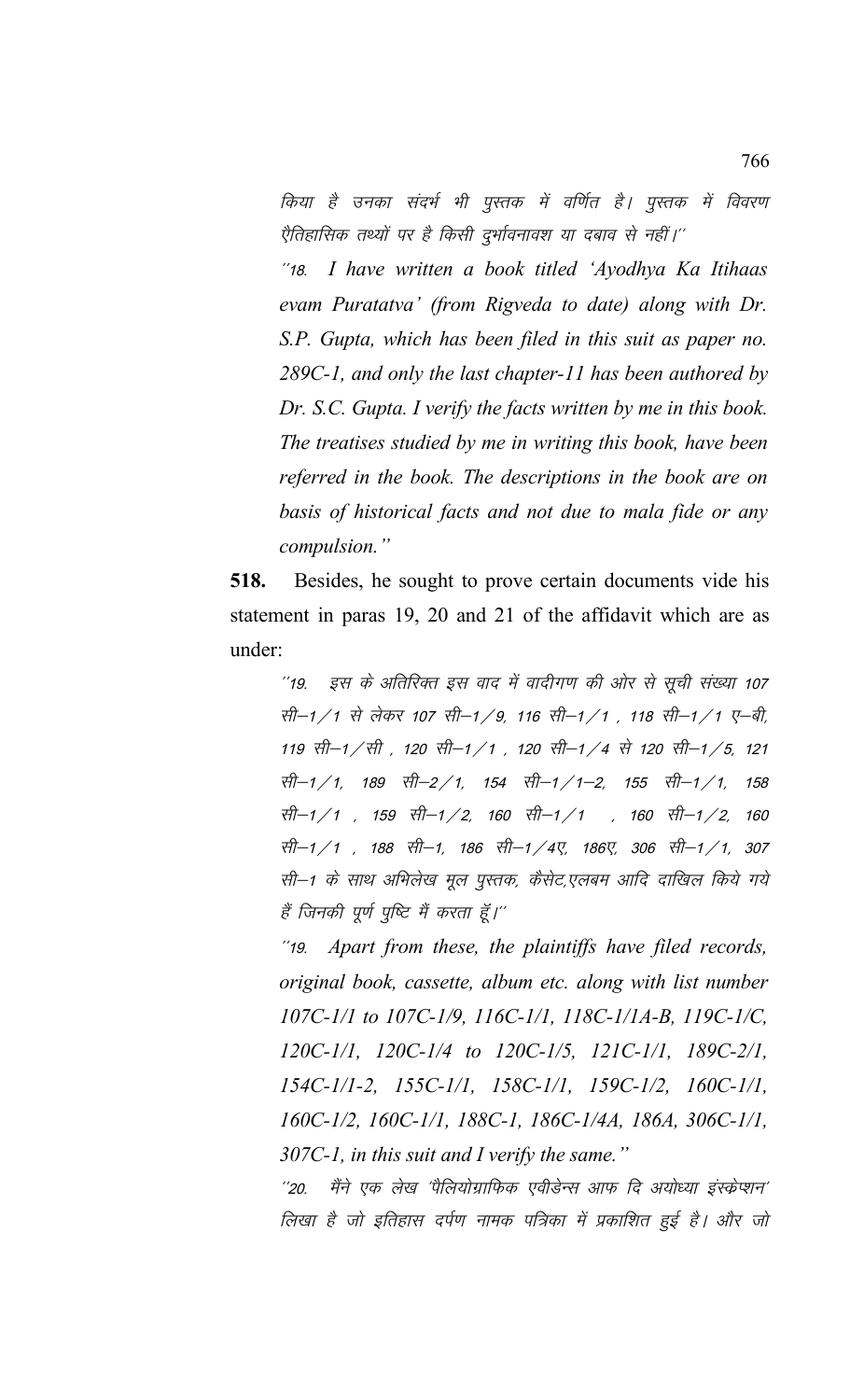इस वाद में दाखिल कागज संख्या 254सी–1 / 3 है।''

I have written an article called 'Palaeographic  $^{\prime\prime}$ 20. Evidence of the Ayodhya Inscription', which was published in a magazine called Itihaas Darpan and which has been filed in this suit as paper no.  $254$  C-1/3."

मैं अयोध्या प्रथम बार अक्टूबर, 1992 में इंडियन हिस्टी एण्ड  $^{\prime\prime}21.$ कल्चरल सोसाइटी, नई दिल्ली द्वारा आयोजित सेमिनार में शामिल हुआ था जिसमें दो प्रस्ताव पारित किए गए थे। इस सेमिनार में शामिल विद्वानों ने सेमिनार में सहभागिता सूची पर अपने हस्ताक्षर बनाये थे। इस सूची में पन्द्रहवे नम्बर पर मेरा नाम अंकित है और उस पर मेरे हस्ताक्षर भी हैं। ''प्रस्ताव, सहभागिता सूची इस वाद में बतौर कागज संख्या 118सी– 1/129 से 118सी-1/135 तक दाखिल है" जिसकी पुष्टि मैं पूर्णतया करता हूँ। उसी समय मैंने विवादित स्थल का प्रथम दर्शन किया जहां भवन खड़ा था। अन्य तथ्यों के अतिरिक्त मैंने स्थल पर कसौटी के 14 खम्भे लगे हुए देखे थे जिन पर अनेक हिन्दू देवी–देवताओं के चित्र उत्कीर्ण हुए थे।'' In Ayodhya, I participated for the first time in the  $^{\prime\prime}$ 21 seminar organised by Indian History and Cultural Society, New Delhi in October, 1992 wherein two resolutions were passed. The scholars participating in this seminar, had put their signatures on the participation list of seminar. My name finds place at serial no. 15 of this list along with my signature. I certify that 'The resolution and participation list have been filed in this suit as paper no.  $118C-1/129$  to  $118C-1/135$ . I had then seen the disputed site for the first time, where a structure was standing. Besides other issues, I had seen 14 touchstone pillars on the spot, which had the pictures of many Hindu Gods-Goddesses carved over  $them.$ "

519. OPW 11, Satish Chandra Mittal, aged about 65 years (as per his affidavit dated 25.11.2002), is resident of Saharanpur (U.P.). His cross examination followed as under :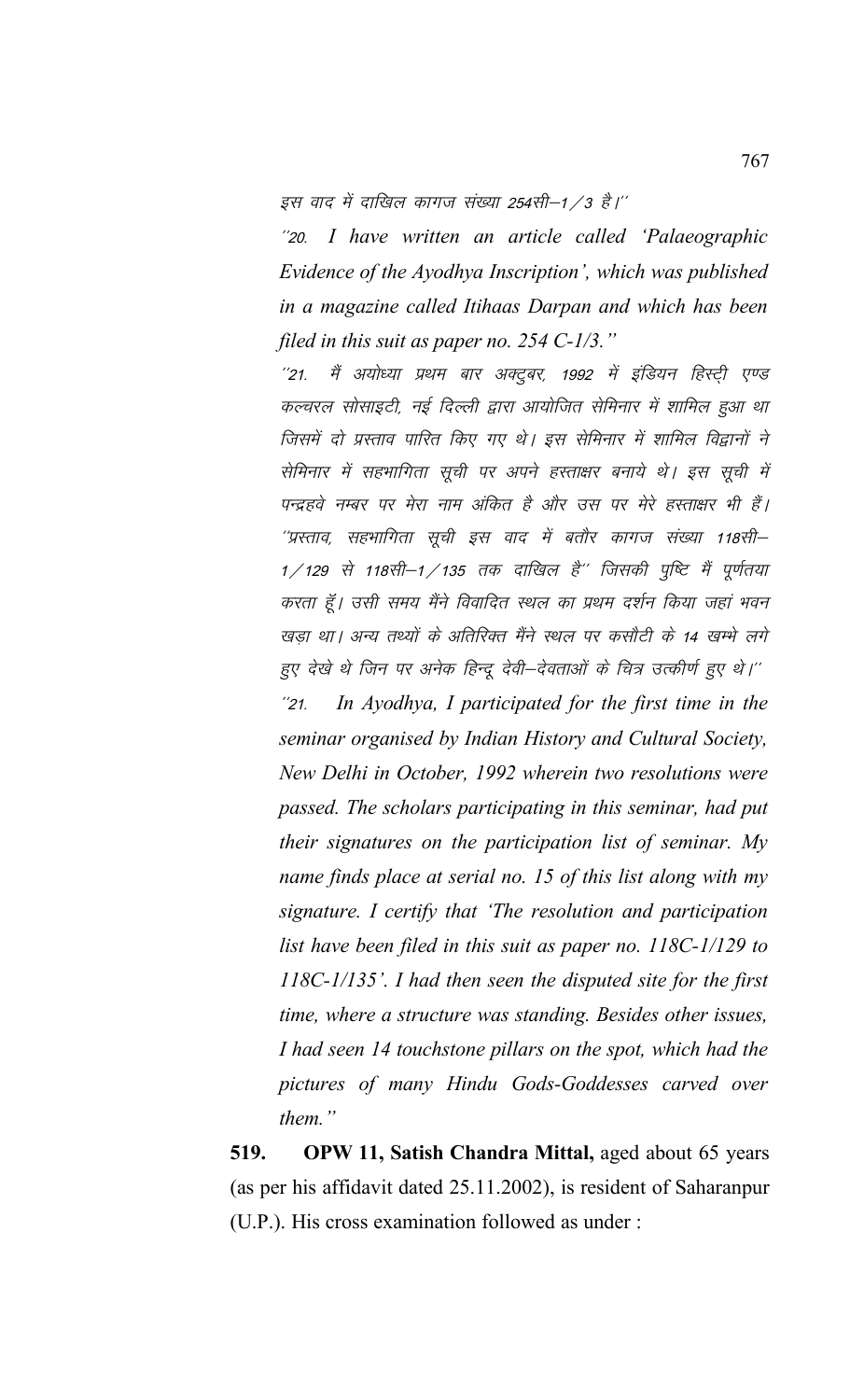**Part-I:**(a) 25-11-2002-by Nirmohi Akhara, Defendant no.3, through Sri R.L. Verma, Advocate (p. 8-16)

(b) 26-11-2002-by defendant no. 6 through Sri Abdul Mannan, Advocate (17-20)

(c/1) 26/27/28/30-11-2002, 02/03/04/05/09/10/11/12/13- 12-2002- by defendant no. 4 through Sri Zafaryab Jilani, Advocate (p. 20-172)

**Part-II:**(c/2) 07/08/09/15/16-04-2003- by defendant no. 4 through Sri Zafaryab Jilani, Advocate (p. 173-215)

(d) 16/17/18-04-2003, 12/13/14/19-05-2003, 24/25/26/27- 06-2003- by defendant no. 5 through Sri Mustaq Ahmad Siddiqui, Advocate (p. 216-346)

(e) 27-06-2003, 01-07-2003-by defendant no. 6/2 (Suit-3) through Sri Aftab Ahmad Siddiqui, Advocate (p. 346-351) (f) 01-07-2003 -defendant no. 26 through Sri Syed Irfan Ahmad, Advocate and defendants no. 6/1 (Suit-3) through Sri Fazale Alam, Advocate, adopted the cross examination already done by defendants no. 4, 5 and 6 (p. 351)

**520**. OPW-11 is a Professor (retired) from Kurukshetra University, has sought to support the version of the plaintiffs (Suit-5) that the disputed structure was constructed after demolition of the then temple of Lord Ram and the place in dispute is one where Lord Ram was born. He did Post-Graduation in History in 1959 from Agra University and in Political Science in 1962 from Punjab University, Chandigarh. He was conferred Doctorate in History in 1972 by Kurukshetra University. His subject of studies and teaching has been Modern History. He was a teacher in History in R.K.S.D. College, Kaithal from 1959 to August, 1974 and thereafter was appointed as Lecturer in History Department of Kurukshetra University in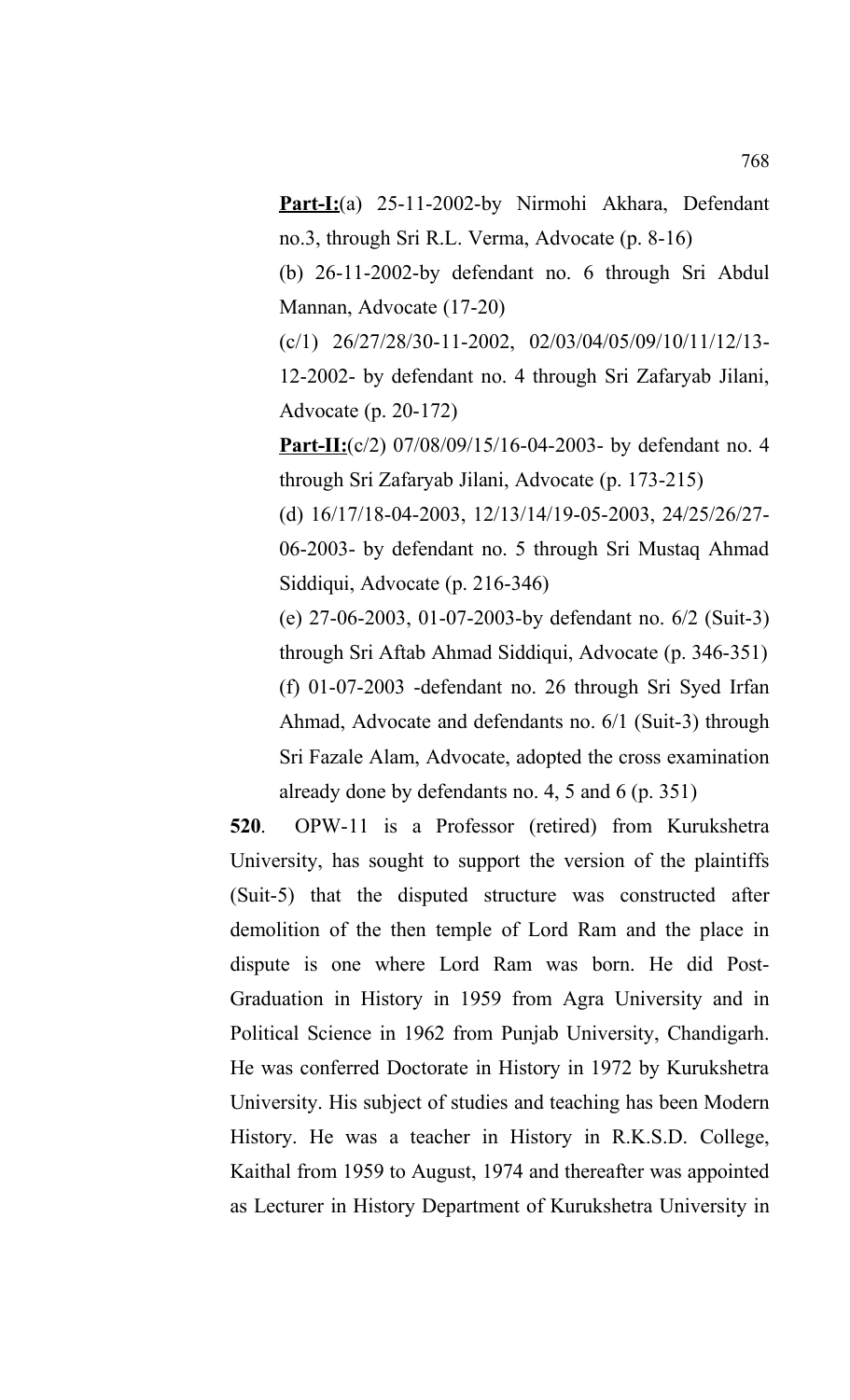1974 wherefrom ultimately reached to the status of Professor and retired in December, 1997. Under his guidance seven students were conferred Ph.D. and 30 research students got M.Phil. He has authored 12 books relating to history, some of which are as under:

''(क) फ्रीडम मूवमेन्ट इन पंजाब 1905–1926 नई दिल्ली 1977 (ख) हरियाणा–ए हिस्टोरिकल परस्पेक्टिव 1761–1966 नई दिल्ली 1986 (ग) ए सेलेक्टेड एन्नोवेटेड बिबल्लियोग्राफी आफ फ्रीडम मूवमेनट इन इण्डिया पंजाब एण्ड हरियाणा 1858–1947 नई दिल्ली 1992 (घ) इण्डिया डिस्टार्टेड ए स्टडी आफ ब्रिटिश हिस्टोरियंस आन इण्डिया 3 वाल्यूम नई दिल्ली 1995—1998 (ड.) सोर्सेज आन नेशनल मूवमेन्ट 1919—1920 प्रो0 बी0एन0 दत्ता के साथ मिलकर''

*"(A) Freedom Movement in Punjab 1905-1926. New Delhi 1977 (B) Haryana- A Historical Perspective, 1761- 1966 New Delhi, 1986 (C) A Selected Innovated Bibliography of Freedom Movement in India, Punjab and Haryana, 1858 – 1947, New Delhi, 1992 (D) India Distorted – A Study of British Historians on India, III Volume, New Delhi, 1995-1998 (E) Sources of National Movement 1919-1920 (co-authored by Prof. B.N. Dutta)."*

**521**. Besides, he also is the author of several chapters and research articles in certain books. In the Haryana State Gazetteer and Rohtak District Gazetteer, the History Section has been written by him and about 30 dozen research papers published in several journals, has participated in several seminars and conferences relating to history and at times also chaired the function. He is life member of several history societies and research committees, was appointed member by the University in Indian Historical Record Commission. He sought to prove paper No. 118C-1/132 and in this regard in para 7 of the affidavit said as under: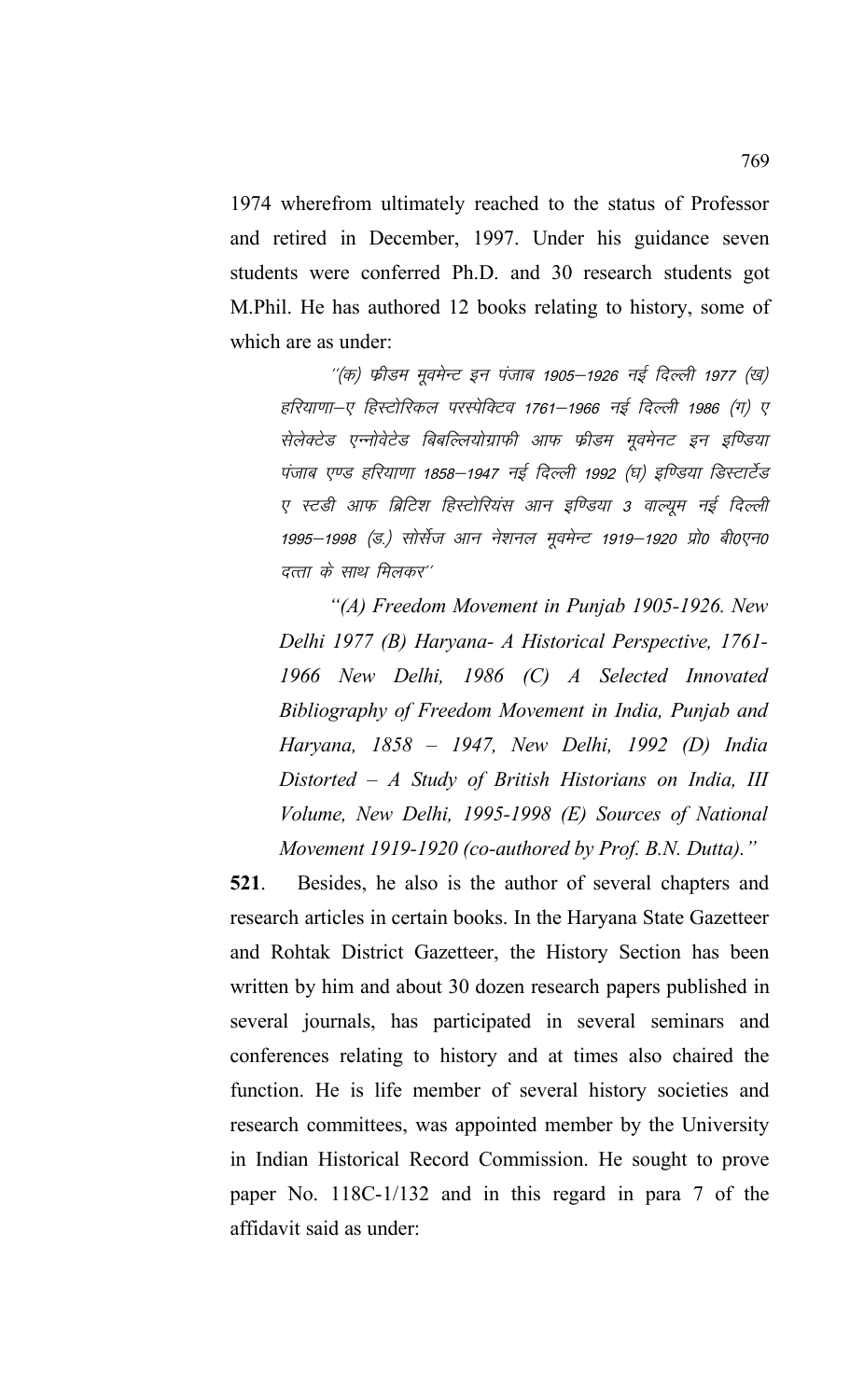'7. मैंने इण्डियन हिस्टी एण्ड कलचरल सोसाइटी नई दिल्ली द्वारा अयोध्या में 10 अक्टूबर सन् 1992 से 13 अक्टूबर 1992 तक अयोध्या शोध संस्थान अयोध्या में आयोजित वर्कशाप सेमिनार में भाग लिया था जिनमें लगभग 40–45 इतिहासविदों तथा पूरातत्वविदों ने सहभागिता किया था। उस सेमिनार में श्री राम जन्म भूमि अयोध्या से सम्बन्धित दो प्रस्ताव पारित किये गये थे। इस वाद में दाखिल कागज संख्या 118 सी–1/129 से 1/135 तक वर्कशाप सेमिनार में पारित प्रस्ताव तथा उसमें सहभागी विद्वानों की सूची है जिसमें कागज संख्या 118 सी–1/132 में क्रम संख्या 12 पर मेरा नाम लिखा है तथा मेरा हस्ताक्षर है जिसकी मैं पहचान करता हूं $I^{\prime\prime}$ 

*"7. I participated in a workshop/seminar organised at Ayodhya Research Institute, Ayodhya by Indian History and Cultural Society, New Delhi from 10th October, 1992 to 13th October, 1992. Nearly 40-45 historians and archaeologists attended the said workshop. Two resolutions in relation to Sri Ram Janam Bhumi, Ayodhya were passed in the Seminar. Paper Nos. 118 C-1/129 to 1/135 filed in this suit, contains the resolutions passed in the said workshop/seminar and also the list of the scholars who had participated in it. Paper No. 118C-1/132, bears my name and signature at serial no.12 which I identify." (E.T.C.)*

**522**. Regarding the construction of Babri Mosque after demolition of the temple, in paras 8, 9, 10, 12, 13, 14, 18, 19 and 20 of the affidavit, OPW-11 said as under:

 $^{\prime\prime}\!$ 8. मैंने श्री राम जन्मभूमि $\diagup$ तथाकथित बाबरी मस्जिद के सम्बन्ध में विदेशी लेखकों, यात्रियों के विश्वकोष, गजेटियर्स, विदेशी यात्रियों के यात्रा विवरण एवं अन्य उपलब्ध सन्दर्भ ग्रन्थों का अध्ययन किया है। इस संबंध में मैनें सर्जन जनरल एडवर्ड बेल्फोर्ड का इन्साइक्लोपीडिया आफ इण्डिया एण्ड आफ इस्टर्न एण्ड सदर्न एशिया 1858, इन्साइक्लोपीडिया ब्रिटेनिका का 15वां संस्करण भाग–1, 1978 बेन्जामिन वाकर का हिन्दू वर्ल्ड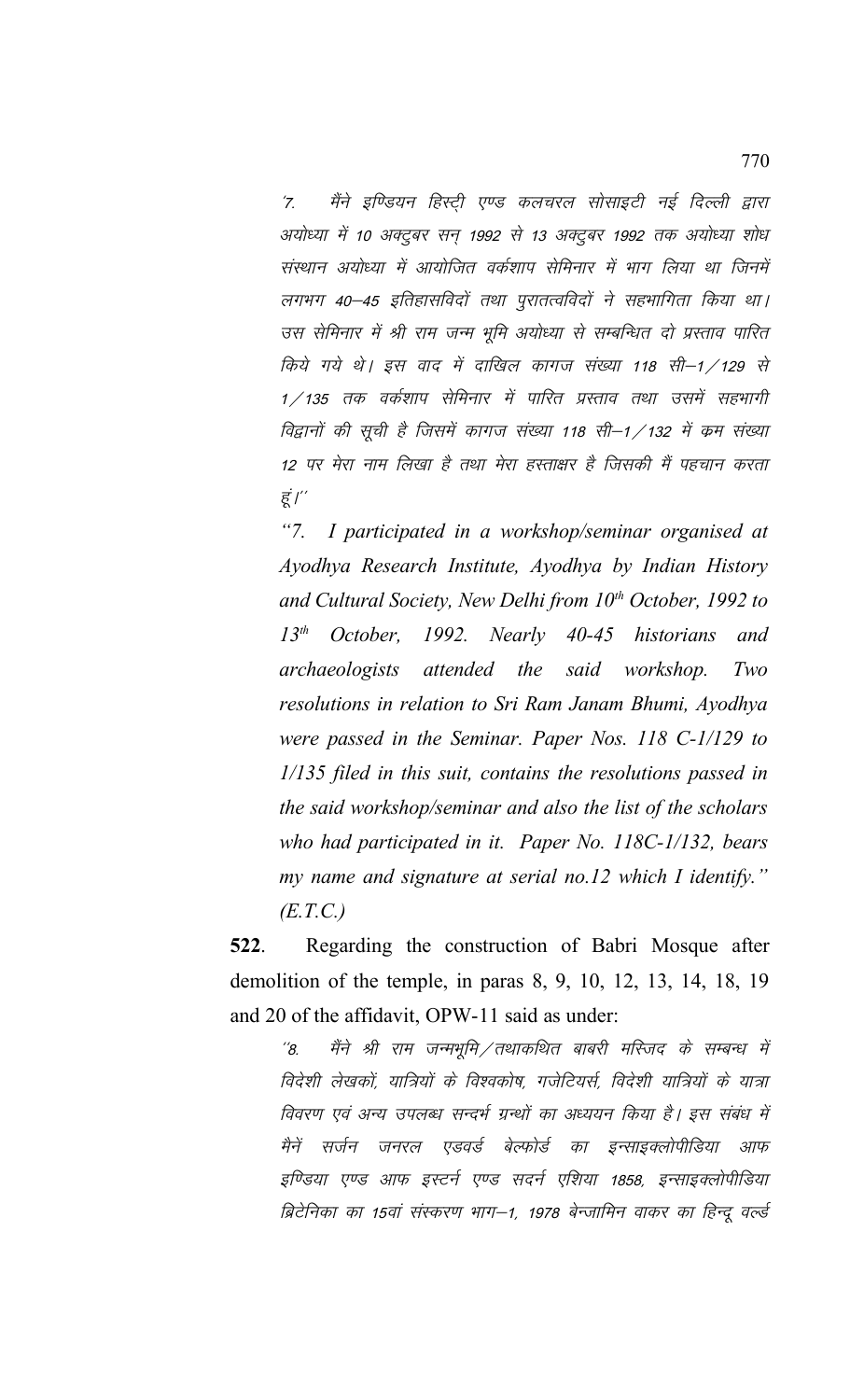इन्साइक्लोपीडिया आफ हिन्दूइज्म लन्दन प्रथम संस्करण 1968 का दूसरा संस्करण सन 1995, गजेटियर आफ दी टेरिटरीज अण्डर दि गवर्नमेन्ट आफ ईस्ट इण्डिया कम्पनी–एडवर्ड थार्नटन 1854 हिस्टोरिकल स्केच आफ तहसील फैजाबाद विथ दी ओल्ड केपिटल्स अयोध्या एण्ड फैजाबाद पी0 कार्नेगी सन् 1870, गजेटियर आफ दी प्राविन्स आफ अवध सन् 1877, पी0 कार्नेगी, इम्पीरियल गजेटियर आफ इण्डिया प्रोविंशियल सीरीज यूनाइटेड प्राविन्सेज आफ आगरा एण्ड अवध वाल्यूम 2 सन् 1881, बाराबंकी डिस्ट्विट गजेटियर एच0आर0 नेविल सन् 1902 फैजाबाद डिस्ट्रिक्ट गजेटियर एच0आर0 नेविल सन् 1905 फैजाबाद डिस्ट्क्टि गजेटियर आफ यूनाइटेड प्राविन्सेज आफ आगरा एण्ड अवध–एच0आर0 नेविल सन् 1928 उत्तर प्रदेश डिस्ट्क्टि गजेटियर फैजाबाद श्रीमती ईशा बसन्ती जोशी इलाहाबाद सन् 1960, अर्ली ट्रेवल्स इन इण्डिया 1583–1619 एडिटेड बाई विलियम फार्स्टर लन्दन सन् 1921 हिस्ट्री एण्ड ज्योग्राफी आफ इण्डिया ओरिजनली पब्लिशड इन लैटिन–टान्सलेटेड इन फेंच हिस्टोरिक एण्ड ज्योग्राफी एण्ड स्भेटिस्टिक्स आफ इस्टर्न इण्डिया वाल्यूम 2 मान्ट गोगरी मार्टिन सन 1838 हेन्स बेकर की अयोध्या 1986, रिपोर्ट आन दि सेटिलमेन्ट आफ दि लैण्ड रेवेन्यू आफ दि फैजाबाद डिस्ट्रिक्ट ए०अफ० गिलेट सन् 1880 का अध्ययन किया है जिनमें श्री राम जन्मभूमि मन्दिर तोडकर उसके स्थान पर ही तथाकथित मस्जिद बनाये जाने का उल्लेख है। खाली भूमि पर तथाकथित बाबरी मस्जिद बनाने का कोई उल्लेख नहीं है। ''

 $"8.$ I have studied encyclopaedia and gazetteers of foreign authors & travellers, travel account of foreign travellers and other available reference books in relation to Sri Ram Janam Bhumi/the so called Babri Mosque. In this regard, I have studied Surgeon General Belford's Encyclopaedia of India and of Eastern and Southern Asia, 1858; Encyclopaedia Britannica's  $15<sup>th</sup>$  edition, part I; Benjamin Walker's Hindu World - Encyclopaedia of Hinduism, the second edition (1995) of the first edition (from London); Edward Thornton's Gazetteer of the Territories under the Government of East India and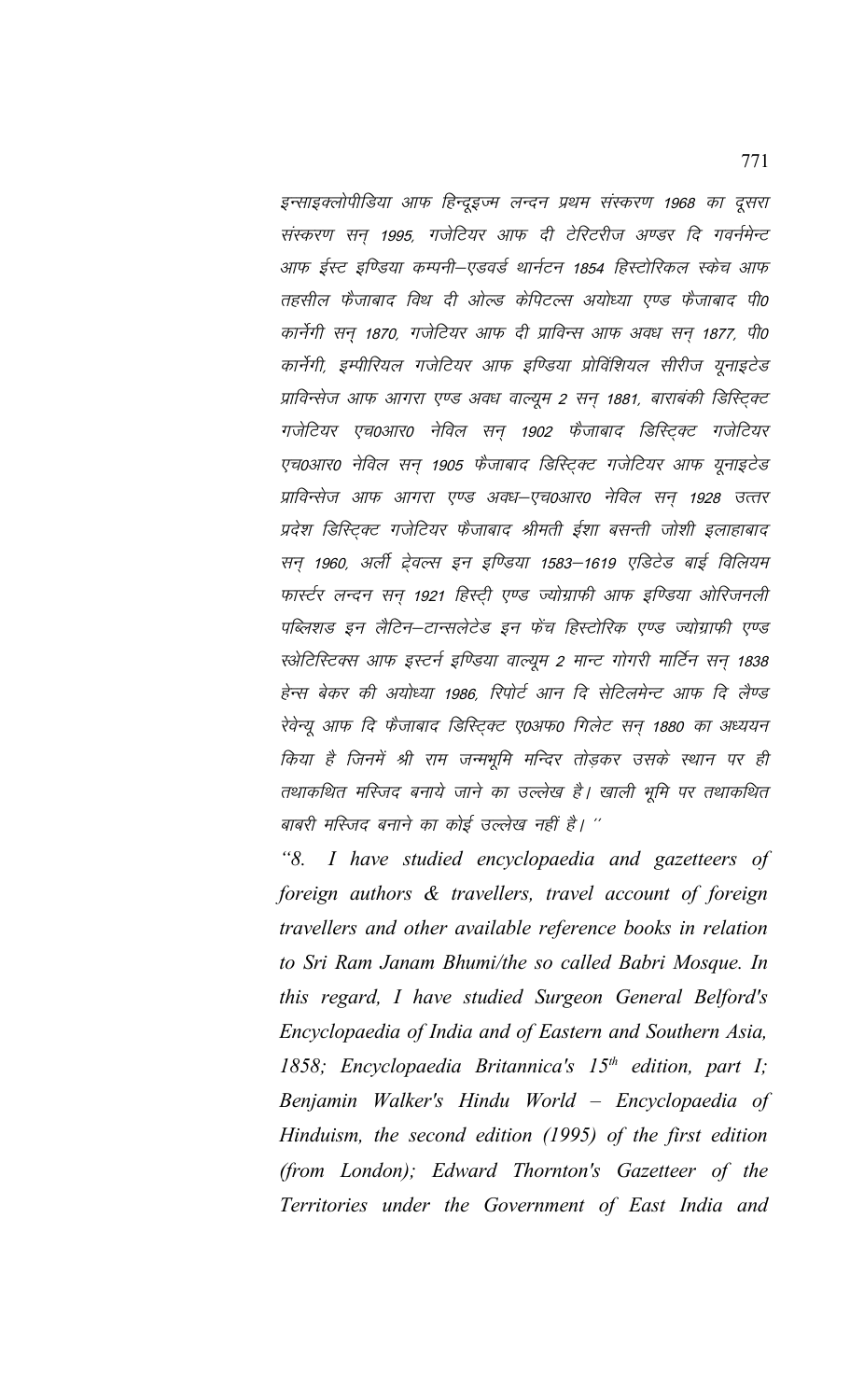*Company (1854); P. Carnegi's Historical Sketch of Tahsil Faizabad with the old capitals Ayodhya and Faizabad (1870); P. Carnegi's Gazetteer of the Province of Awadh (1877); Imperial Gazetteer of India, Provincial Series, United Provinces of Agra and Awadh, Volume2, 1881; H.R. Navel's Barabanki District Gazetteer (1902); H.R. Navel's Faizabad District Gazetteer (1905); H.R. Navel's Faizabad District Gazetteer of United Provinces of Agra and Awadh (1928); Smt. Isha Basanti Joshi's Uttar Pradesh District Gazetteer, Faizabad (1960); Early Travels in India (1583-1619) edited by William Forester, London, 1921; History and Geography of India originally published in Latin, translated in French; History and Geography and Statistics of Eastern India, volume 2 by Gogri Martin (1838); Hens Becker's Ayodhya (1986); and A.F. Gillet's Report on the Settlement of the Land Revenue of the Faizabad District (1880). All of these make mention of Sri Ram Janam Bhumi temple having been demolished and the so called mosque having been constructed in its place. There is no mention of the so called Babri mosque having been constructed on the vacant land." (E.T.C.)*

"9. इन्साइक्लोपीडिया एक विश्व मान्य ग्रन्थ है जिसमें विश्वके विभिन्न विषयों के विद्वानों के विचार संकलित रहते हैं। इस वाद में दाखिल कागज संख्या 107 सी–1 / 120 व 121 इन्साइक्लोपीडिया ब्रिटेनिका की प्रति है जिसमें श्री राम जन्म स्थान स्थल पर बाबर द्वारा मस्जिद का निर्माण कराये जाने का उल्लेख है। इस वाद में दाखिल कागज संख्या 107 सी–1/111 सर्जन जनरल बेल्फोर द्वारा तैयार इन्साइक्लोपीडिया आफ इण्डिया एण्ड इस्टर्न एण्ड सदर्न एशिया की प्रति है।''

*"9. Encyclopaedia is a globally acknowledged book which compiles opinions of scholars of the world on various subjects. Paper No. 107C-1/120 and 121 filed in*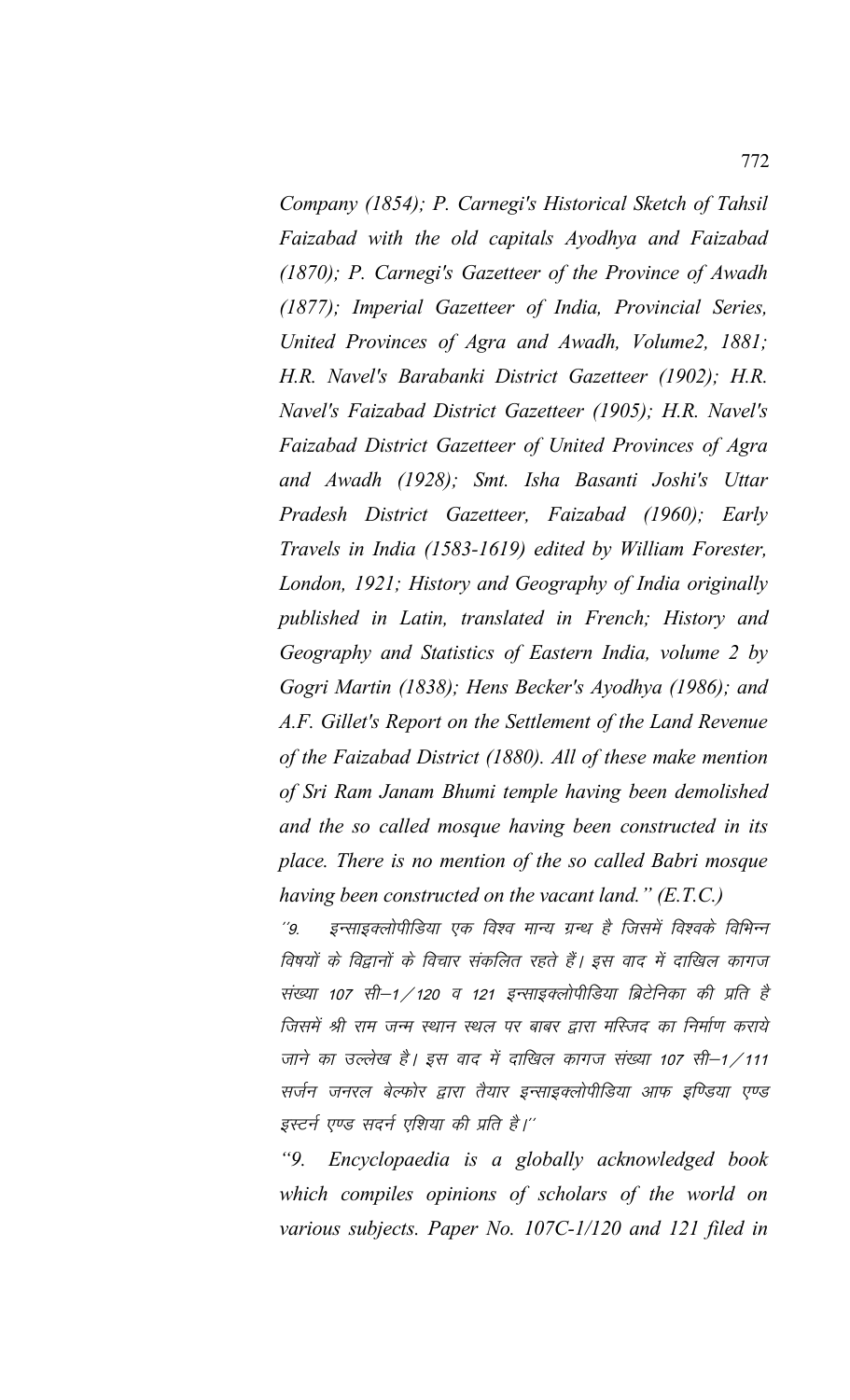this suit, is a copy of Encyclopaedia Britannica which makes mention of the mosque having been built by Babur on the site of Sri Ram Janam Bhumi. Paper No. 107C-1/111 filed in this suit, is a copy of Encyclopaedia of India and Eastern and Southern Asia prepared by Surgeon General Belford." (E.T.C.)

मैंने बैजामिन वाकर द्वारा लिखित हिन्दू वर्ल्ड एण्ड इन्साइक्लोपीडिक  $110^{-11}$ सर्वे आफ हिन्दूइज्म वाल्यूम 1 भी पढ़ा है जिसमें अयोध्या में स्थित श्री राम जन्मभूमि मन्दिर को विनष्ट करके उस स्थान पर मस्जिद निर्मित करने का उल्लेख है। बैजामिन वाकर द्वारा लिखित इस पुस्तक के पृष्ठ संख्या 103 व 104 आवरण पृष्ठ सहित की छायाप्रति बतौर संलग्नक–1 प्रस्तूत की जाती है।"

"10. I have also read Benjamin Walker's Hindu World and Encyclopaedic Survey of Hinduism, volume1 which makes mention of Sri Ram Janam Bhumi temple having been demolished and the mosque having been built on its locus. Photocopies of pages 103 and 104 and also of cover page of this book, authored by Benjamin Walker, are annexed as annexure no.1."  $(E.T.C.)$ 

इस वाद में दाखिल कागज सं.0 107 सी–1 /42 लगायत 45  $12.$ फैजाबाद डिस्ट्रिक्ट गजेटियर सन् 1905 कागज सं0 107सी-1 / 49 से 53 फैजाबाद डिस्ट्क्टि गजेटियर सन् 1928 कागज सं0 107 सी–1/54 लगायत 61 फ्रेंजाबाद डिस्ट्रिक्ट गजेटियर सन् 1960 और इम्पीरियल गजेटियर प्राबिशिंयल सिरीज भाग 2 सन 1880 कागज सं0 107 सी-1/127 से 130 है, जिसमें अयोध्या स्थित श्री राम जन्मभूमि पर स्थित मंदिर का वर्णन आया है और उस मंदिर को विनष्ट करके मस्जिद बनाये जाने का उल्लेख है।''

"12. Papers filed in this suit include Faizabad District Gazetteer (1905) being paper no.  $107C-1/42$  to 45, Faizabad District Gazetteer (1928) being paper no. 107 C-1/49 to 53, Faizabad District Gazetteer (1960) being paper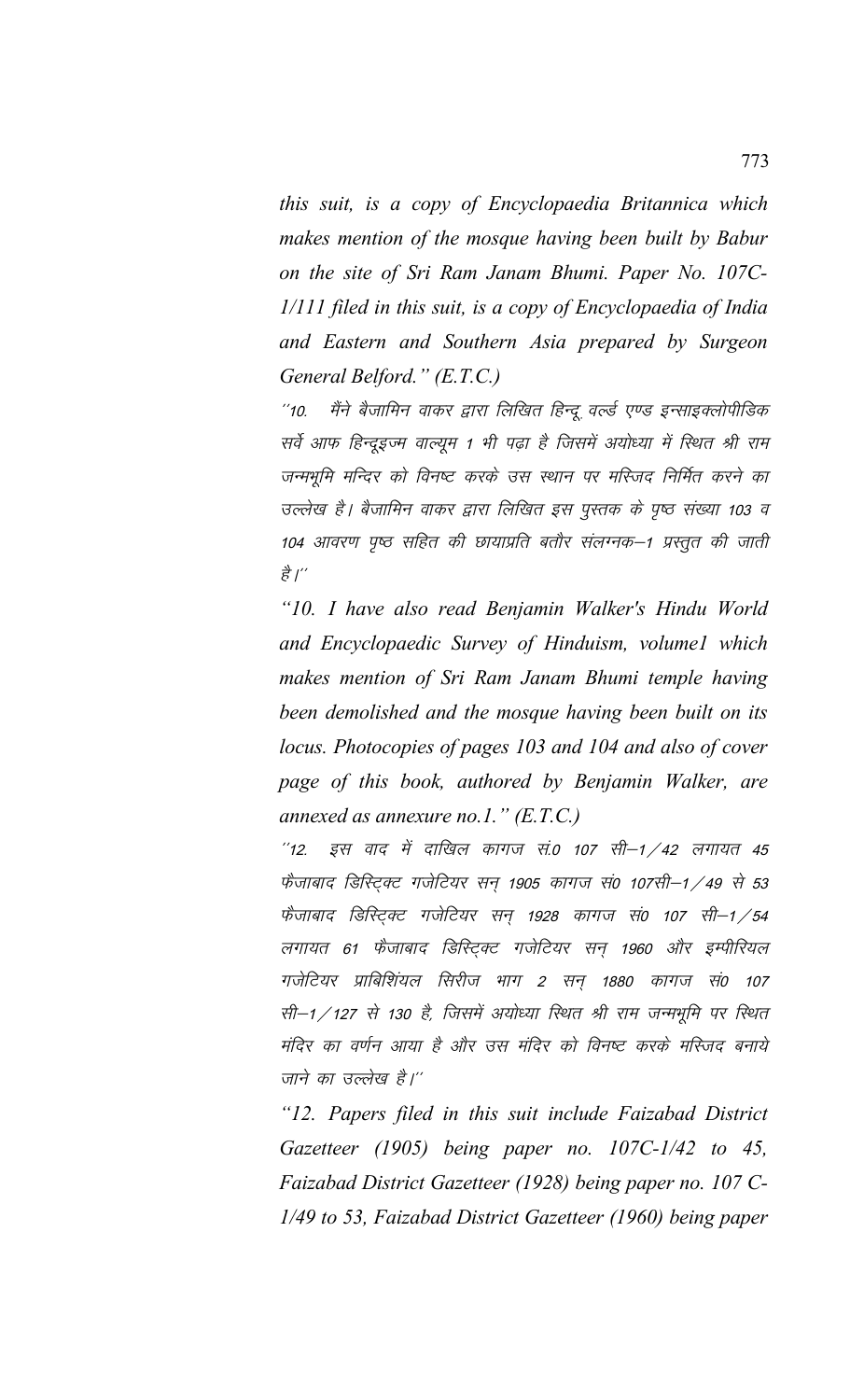*no. 107C-1/54 to 61 and Imperial Gazetteer, Provincial Series being paper no. 107C-1/127 to 130, all of which make mention of a temple located at Sri Ram Janam Bhumi situated in Ayodhya and also of the said temple having been demolished and a mosque having been built at its place." (E.T.C.)*

 $"$ 13. मिस्टर पी0 कारनेगी जो सन 1870 में फैजाबाद के आफिशियेटिंग डिप्टी कमिश्नर थे, उन्होंने अपनी पुस्तक हिस्टोरिकल स्केचेज आफ डिस्टिक्ट फैजाबाद विथ दी ओल्ड कैपिटल्स आफ आयोध्या एण्ड फैजाबाद कागज सं0 107 सी 1/17 से 24 में अयोध्या स्थित तीन प्रसिद्ध प्रमुख मन्दिरों का जो जन्म स्थान मन्दिर, स्वर्गद्वार मन्दिर त्रेता का ठाकूर मन्दिर का वर्णन किया है जिसमें जन्म स्थान मन्दिर को विनष्ट करके उसी स्थान पर सन् 1528 में बाबर द्वारा मस्जिद बनाये जाने का वर्णन है। इसी प्रकार इस वाद में दाखिल कागज सं0 107 सी–1 / 25 व 26 गजेटियर आफ प्राबिन्स आफ अवध वालयुम 1 सन 1877 में भी पी0 कारनेगी द्वारा अपनी पुस्तक में लिखी उपरोक्त बात का उल्लेख है।

*"13. Mr. P. Carnegi, who was officiating Deputy Commissioner of Faizabad in 1870 has in his book 'Historical Sketches district Faizabad with the old capitals of Ayodhya and Faizabad (paper no. 107C-1/17 to 24) described three Ayodhya situated famous temples known as Janam Sthan Mandir, Swarg Dwar Mandir and Thakur Mandir of Treta Era. The said book has the mention of the Janam Sthan Temple having been destroyed and the mosque having been built at its place by Babur in 1528. Similarly, Gazetteer of Province of Awadh, volume 1, 1877 filed in this suit as paper nos. 107C-1/25 and 26, also has the aforesaid mention as contained in the book of P. Carnigi." (E.T.C.)*

 $"14.$  इस वाद मे दाखिल कागल सं0 107 सी 1  $/$ 40 व 41 बाराबंकी *डिस्टिक्ट गजेटियर की प्रति है जो सन् 1902 में एच0आर0 नेविल के*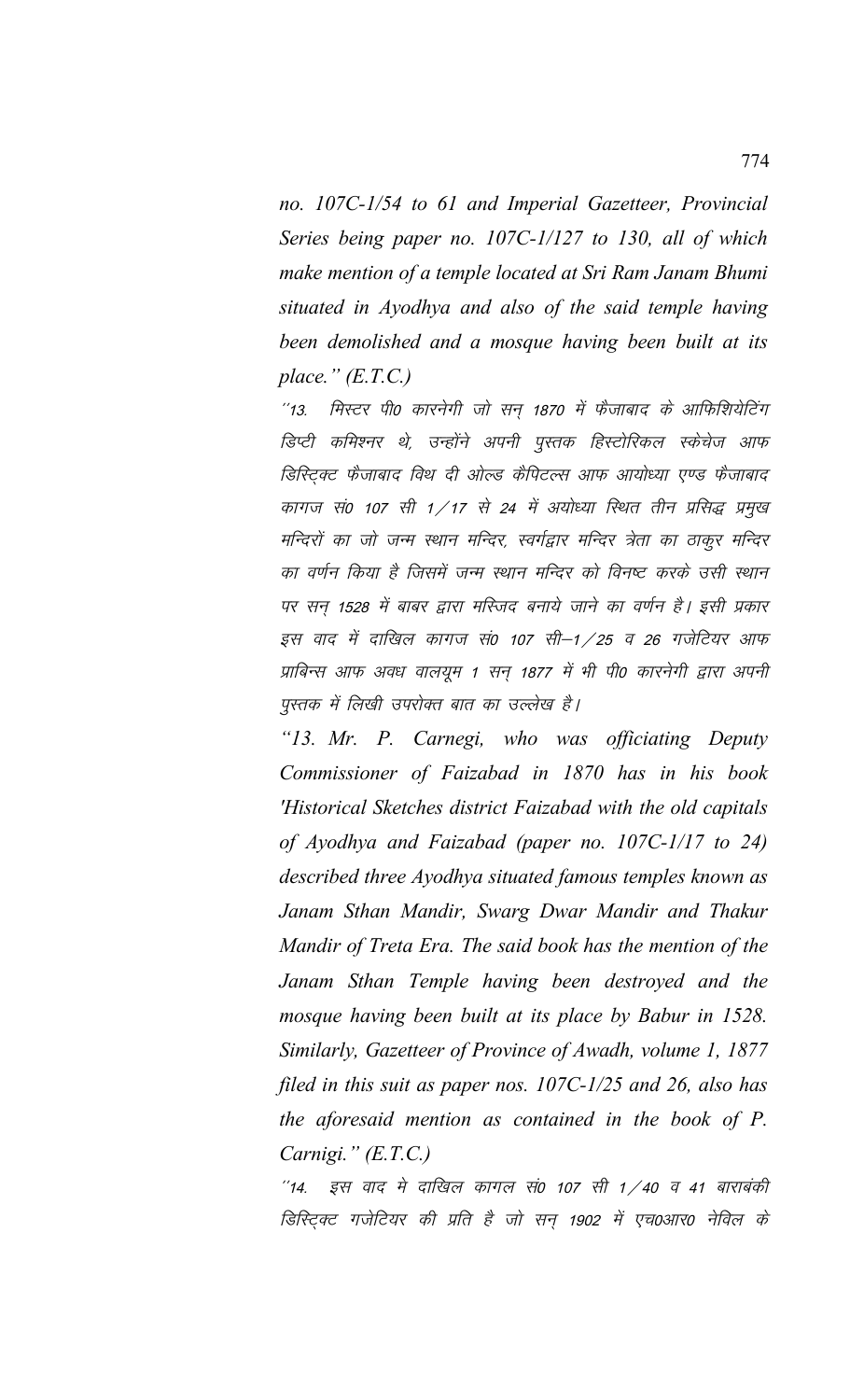निर्देशन में प्रकाशित हुई जिसमें अयोध्या स्थित श्री राम जन्म स्थान मन्दिर को बाबर द्वारा ध्वस्त करके उसी स्थान पर मस्जिद बनाये जाने का उल्लेख है। इसी तरह बाद में दाखिल कागज सं0 107 सी—1 / 10 व 11 गजेटियर आफ दी टेरीटारीज अन्डर दी गवर्नमेन्ट आफ ईस्ट इण्डिया कम्पनी सन 1854 की प्रति है जिसे एडवर्ड थर्नटन के निर्देशन में प्रकाशित किया गया जिसमें महाराजा विक्रमादित्य द्वारा अयोध्या में भगवान श्री राम से सम्बन्धित 360 मन्दिरों के बनवाये जाने का उल्लेख है तथा बाबर द्वारा मस्जिद बनवाये जाने का वर्णन है।''

*"14. Paper Nos. 107C-1/40 and 41 filed in this suit, are the copy of Barabanki District Gazetteer, which was published under the guidance of H. R. Navel in 1902 and which makes mention of Sri Ram Janam Bhumi temple having been demolished and a mosque having been built at that very place by Babur. Likewise, Gazetteer of the territories under the Government of East India Company (1854) forms paper nos. 107C-1/10 and 11 filed in the suit and it was published under the guidance of Edward Thornton. It has the description of 360 temples associated with Lord Sri Rama having been built in Ayodhya by King Vikramaditya and also that of a mosque having been constructed there by Babur." (E.T.C.)*

"18. इन यात्रा वर्णन के अलावा रिपोर्ट आफ सेटिलमेन्ट आफ दि लैण्ड रेवेन्यू आफ फैजाबाद डिस्ट्क्टि सन् 1880 ए०एफ० गिलेट द्वारा प्रकाशित की गई जिसके सूसंगत पृष्ठ कागज सं0 107 सी–1 / 28 से 30 इस वाद में दाखिल है जिसमें जन्म स्थान मन्दिर, स्वर्गद्वार मन्दिर, त्रेता का ठाकुर मन्दिर का वर्णन है जिसके अनुसार बाबर सन् 1528 में बाबर अयोध्या के आस पास कहीं एक सप्ताह तक ठहरा था और जन्म स्थान मन्दिर को ध्वस्त करके मस्जिद का निर्माण कराया था।''

*"18. Besides this account of travel, Report of Settlement of Land Revenue of Faizabad district (1880) was published by A. F. Gillet and its relevant pages are filed as paper nos.*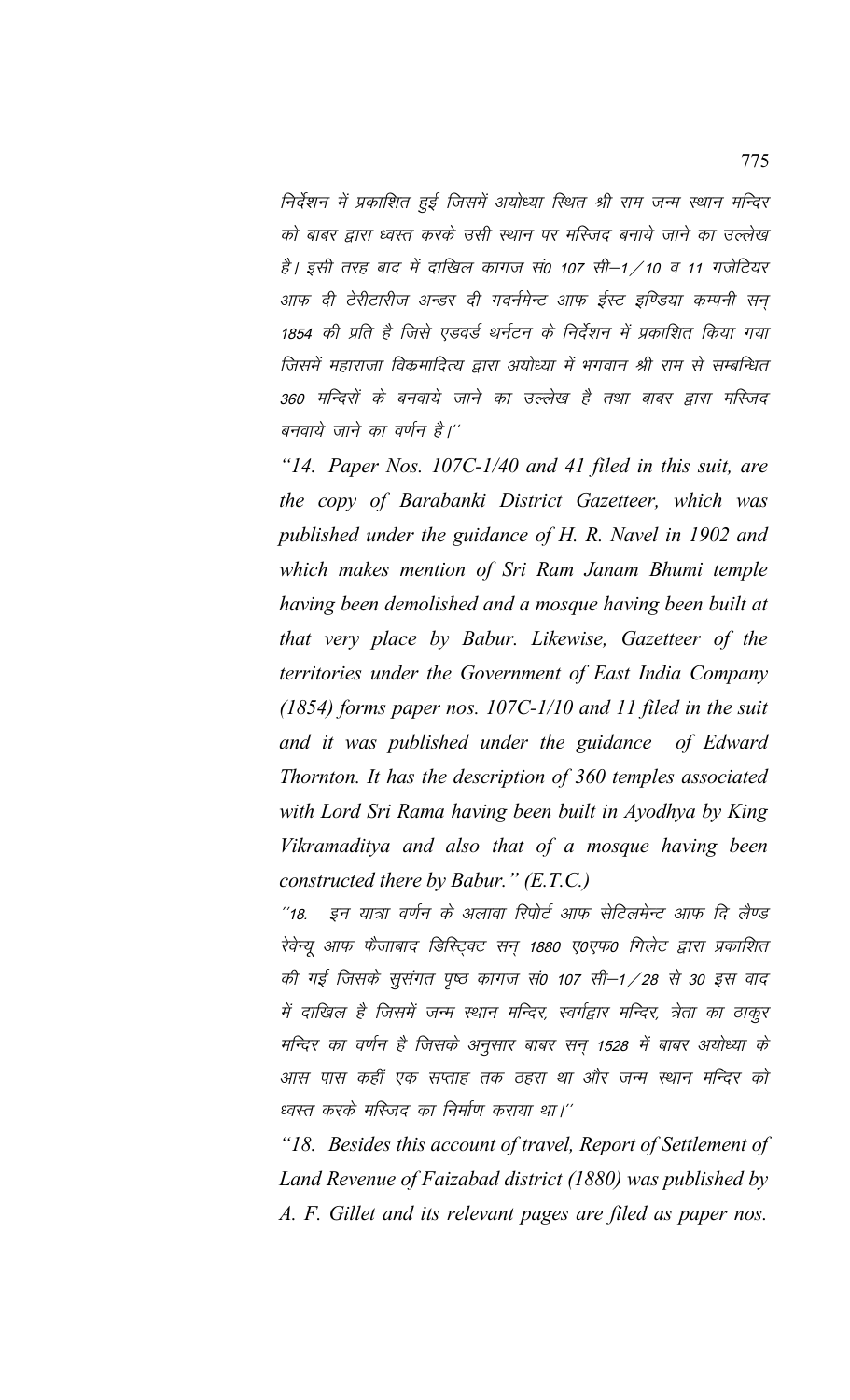*107C-1/28 to 30 in this suit and they have the description of Ram Janam Sthan temple, Swarg Dwar temple and Thakur temple of Treta Era as per which description, Babur stayed for week somewhere in the vicinity of Ayodhya and got the Janam Sthan temple demolished and a mosque constructed." (E.T.C.)*

''19. प्रसिद्ध डच विद्वान हेंस बेकर ने अपनी पुस्तक अयोध्या जो सन 1986 में 2 वाल्यूम में प्रकाशित हुई में यह स्पष्ट लिखा है कि धरती के जिस पावन स्थल पर राम का अवतार हुआ था उस स्थान पर स्थित जन्मभूमि मन्दिर को बाबर ने सन् 1528 में नष्ट किया और इसके ढाचे से मीरबाकी ने मस्जिद का निर्माण किया जिसमें 14 काले पत्थर के स्तम्भ लगे हुए थे।"

*"19. Famous Dutch Scholar Hens Becker in his book 'Ayodhya' published in two volumes in 1986 has clearly written that in 1528 Babur destroyed the Janam Bhumi temple located at the holy place where Rama had incarnated himself and out of its structure Mir Baqi built a mosque having 14 pillars of black stone." (E.T.C.)*

''20. उपलब्ध सामग्री के आधार पर **मेरा निश्चित मत है कि** रामजन्मभूमि मन्दिर स्थान को बाबर ने विनष्ट करके उसकी सामग्री से मस्जिद का निर्माण कराया।"

*"20. On the basis of the materials available I am of a definite view that Babur destroyed Ram Janam Bhumi Mandir/Sthan and got the mosque constructed from its materials." (E.T.C.)*

**523**. Regarding the place in dispute being the birthplace of Lord Ram he said in paras 15, 16 and 17 of the affidavit :

"15. समय समय पर पूरोपीय विदेशी यात्रियों ने भारत एवं आयोध्या की यात्रा की और अपने यात्रा-वृतान्त में आयोध्या और आयोध्या में स्थित श्री रामजन्मभूमि का वर्णन किया है। ब्रिटिश सौदागर विलियम फ्रीन्च कैप्टन हाकिन्स के साथ सन् 1608 से 1611 तक भारत यात्रा किया था। इस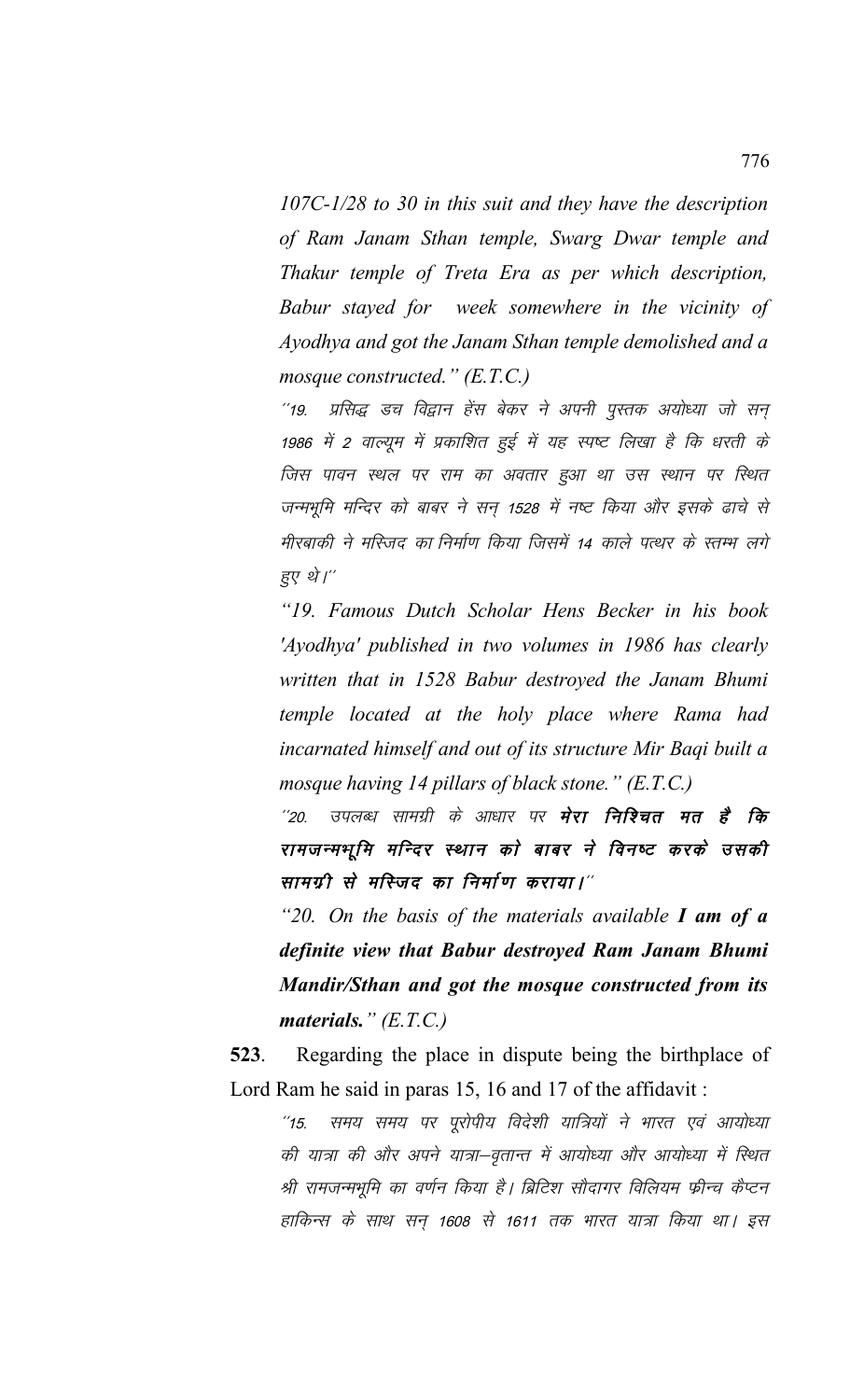दौरान वह आयोध्या भी गया था उसने आयोध्या के रामकोट के आस–पास पुराने खण्डहरों की विद्यमानता की पुष्टि की है जिसके सम्बन्ध में हिन्दुओं की मान्यता रही कि हजारों साल पहले भगवान राम ने यहां अवतार लिया था इसकी पुष्टि विलियम फार्स्टर द्वारा सम्पादित पुस्तक अर्ली टेवेल्स इन इण्डिया सन् 1583 से 1619 इस वाद में दाखिल कागज सं0 107 सी  $1/65$  में भी की गई है। यह पुस्तक सन् 1921 में लन्दन से प्रकाशित हुई थी $'$ 

*"15. Foreign travellers hailing from Europe travelled India and Ayodhya from time to time and they have in their travel-accounts have made mention of Ayodhya and Sri Ram Janam Bhumi located there. A British merchant William Finch, along with Captain Hawkins, travelled India between 1608 and 1611. In course of it he had also visited Ayodhya. He has confirmed there being traces of old remains in and around Ram Kot of Ayodhya, where Hindus hold that Lord Rama had incarnated himself. This fact also gets corroborated by William Forester – edited book titled 'Early Travels in India (1583-1619)', filed in this suit as paper no. 107C-1/65. This book was published from London in 1921." (E.T.C.)*

"16. जोसेफ टाइफन थेलर आस्ट्रेलियन पादरी ने सन् 1766 से 1771 की अवधि तक अवध क्षेत्र का दौरा किया था उसने लैटिन भाषा में पुस्तक लिखी जिसका फ्रेंच अनुवाद सन् 1785 में हिस्टोरिक एट जियोग्राफिक डी0एल0 इण्डे, जीन बरनाल द्वारा किया गया जिसकी प्रति इस वाद में दाखिल कागज सं0 107 सी–1/96 से 108 है इसमें यह उल्लेख है कि बाबर ने आयोध्या स्थित रामजन्मभूमि मन्दिर को ध्वस्त कर उसके खम्भों का प्रयोग करके एक मस्जिद का निर्माण कराया जहाँ 18वीं शताब्दी तक हिन्दू पूजा करते रहे हैं। यह पूजा हिन्दू दोनों स्थान यानी खुले प्रांगण तथा मस्जिद में अन्दर करते रहे इसमें बाई तरफ चबूतरे पर पूजा का वर्णन भी मिलता है जो उस समय प्रचलित थी। यह सोचना गलत होगा कि हिन्दुओं ने पूजा की कोई नयी परम्परा मस्जिद के निकट शुरू की थी।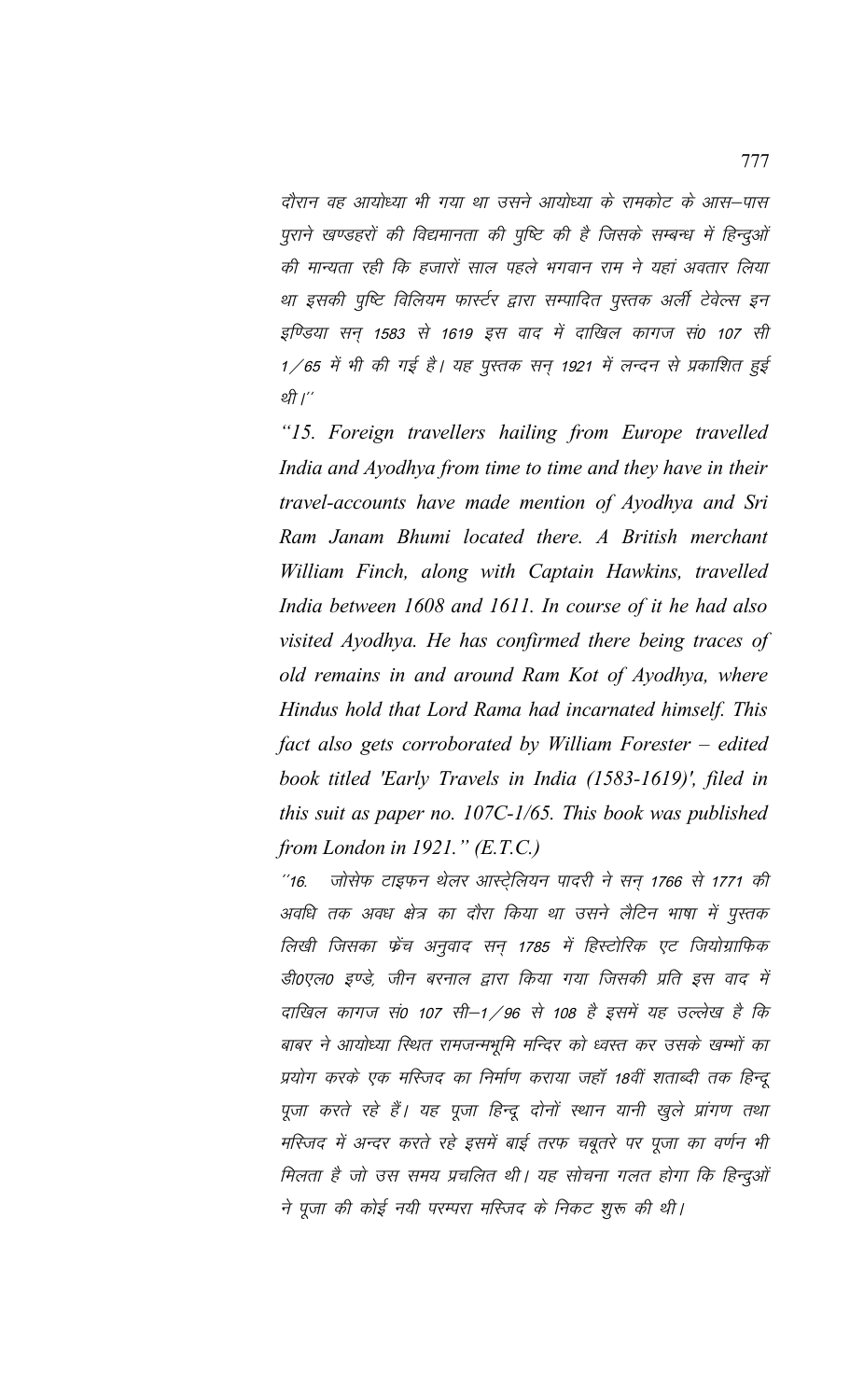"16. Joseph Typhen Thaylor, an Australian clergyman travelled the Awadh region from 1766 to 1771. He wrote a book in Latin language which was translated into French by D.L.Inday and Jean Barnal in 1785 which was titled 'Historic at Geographic', copy of which is filed in this suit as papers nos. 107C-1/96 to 108. It mentions that Babur demolished Ayodhya situated Ram Janam Bhumi temple and by using its pillars constructed a mosque where Hindus continued to worship till the  $18<sup>th</sup>$  century. Hindus continued to offer pooja at both in the open courtyard and inside the mosque. It also contains description of pooja being performed at the chabutra located towards the left which was then vogue. It would be wrong to think that Hindus started any new tradition of performing pooja near the mosque."  $(E.T.C.)$ 

प्रसिद्ध ब्रिटिश सर्वेयर मान्ट गोगरी मार्टिन ने सन् 1838 में अपनी  $^{\prime\prime}$ 17. पुस्तक हिस्ट्री एन्टीक्वीटीज एण्ड स्टेटिस्टिक्स आफ ईस्ट इण्डिया वालयूम 2 की प्रति इस वाद में दाखिल कागज संख्या 107 सी–1 ⁄ 109–110 में यह उल्लेख किया है कि महाराजा विक्रमादित्य द्वारा निर्मित मन्दिर के खम्भों को मस्जिद बनाने में लगाये गये यद्यपि खम्भों पर बनी मूर्तियों को बाबर द्वारा धर्मान्ध (बिगाट) की सन्तुष्टि के लिये खण्डित किया गया है।''

"17. Famous British surveyor Mont Gogari Martin in his 1838-published book History, Antiquities and Statistics of East India, volume II, copy of which is filed in this suit at paper nos.  $107C-1/109-110$ , has mentioned that the pillars of the temple built by King Vikramaditya were used in the construction of the mosque but the idols carved on the pillars were broken by Babur for the satisfaction of bigots."  $(E.T.C.)$ 

 $524$ OPW-11 also gave his opinion about the gazetteer as a source of history and in para 11 of the affidavit said as under: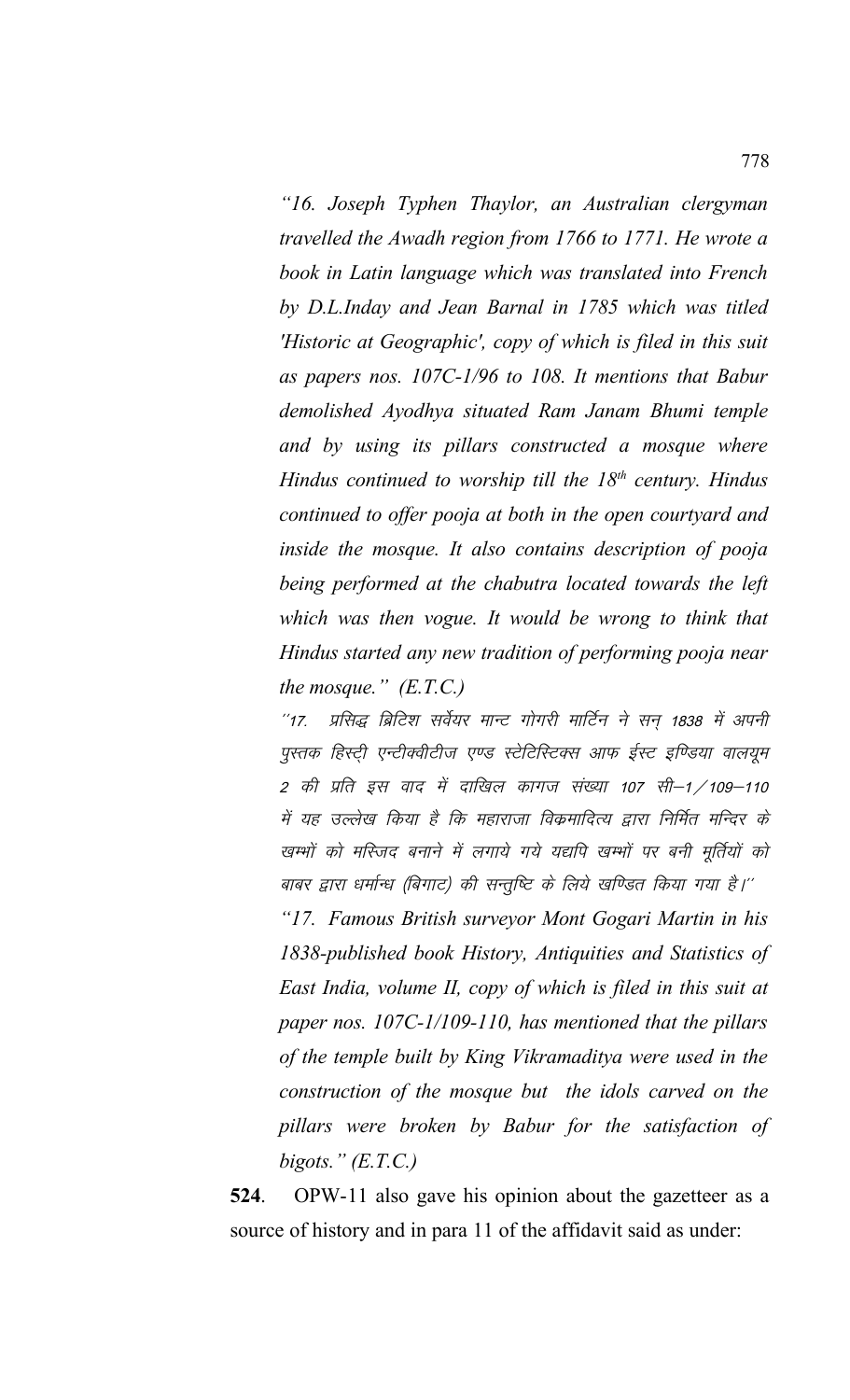गजेटियर आधुनिक भारत के इतिहास के एक महत्वपूर्ण श्रोत है  $^{\prime\prime}$ 11 जिनसे प्राचीन व मध्यकाल के इतिहास की स्पष्ट झलक मिलती है। किसी साम्राज्य प्रान्त या जिले के गजेटियर उस स्थान का शब्द अथवा इन्डेक्स होते हैं जिनसे ऐतिहासिक, सामाजिक, पुरातात्विक व्यापारिक और आकड़े आदि सम्बन्धी जानकारी मिलती है। भारत वर्ष में इन गजेटियर्स की रचना 19वीं शताब्दी के मध्यकाल में शुरू हुई। इसकी विस्तृत योजना सन् 1866 में गवर्नर जनरल लार्ड मेयो के कार्यकाल में बनी जो बाद में सन् 1881 में इम्पीरियल गजेटियर आफ इण्डिया के रूप में प्रकाशित हुई। प्रारम्भ में ब्रिटिश सरकार तथा स्वतंत्रता प्राप्ति के बाद भारत सरकार तथा राज्य सरकारों ने करोड़ो रूपये व्यय करके समय–समय पर गजेटियर विभिन्न विषयों के विद्वानों की देखरेख में परिवर्तित, संशोधित तथा प्रकाशित किये हैं। जैसे सन् 1960 के फैजाबाद गजेटियर की एडवाइजरी बोर्ड में डा0 एस0 नुरूल हसन, अध्यक्ष एवं निदेशक इतिहास विभाग मुस्लिम यूनिवर्सिटी अलीगढ़, डा0 एस0 मुजफ़फर अली, प्रोफेसर एवं अध्यक्ष भूगोल विभाग सागर विश्वविद्यालय सागर तथा डा0 गोविन्द चन्द्र पाण्डेय, प्रो0 प्राचीन भारतीय इतिहास गोरखपुर विश्वविद्यालय गोरखपुर आदि विद्वान सम्मिलित रहे जिन्होंने अपनी देखरेख, निर्देशन एवं अपने विषय से सम्बन्धित अध्यायों को देखने के बाद गजेटियर में प्रकाशन की अनुशंसा की थी।"

"11. Gazetteer is a vital source of History of Modern India giving a clear glimpse of ancient and medieval history. The gazetteer of any empire, province or district are an index of the said place providing historical, social, archaeological, statistical and trade- related knowledge. In India these gazetteers began to be written in the middle of  $19<sup>th</sup>$  century. Its comprehensive plan was prepared in 1866 during the tenure of Governor General Lord Mayo. It was later published as Imperial Gazetteer of India in 1881. In the beginning, the British Government and after the dawn Independence Indian Government and **State**  $of$ Governments by spending crores of rupees have got the gazetteers amended, revised and published under the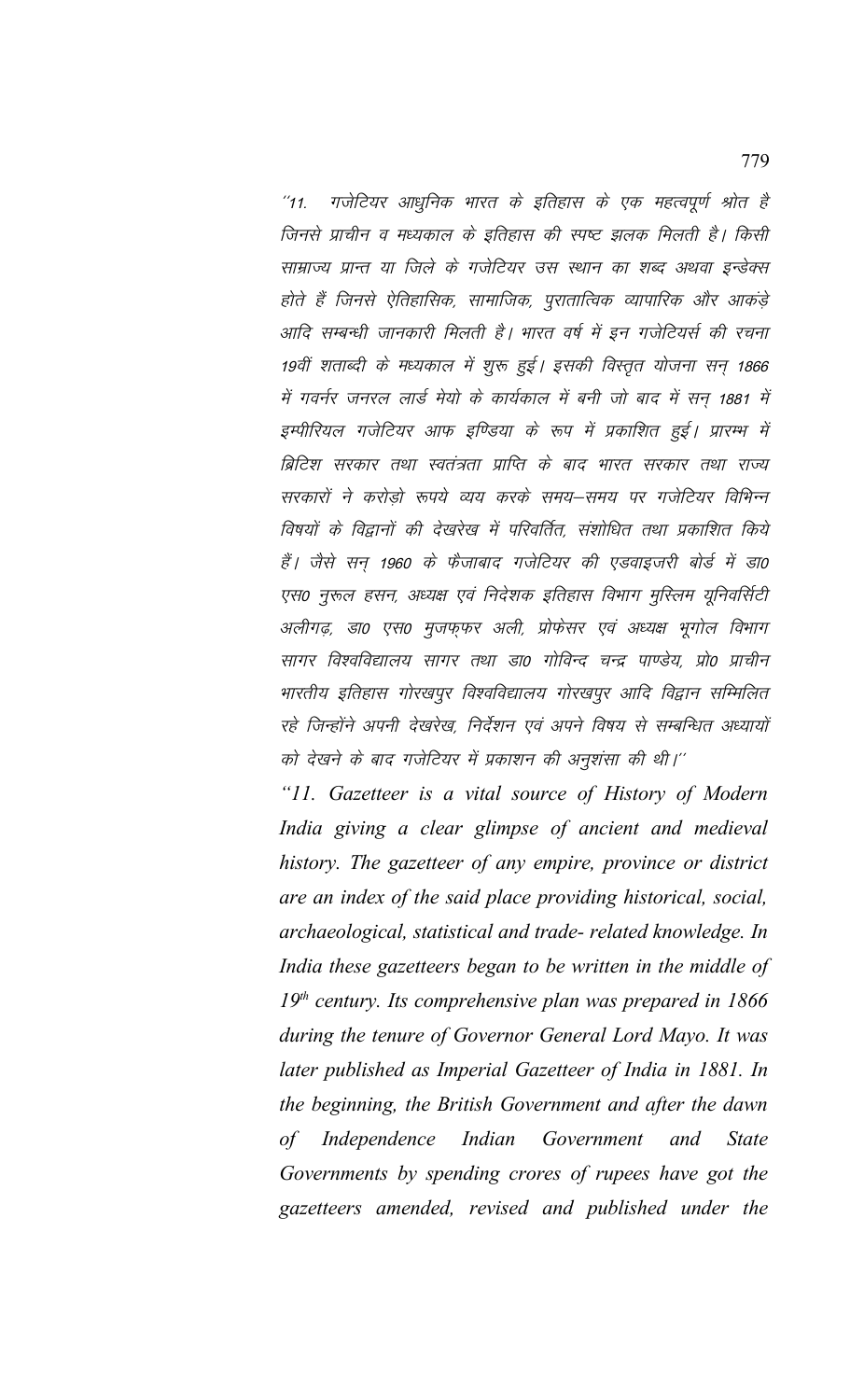*supervision of scholars of various subjects from time to time. For example, the Advisory Board of the 1960 Faizabad Gazetteer comprised scholars like Dr. S. Narul Hasan, Chairman and Director, Department of History at Aligarh Muslim University; Dr. S. Mujaffar Ali, professor and head, Department of Geography at Sagar University, Sagar and Dr. Govind Chandra Pandey, a professor of Ancient History at Gorakhpur University, Gorakhpur and so on who under their supervision and direction and after going through the chapters related to their subjects recommended for the publication of the gazetteer." (E.T.C.)*

**525**. **OPW 16 Jagadguru Ramanandacharya Swami Rambhadracharya,** aged about 54 years (vide his affidavit dated 15.7.2003) and his cross examination is as under :

(a) 15-07-2003-by Nirmohi Akhara, defendant no. 3, through Sri R.L. Verma, Advocate (p. 10-25)

(b) 16-07-2003- by defendant no. 6 through Sri Abdul Mannan, Advocate (p. 26-29)

(c) 16/17/18-07-2003- by Sunni Central Waqf Board, defendant no. 4 through Sri Zafaryab Jilani, Advocate (p. 29-64)

(d) 18/21-07-2003- by defendant no. 5 through Sri Mustaq Ahmad Siddiqui, Advocate (p. 64-75)

(e) 21-07-2003- defendant no. 26 through Sri Sayad Irfan Ahmad, Advocate and defendants no. 6/1 and 6/2 (Suit-3) through Sri Fazale Alam, Advocate adopted the cross examination already done by defendants no. 4, 5 and 6 (p.75)

**526**. He is blind since the age of 2 months due to lack of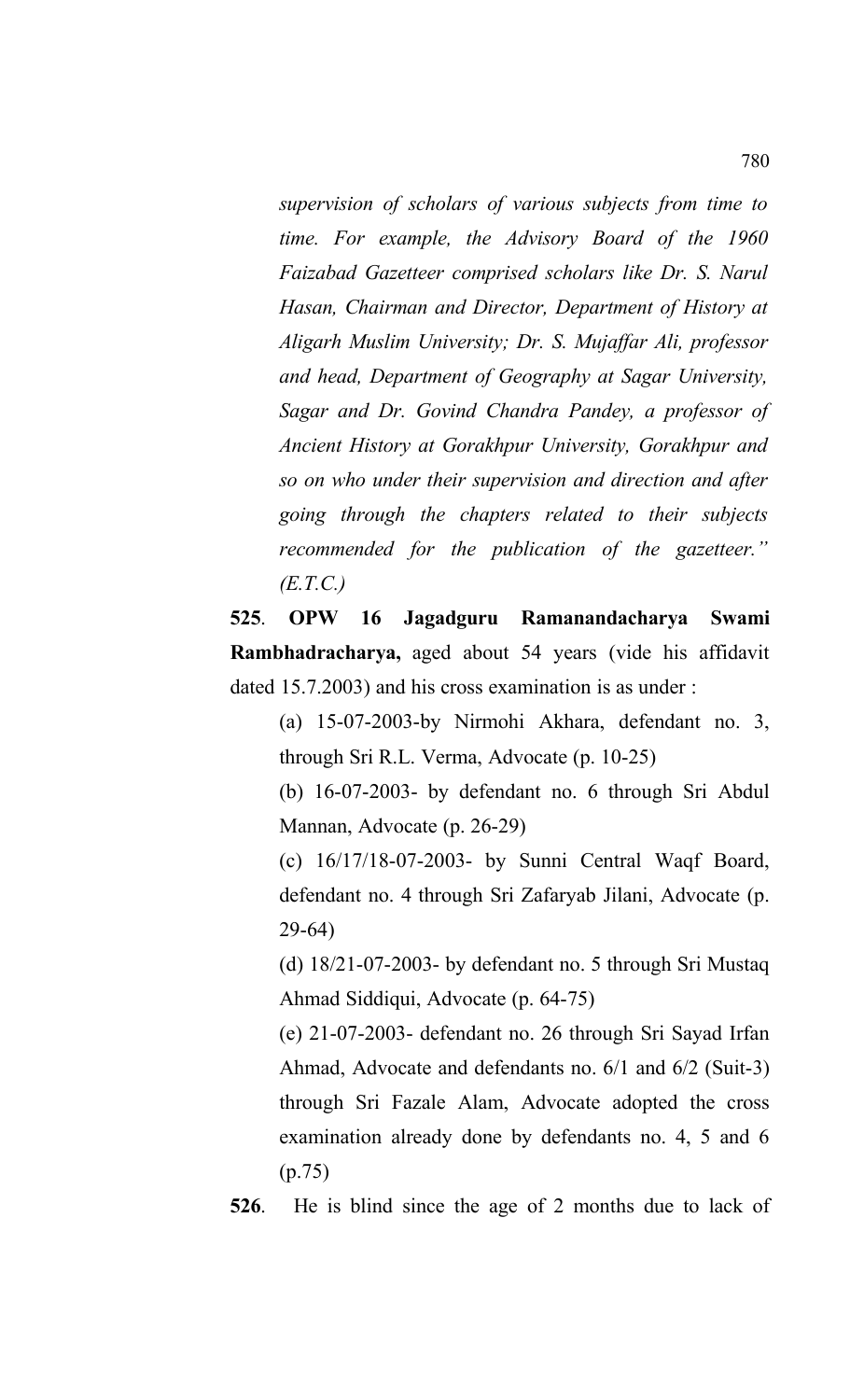medical assistance. His real name given by the family is Girdhar Mishra and his father's name is Pt. Rajdeo Mishra. He has studied from Prathama to Acharya, Vidya Varidhi and Vachaspati from Sampurnanand Sanskrit Unviersity, Varanasi and did Shastri in 1973 securing highest marks, was awarded gold medal by the University. Similarly, in Acharya Examination passed in 1976 he secured highest marks and got five gold medals. He did his research in "Adhyatmaramayane Apaniniya Prayoganam Vimarshah" and was conferred Ph.D. in 1982. In 1995 he was conferred D.Lit. on the subject "Paniniyashtadhyayh Pratisutram Shabdabodh Samiksha". He has studied Veda, Vedanga, Upnishahd, Vyakaran and Dharmshastra thoroughly and is author of 76 books. Residing at Chitrakoot since 1983, changing his name as Rambhadracharya, he established in 1987 Sri Tulsi Peeth at Chitrakoot. He was honoured as Jagadguru Ramanandacharya in 1988 at Varanasi and was seated as Sri Tulsi Peethadheeshwar Jagadguru Ramanandacharya Swami Rambhadracharya in Kumbh Allahabad in 1989. He established Jagadguru Rambhadracharya Viklang Vishwavidyalaya Chitrakoot of which he is Vice Chancellor. Presently 14 students are undergoing research under his guidance. He belongs to Ramanandi Sampradaya and worships Lord Sri Ram. He has studied about Lord Sri Ram in religious books. He has knowledge of all Indian languages including English except Urdu; and in Sanskrit he possesses special knowledge. He has widely travelled abroad. Regarding the place of birth of Lord Ram at the disputed site, he stated in para 18 to 27 of his affidavit as under:

"18. मेरे अध्ययन व जानकारी के अनुसार अयोध्या रिथित विवादित स्थल ही भगवान श्रीराम की जन्मभूमि है। यह सर्वविदित है कि भगवान श्रीराम का जन्म अयोध्या में ही हुआ था तथा विवादित स्थल हिन्दू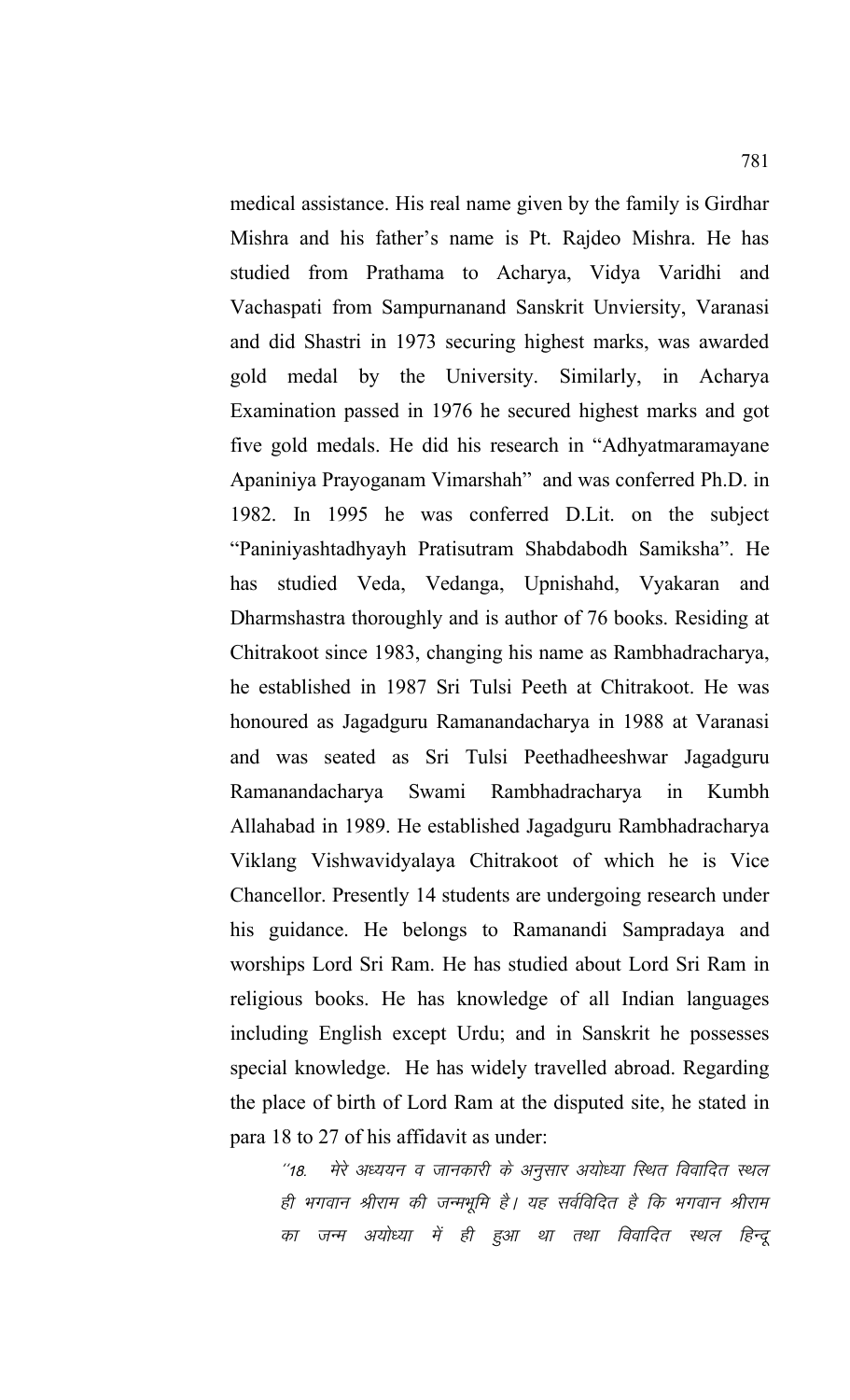धर्मानुयायियों द्वारा भगवान श्रीराम के जन्मभूमि के रूप में अनंतकाल से आस्था, परम्परा एवं विश्वास के अनुसार मान्यता प्राप्त है तथा उस स्थल की पूजा अनवरत होती चली आ रही है।"

"18. As per my study and knowledge, Ayodhya-situated disputed site itself is the birthplace of Lord Sri Rama. It is known to all that Lord Sri Rama was born in Ayodhya itself and the disputed site is, as per faith, tradition and belief, recognised by the followers of Hinduism as the birthplace of Sri Rama since the time immemorial, and the worship of that place has consistently been performed."  $(E.T.C.)$ 

हिन्दू धर्मशास्त्र के अनुसार मूर्ति तथा देवस्थल पूज्य है जिनकी  $19.$ पूजा–अर्चना से मनुष्य को मोक्ष की प्राप्ति होती है।

"19. As per Hindu scriptures, idols and the places of gods are revered worshipping which a man attains liberation."  $(E.T.C.)$ 

हिन्दू धर्मशास्त्रों में स्थान विशेष की विशेष महत्ता है जो स्वयंभूदेव  $^{\prime\prime}20.$ के रूप में स्वयं प्राण प्रतिष्ठित एवं पूज्य हैं। इस प्रकार के स्थान अतंतकाल से जनमानस में आस्था, परम्परा एवं पूजा के कारण सर्वोत्कृष्ट पूज्य स्थल हैं। इस प्रकार के देवत्य प्राप्त स्थलों पर शिवैत या सर्वराहकार या महंत की कोई आवश्यकता नहीं होती है। मानव निर्मित देवस्थलों में शिवैत या सर्वराहकार या महंत की नियुक्ति की आवश्यकता होती है।''

"20. Particular places have special importance in Hindu scriptures and they are self deified and revered as Swayambhudev (God of land in themselves). By virtue of faith, tradition and worship, this type of places are the most exalted places of worship in the minds of people from eternity. This type of places blessed with divinity do not 'Shivait'  $or$ 'Sarvarahakar' or require 'Mahanta' Appointment of 'Shivait' or 'Sarvarahakar' or 'Mahanta' needs to be made at man-made places of gods." (E.T.C.) बाल्मीकि रामायण, अथर्ववेद, यजूर्वेद, रामतापनीययोपनिषद,  $^{\prime\prime}21.$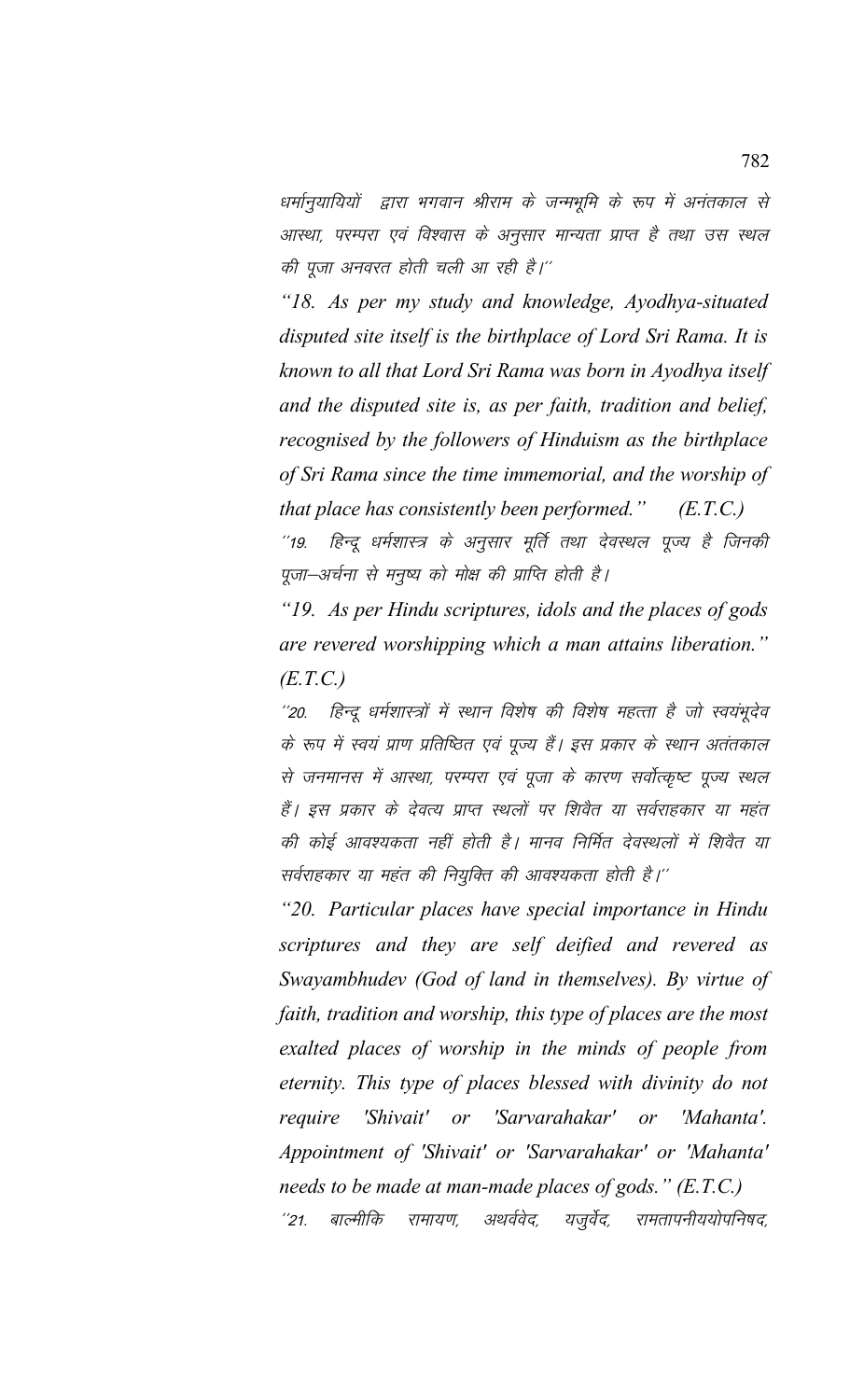स्कन्दपुराण, तूलसीदास के साहित्य में अयोध्या में आराध्य देव राघवेन्द्र सरकार भगवान श्रीराम व विवादित स्थल भगवान श्रीराम की जन्मभूमि होने का विवरण मिलता है। तूलसीकृत ''श्री तूलसी दोहाशतक'' में गोस्वामी तूलसीदास जी ने स्पष्ट रूप से मुस्लिमों तथा बाबर के कृत्यों एवं अयोध्या में श्रीराम जन्म मन्दिर मीरबाकी द्वारा तोड़कर मस्जिद बनवाने का वर्णन किया है जैसे—

> मंत्र उपनिषद ब्राहमनहुँ बहु पुरान इतिहास। जवन जराये रोष भरि करि तुलसी परिहास।। सिखा सत्र से हीन करि, बल ते हिन्द लोग। भमरि भगाये देश ते, तूलसी कठिन कूजोग बाबर बर्बर आइके. कर लीन्हे करवाल। हने पचारि–पचारि जन, तुलसी काल कराल।। सम्बत सर वसु बान नभ, ग्रीष्म ऋतु अनुमानि। तुलसी अवधहिं जड़ जवन, अनरथ किय अनखानि।। राम जनम महिं मंदिरहिं, तोरि मसीत बनाय। जवहि बहु हिन्दुन हते, तुलसी कीन्ही हाय।। दल्यो मीरबाकी अवध, मन्दिर रामसमाज। तुलसी रोवत हृदय हति, त्राहि त्राहि रघुराज ।। राम जनम मंदिर जहाँ, लसत अवध के बीच। तुलसी रची मसीत तहॅं, मीरबाकी खल नीच।। रामायन घरि घन्ट जहँ, श्रुति पूरान उपखान। तूलसी जवन अजान तहॅं, कियो कूरान अजान।।

"Description of Ayodhya being the birthplace of Raghavendra Lord Sri Rama and the disputed site being Sri Rama's birthplace, is found in Valmiki Ramayana, Atharvayeda. Yajurveda, Ramtapniyayopanishad, Skandapurana and Tulsidas's literature. Goswami Tulsidas, in his 'Sri Tulsishatak' has clearly described the deeds of Muslims and Babur and the mosque having been built by Mir Baqi after demolishing Sri Ram Janam Mandir at Ayodhya, which runs as follows: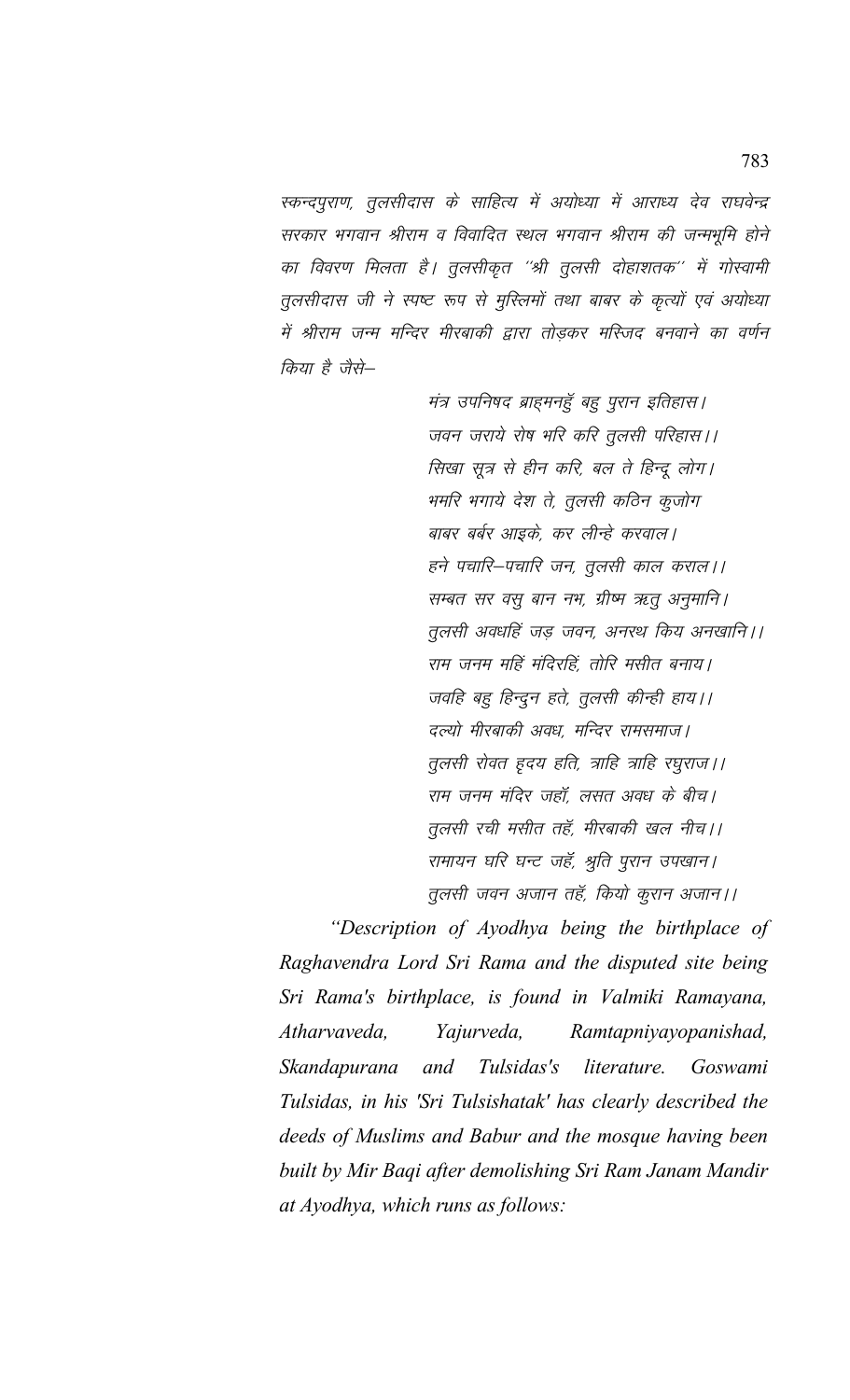*Goswami Tulsidas Ji says that 'Yavans' (barbarians /Mohammedans) ridicule hymns, several Upnishads and treatises like Brahmans, Puranas, Itihas (histories) etc. and also the Hindu society (orthodox religion) having faith in them. They exploit the Hindu society in different ways.* 

*Goswami Tulsi Das says that forcible attempts are being made by Muslims to expel the followers of Hinduism from their own native place (country), forcibly divesting them of their Shikha (lock of hair on the crown of head) and 'Yagyopaveet' (sacrificial thread) and causing them to deviate from their religion. Tulsi Das terms this time as a hard and harrowing one.* 

*Describing the barbaric attack of Babur, Goswami Ji says that he indulged in gruesome genocide of the natives of that place (followers of Hinduism), using sword (army).* 

*Gowami Tulsi Das Ji says that countless atrocities were committed by foolish 'Yavans' (Mohammedans) in Awadh (Ayodhya) in and around the summer of Samvat 1585, that is, 1528 AD (Samvat 1585- 57=1528 AD).* 

*Describing the attack made by 'Yavans', that is, Mohammedans on Sri Ramjanambhumi temple, Tulsi Das Ji says that after a number of Hindus had been mercilessly killed, Sri Ram Janam Bhumi temple was broken to make it a mosque. Looking at the ruthless killing of Hindus, Tulsi Ji says that his heart felt aggrieved, that is, it began to weep, and on account of incident it continues to writhe in pain.*

*Seeing the mosque constructed by Mir Baqi in Awadh, that is, Ayodhya in the wake of demolition of Sri*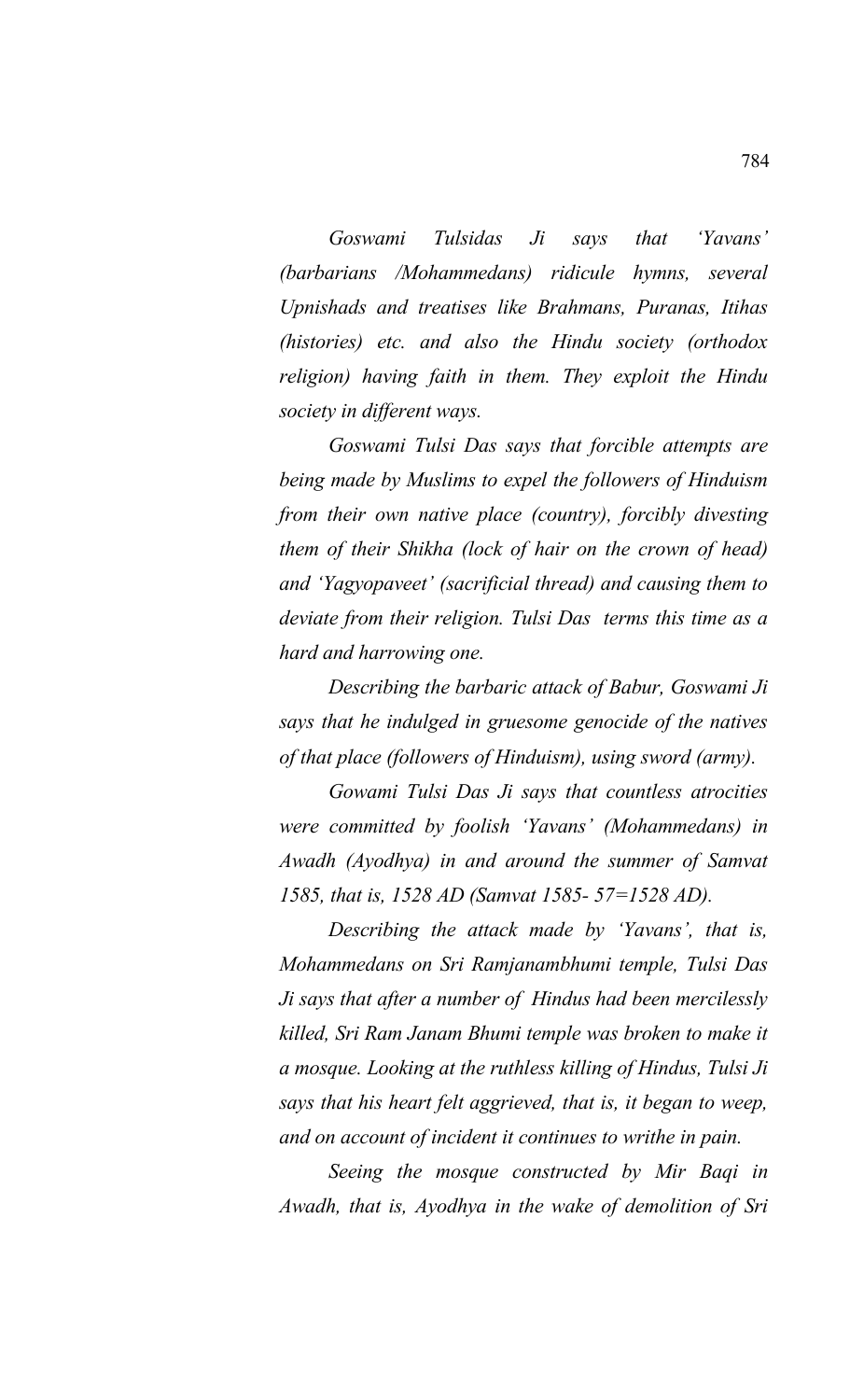Ram Janam Bhumi temple preceded by the grisly killing of followers of Hinduism having faith in Rama and also seeing the bad plight of the temple of his favoured deity Rama, the heart of Tulsi began to always cry tearfully for Raghuraj (the most revered among the scions of the Raghu Dynasty). Being aggrieved thereby, submitting himself to the will of Sri Rama, he shouted: O Ram ! Save....Save...

Tulsi Das Ji says that the mosque was constructed by the wicked Mir Baqi after demolishing Sri Ram Janam Bhumi temple, situated in the middle of Awadh, that is, Ayodhya.

Tulsi Das Ji says that the Quran as well as Ajaan call is heard from the holy place of Sri Ram Janam Bhumi, where discourses from Shrutis, Vedas, Puranas, Upnishads etc. used to be always heard and which used to be constantly reverberated with sweet sound of bells. " $(E.T.C.)$ गोस्वामी तूलसी दास ने अपनी रचना कवितावली में निम्नलिखित  $^{\prime\prime}22.$ के द्वारा समाज से विरक्तता और भगवान राम के प्रति अपनी पंक्तियों आसक्ति एवं आस्था प्रकट करते हुए विवादित स्थल के बारे में उल्लेख किया है:—

> धूत कहौं अवधूत कहौं, रजपूत कहौं, जोलहा कहौं कोऊ। काहू की बेटी से बेटा न ब्याहब, काहू की जाति बिगारन सोऊ।।

> तुलसी सर नाम गुलामु है राम को, जाको रूचे सो कहै कछु जोऊ।

> मांगि के खैबों, मसीत में सोइबो, लैवे को एकू न दैवे के दोऊ।।''

"22. In his work 'Kavitavali', Goswami Tulsidas while expressing detachment from the society and his attachment and faith towards Lord Rama has mentioned about the disputed site in the following lines:-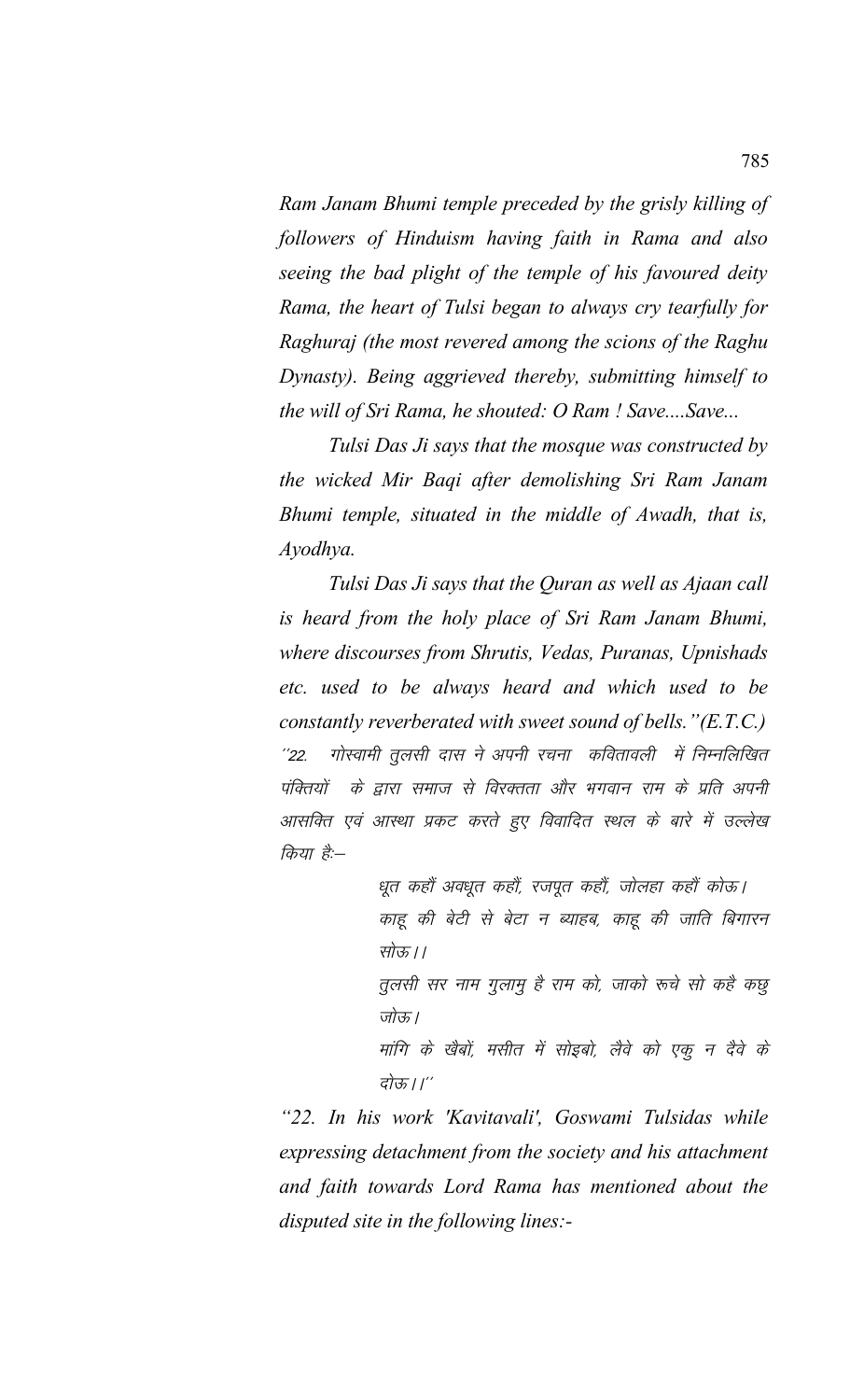"Dhoot Kahaun, Avadhoot Kahaun, Rajpoot Kahaun, Jolha Kahaun Kou. Kahu Ki Beti Se Beta Na Byahab, Kahu Ki Jati Bigaran Sou. Tulsi Sar Naam Gulamu Hai Ram Ko, Jako Ruche So kahe Kachhu Jou. Mangi Ke Khaibon, Maseet Me Soibo, Laive

वेद सम्मत वाल्मीकि रामायण की रचना भगवान श्रीराम के समय की  $^{11}23$ ही मानी जाती है। बाल्मीकि रामायण के बालकाण्ड के सर्ग 18 में भगवान श्रीराम के जन्म के समय, ऋतु, ग्रह, नक्षत्र आदि का वर्णन करते हुए महर्षि बाल्मीकि ने विवादित स्थल को ''सर्वलोक नमस्कृत'' शब्द के माध्यम से भगवान श्रीराम के जन्म स्थली को निम्नलिखित श्लाको द्वारा स्पष्टतः वर्णित किया है:—

Ko Eku Na Deve Ke Dou." (E.T.C.)

ततो यज्ञे समाप्ते तु ऋतुनां षट् समत्ययुः । ततश्च द्वादशे मासे चैत्रे नावमिके तिथौ ।। नक्षत्रेऽदिति दैवत्ये स्वोच्चसंस्थेषु पन्जसु ।। ग्रहेषु कर्कटे लग्ने वाक्यताविन्दुना सह।। प्रोद्यमाने जगन्नाथं सर्वलोक नमस्कृतम् । कौशल्याजनयद् रामं दिव्य लक्षण संयुतम् ।।''

" $23.$  The equivalent Valmiki Ramayana Veda  $i<sub>S</sub>$ considered to have been composed in the period of Lord Sri Rama. While describing the time, climate, planets etc. of the birth of Lord Sri Rama in Sarga-18 of Balkand in the Valmiki Ramayana, Maharishi Valmiki has clearly described the birthplace of Lord Sri Rama through the words 'Sarvalok Namaskrit' in the following Shloka-

> "Tato Yagye Samapte Tu Ritunam Shat Samatyuyah. Tatasch Dwadashe Mase Chaitre Navamike

Tithau.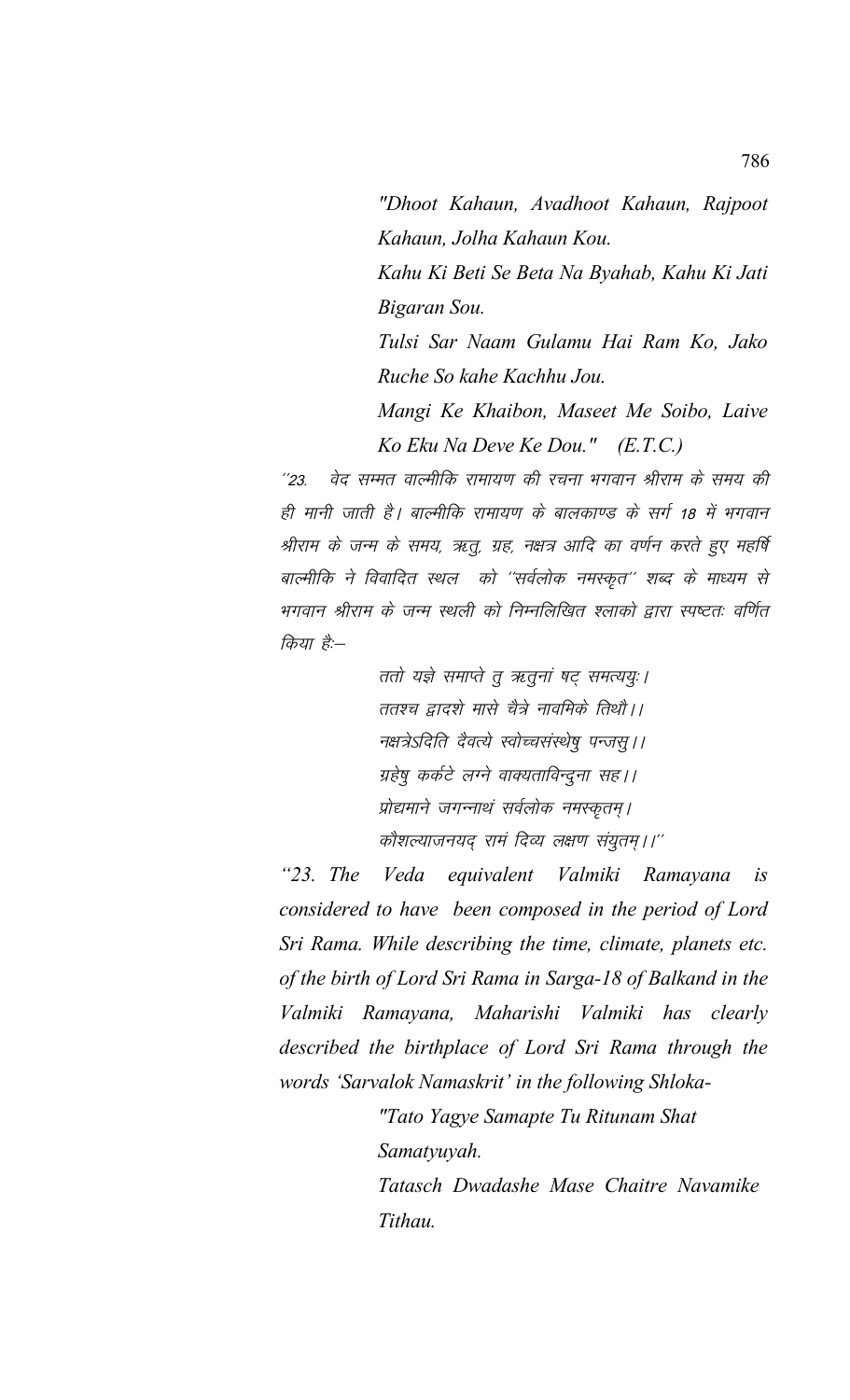Nakshatre-aditi Daivatye Swochchsanstheshu Panjasu.

Graheshu Karkate Lagne Vakyatavinduna Sah. Prodyamane Sarvalok Jagannatham Namaskritam.

Kaushalyajanayad Ramam Divya Lakshan Samyutam."  $(E.T.C.)$ 

धर्मग्रन्थ विशेषतः रामतापनीयोपनिषद्, वेद्,-वेदांग में भगवान के चार  $^{\prime\prime}24$ . रूपों अर्थात (1) नाम (2) रूप (3) लीला (4) धाम का वर्णन है जिनके पूजा करने का विधान है।

''धाम से आशय जन्मभूमि से है जैसा कि निम्नलिखित श्लोक से स्पष्ट है:--धर्म स्थाने प्रकाशे च जन्मभूमौ तथैव च।।

किरणे चैव विज्ञेयम तथा चन्दनरश्मिनो | |

इस प्रकार स्पष्ट है कि श्री राम जन्मभूमि आराध्यदेव के समान पूज्य है तथा अनंतकाल से उसी रूप में हिन्दू धर्मावलम्बियों द्वारा उनके आस्था केन्द्र के रूप में निरन्तर पूजित चला आ रहा है।''

"24. The religious books specially Ramtapniopanishad, Veda-Vedangas contain description of all four forms of God Almighty viz. (1) Name, (2) Form, (3) Leela (actions) and (4) Dham (abode), besides the method of offering prayer. The word Dham implies Janmbhumi (birthplace), as is clear from the following Shloka-

> "Dharm Sthane Prakashe Cha Janmbhumau Tathaiva Cha.

Kirane Chaiv Vigyeyam Tatha

Chandanrashmino."  $(E.T.C.)$ 

Accordingly it is clear that the Sri Ramjanmbhumi is worshipable alike favoured deity and since time immemorial, the Hindu devotees have been continuously revering the said place as the centre of their faith."  $(E.T.C.)$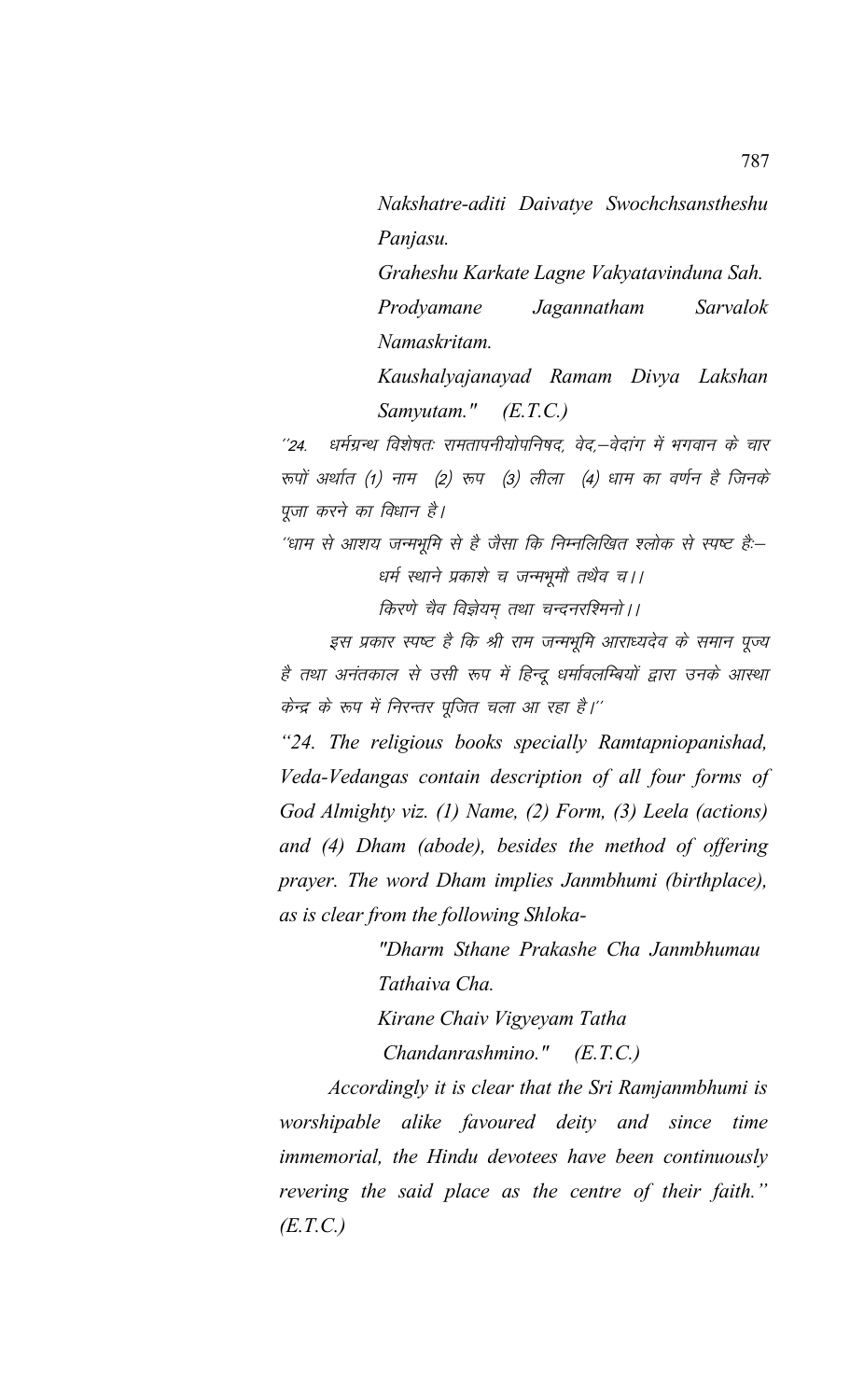श्रीकृष्णदासात्मज क्षेमराज श्रेष्ठि द्वारा स्थापित वेंकटेश्वर (स्टीम)  $^{\prime\prime}25$ मुद्रणालय में सम्बत् 1966 में मुद्रित एवं प्रकाशित स्कन्द पुराण के वैष्णव खण्ड के अयोध्या महात्म्य की जानकारी मुझे है। जिसमें भगवान श्रीराम की जन्मभूमि का स्पष्ट वर्णन किया गया है। इस ग्रन्थ के मुख पृष्ठ एवं अध्याय 10 के पृष्ठ संख्या 292 पर श्लोक संख्या 1 से 25 तक की छाया प्रति संलग्नक–1 के रूप में इस शपथपत्र के साथ संलग्न है जो मूल पुस्तक की यथार्थ छायाप्रति है।''

"25. I know about the Ayodhya Mahatamya of Vaishnava part of Skand Purana printed and published in the year 1966 by Venkateshwar (esteem) Printing Press established by Kshemraj Shreshti son of Shrikrishnadas, which contains clear description of the Janmbhumi (birthplace) of Lord Sri Rama. The photocopy of page no. 292 of chapter 10 of this book containing Shloka 1-25 as well as that of the cover page, has been enclosed with this affidavit as Enclosure-1, which is exact photocopy of the original book."  $(E.T.C.)$ 

मैं रामतापनीयोपनिषद, बाल्मीकि रामायण आदि पुस्तकें भी अपने  $^{\prime\prime}$ 26. साथ लाया हूँ।''

"26. I have brought along Ramtapniopanishad, Valmiki Ramayana and other books." (E.T.C.)

यजुर्वेद के तैतरीय शाखा के भगवती श्रुति के अनूसार अयोध्या  $^{\prime\prime}27.$ देवताओं की पुरी है जहाँ पर भगवान श्रीराम का जन्म हुआ था।''

"27. As per Bhagwati Shruti of Taiteriya branch of Yajurveda, the entire Ayodhya is of Gods, where Lord Sri Rama was born."  $(E.T.C.)$ 

527. DW 13/1-3, Dr. Bishan Bahadur, aged about 59 years (vide his affidavit dated 07.04.2005), is resident of Rajeshwar Colony, Surendra Nagar, Aligarh. His cross examination is as under<sup>.</sup>

(a) 07/08/11.04.2005- by Nirmohi Akhara, plaintiff (Suit-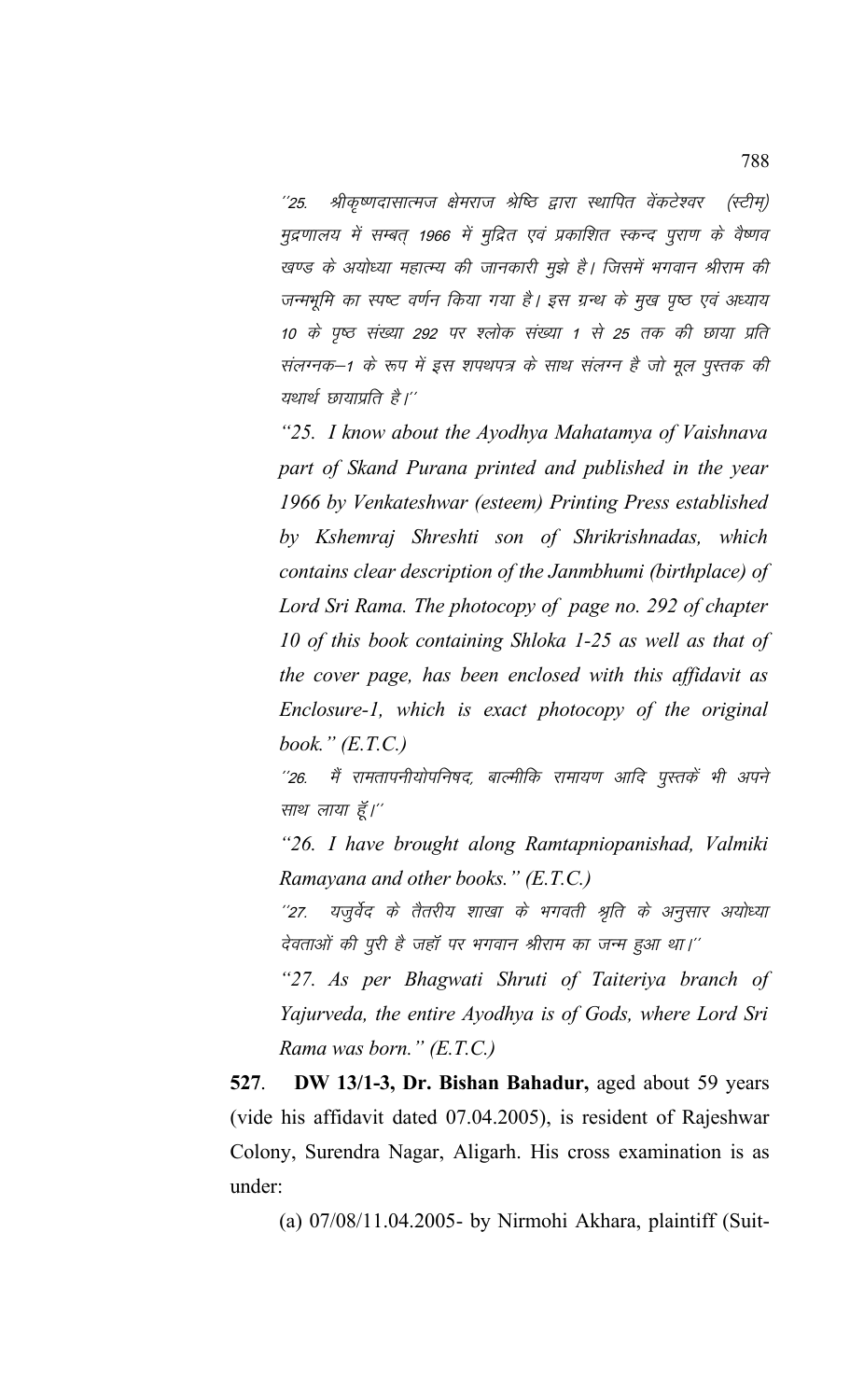3) through Sri Tarunjeet Verma, Advocate (p. 7-36)

(b) 11/12.04.2005- by plaintiff no. 9 and 10/1 Mahmood Ahmad and Mohd. Faruk Ahmad through Sri Abdul Mannan, Advocate (p. 37-50)

(c) 12/13/15/19/20/21/25/26/27.04.2005- by plaintiffs no. 1, 6/1, 8/1 Sunni Central Board of Waqf, Jiyauddin and Maulana Mahafujurrhman through Sri Zafaryab Jilani, Advocate (p.50-149)

(d) 27/28.04.2005, 02/03/04/05.05.2005- by plaintiff no. 7 (Suit-4) through Sri Mustaq Ahmad Siddiqui, Advocate (p. 150-191)

(e) 05.05.2005-defendant no. 6/1 (Suit-3) through Sri Irfan Ahmad, Advocate and defendant no. 6/2 (Suit-3) through Sri Fazale Alam, Advocate and defendant no. 26 (Suit-5) through Sri C.M. Shukla, Advocate adopted the cross examination already done by Sri Abdul Manna, Sri Zafaryab Jilani and Sri Mustaq Ahmad Siddiqui, Advocates (p. 191)

**528**. He was working as Reader in Sri Varshneya Degree College, Aligarh in the Department of History and was Incharge Head of the Department at that time. He is M.A. in History and English Literature and Ph.D. His subject of research was "Hindu Resistance During Saltanat Period" and he got Ph.D. in 1975 after doing his Post-Graduation in History in 1969. He is engaged for 35 years in the teaching of history to graduate and post-graduate students, guided about 22 students for Ph.D. conferred by Agra and Ruhelkhand University, guided 64-65 short researches and got published 19 research papers. Besides, he has authored a book "Viswa Ka Itihas" and "Maharan Pratap – Ek Sambal Ek Chunauti". He claims to be a specialist in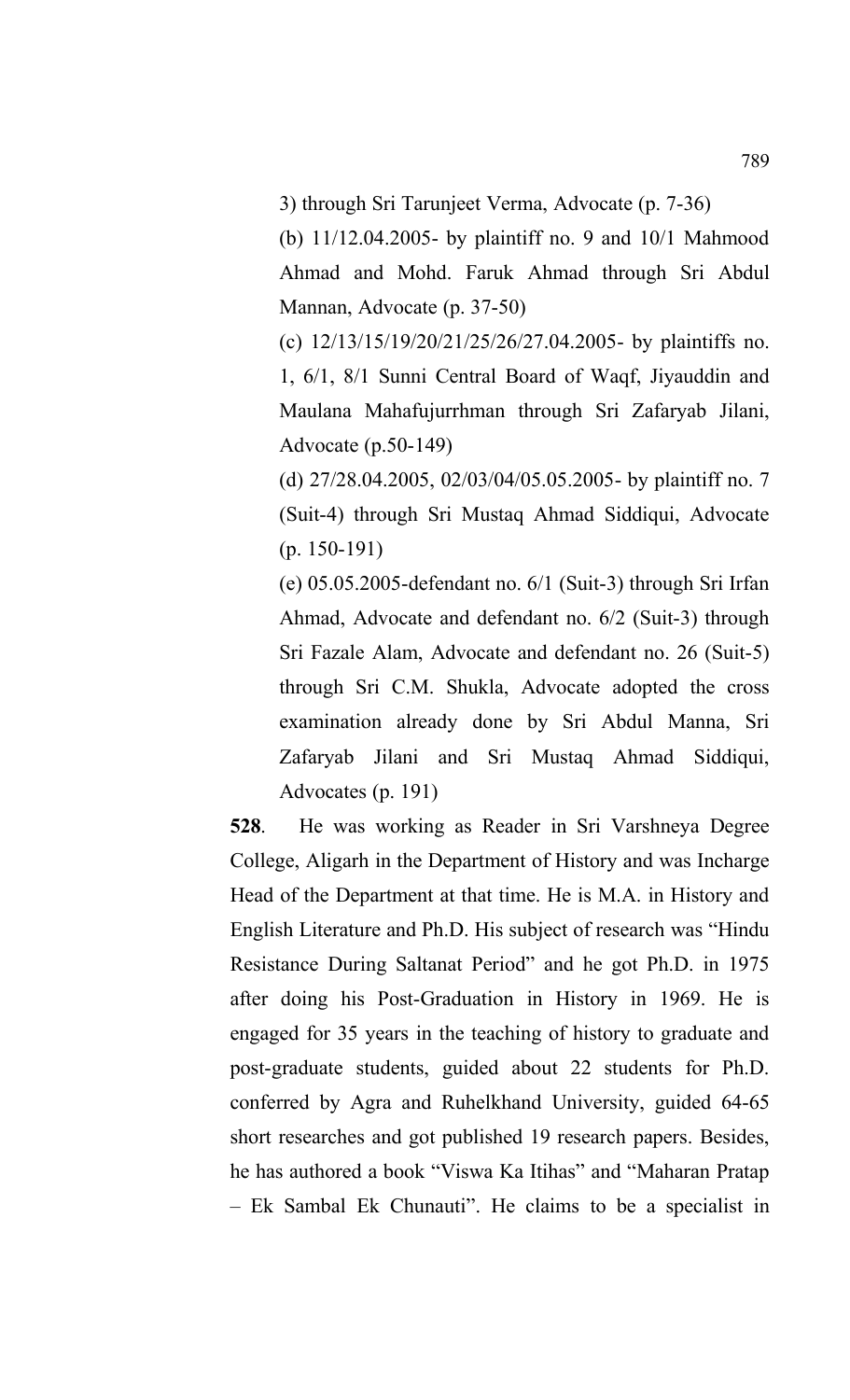"medieval history" and appeared as a witness expert (Historian) as per para 6 of the affidavit:

यह कि मैंने भारत वर्ष के इतिहास के मध्यकालीन समय के  $\hat{b}$ इतिहास का विशेषरूप से अध्ययन किया है। इतिहास की दृष्टि से प्रथाएं एवम् परम्पराएं स्वमेव इतिहास के साक्ष्य के रूप में मान्य है।''

 $\degree$ 6. That I have specially studied the medieval period of Indian History. From the point of history, customs and traditions are in themselves acceptable as evidence of history."  $(E.T.C.)$ 

529. Regarding the medieval history and its co-relation with the disputed site, construction of temple of Lord Ram and its destruction for construction of disputed structure he said in para 7 to 14 of the affidavit as under:

 $\frac{1}{7}$ कि गहडवाल वंश का प्रारम्भिक यह शासक यशोविग्रह था। यशोविग्रह का पूत्र महीचंद था महीचंद का पूत्र चंद्रदेव उसका उत्तराधिकारी बना जिसके शासन के अन्तर्गत कन्नौज, काशी (बनारस), कौशिक (इलाहाबाद क्षेत्र), कौशल (अवध जिसमें अयोध्या सम्मिलित थी), इंद्रस्थान (वर्तमान बुलंद शहर जिले में ) सम्मिलित था। चंद्रदेव सन 1085 से सन 1100 तक शासक रहा जिसने अपनी राजधानी कन्नौज को तथा दूसरी राजधानी काशी को बनाया था।''

That the first ruler of Gaharawal dynasty was  $^{\prime\prime}$ Z Yashovigrah. Mahichand was the son of Yashovigrah. Mahichand Kaak son of Chandradev became his successor, during whose reign Kannauj, Kashi (Varanasi), Kaushik (Allahabad area), Kaushal (Awadh including Ayodhya), Indrasthan (present Bulandshahar district) were under him. Chandradev ruled from the year 1085 to 1100 and he had Kannauj as his capital and Varanasi as the second capital."  $(E.T.C.)$ 

 $^{\prime\prime}$ 8. यह कि चंद्रदेव के बाद मदनचंद (मदनपाल / मदनदेव) सन् 1100 से सन् 1110 तक उपर्युक्त क्षेत्र का शासक रहा। गोविन्दचन्द जो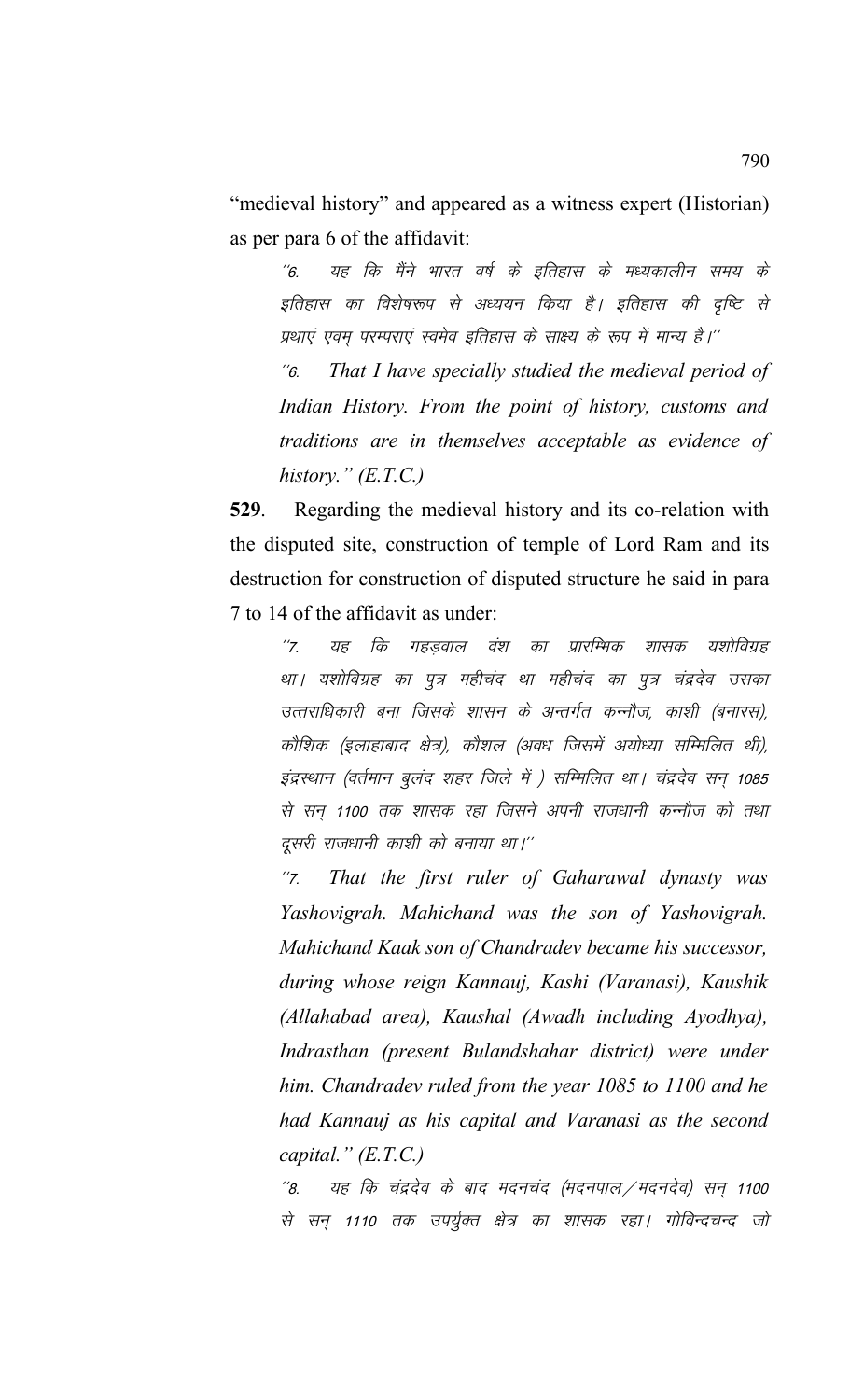गोविन्दचन्ददेव के नाम से भी जाने जाते हैं, सन 1110 से सन 1156 तक उसके बाद विजय चन्द सन 1156 से सन 1170 तक तदोपरान्त जयचन्द सन् 1170 से सन् 1194 तक उसके बाद हरिश्चन्द सन् 1194 से सन् 1226 तक शासक रहे जिनके शासन के अन्तर्गत अयोध्या रही।**"** 

*"8. That after Chandradev, Madanchand (Madanpal/ Madandev) became the ruler of said area from the year 1100 to 1110. Govind chand, who is also known as Govind Chand Dev was the ruler from the year 1110 to 1156, Vijay Chand from 1156 to 1170, Jai Chand from 1170 to 1194 and Harishchandra from 1194 to 1226 and Ayodhya remained under their rule."*

 $\frac{y}{9}$  यह कि सन् 1032–33 में सैयद सालार मसूद की सेना द्वारा अयोध्या जहॉ भगवान श्रीराम लला का मंदिर स्थित है, पर आक्रमण करके मंदिरों को क्षतिग्रस्त किया गया सैयद सालार मसूद सतरख से बहराइच आया और राजा सूहेलदेव (साहिलदेव / सोहलधेव) के द्वारा युद्ध में हाटिला अशोकपुर में मारा गया।''

\*\*9- *That in the year 1032-33, the force of Syed Salar Masud attacked Ayodhya, where the temple of Lord Sri Ramlala is situated, and damaged the temples. Syed Salar Masud came from Satrakh to Bahraich and was killed in battle at Hatila Ashokpur by king Suhel dev (Sahildev/ Sohal dhev)." (E.T.C.)*

 $"$ 10. यह कि भारतवर्ष में कुतबुद्दीन ऐबक ने दिल्ली में सन् 1206 में शासन प्रारम्भ किया जिसे सामान्यतः मध्यकालीन भारतीय इतिहास का प्रारम्भ माना जाता है। इस काल की समाप्ति प्लासी के युद्ध सन् 1757 में होती है।''

\*\*10- *That Qutub-ud-din Aibak founded his empire in Delhi in the year 1206, which is usually considered as the beginning of medieval Indian history. This period ends in the year 1757 with the battle of Plassey." (E.T.C.)*

\*11. यह कि सन् 1393 से सन् 1479 तक अयोध्या जौनपुर के शर्की वंश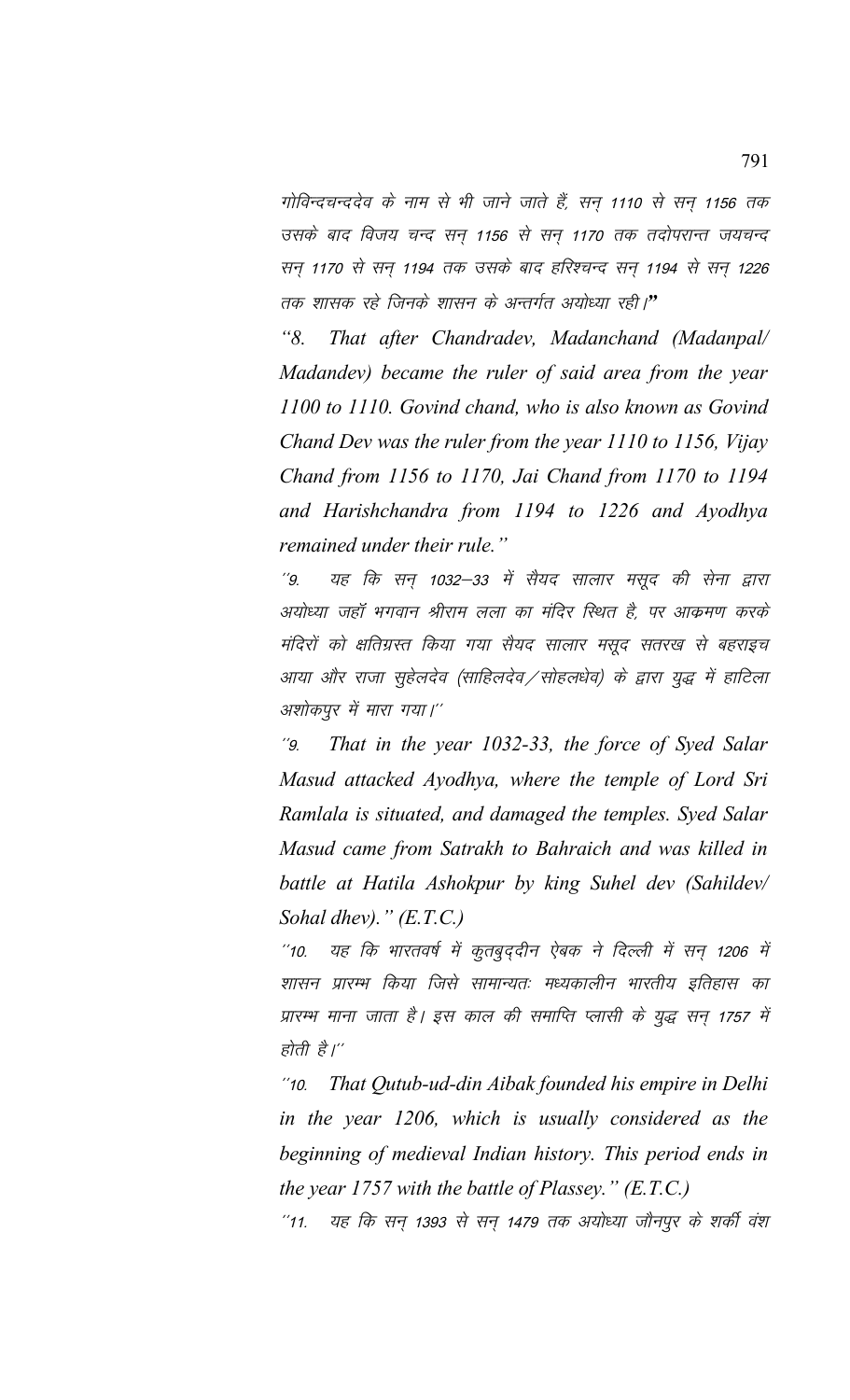के शासकों के अधीन रही। जौनपुर शर्की शासन की राजधानी थी। राज्य के शेष स्थानों पर जीवन सामान्य गति से चलता रहा। शिक्षा, भवन निर्माण का कार्य चलता रहा एवम् सूफी संतों का पर्याप्त प्रभाव रहा। ''

That from the year 1393 to 1479, Ayodhya remained  $11.$ in the rule of rulers of Shirky dynasty of Jaunpur. Jaunpur was the capital of Shirky rule. The life in other parts of the country passed off in due course. The education and building construction work continued and there was sufficient influence of the Sufi saints."  $(E.T.C.)$ 

यह कि बाबर अपने मूल राज्य समरकंद और फरगना में अनेकों बार  $^{\prime\prime}$ 12 पराजित हुआ और अंततः निष्कासित कर दिया गया। अपने कुछ साथियों के साथ काबुल पहुँच कर बाबर ने विजय प्राप्त की और उसको स्थाई रूप से कब्जे में रखने के लिए पंजाब के क्षेत्र में 5 आकमण किये। विध्वंस व अत्याचार करता हुआ बाबर ने दिल्ली के सुल्तान इब्राहिम लोदी को सन् 1526 में पराजित किया। उसके बाद सन् 1527 में राणा संग्राम सिंह (राणसंगा) से जेहाद किया तत्पश्चात चंदेरी के युद्ध में भयंकर नरसंहार करते हुए नरमण्डों का पिरामिड खड़ा कर दिया।"

 $12.$ That Babar was defeated number of times in his own country Samarkand and Fargana and was ultimately driven away. Babar gained victory on reaching Kabul along with few of his associates and in order to maintain his possession on permanent basis, he carried out five invasions over the area of Punjab. Continuing with his destruction and cruelty, Babar defeated Sultan of Delhi, Ibrahim Lodi in the year 1526. Thereafter, he engaged himself in Jehad with Rana Sangram Singh (Rana Sanga) in the year 1527. Subsequently, in the battle of Chanderi he carried out large scale homicide and created a pyramid of human skulls."  $(E.T.C.)$ 

यह कि मेरे अध्ययन एवम् जानकारी के अनुसार अयोध्या स्थित श्री  $113.$ राम जन्म भूमि पर स्थित मंदिर को बाबर के सेनापति मीरबाकी द्वारा ध्वस्त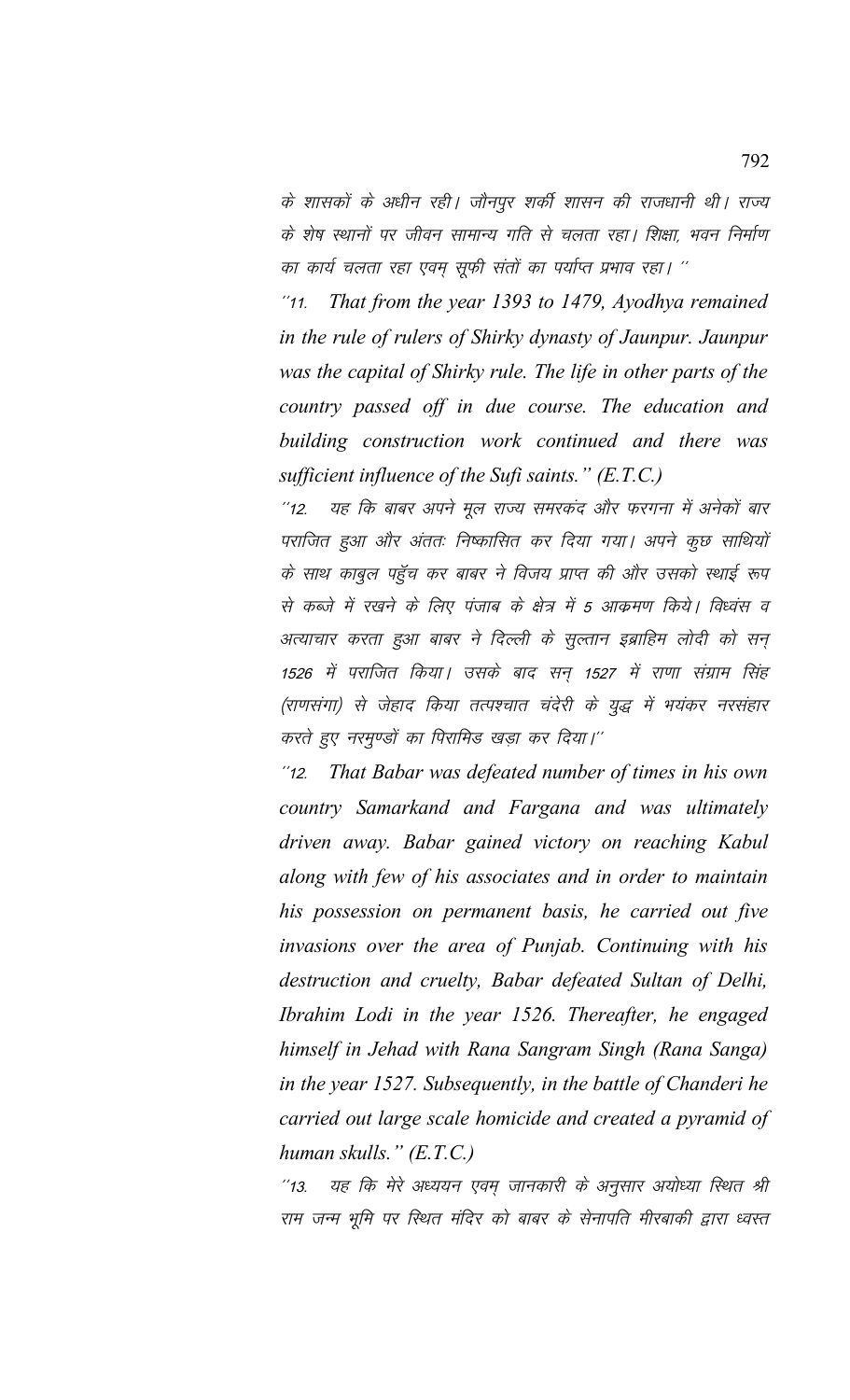करके जो निर्माण कराया उस निर्माण में मंदिर के मलबे का इस्तेमाल किया गया $'$ 

\*\*13- *That according to my studies and knowledge, the debris of temple situated at Sri Ramjanmbhumi in Ayodhya and demolished by Mir Baqi, the commander of Babar, was used in the construction raised over there." (E.T.C.)*

"14. यह कि मेरे अध्ययन एवम जानकारी के अनुसार अयोध्या में स्थित विवादित भूमि को हिन्दुओं द्वारा अनादिकाल से अपने आराध्य भगवान श्रीराम की जन्मभूमि के रूप में प्रथागत एवं परंम्परागत रूप से पूर्ण आस्था एवं विश्वास के साथा दर्शन—पूजा किया जाता रहा है।''

\*\*14- *That according to my studies and knowledge, the disputed site at Ayodhya has been revered by the Hindus since ancient times as the birthplace of their revered Lord Sri Rama out of their customary and traditional faith and belief." (E.T.C.)*

**530**. **DW 20/4, Madan Mohan Gupta,** aged about 52 years (vide his affidavit dated 16.05.2005), is resident of T.T. Nagar, Bhopal (M.P.). His cross examination followed as under :

(a) 26/27.07.2005 - by Nirmohi Akhara plaintiff (Suit-3) through Sri R.L. Verma, Advocate and Sri Tarunjeet Verma, Advocate (p. 9-32)

(b) 27/28.07.2005 - by plaintiff no. 9 and 10/1 Mahmood Ahmad through Sri Abdul Mannan, Advocate (p. 33-44)

(c) 28/29.07.2005, 01/10/11.08.2005, 21/22.11.2005- by plaintiffs no. 1, 6/1 and 6/2 Sunni Central Board of Waqf, Jiyauddin and Maulana Mahafujurrhman through Sri Zafaryab Jilani, Advocate (p. 44-115)

(d) 22/23.11.2005 - by plaintiff no. 7 (Suit-4) through Sri Mustaq Ahmad Siddiqui, Advocate (p. 115-137)

(e) 23.11.2005 - defendants no. 6/1 (Suit-3) through Sri Irfan Ahmad, Advocate and defendant no. 6/2 (Suit-3)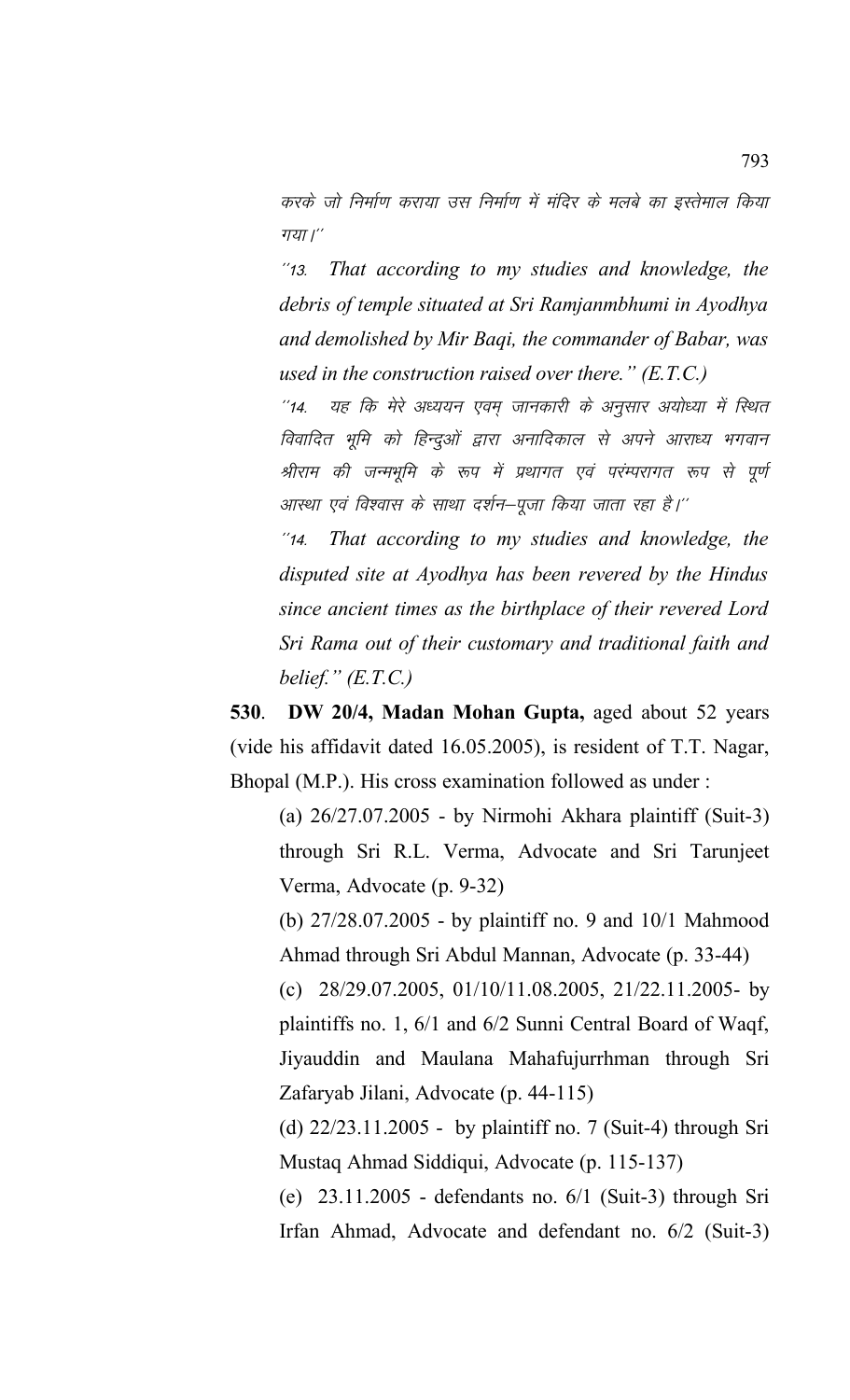through Sri Fazale Alam, Advocate and defendant no. 26 (Suit-5) through Sri C.M. Shukla, Advocate adopted the cross examination already done by Sri Abdul Manna, Sri Jilani and Sri Mustaq Ahmad Siddiqui, Zafaryab Advocates (p. 137)

531. He himself is defendant No. 20 in Suit-4 and was Coordinator, Akhil Bhartiya Sri Ram Janma Bhumi Punruddhar Samiti. He is a Vaishnavite, follower of Vaisnav Hindu Sanatan Religion and worshipped Lord Ram since generations. His parents have got a temple of Sri Ram Janki Evam Shiv Ji constructed at Rewa (M.P.) known as Omkareshwar Temple Rewa. He sought to support his claim of the place in dispute as a birthplace of Lord Ram, continuously worshipped as such, nonobservance of any Namaj by any Muslim at any point of time and construction of the disputed structure after demolition of a temple, and, in paragraphs no. 4 to 30 of the affidavit said as under:

 $\mathcal{L}_{\mathcal{A}}$ यह कि विवादित भवन अनादिकाल से भगवान श्रीरामलला की जन्मभूमि के रूप में पूज्य रही है, जहां पर भगवान श्रीरामलला की मूर्ति विराजमान रही है। जो कभी भी मस्जिद नहीं रही है।''

That the disputed structure has been revered since  $^{\prime\prime}$ *4.* ancient times as the birthplace of the Lord Sri Ramlala with the idol of Lord Sri Ramlala existing over there and it was never a mosque."  $(E.T.C.)$ 

यह कि मैं विवादित स्थल को भली भॉति जानता हूँ एवं बचपन से  $^{\prime\prime}5$ . ही अपने स्वर्गवासी माता–पिता व ईष्ट मित्रों के साथ तथा कालान्तर में स्वयं अपने परिवार के साथ समय–समय पर जाता रहा हूं। भगवान श्री राम में और इनकी जन्मस्थली में मेरी पूर्ण आस्था एवं विश्वास सदैव से रहा है इसके अतिरिक्त अयोध्या के परम पूज्य स्वर्गीय सन्त श्री राम मंगलदास जी महराज मेरी स्वर्गीय माता श्रीमती सोमवती गुप्ता के आध्यात्मिक गुरू रहे हैं इस कारण मेरा और मेरे परिवार का अयोध्या जाना लगातार बना ही रहता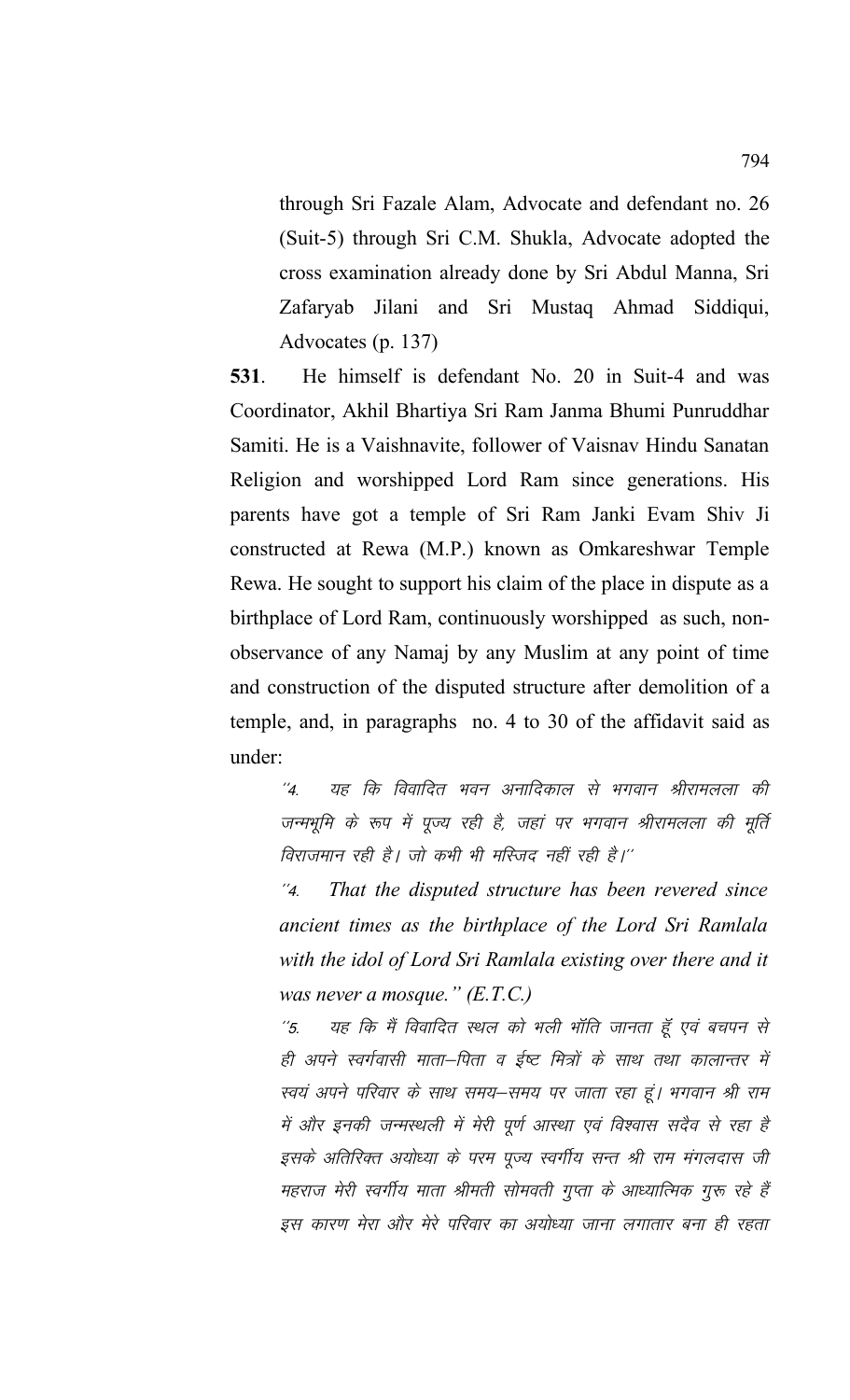ਫ਼ੈ $'$ 

\*\*5- *That I know the disputed site very well and since my childhood I have visited the said place along with my late parents, friends and subsequently with my family. I have always had full faith and belief in Lord Sri Ram and His birthplace. Apart from this, late Sant Ram Mangal Das ji Maharaj was the spiritual teacher of my late mother Smt . Somwati Gupta and due to this I and my family used to regularly visit Ayodhya." (E.T.C.)*

''6. यह कि हिन्दू धर्म की मान्यताओं, आरथाओं एवं परम्पराओं के अनुसार भगवान श्री रामलला अयोध्या के चकवर्ती महाराज दशरथ और महारानी कौशल्या को माध्यम बनाकर अयोध्या में उसी स्थान पर प्रकट हुए थे और भगवान श्री राम लला के प्राकट्य के विषय में वाल्मीकी रामायण जो भगवान श्री राम के समकालीन है एवं गोस्वामी तुलसीदास कृत ''श्री रामचरित मानस'' में विस्तृत वर्णन है जिसका मैंने अध्ययन किया है श्रीराम चरित मानस का संगत पृष्ठ बतौर सबूत कागज संख्या 43ए1 / 29 दाखिल ੜ੍ਹੇ $\int'$ 

\*\*6- *That according to the faith, customs and believes of Hindu religion, Lord Sri Ramlala had appeared/incarnated at that very place in Ayodhya through emperor Dashrath and queen Kaushalya. The Valmiki Ramayana contemporay to Lord Sri Rama, and Goswami Tulsidas's Sri Ramcharit Manas contain detailed description about the incarnation of Lord Sri Rama. I have studied the same and the relevant page of Sri Ramcharit Manas has been filed in evidence as Paper no. 43A-1/29." (E.T.C.)*

"7. यह कि हिन्दू जनता अपनी आस्था और विश्वास से देव स्वरूप श्री राम जन्मभूमि की पूजा सदैव से करती रही है जहां पर प्राचीनकाल में श्री राम जन्मभूमि मन्दिर विद्यमान रहा है। और कालान्तर में महाराजा विक्रमादित्य ने श्रीराम जन्मभूमि मन्दिर का पुनरूद्धार कराया।''

"7. That the Hindu public has all along revered the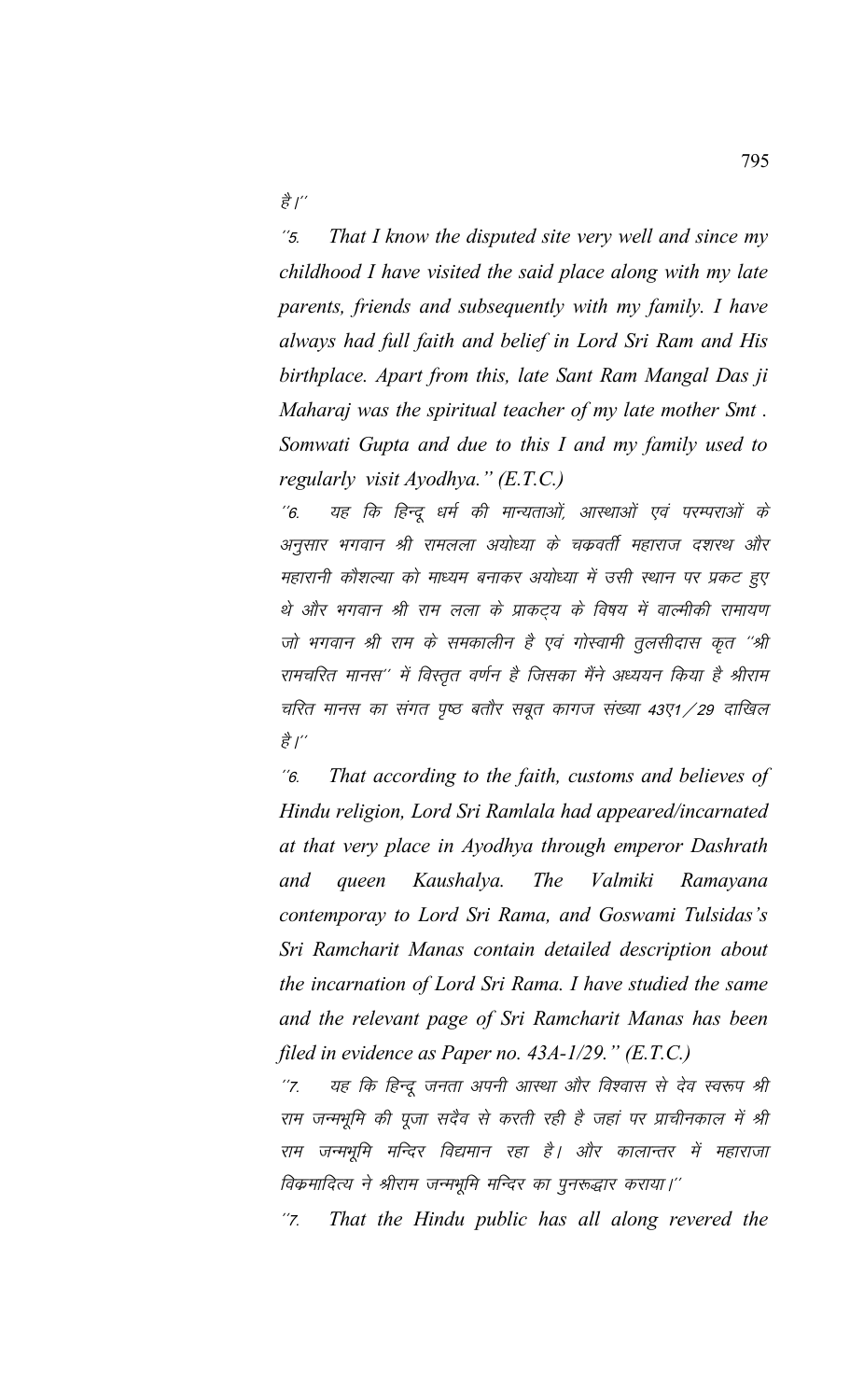*Ramjanmbhumi out of their faith and belief, where the Sri Ramjanmbhumi temple has existed since ancient times and which had been renovated with passage of time by king Vikramaditya." (E.T.C.)*

''8. यह कि हिन्दू धार्मिक मान्यता के अनुसार भगवान श्री राम चन्द्र जी का अवतरण ''त्रेतायुग'' में अधर्म का नाश करने और धर्म की स्थपना हेतु एवं सन्तों की रक्षा हेतु हुआ था और उनकी पूजा अनादिकाल से भारत में ही नहीं वरन पूरे विश्वमें की जाती है।''

\*\*8- *That according to Hindu religious belief, Lord Sri Ramchandra had incarnated in Treta Yuga to destroy the evil, propagate religion and protect the saints and He has been worshipped since ancient times not only in India but in the entire world." (E.T.C.)*

''9. यह कि पूरे विश्वमें भारत वर्ष की पहचान भगवान श्रीराम और उनकी जन्मस्थली अयोध्या के कारण है। धार्मिक पुस्तकों तथा अन्य भाषाओं की पुस्तकों में स्वयं भूदेव श्रीराम जन्मभूमि भगवान श्रीराम एवं अयोध्या नगरी का वर्णन भली भॉति मिलता है।''

\*\*9- *That India is recognised in the whole world on account of Lord Sri Rama and His birthplace Ayodhya. The religious books as well as the literature in other languages contained a detailed description about Sri Ramjanmbhumi, Lord Sri Rama and the city of Ayodhya." (E.T.C.)*

"10. यह कि गोस्वामी तुलसीदास ने अपनी ''श्रीरामचरित मानस'' में भगवान श्रीराम, अयोध्या एवं श्रीराम जी की लीलाओं एवं चरित्र का वर्णन किया है, परन्तु श्रीराम जन्मभूमि स्थल पर किसी मस्जिद व नमाज पढ़ने का कोई वर्णन नहीं किया।''

\*\*10- *That in his Sri Ramcharit Manas, Goswami Tulsidas has described Lord Sri Rama, Ayodhya and the Leelas (acts) and character of Sri Rama. However, there is no description about existence of any mosque at Sri Ramjanmbhumi site or the offering of Namaz therein."*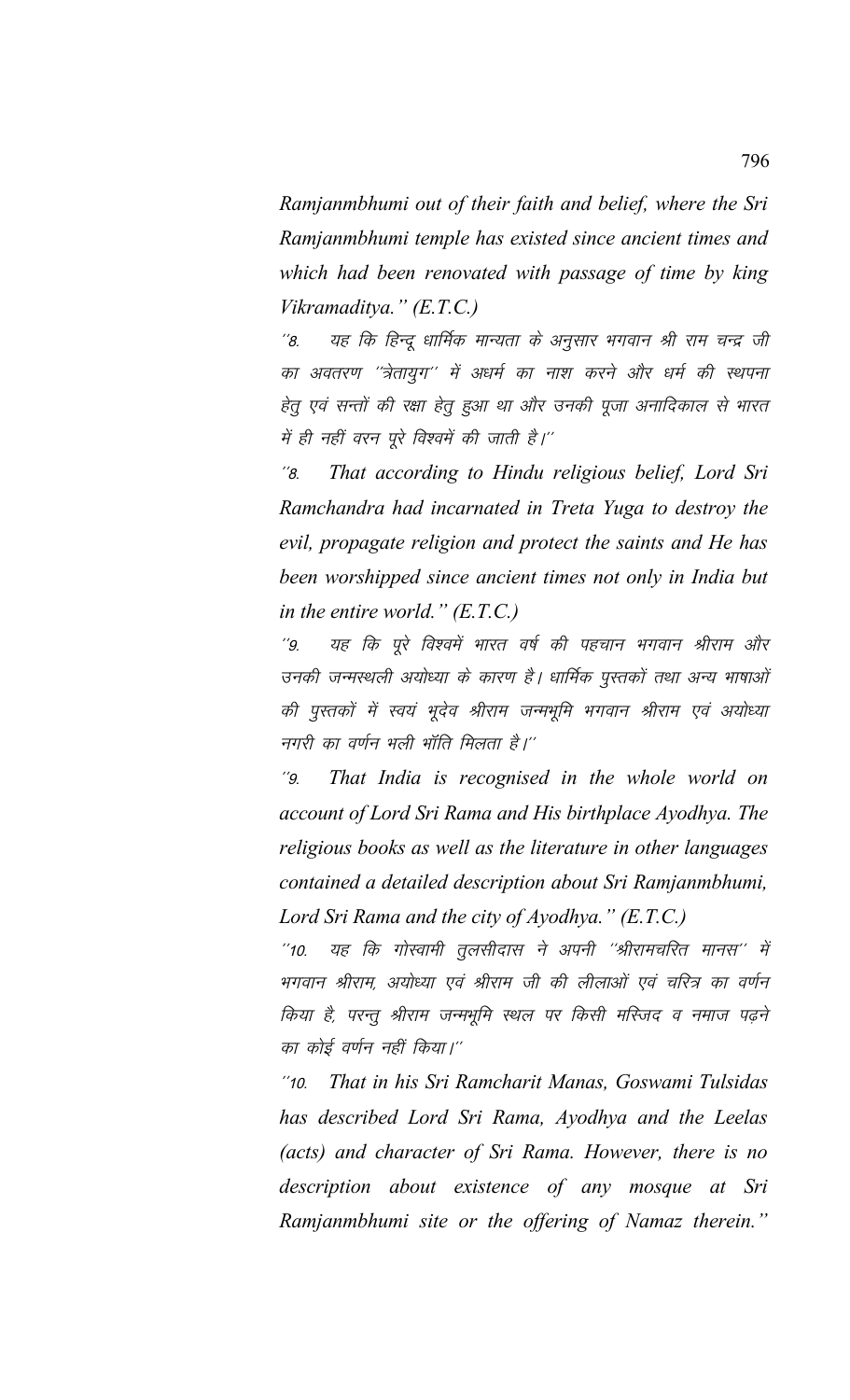*(E.T.C.)*

"11. यह कि भगवान श्रीराम का जन्म चैत्र मास की शुक्ल पक्ष की नवमी तिथि को हुआ था और उन्होंने राक्षस राज रावण का वध किया था और आज तक विजयदशमी पर्व के रूप में पूरे विश्वके हिन्दुओं द्वारा मनाया जाता है और लंका विजय के पश्चात भगवान श्रीराम के अयोध्या लौटने पर पूरे विश्वमें दीपावली पर्व मनाने की परम्परा सदियों से चली आ रही है जिसका कारण है कि इस दिन भगवान श्रीराम लंका विजय के पश्चात् अयोध्या वापस लौटे थे।''

\*\*11- *That Lord Sri Rama was born on the ninth day in Shukla Paksha of Chaitra month and He had killed demon king Ravana, which day is celebrated as Vijayadashami by Hindus all over the world and the tradition of celebrating the day of return of Lord Sri Rama to Ayodhya after the victory over Lanka as Deepawali, has been continuing for centuries across the world." (E.T.C.)*

''12. यह कि बहुत प्राचीन पुस्तक अयोध्या महात्म्य जिसे तथाकथित शाोध करने वाले यह कहते हैं कि यह अकबर के काल में प्रकाश में आयी परन्तू इस पुस्तक में कहीं भी विदेशी आकान्ता बाबर द्वारा तथाकथित मस्जिद बनवाये जाने का उल्लेख नहीं है।''

\*\*12- *That a very old book 'Ayodhya Mahatmya', claimed by alleged researchers to have seen light of day during the reign of Akbar, does not contain any reference of construction of the alleged mosque by foreign invader Babar." (E.T.C.)*

''13. यह कि यू०पी० जिला गजेटियर फैजाबाद 1960 जो श्रीमती यशा बसन्ती जोशी द्वारा सम्पादित एवं उत्तर प्रदेश सरकार द्वारा प्रकाशित है. में विवादित भवन में लगे शिलालेख का वर्णन है किन्तू उसमें किसी मस्जिद के निर्माण की कोई बात नहीं लिखी हुई है। बल्कि देवदूतों के उतरने के स्थान पर भवन निर्माण का उल्लेख किया गया है। इससे भी यही साबित होता है कि विवादित स्थल भगवान श्रीराम लला का अवतरण स्थल है जिस पर स्थित श्रीराम जन्मभूमि मन्दिर को तोड़कर विवादित भवन का निर्माण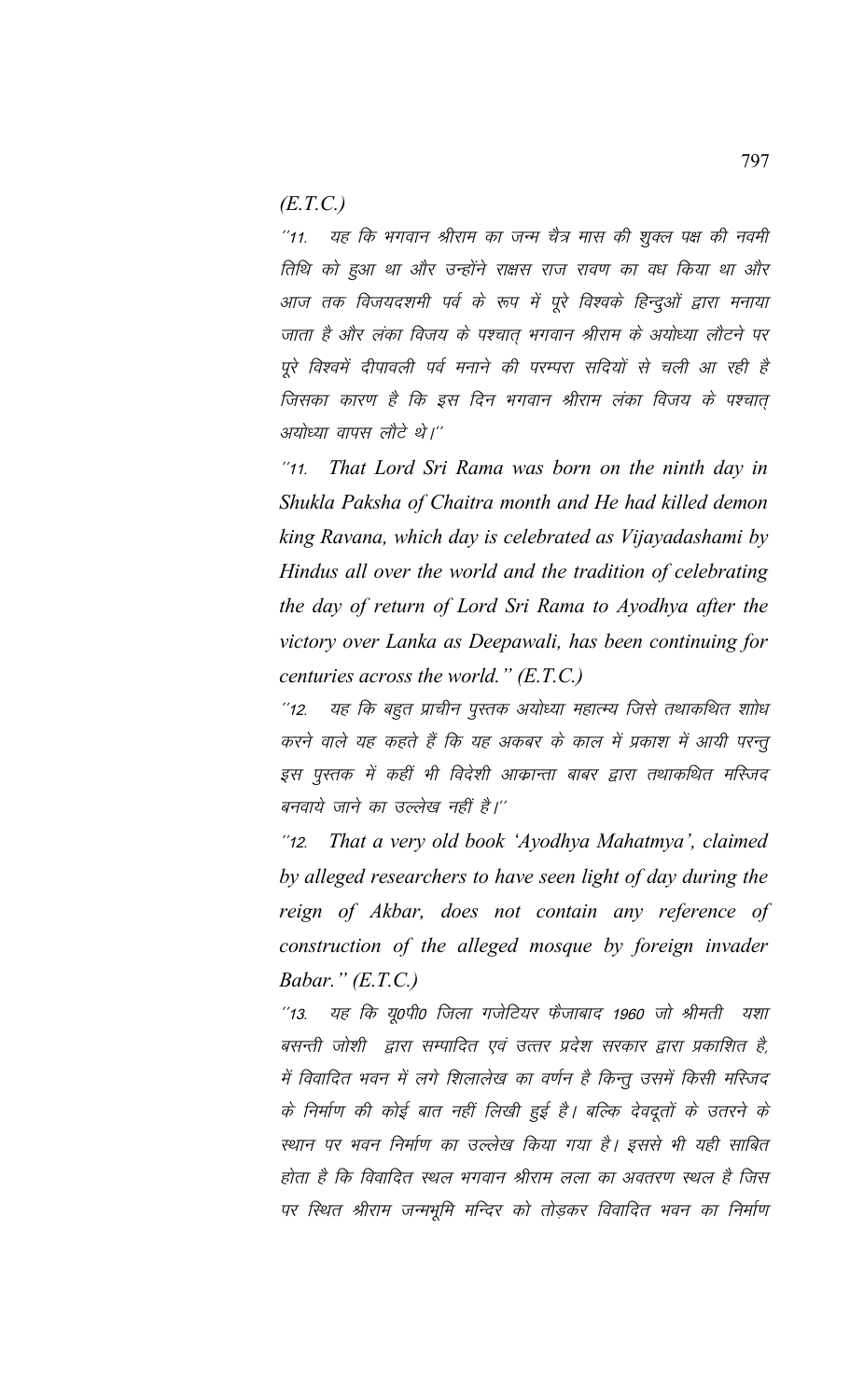विदेशी आक्रान्ता बाबर के सलाहकार मीरबाकी ने करवाया था इसी गजेटियर में पूर्वी मुख्य गेट से दक्षिण तरफ दीवाल में स्थित वाराह भगवान का उल्लेख मिलता है।''

\*\*13- *That the U.P. District Gazetteer, Faizabad 1960, which has been edited by Smt. Yasha Basanti Joshi and published by Uttar Pradesh Government, mentions about the inscriptions at the disputed structure but it nowhere mentons about construction of any mosque and instead there is mention about construction of building at the place of descendence of angels. This also proves that the disputed site is the place of descendence of Lord Sri Ramlala and that the disputed structure was built by Mir Baqi, the advisor of foreign invader Babar after demolishing the Sri Ramjanmbhumi temple situated at the said place. This very Gazetteer mentions about Lord Varah situated in the wall to south of the eastern main gate." (E.T.C.)*

"14. यह कि श्री राम जन्मभूमि मन्दिर को तोड़कर विवादित भवन बनाया गया फिर भी वह कभी मस्जिद का रूप नहीं ले सकी क्योंकि इस विवादित भवन में कोई मीनार व ''वजू' करने के लिए पानी की व्यवस्था नहीं थी। विवादित भवन में बारह कसौटी के खम्भे थे जिनमें हिन्दू देवी–देवताओं की आकृतियाँ उकेरी थीं इसके अतिरिक्त हिन्दू धर्म के प्रतीक मोर, कलश व यक्ष के चित्र भी उकेरे हुये थे। इसके अतिरिक्त वहाँ पर श्री राम यंत्र, तोरण गणपति, प्राकार मंदिर भी बना था।''

\*\*14- *That the disputed structure had been built after demolishing Sri Ramjanmbhumi temple, but it could never assume the form of a mosque because there was no minaret and arrangement of water for Vajoo. There were 12 touchstone pillars in the disputed structure with deities of Hindu Gods-Goddesses engraved over them. Besides these, the pictures of Hindu religious symbols peacock, pitcher and demi Gods had also been engraved. The Sri Rama*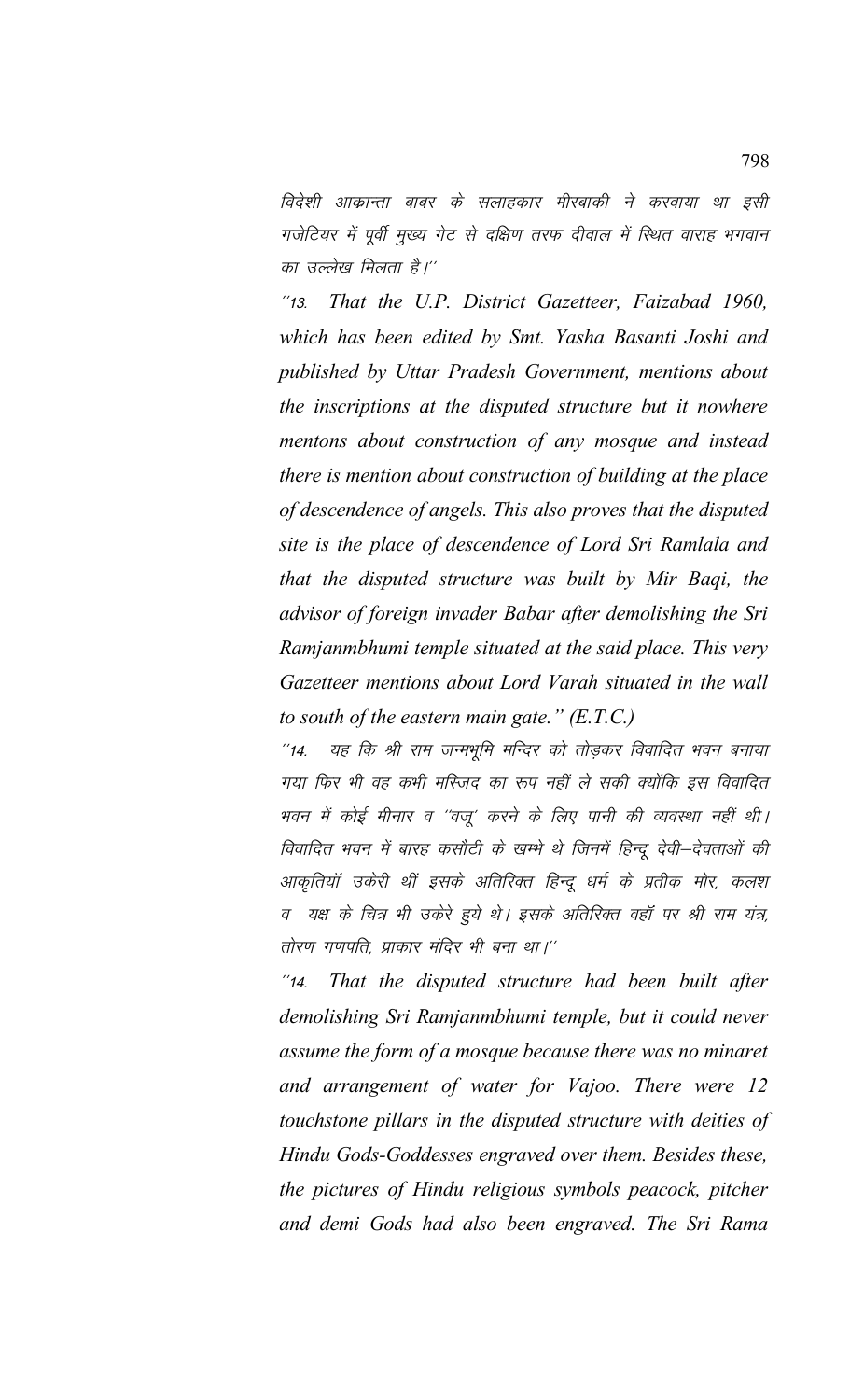Yantra, Toran, Ganpati and Prakar temple also existed over there."  $(E.T.C.)$ 

यह कि श्री राम जन्मभूमि मन्दिर को ध्वस्त कर विवादित भवन का  $^{\prime\prime}$ 15. निर्माण होने के बाद भी श्री राम जन्मभूमि की पवित्रता के प्रति लोगों की आस्था एवं विश्वास सदा बना रहा एवं बना रहेगा।''

 $^{\prime\prime}$ 15. That despite construction of the disputed structure after demolition of Sri Ramjanmbhumi temple, the faith and belief of public continued and would continue towards the sacredness of Sri Ramjanmbhumi." (E.T.C.)

यह कि जिस प्रकार यहूदियों के लिए ''येरूशलम'' और मुसलमानों  $116.$ के लिए ''मक्का मदीना'' धार्मिक आस्था का प्रतीक है उसी प्रकार भारत के ही नहीं वरन् विश्वके हिन्दुओं की धार्मिक आस्था एवं विश्वास का प्रतीक अयोध्या स्थित श्रीराम जन्मभूमि स्थान है।''

That similar to Jerusalem to the Jews and Mecca- $116$ Medina to Muslims, is the Ayodhya situated Sri Ramjanmbhumi to the religious faith and belief of Hindus not only in India but in the whole world."  $(E.T.C.)$ 

यह कि श्रीराम जन्मभूमि परम्परा आस्था एवं विश्वास से सदैव  $^{\prime\prime}$ 17. सम्पूर्ण विश्वके समस्त हिन्दुओं का पवित्र धार्मिक एवं देवतूल्य पूज्य स्थल रहा है मंदिर में मूर्ति का प्रतिष्ठित करना प्रत्येक परिस्थिति में आवश्यक नहीं हैं जिस प्रकार मथुरा स्थित कृष्ण जन्म स्थान पर भगवान श्रीकृष्ण की कोई भी मूर्ति नहीं है बावजूद इसके यह स्थान हिन्दुओं के लिए बहुत पवित्रतम एवं पूज्य स्थान है उसी प्रकार श्री राम जन्मभूमि स्वयं में ही देवतूल्य एवं पूज्य स्थान है।''

That in view of tradition, faith and belief, the Sri  $^{\prime\prime}$ 17. Ramjanmbhumi has been a sacred religious revered place of all the Hindus across the world. The installation of idol is not essential in all situations. There is no idol of Lord Sri Krishna at the Mathura situated Krishna Janmsthan, still it is a very sacred and reverable place for Hindus. Similarly Ramjanmbhumi in itself is a sacred revered place."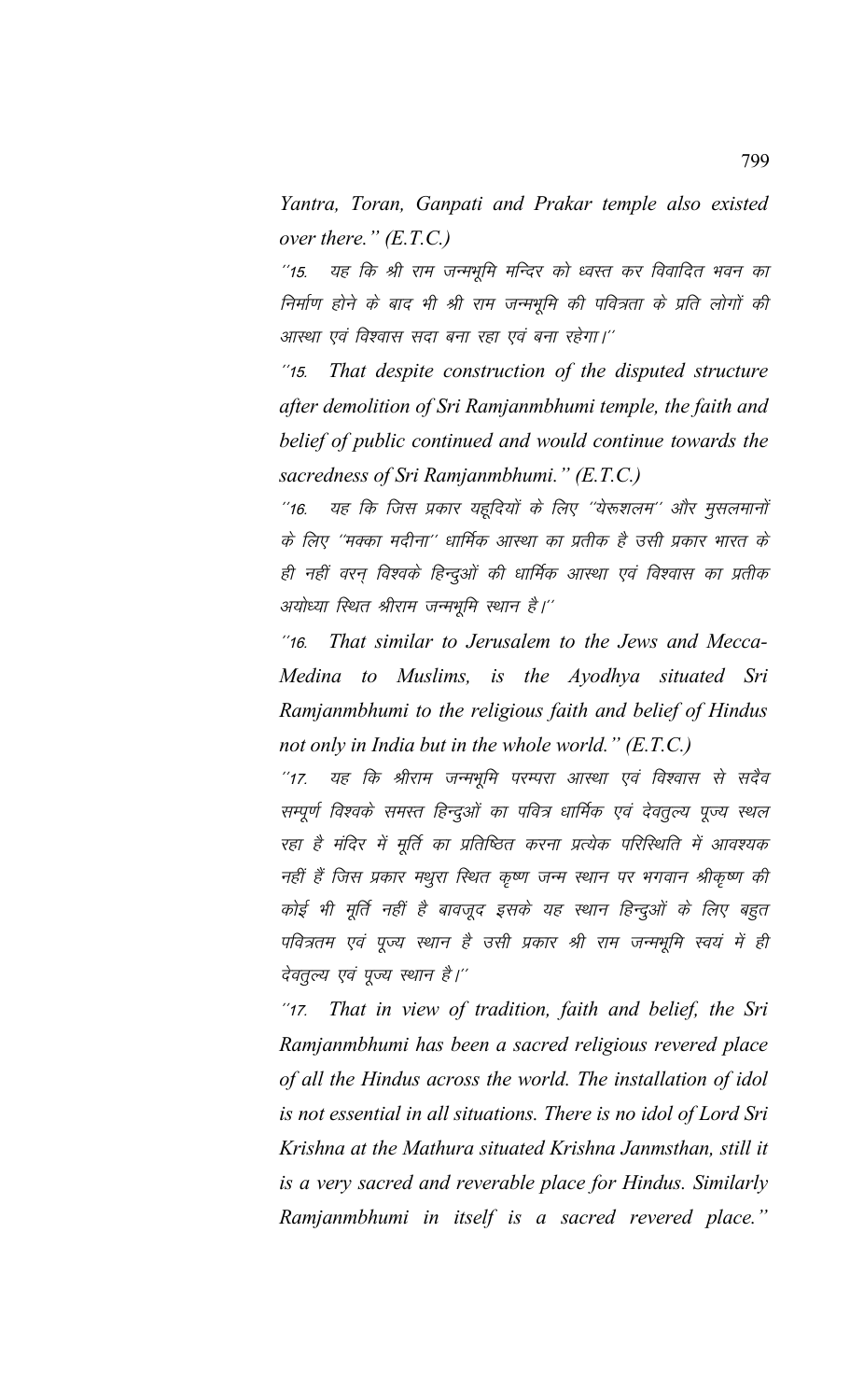*(E.T.C.)*

"18. यह कि श्री राम जन्मभूमि जिसका चन्द लोगों ने अपने छोटे से स्वार्थ के लिए विवादित स्थल का नाम दे दिया है, पर सदैव से ही भगवान श्रीराम लला की पूजा होती चली आ रही है।''

\*\*18- *That the worship of Lord Sri Ramlala has always been performed at Sri Ramjanmbhumi, which has been named by few people as disputed site due to their vested interest." (E.T.C.)*

''19. यह कि बाबर ने कभी भी कोई वक्फ नहीं किया था न ही वह अयोध्या स्थित श्रीराम जन्मभूमि का मालिक व काबिज हो पाया। जन्मभूमि सदैव से भगवान श्रीराम की जन्मस्थली रही है और उसके मालिक और काबिज सदैव से भगवान श्रीराम लला रहे हैं। हिन्दू जनमानस उस स्थान पर भगवान श्रीराम लला की अनादिकाल से पूजा अर्चना करती चली आ रही है।"

\*\*19- *That Babar never executed any waqf nor was able to because owner in possession of Ayodhya situated Sri Ramjanmbhumi. The Janmbhumi has alwayas been the birthplace of Lord Sri Rama and Lord Sri Ramlala has always been its owner in possession. The Hindu public has been worshipping Lord Sri Ramlala at that place since ancient times" (E.T.C.)*

''20. यह कि विदेशी आक्रान्ता बाबर को हिन्दुओं से उनके आराध्य देव की जन्मस्थली को छीनकर किसी और को देने का अधिकार नहीं था, बाबर का यह कृत्य सदैव से भर्त्सनात्मक व निन्दनीय रहा है।''

"20. That the foreign invader Babar had no right to grab *from Hindus, the birthplace of their revered God and give it to somebody else. This conduct of Babar has always been condemnable." (E.T.C.)*

''21. यह कि भगवान श्रीराम की जन्मस्थली अयोध्या में स्थल विशेष पर ही है जहाँ पर विवादित भवन था इसको कहीं पर भी स्थानान्तरित नहीं किया जा सकता। जिस प्रकार मक्का तथा यरूशलम को अन्यत्र कहीं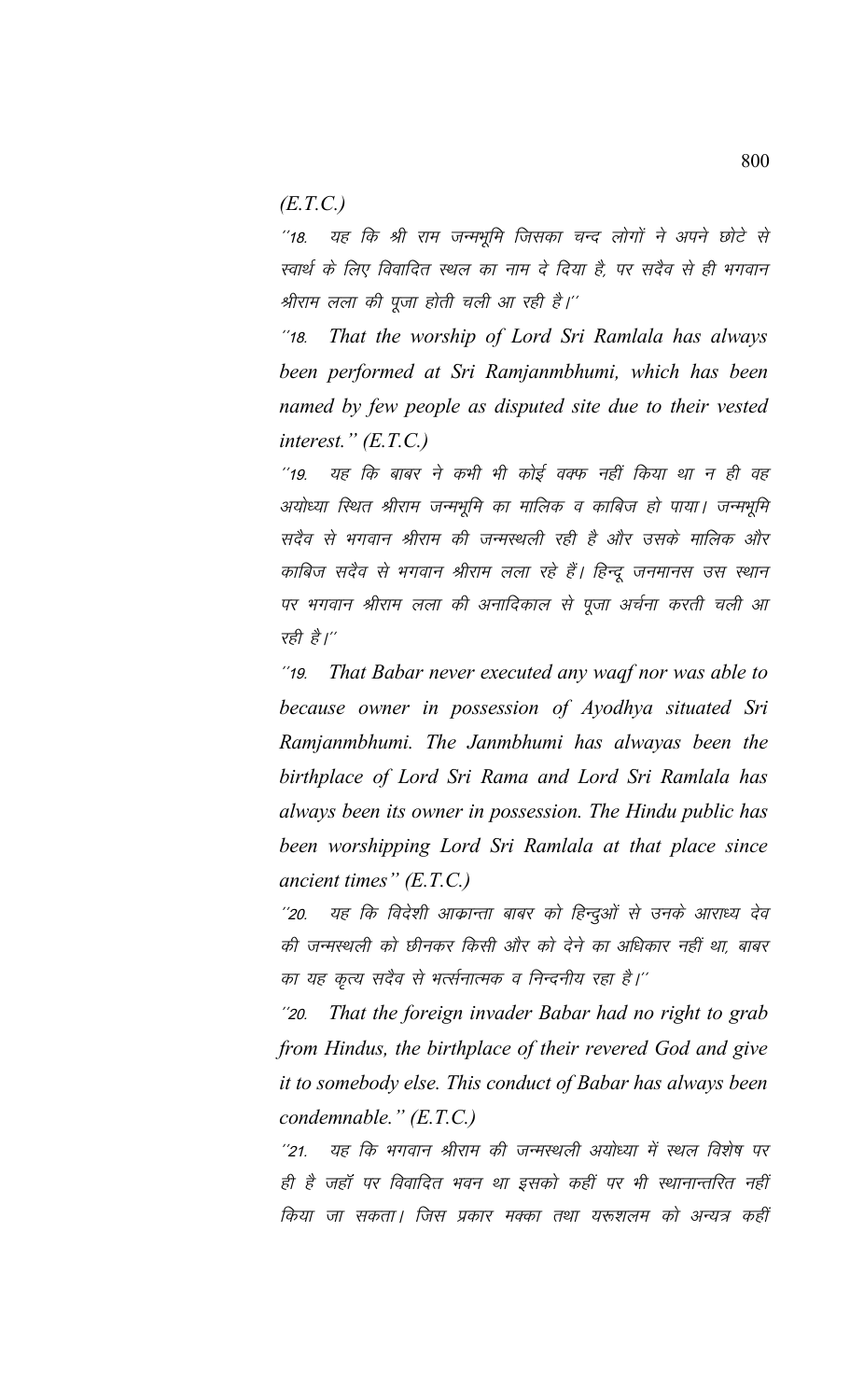स्थानान्तरित नहीं किया जा सकता उसी प्रकार श्रीराम जन्मस्थली को अन्यत्र कहीं स्थानान्तरित नहीं किया जा सकता, परन्तु मस्जिद व अन्य धार्मिक स्थल कहीं भी बनाये जा सकते हैं परन्तू जन्मस्थली का कभी कोई विकल्प नहीं हो सकता।''

 $^{\prime\prime}21.$ That the birthplace of Lord Sri Rama is at a particular place in Ayodhya, where the disputed structure existed. It can not be shifted elsewhere. As Mecca and Jerusalem can not be shifted elsewhere, so can not be Sri Ramjanmsthali. However, mosque and religious structures can be built at any place but there can be no alternative for the birthplace."  $(E.T.C.)$ 

यह कि पं0 जवाहरलाल नेहरू और सरदार पटेल ने गुजरात में  $^{\prime\prime}$ 22 सोमनाथ मन्दिर का निर्माण कूछ कट्टरपंथी मुस्लिमों के विरोध के बाद भी करवाया था, उसी प्रकार ईसाई कट्टरपंथियों के विरोध के बाद भी कन्याकुमारी में (विवेकानन्द रॉक, विवेकानन्द मन्दिर) का निर्माण कराया गया और केन्द्र सरकार ने इसे स्वीकार कर लिया वैसे ही भारत वर्ष में रहने वाले प्रत्येक व्यक्ति का प्रथम कर्तव्य है कि राष्ट्रमंगल के प्रतीक मर्यादा पुरूषोत्तम भगवान श्रीराम के मन्दिर का निर्माण उसके मूल स्थान पर करवाकर अपने राष्ट्रप्रेम को सिद्ध करें।''

That Pt. Jawaharlal Nehru and Sardar Patel had  $^{\prime\prime}22.$ built the Somnath temple in Gujrat despite protest of few orthodox Muslims. Similarly, the construction  $at$ Kanyakumari (Vivekanand Rock, Vivekanand temple) was carried out despite protest of Christian orthodox and it was accepted by the Central Government. It is the prime duty of every person residing in India to get the temple of state welfare symbol Maryada Purshottam Lord Sri Rama, constructed at its original place and thereby prove his love for the country."  $(E.T.C.)$ 

यह कि बाबर एक कूर विदेशी आक्रान्ता था इसलिए उसे न तो  $^{\prime\prime}$ 23. श्रीराम जन्मभूमि स्थान पर मस्जिद बनवाने का अधिकार था और न ही उस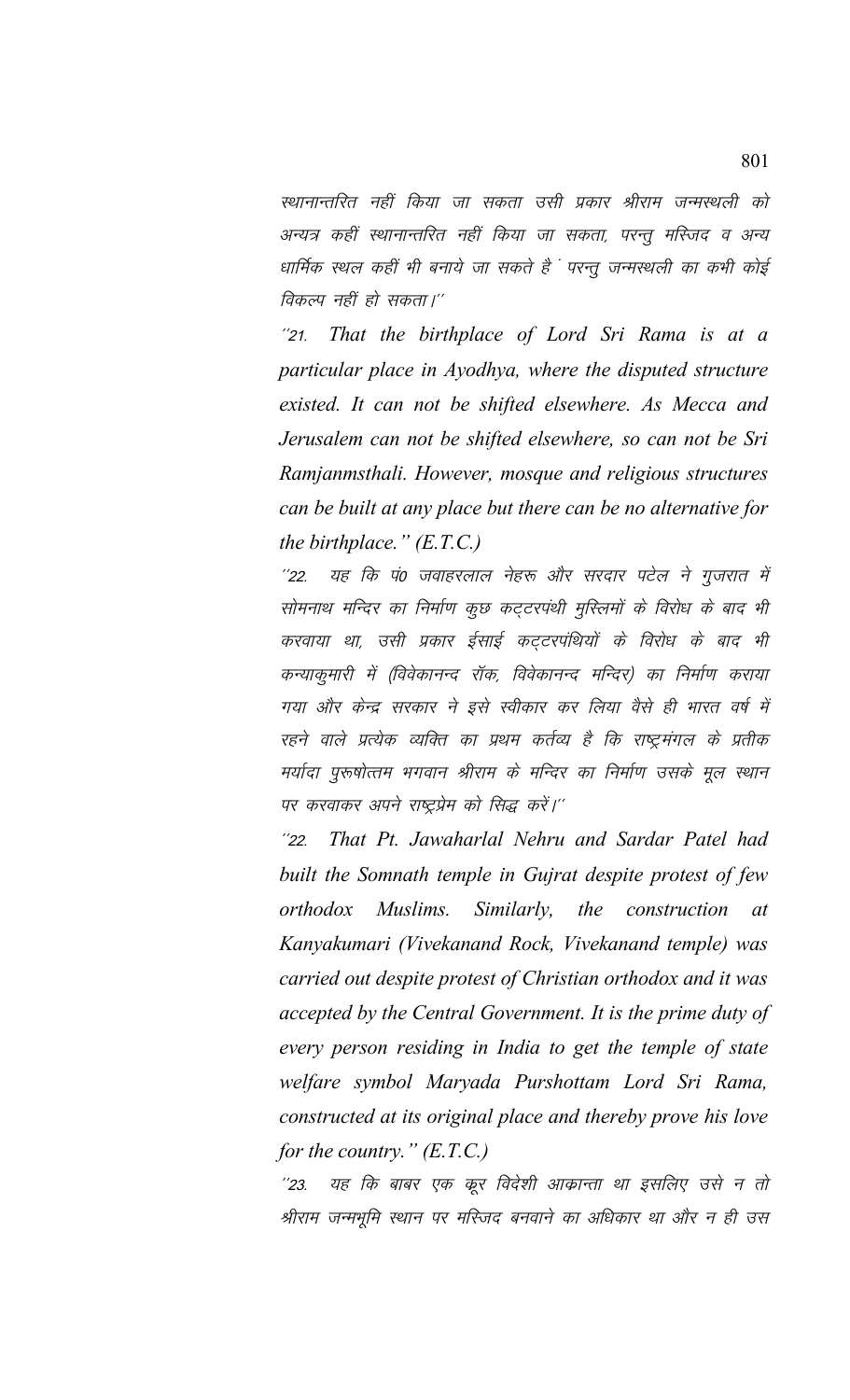तथा कथित स्थान को मुसलमानों को देने का ही अधिकार था।''

That Babar was a cruel foreign invader and as such  $^{\prime\prime}$ 23. he neither had any authority to build a mosque at Sri Ramjanmbhumi site nor to give the said place to Muslims."  $(E.T.C.)$ 

यह कि मुझे यह मालूम है कि मुसलमानों द्वारा वहाँ कभी भी कोई  $^{\prime\prime}24.$ नमाज नहीं पढ़ी गयी और न ही उस राम जन्मभूमि परिसर की ओर किसी मुसलमान को कभी जाते देखा गया। मैंने ऐसा पढ़ा है कि मेवाड़ से सूखपाल नामक ब्राहमण श्री मीराबाई का एक पत्र जो गोस्वामी तूलसीदास को सम्बोधित था, लेकर आया था, जिसमें मीराबाई ने अपनी व्यथा और उसका समाधान गोस्वामी जी से पूछा और गोस्वामी तूलसीदास ने पत्र का उत्तर देकर उनकी व्यथा का समाधान किया उनको पढ़ने के बाद मीराबाई अयोध्या आई और श्रीराम जन्मभूमि स्थल पर भगवान श्रीराम के प्रेम में बाउरी होकर नाचने लगी और लोग कहनें लगें-'पग घुँघरू बाँधी मीरा नाची रे, लोग कहे मीरा हो गयी वाउरी सास कहे कूल नासी रे'' और इसी कारण वह स्थान बाउरी के नाम से भी प्रसिद्ध हो गया। मीरा के सम्बन्ध में श्रीभक्तमाल नामक पुस्तक के कुछ पृष्ठों की प्रति संलग्नक संख्या 1 के रूप में संलग्न है।''

That to the best of my knowledge, Muslims never  $^{\prime\prime}24.$ offered Namaz over there nor was any Muslim ever spotted going towards Ramjanmbhumi premises. I have so read that a brahman named Sukhpal had come from Mewar with a letter of Meera Bai addressed to Goswami Tulsidas, whereby Meera Bai had asked for the solution of her miseries from Goswami Ji and by replying the said letter, Goswami Tulsidas had resolved her miseries. After reading the same, came to Ayodhya and started dancing at Sri Ramjanmbhumi site in devotional love of Lord Sri Rama and people started saying that 'Pag ghunghru bandhi Meera nachi re, log kahe Meera ho gayi bavri, saas kahe kul nasi re' and due to this the said place became famous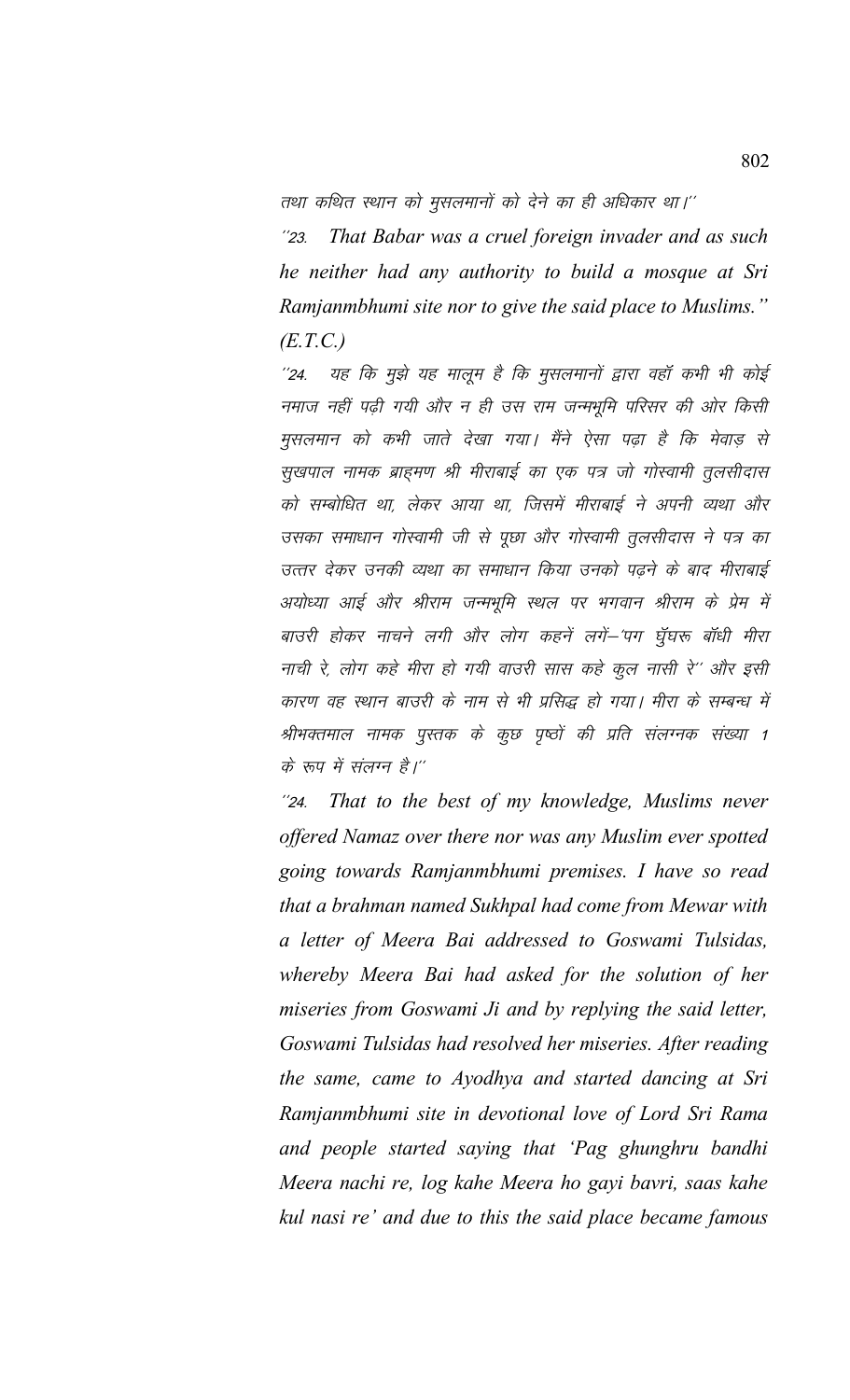*as Bavri. Few pages of the book Sri Bhaktmal related to Meera, have been enclosed as Enclosure No. 1." (E.T.C.)* ''25. यह कि मैं अयोध्या कई बार गया हूँ, परन्तु कुछ विशेष पर्वो जैसे चैत्र शुक्ल रामनवमी, अगहन मास में श्रीराम विवाहोत्सव तथा सावन झूला आदि के अवसरों पर भी गया हूँ और सरयू में स्नान किया है और अयोध्या स्थित सभी मन्दिरों में दर्शन व पूजन किया है इसके अतिरिक्त कार्तिक माह में चौदह कोसी एवं पंचकोसी परिक्रमा भी अयोध्या में की जाती है।''

"25. That I have been to Ayodhya on number of occasions *including special occasions such as Chaitra Shukla Ramnavami, Sri Ramvivahotsav in the month of Aghan and Shrawan Jhula etc. and have also taken dip in Saryu. I had darshan and worship at all the temples at Ayodhya. Besides these, Chaudah kosi and Panch kosi circumambulation are also performed at Ayodhya in the month of Kartika." (E.T.C.)*

''26. यह कि मैंने उक्त विशेष अवसरों पर देश विदेश से आये हुए हजारों की संख्या में श्रद्धालुओं तथा राम भक्तों को देखा हैं इन अवसवरों पर पूरी अयोध्या नगरी राममय हो जाती है और समस्त वातावरण में सीताराम के भजन कीर्तन तथा घण्टे घड़ियाल, शंख की ध्वनियॉ सूनायी देती है।''

\*\*26- *That on the above special occasions I have seen thousands of devotees of Rama from within and outside the country. The entire city of Ayodhya is gripped in the fervour of Rama on these occasions and the Bhajan-Kirtan of Sita-Ram as well as the sound of gangs-gongs and conch fill up the atmosphere." (E.T.C.)*

''27. यह कि मैंने अपनी माता जी से सुना है कि श्रीराम जन्मभूमि परिसर में पहले अखण्ड कीर्तन तथा रामचरित मानस का पाठ होता था।''

"27. That I have learnt from my mother that earlier *Akhand (non stop) Kirtan and oration of Ramcharit Manas used to take place at the Sri Ramjanmbhumi premises." (E.T.C.)*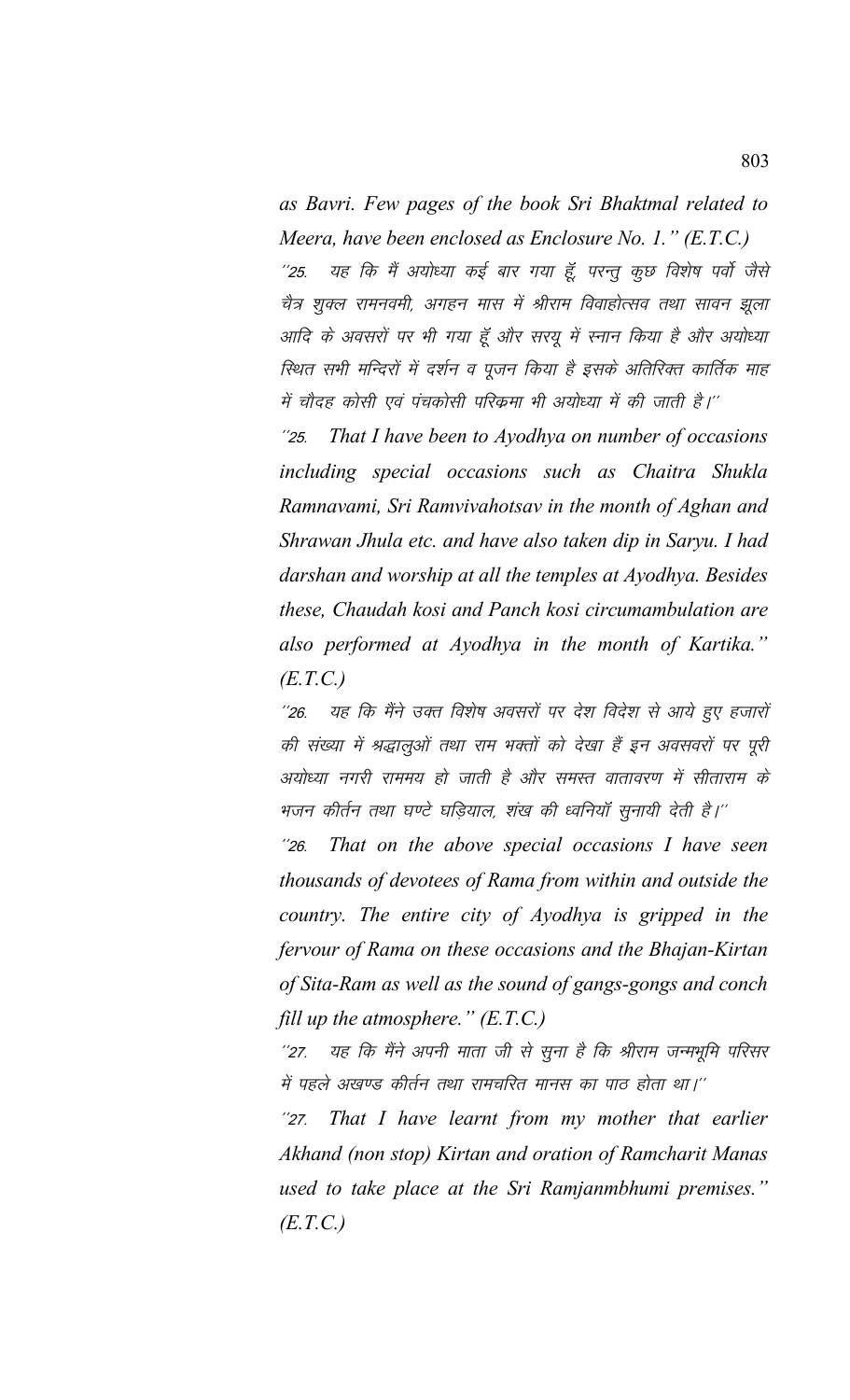यह कि श्री राम जन्मभूमि कोटि–कोटि हिन्दूजनों की आस्था एवं  $^{\prime\prime}$ 28. श्रद्धा का स्थान है जिसके दर्शन मात्र से ही पापों का नाश हो जाता है तथा अनेकों पुण्यों तथा मोक्ष की प्राप्ति होती है। भगवान श्रीराम की जन्मस्थली होने के कारण यह मोक्षदायिनी नगरी है।''

That Sri Ramjanmbhumi is the place of faith and  $^{\prime\prime}28.$ belief of crores of Hindus, by mere darshan of which, the sins are forgiven and many blessings and salvation are obtained. On account of being the birthplace of Lord Sri Rama, it is a salvation according city."  $(E.T.C.)$ 

 $^{\prime\prime}29.$ चूँकि मैं एक सम्पादक हूँ और इस नाते मैंने देश विदेश की कई यात्राएँ की है और यह पाया है कि भारत देश की पहचान मर्यादा पुरूषोत्तम भगवान श्रीराम व उनकी नगरी अयोध्या से है।''

As I am an Editor, I have travelled within and outside  $^{\prime\prime}29.$ the country and have found that India as a country is recognised through Maryada Purshottam Lord Sri Rama and His city Ayodhya."  $(E.T.C.)$ 

यह कि मैंने भली भांति पढ़ा है कि पूर्व में विदेशी आकान्ताओं द्वारा  $^{\prime\prime}30.$ हिन्दुओं के धार्मिक स्थल तोड़ने की क्रूर परम्परा रही है जिनमें सोमनाथ मन्दिर, काशी विश्वनाथ मन्दिर एवं मथुरा स्थित श्री कृष्ण जन्मभूमि पर विदेशी आक्रान्ताओं द्वारा कूर आक्रमण कर क्षति पहुँचायी गयी इन कूर विदेशी आक्रान्ताओं में कुछ के नाम बाबर, महमुद गजनवी, सिकन्दर लोदी, औरंगजेब, इब्राहिम लोदी आदि के नाम सर्वोपरि हैं।''

That I have very well read that in past there was a  $^{\prime\prime}30.$ cruel practise of demolition of Hindu religious places by the foreign invaders, which included the Somnath temple, Kashi Vishwanath temple and the Mathura situated Sri Krishna janmbhumi. Amongst these cruel foreign invaders, the names of Babar, Mahmud of Ghajini, Sikandar Lodi, Aurangzeb, Ibrahim Lodi etc. are on the top." (E.T.C.)

## **D. ASI Report:**

532. Witnesses have been produced to pursue this Court to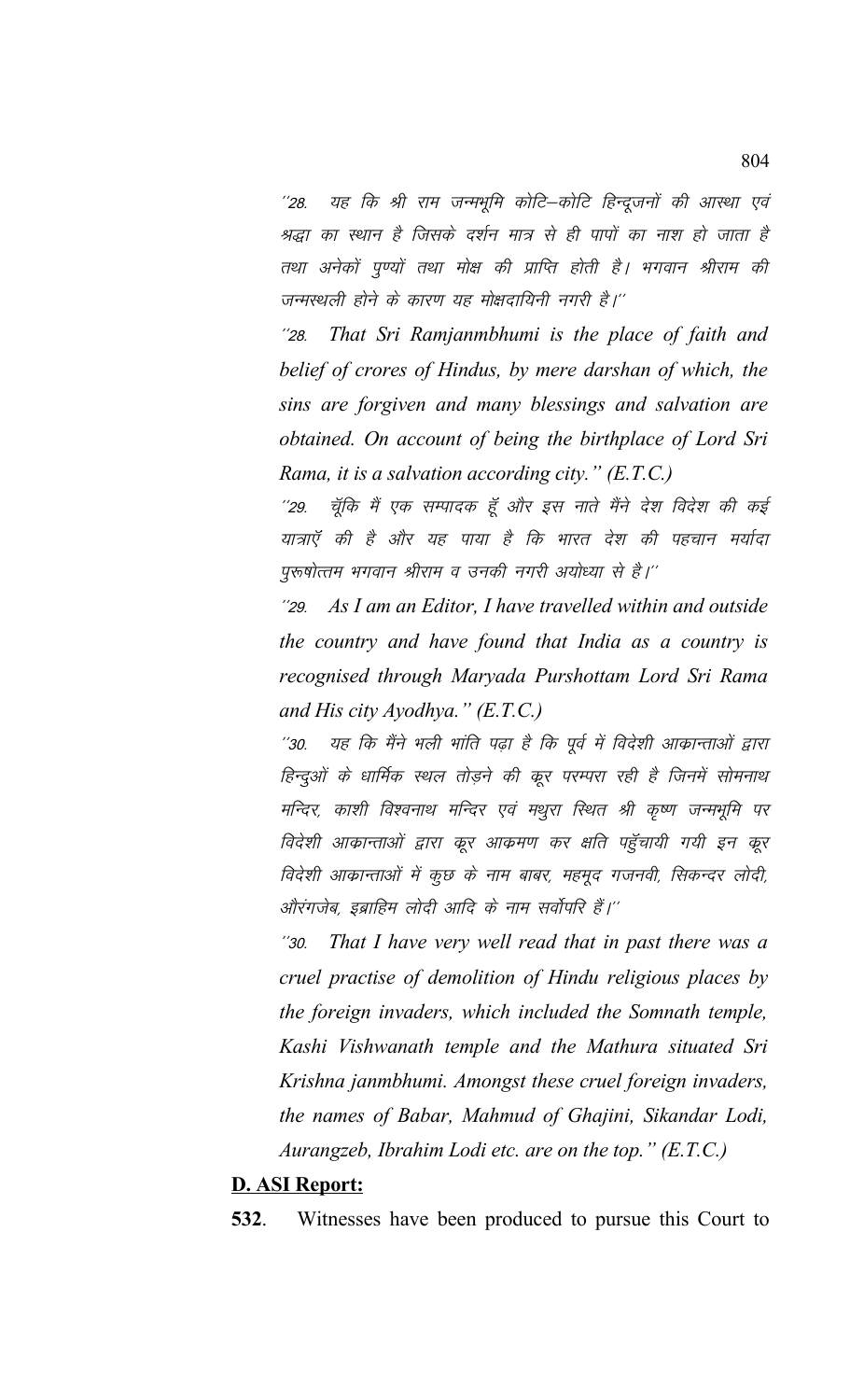reject ASI Report and others say that it should be accepted. These are about twelve witnesses.

**533. PW 29, Dr. Jaya Menon**, aged about 43 years (on 28<sup>th</sup>) September, 2005 at the time of swearing the affidavit), resident of S-5, Azim Estate, Sir Saiyyed Nagar, Aligarh, is working as Reader in the Centre of Advanced Study, Department of History, Aligarh Muslim University, Aligarh and was an observer nominated by the plaintiffs (Suit-4) of the excavation conducted by ASI. Her cross examination followed as under :

**Part-I :**(a) 29/30-09-2005- by Madan Mohan Gupta, defendnat no. 20 through Sri Ranjana Agnihotri, Advocate  $(p. 27-46)$ 

(b) 03/04/05/06/07/24/25/26-10-2005-by plaintiff (Suit-5) through Sri R.L. Verma, Advocate and Tarunjeet Verma, Advocate (p. 47-139)

**Part-II :**(a) 27/28-10-2005-by Ramesh Chandra Tripathi defendant no. 17 (Suit-4) through Sri Vireshwar Dwivedi (p. 140-166)

(b) 09/10/12-01-2006- by Mahant Suresh Das, plaintiff (Suit-4) through Sri Madan Mohan Pandey, Advocate (p. 167-211)

(c) 13/16-01-2006- by Mahant Dharam Das, defendant no. 13/1 (Suit-4) through Sri Rakesh Pandey, Advocate (p. 212-233)

(d) 17/18/19-01-2006- by plaintiff (Suit-5) through Sri Ved Prakash, Advocate (p. 234-266)

(e)19-01-2006-plaintiff (Suit-1) through Sri D.P.Gupta, Advocate adopted the cross examination done by Shri Ved Prakash, Advocate, Shri Madan Mohan Pandey, Advocate and Sri Vireshwar Dwivedi, Advocate (p. 266-267)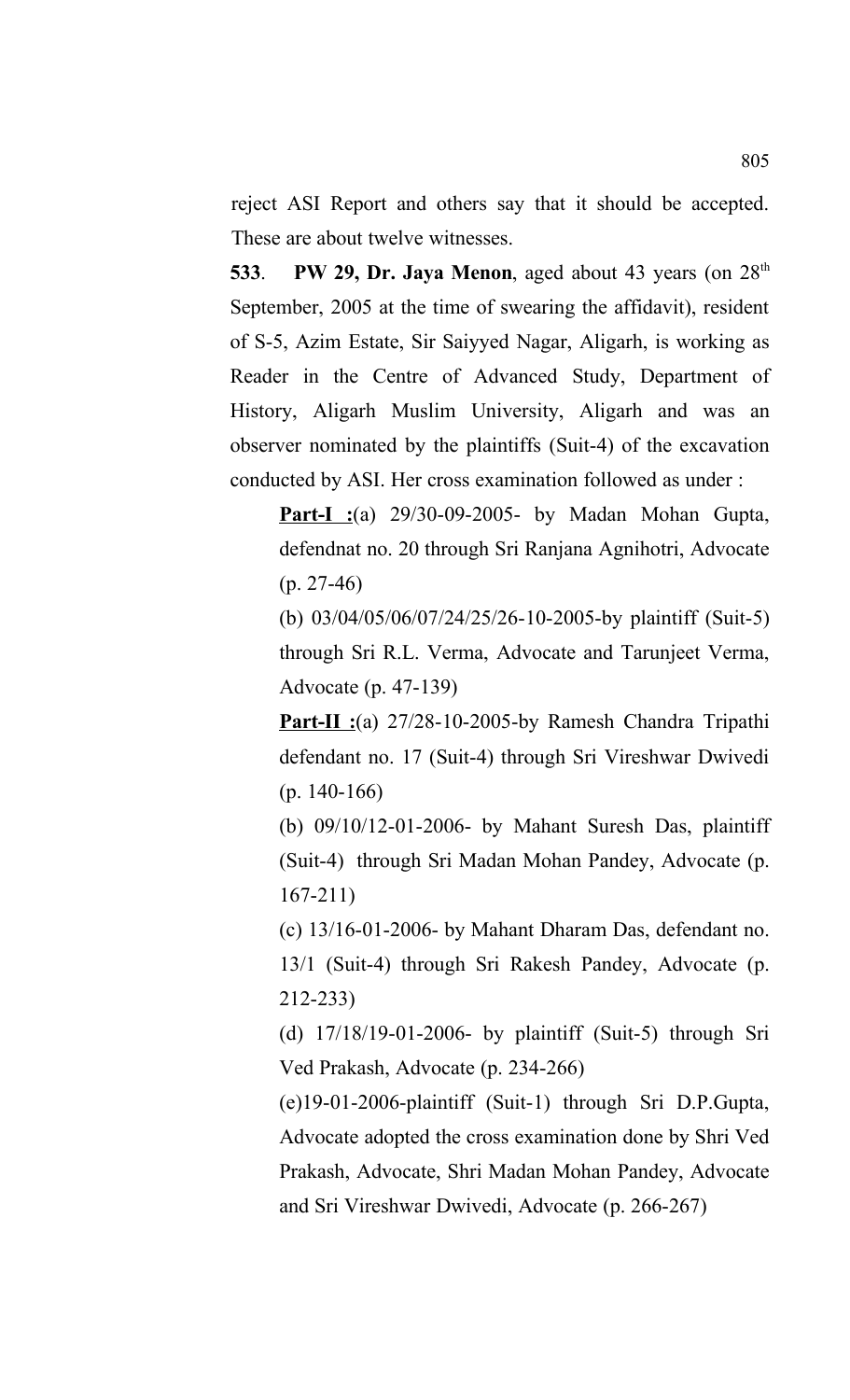**534**. She claims to be an expert witness (Ancient History and Archaeology). She did M.A. from the Department of Archaeology, Deccan College, Pune and Ph.D. from the Centre for Historial Studies, Jawaharlal Nehru University, New Delhi, stated to have worked as Lecturer at M.S. University of Baroda (Varodara) in February, 1996, in the Department of Ancient History and Archaeology, and remained thereat till January, 2006 as Senior Lecturer whereafter joined at Aligarh. Prior to 1996 she claims to have excavated at several Archaeological sites, pertaining to different period, like Daulatabad (Medieval), Kuntasi (Harappan), Nagwada (Harappan) and Samnapur (Prehistoric-Middle Palaeolithic). After 1996 she claims to have excavated at Bagasra, a site excavated by the Department. She observed the excavation work at the disputed site for 32 days from April to July 2003 as under:

"April 26, 2003 to 2nd May 2003 May  $20^{th}$  2003 to 31<sup>st</sup> May 2003 June  $22<sup>nd</sup>$  to  $27<sup>th</sup>$  June  $2003$ July 19<sup>th</sup> 2003 to 26<sup>th</sup> July 2003."

**535**. She has given a detailed statement assailing correctness of ASI report on different aspects and we propose to deal with the same in detail later while dealing with the objections of the parties against ASI report.

**536**. **PW 30, Dr. R.C. Thakran**, a Professor in Department of History, University of Delhi, has deposed as an expert witness (Archaeology) and has opposed the report and findings of ASI vide his affidavit dated 07.11.2005 followed by his cross examination as under :

**Part-I:**(a) 07/08/09/10/16/17/18-11-2005, 13/14-02-2006 by Nirmohi Akhara through Sri R.L. Verma, Advocate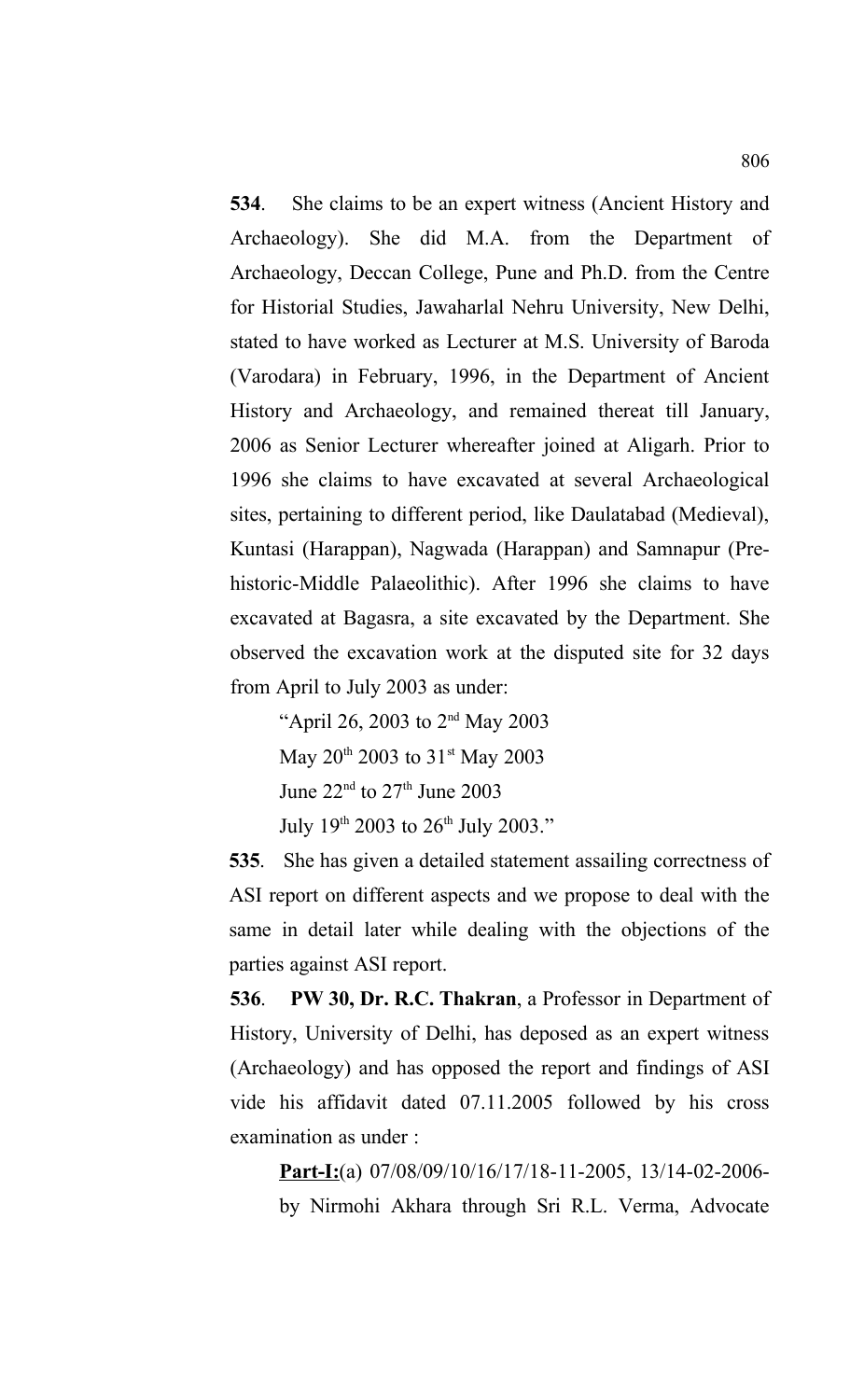and Sri Tarunjeet Verma, Advocate (p. 21-133 )

(b) 27/28-02-2006, 01/02-03-2006, 27/28-06-2006-by Umesh Chandra Pandey, defendant no. 22 through Sri Vireshwar Dwivedi, Advocate (p. 134- 199)

## **Part-II: Cross examination :**

(a) 03/04/05/06/07/17/18/19/20/21-07-2006, 07-08-2006 -by defendant no. 13/1 (Suit-4) through Sri Rakesh Pandey, Advocate (p. 200-339)

(b) 07/08-08-2006- by Mahant Suresh Das defendant no. 2/1 (Suit-4) through Sri Madan Mohan Pandey, Advocate (p. 339-364)

(c) 10/11-08-2006-by defendant no. 20 (Suit-4) through Sushri Ranjana Agnihotri, Advocate (p. 365-386)

(d) 11-08-2006- by plaintiffs (Suit-5) through Sri A.K. Pandey, Advocate (p. 386-393)

(e) 11-08-2006- Plaintiffs (Suit-1) through Sri D.P. Gupta adopted the cross examination already done by other defendants (p. 393)

**537**. He was 53 years of age in 2005 while deposing the above statement. He is resident of Probyn Road, Delhi University, Delhi. He passed M.A. in Ancient History, Culture and Archaeology from Kurukshetra University, Kurukshetra in 1975, M.Phil (Archaeology) from the Centre of Historical Studies, Jawaharlal Nehru University, New Delhi in 1981, and, Ph.D (Archaeology) from Department of History, University of Delhi in 1993. He is teaching Ancient History and Archaeology since 1977 in Delhi University, attended excavation at the site of Mirzapur and Raja Karan Ka Qila, Kurukshetra for two academic sessions in 1974-75 during Master's degree course. Also claim to be involved in Archaeological Research since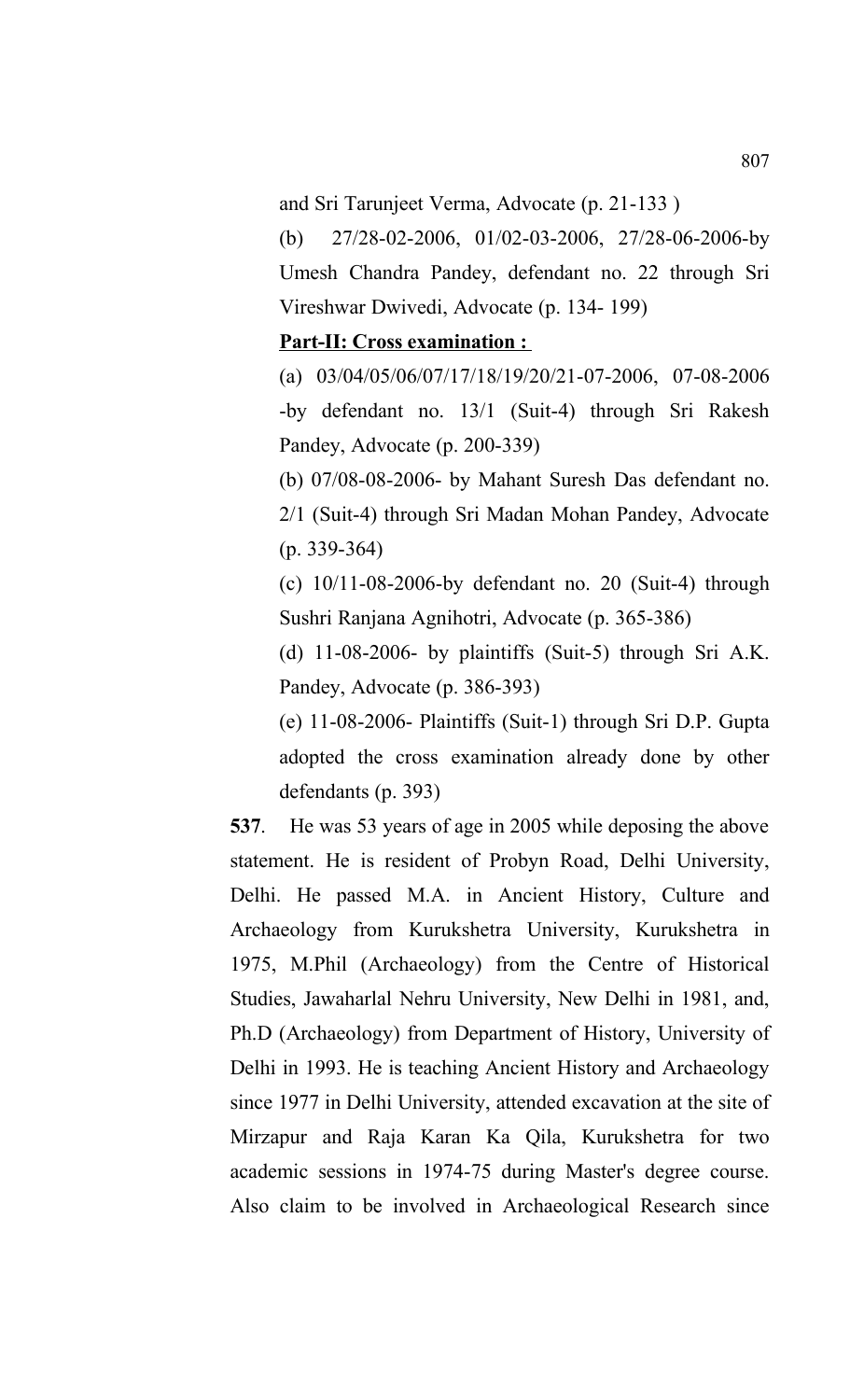1976. He observed excavation at the disputed site of Archaeology during March to August, 2003 and in respect to the report of ASI, he says:

*"3. That the report of the Archaeological Survey of India (ASI) submitted to this Hon'ble Court on 22nd August, 2003, is an unprofeesional document, full of gross omissions, one-sided presentation of evidence, clear falsifications and motivated inferences. It is full of internal contradictions and discrepancies as will be pointed out below. The ASI's only aim seems to be to so ignore and twist the evidence as to make it suit its "conclusions" tailored to support the fictions of interested parties about the previous existence of an alleged temple on the disputed site."*

*"4. That the first and crucial gross omission in the ASI's Report is the total absence of any list in which the numbered layers in each trench are assigned to the specific period as distinguished and numbered by ASI itself. The only list available is for some trenches only in the Charts placed between pages 37-38. A list or Concordance or trench-layers in all trenches with Periods was essential to test whether the ASI has correctly assigned artefacts from certain trench layers to particular periods in its main Report. Where, as we shall see below, in connections with bones, Glazed wares and terracotta pieces the finds can be traced to trench-layers that are expressly identified with certain Periods by the ASI in its above-mentioned charts, it can be shown that the ASI's assignment of layers to particular periods is often demonstrably wrong and made only with the object of tracing structural remains or*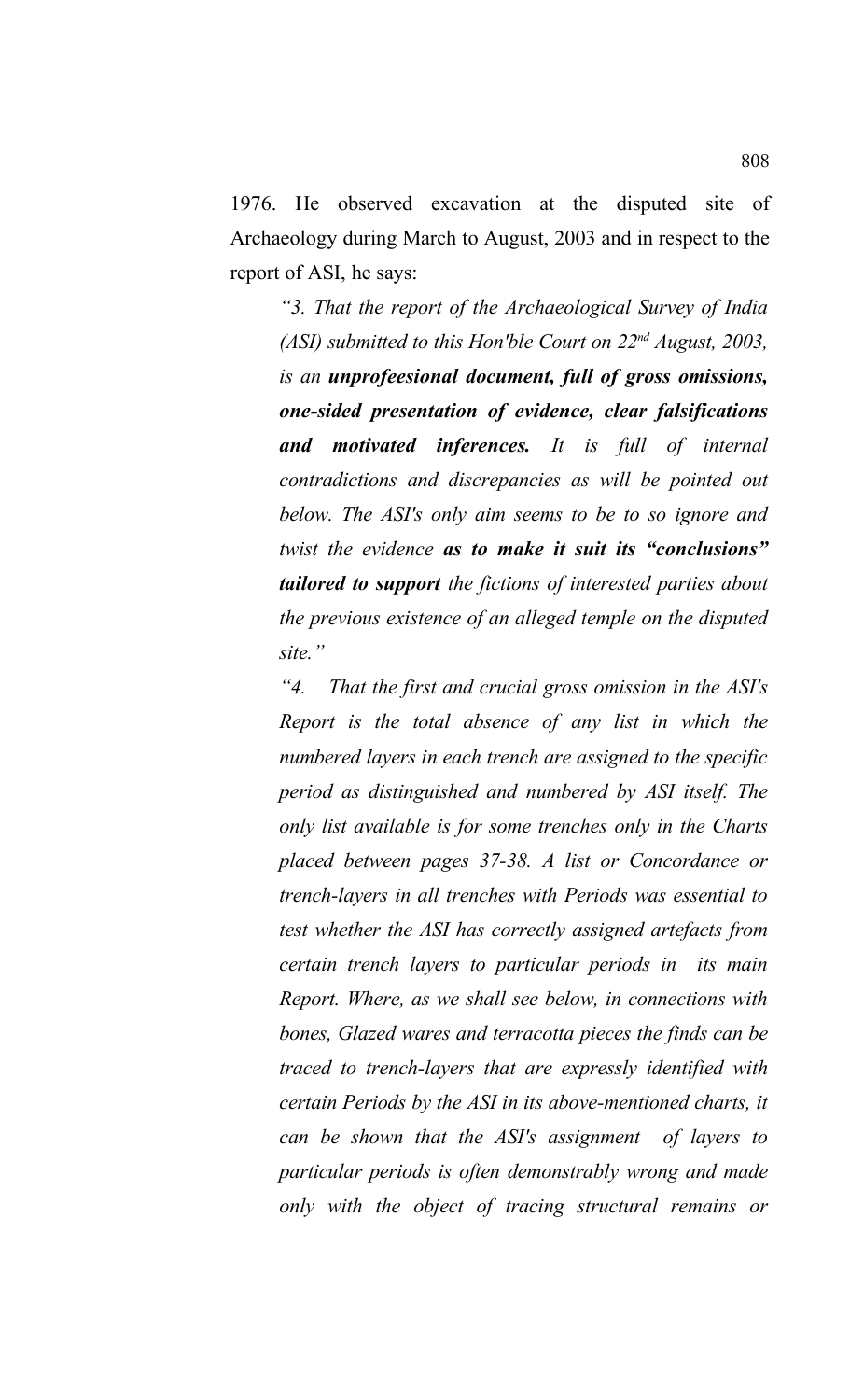*artefacts there to an earlier time in order to bolster the wrong theory on a pre-mosque alleged Hindu temple."*

*"5. The one decisive piece of evidence, which entirely negates large and medium size animals ( cattle, sheep and goats) are a sure sign of animals being eaten or thrown away dead at the site, and, therefore, rule out a temple existing at the site at that time. In this respect directions were given by the Hon'ble High Court to the ASI to record "the number and size of bones and glazed wares". The Report in its "Summary of Results" admits that "animal bones have been recovered from various levels of different periods" (Report, p.270). But this is the sole reference the Report makes to them. Any serious archaeological report would have tabulated the bones, by periods, levels and trenches, and identified the species of the animals (which in bulk seem to be sheep and goats). There should, indeed, have been a chapter devoted to animal remains. But despite the statement in its "Summary", there is no word about the animal bones in the main text of the Report. This astonishing omission is patently due to the ASI's fear of the fatal implications held out by the animal bone evidence for its preconceived temple theory."*

 *Now if we turn to the ASI's record of the Finds in the Day-to-Day Register and Antiquities Register we find that in Trenches Nos. E-6 (Layer 4), E-7 (Layer 4), F-4/F-5 (Layer 4) animal bones have been found well below Period VII-layers, i.e. to Period VI (Early Medieval – Pre-Sultanate) or still earlier, and in Trenches Nos. F-8, G-2, J-2/J-3, they are found in Layers assigned by ASI to period VI itself. Thus bones have been found in what are allegedly*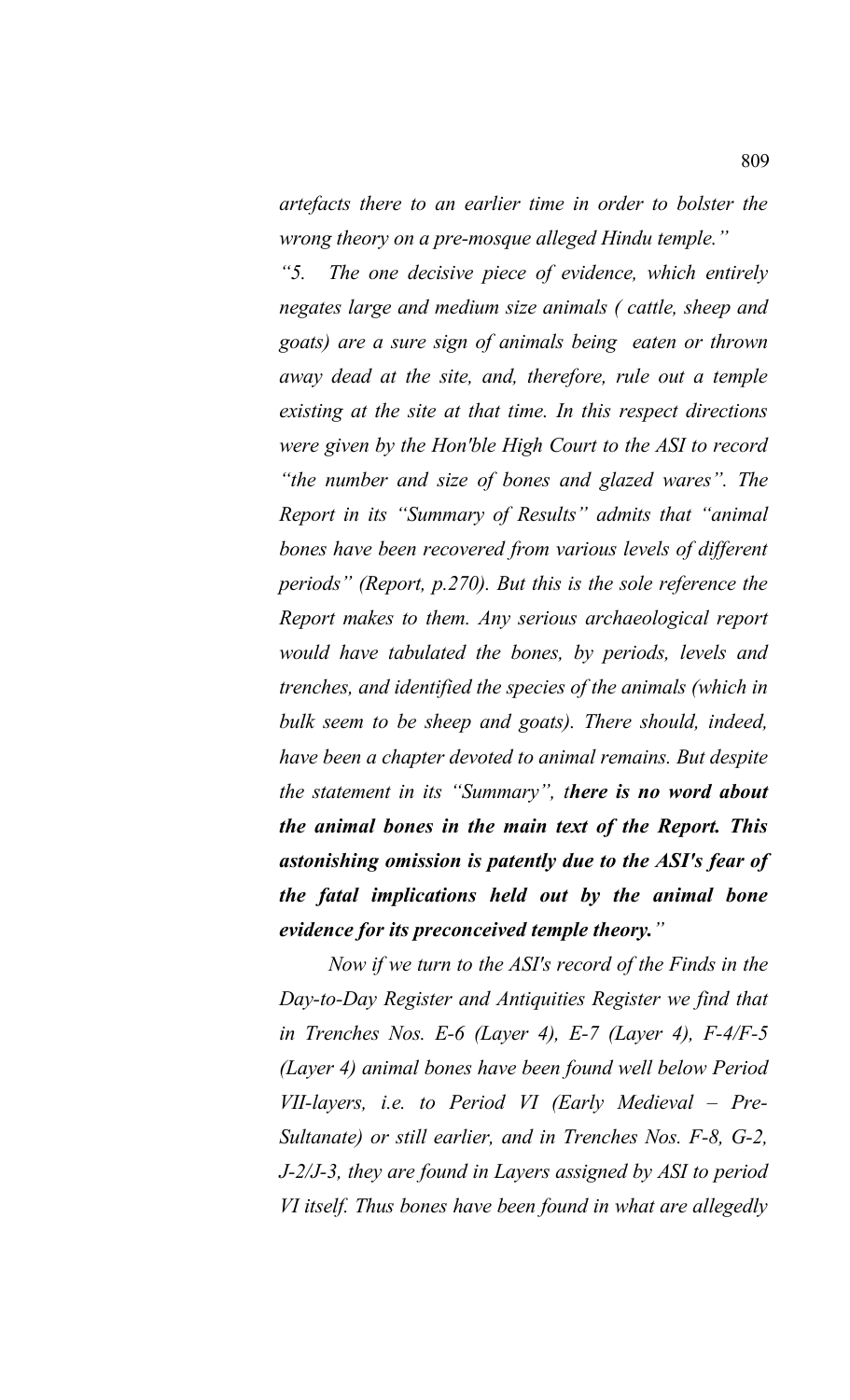*central precincts or the alleged Rama temple allegedly built in 'Period VI'. The ASI says that a massive temple was built again in Period VII, but in Trenhes Nos.E6, F8, G-2 and J-E/J-4 bones have been found in layers assigned to this very Period also in the same central precincts. The above data may be found in the Tabes produced in Sunni Central Board of Waqfs (UP)'s 'Additional Objection' dated on 3-2-04.*

*The ASI perhaps knows that sacrificial animals' bones (if we are dealing here with a temple where animals were sacrificed, which incidentally, has not been claimed for any Rama temple) cannot be represented by bone fragments, but need to be found at particular spots, practically whole and entire, which is not here at all the case in even a single instance."*

*"6. That the glazed ware, often called "Muslim" glazed ware, constitutes an equally definite piece of evidence, which militates against the presence or construction of a temple. Since such glazed ware was not at all used in temples. The ware is all-pervasive till much below the level of "Floor No.4", which floor is falsely ascribed in the Report to the "huge" structure of a temple allegedly built in the 11th-12th centuries. The Report tells us that the glazed ware sherds only "make their appearance" " in the last phase of the period VII" (p.220). Here we directly encounter the play with the names of periods. On page 270, Period VII is called "Medieval Sultanate", dated to 12th-16th century A.D. But on p.40 "Medieval-Sultanate" is the name used for period VI, dated to 10th and 11th centuries. The summary concedes (on*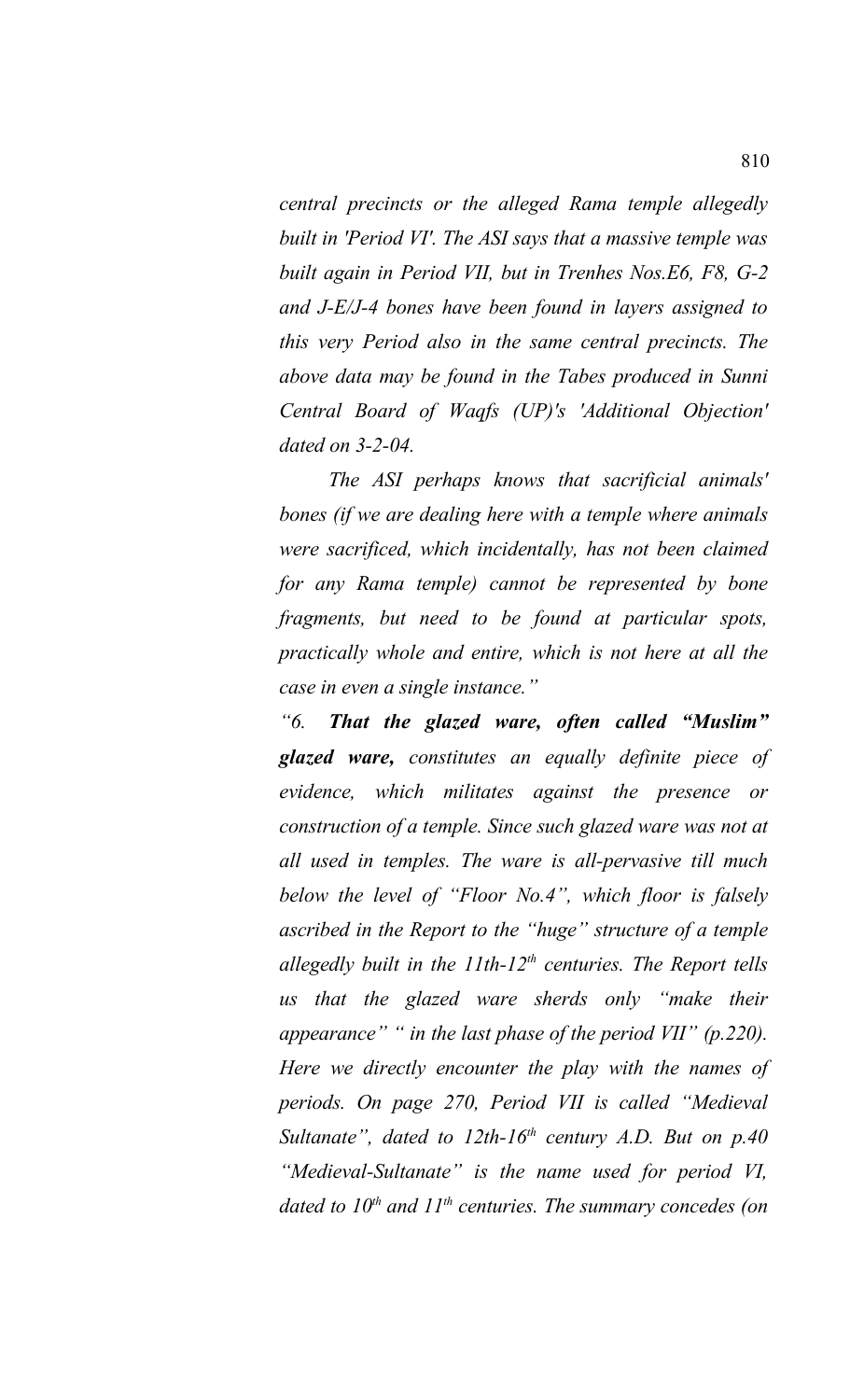*page 270) that the glazed ware appears only in "the last phase of Period VII". In the Chapter V, however, no mention is made of this "last phase" of Period VII; it is just stated that "the pottery of Medieval-Sultanate, Mughal and Late-and-Post Mughal period (Periods VII to IX)... indicated that there is not much difference in pottery wares and shapes" and that "the distinctive pottery of the periods is glazed ware" (p.108). The placing of the appearance of Glazed Ware in the "last phase" only of Period VII appears to be a last-minute invention in the Report (contrary to the findings in the main text) to keep its thesis of alleged "massive" temple, allegedly built in period VII, clear of the "Muslims" Glazed-Ware by a sleight of hand, because otherwise it would militate against a temple being built in that period. All this gross manipulation has been possible because not a single item of glazed pottery is attributed to its trenches and stratum in the select list of 21 items of glazed ware (out of hundreds of items actually obtained) on pages 109-111. Seeing the importance of glazed ware as a factor for elementary dating (pre- or post-Mslim habitation at the site), (and in view also of the Hon'ble High Court's orders about the need for recording of glazed ware, a tabulation of all recorded glazed-ware sherds according trench and stratum was essential.) That this has been entirely disregarded shows that, owing to the glazed-ware evidence being totally incompatible with any temple construction activity in periods VI and VII, the ASI has resorted to the most unprofessional act of ignoring and manipulating evidence."*

*"7. That going by the Poetry Section of the Report*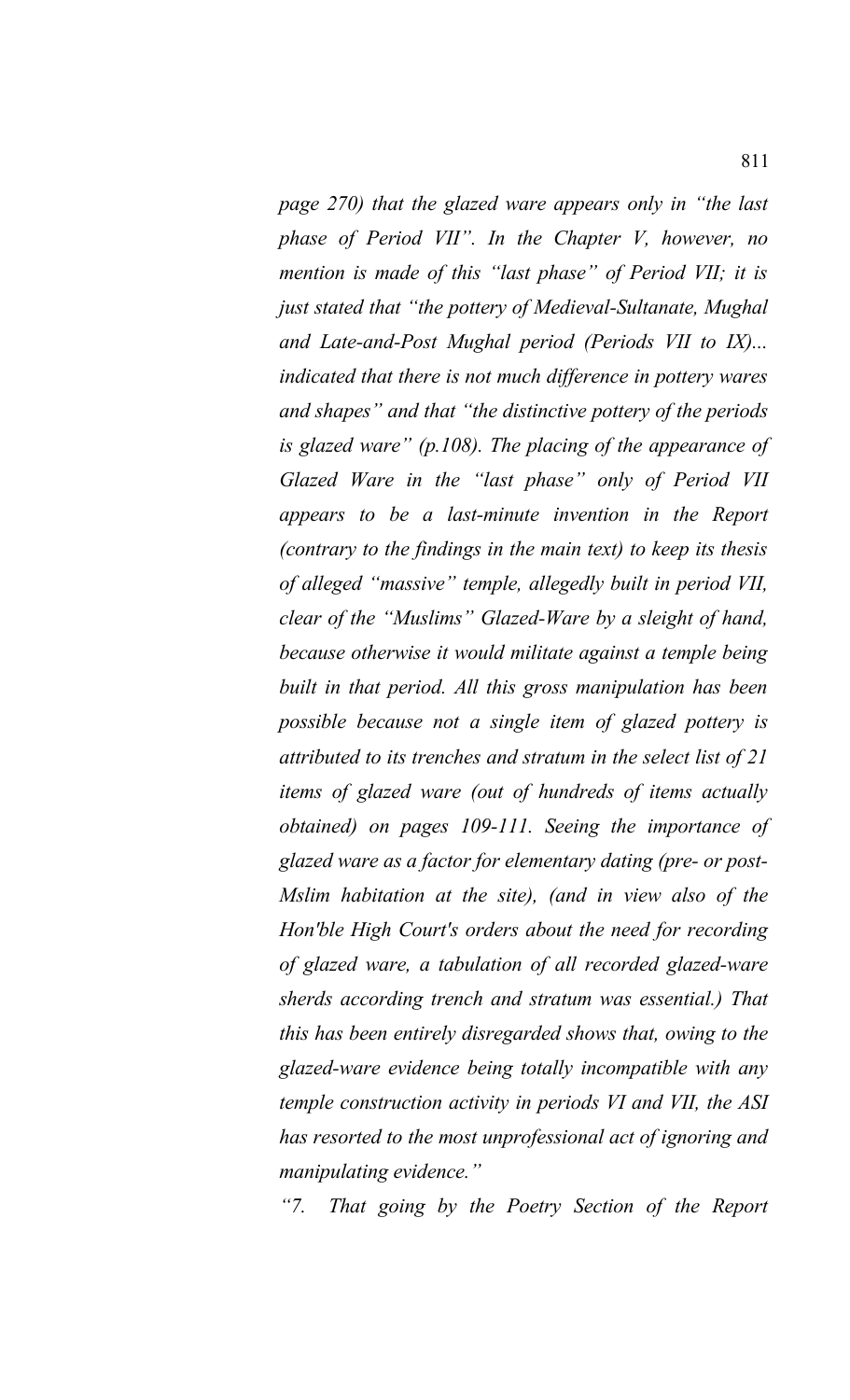*(p.108), not by its "Summary", the presence of Glazed Ware throughout Period VII (Medieval, 12th-16th centuries) rules out what is asserted on page 41, that a "column-based structure" - the alleged 50-pillar – was built in this period. How could Muslim have been using glazed ware inside a temple? Incidentally, the claim of a Delhi University archaeologist (Dr Nainjot Lahiri) defending the Report, that glazed ware was found at Muslim, and Tulamba (near Multan) before the 13th century, hardly germane to the issue, since these were towns under Arab rule with Muslim settlements since 714 AD onwards, and so the use of glazed ware there is to be expected. The whole point is that glazed ware is an indicator of 'Muslim habitation, and is not found in medieval Hindu temples."*

*"8. That the story of Glazed Tiles is very similar. These too are an index of Muslim habitation. Yet 2 glazed Tiles are found in layers of Period VI means that the layers are wrongly assigned and must be dated to Period VII (Sultanate period). There could be no remains of any alleged "huge temple" in these layers, then."*

*"9. That when the ASI submitted its Day -to-Day and Antiquities Register for inspection it turned out that the ASI had concealed the fact in its Report that the layer of certain trenches it had been attributing to pre-Sultanate Period V cannot simply belong to it, because glazed tiles have been found in it; and the layers assigned to Period VI could not have belonged to a temple, as alleged, because both glazed ware and glazed tiles have been found in it. In this respect attention may be invited to the Tabes submitted as*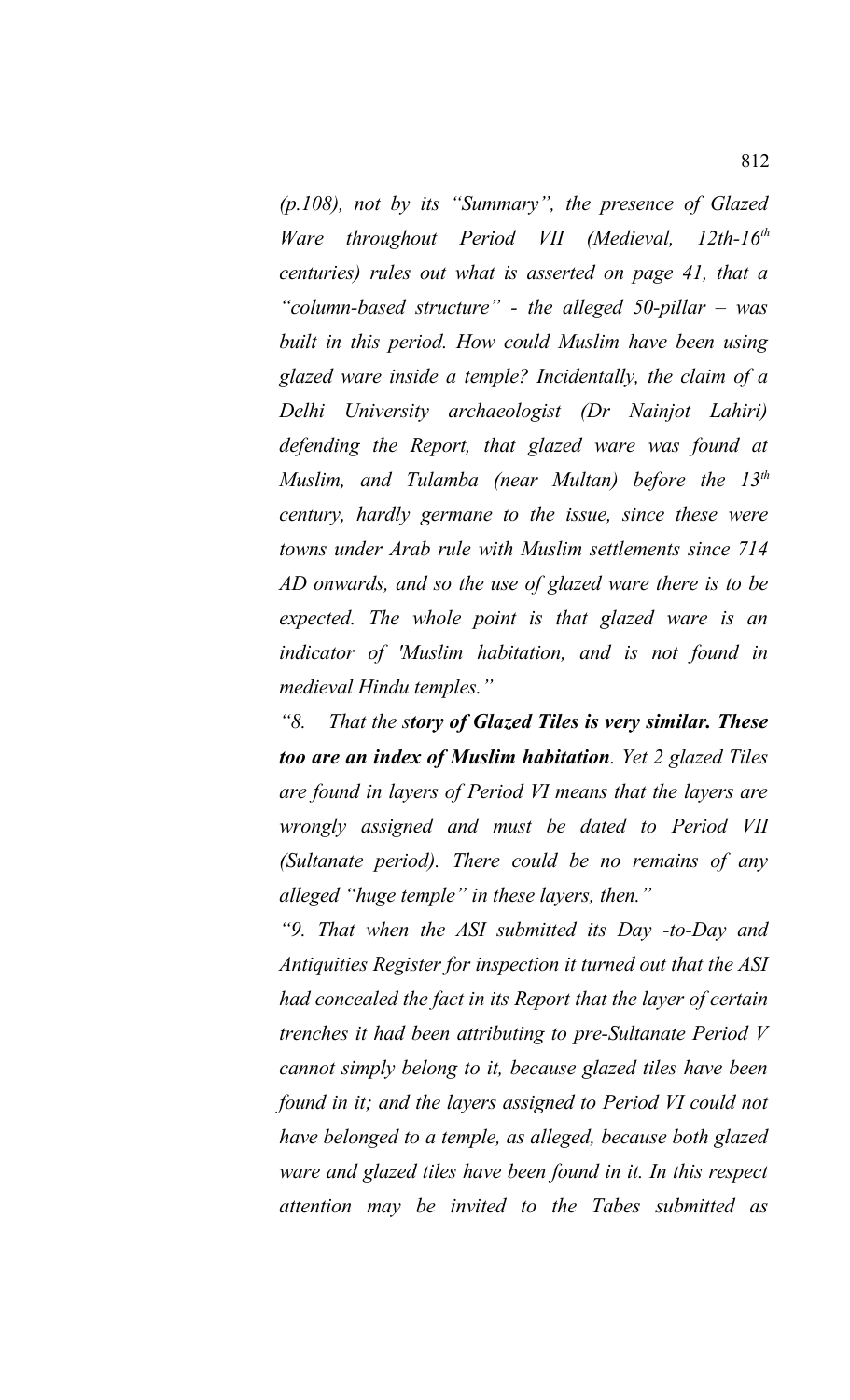*Annexure I to the Additional Objection of the Sunni Waqf Board, dated 3-2-04."*

*"10. That the ASI's Report is so lacking in integrity that it tries to achieve its object by manipulation nomenclature. In Chapter III, "Stratigraphy and Chronology" it has names for periods VI and VII that are coolly altered in the other Chapters in order simply to transfer inconvenient material of Period VI to Period VII and thus make Period VI levels purely "Hindu". On pages 38-41, the nomenclature for Periods V, VI and VII is given as follows:*

*Period V: Post-Gupta-Rajputa, 7th to 10th Century Period VI: Medieval -Sultanate, 11th -12th Century Period VII: Medieval, 12th - 16th Century*

*Now let us turn to "Summary of Results" (pp.268-9). Here the nomenclature is altered as follows:-*

*Period V: Post-Gupta-Rajputa, 7th - 10th Century*

## *Period VI: Early medieval , 11th -12th Century*

*Period VII: Medieval-Sultanate, 12th - 16th Century*

*"11. That this transference of "Medieval-Sultanate period" from Period VI to Period VII has the advantage of ignoring Islamic-period materials like Glazed ware or lime-mortar bonding by removing them arbitrarily from Period VI levels to those of Period VII so that their actual presence in those levels need not embarrass the ASI in this placing of the construction of an alleged "massive" or "huge" temple in Period VI. The device is nothing but manipulation and the so-called single "correction" of nomenclature of Period VI, after the Report had been prepared, does not remove the confusion."*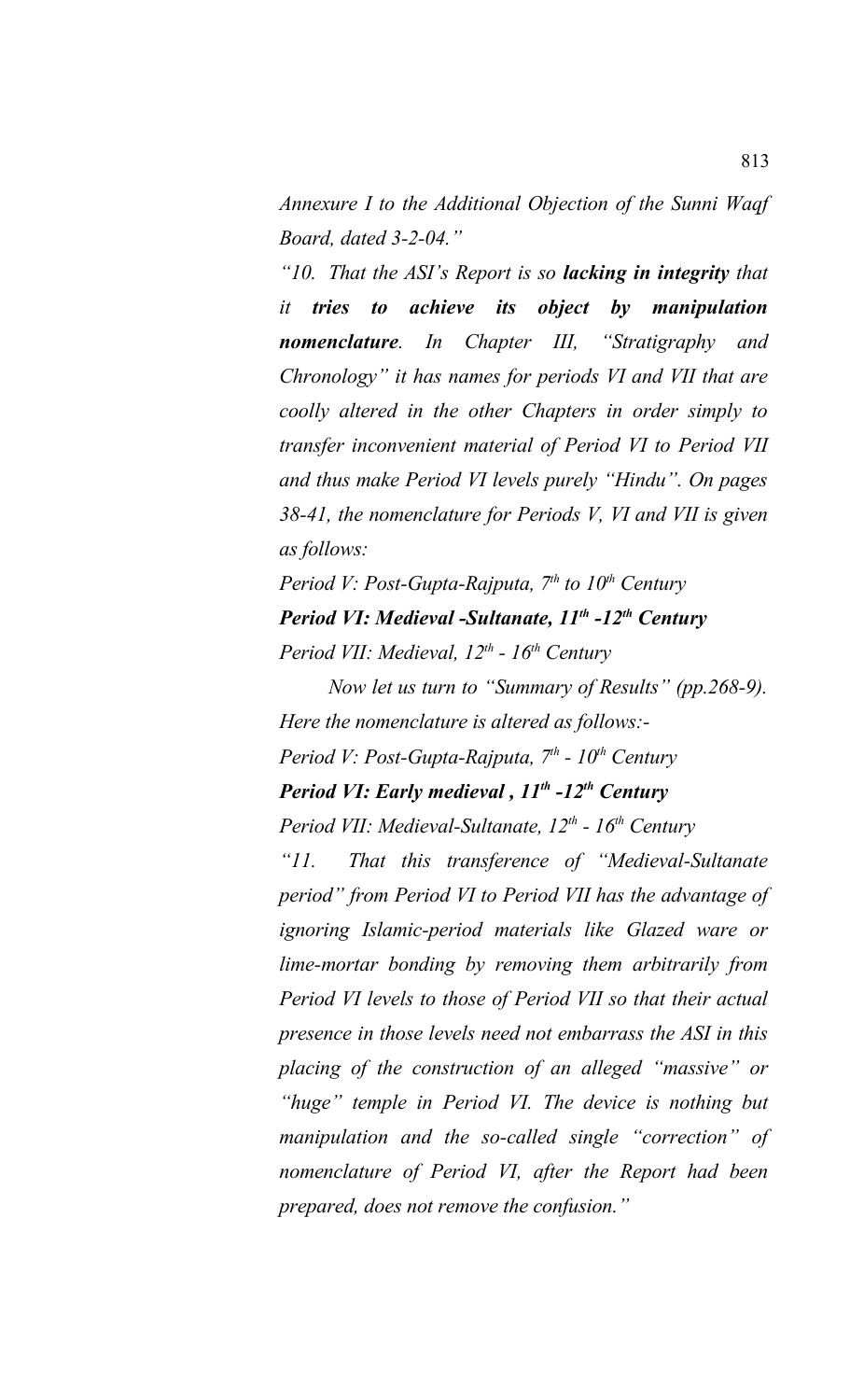*"12. That this brings us to the way in which the entire stratigraphy has been fixed, and certain layers obviously of Islamic provenance pressed into pre-Muslim periods (Period VI and earlier) as shown in Annexure No.1, Table 2, attached to the objection of Mr. Hashim dated 8.10.2003. This kind of false stratigraphy has led to situations that are impossible in correctly stratified layers, namely, the presence of later materials in earlier strata. The presence of earlier materials in later or upper layers is possible, but not the reverese (Obviously the entire stratigraphy has been falsified to invent a temple in "Post-Guppta-Rajputa" times.)* 

*"13. That while digging up the Babri Masjid site, the excavators found four floors, numbered, upper to lower, as Nos. 1, 2, 3 and 4, Floor No.4 being the lowest and so the oldest. Floor No. 3 is linked to the foundation walls of the Babri Masjid – what the ASI calls the "demolished" or "disputed structure" - built in 1528. Floor No. 4 is described by the Report as "a floor of lime mixed with fine clay and brick crush", i.e. a typically Muslim style surkhi and lime floor. It is obviously the floor of an earlier Mosque/Eidgah and mihrab and taq were also found in the associated foundation wall (not, of course, identified as such in the ASI's report). Such a floor, totally Muslim on "stylistic grounds" is turned by the ASI into an alleged temple floor, "over which a column-based structure was built". (as asserted by A.S.I.). No single example is offered by the ASI of any temple of pre-Mughal times having such a lime-surakhi floor, though one would think that this is an essential requirement when a purely Muslim structure is*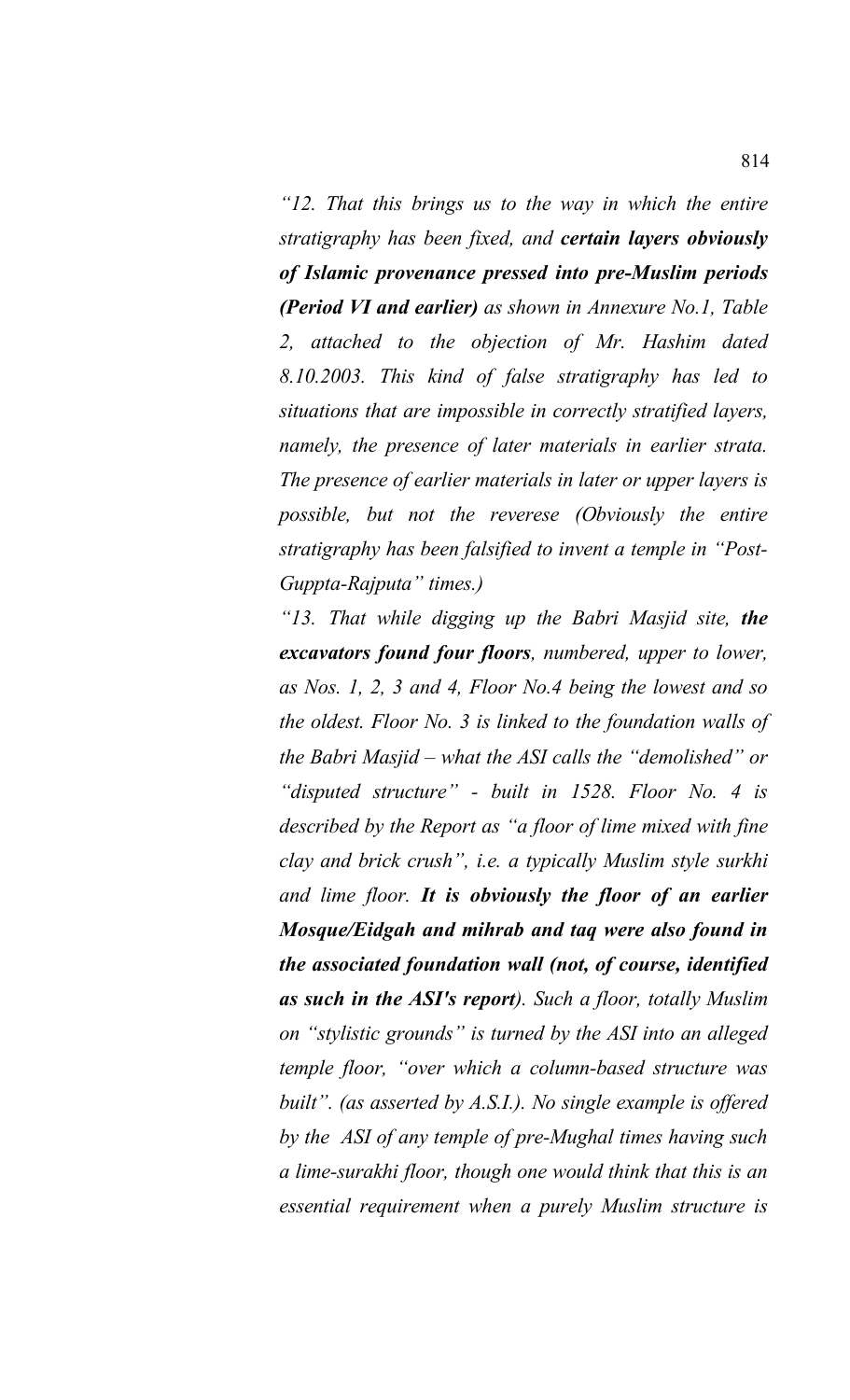*sought by the ASI as Hindu one. Once this arbitrary appropriation has occurred (page 41), we are then asked by the ASI's report to imagine a "Massive Structure Below the Disputed Structure", the massive structure being an alleged temple. It is supposed to have stood upon alleged 50 pillars, and by fanciful drawings (Figure 23, 23A and 23B) in the ASI's Report, it has been "reconstructed". [Though one may still feel that it was hardly "massive" when one compares Figure 23 (showing Babri Masjid before demolition ) and Figure 23B (showing the reconstructed temple with 50 imaginary pillars!)] Now, according to the ASI's Report, this massive structure with "bases" of 46 if its alleged 50 pillars now allegedly exposed, was built in Period VII, the period of the Delhi Sultans, Sharqi rulers and Lodi Sultans (1206-1526) : This attribution of the Grand temple, to the "Muslim" period is not by choice, but because of the presence of "Muslim" style materials and techniques all through. This, given their jaundiced view of medieval Indian history, must has been all the more reason for them to imagine a still earlier structure assignable to an earlier time. Of this structure, however, only four alleged "pillar bases" , with "foundation" attached to Floor 4, have been found; and it is astonishing that this should be sufficient to ascribe them to 10th -11th century and to assume that they all belong to one structure. That structure is proclaimed as "huge", extending nearly 50 metres that separate the alleged "pillar-bases" at the extremes. Four "pillar bases"can hardly have held such a long roof; and if any one tried it on them it is not surprising that the result was,*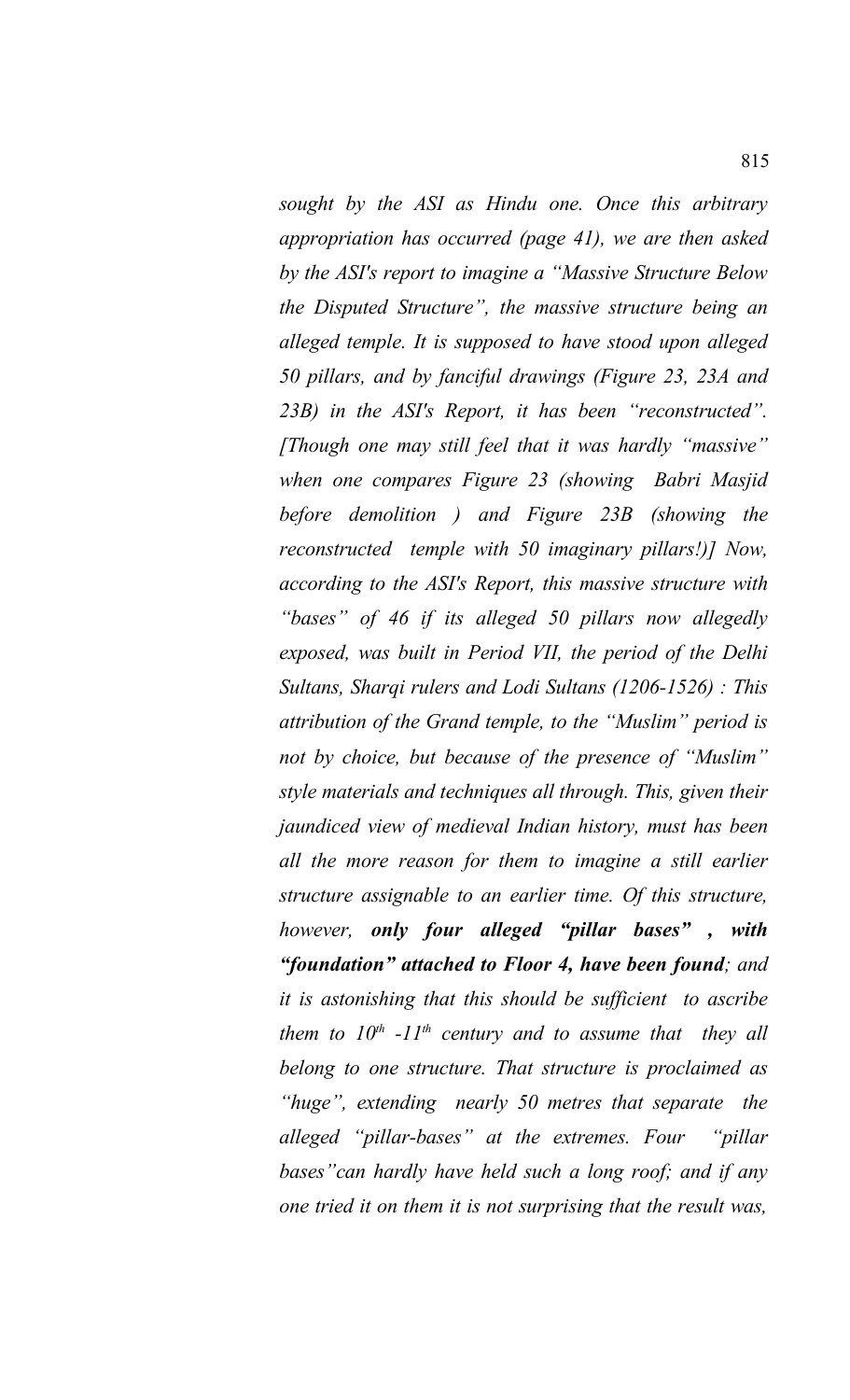*as the ASI Report admits, "short-lived" (Report, p. 269). (All of this seems a regular part of a propagandist archaeology rather than a report from a body called the Archaeological Survey of India.)"*

*"14. That further the four alleged pillar bases dated to 11th -12th centuries are said " to belong to this level with a brick crush floor". This amounts to a totally unsubstantiated that surkhi was used in the region in Gahadavala times (11th - 12th centuries). No examples of such use in Gahadavala times are offered. One would have thought that Sravasti (District Bahraich), from which the ASI team has produced a linga-centred Shavaite "circular shrine" of the Gahadavala period for comparison with the so-called "circular shrine" at the Babri Masjid site, would be able to produce at least one example of either surkhi or lime mortar from the Gahadavala period structures at Sravasti. But such has not at all been the case. One can see now why it had been necessary to call this period (period V) "Medieval-Sultanate" (p.40) (by a later "correction" submitted to the Hon'ble Court, this has been changed to " Post-Gupta, Rajput"), though it is actually claimed to be pre-Sultanate, being dated 11th -12th century. By clubbing together the Gahadavala with the Sultanate, the surkhi is sought to be explained away; but if so, the alleged "huge" structure too must come to a time after 1206, for the Delhi Sultanate was only established in that year. And so, to go by ASI's reasoning, the earlier allegedly "huge" temple too must have been built when the Sultans ruled!"*

*"15. That the way the ASI has distorted evidence to suit its*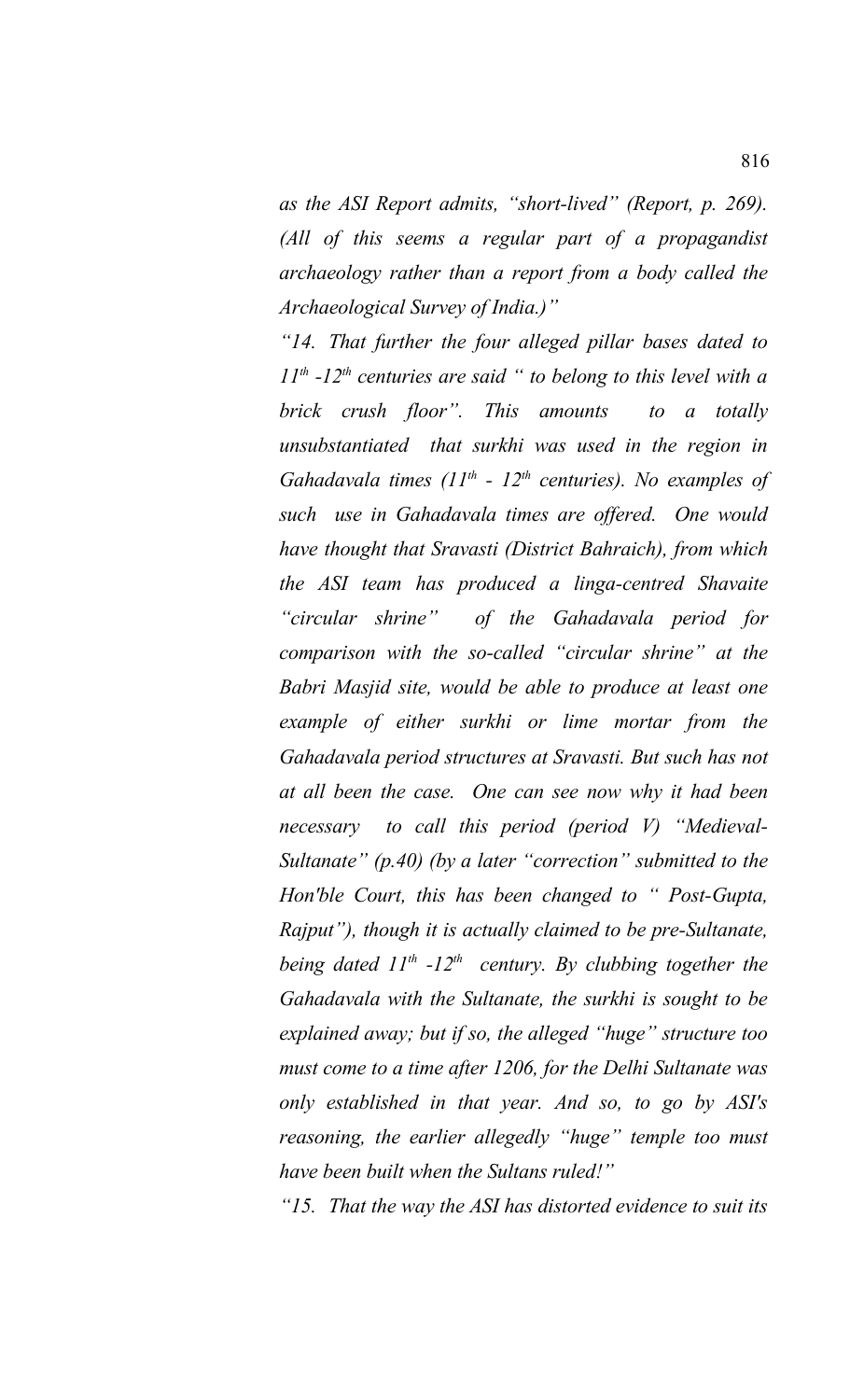*"temple theory" is shown by its treatment of the mihrab (arched recess) and taq (niche) found in the western wall, which it turns into features of its imagined temple. On p. 68 of the ASI's Report are described two niches in the inner side of Wall 16 at an interval of 4.60 metres in trenches E6 and E7. These were 0.20 metre deep and I metre wide. A similar niche was found in Trench ZE2 in the northern area and these have been attributed to the first phase of construction of the so-called 'massive structure' associated with wall 16. Such niches, along the inner face of a western wall, are again characteristic of Mosque / Eidgah construction. Moreover, the inner walls of the niche are also plastered (as in Plate 49) which indicated that the plaster was meant to be visible. A temple niche, if found, it would in any case have to be on the outer wall. In the first phase of construction, the supposed massive structure was confined to the thin wall found in Trenches ZE1-ZH1 in the north and E6-H5/H6 in the south (p. 41). How then does one explain the location of niches outside the floor area of the massive structure? This is typical of a mosque/ eidgah, which has a long, wide north-south wall, with niches at intervals on its inner face and there may be a small covered area in the centre. Which would have narrow demarcating walls. And the ASI is able to produce no example of similar recess and niche from any temple."*

*"16. That since the entire basis of the supposed "huge" and "massive" temple-structures preceding the demolished mosque lies in the ASI's reliance upon its alleged "pillar bases" I beg now to consider what these really are and what they imply. In this respect one must first remember*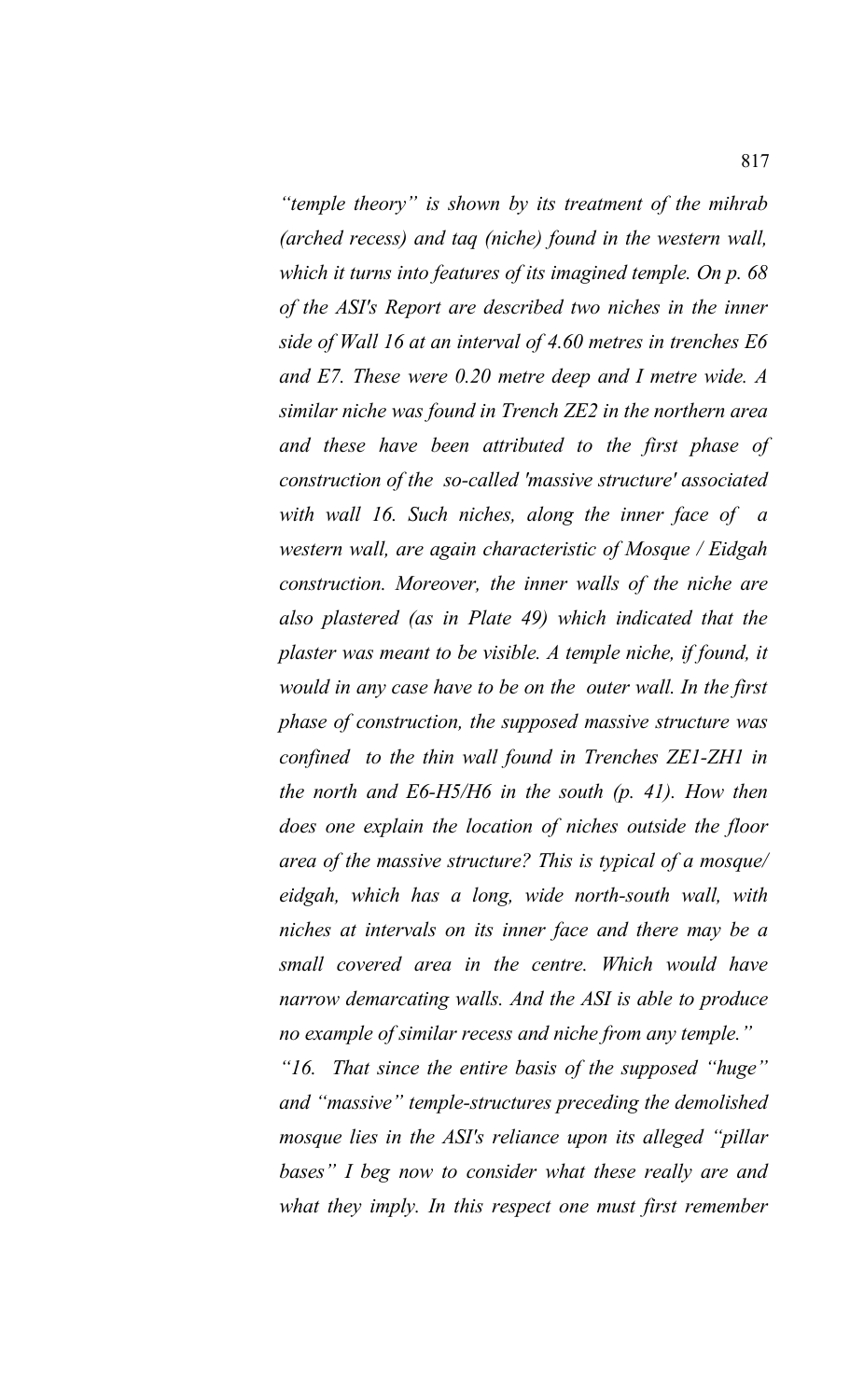*that what are said by the ASI to be pillar bases are in many cases are only one or more calcrete stones resting on brick-bats, just heaped up, though ASI claims that mudmortar was sometimes used. In many claimed "pillar bases" the calcrete stones are not found at all. As one can see from the descriptive table on pages 56-67 of the report not a single one of these supposed "pillar bases" has been found in association with any pillar or even a fragment of it; and it has not been claimed that there are any marks are indentations or hollows on any of the calcrete stone to show that any pillar had rested on them. The ASI Report nowhere attempts to answer the questions (1) why brick bats and not bricks were used at the base, and (2) how mud-bonded brick-bats could have possibly with stood the weight of roof-supporting pillars without themselves falling apart. It also offers not a single example of any medieval temple where pillars stood on such brick-bat bases."*

*"17. That despite the claim of these pillar bases being in alignment and their being so shown in fancy drawings (figures 23, 23A and 23B), the Reports claim that these bases are in alignment is not borne out by the actual measurements and distances; and there is indeed much doubt whether the plan provided by ASI is drawn accurately at all, there are enormous discrepancies between Fig. 3A (the main plan) and the Table in Chapter 4 on the one hand, and the Report's Appendix IV, on the other. Trench F7 has 4 alleged "pillar bases" in the former, for example; but only one in the latter!"*

*"18. That in fact the entire matter of the way the ASI has identified or created "pillar bases" is a matter of serious*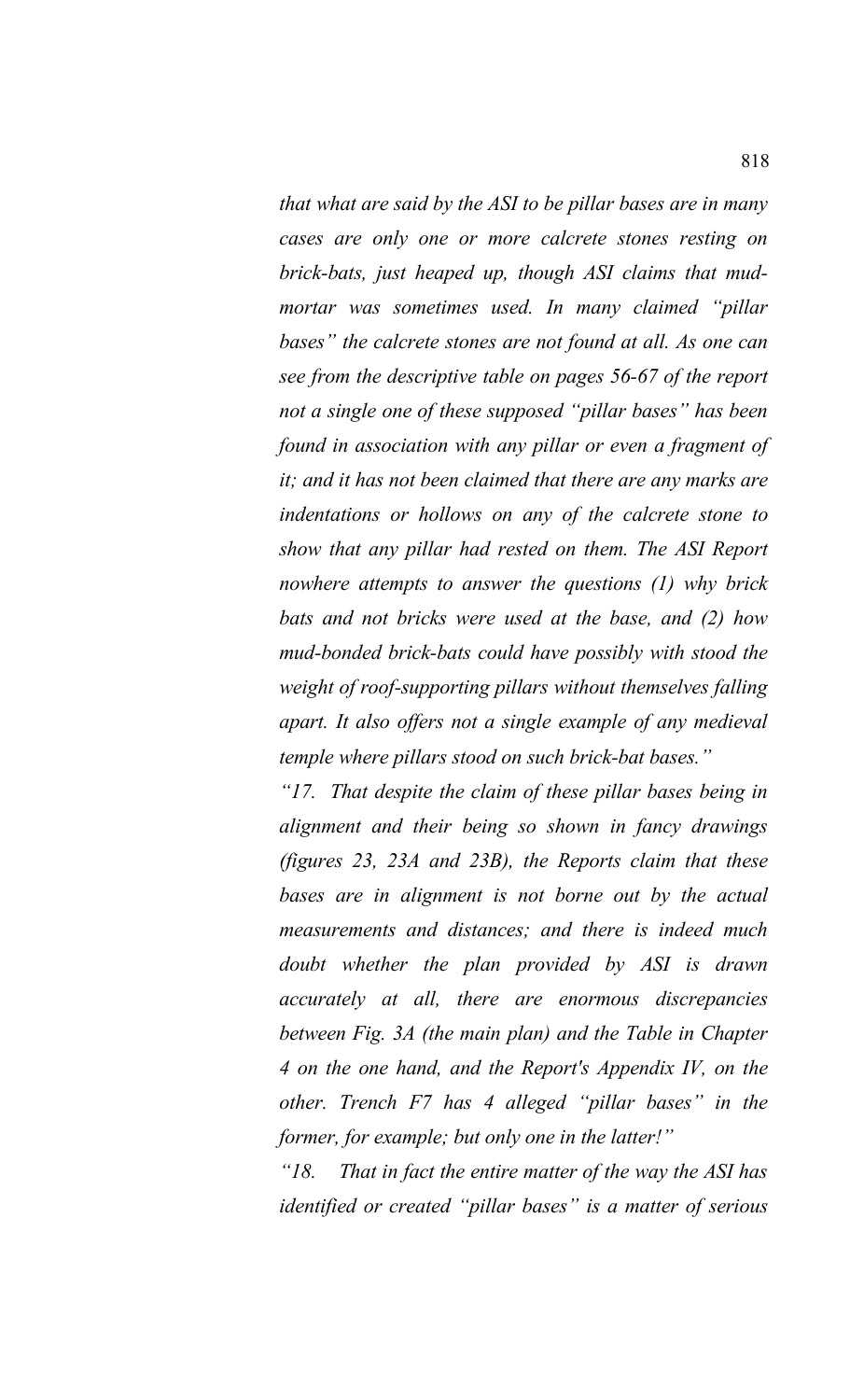*concern. Complaints were also made to the Observers appointed by the High Court that the ASI was ignoring calcrete-topped brick-bat heaps where these were not found in appropriate positions and selected only such brick-bat heaps as were not two for of from its imaginary grids, and there creating the alleged "bases" by clearing the rest of the floor of brick-bats."*

*"19. That the most astonishing thing that the ASI so casually brushes aside relates to the varying levels at which the so-called "pillar bases" stand. Even if we go by the ASI's own descriptive table (page 56-57), as many as seven of these alleged 50 "bases" are definitely above Floor 2, and one is in level with it. At least six rest on Floor 3, and one rests partly on Floor 3 and 4. since at least come that so many pillars were erected after the Mosque had been built in order to sustain an alleged earlier temple structure ! More, as many as nine alleged "pillar bases" are shown as cutting through Floor No. 3. So, are we to understand that when the Mosque floor was* laid out, the "pillar bases" at all, but some kind of loosely*bonded brickbat deposits, which continued to be laid right from the time of Floor 4 to Floor1."*

*"20. That it may be added that even the table on pages 56- 67 of the ASI's Report may not correctly represent the layers of the pillar bases, since its information of floors does not match that of the Report's Appendix IV which in several trenches does not attest to Floor NO. 4 at all, which the "pillar bases" in many cases are supposed to have sealed by, or to have cut through or stand on ! For example, "pillar base 22" on pp.60-61 is indicated as the*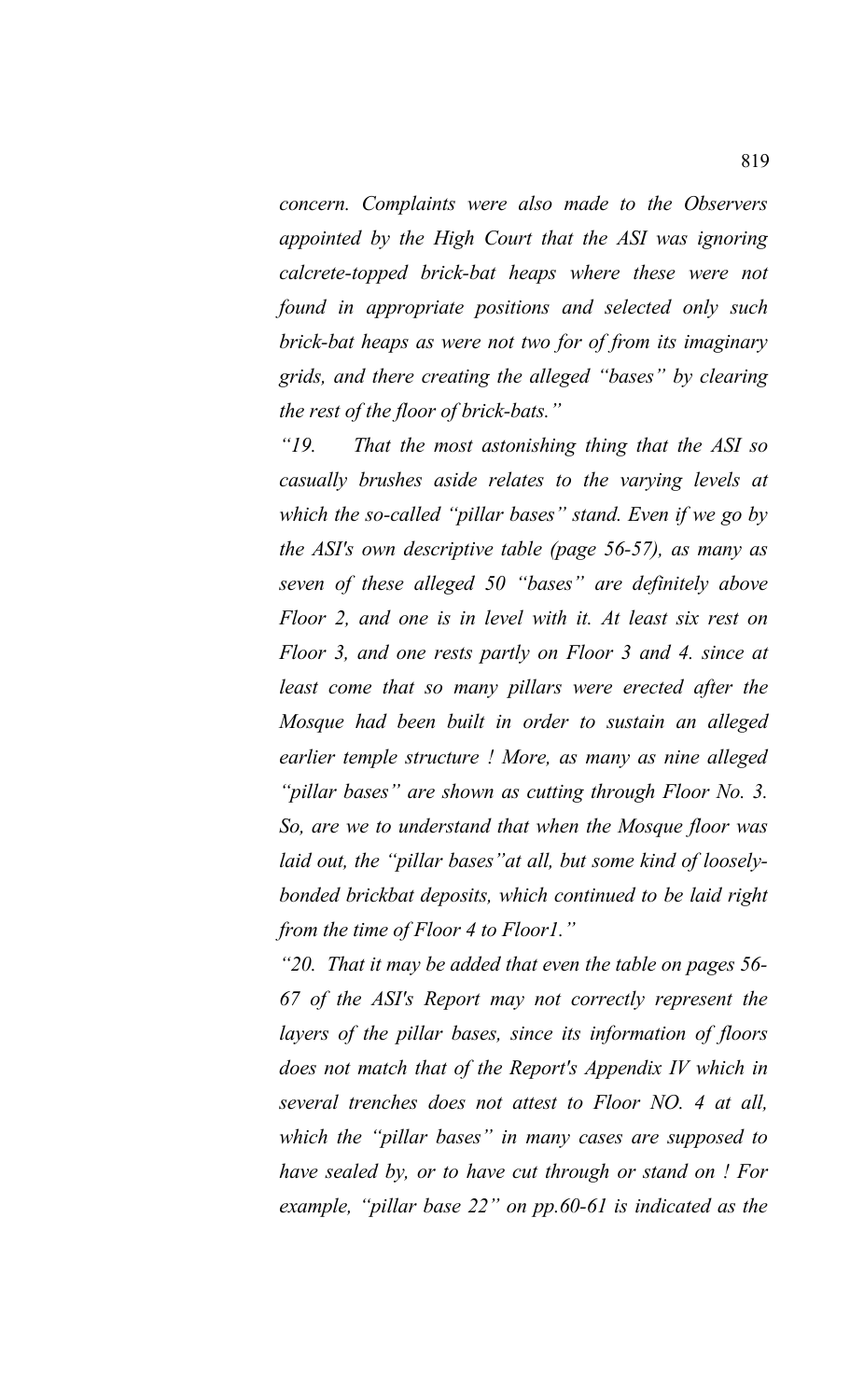*resting on floor 4, but there is no Floor 4 shown as existing in Appendix IV of the Report in Trench F2 where this base supposedly stands. Similar other discrepancies are listed below:*

| <b>Information in text of ASI's</b><br><b>Report</b>            | <b>Information in Appendix</b><br>4 of Report                               |
|-----------------------------------------------------------------|-----------------------------------------------------------------------------|
| $PB$ No.3:ZG2-F1. 2(p.56)                                       | Only $F1.1$ mentioned (p.8)                                                 |
| PB No.6:ZJ2-F1. $2(p.57)$                                       | $F1.1$ mentioned (p.12)                                                     |
| $PB\ No. 8: ZGI-F1. 2(p.58)$                                    | Only $F1.1$ mentioned $(p.8)$                                               |
| PB No.18:H1-F1.4(p.60)                                          | No. F1.4 (p.11)                                                             |
| PB No.22:F2-F1.4(p.60-61)                                       | <i>No.</i> $F1.4(p.6)$                                                      |
| $PB$ No.27:H5-F1. 4(p.62)                                       | 3 successive floors<br>No.<br>F1.4(p.11)                                    |
| $PB\,No.28: F6-F1.4(p.62)$                                      | <i>No. F1.4 (p.7)</i>                                                       |
| PB No.31:F6-F7-F1. 4(p.63)                                      | 3 floors mention for F6<br>$(p.7)$ ; Floors 1 and 1A for<br><i>F7 (p.7)</i> |
| $PB$ No.32:F6/F7-F1. 4(p.63)                                    | 3 floors mention for F6<br>$(p.7)$ ; Floors 1 and 1A for<br>F7(p,7)         |
| PB No.34,35:F7-F1. 4(p.64)                                      | Only F1.1 and 1A $(p.7)$                                                    |
| $PB\ No.36:G7-F1.\ 4(p.64)$                                     | No.F1.4 (p.10)                                                              |
| $PB$ No.37:F8-F1. 3(p.65);<br>no. F1.3 beyond 6 series $(p.63)$ |                                                                             |
| PB No.39:G8-F1. 4(p.65)                                         | 3 successive floors $(p.10)$                                                |
| $PB$ No.45:G9-F1. 4(p.66)                                       | 3 successive floors $(p.10)$                                                |
| $PB$ No.44:F9-F1. 4(p.66)                                       | 2 floors mentioned $(p.8)$                                                  |
| PB No.46:H9-F1. 4(p.66)                                         | 3 floors $(p.12)$                                                           |
| PB No.47:F10/F10-F1 4(p.66)                                     | $E10:$ F1.1 mentioned (p.5);<br>F10: 2 floors mentioned<br>(p.8)            |
| PB No.48:F10-F1. 4(p.67)                                        | 2 floors mentioned $(p.8)$                                                  |
| PB No.49:G10-F1. 4(p.67)                                        | 2 floors mentioned $(p.10)$                                                 |
| <i>PBNo.49:G10/H10-F1.4</i><br>(p.67)                           | 2 floors each in G10 and<br>H10 (pp.10,12)                                  |
| $PB\,No.50:HI0-F1.4(p.67)$                                      | Floors mentioned $(p.12)$                                                   |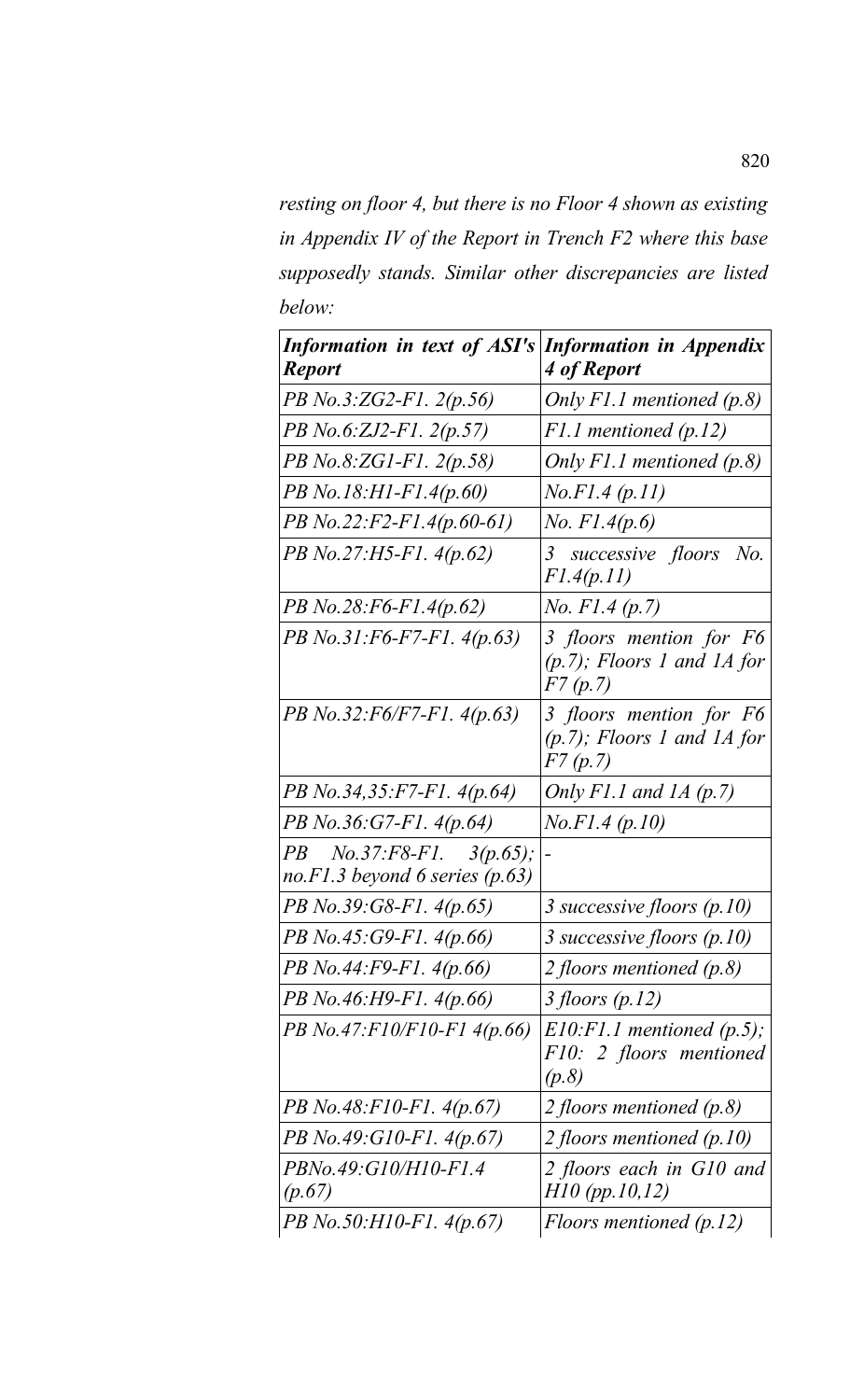*"21. That the ASI should have surely looked about for other explanations of the heaps of brickbats before jumping to its "pillar bases" theory. There is at least one clear and elegant explanation. When the surkhi-lime mortar bonded Floor No.4 was being laid out over the mound sometimes during the Sultanate period, its builders must have had to level the mound properly, the stones (the latter often joined with lime mortar) to fill them and enable the floor to filled up in order to lay out Floor 4 went our of repair, its holes had similar deposits of brickbats had to be made to fill the holes in order to lay out Floor 2 (or, indeed, just to have a level surface). This explains why the so called "pillar bases" appear to "cut through" both Floors 3 and 4, at some places, while at other they "cut through Floo3 or Floor 4 only. They are mere deposits to fill up holes in the floors. Since such repairs were in time needed at various spots all over the floors, these brickbat deposits are widely dispersed. Had not he ASI been so struck by the necessity of finding pillars and "pillar bases" to please its masters, which had to be in some alignment, it could have found scattered over the ground not just fifty but perhaps over a hundred or more such deposits of brickbats. A real embarrassment of riches of "pillar bases", that is! Only they are, of course, not pillar bases at all."*

*"22. That it may here be pointed out that when Mr.B.R.Mani the first leader of the ASI team at Ayodhya, excavated at Lal Kot, District of South New Delhi, he describes "pillar bases" of "Rajput style", about which he says:*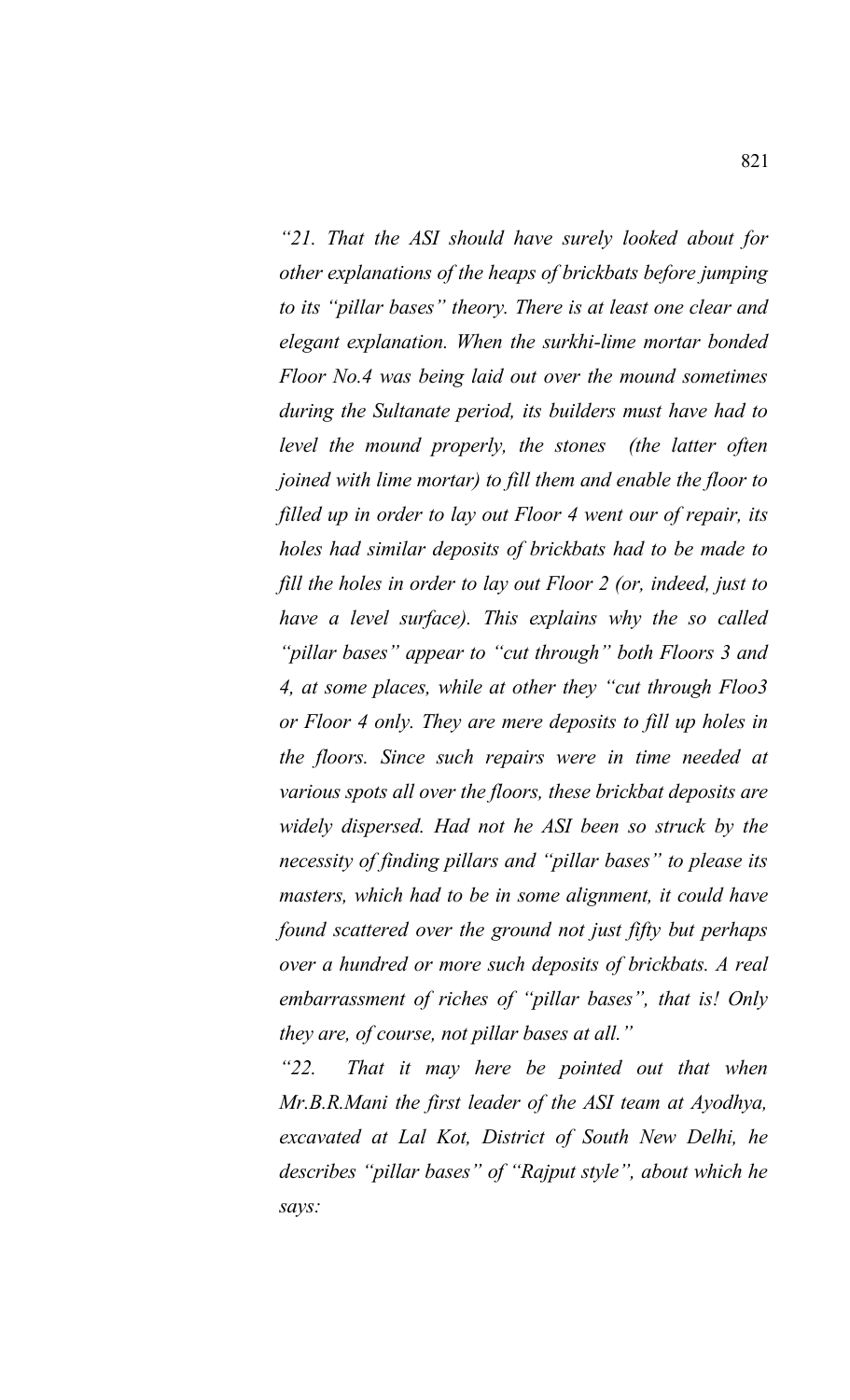*"These pillar bases rest on stone pedestals and are 2.90m. Apart from each other. They might have supported some wooden canopy.*

*(Indian Archaeology, 1992-93 – A Review, official publication of ASI, New Delhi, 1997, p.9)."*

*A true copy of the relevant extract of the said report of Mr. Mani is enclosed herewith as ANNEXURE No.1 to this affidavit.*

*Mr. Mani illustrates these four pillar bases in Plates VI and VII of the same publication. Each comprises a number of squarish stone slabs resting on each other with a larger stone slab at the bottom. Yet these were not thought by him to be strong enough to support anything more that "a wooden canopy." And yet at Ayodhya, single calcrete slabs resting on nothing more than brickbats are held by the same Mr. Mani and his team to have supported stone pillars bearing massive stone structures!"*

*"23. That having thus shown that there is no basis for the ASI's illusionary 50-pillared structure, it is still pertinent to ask why the ASI regards a pillared hall to have necessarily been a temple. In this aspect the ASI should have noticed such pillared structures of the Beghumpuri Mosque, the Kali Masjid and the Khirki Masjid, all built at Delhi by Khan Jahan Firozshahi in the 180's AD the original photograph of which are printed in Tatsuro Yamamoto, Matsuo Ara and Tokifusa Tsokinowa, Delhi: Architectural Remains of the Delhi Sultanate Period, Tokyo, 1967, Vol.I, Plates 14b, 18c and 20c. It is astonishing that the ASI should have closed its eyes to such structures; but this is just another proof that its Report is a simple product of*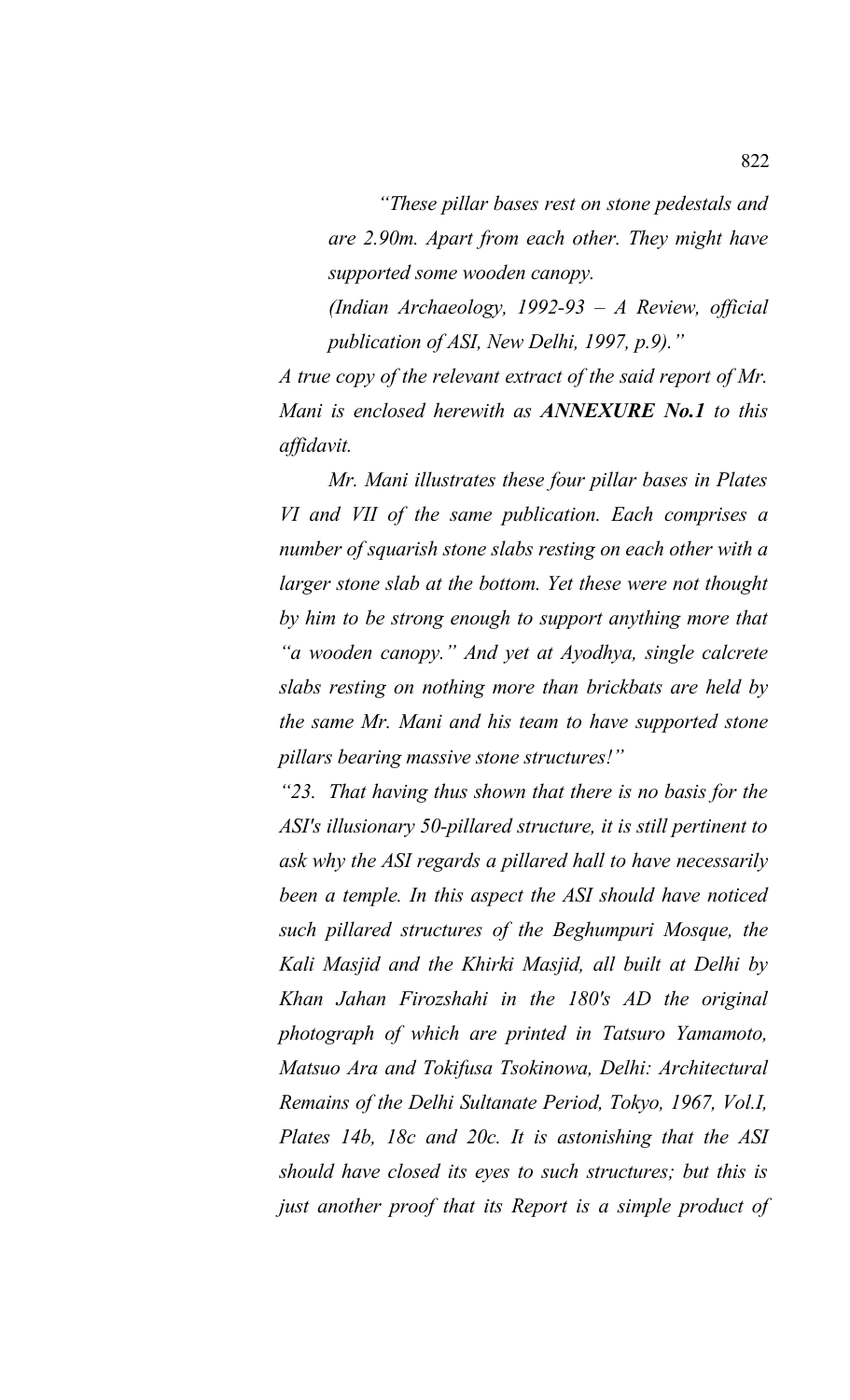*bias and partisanship."*

*"24. That much is made in the ASI Report of the "Circular Shrine"(Report, pages 70-71), again with fanciful figured interpretations of the existing debris (Figs. 24 and 24A in the Report). Comparisons with circular Shaivite and Vaishnavite Shrines (Fig. 18) are made. The ASI had no thought, of course, of comparing it circular walls and buildings of Muslim construction – a very suggestive omission. The surviving wall, even in ASI's own drawing makes only a quarter of circle, and such shapes are fairly popular in walls of Muslim construction. And then there are Muslim built domed circular buildings, such as the the 13th century tomb of Sultan Ghari at Delhi, where the inner tomb chamber is circular (See Ancient India, official publicaiton of ASI, 1947, volume, Pl.VIII). A true copy of the said Plate VIII is enclosed herewith as Annexure No. 2 to this affidavit."*

*"25. That even if we forget the curiously one-eyed nature of ASI's investigations, let us first consider the size of the alleged "shrine". Though there is no reason to complete the circle in the elliptical way as the ASI does, the circular shrine, given the scale of the Plan (Figure 17 in the Report), would have an internal diameter of just 160 cms. or barely 5 ½ feet! Such a small structure can hardly be a shrine. But it is, in fact, much smaller. The Plan in Fig. 17 of the report shows not a circle (as one would have if the wall shown in plates 59 and 60 or continued) but an ellipse, which it has to be in order to enclose the masonry floor. No "elliptic (Hindu) shrine" is, however, produced by ASI for comparison: the few that are shown are all*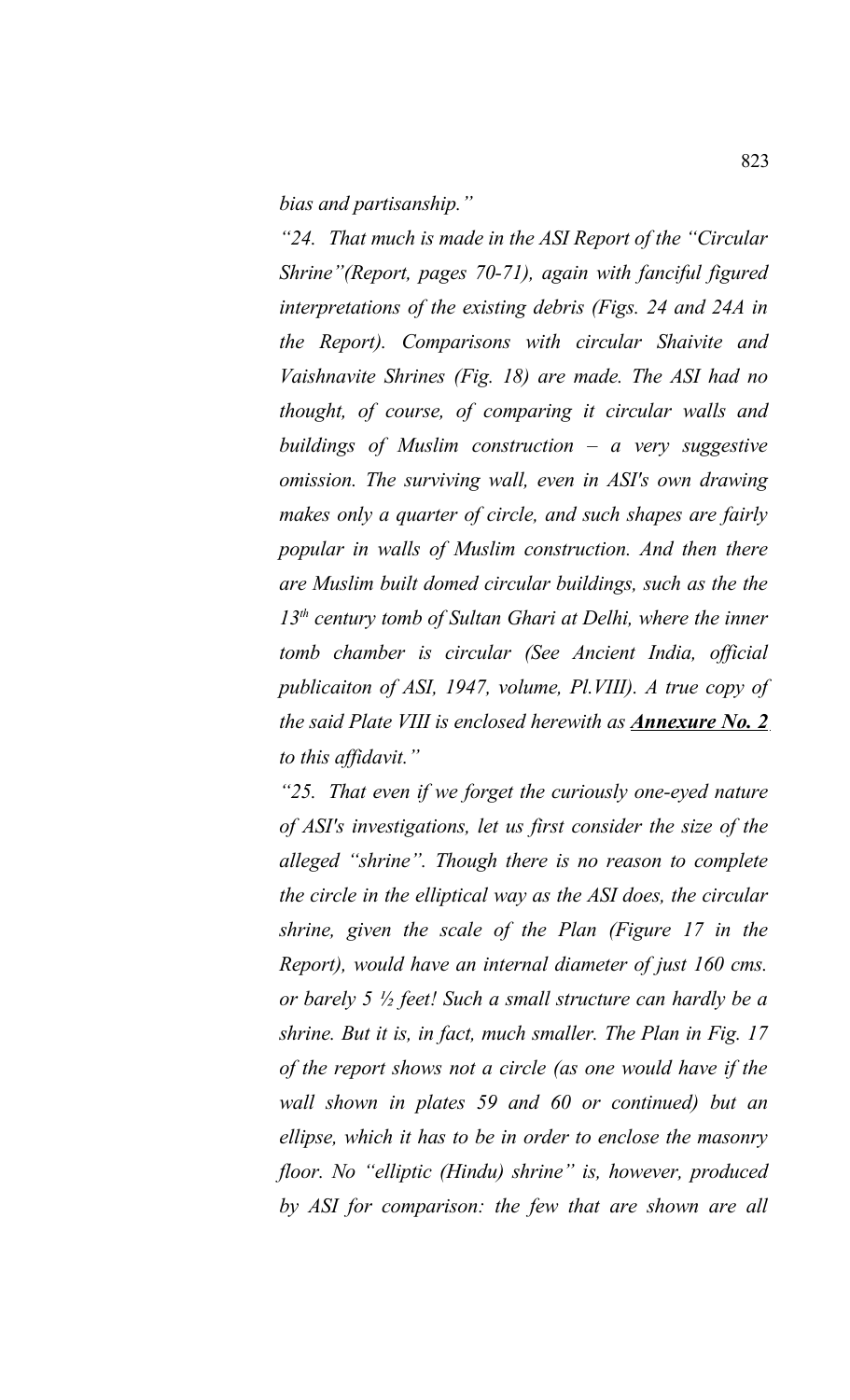*circular. As Plate 59 makes clear the drawing in Fig. 17 ignore a course of bricks which juts out to suggest a true circle, much shorter than the elliptic one: this would reduce the internal diameter to less than 130 cms. Or 4.3 feet ! Finally, as admitted by the ASI itself, nothing has been found in the structure in the way of image or sacred piece that can justify it being called a "shrine".* 

*"26. That, indeed, if the ASI insists on it being a shrine, it is strange that it did not consider the relevance of a Buddhist Stupa here. Attention is drawn to Plate XLV-A showing "exposed votive stupas" Sravasti, in the ASI's own Indian Archaeology, 1988-89- A Review, a true copy of which is enclosed herewith as Annexure No.3 to this affidavit. It is indicative of the ASI's bias that while it provided an example of an alleged circular Shaivite shrine from Sravasti, along with a photograph (Report's Plate 61), it totally overlooks the stupas found there. As shown above the small size of the so called "circular shrine" at the Babri masjid site precludes it from being a temple, and the stupas (which is not entered!) is the only possible candidate for it, if the structure has to be a pre-Muslim sacred structure. But the stupa is not a temple, let alone a Hindu temple."*

*"27. That the short report on Inscriptions on pages 204- 06, one of which is in Nagari, and two are in Arabic show how casual and preconceived in its notions the ASI was. There is no argument given for dating it to the 11th century: its time range could be 7th - 12th centuries; and if so it could be a Pala record of a Buddhist provenance – a piece of evidence negating the presence of a Hindu temple. There is*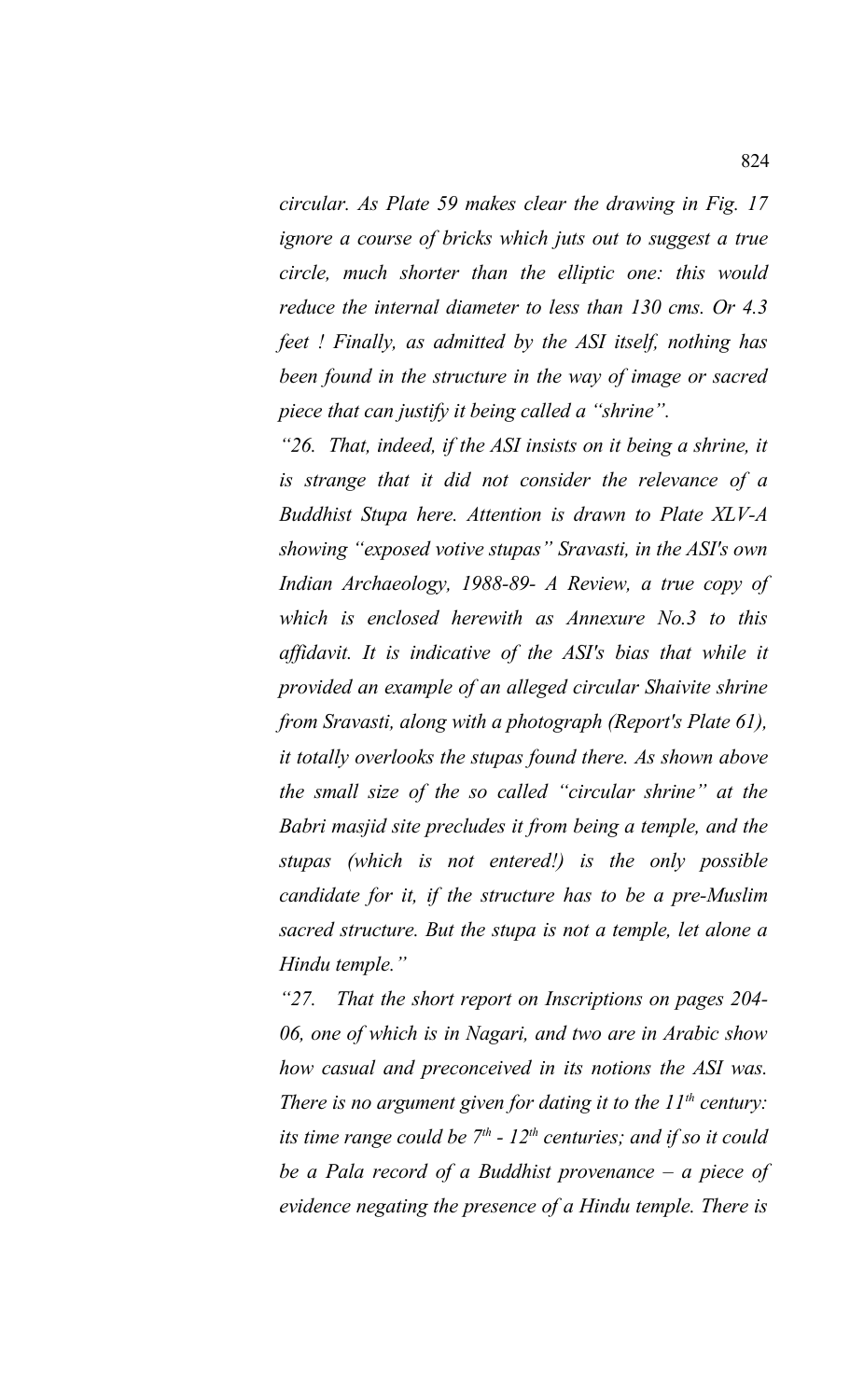*also no argument offered by the Arabic inscriptions can be dated to the 13th century with as much reason as to the 16th century."*

*"28. That the ASI makes much use of teracotta figures. Yet its stratigraphy is found to be totally wrong. No later figurine or artefact can be found in an earlier layer, while the converse can, of course, be the case. Yet there are a number of cases where layers in different trenches assigned to early Periods by ASI in its table of terracotta objects (pages 219-243) contain items of later periods (as identified by ASI itself) in these early layers. These are evident from the chart given below showing, again how the propensity to date certain layers early so as to support the ancient temple thesis has landed the ASI into impossible discrepancies. These discrepancies show that (a) the dating of the individual layers is wrong, and (b) the terracotta evidence this does not support the presence of an alleged temple here built before the construction of the Babri Masjid:-*

# *DESCREPENCIES IN STRATIGRAPHY IN RELATION TO TERRACOTTA FIGURINES (Periods as defined by ASI's Report)*

| Artefact details                                                                                                                                        | <i>Discrepancies</i>                                                                                                |
|---------------------------------------------------------------------------------------------------------------------------------------------------------|---------------------------------------------------------------------------------------------------------------------|
| S.No. 50, R. No. 1027. Part of Layer 2 below Floor 2<br>human figurine. Mughal level. belongs to Medieval<br>G5, layer 2, below Floor2                  | period. It is impossible<br>for a medieval period<br>layer to have material<br>from Mughal period<br>which is later |
| S.No. 52, R.No. 393. Animal Layer 5 in E8 is Post<br>figurine. Late Medieval period. Gupta (7 <sup>th</sup> - 10 <sup>th</sup> centuries<br>E8, layer 5 | AD). It is impossible for<br>late Medieval (Mughal)                                                                 |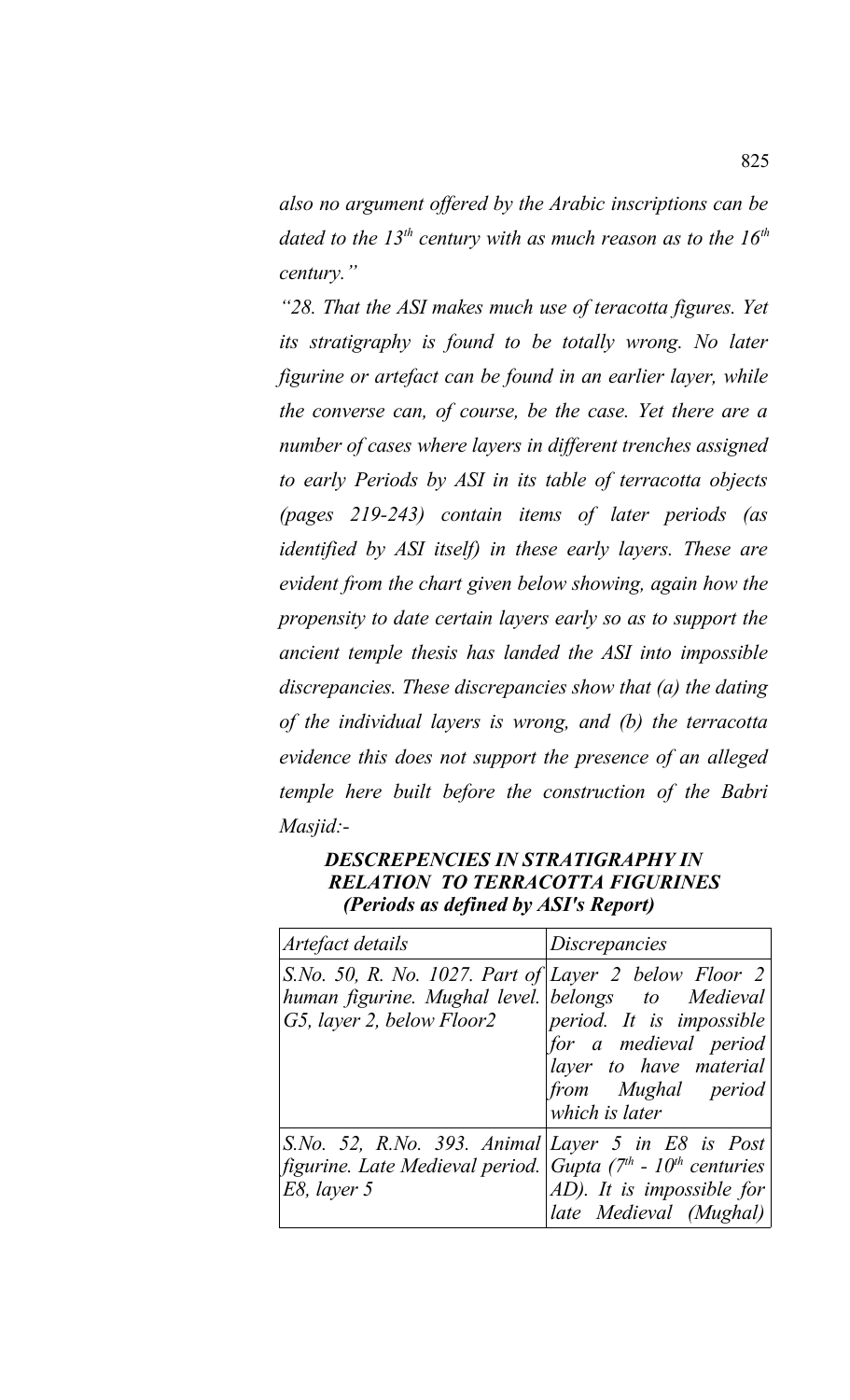|                                                                                                                                | period material to be<br>found in an<br>earlier<br>period.                                                                                                   |
|--------------------------------------------------------------------------------------------------------------------------------|--------------------------------------------------------------------------------------------------------------------------------------------------------------|
| S.No. 67, R.No. 549, Animal F9 layer 5 is post Gupta.<br>figurine. Early Medieval. F9,<br>layer 5                              | It is impossible for Early<br>Medieval period material<br>to be found in post Gupta<br>period which is earlier                                               |
| S.No. 69, R.No. 594, Animal<br>figurine. Medieval. E8, layer 5                                                                 | E8 layer 5 is post Gupta.<br>It is impossible for<br>Medieval period material<br>to be found in post Gupta<br>period which is earlier                        |
| S.No. 71, R.No.607, Animal<br>figurine. Mughal. E8, layer 5                                                                    | E8 layer 5 is post Gupta.<br>is impossible for<br>It<br>Mughal period material<br>to be found in post Gupta<br>period which is earlier                       |
| S.No. 73, R.No.628, Animal<br>figurine. Mughal. E8, layer 6                                                                    | E8 layer 6 is post Gupta.<br>is impossible for<br>It<br>Mughal period material<br>to be found in post Gupta<br>period which is earlier                       |
| S.No. 76, R.No. 689, Animal $ F8 $ layer 5 is post Gupta-<br>figurine. Early Medieval. F8, Rajput. It is impossible<br>layer 5 | for Early Medieval<br>period material to be<br>found in post Gupta<br>period which is earlier                                                                |
| S.No. 84, R.No.739, Animal $E8$ layer 8A is Gupta<br>figurine. Post-Gupta. E8, layer   Level. It is impossible for<br>8A       | post-Gupta period<br>material to be found in<br>post Gupta period which<br><i>is earlier</i>                                                                 |
| S.No. 85, R.No.762, Animal $ E8$ layer 9<br>figurine. Post-Gupta. E8, layer<br>9                                               | i <sub>S</sub><br>Gupta/Kushan Level. It is<br><i>impossible for post-Gupta</i><br>period material to be<br>found in Gupta/Kushan<br>period which is earlier |
| S.No.                                                                                                                          | 86, R.No.767, Animal F8 layer 7 is Gupta Level.                                                                                                              |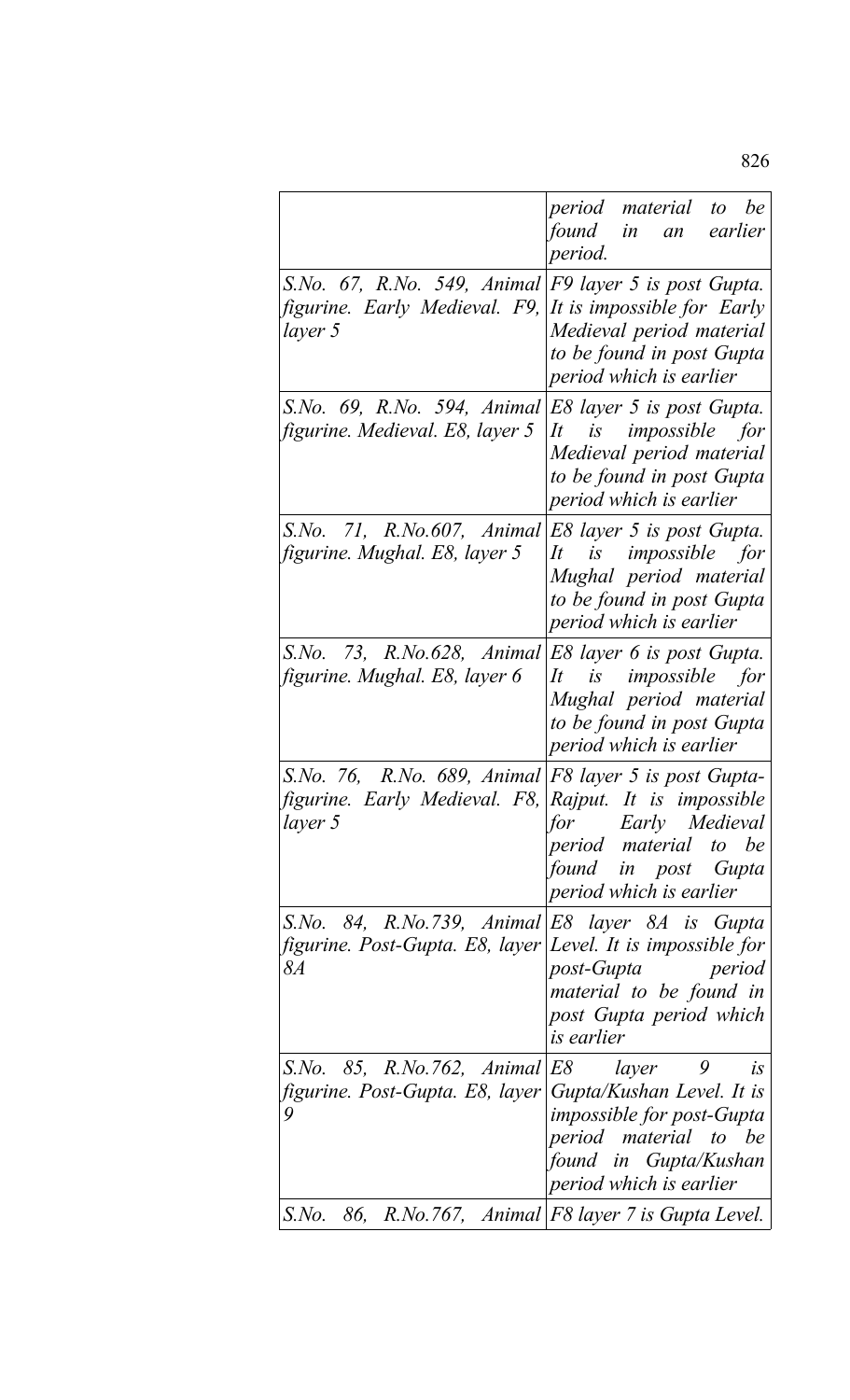| figurine. Post-Gupta. F8, layer<br>7                                                                                      | It is impossible for post-<br>Gupta period material to<br>be found in Gupta period<br>which is earlier                            |
|---------------------------------------------------------------------------------------------------------------------------|-----------------------------------------------------------------------------------------------------------------------------------|
| S.No. 90, R.No. 793. Animal $H4/H5$ layer 4 is Early<br>figurine. Medieval. $H4/H5$ ,<br>layer 4                          | Medieval. It is impossible<br>for Medieval period<br>material to be found in<br>Early Medieval period<br>which is earlier         |
| S.No. 114, R.No.1087, Animal<br>figurine. Gupta. G7, layer 10                                                             | G7 layer 10 is Kushan. It<br>is impossible for Gupta<br>period material to be<br>found in Kushan period<br>which is earlier       |
| S.No. 115, R.No.1088, Animal<br>figurine. Gupta. G7, layer 10                                                             | G7 layer 10 is Kushan. It<br>is impossible for Gupta<br>period material to be<br>found in Kushan period<br>which is earlier       |
| S.No. 119, R.No.1152, Animal<br>figurine. Kushan. G7, layer 13                                                            | G7 layer 13 is Sunga. It is<br><i>impossible for Kushan</i><br>period material to be<br>found in Sunga period<br>which is earlier |
| S.No. 122, R.No.1177, Bird G8 layer 5 is post Gupta-<br>figurine. Early Medieval. G8, Rajput. It is impossible<br>layer 5 | for Early Medieval<br>period material to be<br>found in post Gupta<br>period which is earlier                                     |

*"29. That it may be mentioned that in the purely Muslim phase at Lalkot, South New Delhi District, excavated by Mr. B.R. Mani, the first team leader of the ASI at Ayodhya and joint author of its Report on Ayodhya, Mr. Mani found "a large number of crude handmade terracotta human and animal figurines"(Indian Archaeology, 1991-92 – A Review, page 15). Thus it cannot be argued that the*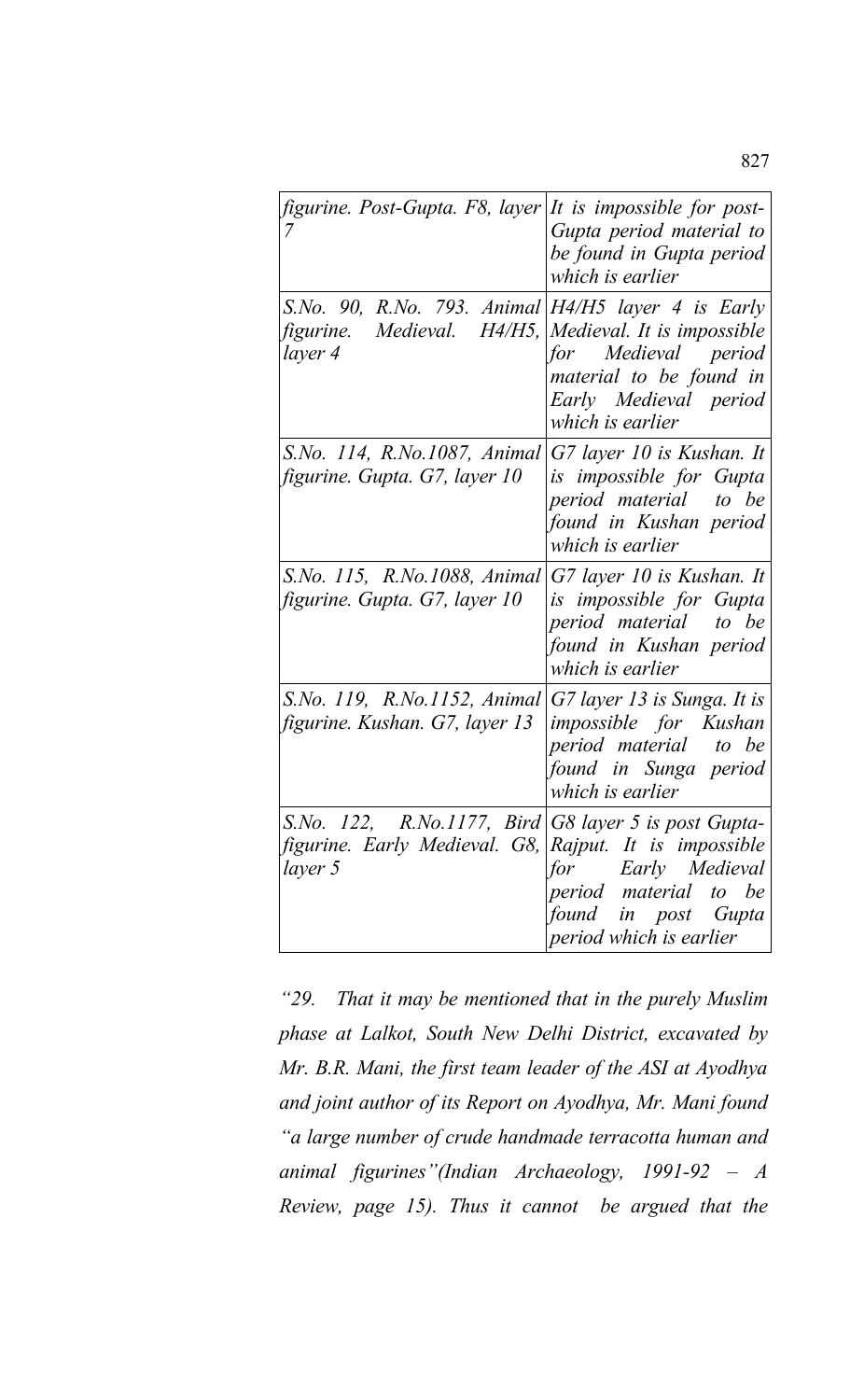*presence of such human and animal figurines suggests a non-Muslim or pre-Muslim association, let alone any affiliation with a temple."*

*"30. That no Vaishnavite images have been found. All finds are stray ones or, as with the black schist pillar, visible within it when the Masjid had stood but not yet broken up by the Karsevaks and buried in the Masjid debris in 1992. Whatever little in stone has come out (as one decorated stone or inscribed slab -used in a wall ), like stones with "foliage pattern, amalaka, kapotapadi door jamb with semi-circular pilaster, lotus motif" (Report, p.271), are in total very few, and all easily explicable as belonging to ruins elsewhere and brought for re-use during the construction of the Babri Masjid or the earlier Mosque/Eidgah. Moreover, the lozenge design (Report, Plate 90) is probably Islamic (compare Plate 92, with Arabic inscription). The extremely short list that the ASI is able to compile of such doubtful temple-relics shows that they did not come from any alleged "massive" temple at the site, but brought randomly from different earlier ruins."*

*"31. That it is most interesting that while these few stray finds are sought to justify the thesis of the presence of an alleged temple at this site, but when Dr. B.R. Mani, the joint author of the ASI Report, found many more similar items in his excavations at Lalkot, South New Delhi district, his conclusions were quite different. He found, in his own words, "a stone Varaha figure, two stone amalakas, decorated pillar bases, and a number of other decorated architectural fragments reused in later*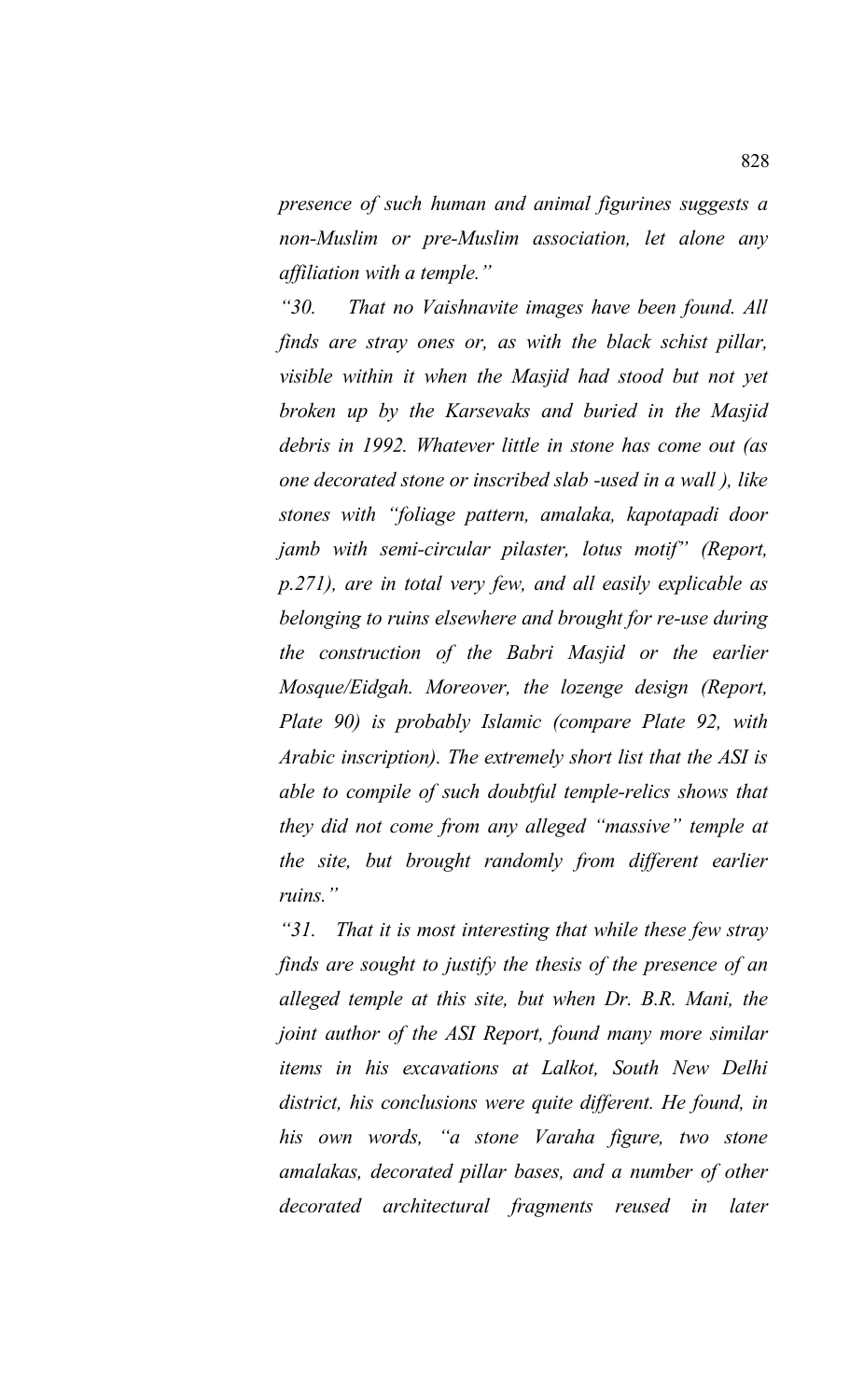*structures or scattered on the mound or in the tank area of Anang Tal along with a huge part of another amalaka and pillar bases found in the eastern part of the tank" (Indian Archaeology, 1991-92 – A Review, official publication of ASI, New Delhi, 1996, p.12), Mr Mani nevertheless says that this sire was away from "the temple-mosque complex" and contained the palace of Anang Pal (ibid, p.9). Clearly, in taking the much smaller and slimmer list of doubtful artefact at the Babri Masjid site as indicative of a temple, Mr. Mani and his colleagues have now simply pursued a given brief. A true copy of the relevant extracts of this report of Dr. B.R. Mani is enclosed herewith as ANNEXURE No. 4 to this affidavit."*

*"32. That the bias and partisanship of the ASI's Report takes one's breath away. In almost everything the lack of elementary archaeological controls is manifest. The onepage carbon-date report, without any description of material, strata and comments by the laboratory, is meaningless, and open to much misuse. There has been no thermoluminescence (TL) dating of the pottery; nor any carbon-dating of the animal or human bones, although these are necessary for dating the remains themselves and the strata in which they are found, in order to test the ASI's own manipulated chronology. Indeed, no care has been exercised in its references to chronology, and Period 1 "Northern Black Polished Ware" has been pushed back to 1000 BC in the "Summary of Results" (page 268). when even in Chapter II of "Stratigraphy and Chronology", the earlier limit of the period is rightly placed at 6th century B.C. (page 38). The urge is obviously to provide the*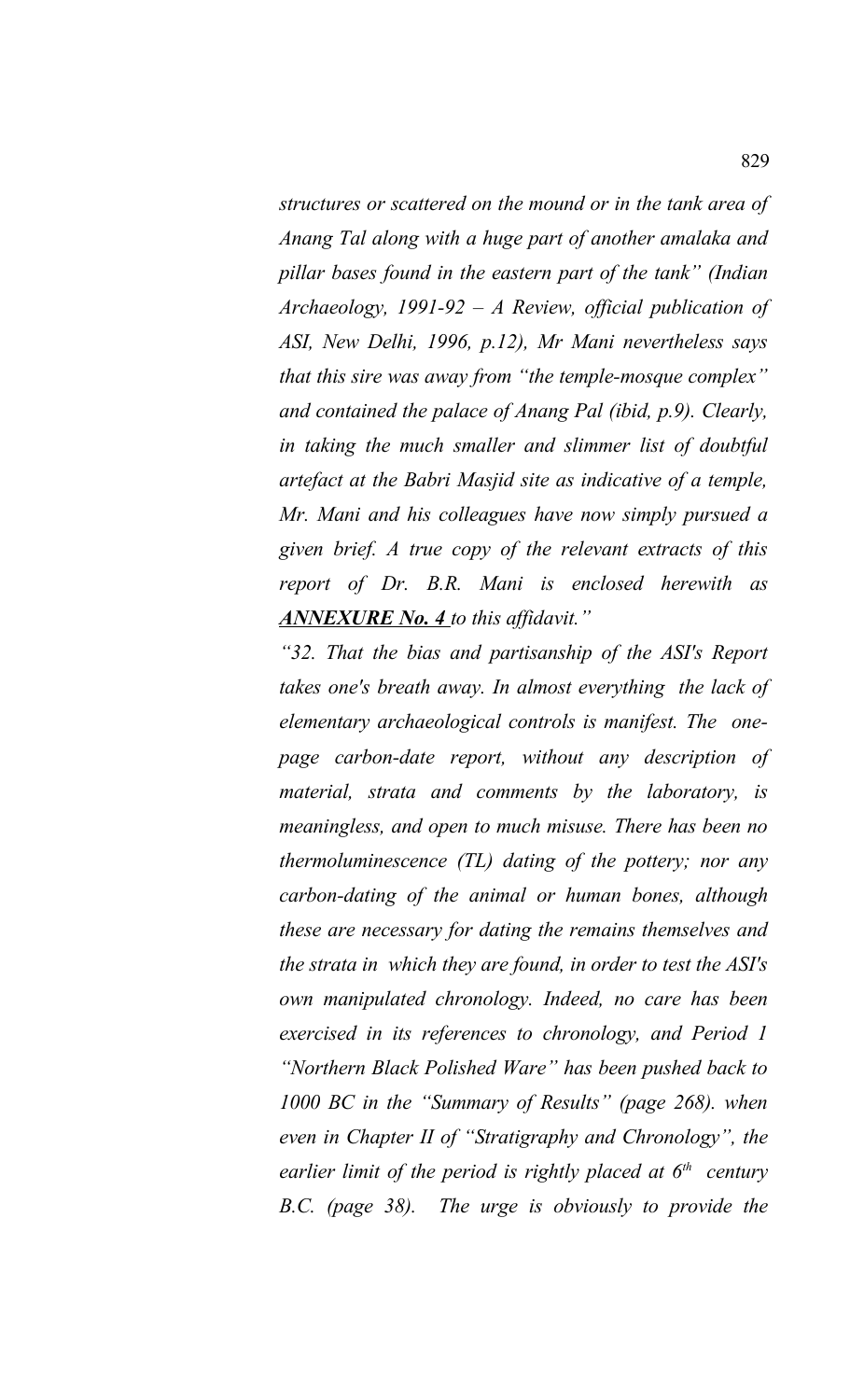*maximum antiquity to habitation at Ayodhya, however absurd the claim."*

*"33. That quite obviously such claims as made by ASI in its Report and the demands of professional integrity cannot go together. What all well-wishers of Indian Archaeology have to consider is how, with a Report of the calibre we have examined, there can be any credibility left in the Archaeological Survey of India, an organization that has had such a distinguished past. But now the good repute of the Archaeological Survey of India has also suffered an irremediable blow. (It has been shown up as partisan and subservient to its master's wishes. Its so called "Conclusions" must be rejected in toto.)"*

**538**. **PW 31, Dr. Ashok Datta**, aged about 58 years (vide his affidavit dated 20.01.2006), resident of K.P. Mukherjee Road, Post Barisa, Kolkatta (West Bengal), is working as Senior Lecturer, Department of Archaeology, University of Calcutta and deposed his statement as an expert witness (Archaeology). His cross examination is as under:

**Part-I :**(a) 20/23/24/25/27/30/31-01-2006, 01-02-2006 by Nirmohi Akhara through Sri R.L. Verma, Advocate and Sri Tarunjeet Verma, Advocate (p. 12-112)

(b)01/20/21-02-2006-by Shri Madan Mohan Gupta, defendant no. 20 (Suit-4) through Km. Ranjana Agnihotri, Advocate (p. 113-148)

**Part-II :**(a) 22/23/24-02-2006, 01/02/03-05-2006-by Shri Madan Mohan Gupta, defendant no. 20 (Suit-4) through Km. Ranjana Agnihotri, Advocate (p. 149-214)

(b) 03/04/05-05-2006- by Ramesh Chandra Tripathi defendant no. 17 (Suit-4) through Sri Vireshwar Dwivedi,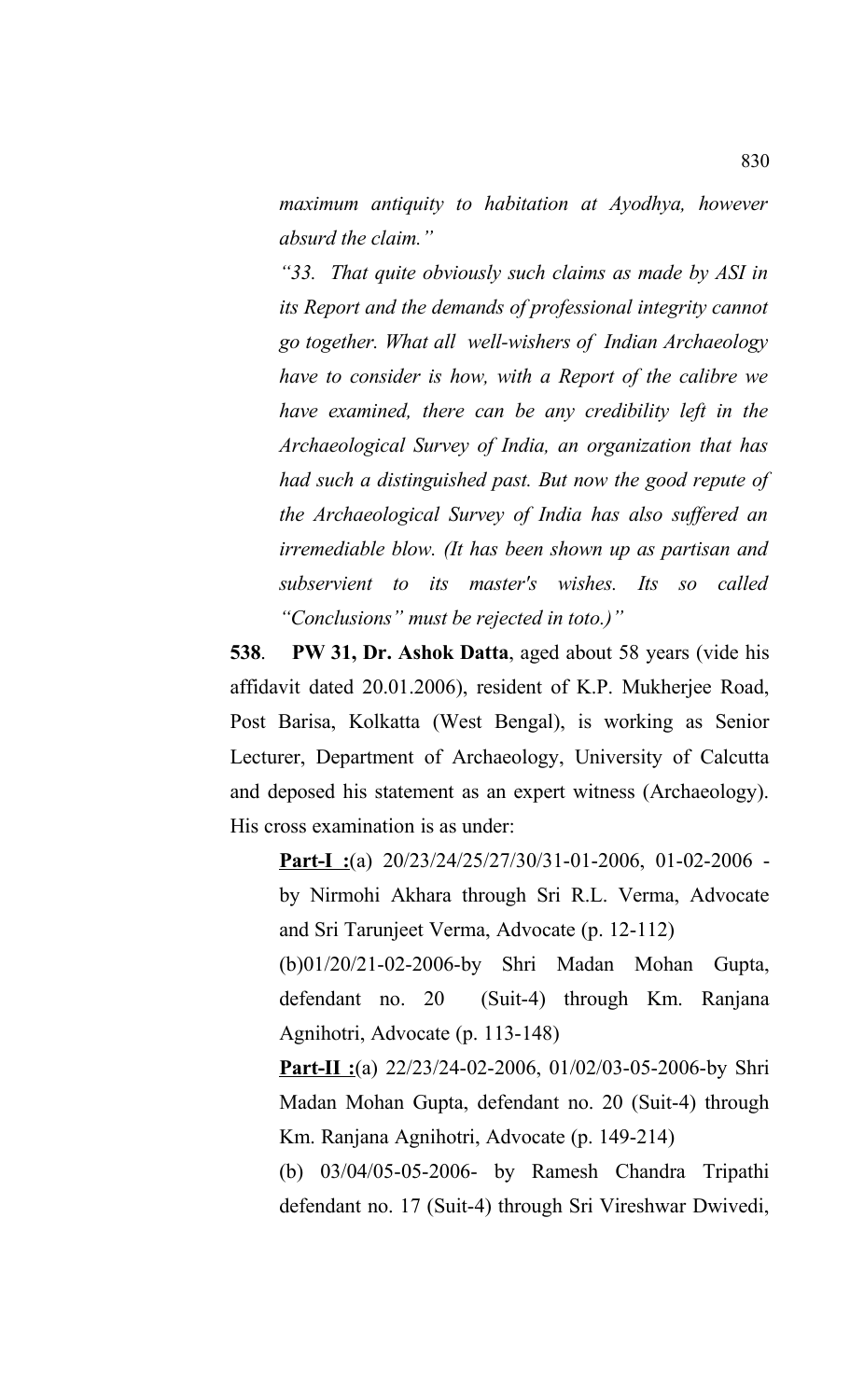Advocate (p. 214-243)

(c) 08/09-05-2006-by Mahant Suresh Das defendant no.

2/1 (Suit-4) through Sri Madan Mohan Pandey, Advocate (p. 244-272)

(d) 10-05-2006-by defendant no. 13/1 (Suit-4) through Sri Rakesh Pandey, Advocate (p. 273-281)

(e) 12-05-2006- by plaintiff (Suit-5) through Sri Ajay Pandey, Advocate (p. 282-295)

(f) 12-05-2006-Plaintiff (Suit-1) through Sri P.L. Mishra, Advocate adopted the cross examination already done on behalf of other defendants ( p. 295)

**539**. He did M.A. (Archaeology) in 1972 and Ph.D. in Pre-History (Anthropology) in 1981 from University of Calcutta. Worked thereafter in Archaeology in West Germany in 1982 and about the experience and excavation work, has given the following details:

*"3. That the deponent has been associated with the following excavations:*

- *(i) Excavation at KOLN in Germany in 1982.*
- *(ii) Excavation at Mathura in 1977 with ASI Team.*
- *(iii) Excavation at KARNASUVARNA, West Bengal in 1971.*
- *(iv) Excavation at MANGALKOT, BURDWAN, West Bengal from 1986 to 1991.*
- *(v) Excavation at DIHAR, BANKURA, West Bengal from 1991 to 1996.*
- *(vi) Excavation at PAKHANNA, BANKURA, West Bengal from 1997 to 2000 and also in 2002- 2003.*
- *(vii) Excavation at DANTANA, MIDNAPUR, West*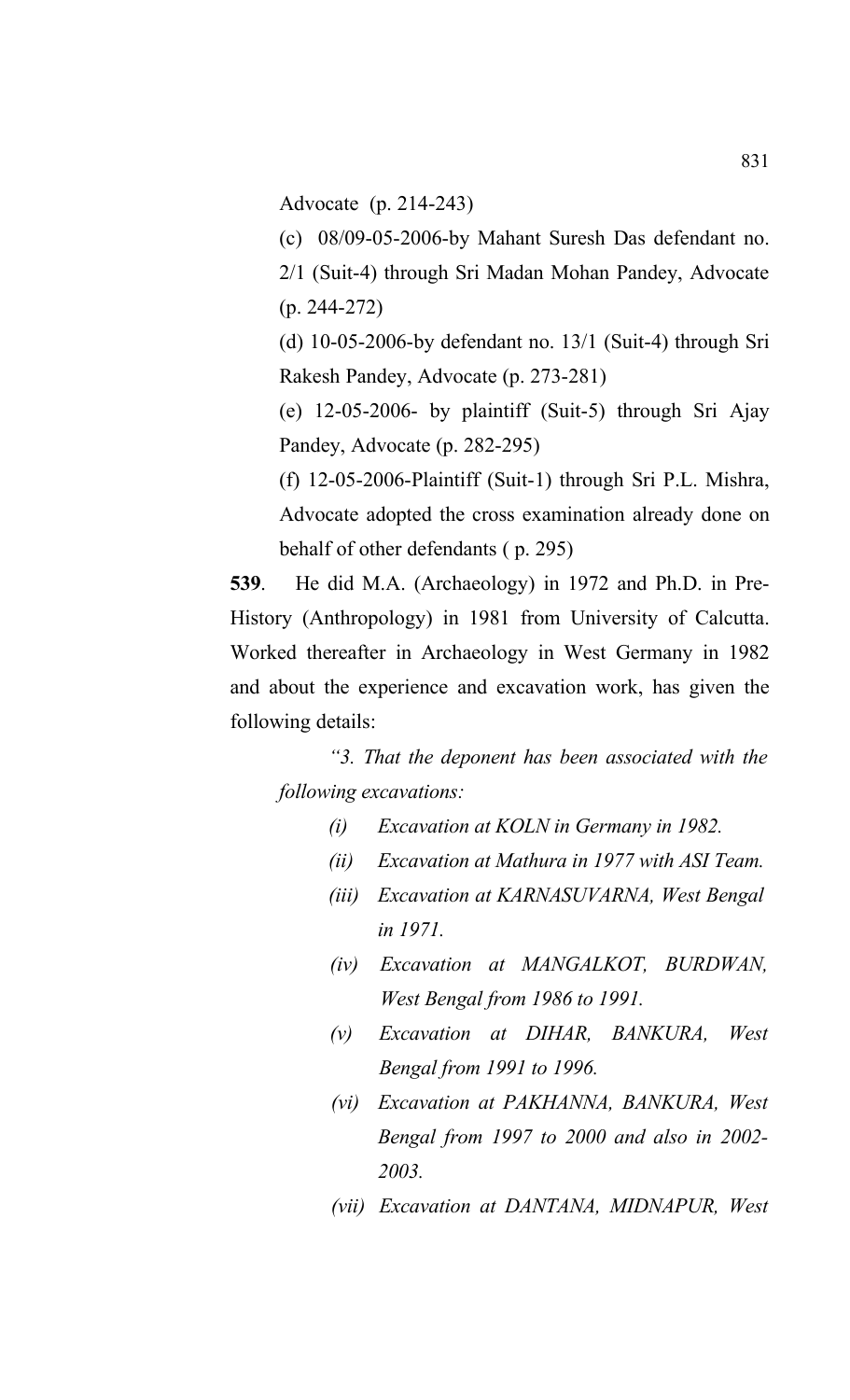#### *Bengal in 2003 to 2004."*

**540**. PW 31 claims to have observed excavation at the disputed site for several days during March to August, 2003, has deposed statement objecting the correctness of the ASI report and said in paras 6 to 21 as under:

*"6. That the final report of Archaeological Survey of India (ASI) dated 22-8-2003 submitted in this Hon'ble court is a one sided presentation with clear distortion of the material recovered during excavation and motivated inferences have been drawn from the evidence."*

*"7. That the ASI has committed gross omissions in preparing the said report and one such omission is the total absence of any list in which the number of layers in each trench were assigned to the specific period as distinguished and numbered by the ASI itself. The chart placed between pages 37-38 of the report is given for some of the trenches only no other list or concordance of the layers of all the trenches has been given although the same was also essential to test whether the artefacts etc. have been assigned correct period."*

*"8. That the ASI appears to have proceeded with preconceived notion to trace and identify the structural remains or artefacts in order to establish and give strength to the theory of an alleged Hindu temple said to be existing there before the Babri Mosque."*

*"9. That glazed tiles are also indications of Muslims habitation. A Scatter Diagram of Islamic Ceramics and so called pillar bases is enclosed herewith as Annexure No. 2."*

*"10. That the ASI has, in a casual manner, brushed aside*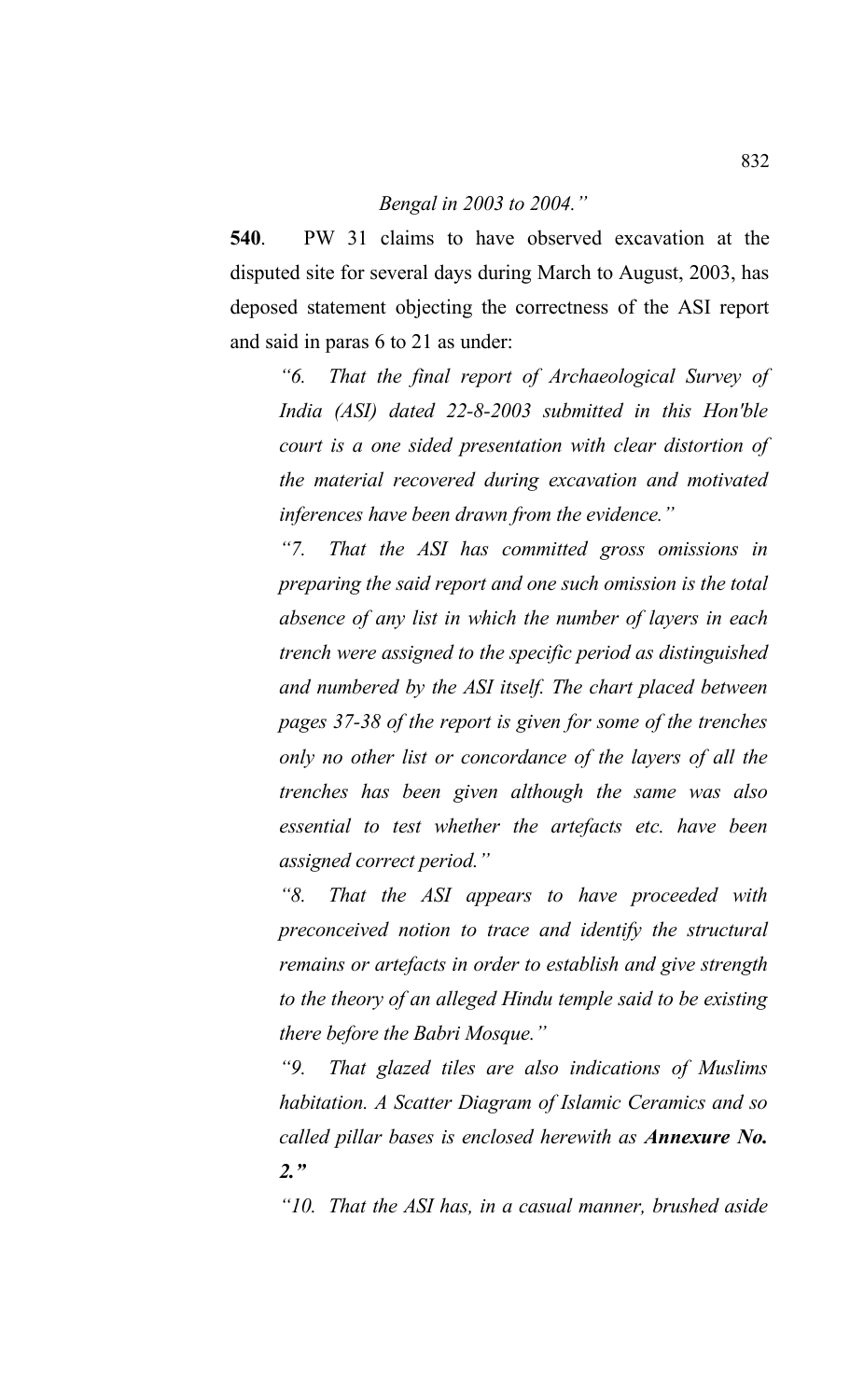*the varying levels at which the so-called 'pillar-bases" are said to have been found. The ASI's own descriptive table (pages 56-67), shows that as many as seven of these alleged 50 "bases" are definitely above Floor 2, and one is in level with it. At least six of them rest on Floor 3, and one rests partly on Floor 3 and 4. Nine alleged "pillar bases" are also shown as cutting through Floor No. 3. Thus it is clear that these are simply not 'pillar bases" at all, but some kind of brickbat deposits, which continued to be laid right from the time of Floor 4 to Floor 1."*

*"11. That in the light of my own field experience and observation (during the course of excavation at Ayodhya), the report submitted by ASI appears to be malafide and full of misinterpretation of archaeological data and far from the ground reality. The report is full of contradictions from the very beginning to the end. Any person having basic knowledge in archaeology may reject the report straightway."*

*"12. That the report contains that "As stated earlier ................ 50 exposed pillar bases to its east attached with floor 2 ..................." (page no. 54). It further states that "Subsequently during the early medieval period (eleventh-twelfth century A.D.) ................ only four of the fifty pillar bases exposed during the excavation belong to this level with a brick crush floor. On the remains ............ a massive structure with these structural phases and three successive floors attached with it ....." (page no. 269).* 

*That above statement of ASI reveals few interesting points:-*

*a) It contradicts its own statement.*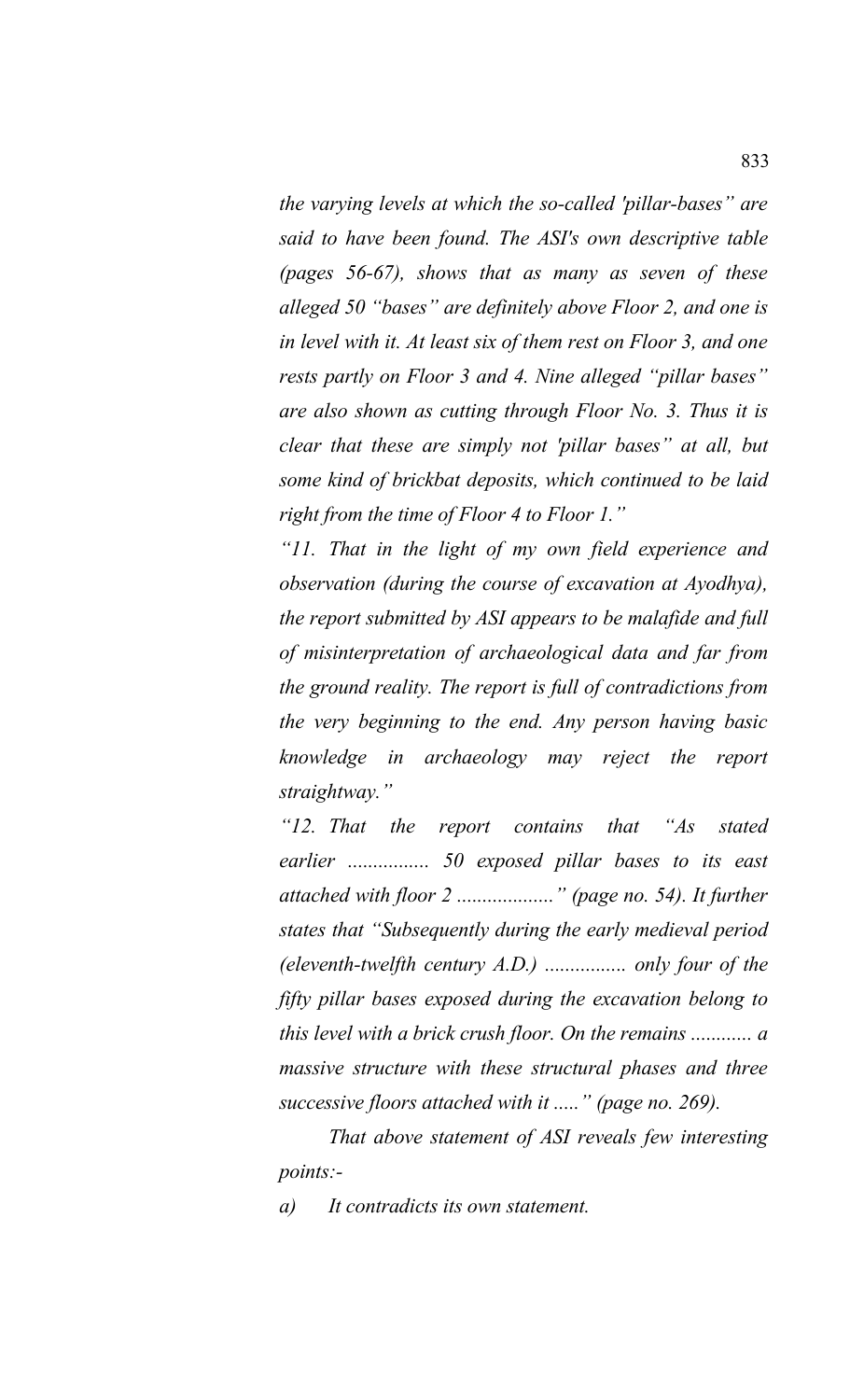- *b) It appears from the above statement as well the chart that shows the locus of different alleged pillars that at least four so called pillar bases were attached with the brick crush or brick jelly floor found at a depth of 2.20 B.S. According to its chronological estimation this phases belongs to 11th - 12th century A.D.*
- *c) It also appears from the Iso-Matric projections of excavated site (Fig Nos. 23, 23A and 23B) and the chart showing the locus of different pillars that these so called pillar bases are found in different elevations and attached to four different floor levels.*
- *d) It, therefore, implies that there existed four Phases of constructions being characterized by pillared halls long before the construction of the disputed structure.*
- *e) According to the conclusion drawn by ASI as shown in fig no. 23, 23A and 23B, it appears that these so called pillar bases represent the remains of a huge pillared hall.*
- *f) If it is so then we have to subscribe to the Theory that there existed three more earlier Pillared halls.*
- *g) Again if we accept the theory that the last Pillared hall was destroyed and demolished before the construction of the present disputed structure, the question which immediately crops up in one's mind is that then who demolished the earlier pillared halls particularly the lowest one which should belong to 11th -12th century A.D. according to their own estimation."*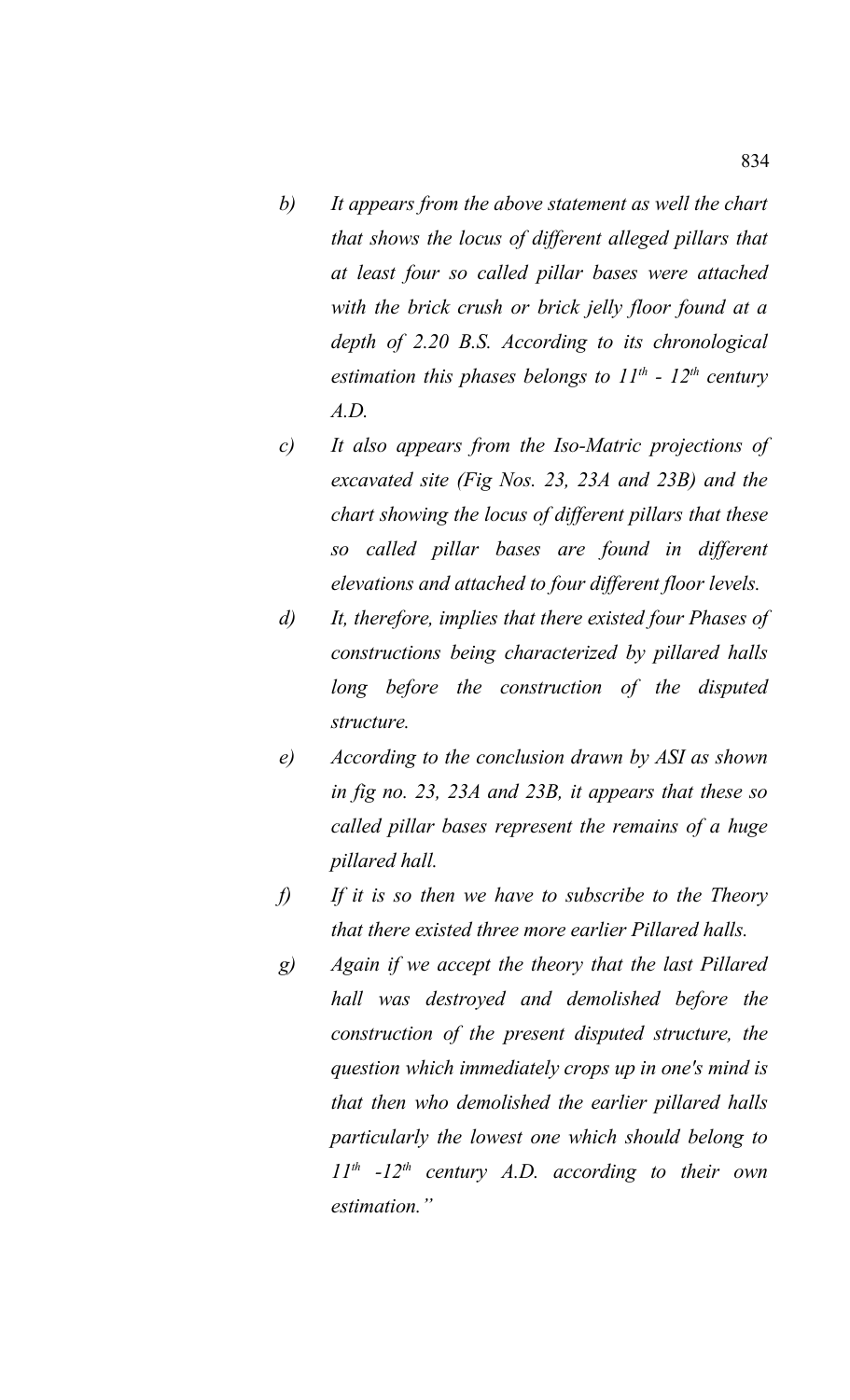*"13. That this is a bogus and utopian idea that a massive pillared hall existed immediately below the disputed structure. In fact, these so called pillar bases, comprising two/three courses of broken bricks or brick-bats forming circular/square/rectangular or oblong with uneven calcrete stone block on its top, were used for resting the lime/surkhi floors."*

*"14. That to impress upon the general people as well the honorable judges of the high court, the ASI has taken the help of isometric projection of the excavated site with superimposition of these pillars. This has been done deliberately to give an impression of the uniform distribution and alignment of these so called pillared bases. But the ground reality is different. They occur, according to their own statement and the chart providing the locus, in at least four different levels ranging from . 50m to 2.20m covering four different floor levels. To avoid this difference in elevation they have taken the help of this iso-metric projection of pillars."*

*"15. That the Ground plans showing different floor levels are drawn by ASI without showing minimum courtesy to the ethics of archaeological recording."*

*"16. That the best example showing how the archaeological data has been manipulated to achieve a particular goal is represented in Fig. No. 22. The figure shows the section of J3 trench where the total deposit (approx. 10.50 m) has been divided into 14 layers. This is an incorrect statement showing the deposit of J3 as stratified which are largely filled with filling materials.* 

*In this contest we can refer the guideline of Wheeler*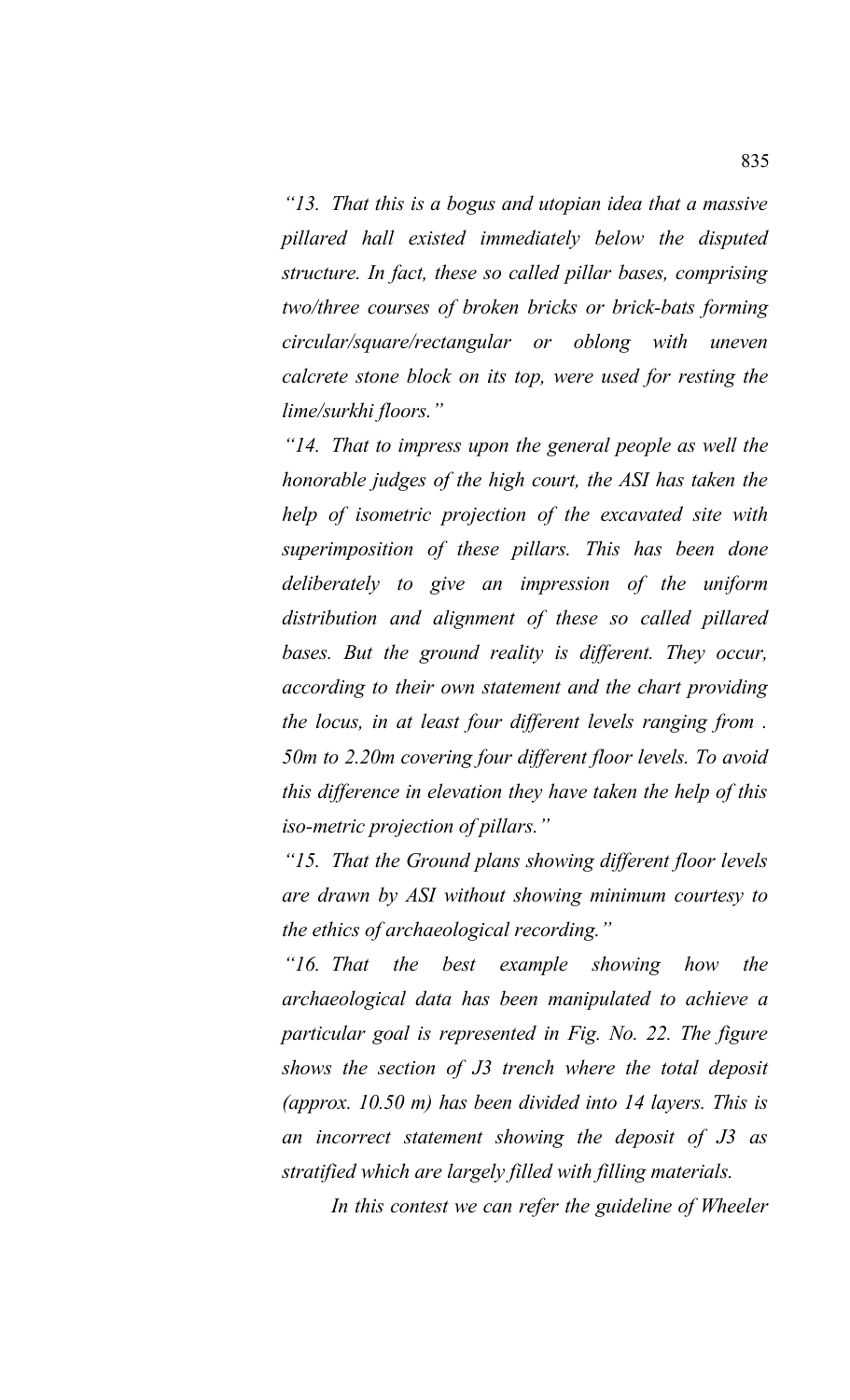*where he has suggested that layer marking can be made within a pit provided the materials are found sealed by subsequent layer. But it is always desirable not to use the pit materials unless they are supported by other evidences. Moreover the pit materials should always be kept separately and marked as pit no. 1, pit no. 2 and so on so forth. But what the ASI has done in the present case is a gross violation of archaeological norms. In the final report, they described the deposit of J3 as pit materials and represent the trench as stratified by putting layer marking, although admitted in the report that these layer markings are superficial. These is no place of superficiality in archaeology. All the materials of this trench have been registered under a specific layer marking. The basic question which arises in one's mind is that why they did it? They did it because any person having archaeological background knows that dump/pit always yield best quality antiquities. But if the objects are labeled with dump/pit slip, it does not carry any weight or significance in terms of chronology."*

*"17. That the mound is characterized by extensive structural activities in the form of floors and walls including foundation wall. As a result the whole stratigraphical sequence particularly in the upper level is disturbed by the filling materials (debris). But no attempt has been made by the ASI to co-relate different structures with stratigraphy which can be made by meaningful planning of excavation. The time and age of any structure can be determined only when it is related to layer. There lies the significance of stratigraphy."*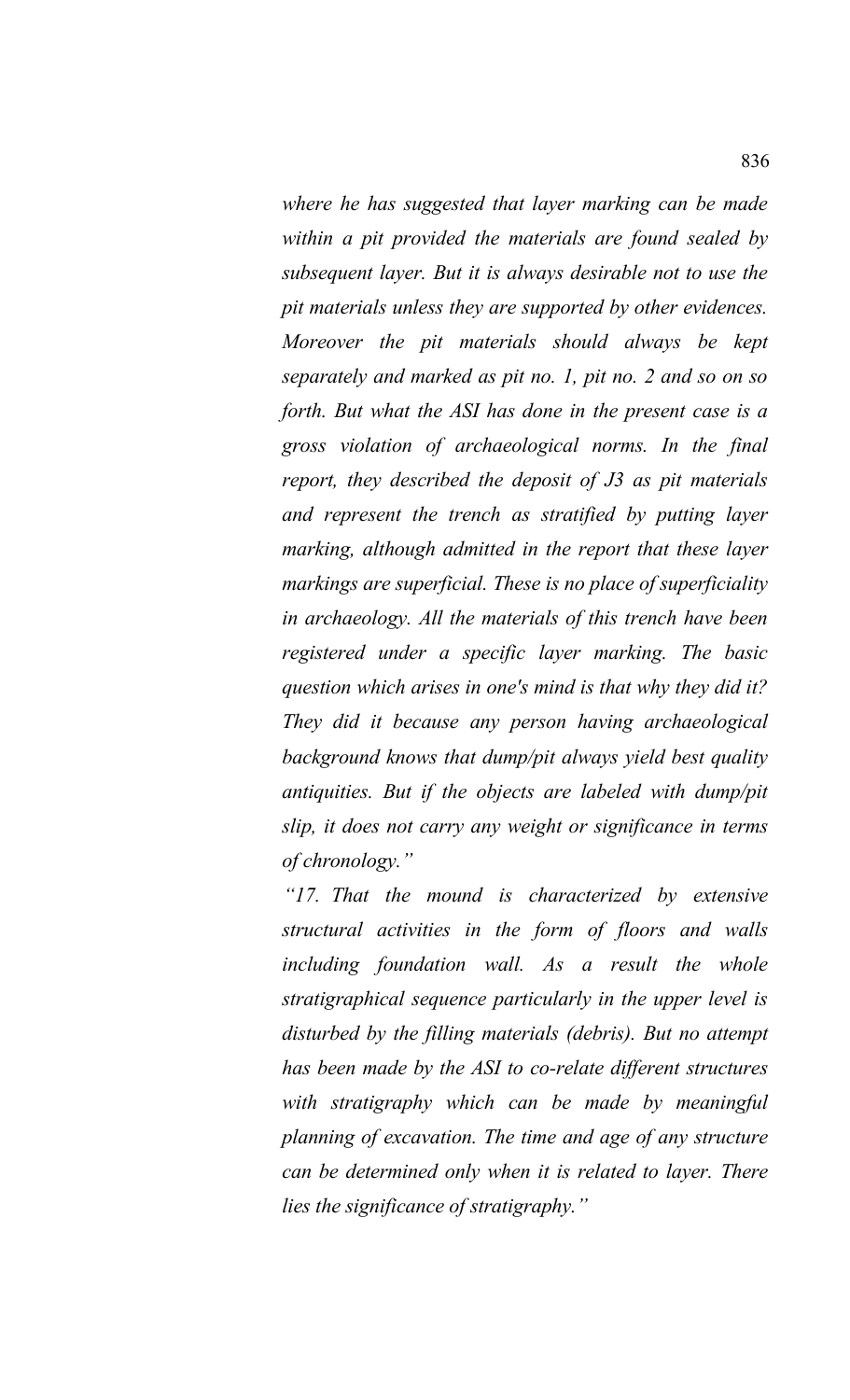*"18. That in the report the ASI has concluded "Now viewing in totality and taking into account the archaeological evidence of a massive structure just below the disputed . . . . . . . . are indicative of remain which are distinctive features found associated with the temples of north India . . . ."*

*This final conclusion drawn by ASI on the basis of materials as stated in their report does not rest on ground reality. The materials unearthed from dumps and pits do not support the theory of north Indian temple structure below the disputed mosque. How far it is reliable to believe that those who used fine decorative black basalt pillar, decorative stone lotus petal motif and other decorative stone patterns in their alleged temple would use brickbats and broken uneven calcrete blocks in their sacred temple which attaches too much of sentiment to the people."*

*"19. That in the summary of results (chapter X) the ASI concluded on glazed ware, glazed tile, celadon and porcelain herds in the following manner "In the last phase of period vii glazed ware sherds make their appearance and continue in the succeeding levels of next period where they are accompanied by glazed tiles which were probably used in the original construction of the disputed structure. Similarly is the case of Celadon and porcelain sherds recovered in a very less quantity they come from secondary context . . . . ." (page 270).* 

*One can obviously ask the excavator in view of this above statement what does he mean by the word "secondary context" ? According to his own statement "the brick and stone structures that were raised in*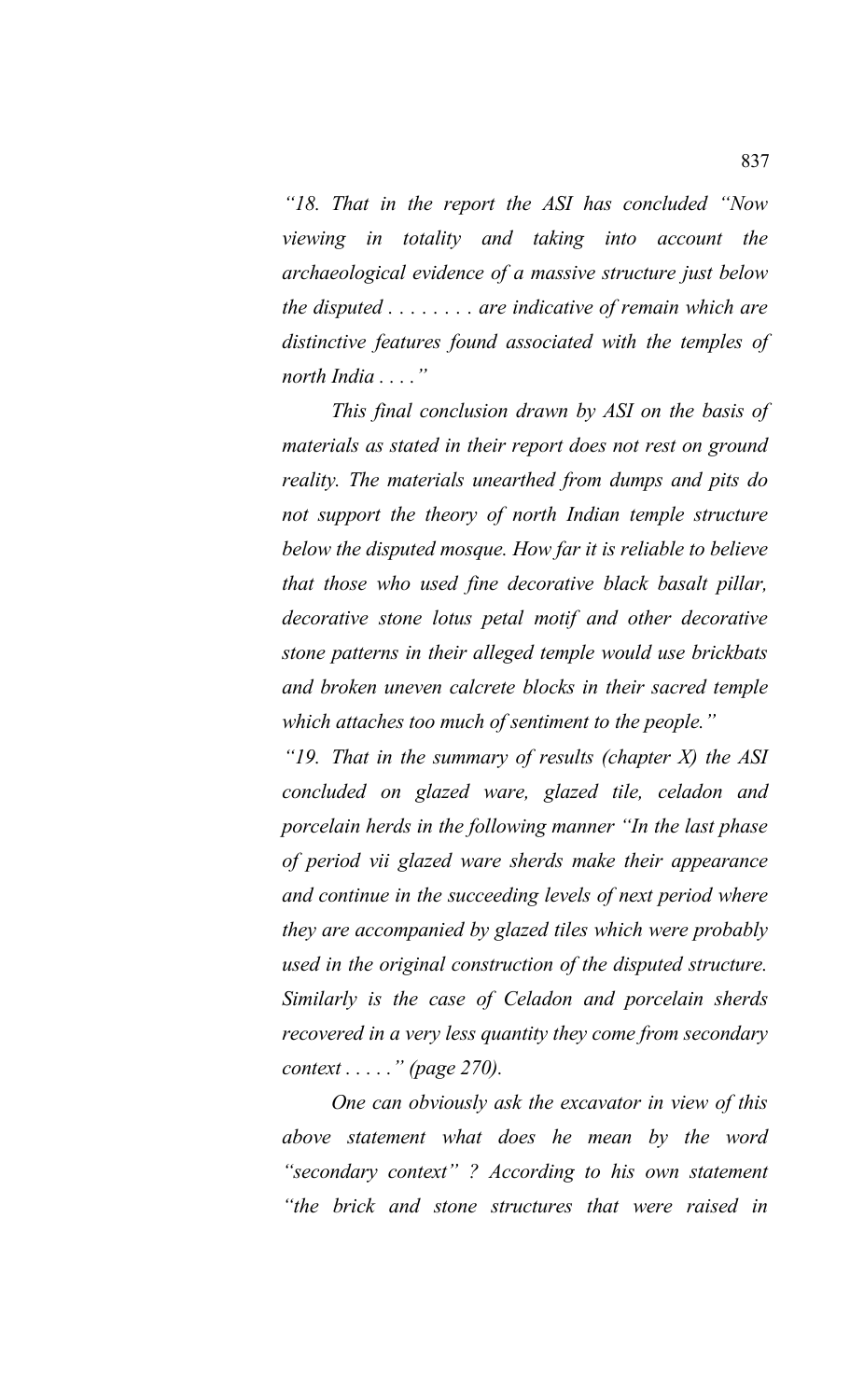*Kushana and the succeeding periods of Gupta and post-Gupta times have added heights to the mounds. To build further structure upon the earlier debris the later people added deposit of earth excavated from the periphery of the mound which belonged to much earlier cultural periods. This is true for the rest of the structural phases also . . . . . ."*

*It means that from sultanate period onwards the mound was filled up from time to time with architectural debris and earth excavated from periphery region of the mound. This means that all the deposit from this level upwards is debris and, therefore, not stratified. Naturally any antiquity collected from this level onwards is coming from secondary context. This is also applicable to the objects shown by the excavator in pushing back the theory of so-called north Indian temple. But the learned excavator has forgotten that any object coming from below any floor level may be considered as stratified in the sense that the objects are at least not later in age than the age of the overlying floor. In the present case many glazed ware sherds including glazed tiles have been reported from below different Surbhi-lime floors. (see table on glazed ware and tiles etc, as provided in the report by ASI). This would further indicate that the debris between three different lime-surbhi floors immediately below the disputed structure and which contain glazed ware, glazed tile, celadon and porcelain were excavated from the periphery of the mound to raise the area in different structural phases. This means that the periphery region of the present mound was inhabited by Islamic culture people*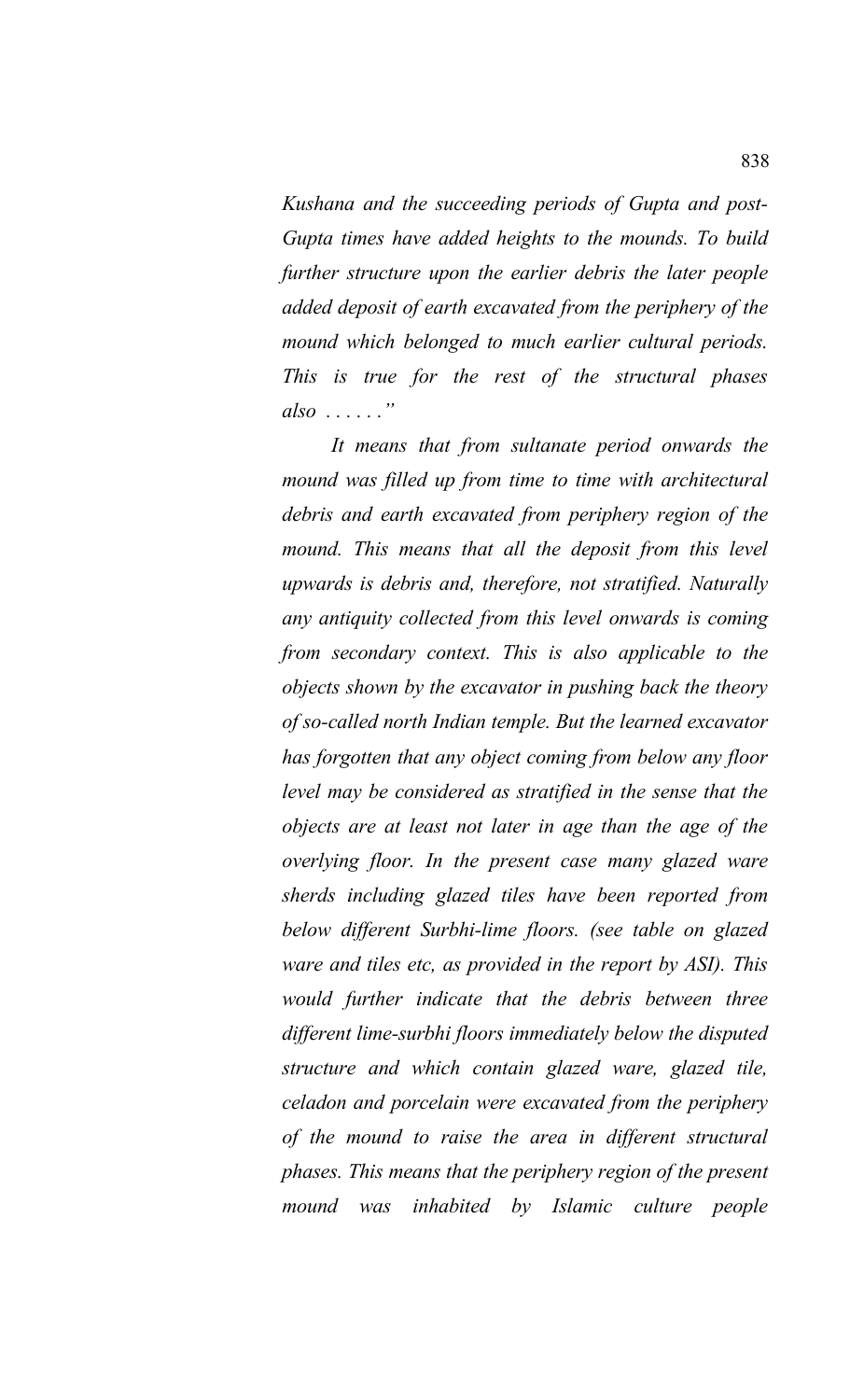*immediately before the construction of the disputed structure who used these ceramics otherwise we can not explain the reason."*

*"20. That it appears, therefore, on the basis of material evidences that the site was continuously occupied by the Islamic culture people right from the time of Sultanate period and the structures associated with this level belong to Islamic culture and in reality there did not exist any temple as suggested by ASI in their report."*

*"21. That the good repute of the ASI has suffered an irreparable loss and the credibility of such a reputed organization has also suffered immensely on account of such a faulty report which does not stand the test of professional integrity."*

**541**. **PW 32, Dr. Supriya Verma,** aged about 46 years, (on 27.03.2006) resident of Unit II, Teachers Flatlets, University of Hyderabad Campus, Gachi Hbowli, Hyderabad (A.P.), was working at Hyderabad University since 2005 as per her affidavit dated 27.3.2006 filed under Order 18 Rule 4 C.P.C. followed by her cross examination as under :

(a) 27/28-03-2006- Sri Ramesh Chandra Tripathi, defendant no. 17, through Sri Vireshwar Dwivedi, Adovcate (p. 20-40)

(b) 28/29/30/31-03-2006, 17-04-2006-By Akhil Bhartiya Ram Janam Bhoomi Punruddhar Samiti, defendant no. 20 (Suit-4) through Ms. Ranjana Agnihotri, Advocate (p. 40- 98)

(c) 17/18/-04-2006-by Nirmohi Akhara through Sri R.L. Verma, Advocate (p. 98-116 )

(d) 19/20/21-04-2004-By Mahant Suresh Das, defendant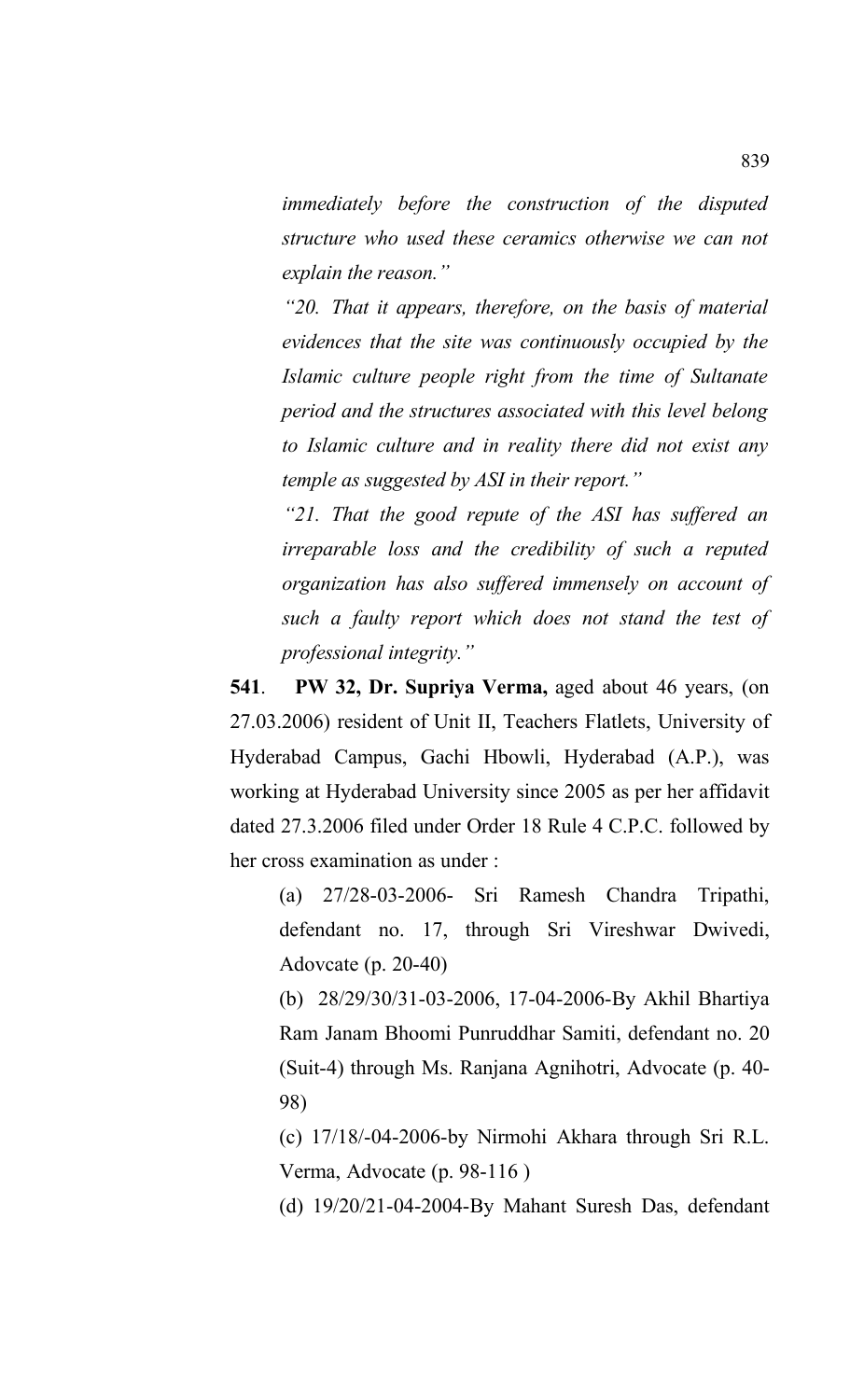no. 2/1 through Sri Madan Mohan Pandey, Advocate (p. 117-157)

(e) 15/17-05-2006- by Mahant Dharm Das, defendant no. 13/1 (Suit-4) through Sri Rakesh Pandey, Advocate (p. 158-172)

(f) 17/18/19-05-2006, 24-07-2006- by plaintiffs (Suit-5) through Shri Ajay Pandey, Advocate and Sri Ved Prakash, Advocate (p. 172-218)

(g) 24-07-2006-Plaintiff (Suit-5) through Sri D.P. Gupta, Advocated adopted the cross examination already done on behalf of other defendants)

**542**. She has sought to discredit ASI report on various grounds claiming expertise in Archaeology i.e. an expert witness (Archaeology). She did M.A. in 1982 from Punjab University, Chandigarh, M.Phil in 1985 and Ph.D. in 1997 from Jawahar Lal Nehru University, New Delhi. Worked as Lecturer in Archaeology in Punjab University (Chandigarh) in the Department of History from October 1999 to February 2005, as Post Doctorate Fellow (Archaeology) at the Centre for Historical Studies, Jawahar Lal Nehru University, New Delhi from October 1997 till July 1998 and as temporary Lecturer (Archaeology) at M.S. University, Baroda, in the Department of History from August 1998 to June 1999. Her subject of research in Ph.D. was "Changing Settlement Patterns in Kathiawar from the Chalcolithic to the Early Historic Period", and participated in excavation at several sites like, Nageshwar, Samnapur, Nagwada and Bagasara and in 2006 was involved in Archaeological Project at Indore Khera in Anupshahr, District Bulandshahr (U.P.). She has authored following books:

(1) Chapter on Archaeology in the book entitled as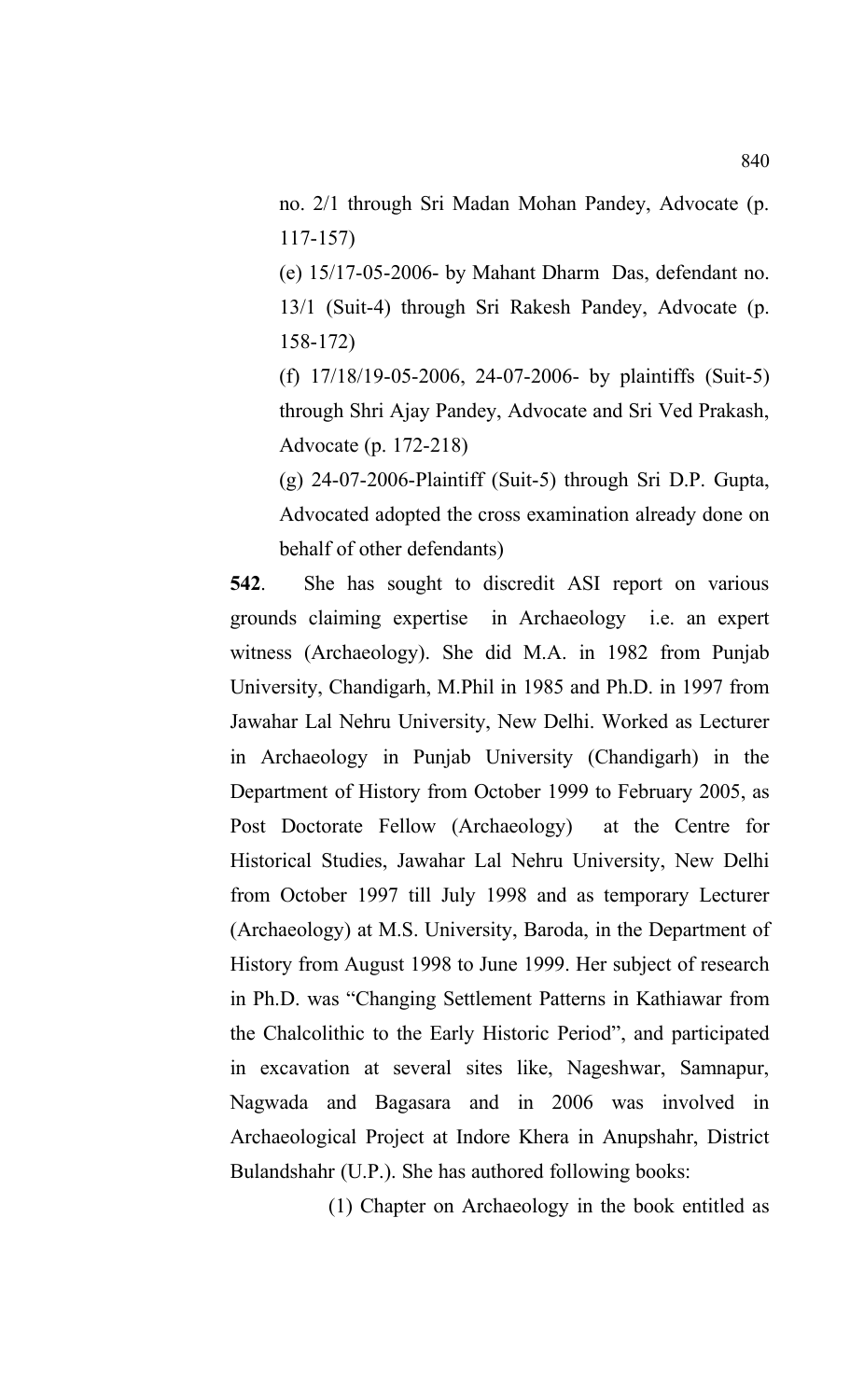"Some Themes in World History"prepared for Class XI as a text book by the National Council of Education and Research Training, New Delhi in April 2006.

(2) Co-edited with Prof. Satish Saberwal the book entitled "Tradition in Motion: Religion and Society in History" published by Oxford University Press, New Delhi in 2005.

(3) All the chapters on Archaeology in "Bharat Ka Itihas Part I, prepared by the State Council of Education Research and Training, New Delhi prescribed by the Delhi State Government since 2004.

# **543**. About research papers, PW 32 has given details as under:

(a) "Changing Settlement Patterns in Kathiawar", published in the book "Iron and Social Change in Early India" edited by Prof. B.P. Shahu from Oxford University Press, New Delhi (2006) (Originally published in the Journal known as "Studies in History, Vol. VI, No. 2, 1990)

(b) "Ethnography as Ethnoarchaeology: a review of studies in ethnoarchaeology of South Asia", published in the Book 'Past and Present': "Ethnoarchaeology in India", published by Center for Archaeological Studies and Training, Eastern India and Pragati, Kolkata and New Delhi, 2006.

(c) "Introduction of the book "Traditions in Motion: Religion and Society in History", edited by the deponent and Prof. Saberwal and published by Oxford University Press, New Delhi in 2005.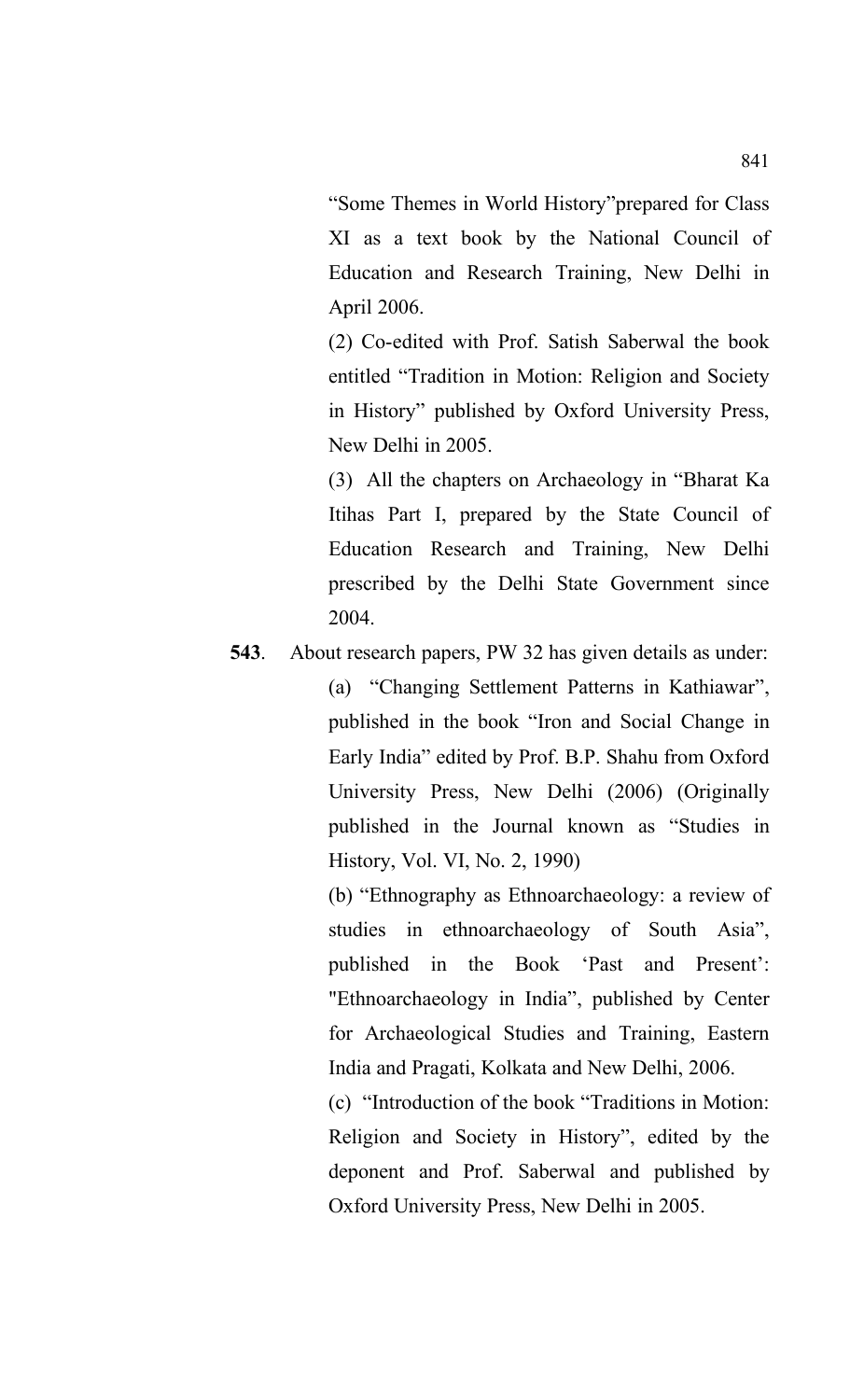(d) "Defining Tradition: An Archaeological Perspective", written jointly with Dr. J. Menon and published in S. Saberwal and S.Verma's book 'Traditions in Motion: Religion and Society in History', Oxford University, Press, New Delhi, 2005.

(e) "In the absence of mounds: shifting villages, pastoralism and depopulation", published in the book edited by R. Heredia and S. Ratnagar, ' Mobile and Marginalized peoples: Perspectives from the Past' Manohar publishers, New Delhi, 2003.

(f) "Is Archaeology an Immature Discipline?" Published in The Indian Historical Review, Vol. XXVIII (2001).

(g) "The Development of "Harappan Culture" as an Archaeological Label: a case study of Kathiawar" published in The Indian Historical review, Vol. XXVI (1999).

(h) 'Owning a Civilization', jointly written with Dr. J. Menon published in the Summerhill Review, Vol. IV, no. 2, (1998) by the Indian Institute of Advanced Studies, Shimla.

(I) "Villages Abandoned: the case for mobile pastoralism in Post Harappan Gujarat' published in Journal "Studies in History", Vol. VII, No.2, (1991) by SAGE (London and New Delhi).

**544**. PW 32 witnessed the excavation by ASI for about 47 days as under:

> 5<sup>th</sup> April 2003 -12<sup>th</sup> April 2003 11th May 2003 - 31st May 2003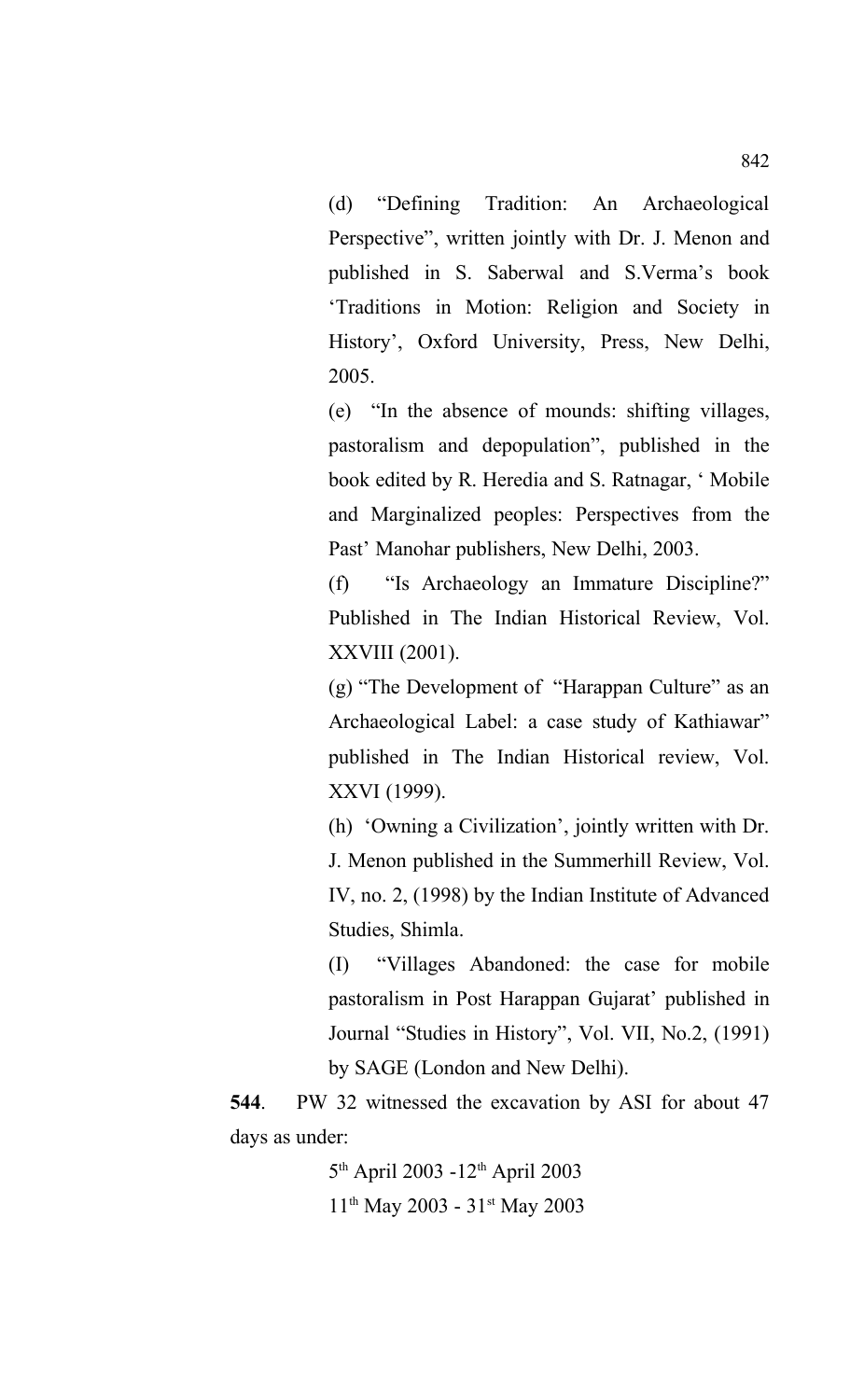22<sup>nd</sup> June 2003 - 27<sup>th</sup> June 2003 8<sup>th</sup> July 2003 - 19<sup>th</sup> July 2003

**545**. From Para 6 to 30 of her affidavit PW 32 has discussed and pointed out irregularities/discrepancies/shortcomings in the excavation report of the ASI which we propose to refer and discuss while discussing ASI report later on.

**546**. **OPW 17, Dr. R. Nagaswamy**, aged about 76 years (on  $17<sup>th</sup>$  August, 2006), resident of  $22<sup>nd</sup>$  Cross Street Besent Nagar, Chennai (Madras), deposed his statement as an expert witness (Archaeologist) to support ASI report. His cross examination followed as under :

**Part-I:**(a) 17/18/19/21/22/23/24-08-2006- by Mohd. Hashim, defendant no. 5 (Suit-5) by Sri M.A. Siddiqui, Advocate (p. 30-116)

**Part-II : Cross examination:** (b) 25-08-2006, 04/05/06/07/08-09-2006- by Mohd. Hashim, defendant no. 5 (Suit-5) by Sri M.A. Siddiqui, Advocate (p. 117-184)

(c) 11/12/13/14/15/18/19/20/21/22-09-2006- by Sunni Central Waqf Board, defendant no. 4 (Suit-4) through Sri Z. Jilani, Advocate (p. 185-317)

**547**. He did Post Graduation in Sanskrit and Literature from Madras University in 1958 and Ph.D. from Pune University in 1974. He worked as Curator for Art and Archaeology, Government Museum, Madras in 1959-63; as Assistant Special Officer (Archaeology), Government of Tamilnadu in 1963-65; Director of Archaeology, Government of Tamilnadu from 1966- 88 and retired from the post of Director on 31<sup>st</sup> August, 1988, appointed as Vice-Chancellor, Kanchipuram University Madras in February 1995 and served as such up to 1996, was working as Director, International Institute of Shaiv Siddhant Research,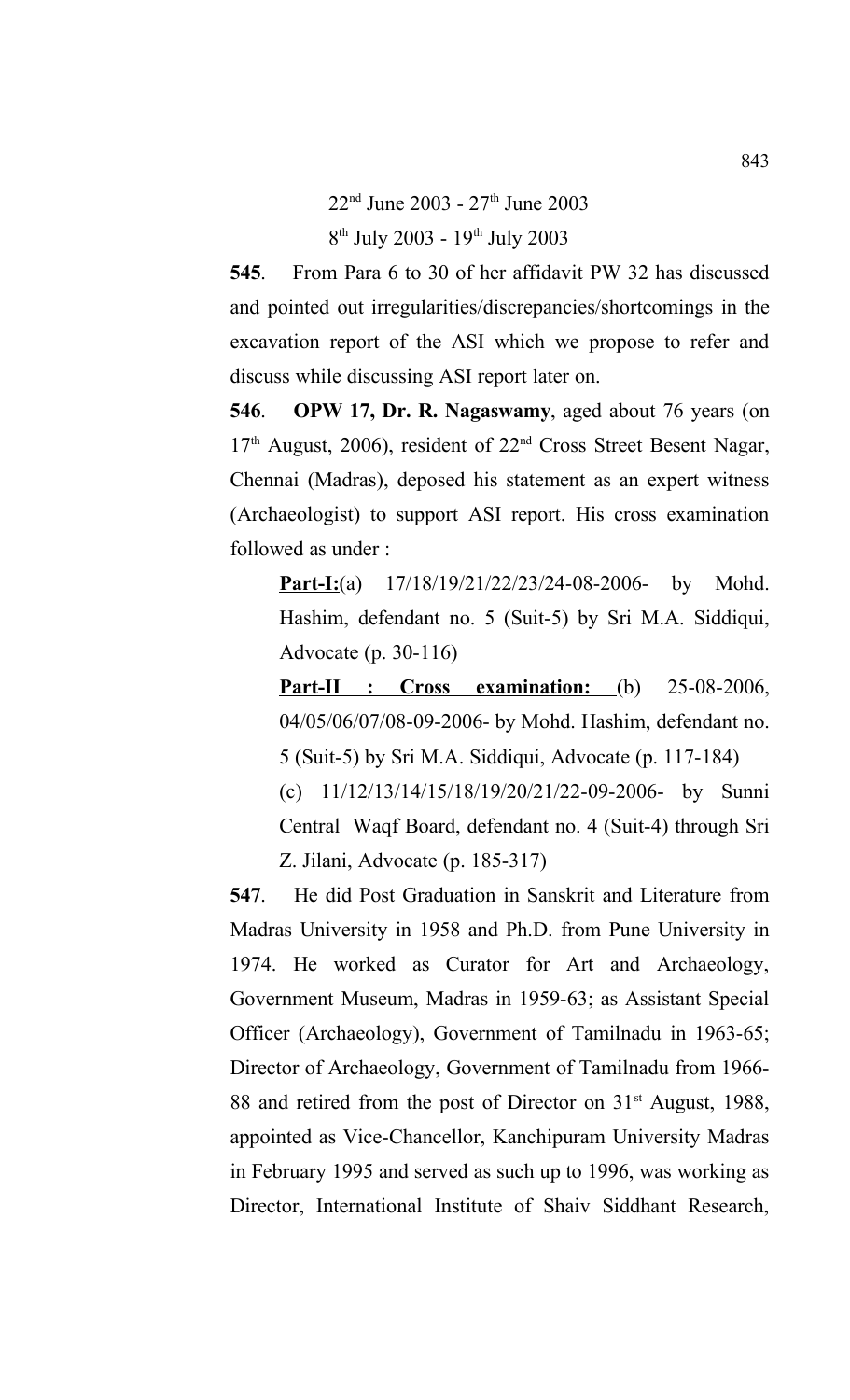Dharmpuram, Madras. He claims specialization in the field of Temple Arts and Culture, Archaeology, Art History, Tamil Literature from Sangam age to Modern period, Sanskrit Literature, Indian Epigraphy and Archaeology, Ancient Indian Law and Society, South Asian Art and Religion, Agamic and Vastu Literature, South Indian Music and Dance, South Indian Numismatics, Religion and Philosophy, and Village studies. He has given details of his literary and other achievements from paras 9 to 22 of the affidavit which we skip for the moment and may deal with at the appropriate stage whenever necessary. He claims to have studied ASI report, deposed in support of the finds and findings of the said excavation, and from paras 24 to 42 said as under:

*"24. That Archaeological Survey of India which is more than one hundred years old and has produced the most outstanding stalwarts in the field of Archaeology is known throughout the world for its excellence in all spheres of Archaeological work especially in the field of excavation its work has been extremely accurate and scientifically praiseworthy. Archaeology provides scientific factual data for reconstructing ancient history and culture, and is an important tool of human understanding and ASI has been doing this exercise admirably."* 

*"25. That no excavator can create or manufacture a structure consisting a number of courses inside a trench. In some places long walls may cut through several trenches but these are easily seen through the layers, the baulk and retain them."*

*"26. That Chronologically early antiquities can be found in later periods which is perfectly normal but later*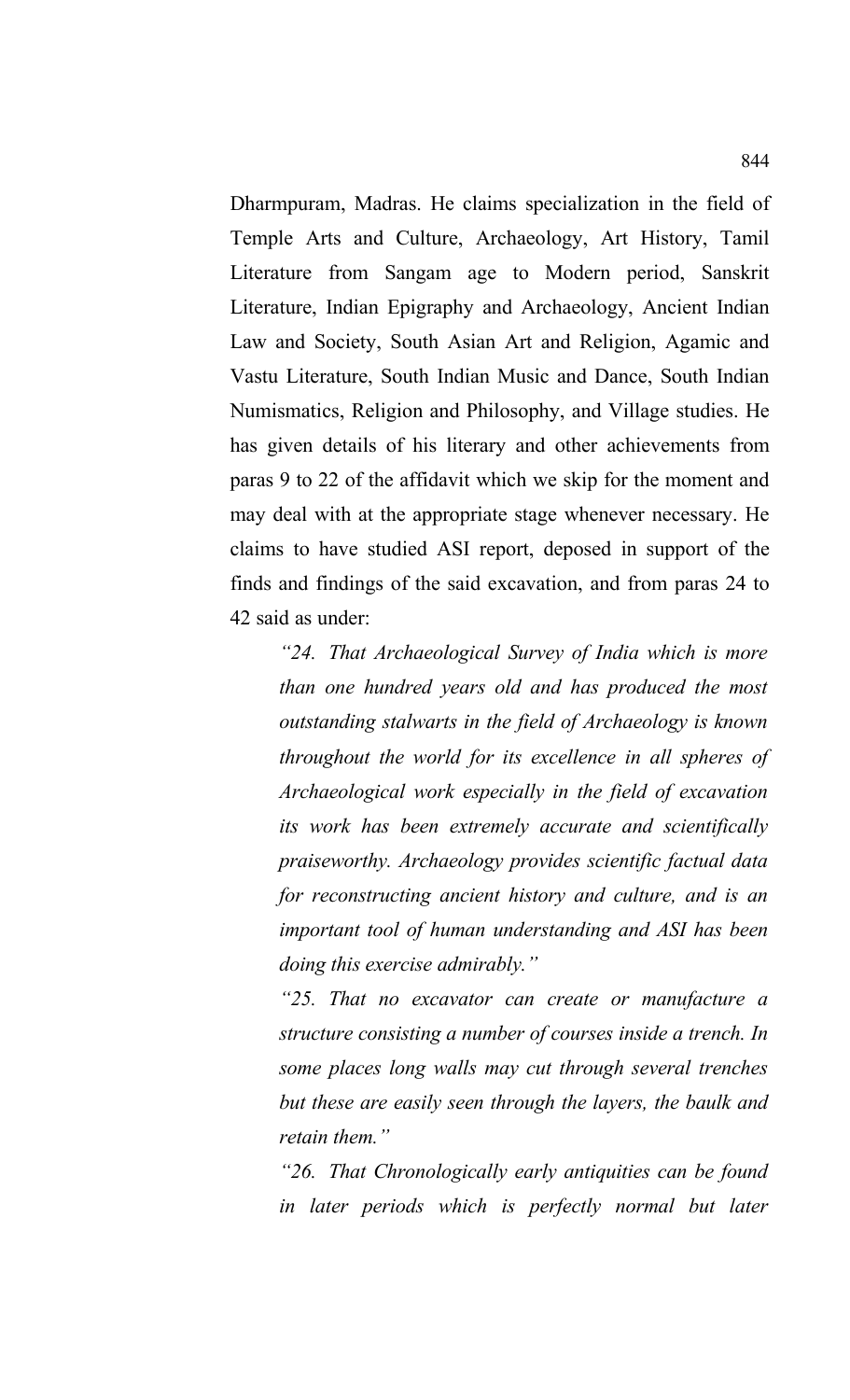*antiquities are not found in earlier layers."*

*"27. That the ASI in the opinion of the deponent has followed all the required archaeological principles and has undertaken precautions to safeguard the site and has completed the excavation works in compliance of court's order. The report submitted by the Archaeological Survey of India, reveals that their performance within a limited period of time is a work of highest scientific nature and is an important piece in the history of Archaeology."*

*"28. That before excavation of the disputed site a GPR survey was conducted under the orders of the court which is a non destructive scientific surveying method on the spot. The GPR survey is considered to be the most scientific method for conducting survey before actual digging. The anomalies pointed out in GPR survey may be confirmed by actual digging and that is what the ASI has done."*

*"29. That the GPR survey conducted before actual digging under the orders of the court indicated about anomaly alignment across the main platform north and south of the sanctum sanctorum extending to Ramchabutra. The anomaly alignment corresponded to a wall foundation belonging to successive construction period associated with ancient and Contemporaneous structures like pillars, foundation walls, slabs etc."*

*"30. That the Archaeological Survey of India has arranged Archaeological documentation including drawing, and Photography, of the Structural remains, pottery, and antiquities, and collections of samples of plaster, floors bones, charcoal, palaeo-botanical remains for scientific studies and analysis."*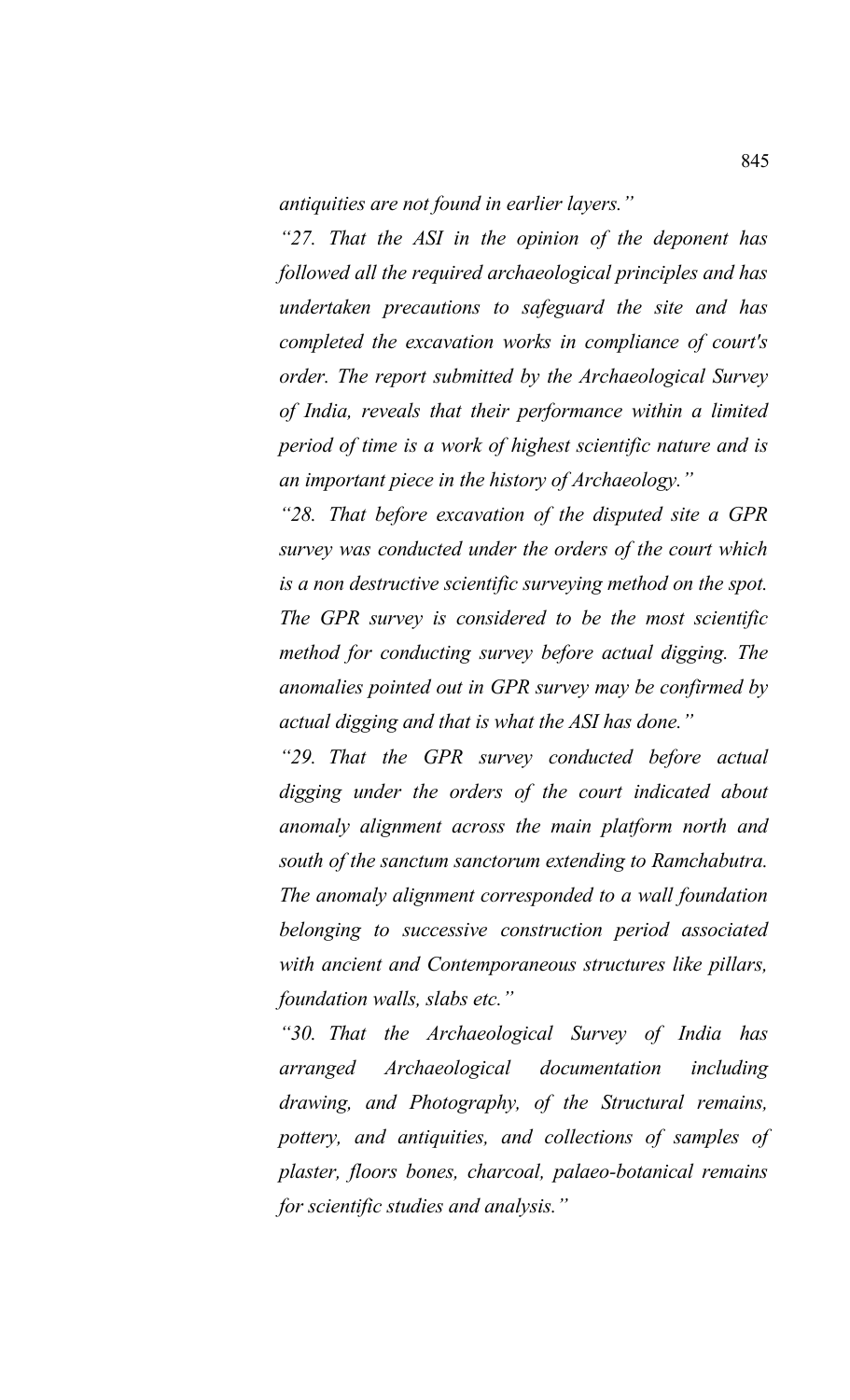*"31. That in the year 1929 excavation were conducted at Mahasthan a great Hindu pilgrim centre in modern Bangladesh which was originally a portion of north India, about 8 miles from Bogra town. This place contains both Vaishnava and Saiva temples. The excavations were conducted by Dr. Nazeemuddin Ahmad and was published by the Archaeological Survey of India Bangladesh. In the said excavations archaeologists found an inscribed stone with Brahmi inscriptions of the Asokan period and the excavation proved the site to be ancient Mahasthan. In the excavation a number of carved stone pillars and pieces were found on the mound which proved the site to be an important Hindu temple, in almost every aspect. There were pillar bases. There were carved stone used. The habitation of the site goes back to Kushan period. In some instances the Temples have been built in successive phases over the existing structures. There were massive walls pointing to porches. There seems to be a central opening. Some of the carved stones of the Hindu temples are found used in Islamic structure. There were also large Islamic pottery and antiquities strewn over an area but no Islamic structure was found there. The number of Hindu carvings laying in the region are indicative of an important Hindu temple beneath the mound etc. Though it is an Islamic country, and though the excavator is an Mussalman they do not deny the existence of a Hindu temple laying buried but on the other that it is a Hindu temple. They being excellent Archaeologists have no hesitation in stating the truth. Photocopy of relevant pages prepared and annexed with this affidavit as Annexure No. 3."*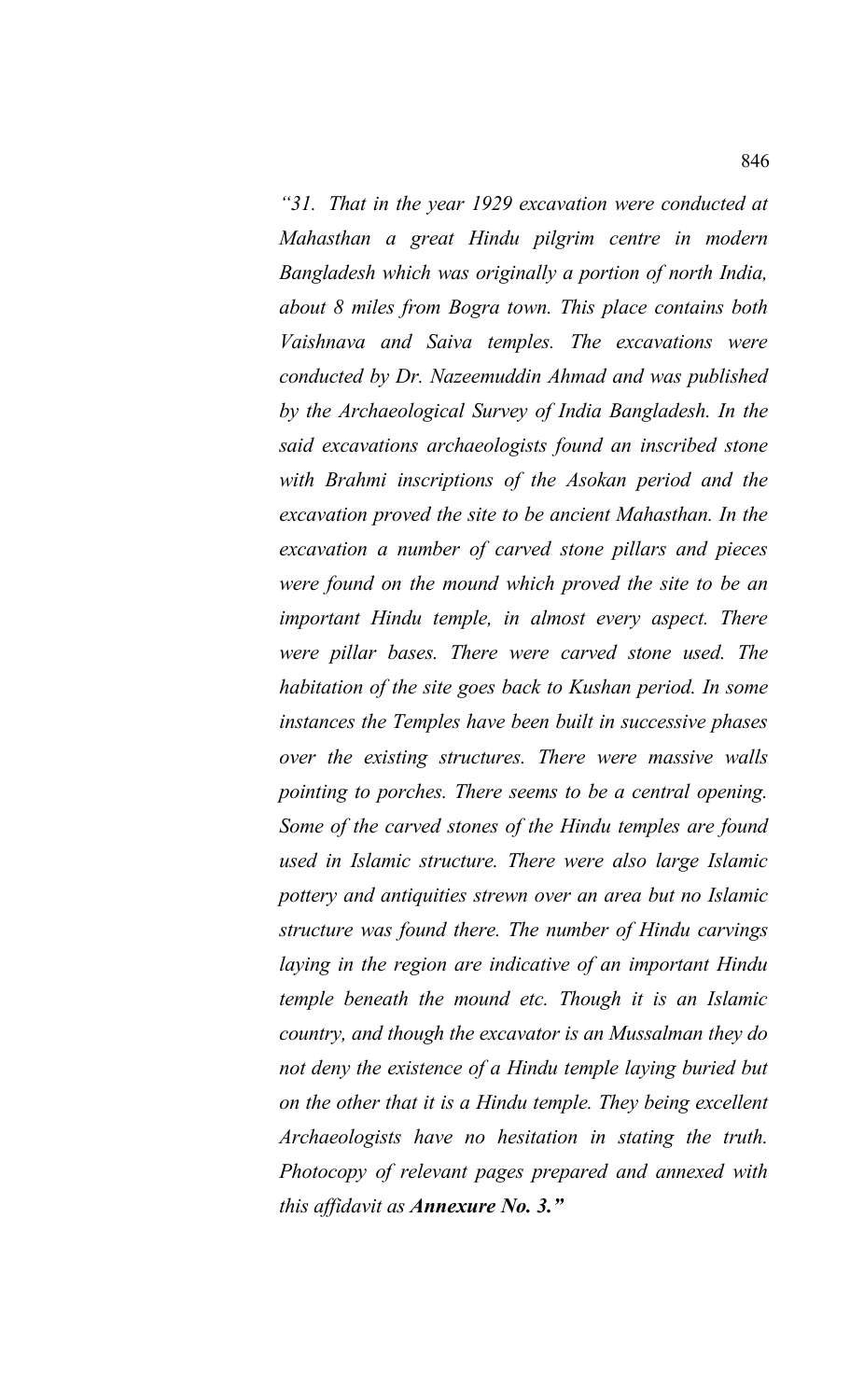*"32. That the archaeological excavation at Ayodhya has shown indisputably that there existed a structure immediately beneath the disputed structure. It shows that the structure also had pillar bases. Pillar bases have been found in Mahasthan excavation in the Hindu temple area and that the Bangladesh Archaeologists have shown those pillar bases were meant to support a porch of a Hindu temple."*

*"33. That from the perusal of the report it is clear that the layers are well stratified and the periodization has been done as per settled norms and the finds have also been recorded and interpreted properly."*

*"34. That the carbon dating is a scientific mode of periodization which is considered to be reliable dating method in archaeology."*

*"35. That Pillar bases are made up of some sources of brick bats and are either square or circular in formation' Calcreate stone blocks are kept on sand stone block-one decorated stone block was found here. The idea that they are not pillar bases but heaps of stone for holding floor level is not correct. The stones in the middle of the brick formation undoubtedly were intended for supporting pillars and this tradition seems to have been followed through the centuries in this areas where even indisputable pillar bases are found. Below this brick wall, was found another brick wall-decorated stone blocks were used on top of this wall. Beneath pillar bases, earlier pillar bases were found. Some more brick structures were found beneath these walls. Most of the pillar bases were found connected with 2nd floor." "36. That existence of circular shrine with pranal towards*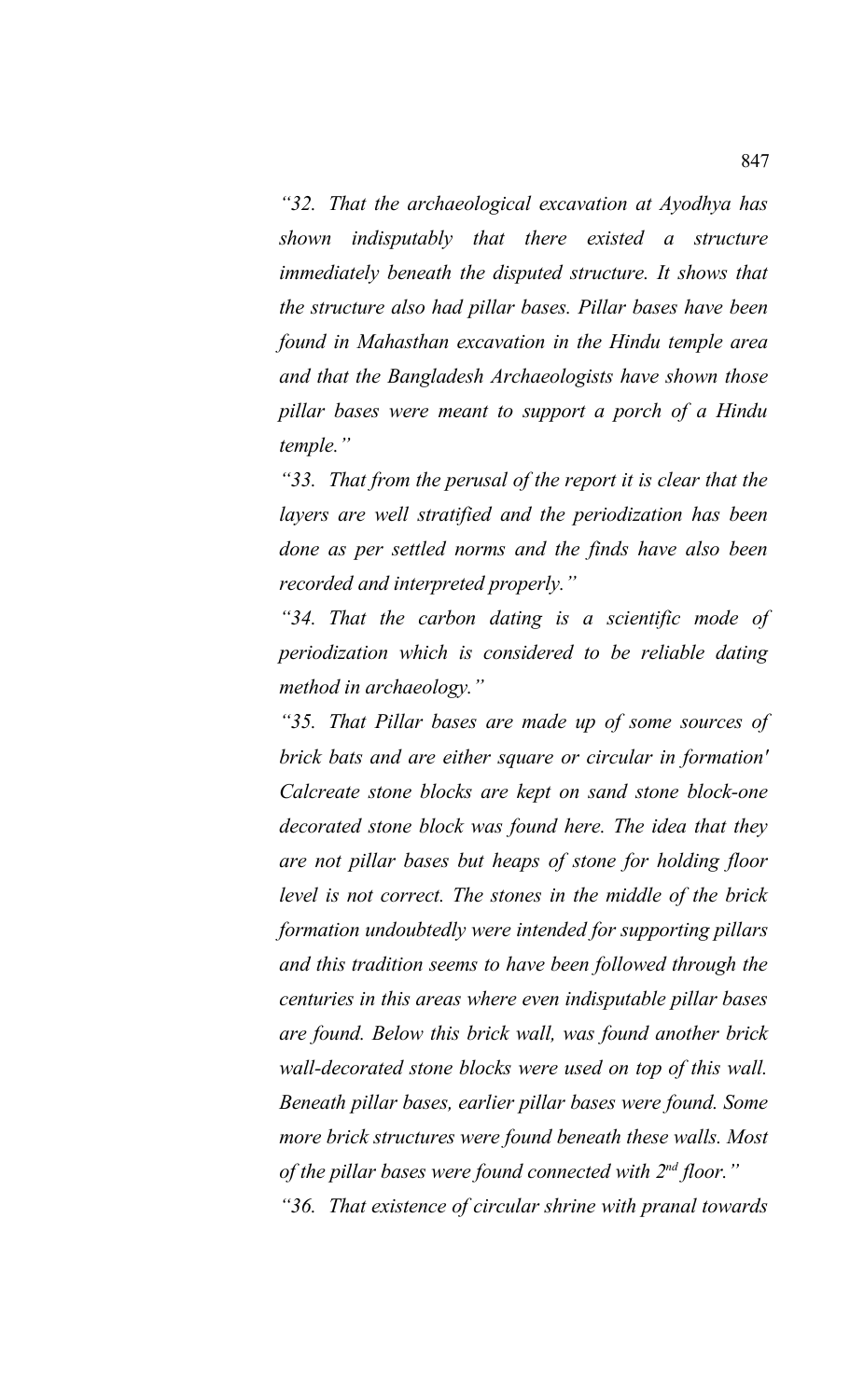*north proves existence of Hindu temple."*

*"37. That the brick circular shrine is circular outside and square on the inner side, with a rectangular projection in the east with entrance, it has a water chute on the northern side which is obviously in level with the floor level of the inner sanctum clearly intended for the abhisheka to be drained, As this seems to be secondary shrine dedicated to Siva in his linga from the shrine is built to smaller dimension. Smaller dimension of subsidiary shrines with just minimum entrance space are seen in some of temples, eg. Manasor, Rajasthan- Kumbharia Shantinath Temple relevant pages are photostat copies prepared from those books, are annexed with this affidavit as Annexure no. 4, 5 (Temples of India by Krishna deva, published by Aryan Books, New Delhi) The smaller dimension does not preclude the structure being a shrine. The absence of any significant artefacts belonging to other sister faiths like Buddhism or Jainism, precludes this structure being identified with any of those faith."*

*"38. That in the opinion of the deponent the excavation report, its finds, proves beyond doubt the existence of a Hindu temple under the surface of the disputed structure."*

*"39. That the presence of different bones in Hindu temple area is nothing unusual, nor does it minimize the sanctity of the temple premises, Bones in archaeological excavation are quite common."*

*"40. That all classical Hindu temples are laid according to a prescribed grid know as Vast pada vinayasa, Sacred diagram. Within the diagram and immediately outside the diagram several natural, benign or wild forces are present*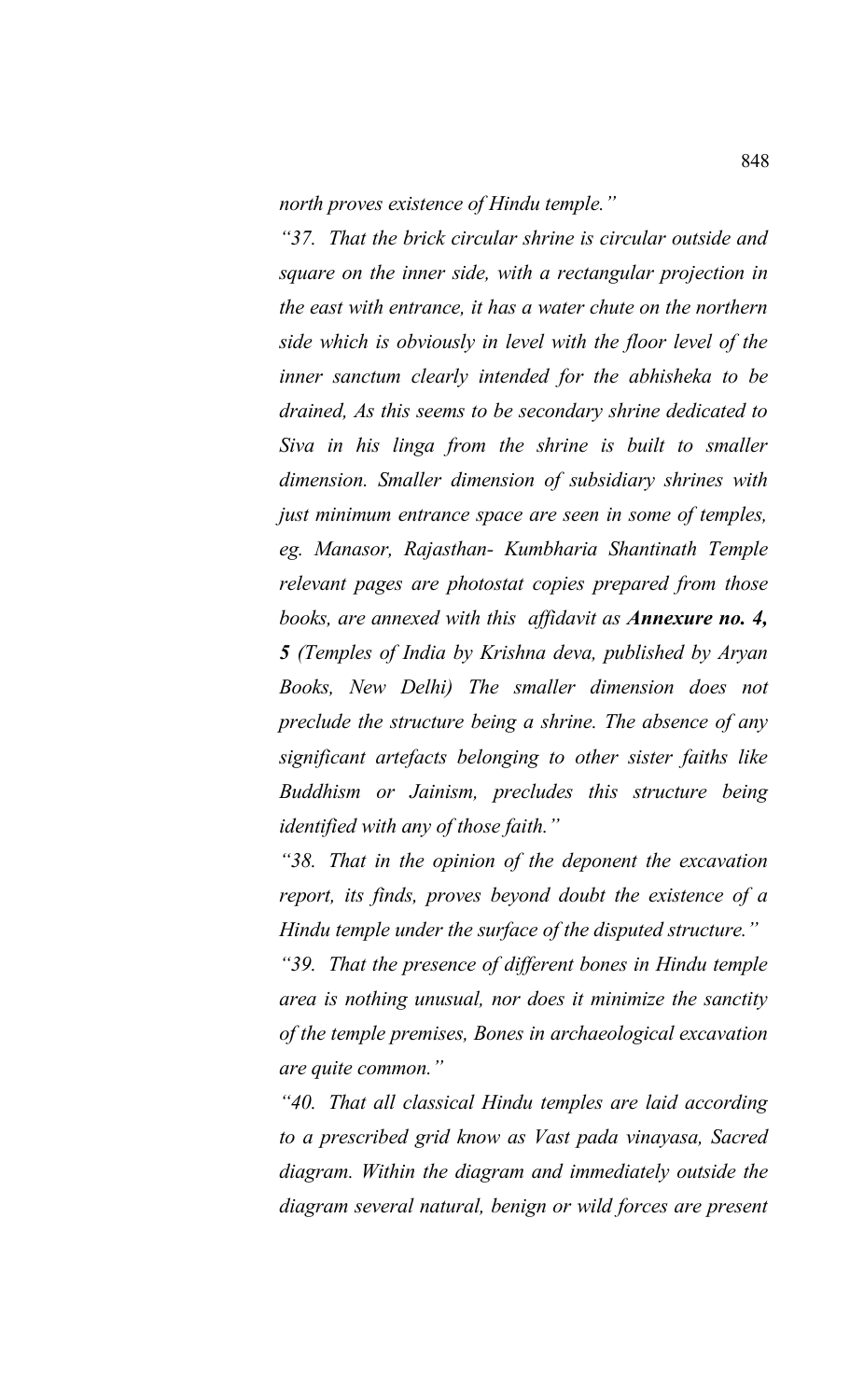*that are propitiated. Among such forces are bhuta, pretas, Pisachas, etc which are offered worship when the temple is first erected and subsequently annually during the great festivals. During their worship different kinds of food offerings are made which include for Bhuta, Pretas, Pisachas etc. blood and meat of flesh of animals etc. suited to the nature of the evil forces (Mayamata, vol I, reference for meal offering and also for use of Lime and "Vastu Sastra" by D.N. Shukla, P. 114) photocopy of relevant pages prepared and annexed with this affidavit as Annexure No. 6 and 7. It is invariably part of Hindu worship. The offering is made generally during the mid of the night in all the directions. So the presence of Bones of animals or birds etc. does not preclude the place being a Hindu temple. There is a temple at Gudimallam now in Andhrapradesh near the famour Thiruppati Balaji Kshetra. The temple is well known to Indologists and carries in it sanctum a Siva linga which is in the form of human phallus and is dated to second century BC to the time of famous Bharhut sculptures of the Sunga Period. In order to asses the antiquity of this famour sculpture and its antiquity of the temple, the ASI conducted an excavation in side the sanctum of the temple. The excavated space between the linga and the sanctum wall was found to have been filled up in 12th - 13th century when the aforesaid temple was built. This filling contained bone pieces right in the garbhagraha area of a Hindu temple: the excavation shows that finds of bone does not mean the structure could not be a Hindu temple."*

*"41. That the Marici Samhita an early Vaishnava text,*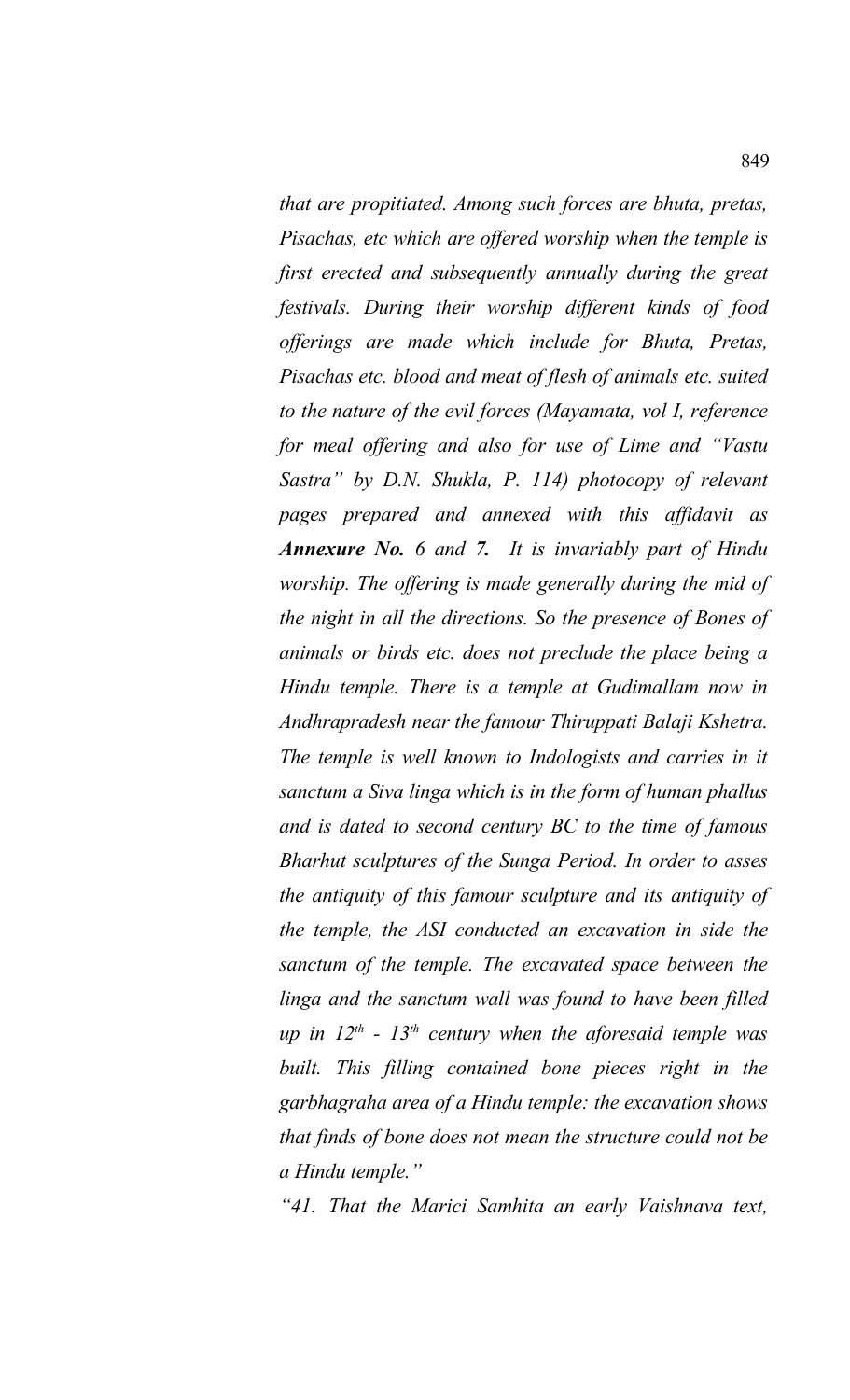*(Pub Thiruppati Ed. 1926, p. 140) mentions parivara devas that include Nagas, Bhuta, Yaksha, Durga, Chota mukhi, Dhatri, Grahakshata, Rakshasa, Gandharva etc. At the beginning of festival all deities are offered Bali to propitiate them. Marichi p. 351. The following are the divinites to be propitiated with bali in addition to the well known ones. Deva Bhuta, Yaksha, Rakshara, Pisacha, Naga, Gandharvas and 18 ganas. (Bhrigu : Samhita Khiladhikara, also called Bhrgu Samhita Ed. Partha sarathi Bhattacharya, 1961 – Thiruppati, P. 434, Mahotsavavidhi.)*

*Kamikagama :Saiva – Pt. 1, 1975, 75 Ref. Vastidevabali It gives what bali should be offered to whom. Rudra – mamsam annam (cooked rice with meat) Rudrajaya phenam (Moss) Apa – fish Apavatsa – Mamsa (meat) Caraki – ghee, (Mamsam meat) Grahas – Mamsannam (cooked rice with meat) These are called Utkrshta bali (highly respected) bali." "42. That the sarvasiddhanta viveka, a Sanskrit text states a branch of the saivas offered Madhu, Matsya, and Mamsa. (Art and Religion of the Bhairavas, R. Nagaswamy, Tamil Arts Academy, Chennai, 2006 P.S. - 6 and Page 49, photocopy of relevant pages prepared and annexed with this affidavit as Annexure No. 8."*

**548. OPW 18, Arun Kumar Sharma,** a retired Superintending Archaeologist from ASI, aged about 73 years (vide his affidavit dated 28.08.2006), is resident of Sector 3, C.B.D. Belapur, Navi Mumbai (Maharashtra). His cross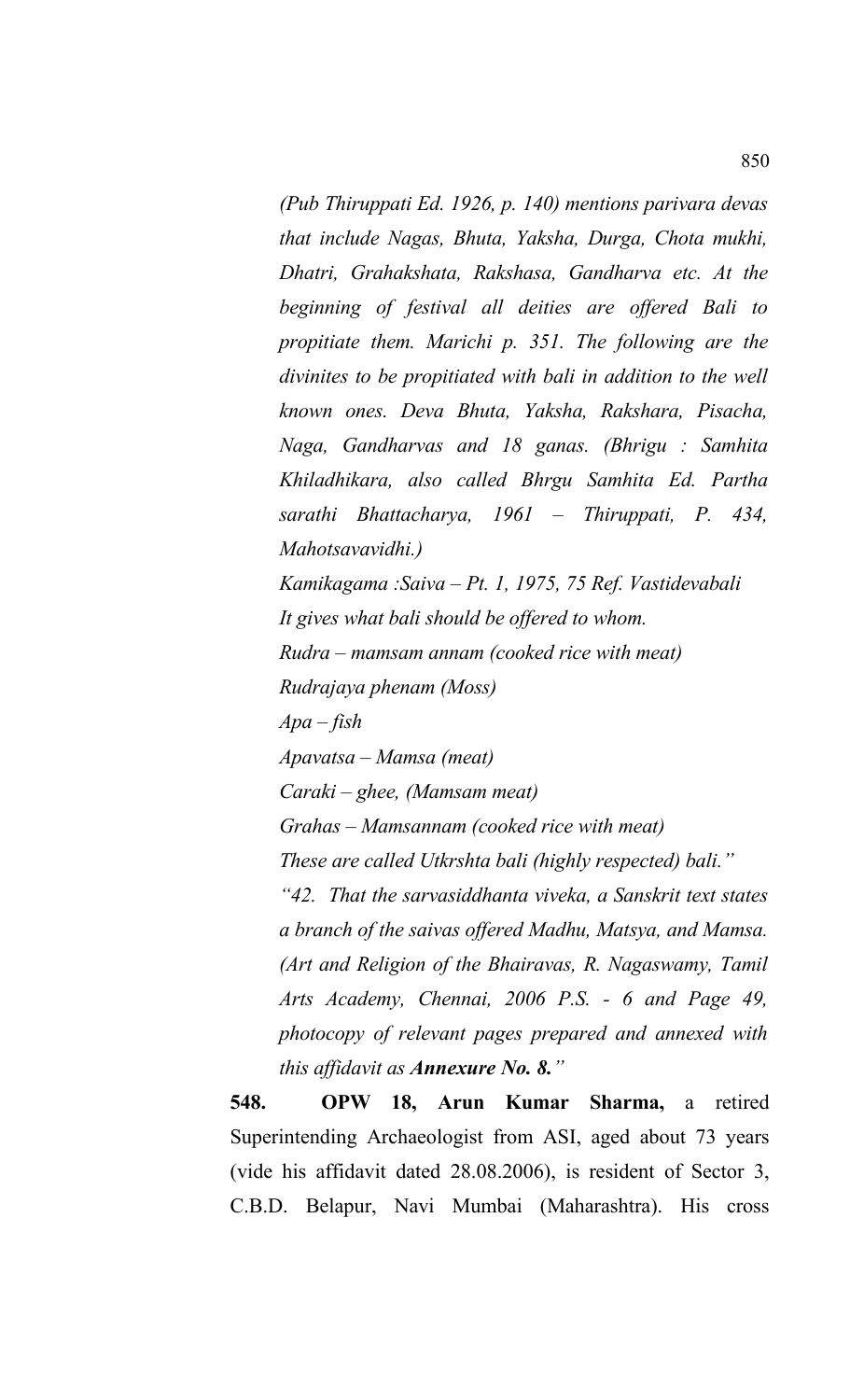examination followed as under:

**Part-I :** is his affidavit

**Part-II : Cross examination:** (a) 28/29/30/31-08-2006-by Mohd. Hashim, defendant no. 5 (Suit-5) through Sri M.A. Siddiqui, Advocate (p. 29-74)

(b) 31-08-2006, 01/25/26/27-09-2006, 01/02-11-2006- by Sunni Central Waqf Board, defendant no. 4 (Suit-5) through Sri Z. Jilani, Advocate (p. 74-152)

**Part-III :**(c) 03/06/07/08/09/10/13/14/15-11-2006- by Sunni Central Waqf Board, defendant no. 4 (Suit-5) through Sri Z. Jilani, Advocate (p. 152-272)

(d) 15-11-2006 defendant no. 26 through Sri Sayad Irfan Ahmad, Advocate and defendants no. 6/1 and 6/2 (Suit-3) through Sri Fazale Alam, Advocate adopted the cross examination already done by defendants no. 4 and 5 (p.273)

**549**. The witness has appeared as an expert (Archaeology) to support the findings of ASI. He did M.Sc. (Physical Anthropology) in 1958 from University of Sagar (Madhya Pradesh) and Post Graduate Diploma in Archaeology in 1968 from Institute of Archaeology, Government of India. In the Diploma examination he was awarded -

(a) Maulana Azad Memorial Medal for topping in the batch;

(b) Maulana Azad Memorial Prize;

(c) Sir Mortimer Wheeler Prize for excavation;

(d) Dr. K.M. Puri Prize for publication.

**550**. OPW 18 served ASI from 1959 to 1992 and had the opportunity to explore and excavate archaeological sites ranging from pre-historic time to modern time throughout the country.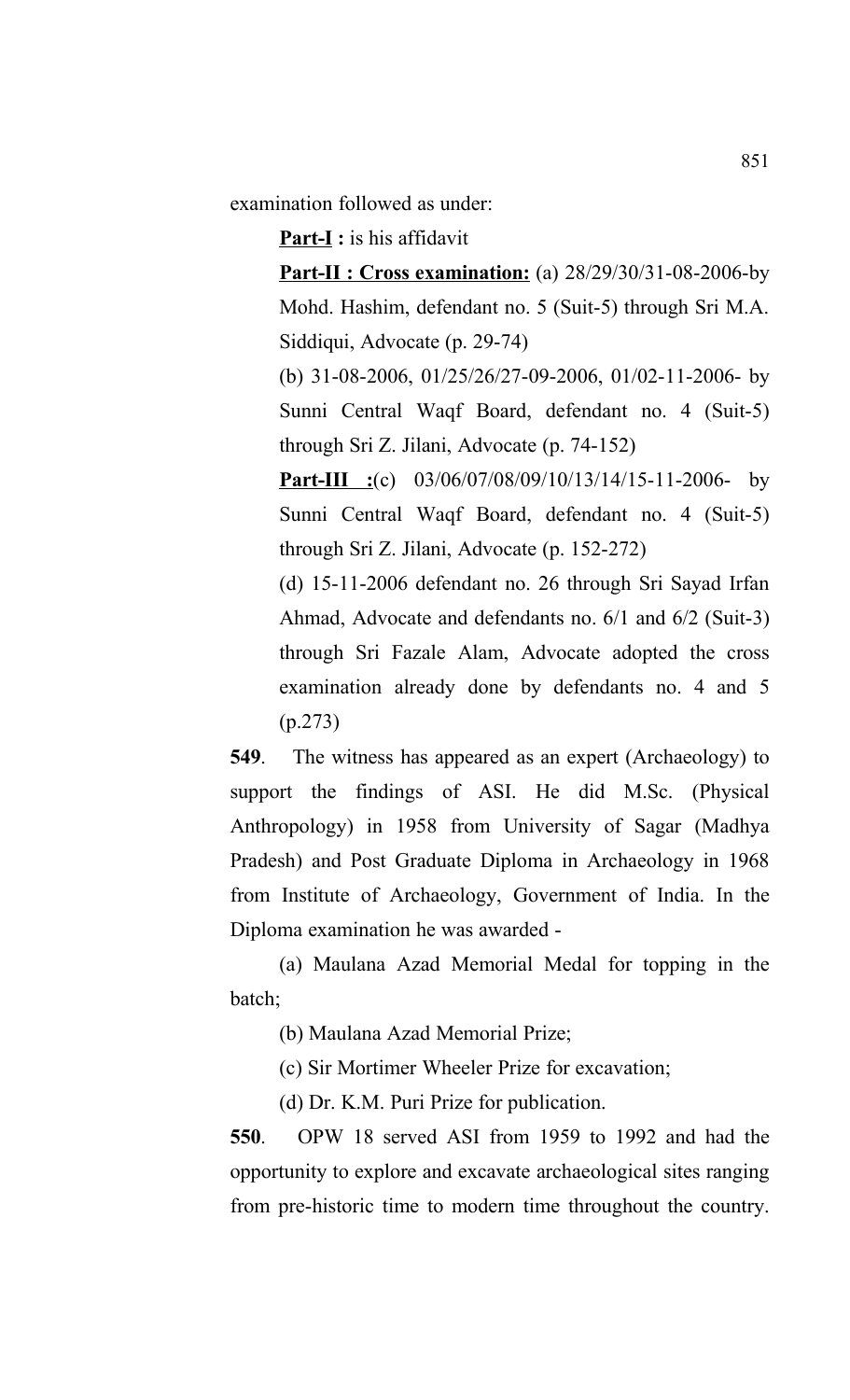The sites he excavated under the licence issued by Director General, ASI, as Team Director of the excavations and the reports of the said excavation were submitted to ASI within one year of the completion of the excavation, published in book form, are:

- (i) Excavations at Gufkral (J&K) in the year 1981-82
- (ii) Excavations at Karkabhat (Chhattisgarh)-1990
- (iii) Excavations at Sekta (Manipur)-1991
- (iv) Excavations at Anangpur (Haryana)- 1991-92
- (v) Excavations at Bhaithbari (Meghalaya) 1991-92

(vi) Excavations at Ladyura (presently in Uttranchal)- 1992

(vii) Excavations at Darekasa (Maharashtra)-1992

**551**. OPW 18 is author of the books containing reports of excavation and explorations and has also edited certain work as under:

#### A. **Excavations**

- (i) Emergence of Early Culture in North east India (New Delhi, 1993)
- (ii) Pre-historic Delhi and its Neighbourhood (New Delhi, 1993)
- (iii) Manipur Its Glorious Past (New Delhi, 1994)
- (iv) Megaliths in India in context of Sought-East Asia (New Delhi, 1994)
- (v) Early Man in Eastern Himalayas including Nepal (New Delhi, 1996)
- (vi) Pre-historic Burials of Kashmir (New Delhi, 1998)
- (vii) The Departed Harappans of Kalibangan (New Delhi, 1999)
- (viii) Archaeo-Anthropology of Chhattisgarh (New Delhi,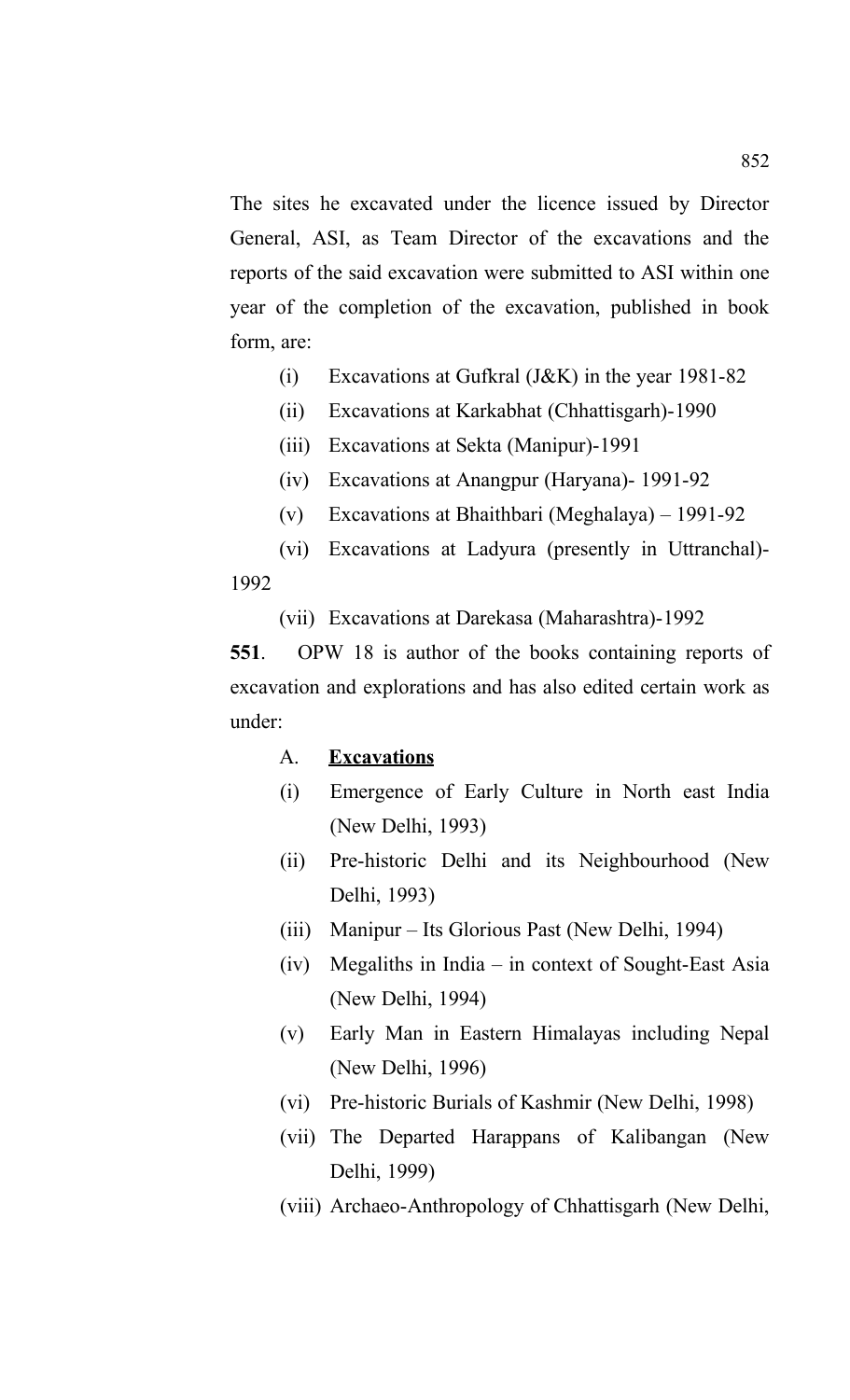2000)

- (ix) Early Man in Jammu and Laddakh Kashmir (New Delhi, 2000)
- (x) Heritage of Tansa Valley (New Delhi, 2004)
- (xi) Excavating in a Cave, Cist and Church (New Delhi, 2005)
- (xii) Excavating Painted Rock Shelters (New Delhi, 2006)

# B. **Explorations**

- (i) Pura-ratna volumes Shri Jagat Pati Joshi Facilitation volume, New Delhi, 2002.
- (ii) Puraprakasa 2 volumes Dr. Zia-ud-din Ahmed Desai commemoration volume, New Delhi, 2003.

**552**. OPW 18 participated as a team member in certain excavations and wrote reports on specific topics assigned to him in the following excavations:

- (i) Kali Bangal (Rajasthan)
- (ii) Burzahom (J&K)
- (iii) Lothal (Gujarat)
- (iv) Surkotada (Gujarat)
- (v) Malvan (Gujarat)

**553**. After retirement OPW 18 claims to have worked as under:

- (i) was appointed as Officer on Special Duty in 1993 in Indira Gandhi National Centre for the Arts, New Delhi and excavated the Rock Shelter site at Jhiri (M.P.) in 1993-94 in collaboration with the French Team. He was the leader of the Indian Team.
- (ii) On request from Gurudev Siddha Peeth, Ganeshpuri, Maharashtra, explored the entire Tansa Valley to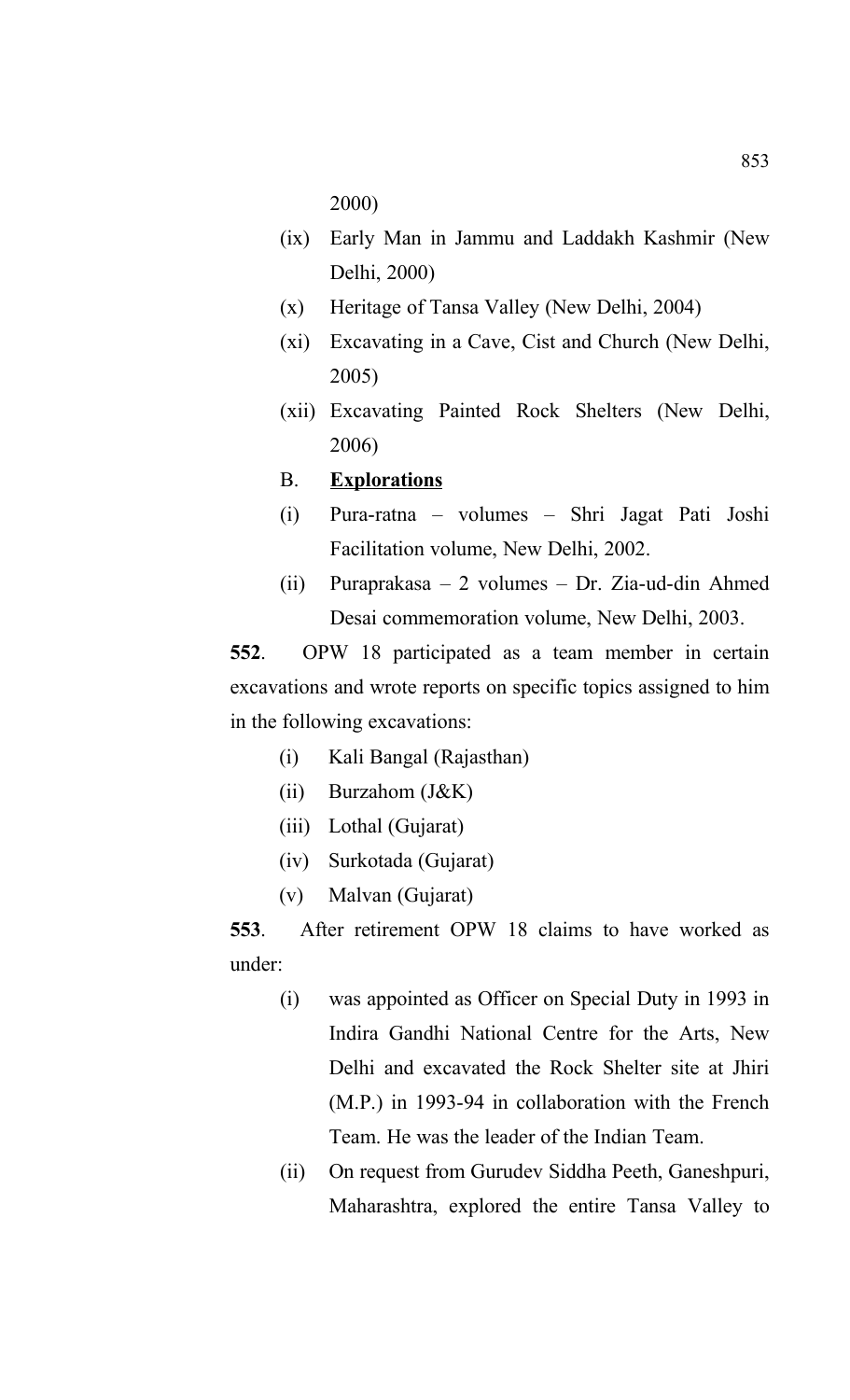locate and document archaeological remains.

- (iii) From 1997, he was appointed as Director (Projects) in Bodhisatwa Nagarjun Smarak Sanstha Va Anusandhan Kendra, Nagpur to conduct explorations and excavations and, as Director, conducted excavations at Sirpur (Chhattisgarh) from 2000 to 2004. He is conducting excavations and simultaneous conservation at Mansar (Maharashtra) since 1997-98 till this date under license from Archaeological Survey of India.
- (iv) He has been appointed as Archaeological Adviser to the Government of Chhattisgarh since 2004 and is conducting excavations and simultaneous conservation at Sirpur (Chhattisgarh) since 2004 under license from Archaeological Survey of India.

**554.** OPW 18 also claims to have studied animal bones in excavation at Mirzapur and Karan Ka Teela (both in Haryana) and submitted report which has been published at the instance of Vice-Chancellor, Kurukshetra University; examined bones excavated from Sarai Nagar Rai, gave report which was published in book "Beginning of Agriculture"-Allahabad-1980 at the instance of Prof. G.R. Sharma (Late), Allahabad University. He is author of several research articles on various topics of archaeology published in international and national journals and is one of the expert of Indian Council of Historical Research, New Delhi to evaluate various projects for grant of fellowships to scholars; delivered lectures and imparted field training on exploration and excavation techniques to the students of Institute of Archaeology, Government of India. He visited excavation site on  $6<sup>th</sup>$  -  $7<sup>th</sup>$  August 2003, examined the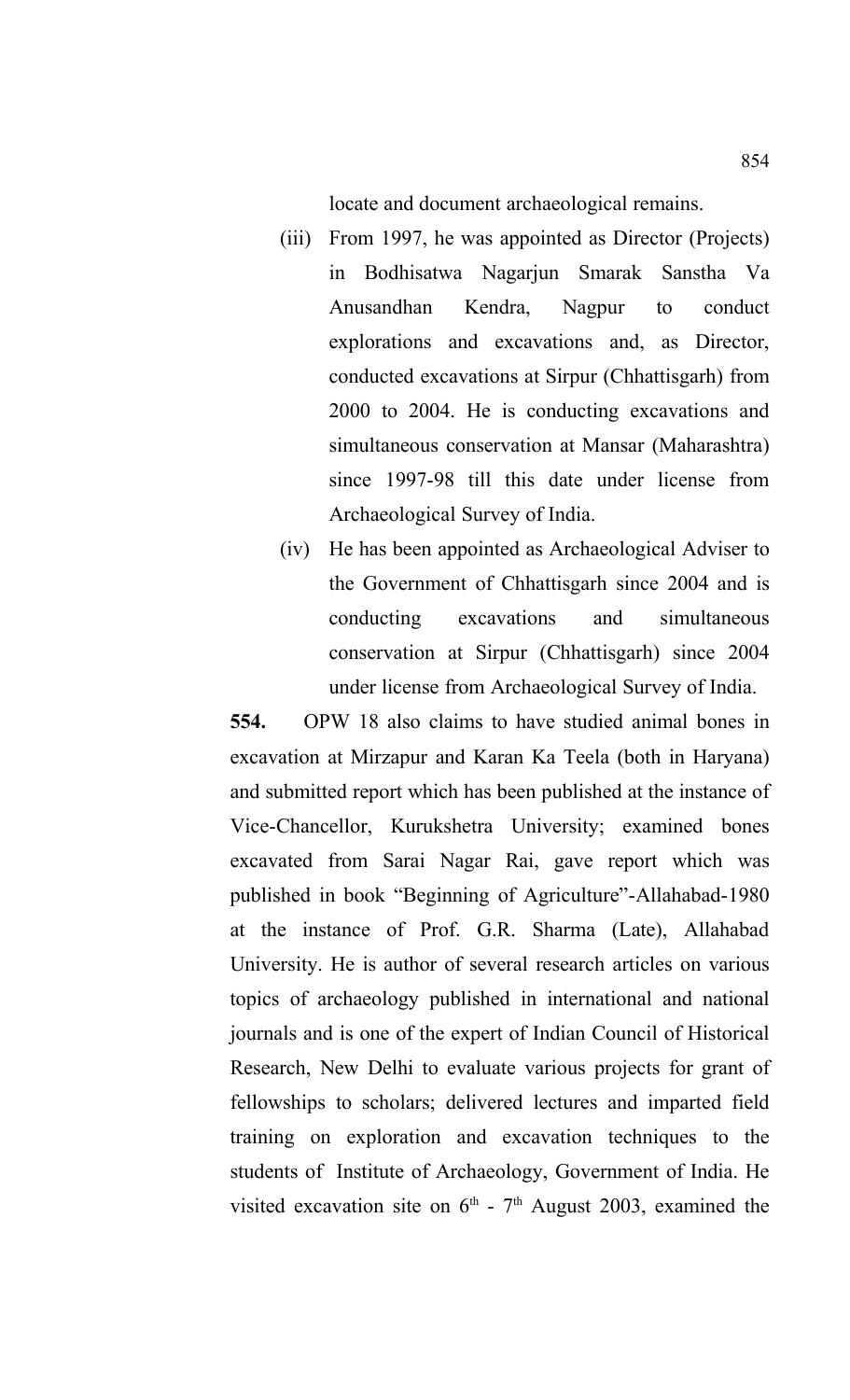excavated structures, layers and deposits, and also examined the report of ASI as well as the photographs and other connected record. He deposed that the ASI has conducted its work strictly in accordance with well known principles and in para 15 of the affidavit said:

*"15. That the report submitted by Archaeological Survey of India is in conformity with the archaeological principles and norms and is a most scientific report of the excavation of the disputed site at Ayodhya and is based on wellestablished and internationally accepted norms of archaeological excavations. From the perusal of the report, it is clear that the layers are well stratified and the periodisation has been done in a proper way and the finds have also been recorded and interpreted strictly in accordance with the settled archaeological norms."*

**555**. The rest of the averments contained in his affidavit in examination-in-chief, we find appropriate to refer at the stage while dealing with ASI report later on alongwith statement in cross-examination.

**556**. **OPW 19, Sri Rakesh Datta Trivedi,** aged about 71 years (as per his affidavit dated 03.10.2006), resident of Sector 8, Rohini, Delhi, retired Director, ASI, New Delhi, has deposed as an expert witness (Archaeology) to support ASI report. His cross examination followed as under :

 $(a)03/04/06/09/10/11/12/13/16-10-2006$ - by Mohd. Hashim, defendant no. 5 (Suit-5) through Sri M.A. Siddiqui, Advocate (p. 9-106)

(b) 17/18/19-10-2006, 15/16/18/20/21/22/23/24/-11-2006, 04/05-12-2006-by Sunni Central Waqf Board, defendant no. 4 through Sri Zafaryab Jilani, Advocate (p. 106-241)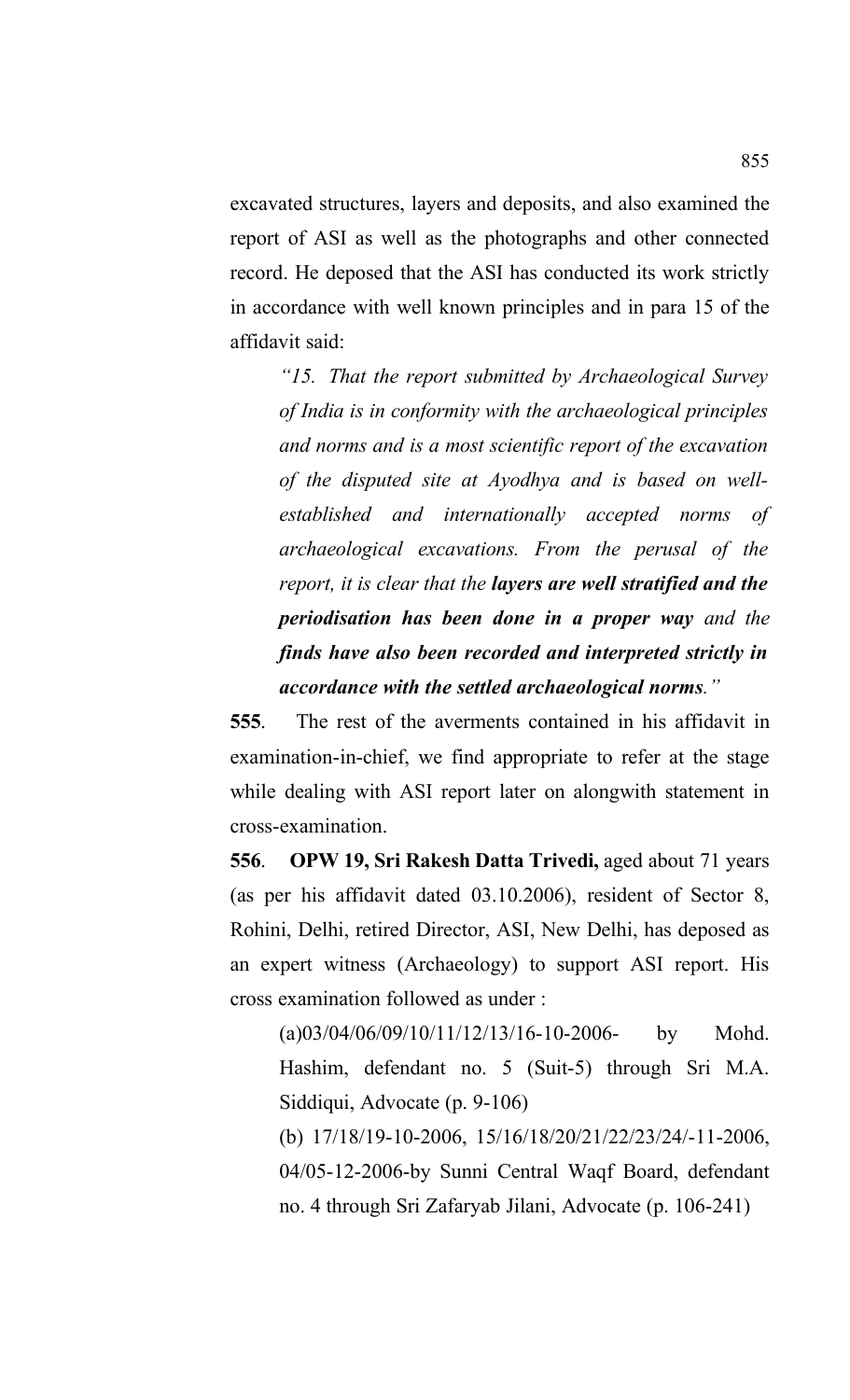(c) 05-12-2006- defendant no. 26 through Sri Syed Irfan Ahmad, Advocate and defendants no. 6/1 and 6/2 (Suit-3) through Sri Syed Irfan and Sri Fazle Alam, Advocate adopted the cross examination already done by defendants no. 4 and 5. (341-342)

**557**. He did M.A. (Ancient Indian History and Archaeology) in 1958 from Lucknow University, Lucknow, joined National Museum, New Delhi as Museum Lecturer and worked in the said museum between 1962 to 1974. During this period he got specialised training in Museology in France under the French Government Scholarship scheme in 1967-1969, also visited museums at United Kingdom, Czechoslovakia and West Germany for specialised studies. He joined ASI, New Delhi, in 1974 and retired as Director, ASI New Delhi in June 1993. During this period he visited archaeological sites, museums and monuments in Japan under the cultural exchange programme of Government of India; worked as Head of the Temple Survey Project of North India from 1977-1984 and was engaged in research, interpretation of Indian Art, Temple Architecture and its Sculptures connected with Ancient Temples; and is author of "Temples of the Pratihara Period in Central India" published by ASI in series of Architectural Survey of Temples and another book titled as "Iconography of Parvati" published by Agam Kala Prakashan, New Delhi which deals with Parvati as the consort Siva; wrote several articles and research papers of Indian art and culture and therefore his services were connected with the study and research of temple archaeology and iconography. He said to have studied both the volumes of the report submitted by the ASI and in this regard stated as under from paras 9 to 17 of the affidavit: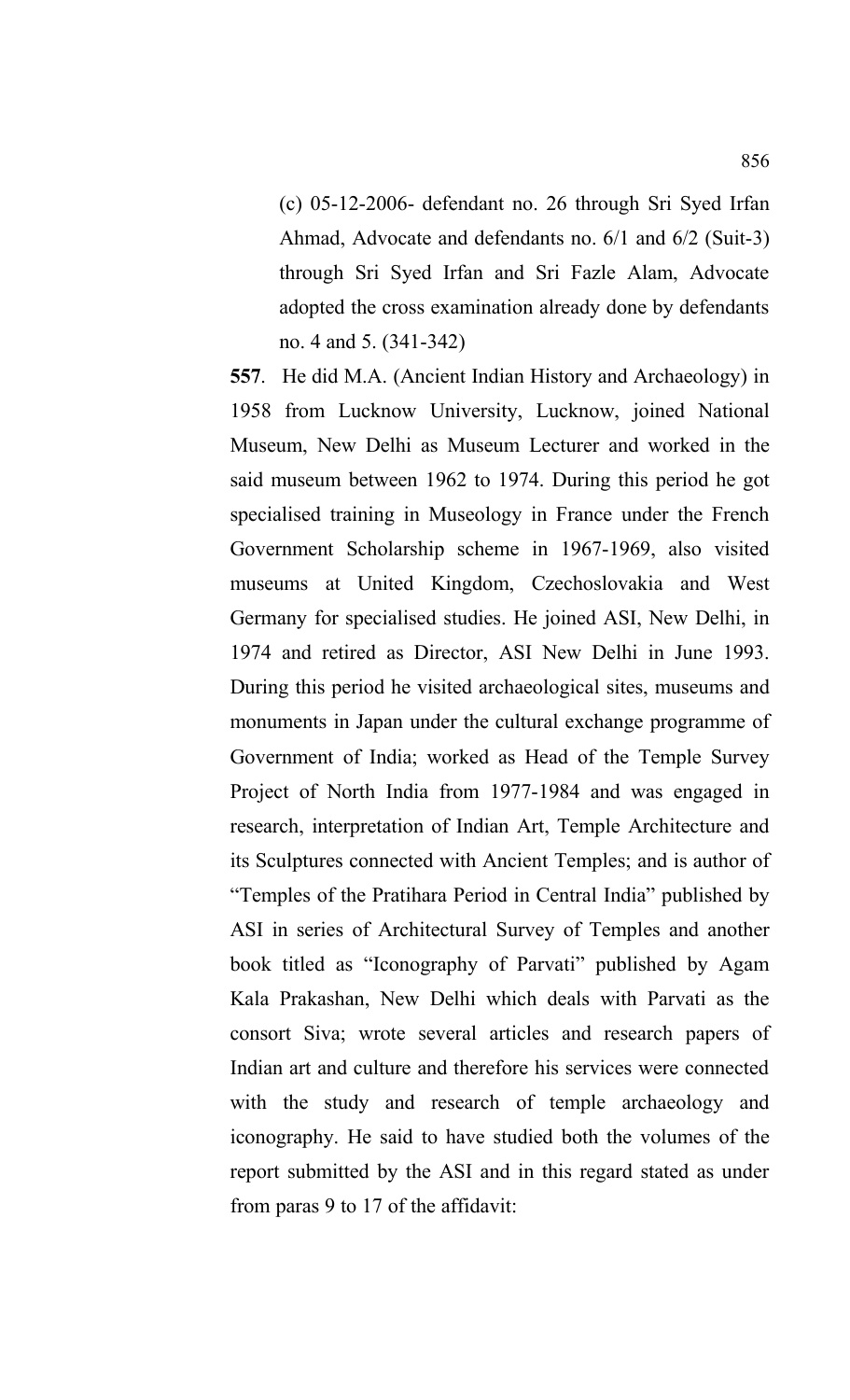*"9. That the deponent during his service was connected with the study and research of temple architecture and Iconography."*

*"10. That the structural and architectural remains found in excavation at the disputed site proves the existence of remains of massive structure underneath. The existence of massive walls coupled with other structures and pillar bases further indicate the existence of an extensive pillared Mandapa-like structure which is found in temples of northern India."*

*"11. That the existence of 50 pillar bases exposed (some of them fully, other partially and a few of them traced in section) also indicate the existence of the Mandapa. The pillared structure which was below the surface of the disputed structure was standing on the much bigger area on lateral sides and front side facing east, further proves the existence of a big Mandapa."*

*"12. That in the Southern side of the disputed structure, the remains of a circular shrine, which dates back earlier to the pillared structure facing east, has a Vari-marga (Pranala) on the northern side to serve as an outlet for water which is usually found in the temples. To the east of it are situated the remains of water tank (Pushkarini) encountered under the Rama Chabutara. It may be mentioned here that Pushkarini is associated with Hindu temples."*

*"13. That the Architectural and Sculptural remains like Makar pranala (Crocodile faced Chute) terminating in foliage pattern, architectural pieces carved with Patra-Lata or kalpa-valli motif, pillar bases encased by*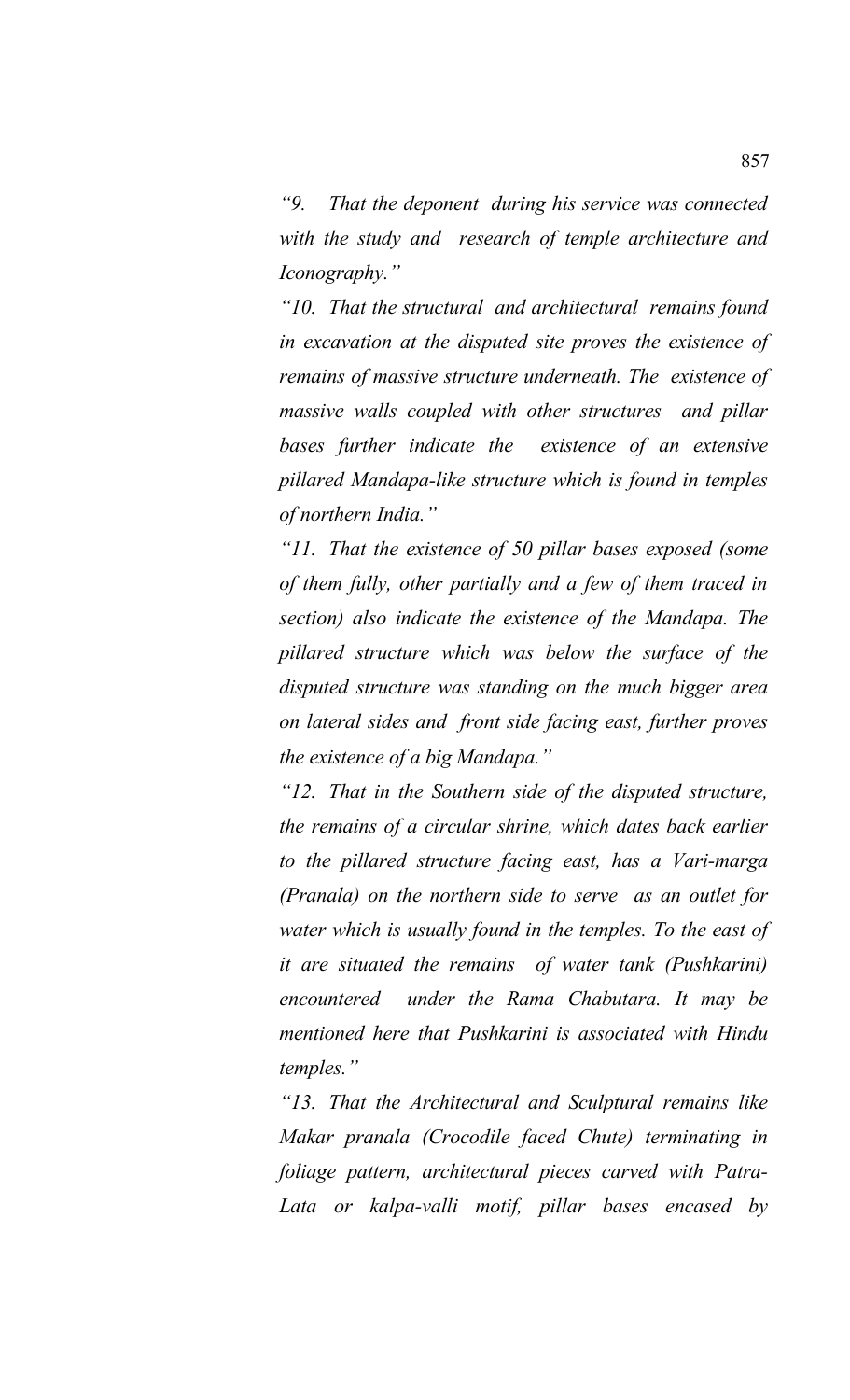*orthostats and bhadraka-type pillar base, lower part of an octagonal pillar carved with foliage pattern, architectural piece carved with alternating padma and ratna (lotus and diamond) motifs reused in the lower portion of brick wall definitely belong to some earlier temple structure."*

*"14. That the architectural pieces carved with diamond (ratna) pattern and ceiling slab carved with lotus relief, pieces of broken amalaka, ghatapallava pillars, fragmentary foliage and floral carvings, Shrivatsa mark carved on stone in low relief, carved bricks with Ardha ratna and rope design; all these are indicative of a temple repertoire."*

*"15. That the book written by Percy Brown titled as "Indian Architecture" (Buddhist and Hindu ) published by D.B. Taraporewalla Sons and Company Private Limited, Bombay, deals with architectural and pillar remains of Hindu temples reused in mosques. Annexure No.1 of this affidavit is true photocopy of the original book plate number XCVI showing re-erected pillars of Qutub Mosque which establishes that temple remains were adapted in mosque."*

*"16. That Annexure No. 2 of this affidavit is true photocopy of the original book plate number VI figure 1 and 2 of the same book relating to Islamic period also establishes reuse of temple remains and pillars in Islamic structure."*

*"17. That Annexure No. 3 of this affidavit is true photocopy of the original book "Indian Archaeology 1998- 99 a Review" plate number 91 and Annexure No. 4 of this affidavit is true photocopy of the original book Hindu*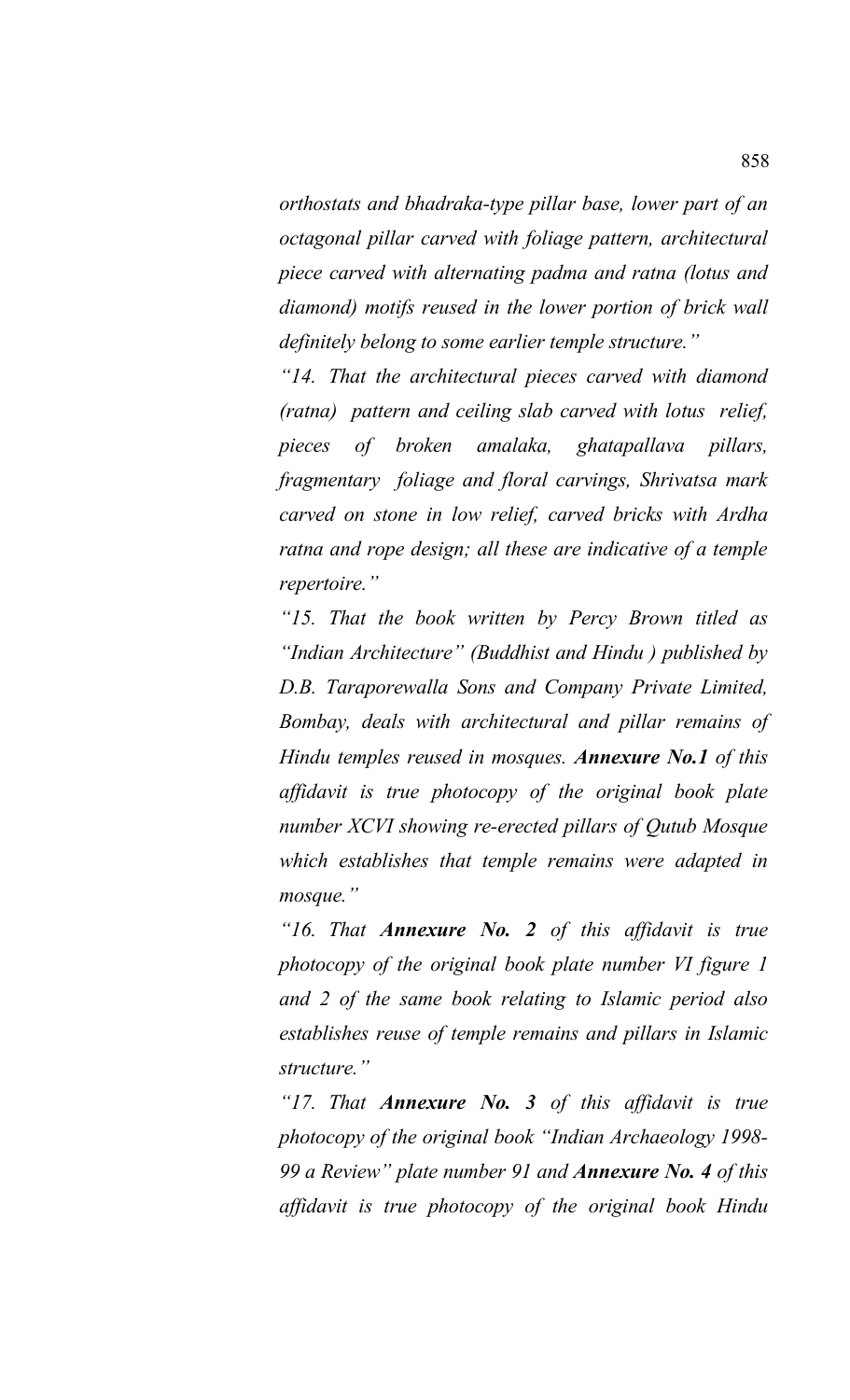*Iconography (Based on Anthological Verses, Literature, Art and Epigraphs) by S.P. Tewari published by Agam Kala Prakashan, New Delhi, plate 10 and 12 which show the photo of Uma Mahesvara which indicate similarity to the badly damaged sculpture of Divine Couple."*

**558. DW 6/1-1, Hazi Mahboob Ahmad,** aged about 67 years (vide his affidavit dated 29.08.2005). His cross examination followed as under :

**Part-I:**(a) 29/30/31.08.2005, 01.09.2005- by plaintiffs (Suit-3) through Sri R.L. Verma, Advocate and Sri Tarunjeet Verma, Advcoate (p. 10-48)

(b) 01/02.09.2005- by Ramesh Chandra Tripathi, defendant no. 17 through Sri Vireshwar Dwivedi, Advocate (p. 48-64)

(c) 02/05/06.09.2005- by defendant no. 20 (Suit-4) through Km. Ranjana Agnihotri, Advocate (p. 64-90)

(d) 06.09.2005- by Mahant Suresh Das, defendnat no. 2/1 (Suit-4), through Sri Madan Mohan Pandey, Advocate (p. 90-101)

**Part-II :**(e) 07/08/09/12.09.2005- by defendant no. 13/1 through Sri Rakesh Pandey, Advocate (p. 102-154)

(f) 12.09.2005, 19/20/21.10.2005, 24/25.11.2005- by plaintiffs (Suit-5) through Sri Ved Prakash, Advocate (p. 155-207)

**559.** He has given his statement criticizing ASI report, and making allegations against certain authorities of the then Government of India also. He himself is defendant no. 6/1 in Suit-3 and had already submitted his objection dated 08.10.2003 and supplementary objection dated 03.11.2003, and, in support thereof filed affidavit dated 29.08.2005, criticizing ASI report as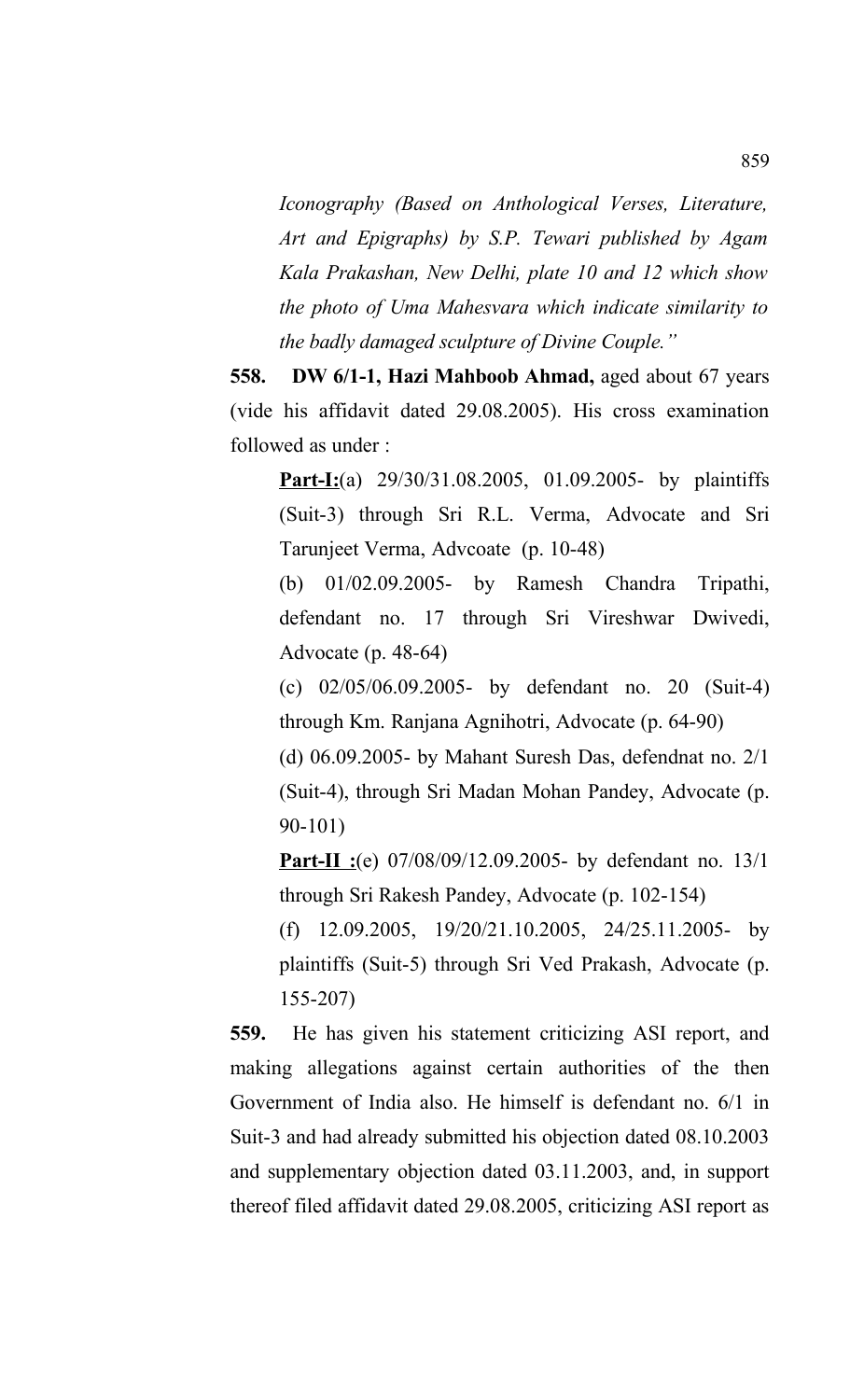a whole. We propose to refer the same later while dealing with the objections against ASI report.

**560**. **DW6/1-2, Mohd. Abid**, aged about 49 years, (in 2005) working as Senior Technical Assistant in the Archaeology Section of the Department of History, A.M.U., Aligarh, resident of Shivli Road, A.M.U., Aligarh, filed affidavit dated 12.09.2005 claiming himself to be an expert (Archaeology) and has deposed against ASI report. His cross examination followed as under :

(a) 12/13.09.2005- by plaintiffs (Suit-3) through Sri R.L. Verma, Advocate (10-26)

(b) 14.09.2005- by Mahant Suresh Das, defendant no. 2/1 (Suit-4), through Sri Madan Mohan Pandey, Advocate (p. 27-42)

(c) 15.09.2005- by Ramesh Chandra Tripathi, defendant no. 17 (Suit-4) through Sri Vireshwar Dwivedi, Advocate (p. 43-53)

(d) 15/16.09.2005- by defendant no. 20 (Suit-4), Akhil Bhartiya Sri Ramjanam Bhumi Punruddhar Samiti, through Km. Ranjana Agnihotri (p. 53-66)

(e) 19/22/23/24/26/28.09.2005-by defendant no. 13/1 through Sri Rakesh Pandey, Advocate (p. 67-144)

(f) 28/29.09.2005- by plaintiffs (Suit-5) through Sri Ajay Pandey, Advocate (p. 144-159)

(g) 29.09.2005- Rajendra Singh, plaintiff (Suit-1) through Sri P.L. Mishra, Advocate adopted the cross examination already done by defendant no. 13/1 Dharm Das through Sri Rakesh Pandey, Advocate and plaintiffs (Suit-5) through Sri Ajay Kumar Pandey, Advocate (p. 159-160)

**561**. He did M.A. in Ancient Indian History from Agra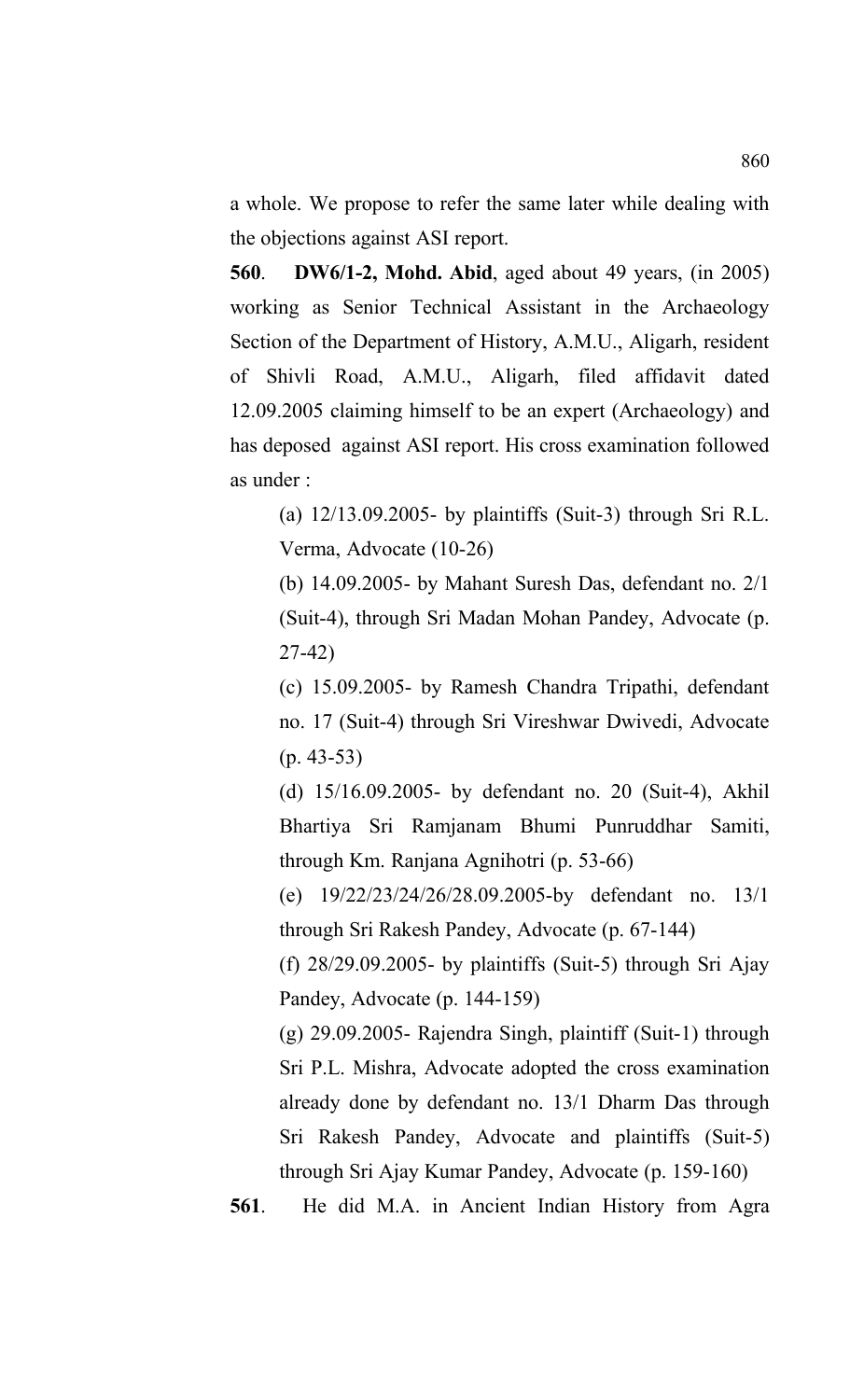University, Agra and Diploma in Civil Engineering from A.M.U. He joined as Technical Assistant (Draftsman) in 1979 in the Archaeological Section of History Department of A.M.U. whereat the said post was later on upgraded as Senior Technical Assistant. He claims to have worked in several excavations, detailed by him in para 3 of the affidavit, as under:

''यह कि शपथी ने अलीगढ मुस्लिम विश्वविद्यालय के इतिहास विभाग के अन्तर्गत पुरातत्व अनुभाग के अपने कार्यकाल में पुरातात्विक उत्खनन की कुछ महत्वपूर्ण परियोजनाओं की उत्खनन प्रक्रिया में सक्रिय भागीदारी की है। शपथी ने प्रो0 आर0सी0गौड़ के अधीन 'अतरंजी खेड़ा' (जिला एटा), ''फतेहपूर सीकरी नेशनल प्रोजेक्ट आफ एक्सकेवेशन', आगरा, लाल किला, सिद्धपूर तथा दोलतपूर (जिला बूलन्दशहर) में एवम प्रो0 एम0डी0एन0 साही के अधीन 'जखेड़ा' (जिला बुलन्दशहर) में एवम् डा0 माखन लाल के अधीन 'राधन' (जिला कानपूर) में भी उत्खनन कार्य में सक्रिय भागीदारी की है। इन पुरातात्विक उत्खननों में मैंने स्वयं खुदाई करने के साथ–साथ इन स्थलों पर उत्खनन की सभी अवस्थाओं (Stages) की सेक्शन ड्राइंग बनाने से लेकर उत्खनन में प्राप्त होने वाली महत्वपूर्ण पुरावस्तुओं को निकालना, उन्हें चिन्हित कर सूचीबद्ध करना, उनके प्राप्ति स्थान (Locus) को निश्चित करना, एवम पुरास्थल पर खुदाई से प्राप्त परतों (Layers)के विभिन्न पुरातात्विक कालों  $\overrightarrow{d}$ स्तरीकरण (Stratification) करना एवम उनका काल निर्धारण आदि उत्खनन की विभिन्न प्रक्रियाओं से पूरी तरह जूड़े रहकर कार्य किया है । इस कारण वह पुरातात्विक उत्खनन के मानक, तकनीक तथा उसकी वैज्ञानिक व व्यवहारिक पद्धति व प्रक्रिया से अच्छी तरह से परिचित है।

उपरोक्त खुदाइयों से सम्बन्धित उल्लेख Indian Archaeology-A Review की 1979-80 (प्रष्ट 71, 75) 1980-81 (पृष्ठ 66), 1981-82 ( ਸ਼ਾਰ 65), 1982-83 ( ਸ਼ਾਰ 89), 1983-84 ( ਸ਼ਾਰ 81), 1984-85 ( ਸ਼ਾਰ 80, 86), 1985–86 (प्रष्ठ 74, 78) तथा 1986–87 (प्रष्ठ 73) आदि की रिपोर्ट में मिलता है। इन खुदाइयों के अतिरिक्त शपथी ने Prof. R.C.Gaur तथा Sri Makkhan Lal आदि के साथ पुरातात्विक स्थलों के Exploration तथा सर्वे का कार्य भी किया है। मेरे इस प्रकार के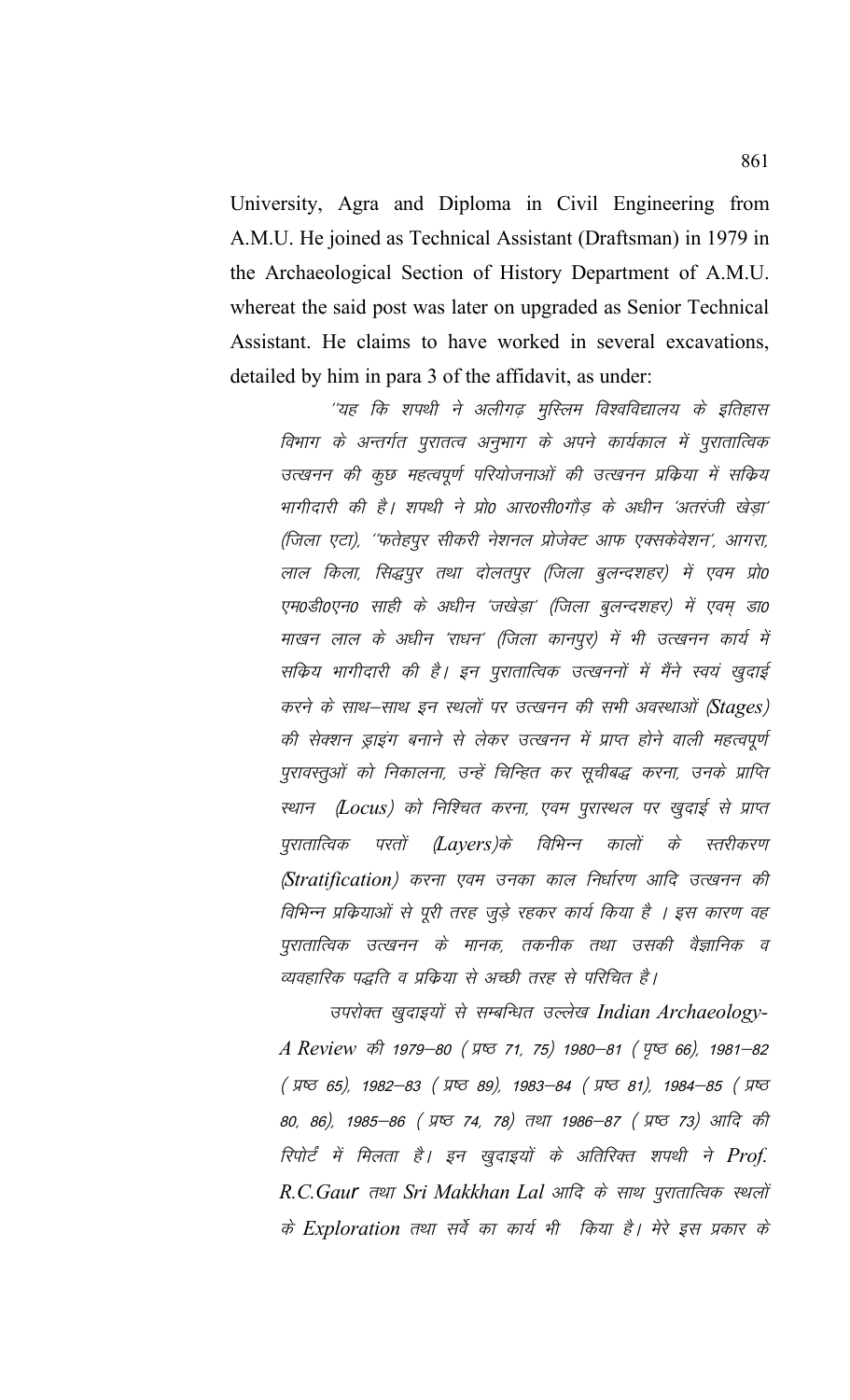कार्यों के उल्लेख Indian Archaeology 1978-79 -A Review के प्रष्ठ 21 तथा Indian Archaeology 1986-87--A Review के प्रष्ठ 80 पर मिलते हैं।''

*"That I, the deponent, have made an active participation in the excavation proceedings of some important projects of archaeological excavation during my stint in the archaeological section under the history department of Aligarh Muslim University. I, the deponent, have made an active participation in the excavations at 'Atranji Kheda' (District Etah), 'Fatehpur Sikri National Project of Excavation', Agra, the Red Fort, Siddhpur and Dolatpur (District Bulandshahar) under Professor R. C. Gaur and at Jakheda (District Bulandshahar) under Prof. M.D.N.Shahi and at Radhan (District Kanpur) under Dr. Makhana Lal. Besides personally doing the digging, I have worked at these archaeological excavations by completely associating myself with various excavation proceedings ranging from making section drawing of all stages of excavation at these places to taking out important archaeological antiquities, marking and listing them, determining their locus of discovery, making period-wise stratification of archaeological layers discovered through excavation at the archaeological sites and carrying out their periodization, etc. For this reason, I am well acquainted with the norms and method of archaeological excavation and with its scientific and practical method and process. The aforesaid excavations find mention in Indian Archaeology – A Review on pages 71 and 75 of its 1979-80 issue, on page 66 of its 1980-81 issue, on page 65 of the 1981-82 issue, on page 89 of the 1982-83 issue, on page*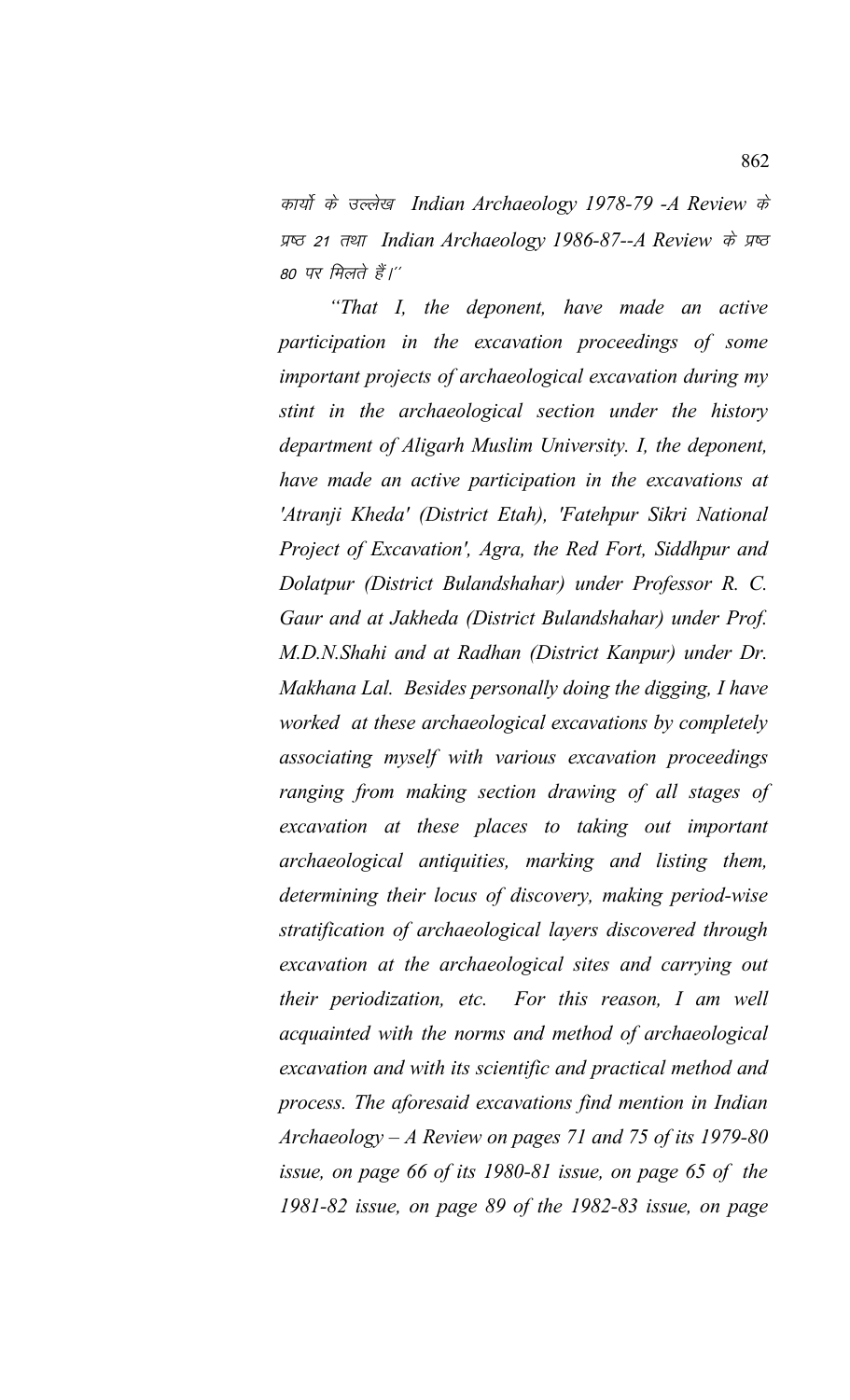*81of the 1983-84 issue, on pages 80 and 86 of the 1984-85 issue, on pages 74 and 78 of the 1985-86 issue and on page 73 of 1986-87 issue. Besides these excavations, I, the deponent, have also carried out exploration and survey of archaeological sites with Prof R. C. Gaur, Sri Makhan Lal and others. This type of works of mine find mention on page 21 of Indian Archaeology- A Review, 1978-79 issue and on page 80 of on its 1986-87 issue." (E.T.C.)*

**562.** DW 6/1-2 remained present during the course of excavation conducted by ASI at the disputed site for 83 days, i.e., from 12.03.2003 to 22.03.2003, 26.03.2003 to 15.04.2003, 05.05.2003 to 06.06.2003 and 16.06. 2003 to 03.07.2003 under the instructions of Muslim parties as their nominee, and witnessed various proceedings of excavation at different level. Regarding his observations during the course of excavation etc. he has given his statement in paras 5 and 6 which we propose to refer in detail while dealing with ASI report later.

**563. DW20/5, Jayanti Prasad Srivastava**, aged about 74 years, (vide his affidavit dated 15.01.2007), is resident of Bharat Apartment Shalimar Garden Ex-2, Sahibabad, District Ghaziabad. His cross examination followed as under :

## **Part-I:**

(a/1)15/16/17/18/19/31.01.2007,01/02//05/06/07/08/09/12/ 13/ 14.02.2007 - by Mohd Hashim plaintiff no. 7 (Suit-4) through Sri Mustaq Ahmad Siddiqui, Advocate (p. 9-189) **Part-II :**(a/2) 15/19.02.2007- by Mohd Hashim plaintiff no. 7 (Suit-4) through Sri Mustaq Ahmad Siddiqui, Advocate (p. 190-209)

(b)19/20/21/22/23.02.2007,

12/13/14/15/16/19/20/21/22/23.03.2007- by plaintiffs no.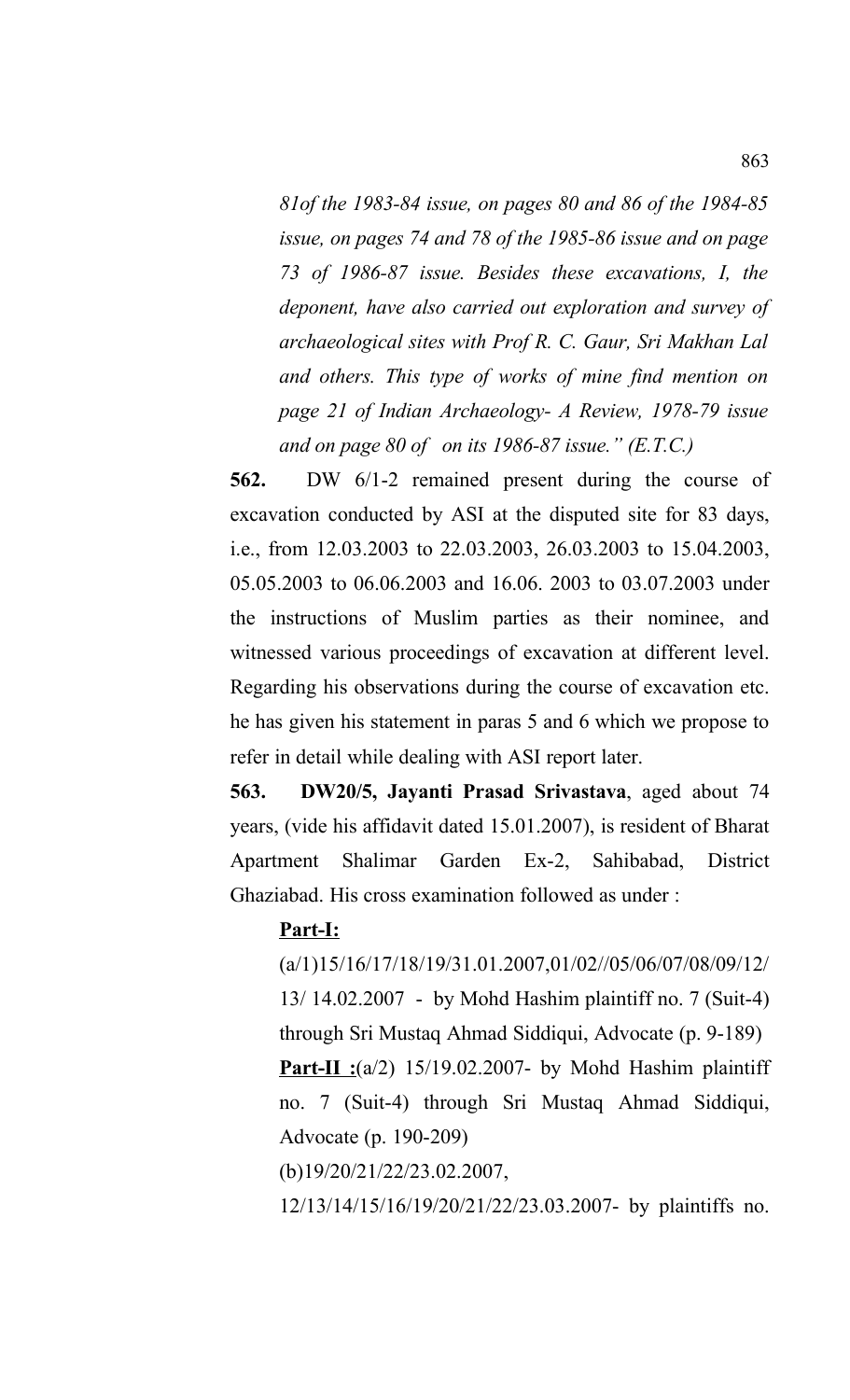1, 6/1 and 6/2 Sunni Central Board of Waqf, Jiyauddin and Maulana Mahafujurrhman through Sri Zafaryab Jilani, Advocate (p. 209-376)

(c) 23.03.2007- Sri Syed Irfan Ahmad, Advocate for defendant no. 26 (Suit-5) adopted the cross examination of already made on behalf of plaintiffs (Suit-4) through Sri M.A. Siddiqui and Z. Jilani Advocates (p. 376)

(d) 23.03.2007- Sri Irfan Ahmad and Sri Fazle Alam, Advocates for defendants no. 6/1 and 6/2 (Suit-3) adopted the cross examination already done on behalf of plaintiffs (Suit-4) through Sri M.A. Siddiqui and Z Jilani, Advocates. (p. 376)

**564**. DW 20/5 is a retired Superintending Archaeologist, ASI, New Delhi. He deposed his statement to support findings of ASI report. He claims to be an Expert witness (Archaeology). He did M.A.(History) with specialization in Ancient Indian History and Culture from Lucknow University, Lucknow in 1955, passed Vidya Vachaspati Examination with a Combined Degree Course in Comparative Religion and Vedic Philosophy, Hindi and Ancient Indian Social Studies during the year 1960-61 from Arya Sahitya Mandal Ltd., Ajmer, Rajasthan; worked as a temporary Lecturer (History) in Sri Gandhi Vidyalaya, Sidhauli, District Sitapur; Technical Assistant in ASI, Excavation Branch, Nagpur (Maharashtra) from 15.05.1964 to December, 1971 for excavations in different parts of the country and in 1972 for excavation at Purana Qila, New Delhi; between 1964 to 1968 he was a Research Scholar at Vikram University, Ujjain (MP) under the guidance of Prof. M.N. Kaul, Former Head of History Department, Victoria College, Gwalior; worked on the History of Gwalior Region during the early medieval period from Circa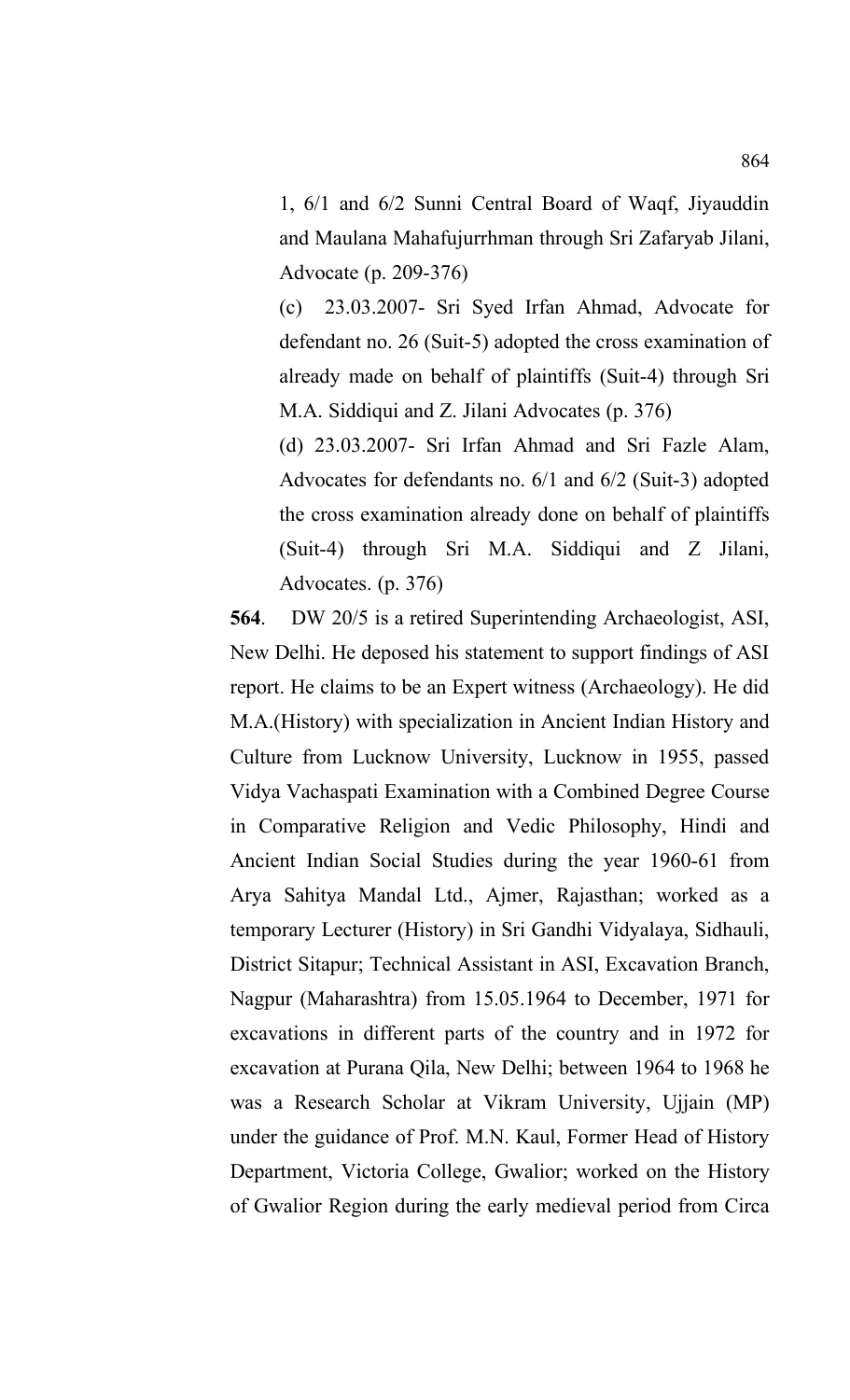800 A.D. to 1300 A.D; joined ASI as an Exploration Assistant in the Central Circle, Bhopal in 1957 and explored an ancient mound at Ashta in the District Sehore (MP); attended excavation site at Ujjain in 1957-58 conducted by ASI; attended excavation site in District Sagar (MP) in 1960-61 and 1961-62 which work was undertaken by the Department of Ancient Indian History and Archaeology, Sagar University. He explored sites in district Hoshangabad (MP) in 1960-61 in Tawa Narmada River Valley; a site in Daddakadatur near Mysore in District Kolar in Karnataka in 1966-67; another site in District Karnoor (Andhra Pradesh) in 1967-68. Earlier while he was working as temporary lecturer at Sidhauli, he explored an ancient mound known as Maniva Kot in District Sitapur (UP) which was subsequently excavated by the Department of Archaeology and Museum, Government of U.P., Lucknow to establish its antiquity going up to sixth century BC. He also explored mounds and brick temples of Garhwal period in Village Nasirabad, Tehsil Misrikh, District Sitapur (U.P.) and visited a site at Village Unchgaon, Tehsil Sadhuli, District Sitapur in the year 1956-57 which was excavated by the Directorate of Archaeology & Museum, U.P. Government, Lucknow exposing the basement of massive Shiv Temple of Pratihara period of early Medieval Indian History. He joined as Deputy Superintending, Archaeologist (Sea Customs) ASI, Government of India, New Custom House Bombay, as an Art and Antiquity Expert for assisting the Customs Authorities in identifying the objects and antiquities which are prohibited for export purposes; posted as Deputy Superintending (Archaeologist), Northern

Circle, Agra to assist and to carry out the administration and conservation of National Protected Monuments from July 1976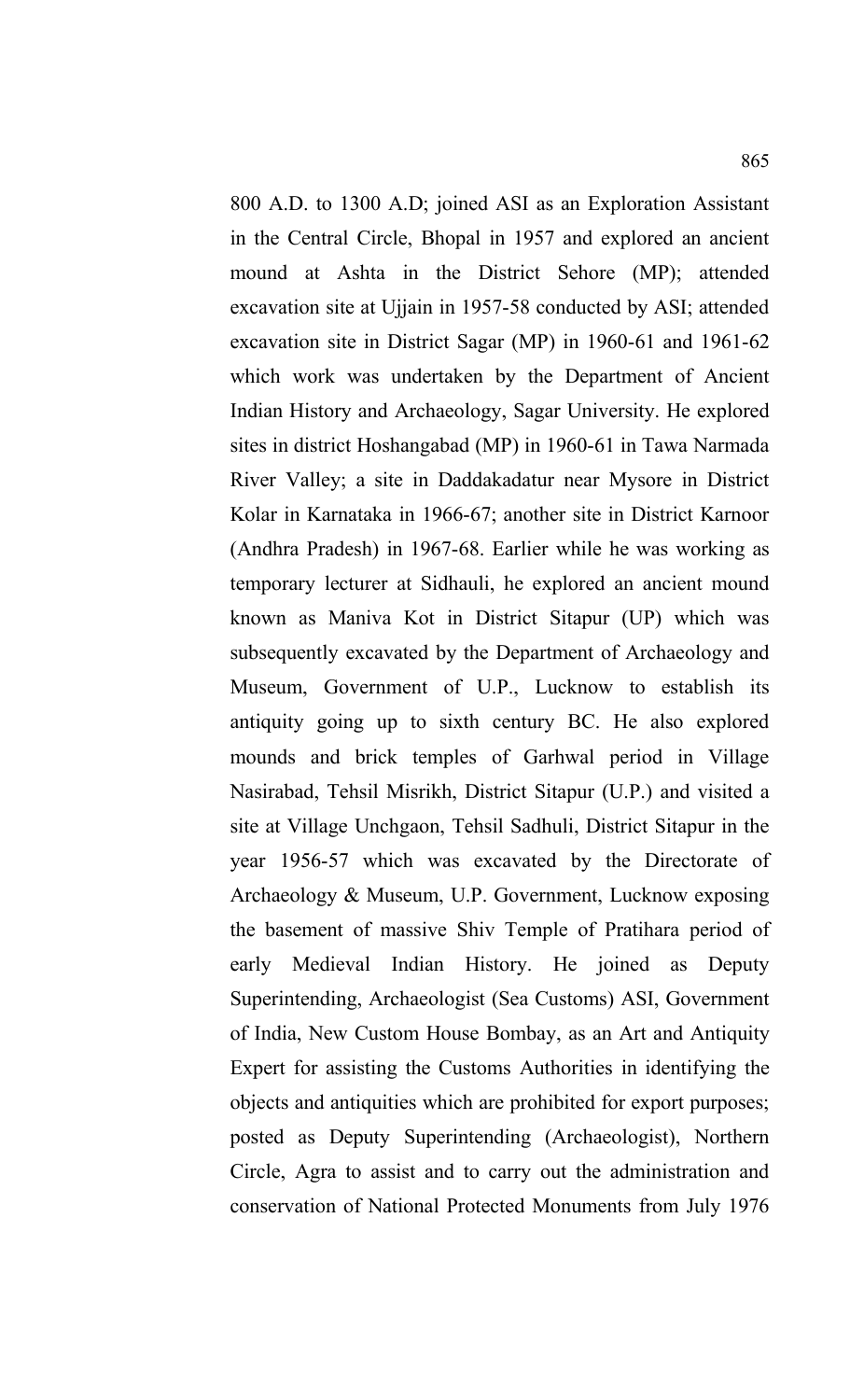to May 1978; promoted as Superintending Archaeologist (Publication) in the office of Director General, ASI and was also posted as Superintending Archaeological (Special) for Delhi Group of Circles from July 1984 to May 1987 for demarcation of area around the National Protective Monuments. From 20<sup>th</sup> November, 1987 to  $31<sup>st</sup>$  July 1991 he remain posted as Superintending Archaeologist, Excavation Branch to conduct excavation and exploration in the State of Punjab, Haryana, U.P. and M.P. and retired on 31.07.1991. In brief he claims to have excavated the following sites:

- 1. Adamgarh (Hoshangabad) MP 1960-61 (A Palaeolithic and Microlithic site)
- 2. Basenagar Vidisha (M.P.) 1963-64 (A Chalcolithic and early historic site)
- 3. Kalibangan (Sri Ganganagar) Rajasthan 1964-65 (A Pre Harappan and Harappan site)
- 4. Kalibangan (Sri Ganganagar) Rajasthan 1965-66 (A Pre Harappan and Harappan site)
- 5. Paiyampali (North Arcot) Tamil Nadu 1966-67 (A Neolithic and Megalithic site)
- 6. Singanpalli (Karnool) Andhra Pradesh 1967-68 (A Neolithic and Chalcolithic site)
- 7. Kalibangan (Sri Ganganagar) Rajasthan 1968-69 (A Pre Harappan and Harappan site)
- 8. Pauni (Bhandara Maharashtra) 1969 (An Early Buddhist Stupa site)
- 9. Pauni (Bhandara) Maharashtra 1969-70 (An Early Buddhist Stupa site)
- 10. Malwa (Surat) Gujarath 1970 (A Post Harappan and Chalcolithic Port Site)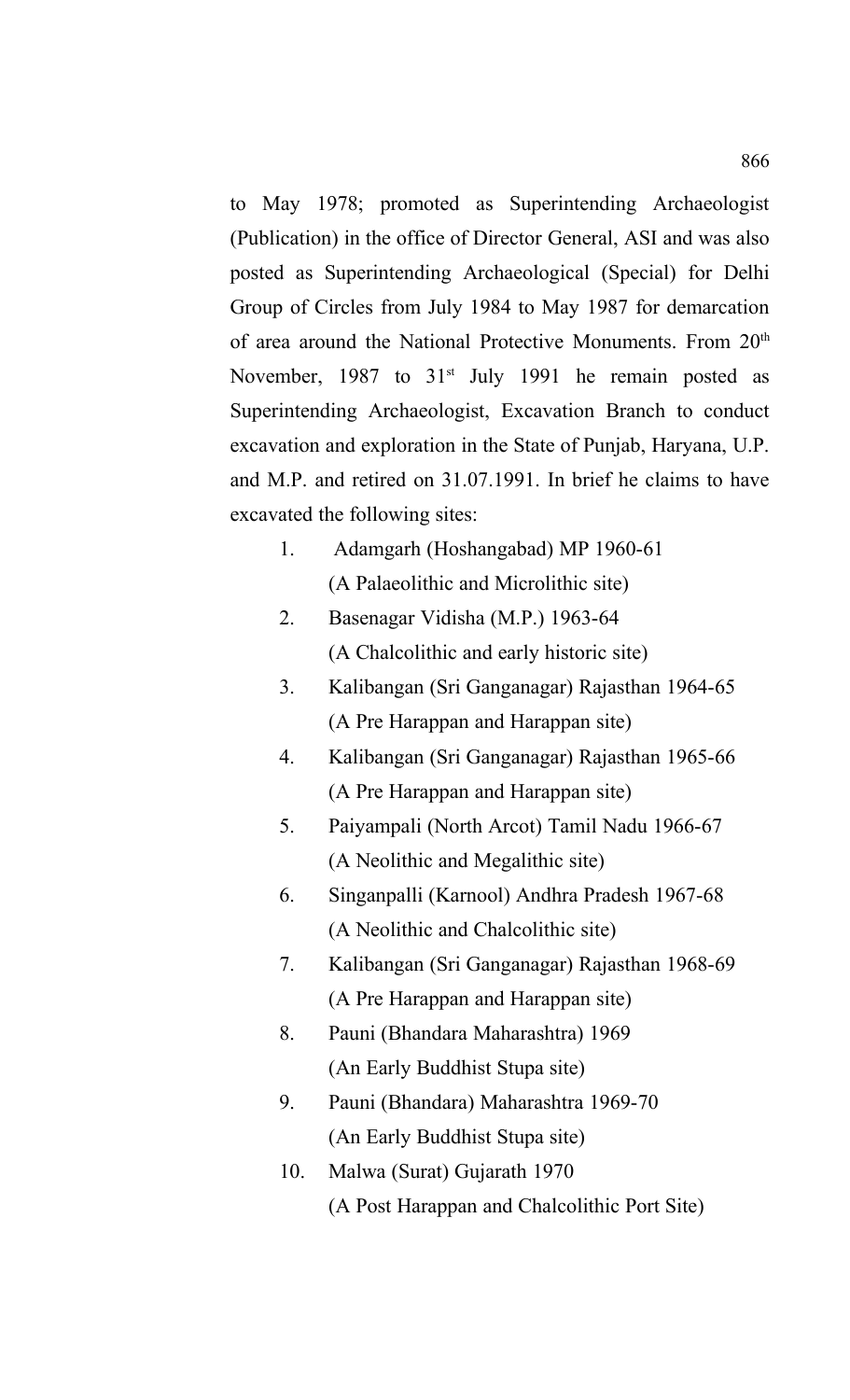- 11. Surkotada Bhuj (Kutch) Gujrat 1970-71 (A Harappan site)
- 12. Purana Qila (New Delhi) 1971-72 (A Proto Historic site)
- 13. Mathura (U.P.) 1973-74 (A Proto Historic Site)
- 14. Fatehpur Seekri (Agra, U.P.) 1976-77 (A National Project of Mediaeval Archaeology)
- 15. Fatehpur Seekri (Agra, U.P.) 1981-82 (A National Project of Mediaeval Archaeology)
- 16. Thaneshwar (Kurukshetra, Haryana) 1987-88 (An early historic site)
- 17. Sanghol (Ludhiana, Punjab) 1987-88 (A Late Harappan site)
- 18. Sanghol (Ludhiana, Punjab), 1988-89 (A Late Harappan site)
- 19. Sanghol (Ludhiana, Punjab) 1989-90 (A Late Harappan Site)
- 20. Directed explorations in districts Ludhiana, Ropar and Patiala during 1988-89.

**565**. DW 20/5's reports in regard to the independent exploration results published in the "Indian Archaeology-A Review" from 1957 to 1964, are:

- 1. Indian Archaeology-a-Review-1957-58; page:67 and Item<sup>20</sup>
- 2. I.A.R.-1958-59; Page-26, Item : 22
- 3. I.A.R.-1959-60; Page-69, Item : 15 and 16
- 4. I.A.R.-1960-61; Page-59, Item : 26
- 5. I.A.R.-1961-62; Page-98, Item : 21 and 22
- 6. I.A.R.-1962-63; Page-68, Item : 20 and 30
- 7. I.A.R.-1963-64; Page-87, Item : 13 and 14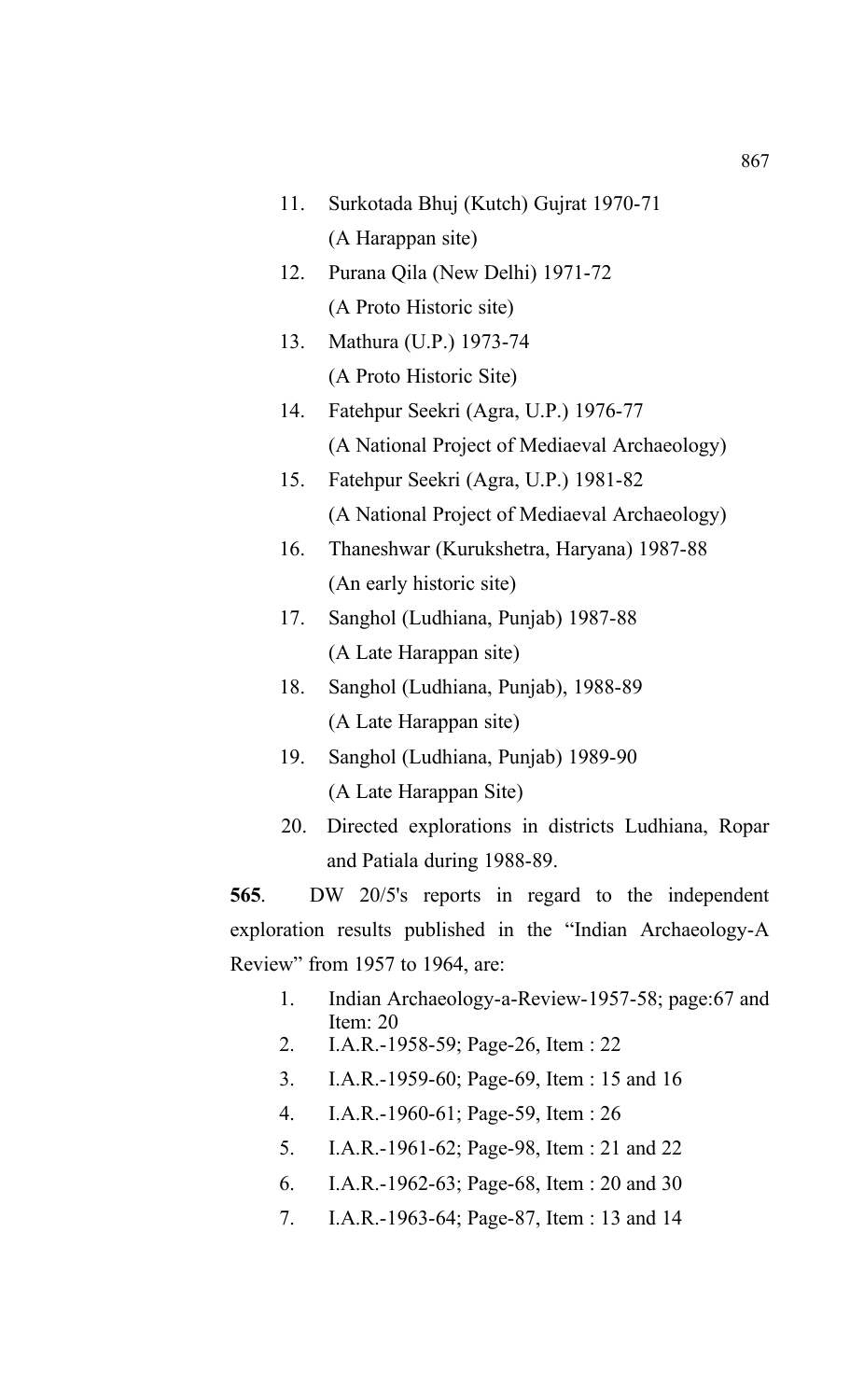**566**. Regarding exploration in District Hoshangabad (M.P.) the publication is in I.A.R. 1960-61, Item 31, and regarding Kolar, District Mysore and Karnool, the reference is I.A.R. 1967-68, page 3 Item 6.

**567**. DW 20/5 claim to remain present at the site of excavation for a period of five months i.e. from March 2003 to August, 2003 and in this regard from para 22 to 28 states as under:

*"22. That the excavation at disputed site was carried out by the Archaeological Survey of India from 12th March 2003 to 7th August 2003."*

*"23. That the deponent spent five months i.e. March 2003 to August 2003 at the excavation site at Ayodhya and observed the entire excavation."*

*"24. That the excavation at disputed site at Ayodhya was carried out with limited but defined objects."*

*"25. That during excavation, the Archaeological Survey of India adopted the latest techniques of layout of trenches where limited space was available."*

*"26. That the excavation work was planned in phased manner in particular areas as per significant signals pointed out by the Ground Penetrating Radar Survey."*

*"27. That the Archaeological documentation including drawing and photography of the structural remains, pottery and antiquities were done in very organized manner as per the norms of Archaeology."*

*"28. That in order to maintain transparency all the excavated materials including antiquities, object of interest, glazed pottery, tiles and bones which were recovered from the trenches, were sealed in the presence of*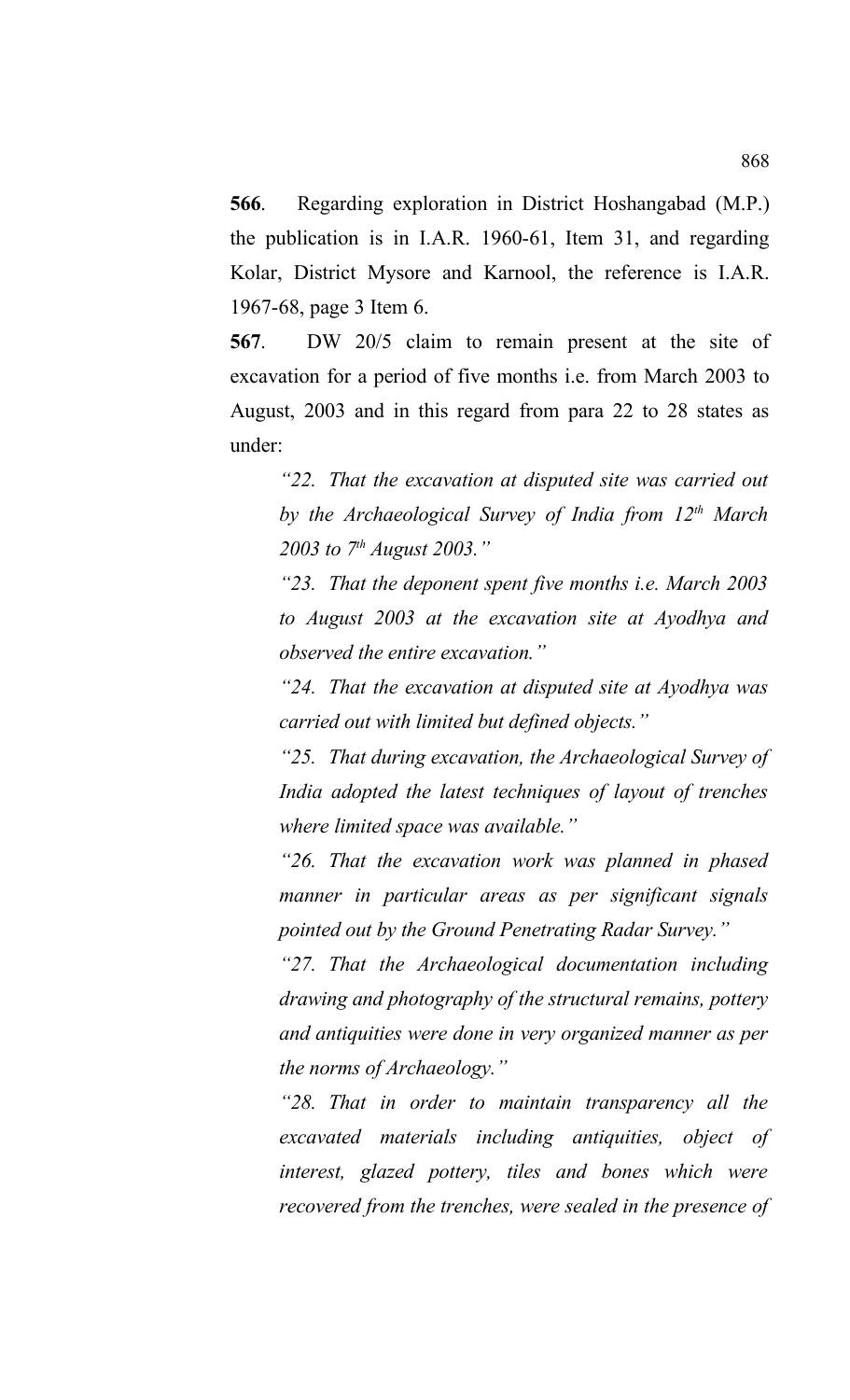*Advocates, Parties or their nominees and kept on the same day of their recovery in the Strong Room provided by the authorized person."*

**568**.Regarding individual aspects of the matter referred to in the ASI report, his statement is in paras 29 to 33 and we propose to deal with it later alongwith ASI report but his assertion contained in para 34 of the affidavit may be reproduced as under:

*"34. That there was a Temple Structure beneath the disputed Structure."*

**E. Characteristics of Mosque**

**569**. **PW 10, Mohd. Idris,** claims to be an expert in Muslim religious matters. His deposition is as under :

28.02.1997-**Examination-in-chief** (p. 1-5)

**Cross examination:** (a) 28.02.1997, 03/04.03.1997- by Nirmohi Akhara through Sri R.L. Verma, Advocate (p. 5- 41)

(b) 04/05.03.1997-by Dharamdas through Sri Ved Prakash, Advocate (p. 41-58)

(c) 05/06.03.1997, 09/29.04.1997-by Sri Umesh Chandra Pandey through Sri Vireshwar Dwivedi, Advocate (p. 58- 95), adopted by Hindu Mahasabha and Sri Ramesh Chandra Tripathi through Sri Hari Shankar Jain, Advocate (p. 99) and Sri Rajendra Singh, son of Sri Gopal Singh Visharad through Sri P.L. Mishra, Advocate (p. 99)

(d) 29.04.1997-by Sri Paramhans Ramchandra Das through Sri Madan Mohan Pandey, Advocate (p. 95-99)

(e) 29/30.04.1997-by Sri Deoki Nandan Agarwal, plaintiff (Suit-5) (p. 100-115)

**570**. He is aged about 52 years (in February, 1997 when his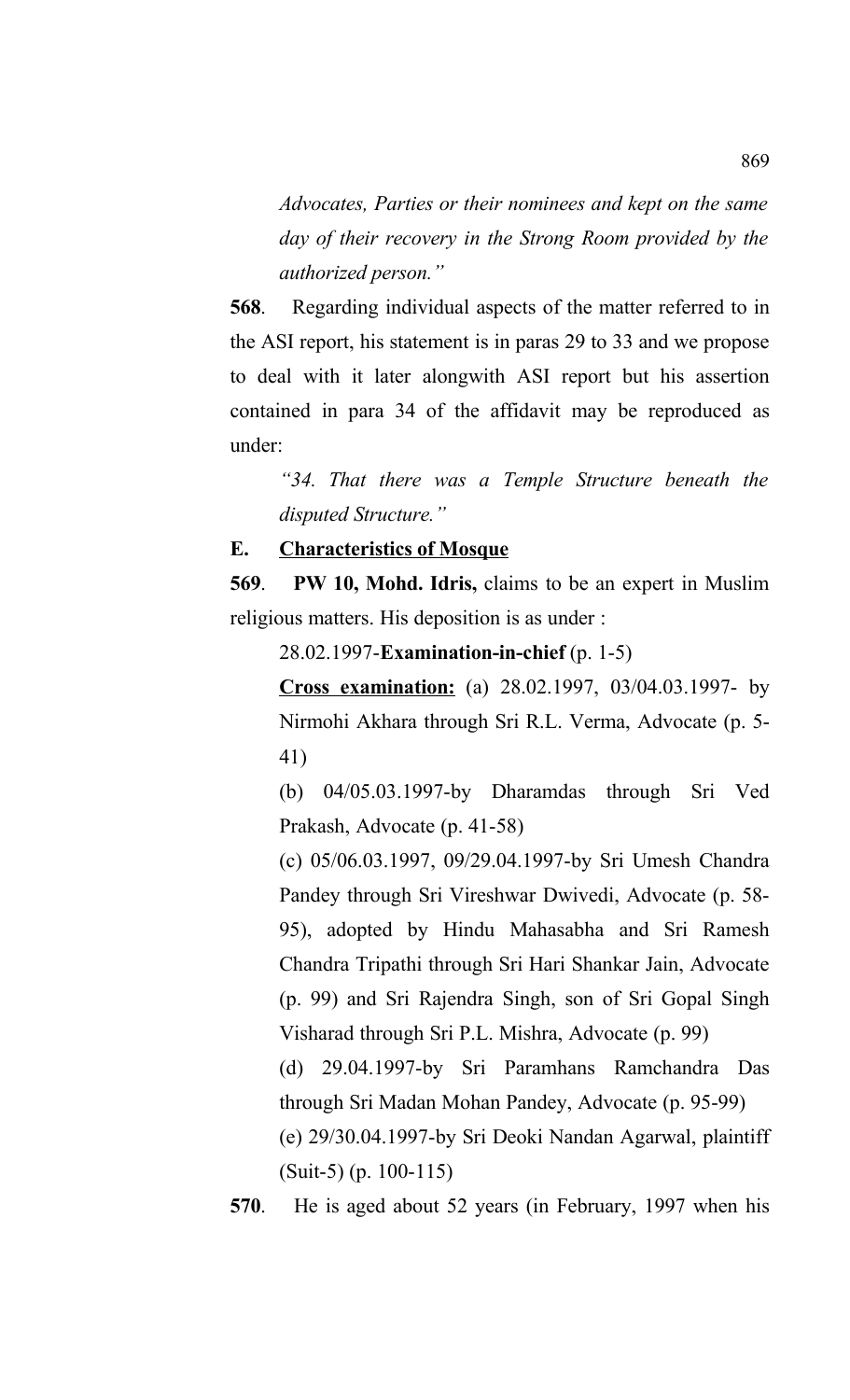statement-in-chief commenced on 28.02.1997) is resident of Qusba Mehrawal, District Basti. By profession he is a Teacher at Madarsa Darul Uloom Ahle Sunnat Faizul Islam which is at Mehrawal, District Basti. About his qualification and other expertise in the religious matters he said:

''मैं फाजिले दरसे निजामियां और फाजिले दरसे आलिया हूँ। मैंने कई मदरसों से तालीम हासिल की है। मुझे फाजिलेदरसे निजामिया की सनद जामियां हमीदिया रिजविया मदनपुरा बनारस से मिली थी और फाजिले दरसे आलिया की सनद अरबी एण्ड पर्शियन बोर्ड, इलाहाबाद से मिली है। फाजिल से पहले आलिम होता है। आलिम की सनद भी मुझे इन दोनों जगह से मिली है। मेरी तालीम 1962 में मुकम्मल हो गयी थी। उसके बाद मैं पढ़ाने लगा। मैं मेहरावल में ही पढ़ाता हूँ। मेरे मदरसे का नाम दारूलउलूम अहलेसुन्नत फेजुल इस्लाम है। मैं वहां पर 1963 से पढ़ा रहा हूँ। मैं जो मौजे पढ़ाता हूँ वह हैं फिकहा, ह़दीस, तफ़्सीर, वगैरह हैं आजकल मैं सदर मददरिस ⁄ प्रिंसिपल ⁄ हूँ । मैंने कुरान शरीफ और उसके तफ़सीर को पढ़ा हैं और पढ़ाया भी हैं ह़दीस को भी मैंने पढ़ा है और पढाया भी है।

कूरान शरीफ की जो खास–खास तफ़सीरे मैंने पढ़ी हैं वह हैं– तफ़्सीर जलालैन, मदारेकुत्तनजील, तफ़्सीर वैजावी, तफ़्सीराते अहमदिया, तफुसीरेकबीर, तफुसीरे कश्शाफ वगैरह।

हदीस के खास–खास मजूएं भी मैंने पढे हैं। जैसे कि बुखासी शरीफ, मुसलिम शरीफ, तिरमिजी शरीफ, अबूदाउद, इब्नेमाजा वगैरह।

फिकह की अहम किताबों में–हिदाया, शरैवकाया, मुनियतूलमुसल्ली, फतहुलकदीर, दुर्रमुख्तार, फतावाहिनदेया, *रददुलमुहतार,* वगैरह। फतावाहिन्दिया और फतावाआलमगिरा एक ही किताब के अलग–अलग नाम हैं।''

"I am 'Fazil-e-darse Nizamian' and 'Fazil-e-darse Aalia'. I have got education from many schools. I obtained my 'Fazil-e-darse Nizamian' certificate from Jamian Hamidia Rizvia, Madanpura, Benares and 'Fazil-e-darse Aalia' certificate from Arabic and Persian Board, Allahabad. Aalim precedes Fazile. I have got the Aalim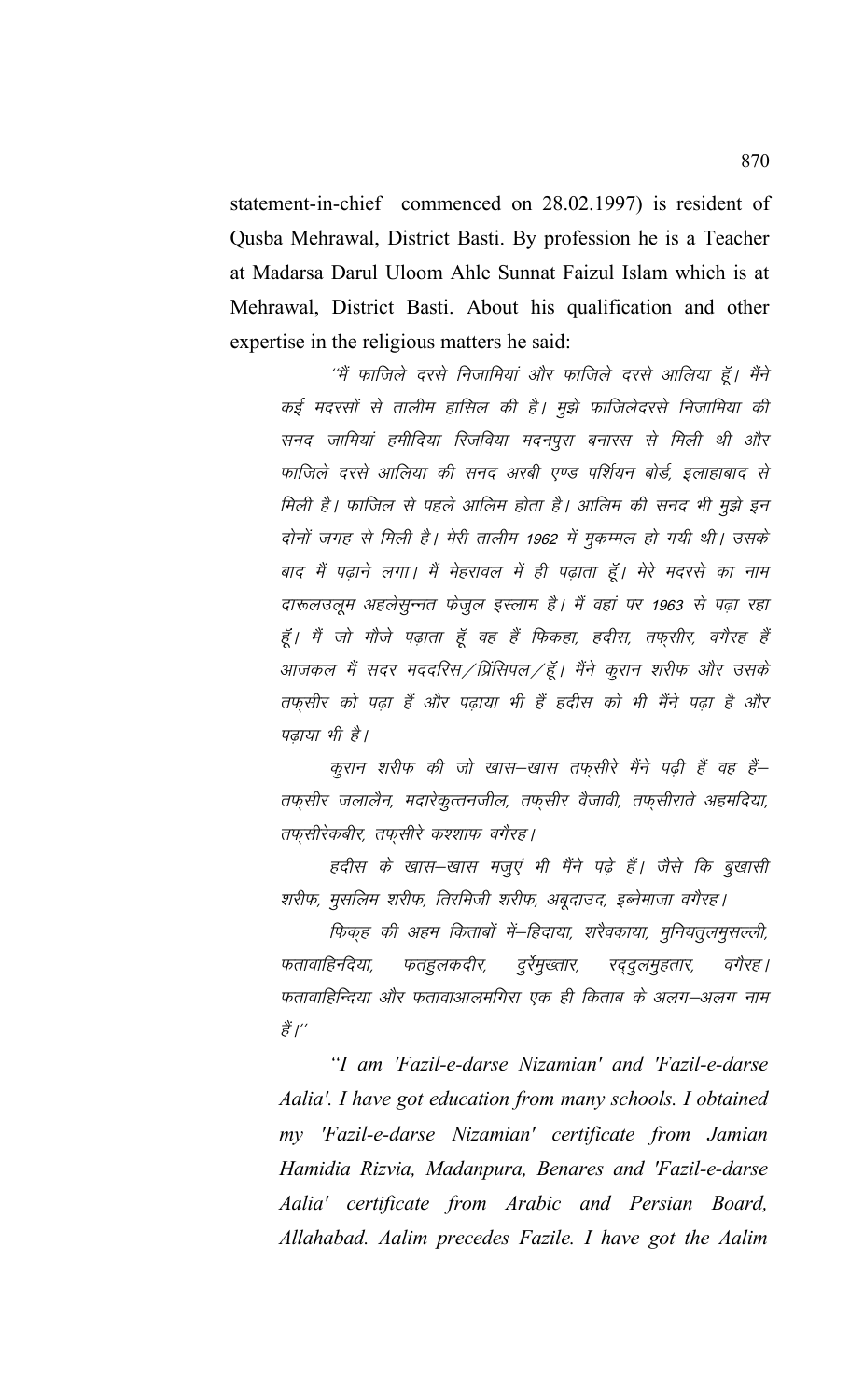*certificate, too, from these two places. I completed my schooling in 1962. After that I began to teach. I teach at Mehrawal itself. The name of my school is Darul-uloom Ahlesunnat Fezul Islam. I have been teaching there since 1963. Subjects which I teach include fiqah, Hadis(tradition/narrative about sayings of Prophet Muhammad), Tafsir(explanation of the Quran), etc. Now a days I am head/principal of the school. I have read the holy Quran and its explanation and also taught them. I have read Hadis and also taught it.*

*Particular explanations which I have read on the holy Quran , are; Tafsir Jalalain, Madar-e-quttanzeel, Tafsir Vaizavi, Tafsira-raate Ahmadiya, Tafsir-e-kabir, Tafsir-e-kashshaaf, etc.*

*On Hadis I have also read particular mazus, such as Bukhaasi Sharif, Muslim Sharif, Tirmizi Sharif, Abu Dawood, Ibn-e-maaza, etc.*

*Important books on fiqah include Hidaya, Sharaivakay, Muniyatulmusalli, Fatawahindiya, Fathulkadir, Durremukhtaar, Raddulmuhtaar,etc.. Fatawahindiya and Fatawa-aalamgira are different names of the same book." (E.T.C.)* 

**571**. PW 10 deposed further about the characteristic of a mosque etc. and said:

''कुरान शरीफ में तर्जे तामीर मस्जिद की बाबत कोई हुक्म नहीं है। यानी कि मस्जिद बनाने वाला आजाद है वह उसे किसी भी तरह से बना सकता है। मस्जिद में किसी गुम्बद या मीनार का होना जरूरी नहीं हैं हदीश में एक हुक्म यह है कि मस्जिदों में मीनार न बनाई **जाये।** मस्जिद में कुएं का होना या वजू का इन्तजाम होना भी जरूरी नहीं है। हदीश शरीफ में घर से वजू करके मस्जिद जाने की तरजीह दी गयी है। ऐसे शख्स को घर से चलने पर हर कदम पर दस दस नेकियां मिलती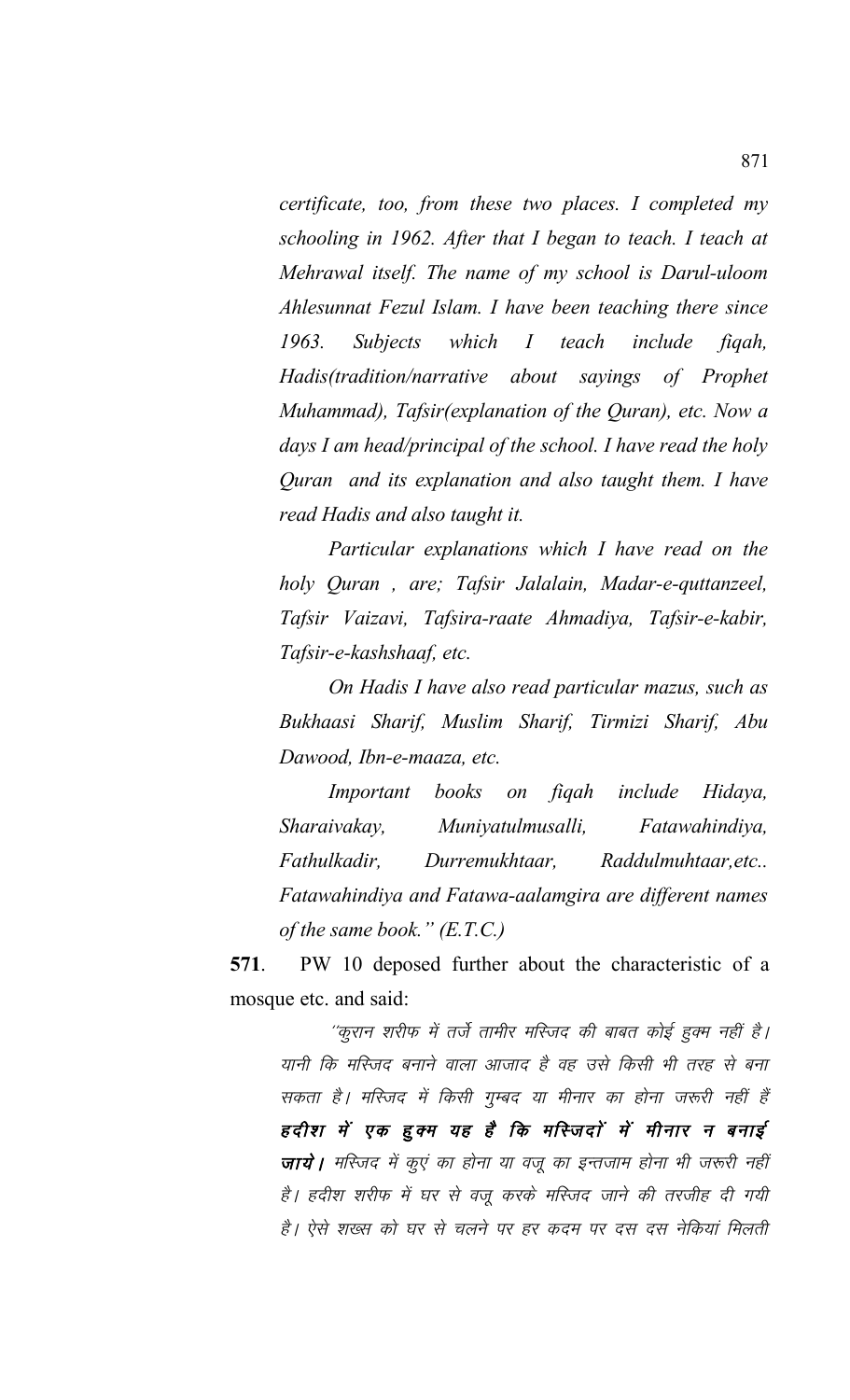हैं। सब खतायें माफ हो जाती हैं। तामीर करने वाला चाहे शिया हो चाहे दूसरी जमात से ताल्लुक रखता हो उससे वह मस्जिद सिर्फ एक ही जमात तक सीमित नहीं रह जायेगी बल्कि वह एक आम मस्जिद कहलायेगी। जिस मस्जिद में इ़माम सुन्नी हो और नमाजियों की ज्यादा तादाद भी सुन्नियों की हो उसका मुतवल्ली शिया मुसलमान भी हो सकता है। **अगर** मस्जिद किसी ऐसी जगह बन जाये जिसके चारो तरफ कब्रिस्तान हो तो भी वह नजायज नहीं कहलायेगी। अगर मस्जिद में जाने के रास्ते में हिन्दुओं के मंदिर आते हों तो मस्जिद पहुँचने की कोई मनाही या बुराई नहीं है। ऐसी मस्जिद में नमाज पढ़ी जा सकती है ऐसी जगह पर मस्जिद बनाना भी जायज हैं **अगर मस्जिद ऐसी** जगह तामीर हो जाये जो गैर मुस्लिम मजहब वालों का अपना मुकददस मुकाम रहा हो तो मस्जिद के अपने रूतबा और पकीजगी में कोई फर्क नहीं आयेगा। अगर मस्जिद ऐसी जगह बन जाये जहाँ पहले मंदिर था और बाद में सिर्फ जमीन थी तो उस जमीन पर बनी हुई मस्जिद जायज रहेगी। अगर मस्जिद की इमारत शिकस्ता हो जाये, गिर जाये या शहीद हो जाये तो भी मस्जिद की जमीन की अहमियत और रूतबे में फर्क नहीं आयेगा क्योंकि वह खुद एक मस्जिद है। उस जमीन पर नमाज पढ़ी जा सकती हैं उस जमीन का इस्तेमाल किसी और मकसद के लिए हो सकता। अगर मस्जिद की दीवारों पर या खम्भों पर किसी जानदार चीज की तस्वीरें या मूर्तियाँ बनी हुई हों तो वहाँ चन्द सूरतों में की गयी नमाज मकरूह हो जायेगी। यानी उसके सबाब में कुछ कमी हो जायेगी लेकिन नमाज जायज रहेगी और चन्द सूरतों में कुछ कमी हो जायेगी लेकिन नमाज रहेगी और चन्द सूरतों में वह मकरूह भी नहीं होती उसका सबाब पूरा रहता है। अगर तस्वीर सामने हो, सजदेकी जगह पर हो तो नमाज मकरूह हो जायेगी। अगर तस्वीर सामने भी हो और नमाज पढ़ने वाले को उसका ऐहसास न हो या इलम न हो तो नमाज में कोई कमी नहीं आयेगी। अगर तस्वीर इतनी छोटी हो कि उस पर गौर न किया जा सके तो नमाज में कोई फर्क नहीं पड़ेगा। अगर मस्जिद के किसी हिस्से में मूर्तियॉ रखी हुई हो तो भी नमाज जायज रहेगी लेकिन उस मूर्ति को निकालने की भरपूर कोशिश करना जरूरी हैं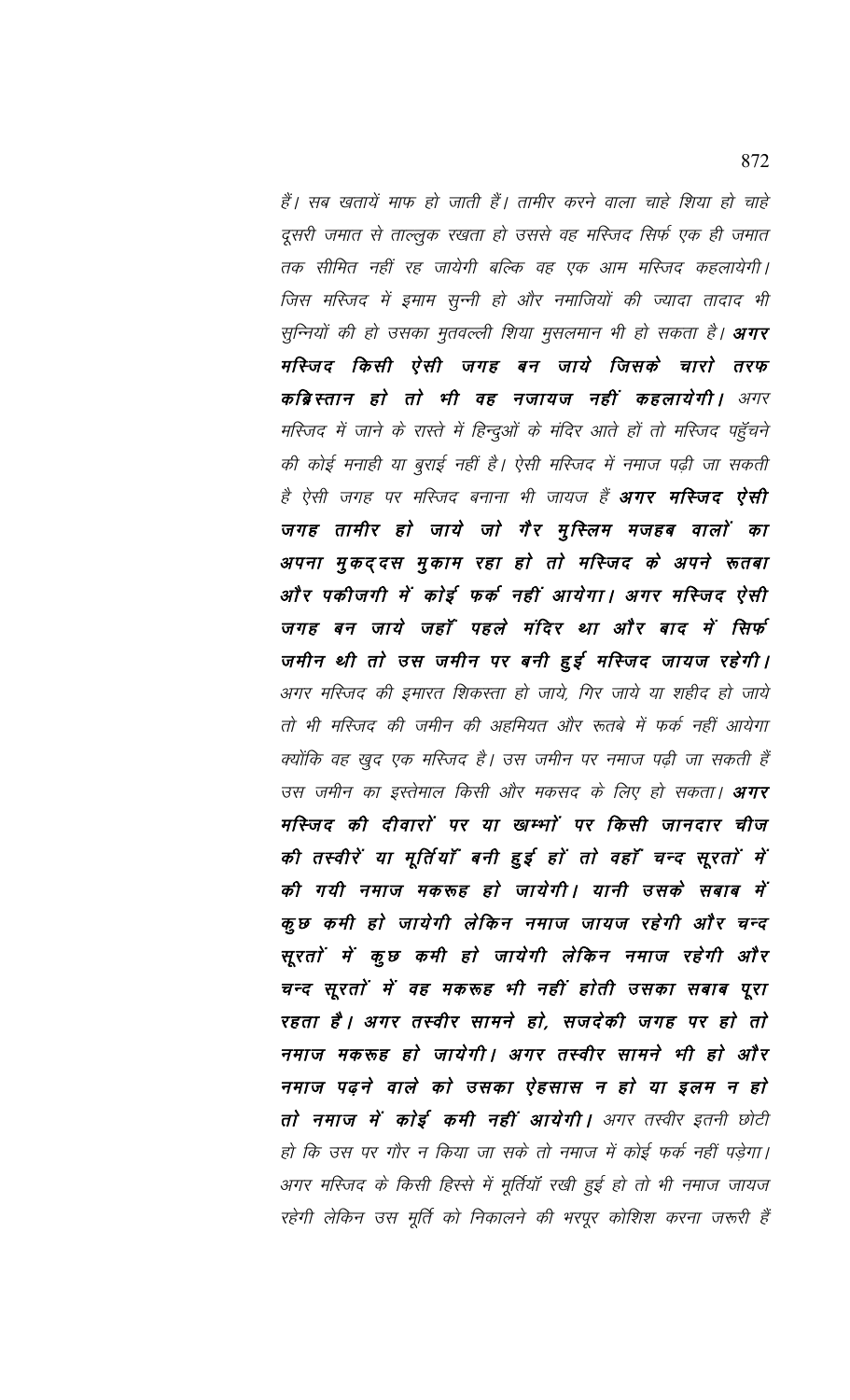फिर भी मस्जिद वो बकरार रहेगी उस पर कोई फर्क नहीं पड़ेगा। उस मूर्ति के वहाँ रखे रहने पर भी वह तमाम जगह मस्जिद ही कहलायेगी किसी चीज के आने जाने पर मस्जिद की नवैय़यत पर फर्क नहीं पड़ेगा। **अगर** मस्जिद के किसी हिस्से में दूसरे किसी मजहब के लोगों ने अपने गैर मुस्लिम यकीदे के मुताबिक पूजा पाठ शुरू कर दी हो या वहाँ वो दर्शन के लिए आते हों तो भी मस्जिद की अपनी पकीजगी में फर्क नहीं आयेगा वो मस्जिद ही रहेगी।

कब्रिस्तान इस्लामिक मजहब के मुताबिक एक जगह से दूसरी जगह मुन्तकिल नहीं हो सकती। एक कब्र जहाँ बन गयी उसको उस उस जगह से कहीं मुंतकिल नहीं किया जा सकता। मस्जिद को भी अपनी जगह से कहीं मुंतकिल नहीं किया जा सकता। कब्रिस्तान से अगर कब्रों के निशानात भी मिट जायें तो भी वह कब्रिस्तान बकरार रहेगा। अगर कब्रो के निशानात मिटा दिये जायें और कब्रों को खोद दिया जाये तो भी वह कब्रिस्तान रहेगा।

हिन्दूस्तान के मुगल सल्तनत की तारीख भी मैने पढ़ी है। **तारीख** में मुझे ऐसा कोई जिंक नहीं मिला कि बाबर ने अयोध्या में कोई मंदिर तोड़कर मस्जिद बनायी हों बाबर के दौर में हिन्दुस्तान में किसी और जगह भी कोई मंदिर तोड़कर मस्जिद नहीं बनायी गयी।

औरंगजेब के जमाने में भी ऐसा किसी वाक्ये का जिक मैं ने तारीख में नहीं पढ़ा। फतावेह आलमगिरी की बहुत से उलेमाओं ने एकठठा होकर तरबीब दी थी।"

"The holy Quran gives no command as to construction of a mosque. That is to say, the builder of a mosque is free to build it any way he likes. It is not necessary for a mosque to have any dome or minaret. Hadis contains a command that mosques should not **have minarets**. It is also not necessary for a mosque to have a well or an arrangement for vaju (cleaning of hands and feet). Hadis Sharif lays emphasis on going to mosque after doing 'vaju' at home. Such a person gets blessings at every ten paces after leaving home. All his sins get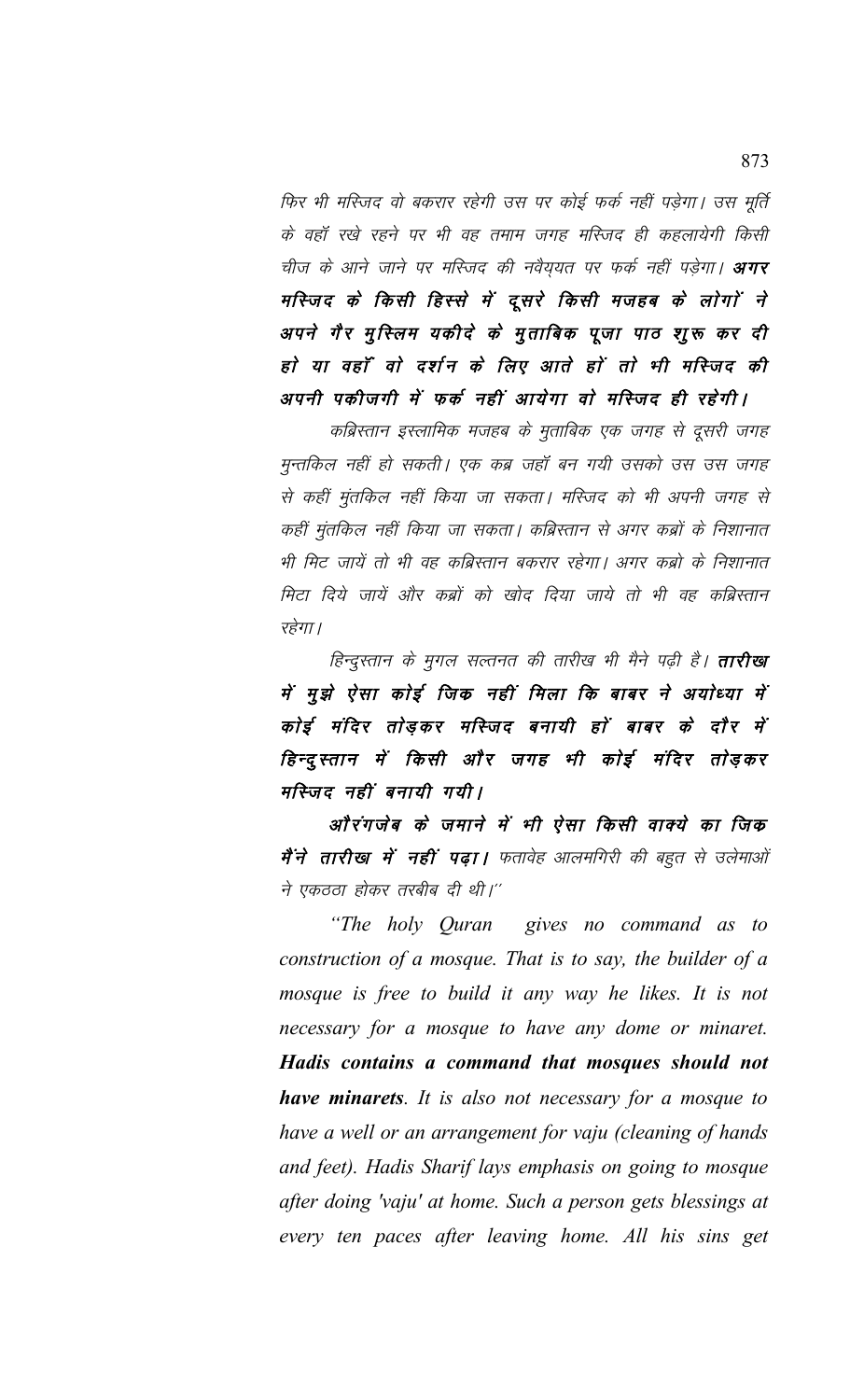*pardoned. The builder may be a Shia or of any other community; that will not limit the mosque to only one community. Rather, it will be called a public mosque. A mosque having Sunni as Imam and with Sunnis forming the majority of namazists, may have even a Shia Muslim as Mutvalli. If a mosque is constructed at a place surrounded by graveyard even then it will not be called unholy. If there are Hindu temples on the way to a mosque, there is no restriction or evil in reaching the mosque. Namaz can be offered at such a mosque. It is also legitimate to build a mosque. If a mosque is built at a place which has been a holy place for non-Muslims, it will not affect the standing and sanctity of the mosque. If a mosque is built at a place which earlier had a temple and was subsequently just a piece of land, the mosque built on such a place will be legitimate. If the building of the mosque gets damaged, demolished or martyred even then the land of the mosque will not lose its importance and standing because it is in itself a mosque. Namaz can be offered at this place. It can be used for any other purpose. If the walls or pillars of a mosque have pictures or idols of animate things carved on them, the namaz offered there will be 'maqruh' in some situations. That is to say, it will be somewhat deficient in its rewards but it will be legitimate, and in certain situations it will have somewhat less force but it will be a namaz. In some situations, it is not 'maqruh' but it is fully rewarding. If the picture is right in front and at a holy place and namazist has no impression or idea about it even then the namaz will have no deficiency.If the picture is so*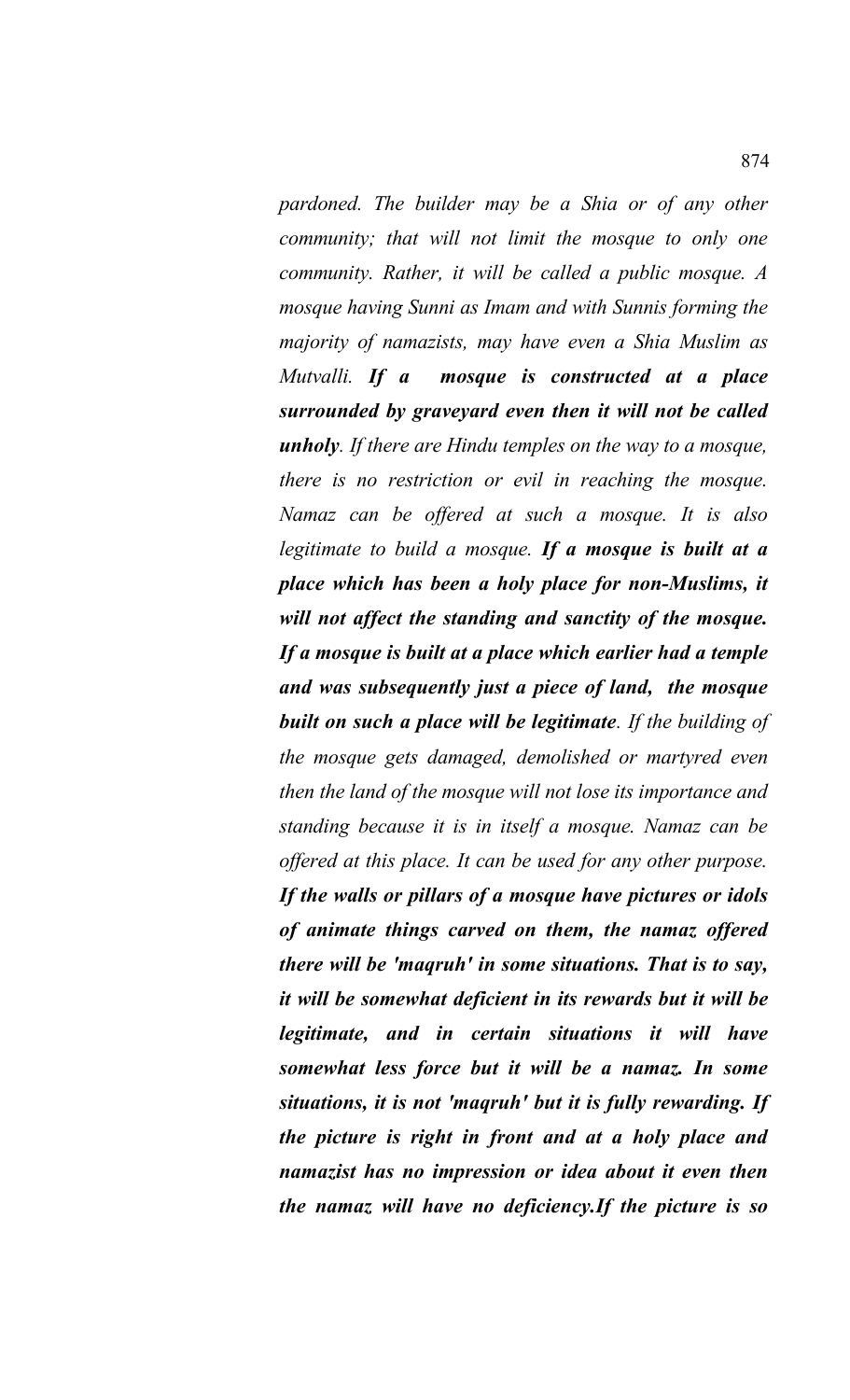*small that it cannot be seen, it will have no impact on namaz. If 'murtis' (idols) are kept in any portion of the mosque even then namaz will be legitimate. But all out efforts are necessary to be made for taking them out. However, the mosque will continue to be such and it will not have any impact on its character. Even if idols remain to be placed there, such place in its major portion will be called mosque only. The character of the mosque will not be affected by to and fro movement of things. If people of any other faith have started performing pooja-paath (worship and prayer) as per non-Muslim rites in any portion of the mosque, or they go to have darshan there, it will not affect the sanctity of the mosque and it will remain a mosque.* 

*As per Islamic faith, a grave yard cannot be shifted from one place to another. Once a graveyard is erected, it cannot be moved elsewhere. A mosque cannot be shifted from its locus to anywhere else. Even if traces of graves are obliterated from the graveyard, it will remain to be a graveyard. If signs of graves are wiped out and the graves are dug up even then it will remain to be a graveyard.* 

 *I have also read the history of Mughal Sultanate of Hindustan. In the history I have found no mention of Babur having demolished any temple to build a mosque. During the reign of Babur, mosque was not built by demolishing any temple at any other place also.*

*In the history, I have not read about any such incident even in reference to the reign of Aurangzeb. Many Ulemas of Fataweh Aalamgiri had assembled and given 'tarbeeb'." (E.T.C.)*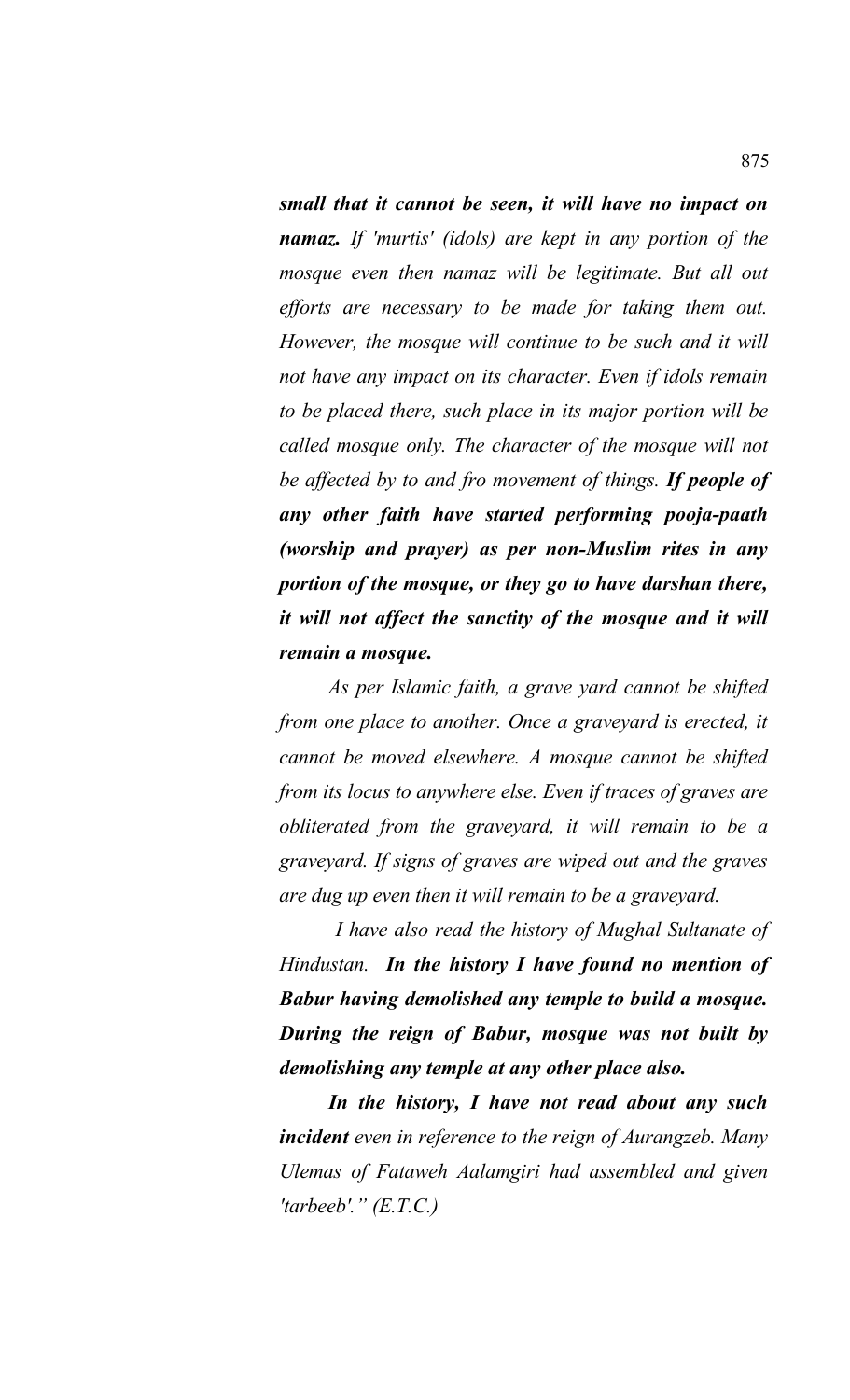**572**.**PW 11, Mohd. Burhanuddin,** is aged about 60 years (on 16th September, 1997) and resident of Sambhal, District Moradabad. His cross examination followed as under :

(a) 16/17.09.1997- by Nirmohi Akhara through Sri R.L. Verma, Advocate(p. 3-23)

(b) 18.09.1997-by Dharamdas through Sri Ved Prakash, Advocate (p. 24-30)

(c) 18/19/30.09.1997, 11.10.1997- by Sri Umesh Chandra Pandey through Sri Vireshwar Dwivedi, Advocate (p. 31- 64)

(d) 11.10.1997- by Sri Paramhans Ramchandra Das through Sri Madan Mohan Pandey, Advocate (p. 64-69)

(e) 12.11.1997-by Hindu Mahasabha and Sri Ramesh Chandra Tripathi through Sri Hari Shankar Jain, Advocate (p. 70-73)

(f) 12.11.1997-Cross examination made so far adopted by Sri Rajendra Singh, son of Sri Gopal Singh Visharad through Sri P.L. Mishra, Advocate (p. 73)

(g) 12/13/21.11.1997-by Sri Deoki Nandan Agarwal, plaintiff himself and next friend to other plaintiffs (Suit-5) (p. 73-93)

**573**. He is a teacher at Darul Uloom Nadvatul Ulema, Lucknow, a Madarsa also known as Nadva. About his educational qualification and expertise in religious matter pertaining to Islam he said:

''मेरी प्रारम्भिक तालीम संभल के दो मदरसों में हुई। संभल जिला मुरादाबाद में है। उसके बाद मैंने अपनी तालीम दारूल उलूम देवबंद से हासिल की। वहॉ से मैने फाजिल की सनद हासिल की। यह सनद मुझे 1957—58 में मिली थी। उसके बाद देहली में मदरसा आलिया अरबिया-फतेहपुरी में पढ़ाया। आलिम की सनद से फाजिल की सनद बड़ी होती है। बाज मदरसों में आलिम का कोर्स होता है लेकिन उसकी सनद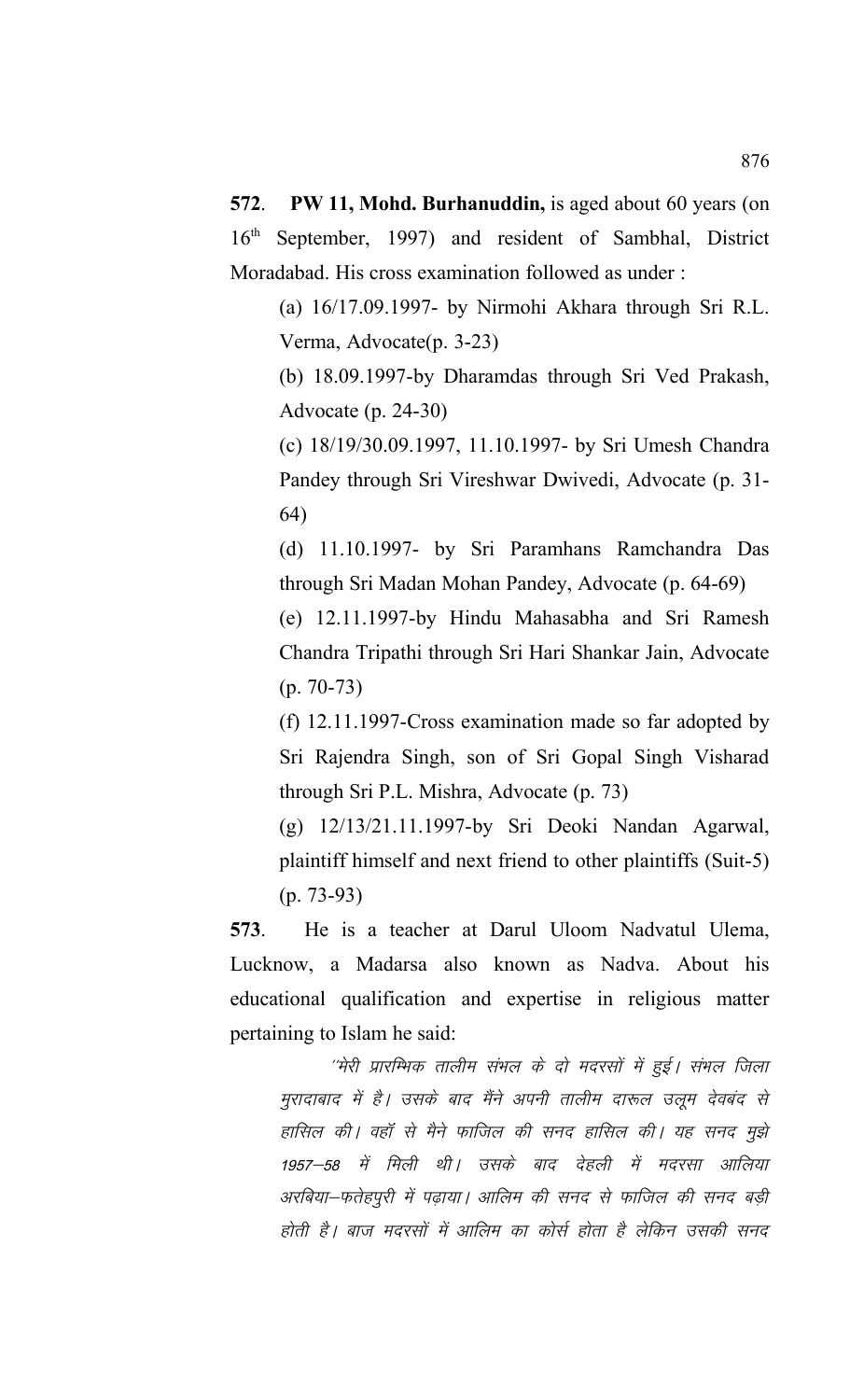नहीं दी जाती। देहली के बाद मैं दारूल उलूम नदवतूल उलेमा, लखनऊ 1970 में आया। (इस मदरसा को नदवा के नाम से जाना जाता है।) मैं नदवा में दिसम्बर 1970 से पढ़ा रहा हूँ। मैं खास तौर से हदीस, तफसीर और फिके पढ़ाता हूँ।

कुरान शरीफ पर खास–खास तफसीरे जो मैंने पढ़ी हैं वह है– खाजिन कशशाफ, इबबे कसीर, मजहरी, बयानूलकूरान, बैजाबी, मअहारिफ अल कुरान।

हदीस की जो खास खास किताबें पढ़ी है वो हैं बूखारी शरीफ, मुस्लिम शरीफ, तिरमिजी अबूदाउद, नसाई, इब्नेमाजा, मिशकातशरीफ।

जो फिकेह की किताबें पढ़ी हैं उनके नाम हैं— हिदाया, शरहवकाया, कन्जूददकायक, कुदूरी, बदाये, दददुल मुहतार, दुरूल मुख्तार।''

*"I had my early schooling in two schools of Sambhal. Sambhal is in Muradabad district. After that I got my schooling from Darool Uloom, Devband. I obtained the Fazil certificate from there. I obtained the certificate in 1957-58. After that I taught at a Delhi-situated school known as Aaliya Arabia-Fatehpuri. The Fazil certificate is superior to the Aalim certificate. Certain schools run the Aalim course but no certificate thereof is awarded. After teaching at Delhi I came to Darul Uloom Nadwatul Ulema, Lucknow in 1970. (This school is known by the name of Nadwa). I have been teaching at Nadwa since December, 1970. I teach Hadis (collection of traditional sayings of Prophet Muhammad), Tafsir (explanation of the Quran) and fiqah in particular.* 

*Particular explanations I have read on the holy Quran, are: Khazin Kashshaaf, Ibabe Kasir, Majhari, Bayanulquran, Baijabi and Ma-aharif Al Quran.* 

*Particular books which I have read on Hadis, are: Bukhari Shari, Muslim Sharif, Tirmizi Abudawood, Nasai, Ibn-e-maza and Mishakat Sharif.*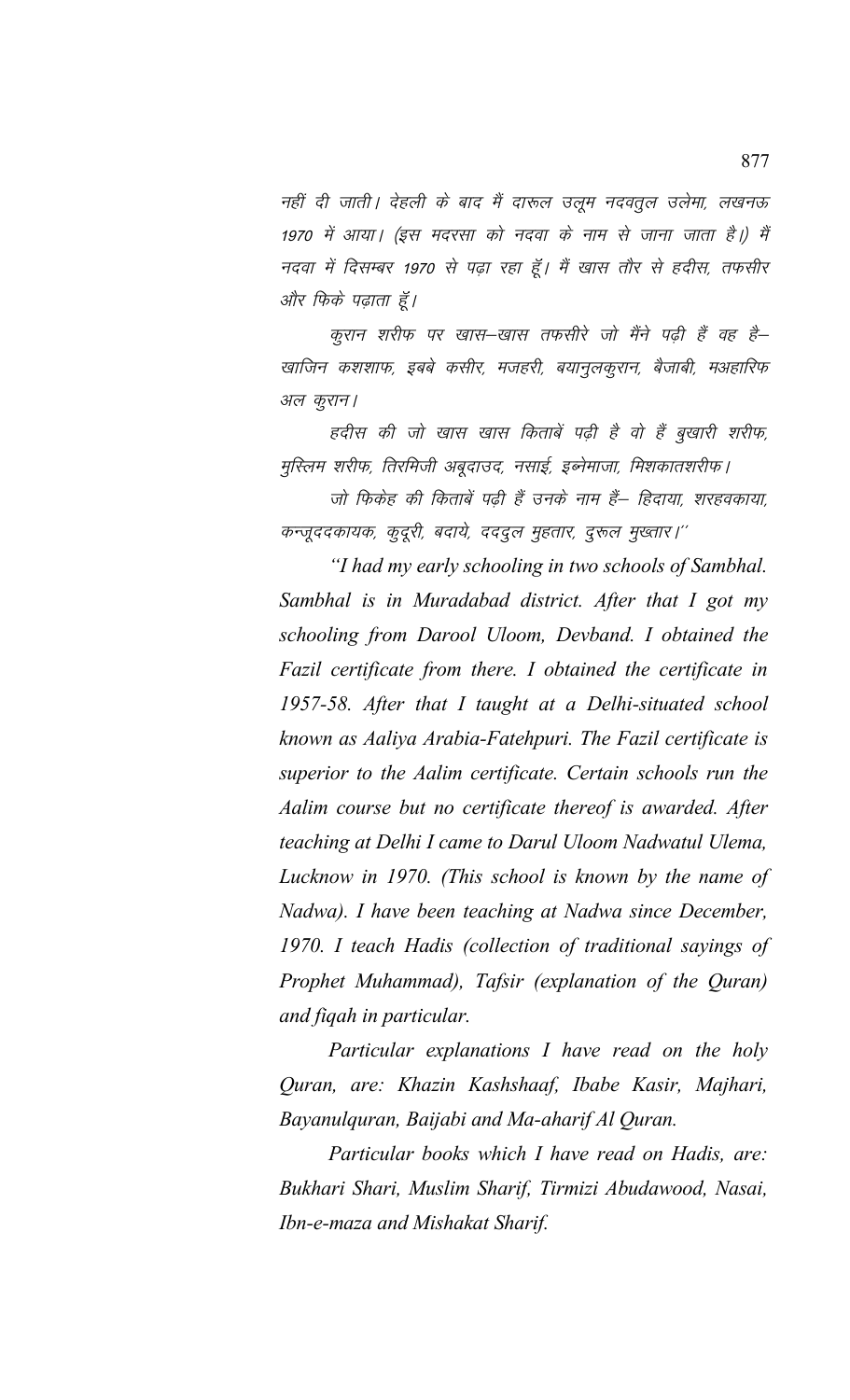Names of the Figah books which I have read, are: Sharahwakaya, Kanjoodadkaayak, Hidaya, Kuduri, Badaye and Dadul Mahtar Durul Mukhtar. " (E.T.C.)

In the matter of characteristic of mosque and other 574. Islamic matters PW 11 said:

''कूरान शरीफ या हदीस में मस्जिद के तर्जे तामीर के बारे कोई खास हिदायत नहीं है। शरियत के निजाम से मस्जिद के लिए किसी खास तरह की इमारत की जरूरत नहीं है। किसी खास शक्ल की जरूरत नहीं है। सिर्फ उसे किब्ला रूख होना चाहिए। किसी गुम्बद या मीनार का होना मस्जिद के लिए जरूरी नहीं है। मस्जिद में किसी कूएं का होना या वजू का इन्तजाम होना भी जरूरी नहीं है। मस्जिद के चारों तरफ भी कब्रिस्तान हो सकता हैं मस्जिद के जाने के रास्ते में अगर किसी दूसरे मजहब की कोई इबादतगाह (धार्मिक स्थल) हो, तो भी मस्जिद की नवइत या पाकीजगी पर फर्क नहीं आयेगा। अगर मस्जिद की इमारत शिकस्ता हो जाये तो उसे गिराकर दुबारा बनाया जा सकता है। अगर कोई दूसरे लोग मस्जिद की इमारत को गिरा दें, तो भी वह मस्जिद कायम रहेगीं अगर तामीरशुदा मस्जिद को गिरा दिया जाये, तो भी वह जमीन मस्जिद कायम रहेगी। जिस जगह पर एक दफा मस्जिद बना दी जाये, वह हमेशा मस्जिद रहेगी। जिस जगह पर एक दफा मस्जिद बना दी जाये, वह हमेशा मस्जिद रहेगी। अगर किसी मस्जिद की दीवारों पर या खम्बों पर कोई पशू–पक्षी या आदमी या औरतों या देवी–देवताओं की तसवीरे बनी हुई हों तो भी वहां पर नमाज पढी जा सकती है, लेकिन अगर ऐसी अलामात किबले की तरफ वाली दीवार पर हों, तो नमाज हो जायेगी, मगर वह मकरूह हो जायेगी। उसमें त्रूटि आ जायेगी। मकरू से मतलब है कि उसे सबाब में कमी हो जायेगी। अगर मस्जिद के किसी हिस्सा में किसी देवी–देवता की मूर्ति रख दी जाये, तो भी मस्जिद कायम रहेगी। अगर मस्जिद के किसी हिस्से में किसी दूसरे मजहब वाले अपनी इबादत शुरू कर दें, तो भी वह मस्जिद रहेगी ।

"The holy Quran or Hadis has no specific command about the style of mosque construction. As per the order of Shariyat, there is no requirement of a particular type of building for a mosque. There is no requirement of a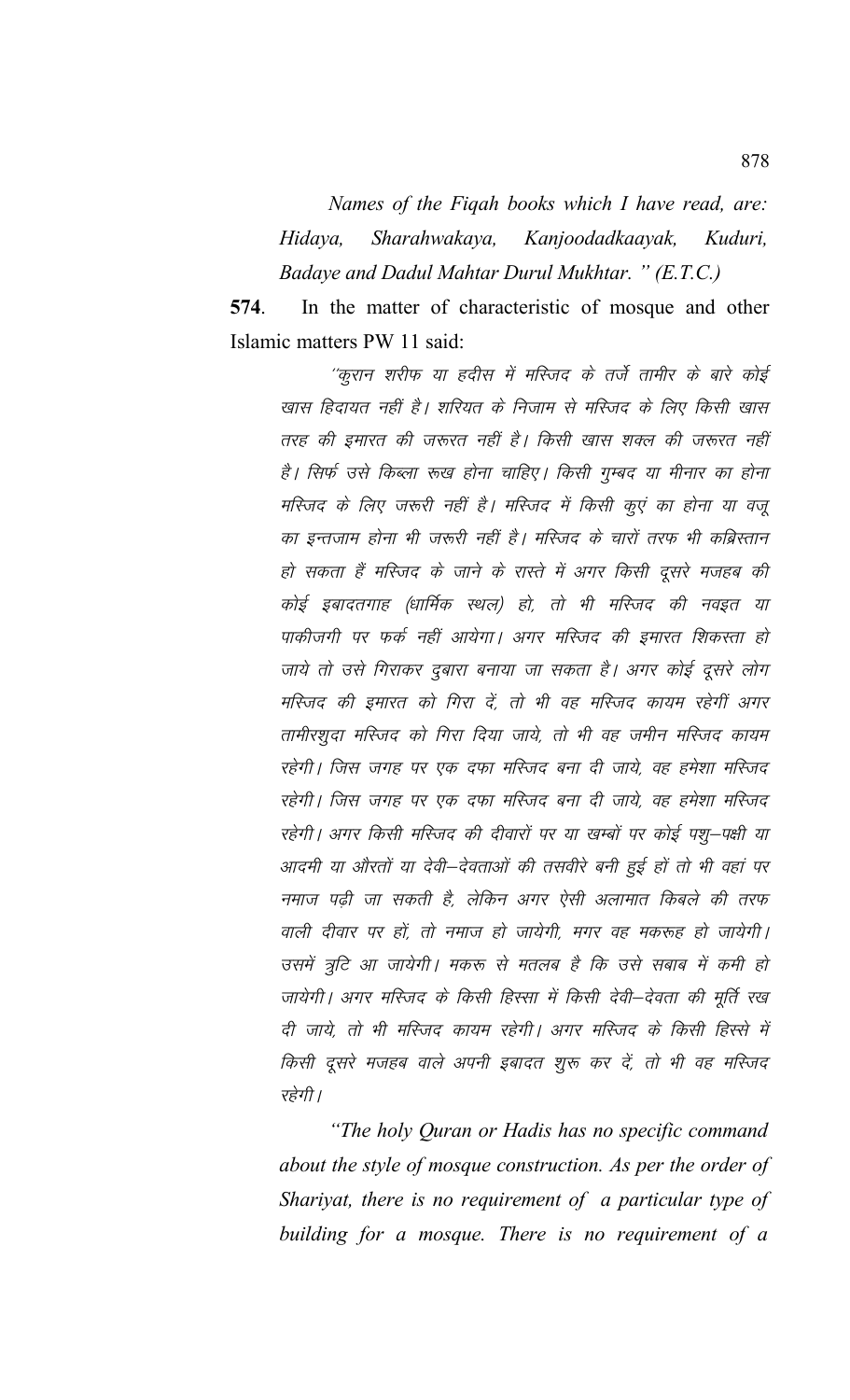particular shape. It is only required that it should be facing Kibla. It is not necessary for a mosque to have a dome or a minaret. It is also not necessary for a mosque to have a well or arrangement for 'vaju'. There may be a graveyard all around a mosque. Even if there is a worship place of any other faith on the way to a mosque, it will not affect the sanctity of the mosque. If the building of mosque gets dilapidated, it can be demolished and built afresh. Even if a mosque is demolished by other persons, the mosque will continue to be such. If a constructed mosque is demolished even then the land will continue to be a mosque. Any place where a mosque is once constructed, will always be a mosque. If any mosque has pictures of animals or birds or men or women or male and female deities engraved on its walls even then namaz can be offered there. But if such signs/symbols are on the wall facing Kibla, namaz will get offered but it will be 'magruh'. There will be error in it. By the word 'maqruh' it is meant that it will develop short fall in its efficacy. Even if any idol of male or female deity is placed in any part of the mosque, it will continue to be a mosque. If followers of any other religion begin to perform worship in any part of mosque even then it will be a mosque."  $(E.T.C.)$ 

''कब्र को जरूरतन मुन्तकिल किया जा सकता है, लेकिन जगह के मुन्तकिल होने का सवाल ही पैदा नहीं होता।

जगह तो जमीन होती है, वह कैसे मुन्तकिल हो सकती है। कब्र के मुन्तकिल होने से मेरा मतलब मयइत (मृतक शरीर) के मुन्तकिल होने से है। अगर किसी कब्रिस्तान में कोई जगह बाकी न रही हो और वह कब्रिस्तान इतना पुराना हो चुका हो कि वह उसमें मयइत जमीन में जब्त हो गई हो और उसका कोई वक्फ ऐसा न हो जिससे उस जमीन के दूसरे इस्तेमाल पर पाबन्दी हो तो वह जगह दूसरे इस्तेमाल में आ सकती है,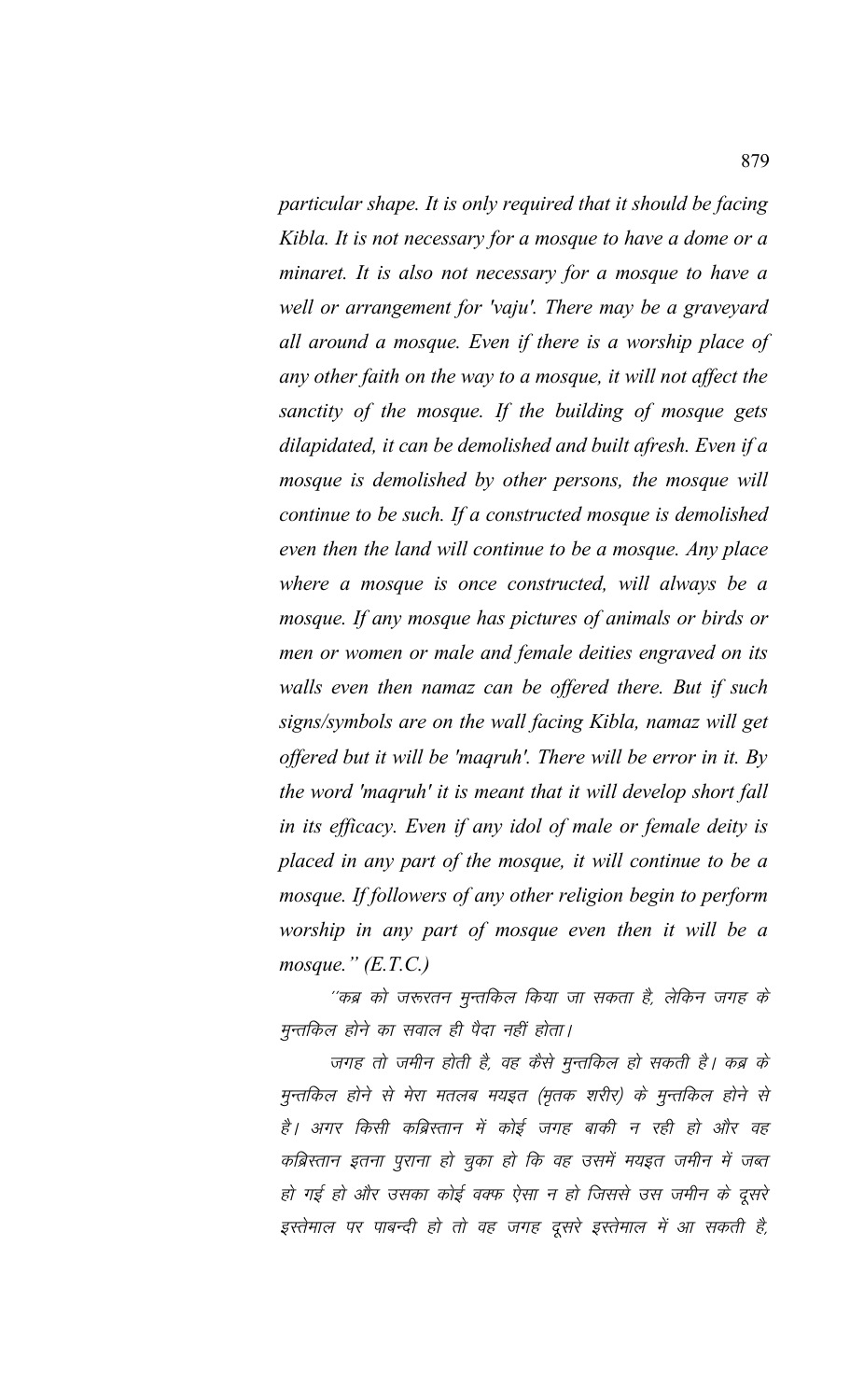वरना नहीं। यानी वाकिफ की मंशा के बगैर वह जगह दुसरे इस्तेमाल मे नहीं आ सकती।

अपनी तालीम के दौरान मैंने हिन्दुस्तान की तारीख का मुतायला भी किया है, थोड़ा–बहुत। मे**रे इल्म में ऐसा नहीं है कि बाबर ने** अयोध्या में किसी मन्दिर को तोड़कर मस्जिद बनवाई हो। मेरे इल्म के मुताबिक बाबरी मस्जिद की तामीर किसी मन्दिर को तोड़कर नहीं की गई।"

*"A grave can be shifted if there be any such requirement, but there is no question of shifting the place.* 

*The place is certainly a piece of land. How can it be shifted. 'By shifting of the grave' I mean the shifting of the body of a dead person. If any graveyard is left with no place and the graveyard has become so old that dead bodies have got mixed with soil and there is no waqf putting restriction on the use of the land in any other way, the land can be put to some other use. If such is not the case, it cannot be used otherwise. That is to say, without the consent of the waqf, the land cannot be put to any other use.* 

*In course of my study I have gone through the history of Hindustan to some extent. I have no idea whether Babar had built a mosque in Ayodhya after breaking down any temple. To my knowledge, the Babri mosque was constructed not by demolishing any temple." (E.T.C.)*

**575**. **PW 19, Maulana Atiq Ahmad,** aged about 47 years (on  $21<sup>st</sup>$  May, 2001 when his examination commenced), resident of Village Murla Kalan, District Sant Kabir Nagar, is working as Teacher at Nadvat-ul-Ulema, Daliganj, Lucknow. His cross examination followed as under :

(a) 21/22-05-2001- by Nirmohi Akhara through Sri R.L.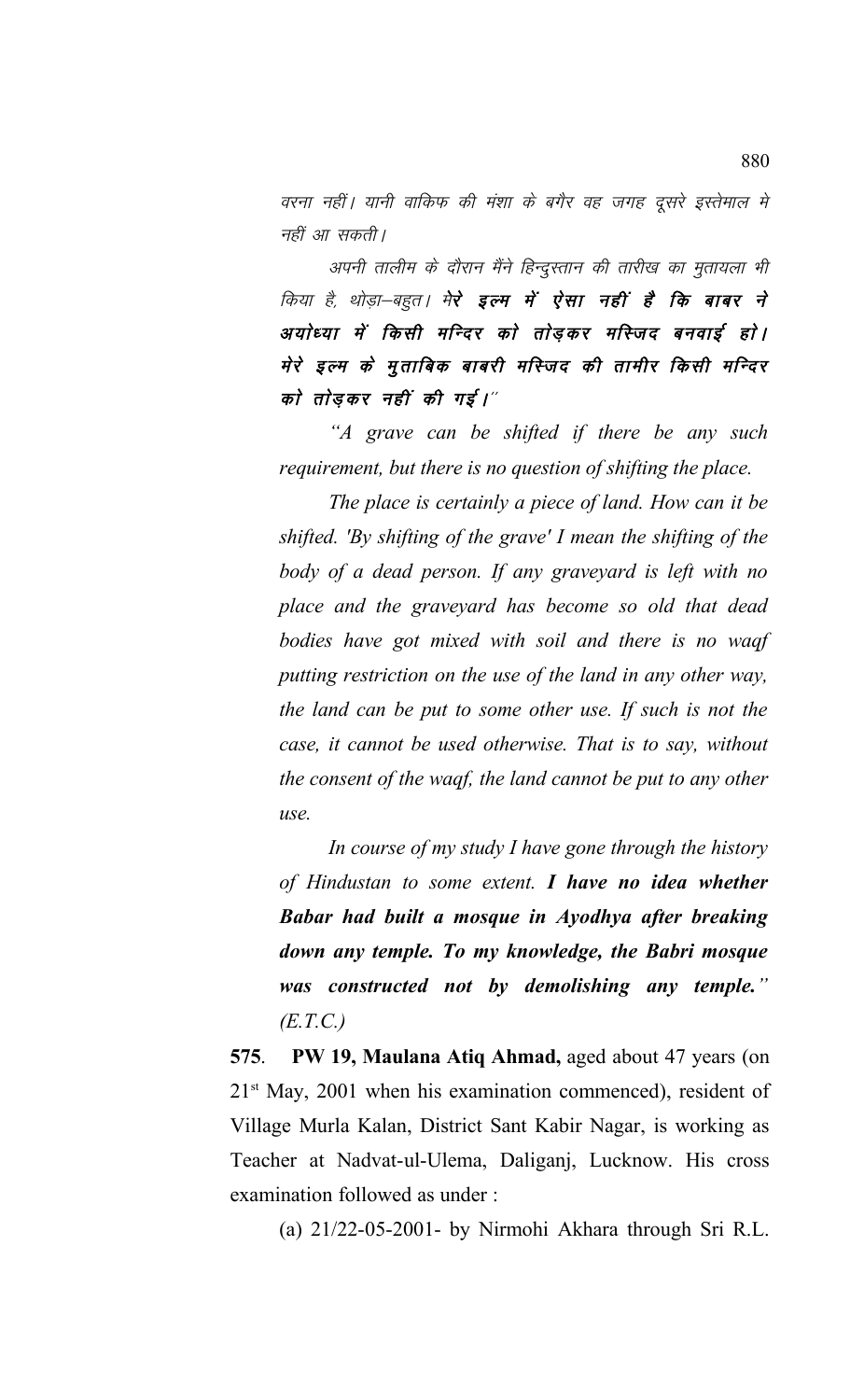Verma, Advocate(p. 3-38)

(b)  $23-05-2001$ - by Dharamdas, defendant no. 13, through Sri Ved Prakash, Advocate (p. 39-47)

(c) 23.05.2001, 09/10.07.2001- by Sri Umesh Chandra Pandey, defendant no. 22 through Sri Vireshwar Dwivedi, Advocate (p. 47-74), adopted by Hindu Mahasabha, defendnat no. 10 and Sri Ramesh Chandra Tripathi, defendant no. 17, through Sri Hari Shankar Jain, Advocate, plaintiffs (Suit-1) through Sri P.L. Mishra, Advocate and plaintiffs (Suit-5) (p. 84)

(d) 10-07-2001- Sri Paramhans Ramchandra Das, defendant no. 2. through Sri Madan Mohan Advocate (p.  $74 - 84$ 

576. He stated about his qualifications, experience in religious matters (Islam) as under:

''मैं नदवत–उल–उलेमा में इस समय कार्यरत हूँ। मैं वहां पर उस्ताद हूँ। मैं 20 साल से वहां पर पढ़ा रहा हूँ। मेरी शुरू की तालीम मेरे गांव की है, उसके बाद मैं मदरसा नूरूल–उलूम, बहराईच में पढ़ा था। वहां पर मैं चार साल तक पढ़ा। मैंने बहराइच से मौलवी का इम्तेहान पास किया था। उसके बाद मैं दारूल–उलूम देवबन्द में चला गया। वहां से मैंने फाजिल की डिग्री हासिल कीं फाजिल का कोर्स 6 वर्षों का होता है। फाजिल का कोर्स करने के बाद मैंने देवबन्द से ही मुफ्ती का कोर्स किया। फाजिल करने के बाद मैंने इलाहाबाद बोर्ड से आलिम की परीक्षा पास की थीं यह परीक्षा मैंने फाजिल की डिग्री हासिल करने के बाद दी थी। नदवतूल उलमा लखनऊ में मैं इस्लामिक लॉ यानि फिकह और उसूले फिक पढ़ाता हूँ। इसके अलावा हदीस एवं तफ़सीर पढ़ाता हूँ। इस्लामिक लॉ में मुफ़ती से संबंधित विषय भी आते हैं। इस्लामिक लॉ में विशेष ज्ञान रखने वाले को ही मुफ़ती कहते हैं। मैं इस्लामिक फिक एकेडमी, दिल्ली का सेकेटरी हूँ। इस्लामिक फिक एकेडमी का हर साल एक सेमीनार मुस्लिम मसायल एवं इस्लामिक लॉ पर होता है। यह सेमीनार हिन्दुस्तान के मुख्तलिफ मुकामों पर होता है। चूंकि मैं उसका सेक्रेटरी हूँ इसलिए उन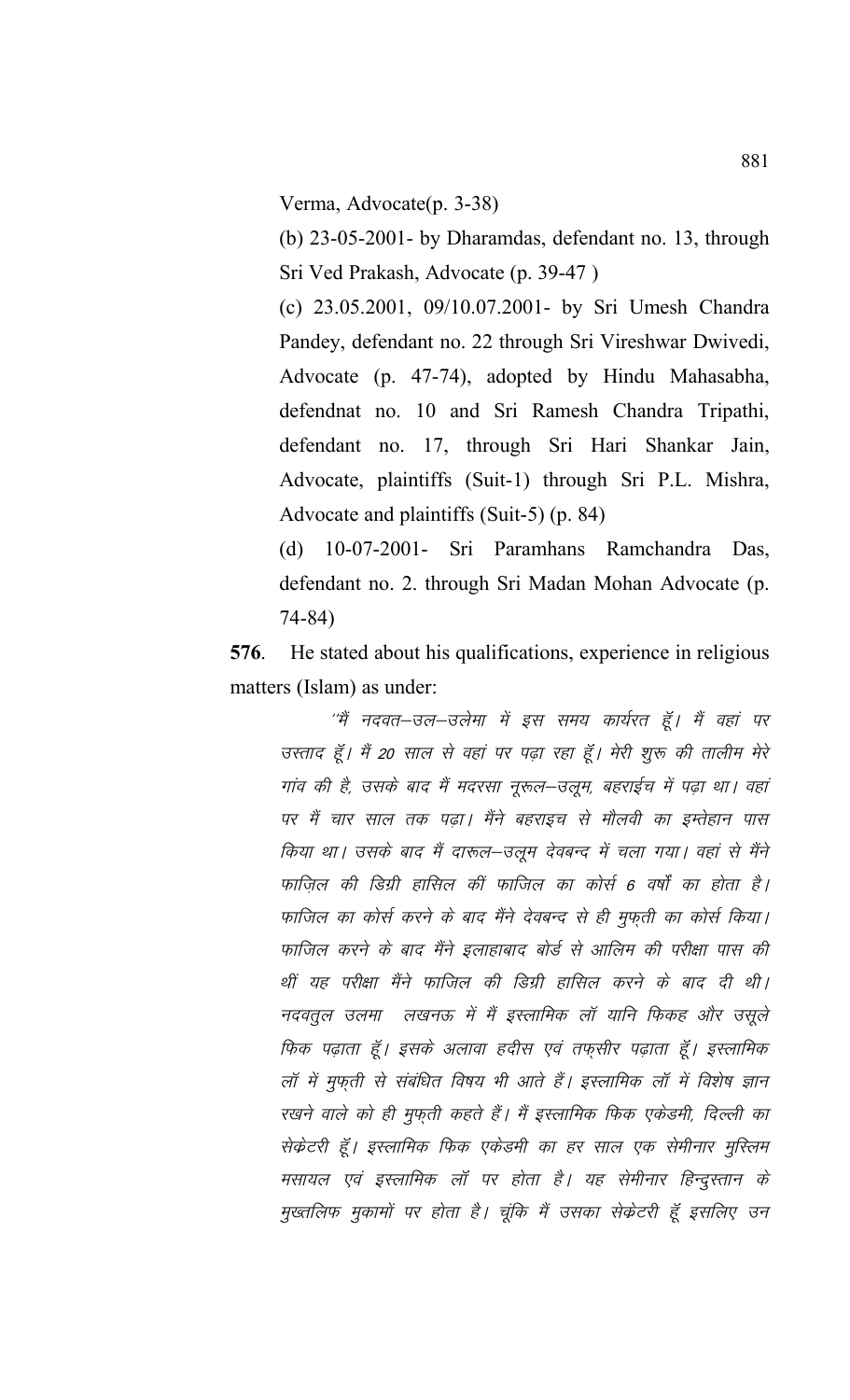सभी सेमीनारों में शामिल होता हूँ। मैं मुस्लिम पर्सनल लॉ बोर्ड का फाउंडर मेंबर भी हूँ। इस एकेडमी के सेमीनार हिन्दुस्तान के अन्दर ही होते हैं पर इसमें दूसरे मुमालिक से भी लोग शामिल होते हैं। 1999 में मैं शरीया स्कालरर्स आफ नार्थ अमेरिका की दावत पर अमेरिका उनकी कांफ्रेंस यानि दो कांफ्रेन्स अटेण्ड करने गया था। इसके अलावा काहिरा में औकाफ की कांफ्रेंस में शिरकत करने गया था। काहिरा मिस्र की राजधानी है। अमेरिका में पहली कांफ्रेंस फरवरी 99 में हुयी थी और दूसरी कांफ्रेंस जिसमें मैं शामिल हुआ था वह नवम्बर 99 में हुयी थी। इन दोनों कांफ्रेंस में मैने अपना पेपर पढ़ा। उपरोक्त पहली कांफ्रेंस में मेरा विषय उर्फ अर्थात् कस्टम्स से रिलेटेड था। दूसरे कांफ्रेंस में मसलेहत की शरीयत लॉ में क्या अहमियत है, उस सिलसिले में मैंने अपना पेपर पढ़ा। नदवतुल उलमा जहां मैं पढ़ा रहा हूँ वहां और भी बहुत से उस्ताद हैं। मौलाना बुरहानुद्दीन सम्भली नदवतुल उलेमा के एक सीनीयर उस्ताद हैं। वह इस्लामिक फिक एवं तफ़सीर और हदीस पढ़ाते हैं। हदीस से संबंधित मैंने जो अहम किताबें पढ़ी हैं उनका नाम इस प्रकार है:– बूखारी शरीफ, मुस्लिम शरीफ, अबूदाउद शरीफ, तिदमजी शरीफ, इब्नेमाजा शरीफ, तहावी शरीफ, मुअत्ता इमाम मालिक। फिक पर मैंने जो अहम किताबें पढ़ी हैं उनमें हिदाया, शरए बकाया, बढ़ाए उस्सना, फतहुल फदी वगैरह हैं।''

"I am at present working with Nadwat-ul-Ulema. I am a teacher there. I have been teaching there for  $20$ years. I had my early education at my village. After that I got schooling at a school known as Nurool-Uloom situated in Bahraich. I got education there for four years. I passed the Maulvi examination from Bahraich. After that I migrated to Darool-Uloom, Deoband. From there I obtained my Fazil degree. Fazil is a 6-year course. After completion of a course in Fazil I did a course in Mufti from Deoband itself. After doing my Fazil I passed my Aalim examination from the Allahabad Board. I had appeared at this examination after obtaining my Fazil degree. I teach Islamic law, that is, Figah and Usule Fig. Besides, I also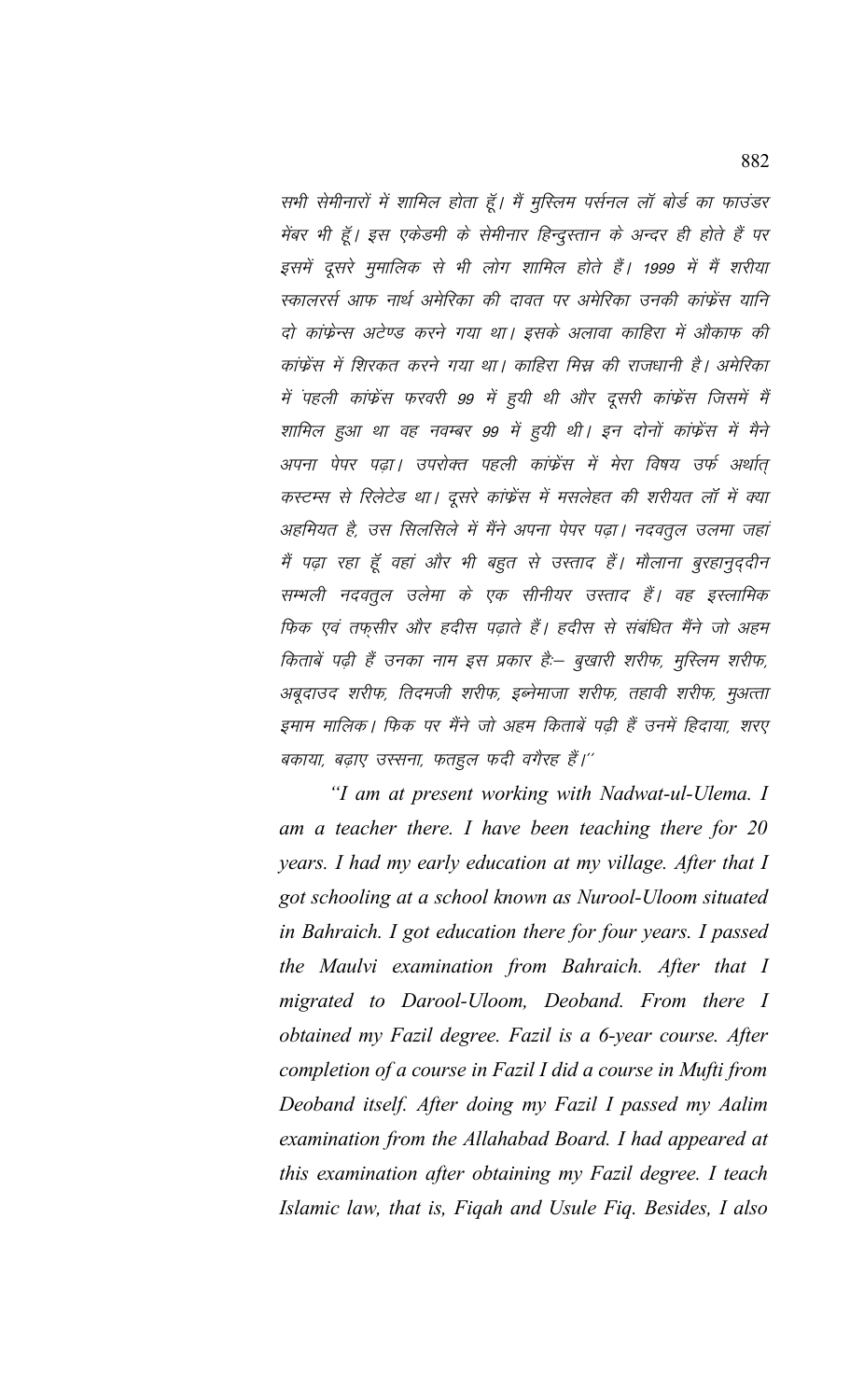*teach Hadis and Tafsir. The Islamic also covers topics related to Mufti. Only those having special knowledge in the Islamic law are called Mufti. I am secretary of the Islamic Fiq Academy, Delhi. The Islamic Fiq Academy organises a seminar on Muslim-related issues and the Islamic law every year. This seminar is held at different places of Hindustan. As I am its secretary, I participate in all those seminars. I am also a founder member of the Muslim Personal Law Board. Seminars of this Academy are held only within Hindustan but they are attended by people of other countries also. In 1999, on the invitation of Shariyat scholars of North America I went there to attend conferences two times. Besides, I went to participate in the Auqaf conference held in Cairo. Cairo is the capital of Egypt. The first conference was held in February, 1999 in America and the second conference, which I attended, was held in November, 1999. I read out my papers in both of these conferences. In the aforesaid first conference, my topic was custom-related. In the second conference, I read out my paper on what importance maxims hold in the Shariyat Law. There are many other teachers at Nadwatul-Ulema, where I am teaching. Maulana Surhan-ud-Din Sambhali is a senior teacher at Nadwat-ul-Ulema. He teaches Islamic Fiq, Tafsir and Hadis. The names of important books which I have read in relation to Hadis, are: Bukhari Sharif, Muslim Sharif, Abudawood Sharif, Tidmazi Sharif, Ibn-e-Maza Sharif, Tahawi Sharif, Muatta Imam Maalik. The important books which I have read on Fiq, include Hidaya, Sharye Bakaya, Badhaye Ussana, Fathul Fadi etc.." (E.T.C.)*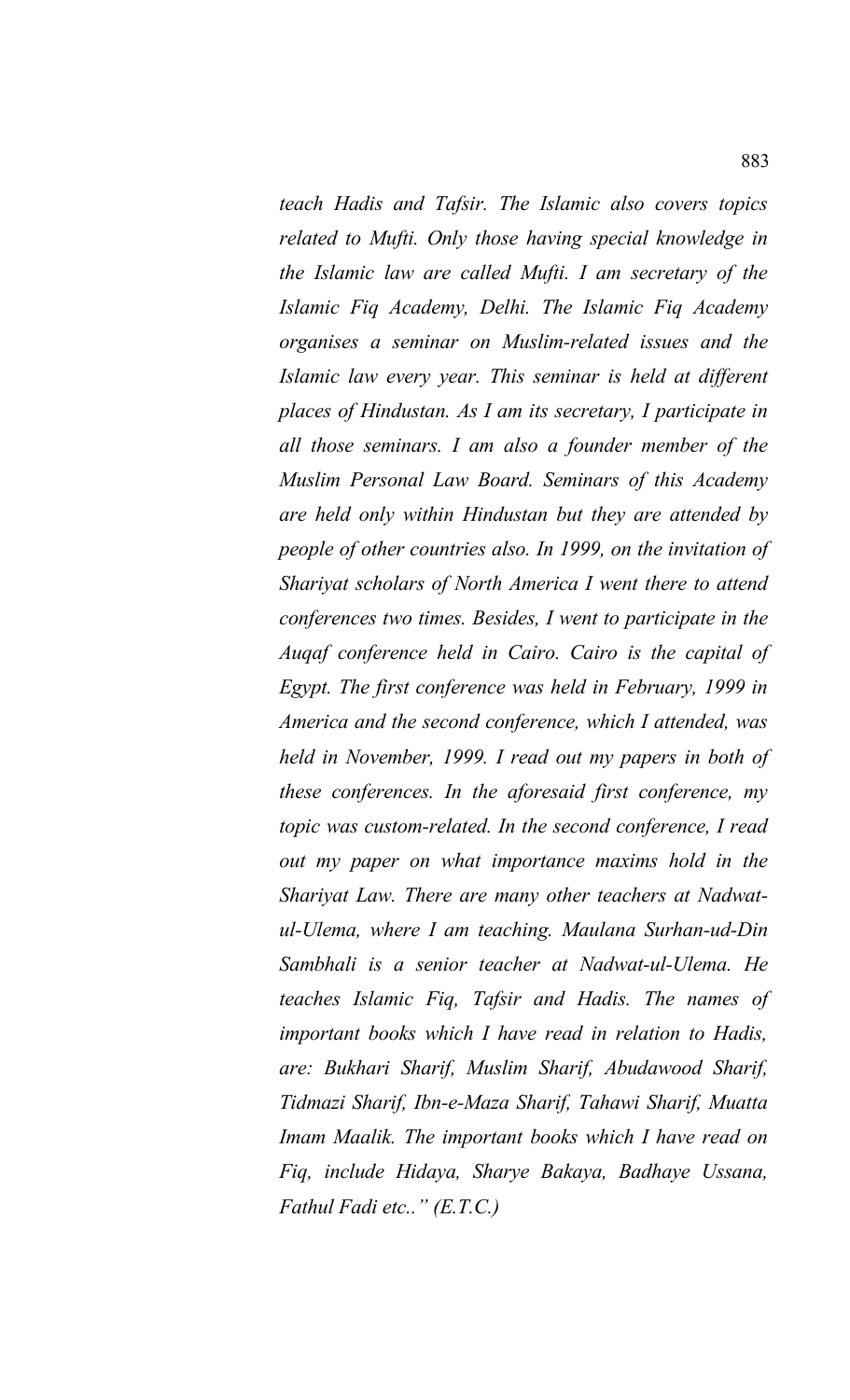## 577. Regarding characteristic of mosque etc. PW 19 said:

''इस्लाम में मस्जिद का तर्जे – ए– तामीर कहीं मुअइन नहीं है। मस्जिद उस जमीन को कहते हैं जिसे जमाअत के साथ नमाज पढ़ने के लिए वक्फ कर दिया जाए। अगर किसी जमीन पर सिर्फ इमारत है और उस पर गुम्बद या मीनार नहीं है तो भी वह मस्जिद कही जायेगी। मस्जिद में वजू खाना होना या नहाने की जगह का होना जरूरी नहीं है । आसानी के लिए ऐसा इन्तजाम कर दिया जाता है । मस्जिद के इर्द–गिर्द कब्रिस्तान हो सकता है। मस्जिद के आस–पास यदि कब्रिस्तान हो तो भी मस्जिद का स्वरूप नहीं बदलता। अगर मस्जिद के चारों तरफ दूसरे मजहब की इबादतगाहें हों तब भी मस्जिद कायम रहेगी। अ**गर मस्जिद में उसके खांभां या दीवारां** पर तस्वीर आदमी या औरतों, पक्षी या जानवरों की तस्वीर हों तो भी उससे मस्जिद का स्वरूप नहीं बदलेगा। अर्थात् मस्जिद रहेगी पर चित्रों को ढक देना होगा ताकि नमाज के समय सामने न हों अर्थात सामने न पड़े। अगर मस्जिद के अन्दर किसी दूसरे मजहब के देवी देवताओं की तस्वीर होती है तब भी मस्जिद **का स्वरूप नहीं बदलेगा।** मस्जिद जब एक बार बन गयी वह हमेशा मस्जिद रहती है। अगर मस्जिद की इ़मारत गिरा दी जाए या गिर जाए तब भी वह जगह मस्जिद रहती है। अ**गर किसी मस्जिद में दूसरे** मजहब वाले अपने देवी—देवताओं की पूजा करने लगें तब भी वह जगह मस्जिद रहेगी।"

"In Islam, the style of mosque construction nowhere finds specific mention. The name of mosque is given to a piece of land which is gifted for offering namaz in group. If there is just a building on any land and such building has no domes or minarets even then it will be called a mosque. It is not necessary for there to be a place for doing vaju or for having a bath in the mosque. Such an arrangement is made to provide facility. There may be a graveyard in the vicinity of the mosque. If there is a graveyard in and around a mosque even then the character of the mosque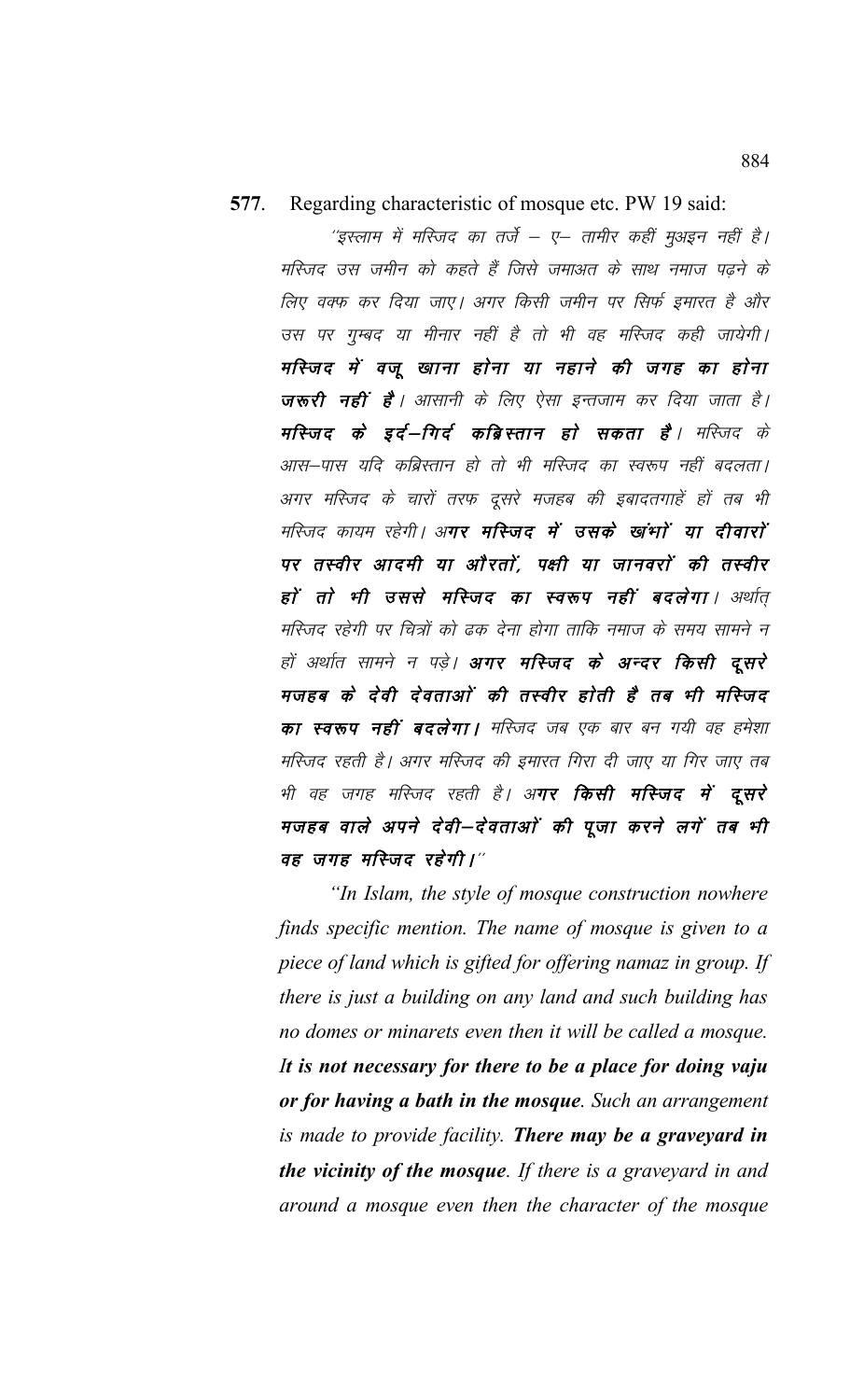*does not change. If there are worship places of other faiths around a mosque even then the mosque will continue to exist. If a mosque has pictures of men or women or birds or animals even then the character of the mosque will not change. That is to say, the mosque will continue to be such and the pictures will have to be covered so that they may not be in front while offering namaz. If there are pictures of male and female deities of any other faith inside a mosque even then the character of the mosque will not change. A mosque once constructed will always be a mosque. A place continues to be a mosque even if the building of the mosque is demolished or it falls down. If the followers of any other faith begin to worship their respective gods-goddesses in any mosque even then its place will remain to be a mosque." (E.T.C.)*

**578. PW 22, Mohd. Khalid Nadvi:** Other details have already been dealt under the category "Witness of facts" in para 319.

**579**. His basic education is from Nadve wherefrom he obtained degree in Alim and Fazil in 1975 and 1977 respectively, taught at Zamia Islamiya, Bhatkal, Karnataka from 1978 to 1985, taught at Zamia Hidaya, Jaipur from 1985 to 1992, and taught for one year at Nadve. In his education, Tafshir of Quran-i-Karim, Hadis, Fiqah and Arabi Adab was included. The Tafshir of Quran-i-Karim included Ibne Kasir, Kashshaf, Madarikul, Tanjil, Khajin, Tafsire Kurtuvi, Mariful, Quran, Tadabbure Quran etc. The prominent books of Hadis include Bukhari Sharif, Muslim Sharif, Tirmiji Sharif, Muatta Imam Malik, Abudaud Sharif etc. which had all been read by him. In Fiqah he has read Hidaya, Sharhe Wakaya, Kuduri etc. With respect to characteristics of mosque etc. he said: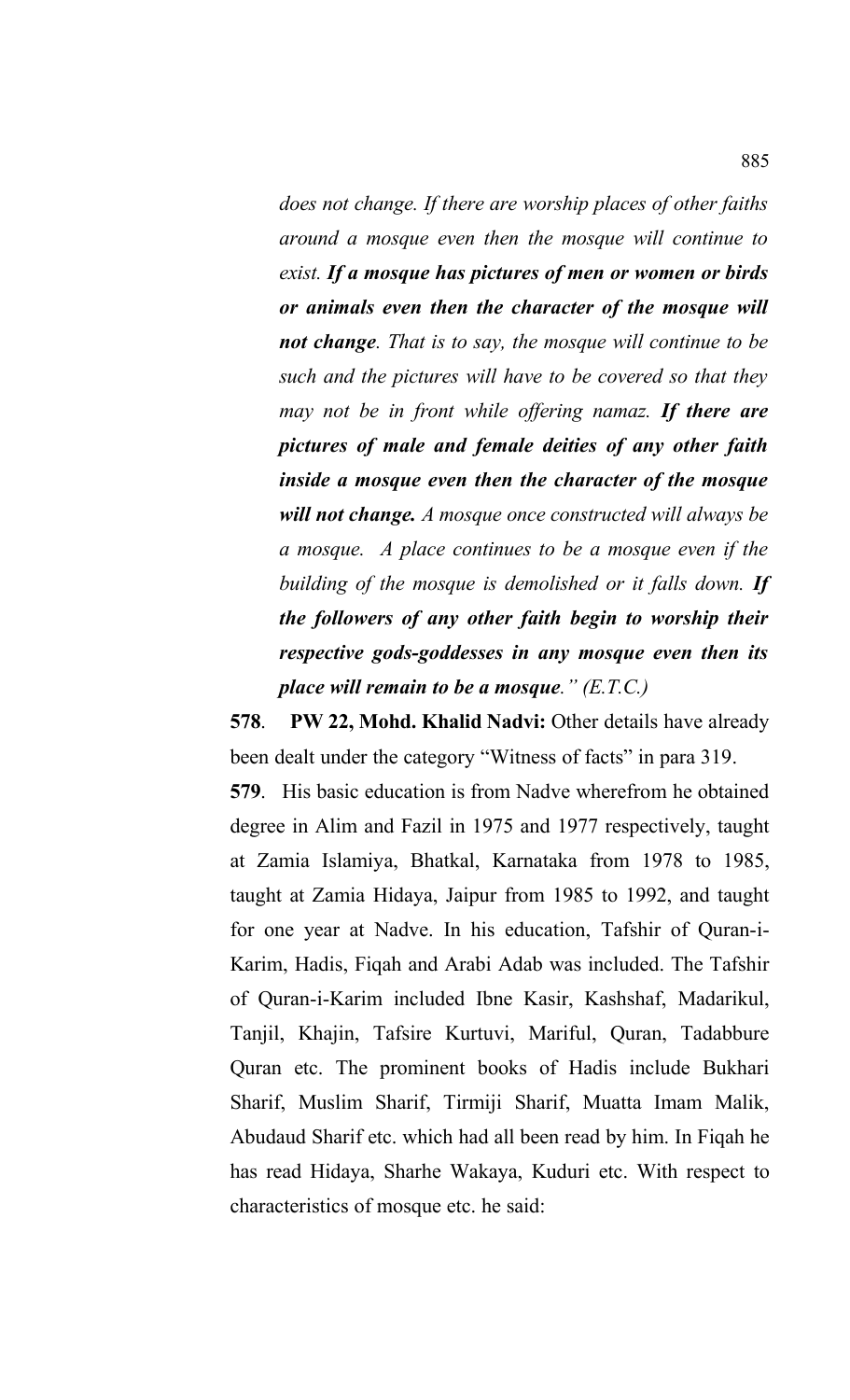''कुरान शरीफ और हदीस शरीफ में मस्जिद की तर्ज या शक्ल का कोई तजकीरा मौजूद नहीं है। शरीयत की और किताबों में भी मस्जिद की तर्ज या उसके आकार का कोई जिक्र नहीं मिलता है। सिर्फ किबलारूख होने की बात मिलती है। **किसी मस्जिद में गुम्बद या मीनार का** होना जरूरी नहीं है। मस्जिद में कुए या पानी का इंतजाम वजू के लिए होना जरूरी नहीं है। हूजूर मोहम्मद साहब के जमाने में जिन तीन मस्जिदों की तामीर का जिक मिलता है। वह मस्जिदे कुबा, मस्जिदे नबवी और मस्जिदें जुआसा है। इनमें गुम्बद या मीनार होने का कोई जिक्र नहीं मिलता। हुजूर साहब के जमाने में अजान ऊँची जगह से अजान दी जाती थी जिससे आवाज दूर तक जा सके। अजान देने का मुकाम मस्जिद के अन्दर या बाहर दोनों जगह हो सकता है। मस्जिदें नबबी में जूमे की पहली अजान मस्जिद के बाहर जौरा नामक स्थान से दी जाती थी।

यदि किसी जगह पर स्थित इमारत को गिरा दिया जाय या वह गिर जाय तो वह जगह मस्जिद ही रहेगी। **यदि मस्जिद के किसी** हिस्से में किसी देवी या देवता की प्रतिमा रख दी जाय तो भी मस्जिद की हैसियत नहीं बदलती बल्कि मस्जिद ही रहेगी । यदि मस्जिद में दूसरे धर्म के लोग अपनी इबादत शुरू कर दे तो भी मस्जिद की हैसियत नहीं बदलती बल्कि मसिजद ही रहेगी। . . . . मौलाना बुरहानुद्दीन साहब नदवे में उस्ताद हैं। वह शोवए तफसीर के हेड हैं। वह आजकल उलमा की फेहरिस्त में सफे अव्वल पर हैं,''

"There is no mention about the form or shape of mosque in holy Quran and holy Hadis. In other books of Shariyat as well, no reference is found about the form or shape of mosque. Reference is found only about (they) facing Kibla. The presence of dome or minaret is not essential in any mosque. It is not essential to have a well or arrangement of water in a mosque for 'Vazu'. The three mosques said to have been built in the period of Prophet Mohammad, are Quba mosque, Nabavi mosque and Juasa mosque. No reference is found about presence of dome or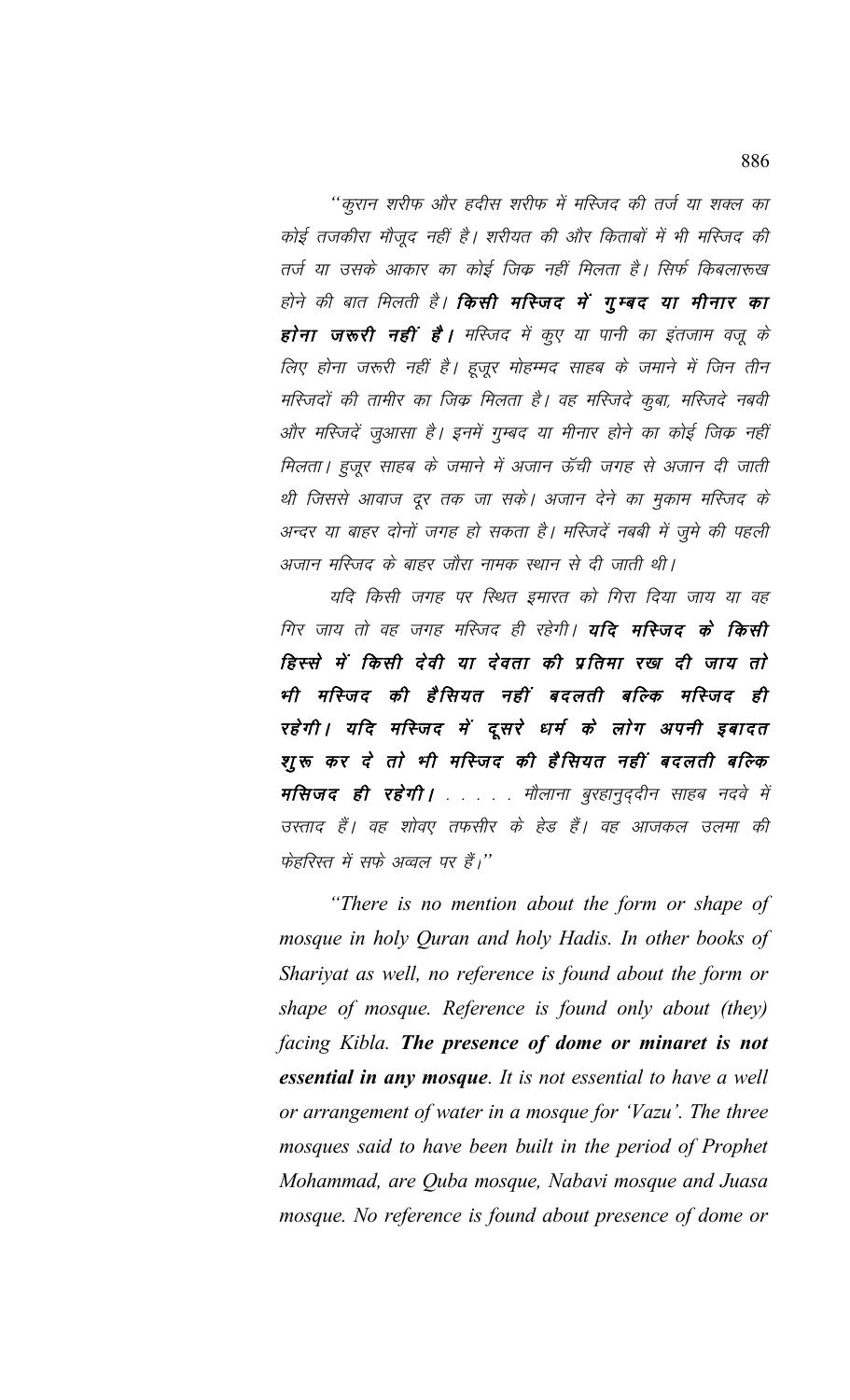*minaret therein. During the period of Prophet, the Ajaan call was given from an elevated place so that it may reach far off places. The place for giving the Ajaan call could be both inside and outside the mosque. The first Ajaan call of Juma was given at Nabavi mosque from an outside place called Jaura.*

*If the building at any place is demolished or it collapses, the said place would remain a mosque. If the idol of any God or Goddess is placed in any part of a mosque, then also the status of the mosque does not change and it remains a mosque. If the followers of other religion start practicing their religious faith in a mosque, then also the status of the mosque does not change and it remains a mosque. . . . . . . . Maulana Burhanuddin is master at 'Nadva'. He is head of Shov-etafsir. Presently he is on top of the list of Ulemas." (E.T.C.)*

**580**. **PW 25, Sibte Mohammad Naqvi:** His details has already been dealt with under the category "Witnesses of facts" in para 324 With respect to the characteristics of mosque, his statement is very brief and as under:

"इस्लाम में मस्जिद का स्वामित्व अल्लाह में निहित होता है। मस्जिद में किसी मसलक का अर्थात शिया और सून्नी मुसलमान नमाज पढ़ सकता ੜੇ *।*"

*"In Islam the ownership of mosque is vested in Allah. Muslim of any sect i.e. Shia or Sunni can offer Namaz in mosque."(E.T.C.)*

**581**. **PW 26, Kalbe Jawwad,** aged about 38 years (on 2/3rd April 2002 when his examination-in-chief commenced), is resident of Mohalla Johari, Lucknow. His cross examination followed as under :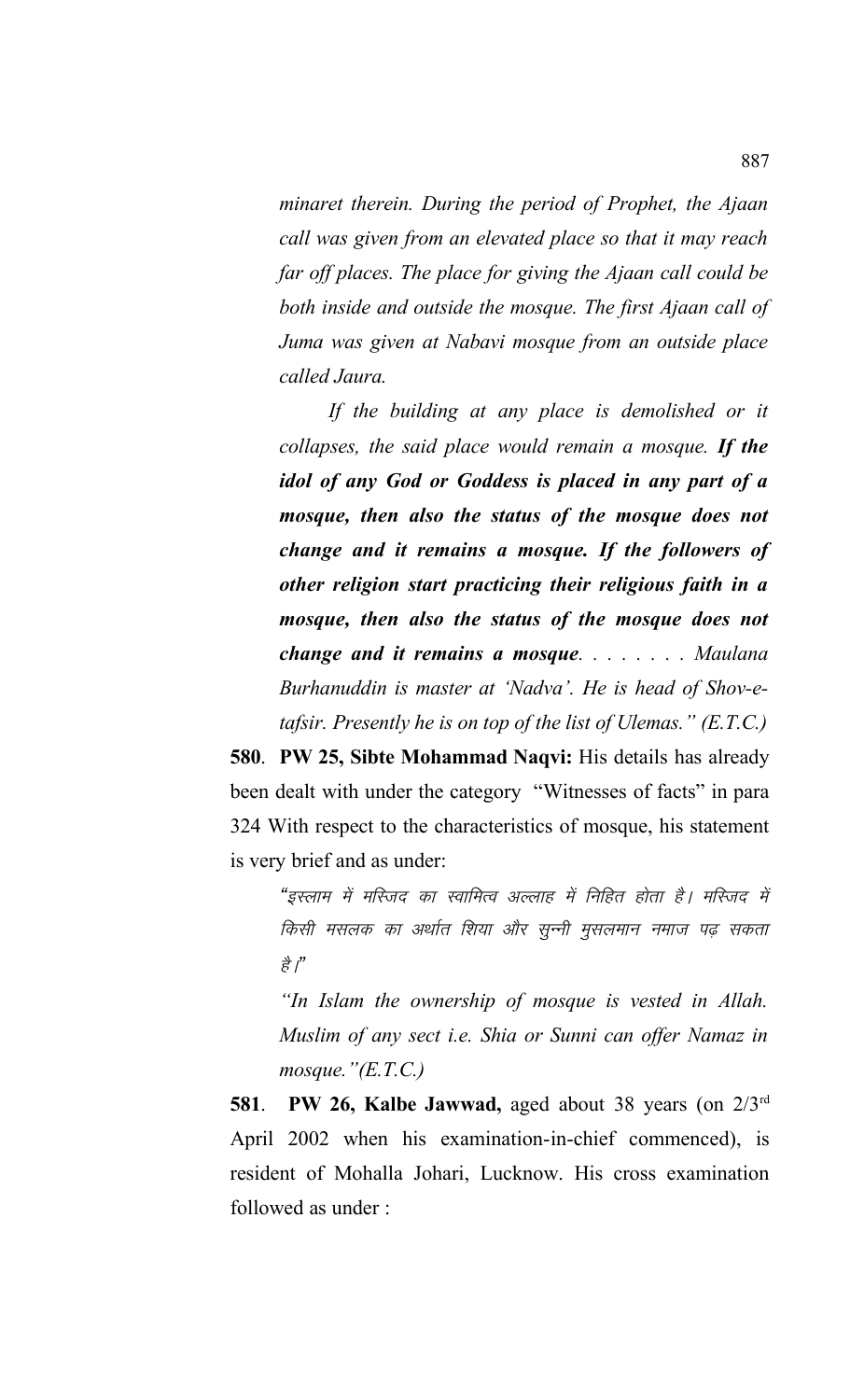(a) 03/04-04-2002- by Nirmohi Akhara through Sri R.L. Verma, Advocate (p. 6-33)

(b) 04/05/15-04-2002 - by Dharamdas, defendant no. 13, through Sri Ved Prakash, Advocate (p. 33- 40)

(c) 15.04.2002- by Paramhans Ramchandra Das, defendant no. 2, through Sri M.M. Pandey, Advocate, (p. 40-52)

 $(d)15/16-04-2002$ - by Hindu Mahasabha, defendnat no. 10 and Sri Ramesh Chandra Tripathi, defendant no. 17, through Sri Hari Shankar Jain, Advocate (p. 52-62)

(e) 16/17-04-2002- by Umesh Chandra Pandey, defendant no. 22 through Sri Vireshwar Dwivedi, Advocate (p. 62- 89)

(f)17-04-2002- Sri Rajendra Singh, son of Sri Gopal Singh Visharad plaintiff (Suit-1) through Sri P.L. Mishra, Advocate adopted the cross examination by other defendants (p. 89)

(g) 17-05-2002- by plaintiffs (Suit-5) through Sri Ved Prakash, Advocate (p. 90-98)

**582**. PW-26 claims to have acted as Imam of Friday Namaz at Asfi Masjid, Lucknow. About his family background, he said:

> 'मेरे वालिद साहब लखनऊ में शियों के इमामे जुमा रहे हैं। इसी तरह से मुस्लिम पर्सनल ला बोर्ड के नायब सदर भी रहे हैं और अलीगढ़ मुस्लिम यूनिवर्सिटी में शिया थियोलाजी विभाग के हेड रहे हैं और थियोलोजी फेकल्टी के डीन भी रहे हैं। मेरे दादा मौलाना कल्बे हुसैन साहब भी बड़े आलिमें दीन व मुजतहद रहे हैं। मेरे परदादा मौलाना कल्बे सादिक उर्फ आका हसन साहब आल इंडिया शिया कांफ्रेंस के फाउंडर व इसी तरह से शिया कालेज के फाउंडर और शिया अनाथालय के फाउंडर ओर बहुत से आर्गनाइलेशंस के फाउंडर रहे हैं। लखनऊ में सारे शियों की जूमे की नमाज आसफी मस्जिद में होती है। उस आसफी मस्जिद के जूमे की नमाज की इमामत जब मैं लखनऊ में रहता हूँ तब मैं ही करता हूँ।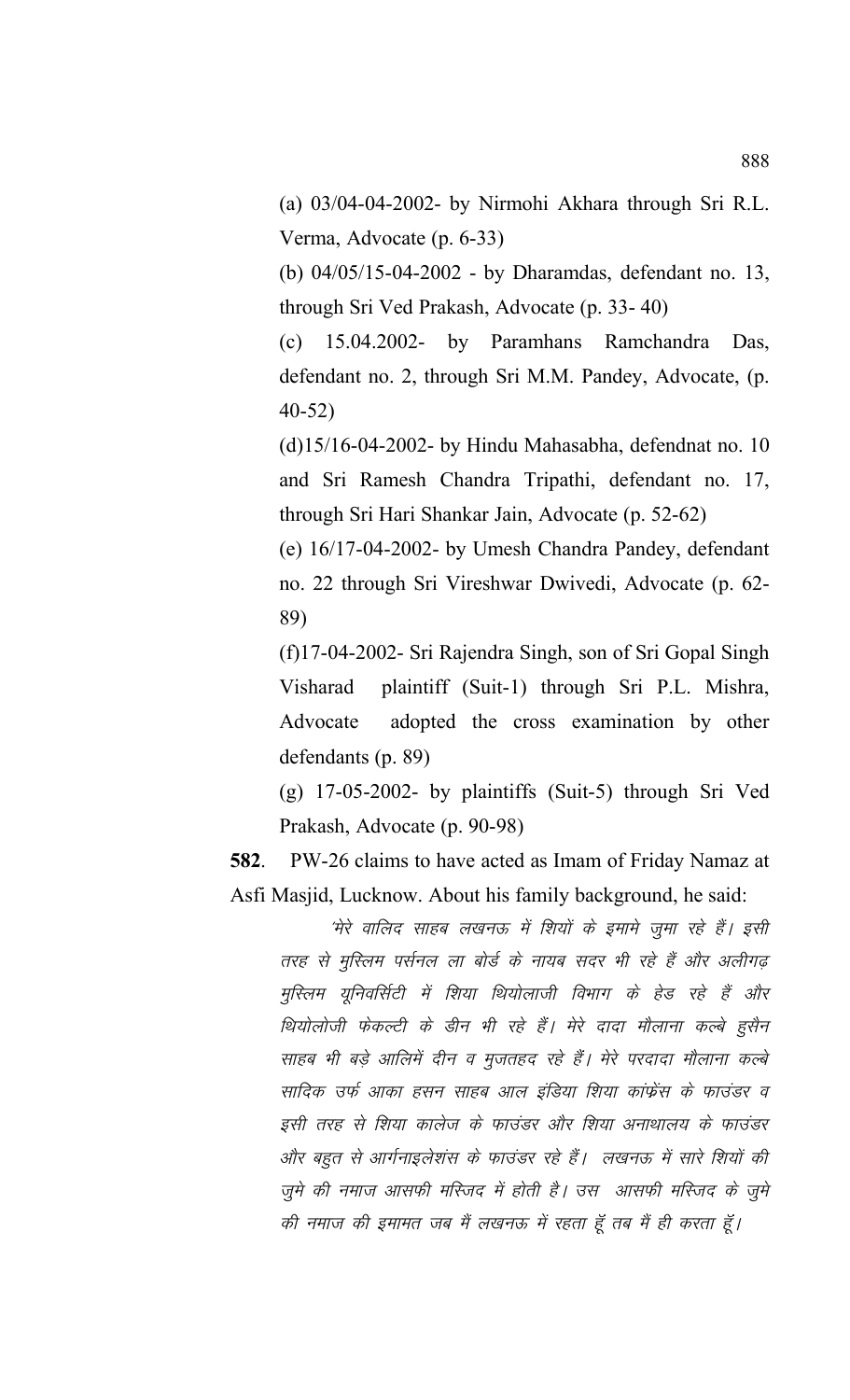आसफी मस्जिद नवाब आसिफ उददौला साहब ने बनवायी थी और उन्हीं के नाम से आसिफी मस्जिद है। लखनऊ में शिया हजरात की एक और मस्जिद है जो जुमा मस्जिद कहलाती है। यह ठाकूरगंज में है। वह भी शाही ज़माने की बनी हुई है। आसिफी मस्जिद का इंतजाम हुसैनाबाद ट्रस्ट करती हैं। मेरे वालिद साहब भी इसी आसिफी मस्जिद में इमाम ए जुमा रहे हैं /

मेरे परदादा मौलाना आका हसन साहब भी मुजतहिद रहे हैं।''

*"My father was the Jumma Imam of the Shias at Lucknow. He was also the deputy head of Muslim Personal Law Board as well as the Head of Shia Theology Department of Aligarh Muslim University and the Dean of Theology faculty. My grandfather Maulana Kalbe Hussain was a known religious scholar and Mujathad. My great grandfather Maulana Kalbe Sadiq @ Aka Hassun was the founder of All India Shia Conference, the Shia college, Shia Orphanage and many other organisations. All the Shias of Lucknow offer the Jumma Namaz at the Asifi mosque. The Amamat (acting as Imam) of Jumma Namaz at said Asifi mosque is done by me whenever I am present in Lucknow.*

*"The Asifi mosque was built by Nawab Asif-ud-daula and the Asifi mosque has been named after him. The Shias have another mosque in Lucknow, which is known as Jumma mosque. It is at Thakurganj and it was also built during the royal times. The Asifi mosque is maintained by Hussainabad trust. My father was also the Imam-e-Jumma of this Asifi mosque.*

*My great grandfather Maulana Aka Hasan was also a Mujathid." (E.T.C.)*

**583**. About his own qualification experience in religious matters etc., PW 26 said: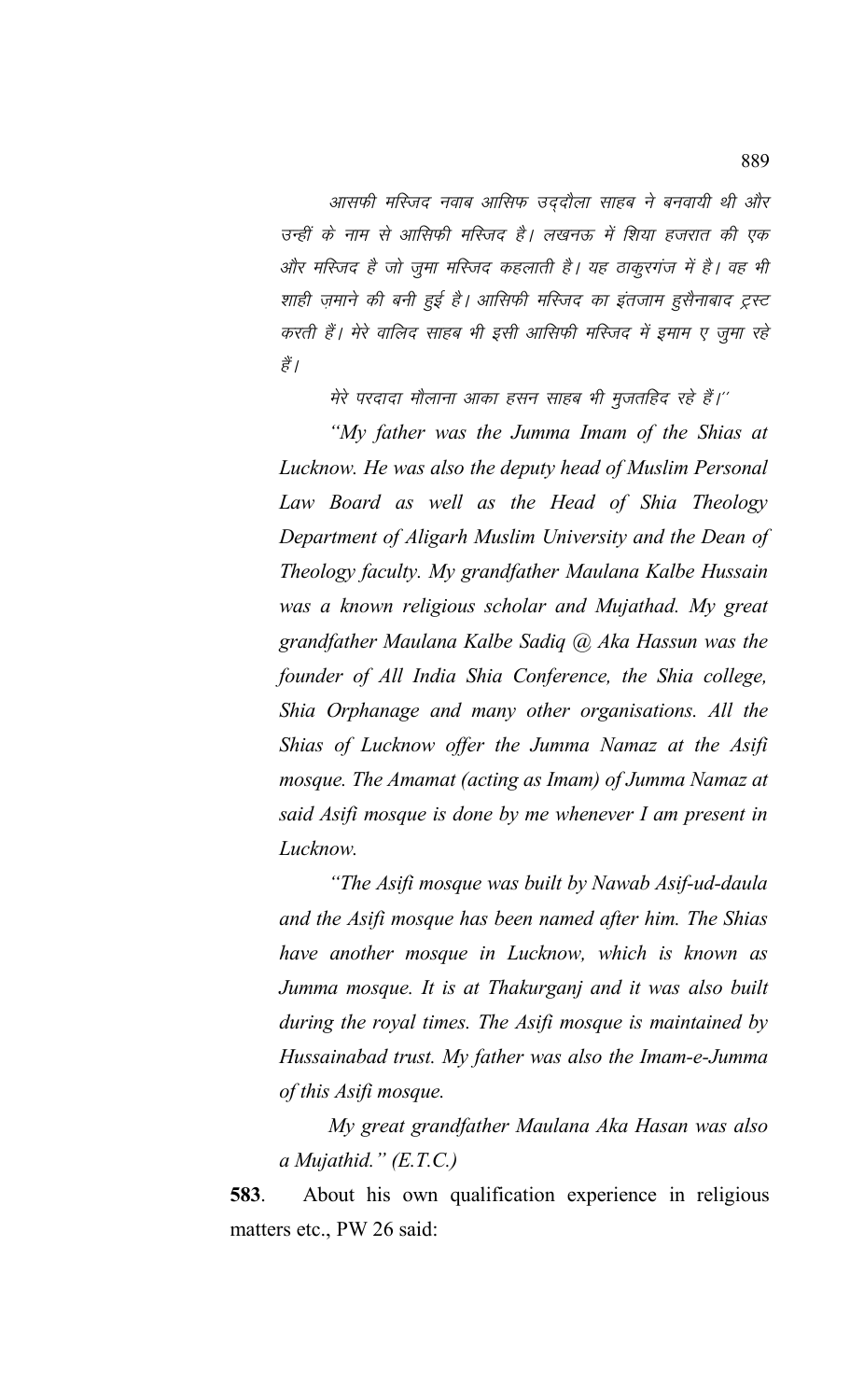''मेरी इब्नेदाई तालीम यहीं लखनऊ में हुई। मैंने लखनऊ में शाही जमाने से कायम सुलतानुल मदारिस से आखरी डिग्री सदरूल अफाज़िल हासिल की हैं। सदरूल अफाजिल से पहले उसी मदरसे से सनदुल अफाजिल की डिग्री भी मैंने हासिल की। सदरूल अफाजिल मैंने तकरीबन 1982 के आसपास किया।यहां से तालीम हासिल करने के बाद मैं अलीगढ़ मुस्लिम यूनिवर्सिटी से बी०ए० और एम०ए० किया। एम०ए० मैंने फारसी में किया उसके बाद मैंने पी0एच0डी0 में एडमिशन लिया और एम0फिल पास किया। उसी जमाने में यानि 86 के अंत में मेरे वालिद साहब का इंतकाल हो जाने के कारण मैं वापस आ गया और पी0एच0डी0 मुक्कमल नहीं कर पाया। आला दीनी तालीम के सिलिसिले में सन 87 के आखिर में मैं ईरान चला गया था। वहां के मजहबी शहर कुम में हौजा-ए–इल्मिया में दाखिला लिया। मैं सन् 2001 तक वहां रहा। मैं तकरीबन एक साल से मुस्तकिल लखनऊ में रह रहा हूँ। जिस दौरान मैं कुम में जेरे तालीम था उस दौरान मोहर्र्म के दौरान 3 महीने और रमजान के दौरान 2 माह लखनऊ आ जाता था।"

"My initial education was at Lucknow. I obtained my last degree of Darul Afazil from the Sultanul Madaris established at Lucknow during the royal times. Prior to Sadrul Afazil, I had also obtained the degree of Sandul Afazil from that very Madarsa. I did my Sadrul Afazil around the year 1982. After my education here, I did my B.A. and M.A. from Aligarh Muslim University. I did my M.A. in Persian. Thereafter, I took admission in Ph.D. and also did M.Phil. In that very period i.e. around the end of 86, I had to return as my father expired and I could not complete my Ph.D. At the end of the year 87, I went to Iran in connection with highest religious education. There I took admission in Hauza-e-ilmia in the religious city Kum. I remained there till the year 2001, in which period I remained involved in education at Kum. For the last one year I have been permanently residing at Lucknow. In that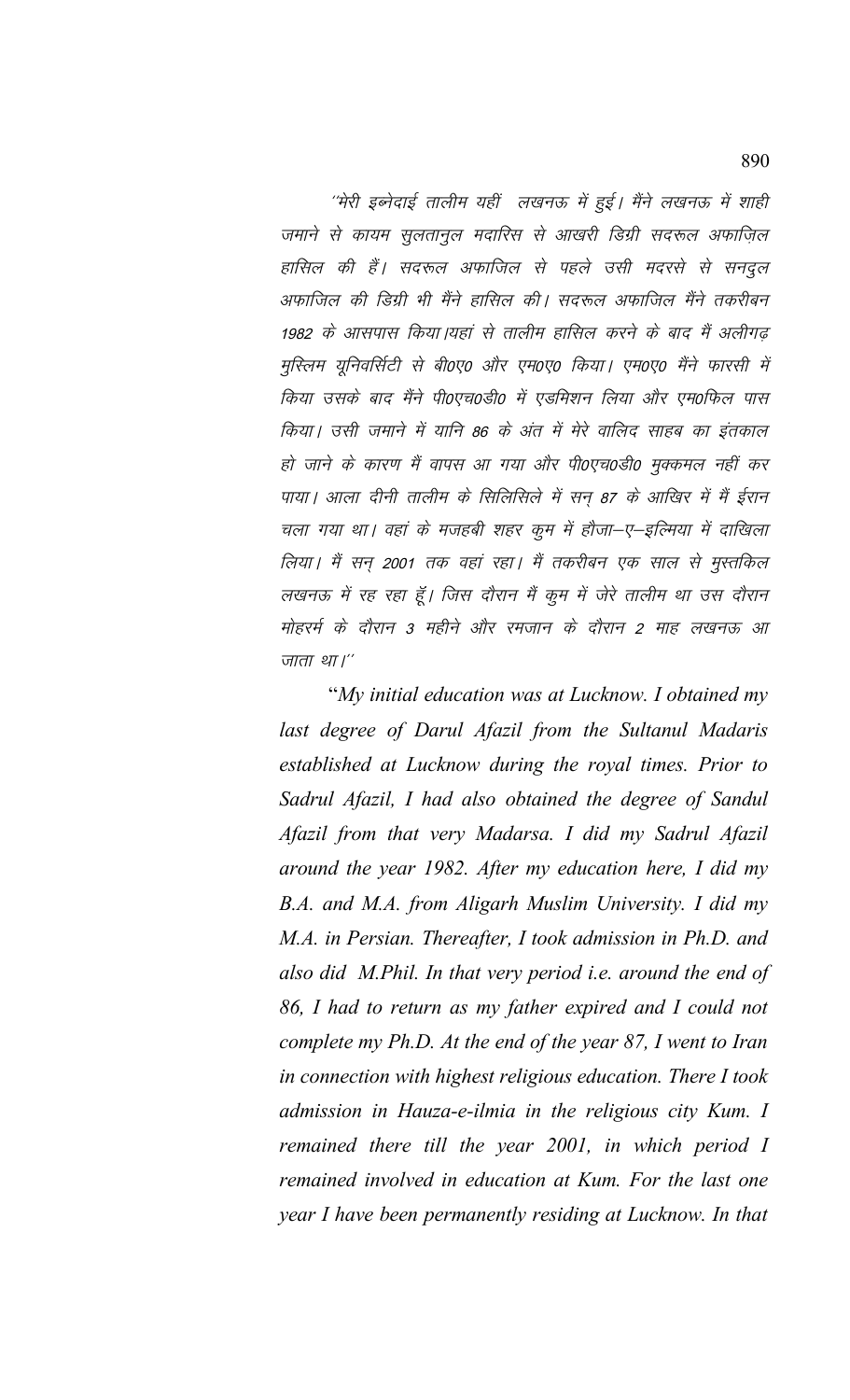period, I used to come to Lucknow for three months during Moharram and two months during Ramzan." (E.T.C.)

584. With respect to certain other matters PW 26 said:

> ''होजा-ए इल्मिया में करीब 400 मदरसे हैं इनमें कुल छात्रों की संख्या लगभग तीस हजार होगी। वहां के बड़े उलेमा इसे चलाते हैं। इस समय शिया मसलत का दुनिया में सबसे बड़ा दीनी मरकज कुम शहर है। कूम के 7–8 बड़े उलेमा ऐसे हैं जिनकी तकलीद हिन्दूस्तान के शिया मुसलमान करते हैं। ईरान के अलावा ईराक के शहर नजफ़ अशरफ के तीन बड़े आलिमों की तकलीद भी हिन्दुस्तान के शिया मुसलमान करते हैं ईरान और ईराक के अलावा दुनिया में और कोई मूल्क ऐसा नहीं है जिसके किसी आलिम की तकलीद हिन्दुस्तान के शिया मुसलमान करते हों। पिछले 20 साल में पाकिस्तान में ऐसा कोई आलिम नहीं रहा है जिसकी तकलीद हिन्दुस्तान के शिया मुसलमान करते हों। यदि पाकिस्तान का कोई आलिम कोई फतवा जारी करे तो हिन्दुस्तान के शिया मुसलमान उसे नहीं मानेगें क्योंकि इतना बड़ा कोई आलिम वहां नहीं है। शिया मसलक की फिक्ह को आमतौर से लोग फिक्ह जाफरिया के नाम से जानते हैं वरना दरअसल वह फिक्ह इस्लामी है। यह फिक्ह जाफरिया हमारे छठे इमाम हजरत इमाम जाफुर सादिक (अ0स0) की तरफ मंसूब है।''

> "There are about 400 Madarsa in Hauja-e-ilmia. There would be about thirty thousand students in all in them. The reputed Ulemas used to run them. Presently the largest religious preaching place of Shia faith in the world is the city of Kum. There are 7-8 such reputed Ulemas of Kum, who are followed by the Shia Muslims of India. The Shia Muslims of India also follow three big scholars of Nazaf Asharaf city of Iraq besides Iran. Besides Iran and Iraq, there is no other country in the world, the scholars of which are followed by the Shia Muslims of India. If any scholar of Pakistan issues any fatwa (religious direction), the Shia Muslims of India would not follow the same because there is no such reputed scholar over there. The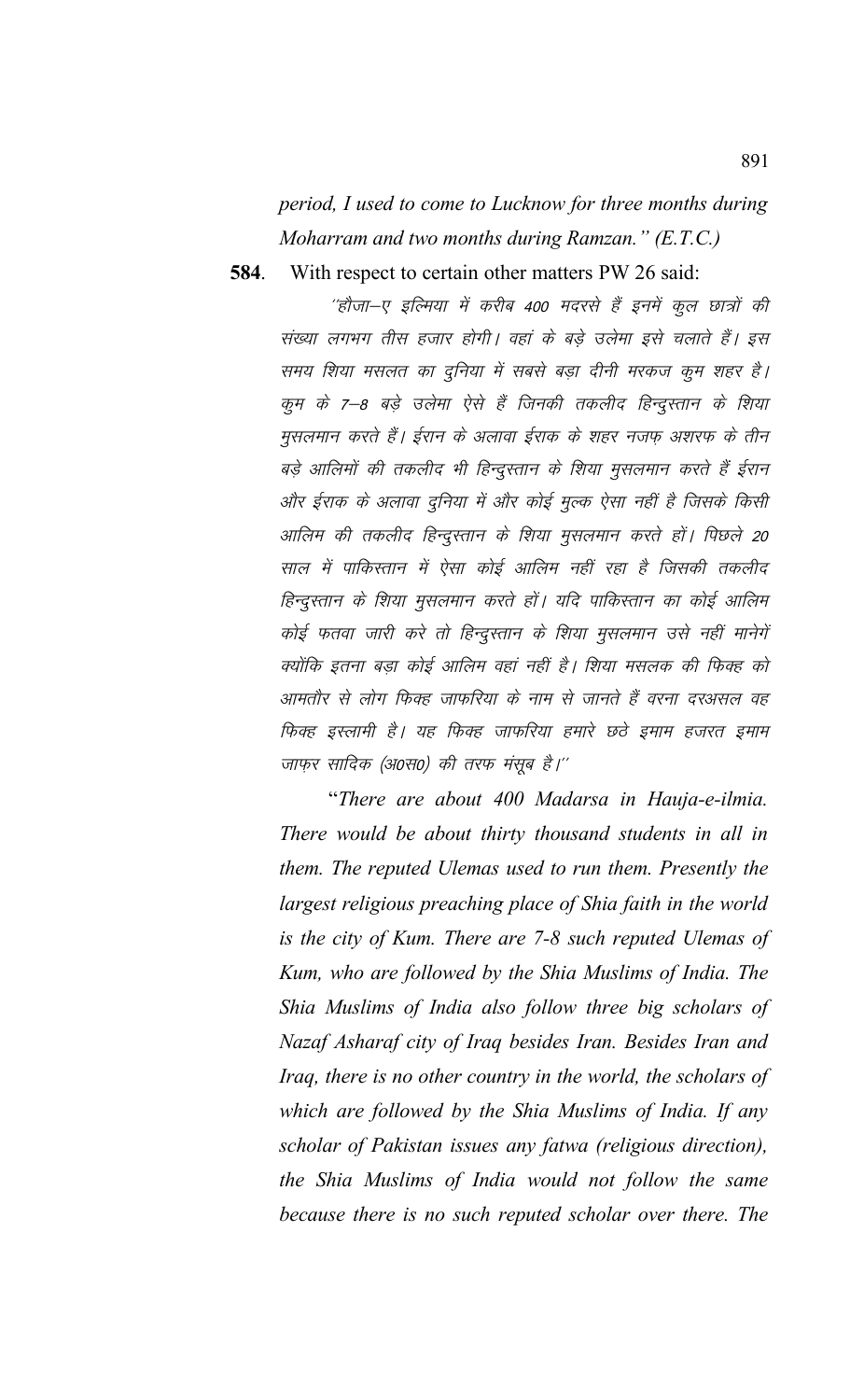fiquh of Shia faith are usually known by people as Fiquh Zafaria, which actually is Islamic Fiquh. This fiquh Zafaria is owed to our sixth Imam Hazrat Imam Zafar Sadiq  $(A.S.).$ "  $(E.T.C.)$ 

585. Regarding characteristic of mosque and the inter relationship of Shia and Sunni, PW 26 said:

''मस्जिद की शरई हैसियत के बारे में शिया और सून्नी फिक्ह में मेरी नजर में कोई बुनियादी फर्क नहीं है। मस्जिद की शरई हैसियत और मिलकियत के सिलसिले में कूरान शरीफ में साफ एलान है। ''इन्नल मसाजिदा लिल्लाह'' जिसके मायने हैं कि मस्जिदें सिर्फ अल्लाह के लिए हैं। कुरान शरीफ में या हदीश शरीफ में मस्जिद के किसी खास किस्म की इमारत होने का कोई तजकिरा नहीं हैं मस्जिदों की शक्ल सूरत के ताल्लुक से इमामों के वहां भी कोई तजकिरा नहीं मिलता है सिवाये इसके कि मस्जिदों को जयादा जीनत मत दो ज्यादा सजाओ नहीं। श**रीअत के** मुताबिक किसी मस्जिद में मीनार और गुम्बद का होना जरूरी नहीं है और मना भी नहीं है। इस्लाम में मोहम्मद साहब के आने के बाद की पहली मस्जिद मदीने से थोड़ा पहले मस्जिद कूबा के नाम से मशहूर है। जब वह मदीने पहुंचे तो मस्जिदें नबवी की तामीर हुई। मैंने इतिहास में पढ़ा है कि इन दोनों मस्जिदों में गुम्बद और मीनार नहीं थी जब यह कायम हुई । खजूर के तने को जमीन में गाड़ कर खंबे बनाये गये थे और खजूर की शाखों से छत डाली गयी थी। इन दोनों मस्जिदों में वजू का अलग इंतजाम होने की कोई बात किसी इतिहास में नहीं मिलती है। मस्जिद के अंदर वजू के पानी का इंतेजाम होना जरूरी नहीं है। मैंने बहुत सी ऐसी मस्जिदें देखी है जहां मस्जिद के पास कुंआ मौजूद हो। हमारे यहां यह है कि हमेशा बा वजू रहना चाहिए। इस में कोई शर्त नहीं है कि आदमी घर से वजू करके आये या मस्जिद में वजू करे। यदि मस्जिद के इर्द गिर्द कब्रिस्तान वाके हो तो इससे मस्जिद की नवयुयत पर कोई असर नहीं पड़ता है। मस्जिद के एक बार तामीर हो जाने के बाद और उसमें नमाज पढ़ लेने के बाद कोई गैर मुसलमान उस पर कब्जा कर ले तो उससे मस्जिद की नवय़यत नहीं बदलती और वह मस्जिद ही बनी रहती है। मस्जिद हर हाल में मस्जिद ही रहेगी चाहे उसमें दूसरे धर्म के मानने वाले उसमें अपनी इबादत शुरू कर दे या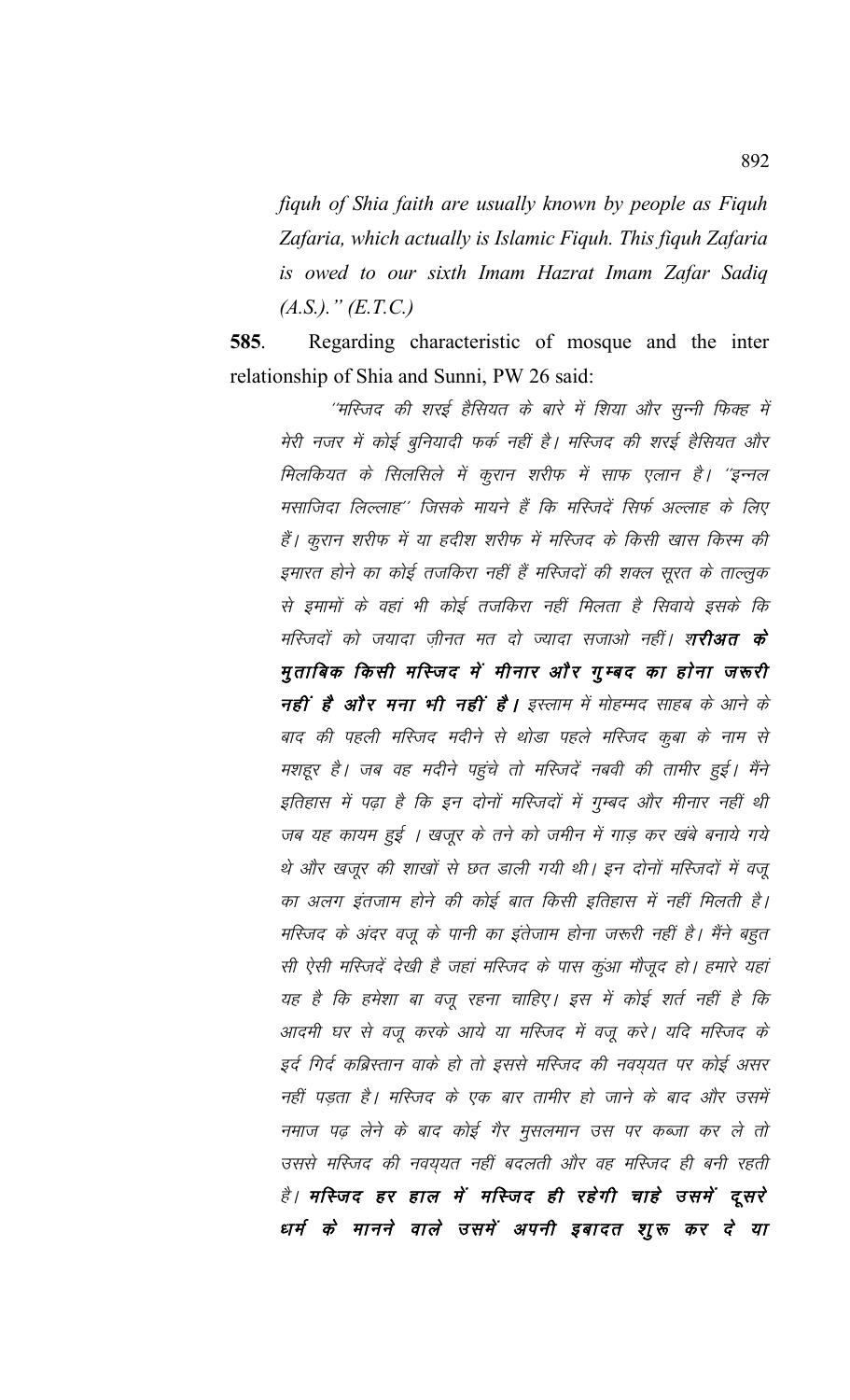उसमें मूर्तियां रख दें। मस्जिद की इमारत यदि गिरा दी जाये और वहां केवल जमीन बची हो तो वह भी मस्जिद ही होगी बल्कि हमारे यहां तो यहां तक है कि उसके नीचे एवं ऊपर फिजा में जो एरिया है वह भी मस्जिद ही मानी जायेगी। **यदि किसी मस्जिद के किसी जूज** में या भाग में किसी दूसरे मजहब के चित्र आदि हो तो भी मस्जिद की नवय् यत नहीं बदलती । मस्जिद की शरई हैसियत के बारे में दीनी किताबों में ''एहकामे मस्जिद'' के नाम से एक अलग ही चैप्टर मिलता है। मेरी जानकारी में शिया मुसलमानों में से किसी मुसलमान ने आज तक न मेरे सामने यह बात कही और न मेरी जानकारी में ऐसी कोई बात आई कि बाबरी मस्जिद से शिया मुसलमानों ने अपना हक छोड़ दिया है या वे हक छोड़ना चाहते हैं। मैंने बाबरी मस्जिद का नाम सुना है वहां जाने का इत्तिफाक कभी नहीं हुआ। पाकिस्तान के किसी मौलान सैयुयद मोहम्मद नकी साहब नाम शिया आलिम के नाम से मैं वाकिफ नहीं हूँ। मेरे ध्यान में नहीं है कि आज से 14–15 साल पहले इस नाम के कोई शिया आलिम गुजरे हों। चौधरी सिब्ते मो0 नकवी साहब के नाम से वाकिफ हूं। यह मेरे वालिद साहब के अच्छे दोस्तों में रहे हैं वह अच्छे स्कालर है और सूलतानूल मदारिस से तालीम याफता हैं प्रिंस अंजूम कदर को मैं जानता था। वह शिया आलिम की हैसियत नहीं रखते हो बल्कि सोशल रिफारमर थे उनका शुमार शिया रहनुमा में नहीं होता था। क्योंकि हमारे यहां उलेमा ही रहनुमा होते हैं। लखनऊ या उ०प्र० या हिन्दुस्तान में हमारे यहां केवल बड़े उलेमाओं की बात शिया लोग मानते हैं।

मुझे मालुम है कि मैं जिस मुकदमें में गवाही दे रहा हूं वह बाबरी मस्जिद से सम्बन्धित है। **मेरी जानकारी में जो अखबारात** और एककिताब से हासिल हुई, बाबरी मस्जिद बाबर के जमाने में बनी थी उसे बाबर के हुक्म से मीर बाकी ने बनवाया था। जहां तक मेरी मालूमात है इसमें 1949 तक नमाज होती रही।"

"According to me, there is no fundamental difference regarding the Sharai status of mosque in Shia and Sunni figah. The holy Quran contains explicit directions regarding the Sharai status and ownership of mosque. The phrase 'Innal Masajida Lillah' means mosques are only for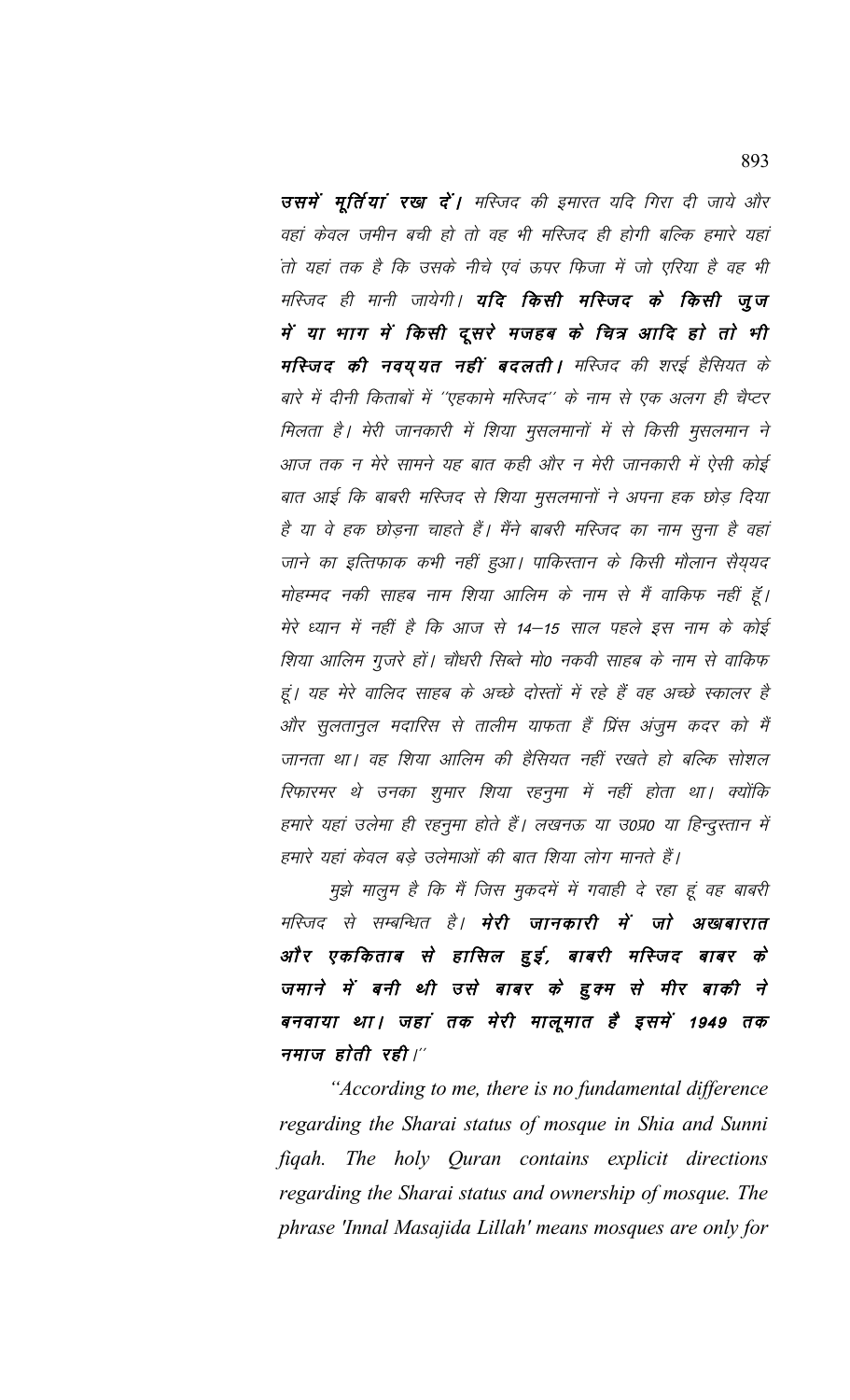*Allah. The holy Quran Sharif or the Hadis Sharif do not contain any mention about the mosque being in any particular form. No reference is found with the Imams about the shape of mosques except for the fact that do not decorate the mosque excessively. According to the Shariyat, it is not essential to have minarets and domes in any mosque and neither is there any such restriction. The first mosque in Islam after the advent of Prophet Muhammad, is famous as Masjid-Quba, which lies a bit ahead of the Masjid-Madine. When he reached Madine, the Nabvi mosque was built. I have studied in history that when both these mosques were built, they did not have minarets and domes. The stems of date-palm were fixed in the ground to serve as pillars and the branches of the datepalm were utilized as roof. Reference is not found in history about there being separate arrangement for Vajoo in both these mosque. It is not essential to have arrangement of Vajoo water inside the mosques. I have seen many such mosques where wells existed near the mosque. It is necessary amongst us that one should always perform Vajoo, and there is no such restriction that a person should perform Vajoo at home or at the mosque. If there is any graveyard around a mosque, it has no bearing on the status of the mosque. If after the construction of a mosque and offering of Namaz therein, any non-Muslim occupies it, then the status of the mosque does not change and it remains a mosque. A mosque will remain a mosque in all circumstances irrespective of the fact that followers of other religion may start practising their religious practises therein or may place their deities. If*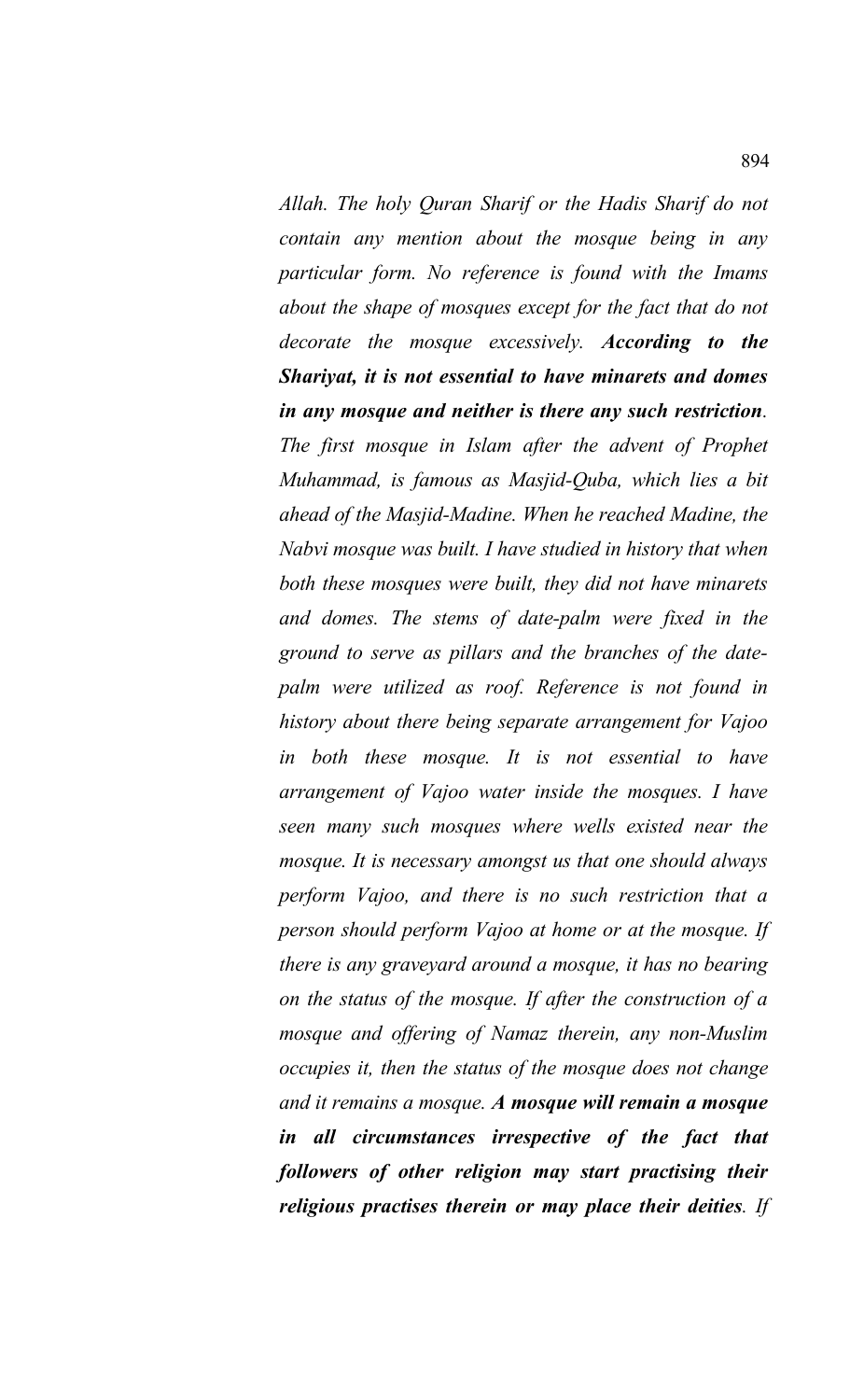*the structure of a mosque is demolished and only land remains there, then also it would remain a mosque and infact it is believed amongst us that even the ground beneath it as well as the open air area above it is also considered as mosque. The status of the mosque does not change even if there is any picture of other religion inside the mosque or any part thereof. A separate chapter titled ' Ahkam-e-masjid' is found in the religious books regarding the Sharai status of the mosque. In my knowledge, the Shia Muslims have not stated till date before me nor has any such information come to my knowledge that the Shia Muslims have either relinquished their claim over the Babri mosque or that they want to do so. I have heard about Babri mosque but I never got the opportunity to visit the same. I am not conversant with the name of any Shia scholar named Maulana Syed Mohammed Naqi. I do not recollect whether there was any Shia scholar of the same name about 14-15 years ago. I am conversant with the name of Chaudhary Sibte Mohammed Naqvi. He was a good friend of my father. He is an excellent scholar and has received education at Sultanul Madaris. I knew Prince Anjum Kadar. He did not have the status of a Shia scholar and instead was a social reformer. He is not considered as a protector of Shia because amongst us, the Ulemas are the protectors. Whether in Lucknow or in U.P. or in India, the Shias adhere only to reputed Ulemas.* 

*I know that the case in which I am giving evidence, is related to Babri mosque. According to my knowledge derived from newspapers and books, the Babri mosque was built during the reign of Babar by Mir Baqi under*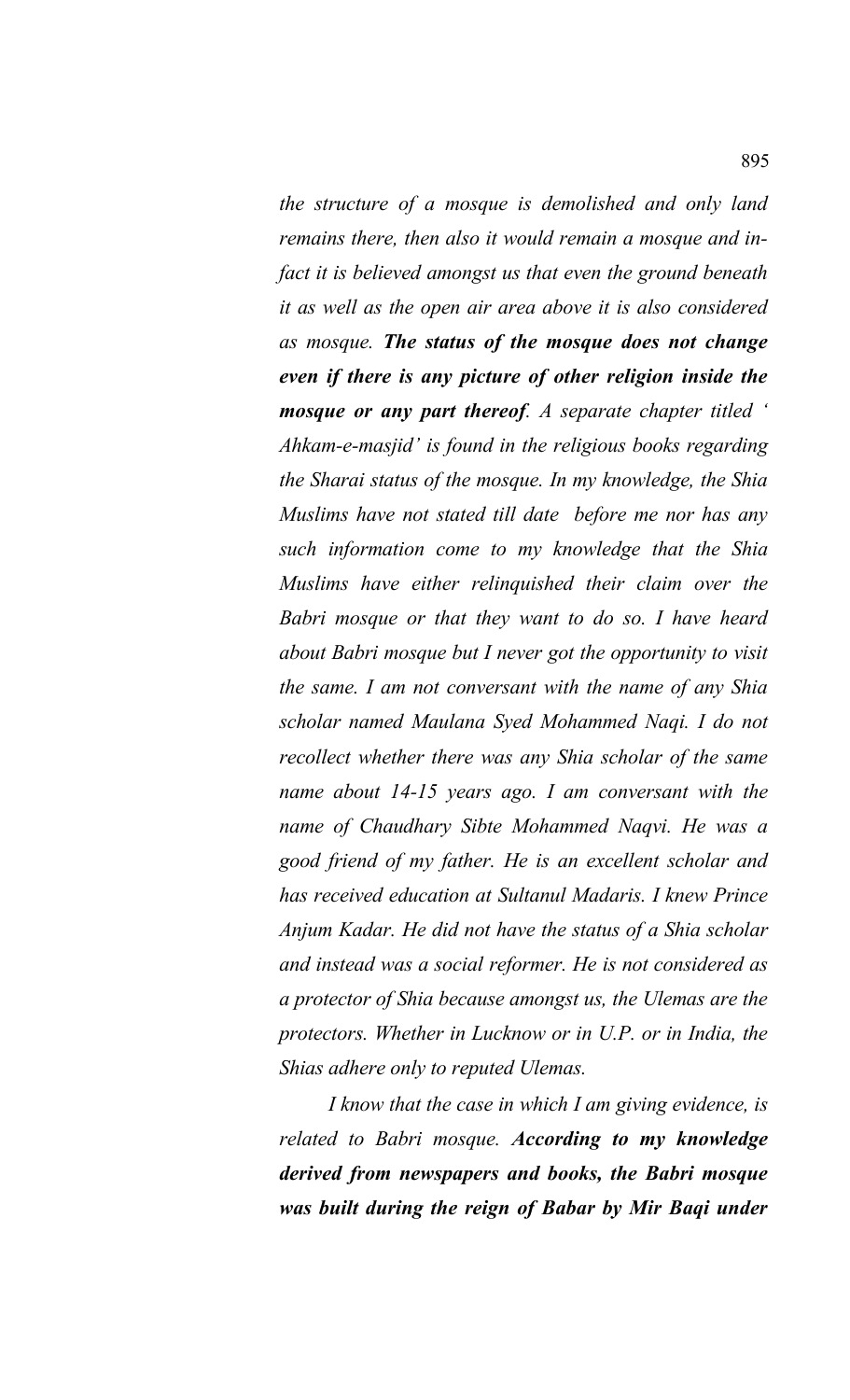*the orders of Babar. To the best of my information, Namaz was offered here till 1949." (E.T.C.)*

**F. Sanskrit Inscriptions said to be found in 1992:**

**586**. **OPW 8, Ashok Chandra Chaterjee,** a Businessman and Journalist, has deposed to prove recovery of stone slab containing Sanskrit inscriptions on 06.12.1992 during the course of demolition of disputed structure. His examination-in-chief commenced on 03.10.2002 and followed as under :

(a) 03-10-2002 - by Nirmohi Akhara, defendant no. 2, through Sri R.L. Verma, Advocate (p. 9-19)

(b) 03/04/07-10-2002 - by defendant no. 6 through Sri Abdul Mannan, Advocate (p. 19-45)

(c) 07/08/09/10/11/22/23/24/25/26/28-10-2002- by Sunni Central Waqf Board, defendant no. 4, through Sri Zafaryab Jilani, Advocate (p. 45-179)

(d) 29/30-10-2002 - by defendant no. 5 through Sri Mustaq Ahmad Siddiqui, Advocate (p. 180- 212)

(e) 30-10-2002- defendant no. 26 through Sri T.A. Khan, Advocate and defendants no. 6/1 and 6/2 (Suit-3) through Sri Fazale Alam, Advocate, adopted the cross examination already done by defendants no. 4, 5 and 6 (p. 212)

**587**. As per his affidavit dated 03.10.2002 he is aged about 52 years and is resident of Civil Lines, Faizabad. Since birth, he is residing at Faizabad, Graduate in Science and possess a Law Degree; Partner of a Firm M/s Majestic Automobiles, Faizabad and owner of a Cine Talkies, namely, Majestic Talkies. He claims to be a Free Lance Journalist for the last 16-17 years and reporter of a weekly newspaper "Panchjanya" at Faizabad Division. He got recognised journalist identity card in 1990 from U.P. Information Directorate and his name is mentioned in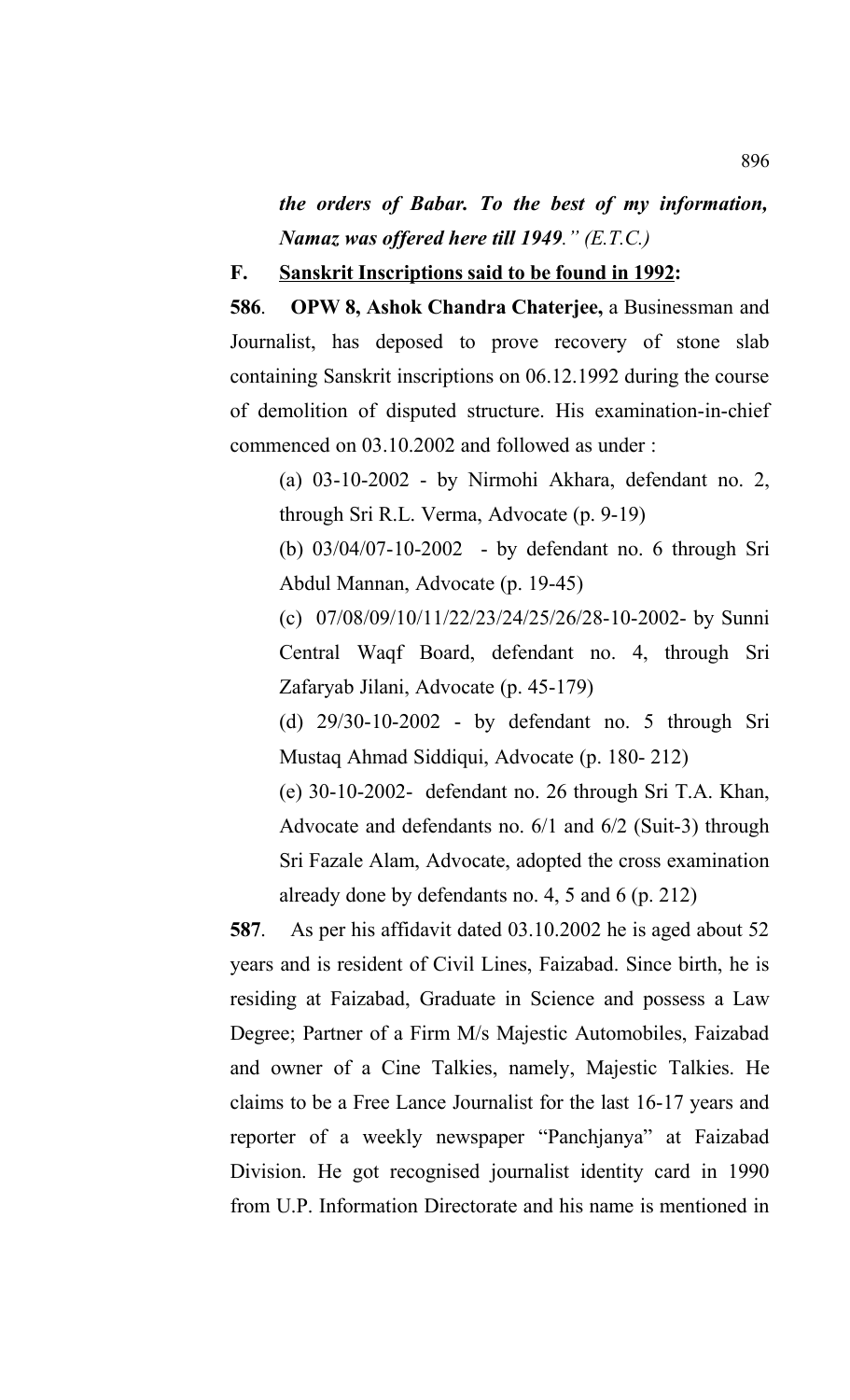the list of recognised journalist at Serial No. 28. Regarding the disputed structure and place, he deposed in paras 3 to 14 as under:

''3. मैं अयोध्या स्थित श्रीराम जन्मभूमि मंदिर जिसके सम्बन्ध में यह विवाद चल रहा है, को भलीभांति जानता हूँ। मैं हिन्दू धर्मानुयायी हूँ। मेरे परिवार में देवी देवताओं की पूजा–अर्चना होती रही हैं बचपन से ही मैं अपने माता–पिता, भाई–बहन के साथ फैजाबाद में बडी देवकाली, कालीबाड़ी आदि मंदिरों में दर्शन करता रहा हूँ और अयोध्या में श्रीराम जन्मभूमि, कनक भवन, हनुमानगढ़ी, नागेश्वरनाथ आदि मंदिरों का दर्शन करता रहा हूँ।"

*"3. I properly know Ayodhya-located Sri Ram Janam Bhumi Temple over which this dispute is going on. I am an adherent of Hinduism. My family has been performing worship and prayer of male and female deities. Right since my childhood I have been going along with my parents and siblings to have darshan at temples such as Badi Devkali, Kalibadi, etc. in Faizabad and also at temples like Sri Ram Janam Bhumi, Kanak Bhawan, Hanumangarhi, Nageshwarnath, etc. at Ayodhya. " (E.T.C.)*

''4. फरवरी 1986 में जब श्रीराम जन्मभूमि मंदिर का ताला खोलने का आदेश हुआ तब मैं फैजाबाद कचेहरी में ही था। ताला खोलने के आदेश की जानकारी होने पर मैं अयोध्या में श्रीराम जन्मभूमि स्थल पर पहुंच गया जहां अन्य कई पत्रकार भी मौजूद थे। भगवान श्री रामलला के दर्शनार्थियों की भारी भीड़ एकत्रित थीं पुलिस–प्रशासन द्वारा श्रीराम जन्मभूमि का ताला खोलते ही दर्शनार्थी अति प्रसन्नता में उछल–कूद, नृत्यागायन करने लगे घण्टा, घडियाल, शंख बजने लगे रामधुन गाते हुए लोग भगवान श्रीरामलला का दर्शन करने लगे। अयोध्या की गली–गली मोहल्ले–मोहल्ले दर्शनार्थियों —रामभक्तों से भर गये। बड़े ही उल्लास के साथ लोग भजन—कीर्तन करते हुए भगवान रामलला का दर्शन–पूजन करने लगे।''

*"4. In February, 1986, when an order was issued for opening the lock of Sri Ram Janam Bhumi temple, I was at*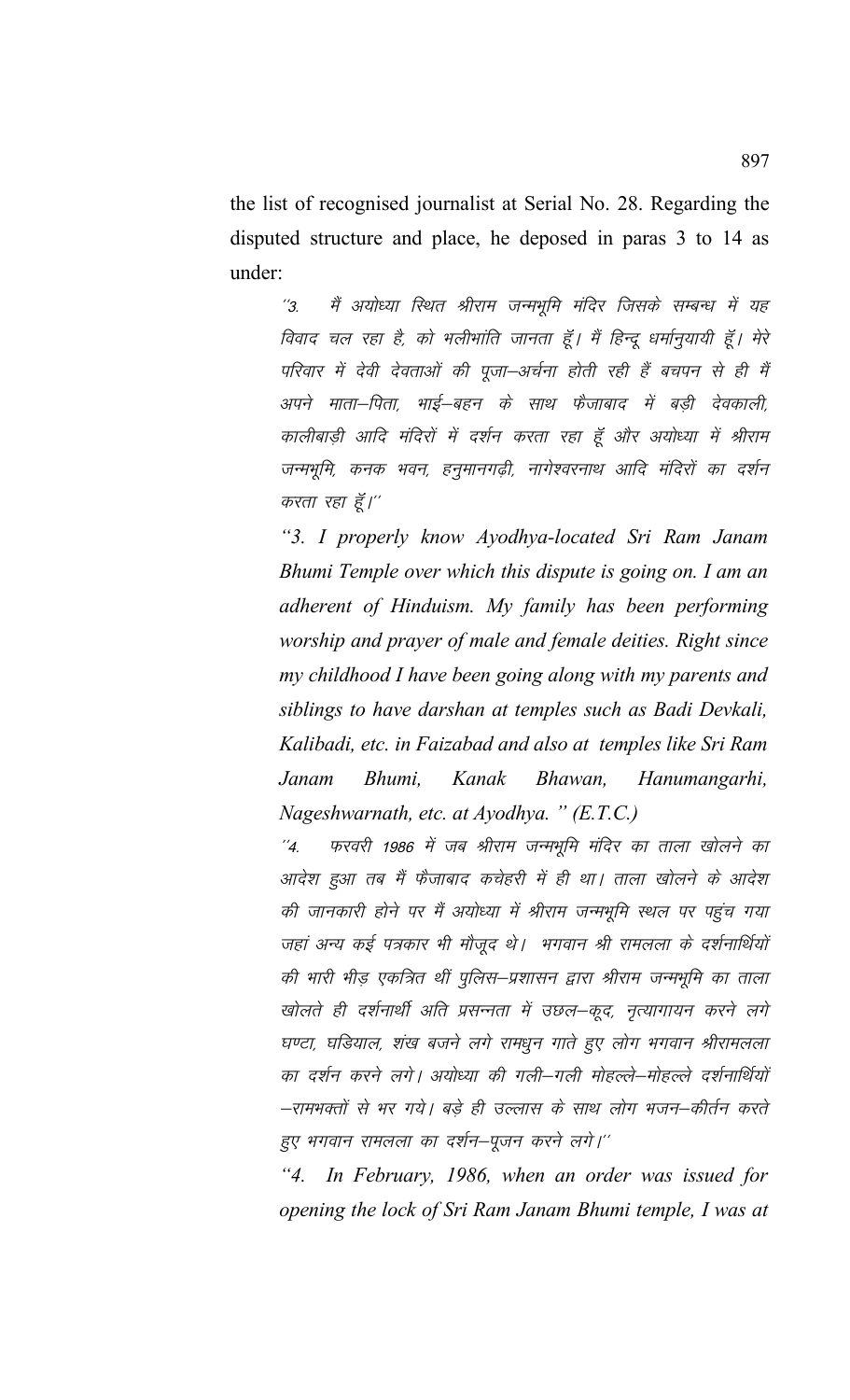*the Faizabad Kutchery itself. On coming to know the order for opening the lock I reached Sri Ram Janam Bhumi site at Ayodhya. Many other journalists were present there. A large crowd of devotees of Lord Sri Ram Lala were assembled. Immediately after the lock of Sri Ram Janam Bhumi being opened by the police and the administration, the devotees out of ecstasy began to engage themselves in frolics, dancing and singing; bells, gongs and conchs began to ring and chanting Ram Dhun people began to have darshan of Lord Sri Ram Lala. Every street and locality of Ayodhya was flooded with devotees and Rama worshippers. Chanting hymns and devotional songs, people with great joy began to have darshan and perform poojan of Lord Sri Ram Lala." (E.T.C.)*

''5. श्री राम जन्मभूमि मंदिर का ताला खुलने तथा उसके बाद भी श्रीराम जन्मभूमि से सम्बन्धित आन्दोलनों और घटनाओं का समाचार संकलन व रिपोंटिंग साप्ताहिक समाचार पत्र को करता रहा हूँ। सन् 1989 के नवम्बर माह में श्री राम जन्मभूमि मंदिर का शिलान्यास संतों की इच्छा एवं सन्त–महंत – विद्वानों की उपस्थिति में श्री कामेश्वर चौपाल जी के द्वारा किया गया जो कि एक अनुसूचित जाति के व्यक्ति थे इसका समाचार भी मैंने प्रमुखता से समाचार पत्र को भेजा था।''

*"5. At the time of unlocking Sri Ram Janam Bhumi temple and even after that I have continued to do news compilation and reporting on the agitations and incidents connected with Sri Ram Janam Bhumi for the weekly newspaper. In November of 1989, keeping in view the desire of saints and in presence of saints, mahantas and scholars, the foundation stone of Sri Ram Janam Bhumi temple was laid by Sri Kameshwar Chaupal, who belonged to a scheduled caste. News regarding this was prominently sent to the newspaper." (E.T.C.)*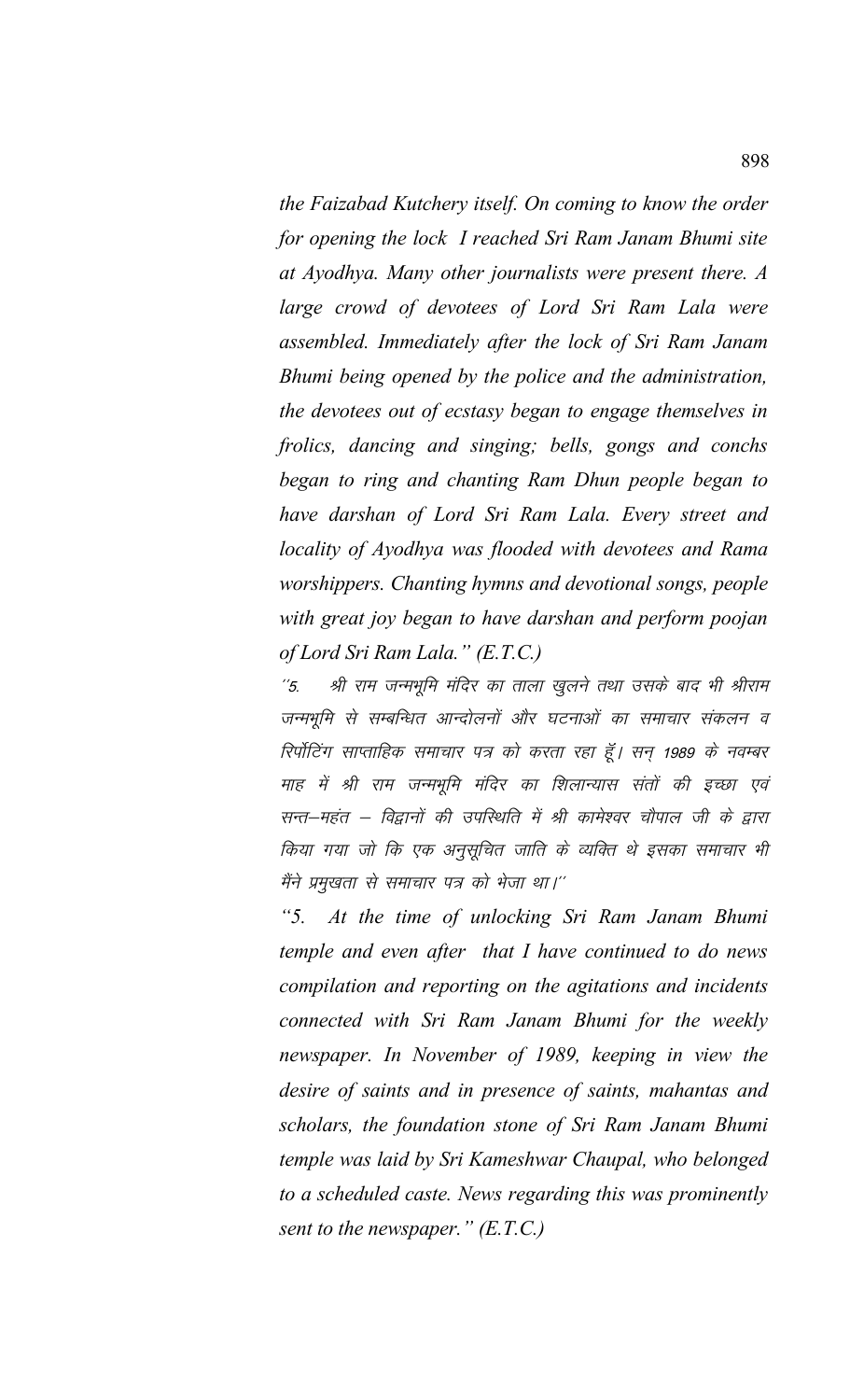''6. अक्टूबर सन् 1990 में श्री राम जन्मभूमि आन्दोलन के समय में अयोध्या में विवादित स्थल के आस–पास आन्दोलनकारियों के समीप रह कर समाचार संकलन करता रहा। 2 नवम्बर सन् 1990 को अयोध्या में गोलीकाण्ड के समय मैं अयोध्या में ही लाल कोठी वाली गली में आन्दोलनरत निहत्थे हिन्दुओं के पास ही मौजूद था। इस आन्दोलन में भाग लेने लाखों की संख्या में श्रद्धालू रामभक्त कारसेवक आये हुए थे।''

*"6. At the time of Sri Ram Janam Bhumi agitation in October, 1990, I continued to do news compilation by keeping myself close to agitationists in and around the disputed site in Ayodhya. At the time of firing in Ayodhya on 2nd November, 1990, I was present right near the agitating unarmed Hindus in the Lal Kothi street in Ayodhya itself. Lakhs of devotees, Rama-worshippers and karsevaks had come there to participate in this agitation." (E.T.C.)*

''7. 6 दिसम्बर 1992 को जिस दिन विवादित ढांचा ध्वस्त हुआ उस दिन मैं विवादित स्थल पर ही समाचार संकलन हेतू विद्यमान था जहां कारसेवकों के अतिरिक्त देश–विदेश के बहुत से पत्रकार भी मौजूद थे। विवादित भवन के ध्वस्त किये जाते समय तीन गुम्बदों वाले भवन के पीछे अर्थात् पश्चिम की तरफ मैं खड़ा था। मेरे साथ कई अन्य पत्रकार और प्रेस फोटोग्राफर भी वहाँ खड़े थे।"

*"7. On 6th December, 1992, when the disputed structure was demolished I was present for compilation of news at the disputed site itself where besides the karsevaks many journalists from inside and outside the country were also present. While the disputed building was being demolished, I was standing behind the three-domed building, that is, towards the west. Many other journalists and press photographers were also standing there along with me." (E.T.C.)*

''8. जून सन् 1992 में श्रीराम जन्मभूमि परिसर के पूरब तरफ उत्तर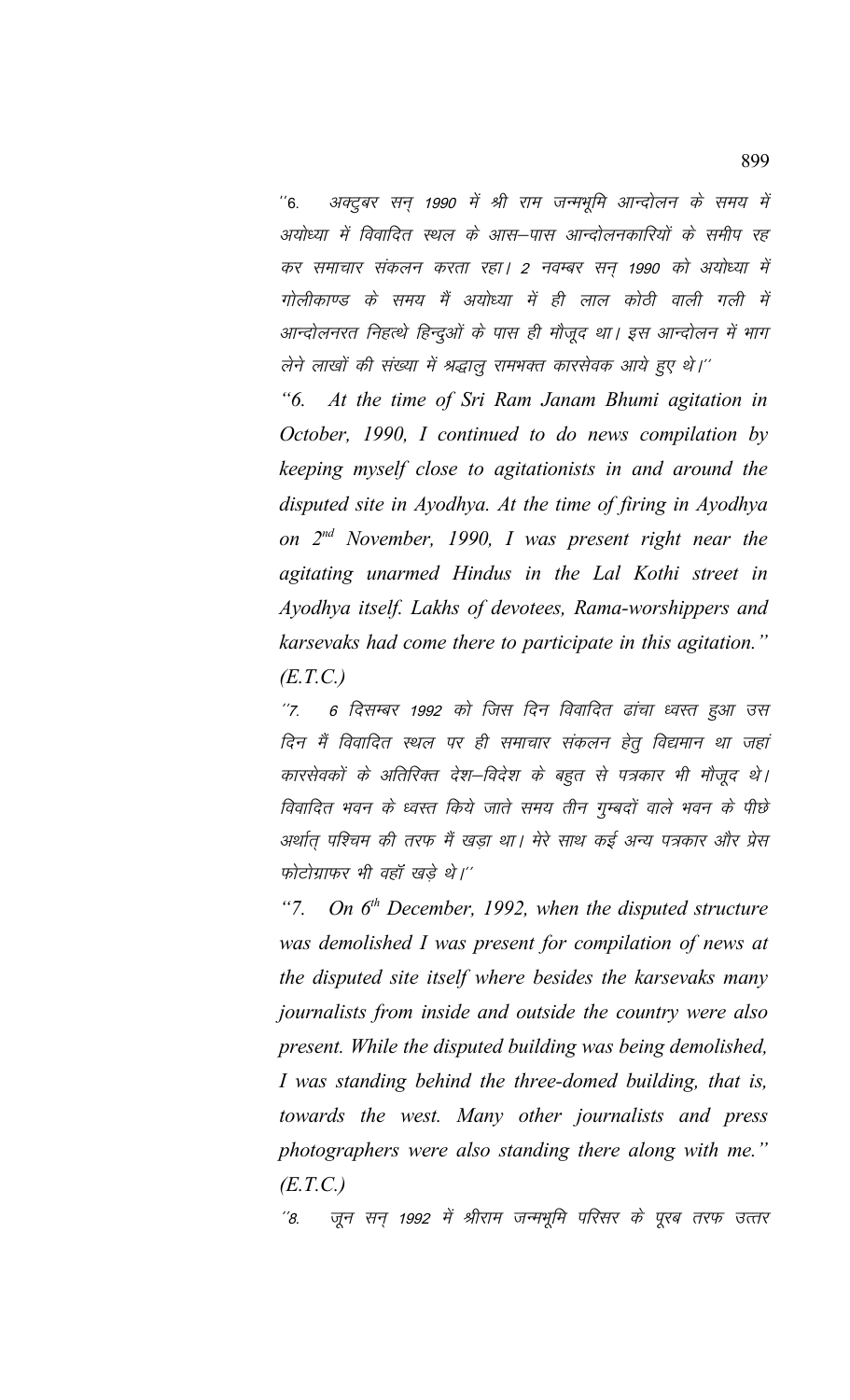प्रदेश सरकार द्वारा कराये जा रहे समतलीकरण के दौरान जब कुछ पत्थर के टुकड़े मिले जो मंदिर के पुरावशेष मालूम होते थे और कुछ खण्डित मूर्तिया, मृदा मूर्तियां, मिट्टी के बर्तन आदि मिले तो दूसरी जानकारी मिलते ही मैं समतलीकरण स्थल पर गया वहाँ अन्य कई पत्रकार और भी आये हुए थे हम सभी पत्रकारों ने उन पुरावशेषों, मृदा मूर्तियो, मिट्टी के बर्तनों आदि को देखा और इसकी रिपोर्ट अपने–अपने समाचार पत्रों में भेजा। समतलीकरण के दौरान प्राप्त उपरोक्त सभी वस्तूएं अर्थात् मंदिर के पुरावशेष, कुछ खण्डित मूर्तियां, मृदामूर्तियां और मिट्टी के बर्तन आदि रामकथा संग्रहालय–राजसदन अयोध्या में पुरातत्व विभाग उत्तर प्रदेश के संख्या में रखा गया।''

*"8. In June,1992, in course of the levelling operation carried out by the Government of Uttar Pradesh in the eastern side of Sri Ram Janam Bhumi premises, some pieces of stones appearing to be the remains of the temple were discovered and some fractured idols, ceramic idols and earthen ware etc. were also found. On coming to know of it, I went to the site of the levelling operation. Many other journalists had also come there. All of us, the journalists, witnessed all those antiquities that included earthen idols, ware etc. and filed reports on it for their respective papers. All the afore-said objects discovered in course of the levelling operation - which included antiquities of the temple, some broken idols, ceramic idols, earthen ware etc. were preserved at the Ram Katha Museum – Raj Sadan, Ayodhya under the care of Archaeology Department, Uttar Pradesh." (E.T.C.)*

''9. 6 दिसम्बर सन् 1992 को जब मैं विवादित भवन के पीछे खड़ा था तो मैंने देखा कि पश्चिम की दीवाल के कूछ भाग का प्लास्टर उखड़ा हुआ है और दीवाल में बेतरतीब ढंग से असमान आकृति एवं आकर के पत्थर एवं ईटें लगी हुई हैं जैसा कि पुरातत्व विभाग उत्तर प्रदेश द्वारा निर्मित श्वेतश्याम एलबम कागज संख्या 201–सी–1 के चित्र संख्या 4,5,6,13,14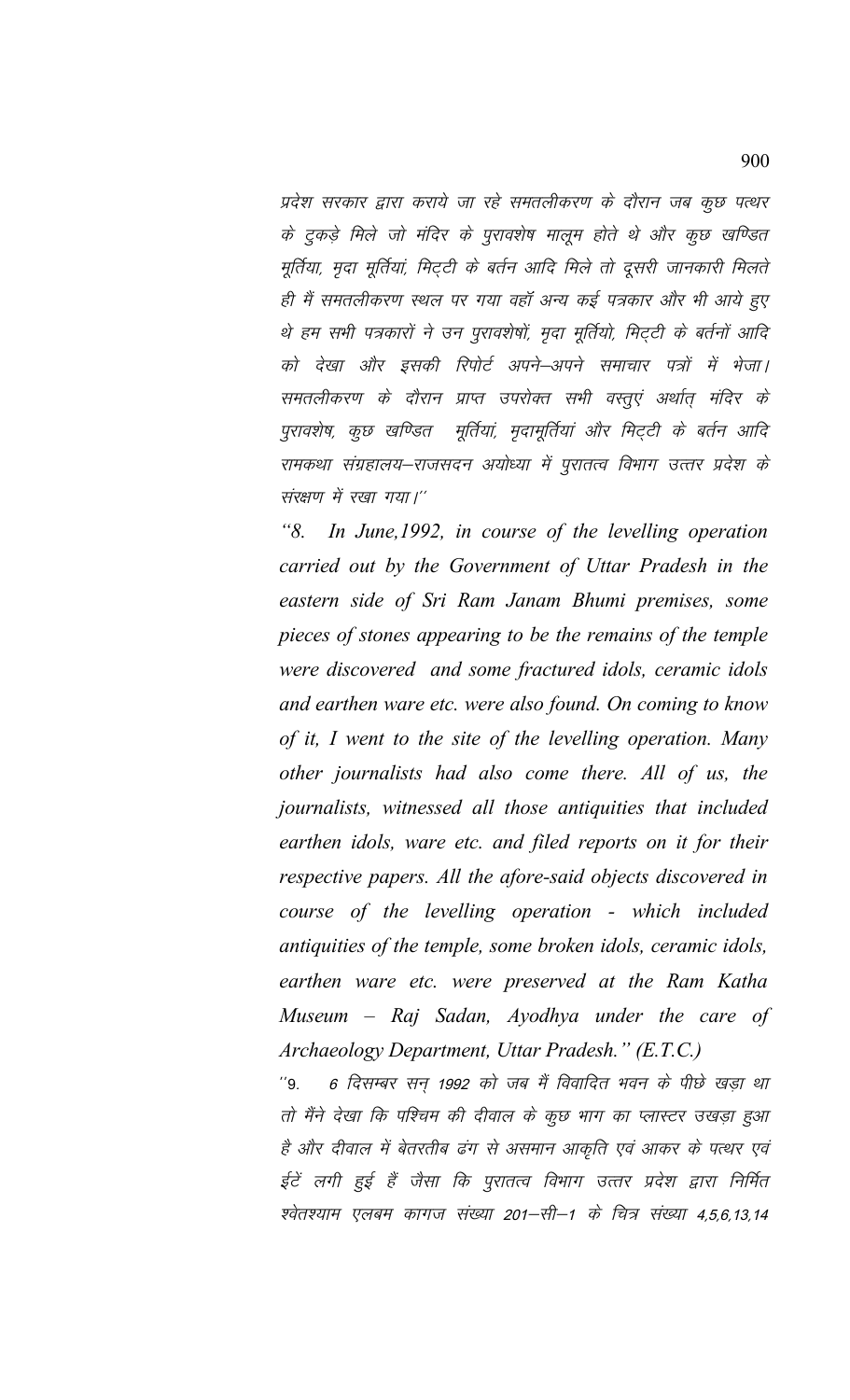और 18 में दर्शित है और रंगीन एलबम कागज संख्या 200–सी–1 के चित्र संख्या 21,22,23,24,27,33 और 34 में दर्शित है।"

On  $6<sup>th</sup>$  December, 1992, when I was standing behind  $"9$ the disputed building, I saw that plaster had come off some portion of the western wall and bricks and stones of uneven size and shape were used in the wall in a disorderly manner, as is shown in pictures 4,5,6,13,14 and 18 of the black-white album (paper no.  $201-C-1$ ) prepared by archaeology department and in pictures 21,22 23,24,27,33 and 34 of the coloured album (paper no.  $200$ -C-1)."  $(E.T.C.)$ 

थोड़ी देर बाद कारसेवकों द्वारा सरिया–बल्ली–लोहे के पाइपों से  $10.1$ तीन गुम्बदों वाले भवन के दक्षिण और बीच वाले गुम्बद के बीच की पश्चिम दीवार पर प्रहार करने पर दीवाल में बेतरतीब ढंग से असमान आकृति एवं आकार के ईंटें, लखौरी ईंटे और पत्थर गिरने लगे। मेरे सामने ही कई अलंकृत शिलाखण्डों के साथ एक शिलाखण्ड लगभग साढ़े तीन फूट लम्बा लगभग दो फूट चौड़ा एवं लगभग 6 इंच मोटा रहा होगा, भी गिरा। ये सभी शिलाखण्ड किसी मंदिर के अवशेष लगते थे। उत्सृकतावश मैं तथा मेरे साथ वहां खड़े कुछ पत्रकार उस शिलाखण्ड को देखने लगे। तभी वहां उपस्थित एक साधू ने कहा कि यह किसी प्राचीन मंदिर का शिलालेख लगता है इसे संभालकर ले चलो और अन्य अलंकृत शिलाखण्डों को भी ले चलकर रामकथाकुंज में स्थित भवन के पास एकत्रित करो। कुछ कारसेवकों ने शिलालेख जैसा प्रतीत होने वाले शिलालेख को उठाकर रामकथा कुंज स्थित भवन के पास ले जाकर गिरा दिया जिससे वह खण्डित हो गया। पश्चिमी दीवाल से निकले अन्य शिलाखण्डों को भी कारसेवकों ने उस साधू के निर्देश पर रामकथा कूंज स्थित भवन के पास ले आकर रख दिया। विवादित भवन के दीवारों से निकलते जा रहे अन्य शिलाखण्ड जो मंदिर के अवशेष प्रतीत होते थे उन्हे उठा–उठाकर कारसेवक राम कथा कुंज भवन के पास रखे। उपरोक्त शिलालेख जैसा प्रतीत हो रहे शिलाखण्ड के आस पास इकट्ठा रखने लगे। उस समय मैं ओर अन्य बहुत से पत्रकार वहां पर मौजूद थे तथा उत्सुकतावश देख रहे थे जो टूटे हुए मंदिरों के अवशेष लग रहे थे। रामकथा कूंज के पास उपरोक्त शिलाखण्ड एवं मंदिर के अन्य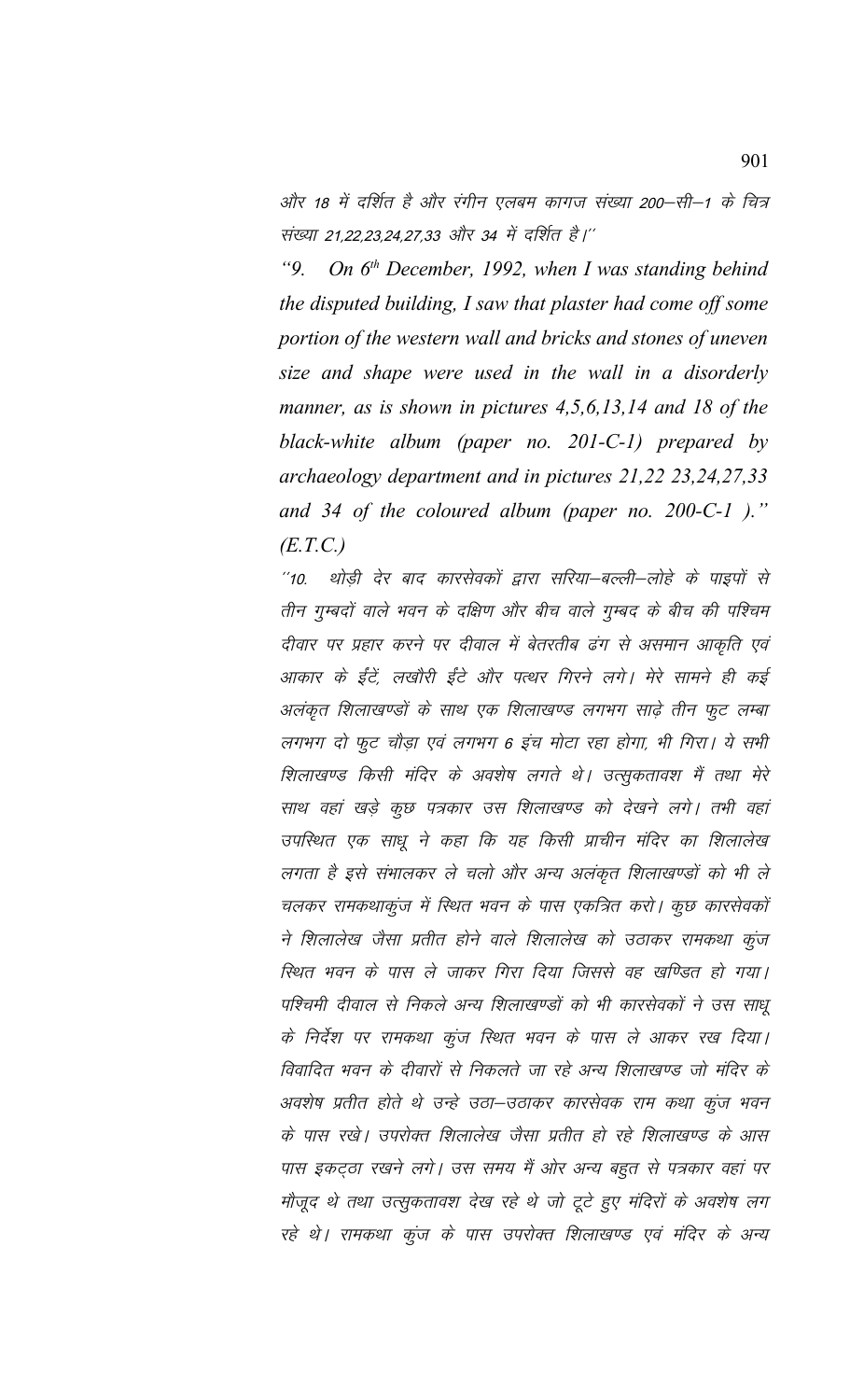पुरावशेषों के रखते समय उन्हें देखने के लिए भीड़ बढ़ने लगी तो पुलिस वालों ने उन सभी शिलाखण्डों को अपने संरक्षण में ले लिया और लोगों को समझा बुझाकर वहां से दूर हटाया।"

*"10. After some time, when the western wall, lying between southern and central dome of the three-domed building, was struck by karsevaks with iron-rods, wooden poles and iron-pipes, the bricks, lakhauri bricks and stones of uneven size and shape used in the wall in an unsystematic manner began to fall. Right in my presence, a block of stone which may have been around 3½ feet in length, around two feet in width and around six inches in breadth, fell off besides many decorated stone blocks. All these stone-blocks appeared to be remains of some temple. I and some journalists standing there with me began to see that stone-block out of curiosity. At that very time a saint present there said: "It appears to be a stone -block of some ancient temple. Let us take it and the decorated stoneblocks carefully and assemble them near the building located at Ram Katha Kunj". Some karsevaks picked up a stone block looking like an inscription and dropped it near Ram Katha Kunj-situated building as a result of which it got broken. Under the direction of the saint, the karsevakas took away other stone blocks coming off the western wall and dropped it near Ram Katha Kunj-located building. Other stone blocks, which came off the walls of the disputed building and which appeared to be remains of the temple, were taken away by the karsevaks and were kept near the Ram Katha Kunj Bhawan. They began to put together the aforesaid stone-blocks looking like inscriptions. At that time I and many other journalists were present there and were out of curiosity witnessing what*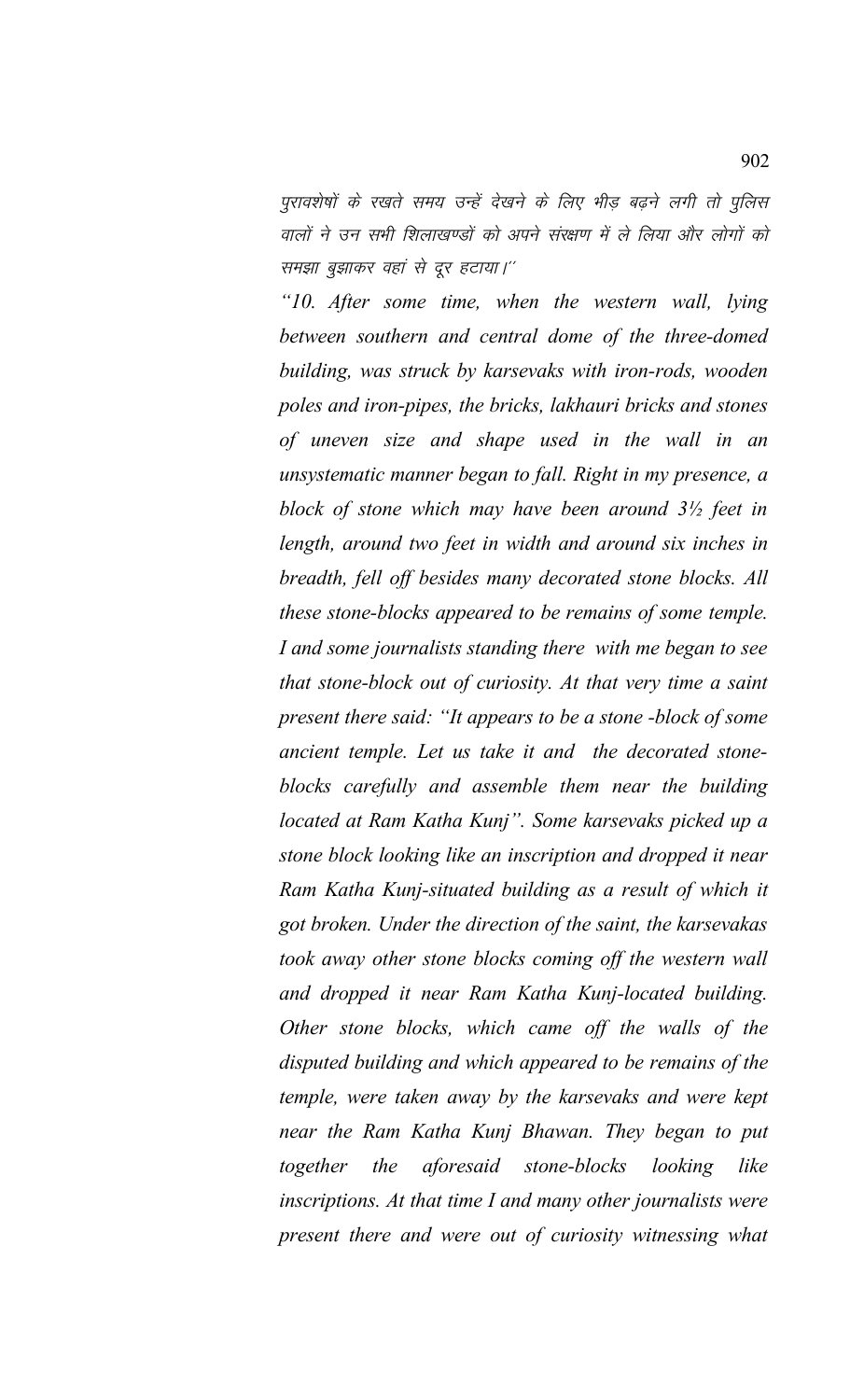*appeared to be the remains of temples. While the aforesaid stone-blocks and other antiquities of temple were being kept, the crowd began to get larger and the policemen took all those stone blocks in their custody and got people away by persuading them." (E.T.C.)*

"11. 6 दिसम्बर 1992 को विवादित भवन के दीवालों से निकले प्राचीन मंदिर के अवशेषों से सम्बन्धित रिपोर्ट मैंने तथा अन्य पत्रकारों ने अपने–अपने समाचारपत्रों को भेजा। 7 जनवरी 1993 को पुलिस–प्रशासन द्वारा विवादित स्थल की वैरीकेटिंग कराये जाते समय मेरे सामने ही एक आमलक निकला उसे मैंने देखा और अन्य लोगों को भी बताया।''

*"11. On 6th December, 1992, I and other journalists sent reports on the remains of the ancient temple coming off the walls of the western building, to their respective newspapers. On 7th January,1993, while barricading was being done by the police administration at the disputed site, an 'amalak' came out right in front of me which I saw and about which I told other persons too." (E.T.C.)* 

"12. 13 दिसम्बर 1992 को प्रातः काल डा. सुधा मलैया, जिनसे मेरा परिचय 6 दिसम्बर, 1992 को ही रामकथा कूंज के पास शिलाखण्ड रखते हुए हुआ था, ने मुझे टेलीफोन करके कहा कि वह विवादित भवन के दीवालों एवं मलवों से प्राप्त पूरावशेषों तथा शिलालेख जैसा प्रतीत होने वाले शिलाखण्ड को देखना और उनका अध्ययन करना चाहती हूँ, उन्हें वहां तक पहुंचाने में मैं उनकी मदद करूं। ''

*"12. On the morning of 13th December, 1992, Dr. Sudha Malaiya, with whom I had got acquainted while putting the stone block near Ram Katha Kunj on 6th December, 1992 itself, told me over telephone that she wanted to see and study the antiquities and inscription-like stone-blocks discovered from the walls and debris of the disputed building and requested me to help her reach there."*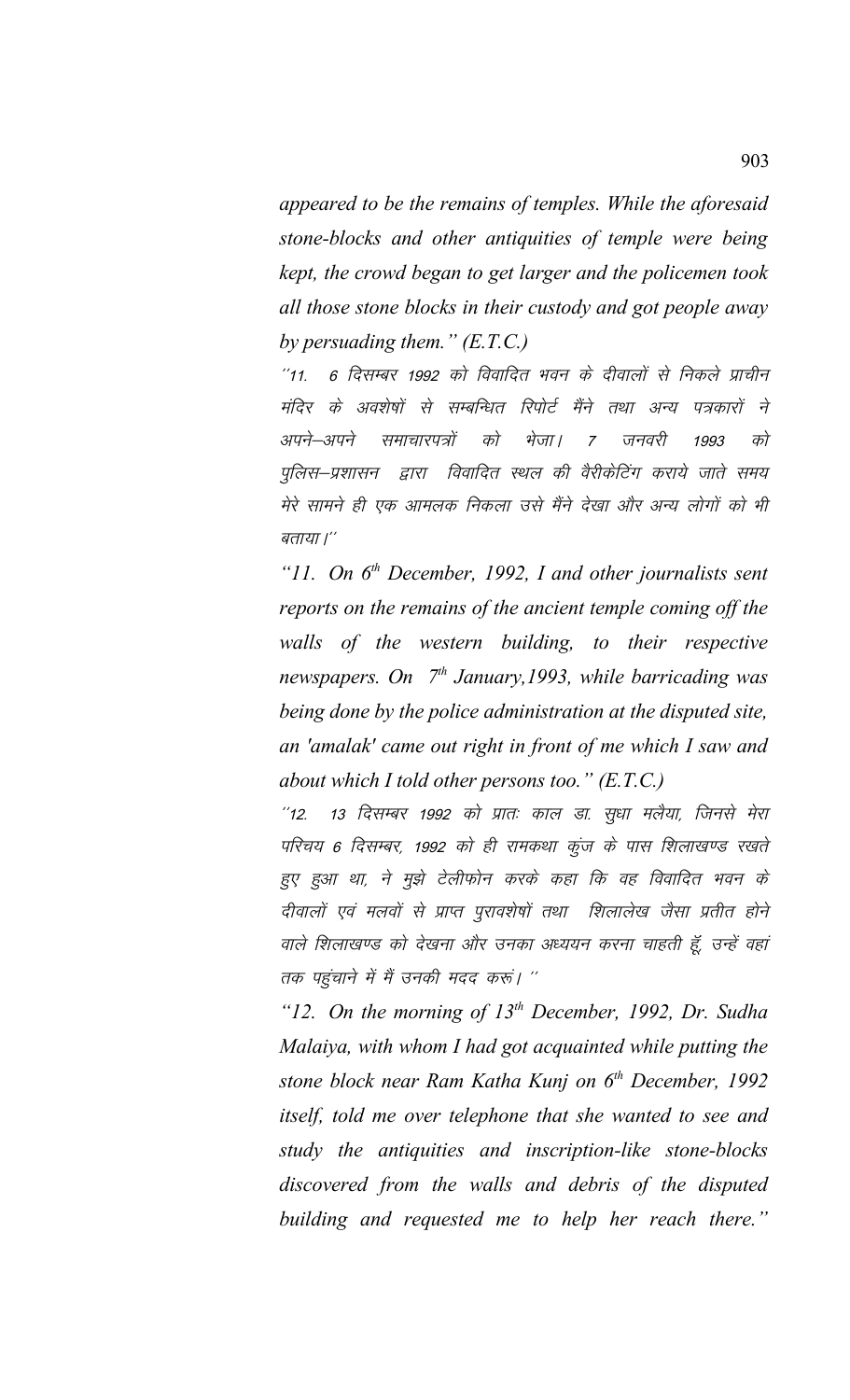$(E.T.C.)$ 

मैंने अपनी मोटरसाईकिल से डा. सुधा मलैया को रामकथा कुंज  $113$ स्थित भवन, जहां विवादित भवन से निकले पुरावशेष–शिलाखण्ड रखे थे, वहां ले गया। वहां पहुंचने के थोड़ी देर में ही डा.एस.पी.गुप्ता भी वहां आ गये जिनका परिचय डा. मलैया ने मुझसे कराया। उन लोगों ने वहां रखे शिलाखण्ड, पुरावशेष तथा शिलालेख को देखा और उनमें से कई के फोटो खीचें । शिलालेख का फोटो खींचने के लिए मैं उसको सीधा किये खड़ा रहा। डा. एस.पी.गुप्ता, डा. सुधा मलैया उस शिलालेख को देखने लगे, वहां उपस्थित दैनिक आज के फोटोग्राफर ने उसका फोटो ले लिया। जिसमें मैं शिलालेख को पकड़े हुए खड़ा हूँ और डा. सुधा मलैया तथा डा. एस.पी. गुप्ता उसको देख रहे हैं। यह फोटो दैनिक आज के लखनऊ संस्करण में 15 दिसम्बर 1992 को प्रकाशित हुआ था जो मेरे पास मौजूद है।''

"13. I took Dr. Sudha Malaiya on my motorcycle to Ram Katha Kunj- located building where the antiquities and stone blocks discovered from the disputed building were kept. Soon after our reaching there Dr. S.P. Gupta also reached there and Dr. Malaiya introduced him to me. They witnessed the stone-blocks, antiquities and inscriptions placed there and photographed many of them. To enable the inscription to be photographed, I kept standing, putting it straight. Dr. S.P. Gupta and Dr. Sudha Malaiya began to see the inscription and the photographer of the daily 'Aaj' took photograph of it, in which I am standing holding the inscription and Dr. Sudha Malaiya and Dr. S.P. Gupta are looking at it. This photograph was on  $15<sup>th</sup>$  December, 1992 published in the Lucknow edition of the daily 'Aaj' and it is with me."  $(E.T.C.)$ 

6 दिसम्बर 1992 को सायंकाल लगभग 6 बजे जैसे ही यह समाचार  $14.$ आया कि उत्तर प्रदेश के मुख्यमंत्री श्री कल्याण सिंह ने त्यागपत्र दे दिया है और उत्तर प्रदेश में राष्ट्पति शासन लागू हो गया है वैसे ही अयोध्या–फैजाबाद में कर्फ्यू लगा दिया गया। पुलिस–अधिकारियों से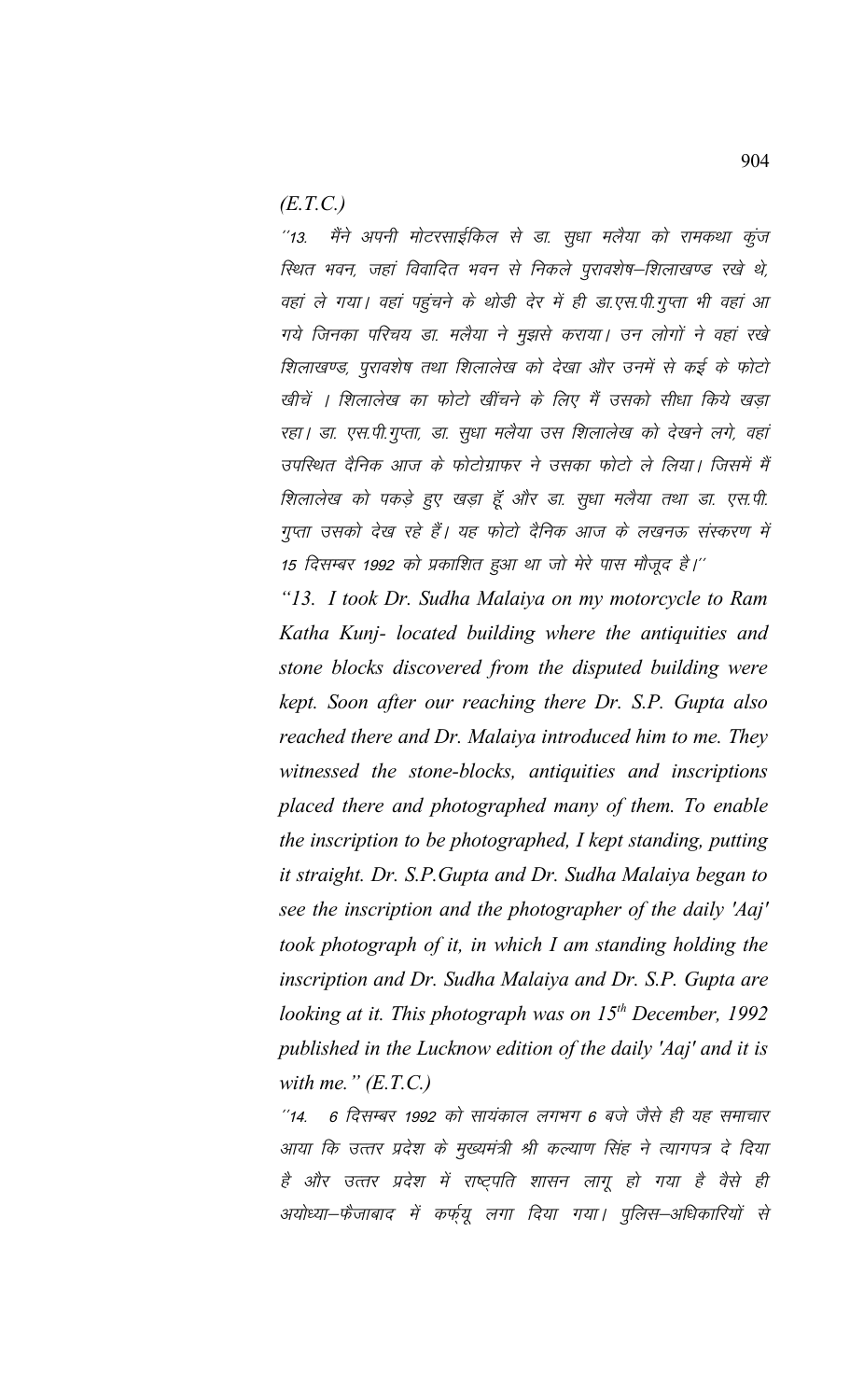सम्पर्क करने पर उन्होंने बताया कि अयोध्या–फैजाबाद में बाहर से लोगों का आना बन्द कर दिया गया है और जो कारसेवक यहां मौजूद हैं उन्हें अविलम्ब बसो एवं ट्रेनों द्वारा बाहर भेजने की व्यवस्था की जा रही है।'' *"14. On the evening of 6th December, 1992, at around 6*

*o'clock, as soon as there came the news that the Chief Minister of Uttar Pradesh, Sri Kalyan Singh had resigned and the President Rule had been promulgated in Uttar Pradesh, curfew was clamped in Ayodhya-Faizabad. On being contacted police officials told that the entry of outsiders in Ayodhya-Faizabad had been banned and arrangements were being made for immediately sending back the karsevaks, present there, by buses and trains." (E.T.C.)*

**588**.**OPW 10, Dr. Koluvyl Vyassrayasastri Ramesh,** has appeared as expert (Epigraphist) to prove the report ( Paper No. 306C-1/1 to 306C-1/11) consisting of transcription of the estampage of the stone slab, prepared from the estampage (paper No. 203C-1/1). His examination-in-chief commenced on 11.11.2002 and followed as under :

11-11-2002- **Examination-in-chief** (p. 1-5)

**Cross examination :**(a) 11-11-2002- by Nirmohi Akhara, Defendant no.3, through Sri R.L. Verma, Advocate (p. 6- 9)

(b) 11-11-2002- by defendant no. 6 through Sri A. Mannan, Advocate (p. 1012)

(c) 11/12/13/14/-11-2002, 17-02-2003- by Sunni Central Waqf Board, defendant no. 4 through Sri Z. Jilani, Advocate (p. 12-57)

(d) 17/18-02-2003- by defendant 5, Mohd. Hashim, through Sri M.A. Siddiqui, Advocate (p. 57-67)

(e) 18-02-2003- defendant no. 26 through Sri Syed Irfan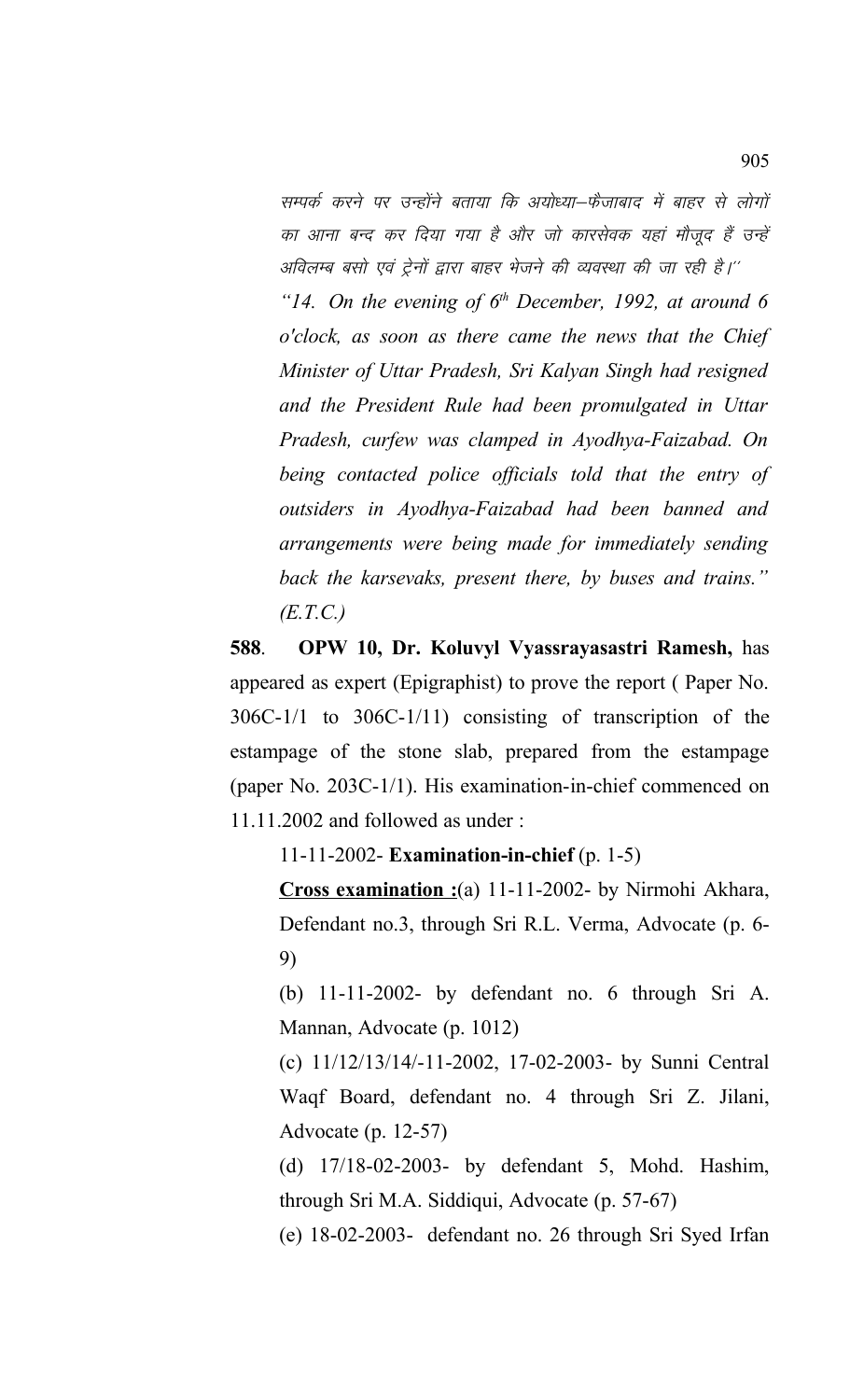Ahmad, Advocate and defendants no. 6/1 and 6/2 (Suit-3) through Sri Fazale Alam, Advocate, adopted the cross examination already done by defendants no. 4, 5 and 6 (p. 67)

**589**. He is aged about 67 years of age (as per his affidavit dated 11.11.2002) and is resident of J Block, Kuvempnagar, Mysore. He is a retired Joint Director General, ASI, New Delhi. He did M.A. in Sanskrit Language and Literature from Madras University in 1956; Ph.D. in History in 1965 from Karnataka University; joined the office of Government Epigraphist for ASI at Ootacamund in 1956; later selected by Union Public Service Commission for the post of "Deputy Superintending Epigraphist" for Sanskrit inscriptions in 1966, promoted as Superintending Epigraphist in 1976, Chief Epigraphist in 1981, Director of Epigraphy in 1984 and Joint Director General, ASI, New Delhi in 1992 wherefrom retired on 30.06.1993. Since October, 1998 he is serving as Honorary Director, Oriental Research Institute, University of Mysore. Authored 14 books, 10 in English and 4 in Kannada, wrote more than 200 articles published in research journals of epigraphical and allied subjects. The important publications which he claim in para 5 of the affidavit are as under:

*"5. During the course of my service as an Epigraphist and after my retirement, I have authored 14 books, 10 in English and 4 in Kannada. I have published more than 200 Articles in research Journals, all on Epigraphical and allied Subjects. Among my important publications may be mentioned:-* 

*(a) Corpus of Western Ganga Inscriptions (Published by Indian Council of Historical Research New*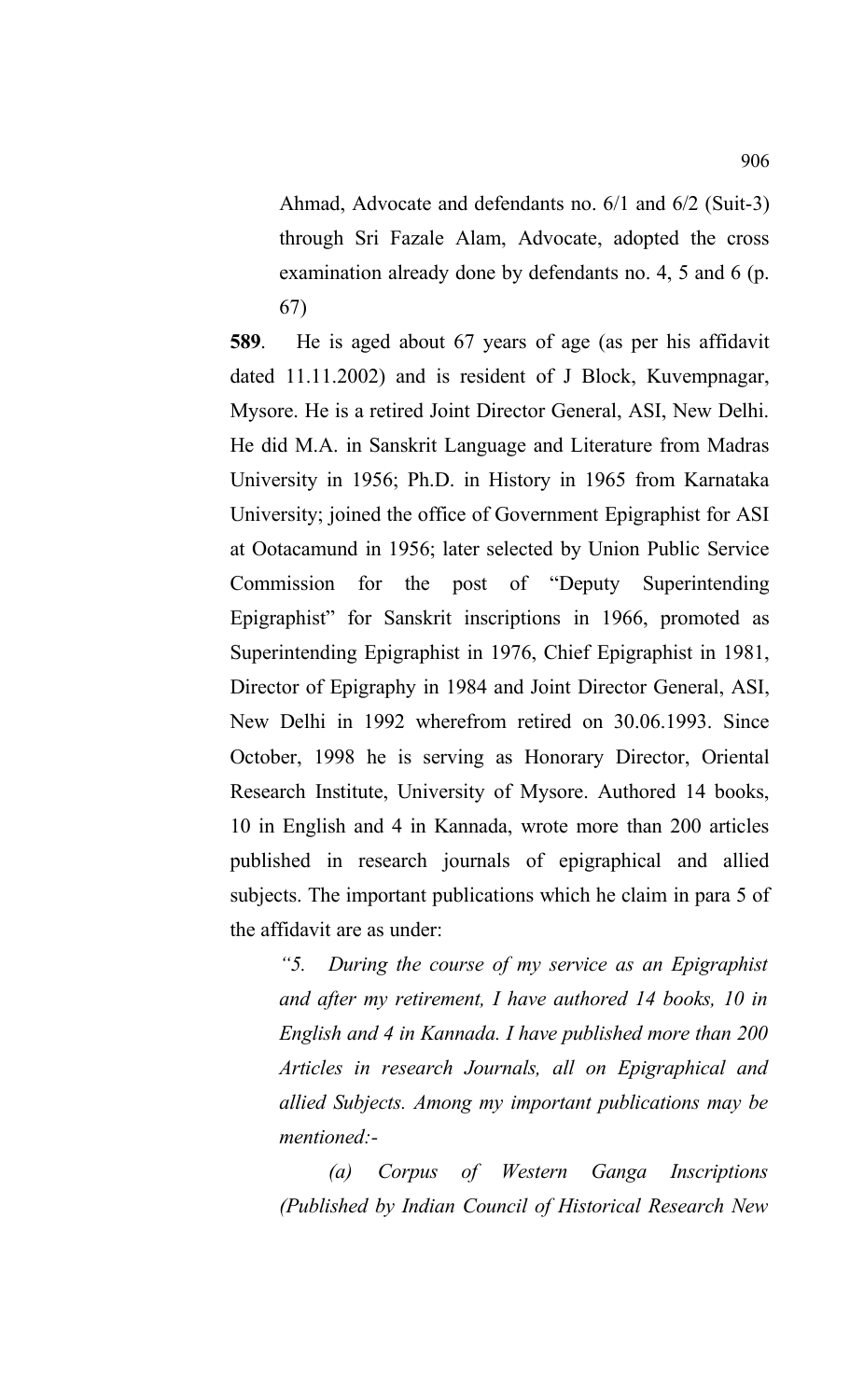*Delhi)*

*(b) Bagh Copper plate hoard of the Gupta period (Published by Archaeological Survey of India New Delhi)*

*(c) Recently Discovered Copper Plate Inscriptions in the collection of the Department of Archaeology government of Karnataka (Published by the Department of Archaeology Government of Karnataka)*

*(d) More Copper Plate inscriptions in the collection of the Department of Archaeology Government of Karnataka (Published by the Department if archaeology Government of Karnataka)*

*(e) Indian Epigraphy (Sandeep Prakashan New Delhi)*

*(f) Vatapi Chalukyas and their times (Agam Prakashan New Delhi)*

*(g) A History of South Kanara (Published by the Karnataka University)*

*(h) I have been an office bearer (President and Secretary and Executive Editor ) of the Epigraphical Society of India since its inception in 1974. I have attended a large number of seminars in India and abroad on topics relating to Epigraphy and History, the latest being International Seminar on Epics" at the University of Malaya Kualalumpur in which I presented a paper on "Epigraphical References to Great Indian Poems". (in October 2002)"*

**590**. Regarding the document he sought to prove, paras 6 to 15 of the affidavit of OPW 10 are as under:

*"6. Sri Deoki Nandan Agrawala along with his counsel approached me and requested for decipherment of the 20*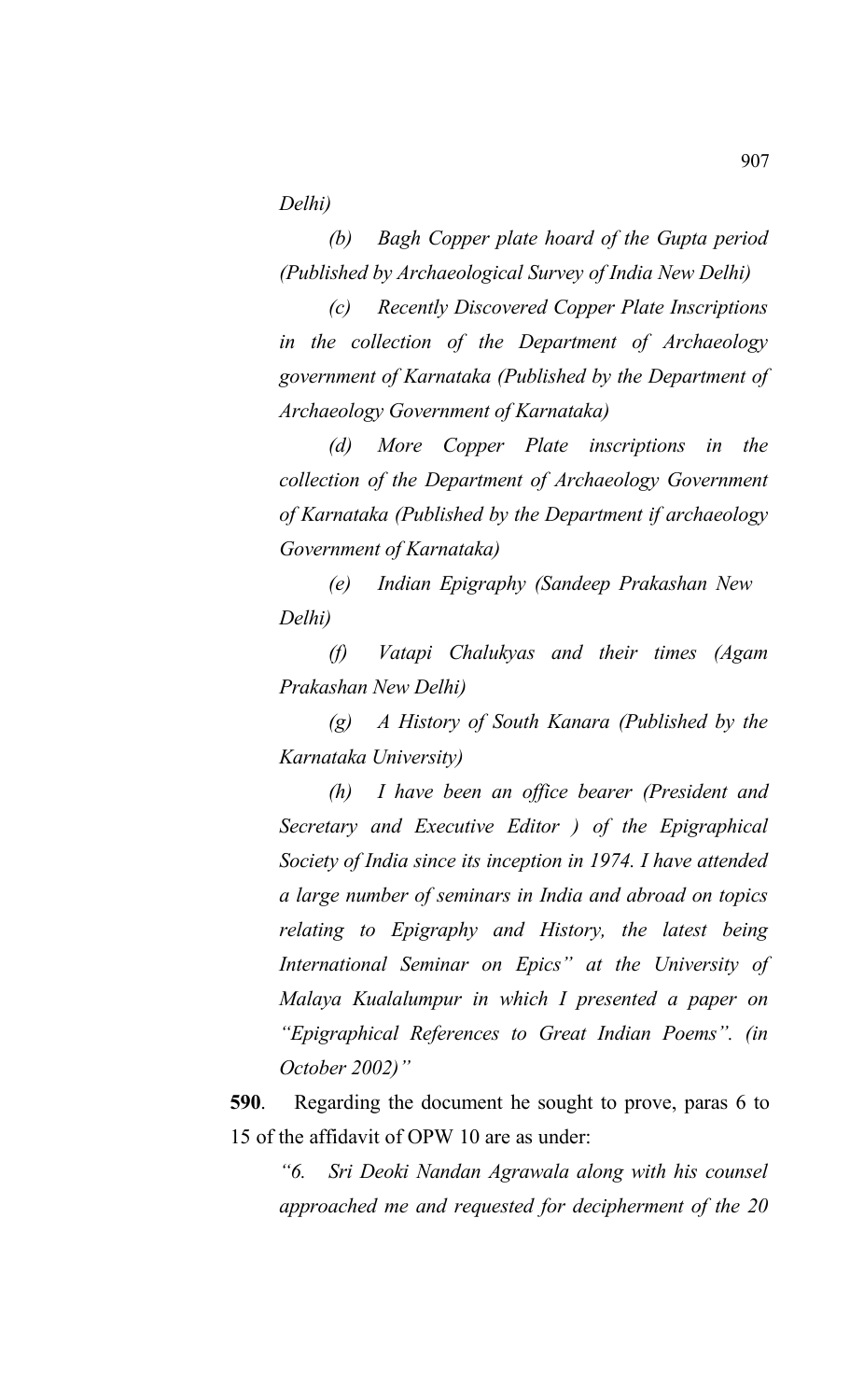*line stone inscription on the basis of estampage made available to me which is the same as paper No. 203C-1/1 on record of this suit."*

*"7. I studied the said Estampage thoroughly and deciphered the same and translated it in English and prepared my report which I handed over to Sri Deoki Nandan Agrawala."*

*"8. My report consists of transcription of estampage in Nagari transliteration in Roman and translation in English."*

*"9. Although certain portions of the inscription are broken or damaged, the overall purport and the crux of its import are clear beyond doubt. The epigraph mentions Govindachandra who belonged to the Gahadarwala Dynasty and ruled over a fairly vast empire between 1114 and 1155 A.D. This shows that the inscription is of the 12th century A.D. The chaste Sanskrit and orthographical features as well as palaeography also confirm that the inscription belongs to 12<sup>th</sup> century A.D.*"

*"10. I state that in my report a mention of verse at page 2 line 8, is typographical error; which should be read as verse '6'. On the same page of my report, 'verse 7' has been inadvertently omitted which is in appreciation of Mame's valorous deeds in battle fields."*

*"11. Verses 19 and 24 of the inscription mention Saketa Mandala of which Ayodhya was the headquarters."*

*"12. Verses 21 to 24 mention the construction of a lofty stone temple for God Vishnuhari by Meghasuta. He was succeeded by Aayushya Chandra, the younger son of Alhana who, while residing at Ayodhya, which had*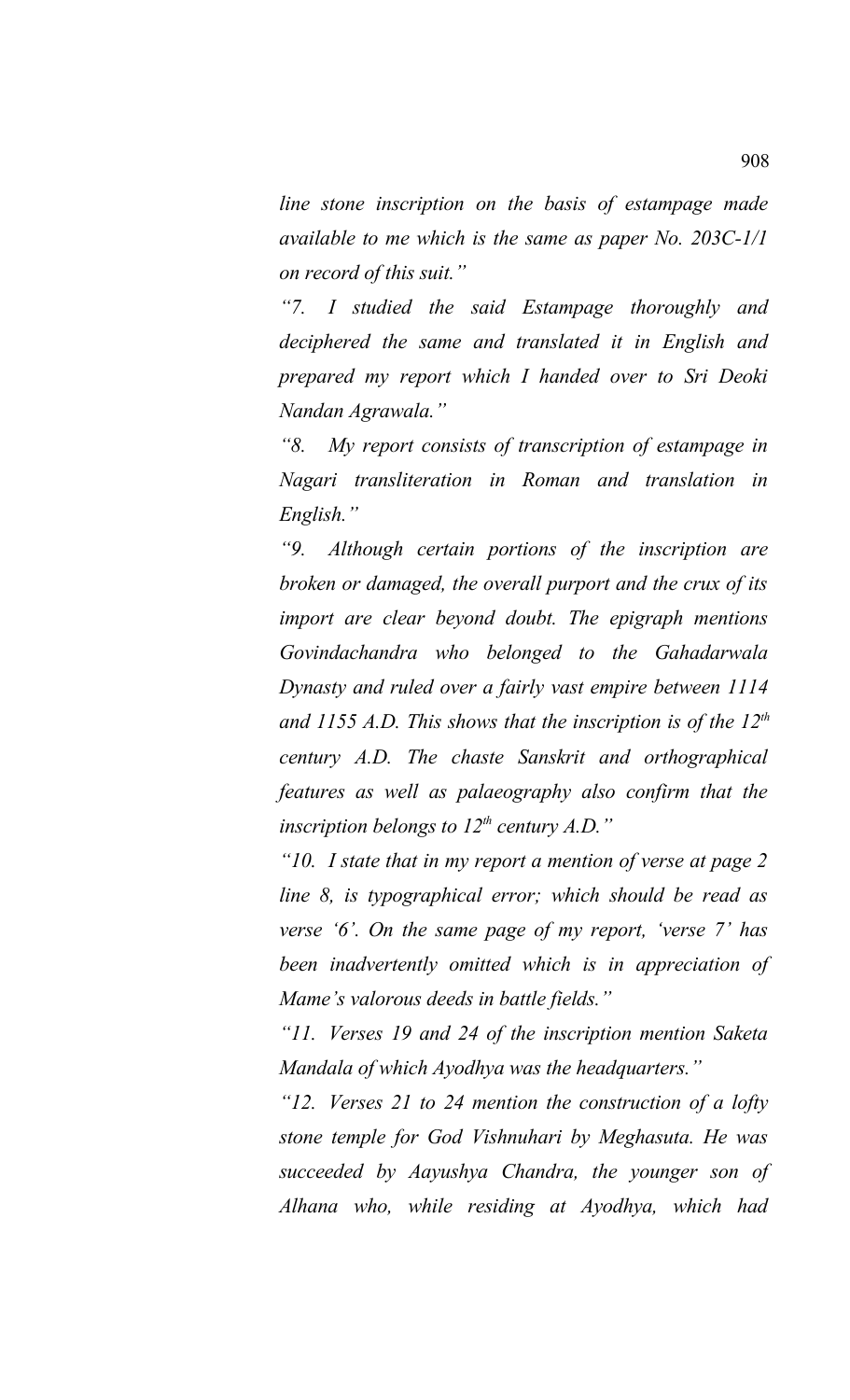*towering abodes, intellectuals and temples, endowed the entire Saketa Mandala with thousands of wells, reservoirs, alms-houses, tanks, etc."*

*"13. Verse 27 (damaged in part) alludes to the episodes of Vishnu's incarnation as Narasimha (who killed Hirnyakasipu), Krishna (who killed Banasura), Vamana (who destroyed Bali) and Rama (who killed ten-headed Ravana)."*

*"14. I state that according to the contents of the inscription, the temple of Vishnuhari constructed by Meghasuta must have been in existence in the temple town of Ayodhya from 12th century A.D."*

*"15. That the 'report' mentioned hereinbefore by me and filed in this case as paper No. 306C-1/1 to 306C-1/1 is the same report which I prepared and signed by me. I identify my signature thereon."*

The translation of inscription of stone slab shall be dealt later while dealing with the relevant issue.

**591**. **OPW 15, Dr. M. N. Katti,** aged about 64 years (as per his affidavit dated 31.03.2003), resident of Vijaya Nagar III Stage, Mysore (State of Karnataka), is a retired Director (Epigraphy, ASI). His cross examination followed as under :

(a) 31-03-2003-by Nirmohi Akhara, defendant no. 3, through Sri R.L. Verma, Advocate (p. 7-17)

(b) 01/02-04-2003-by defendant no. 6 through Sri Abdul Mannan, Advocate (p. 18-37)

(c) 02/03/04/28-04-2003- by Sunni Central Waqf Board, defendant no. 4 through Sri Zafaryab Jilani, Advocate (p. 37-77)

(d) 28-04-2003- by defendant no. 5, Mohd. Hashim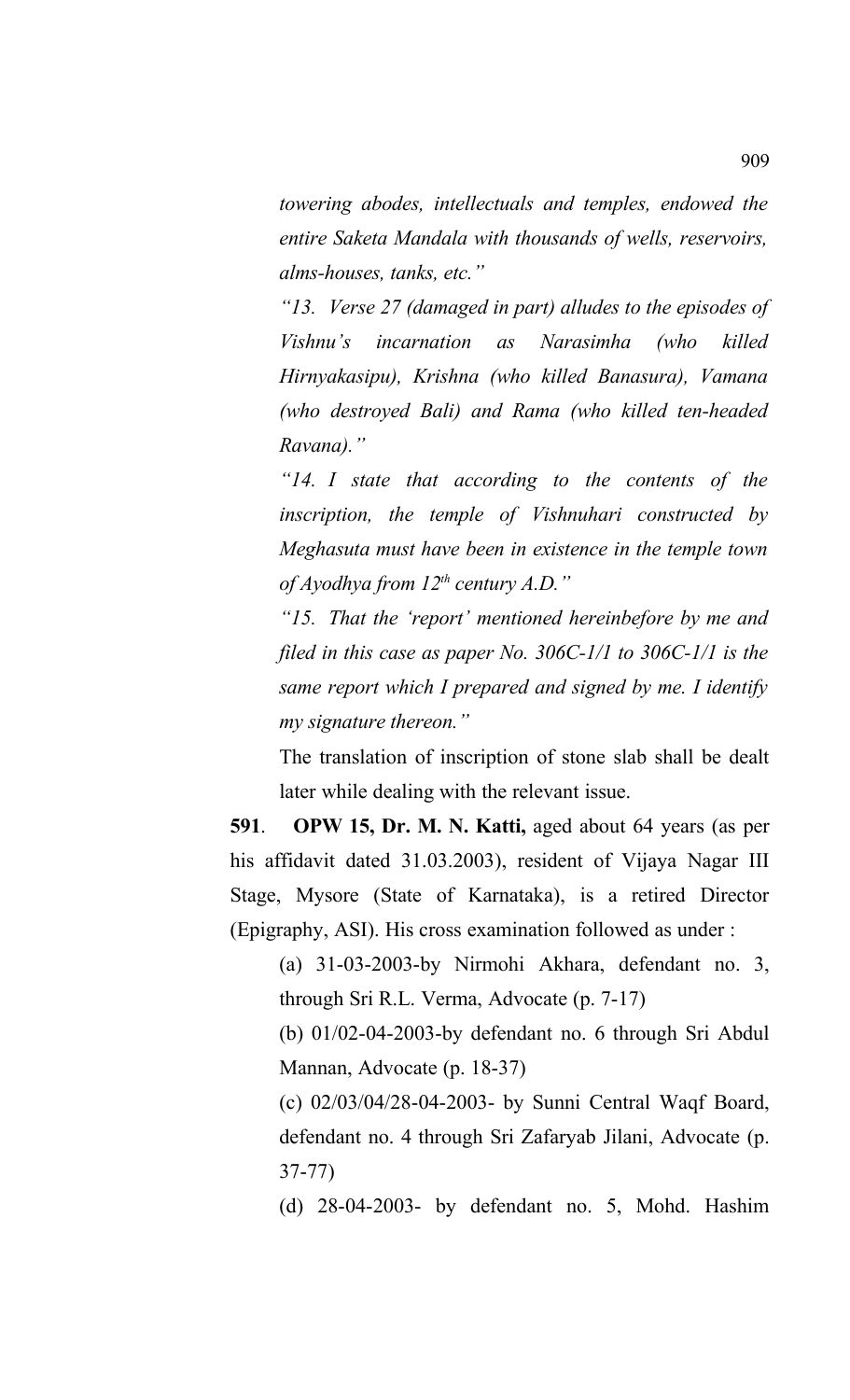through Sri M.A. Siddiqui, Advocate (p. 77)

(e) 28-04-2003- defendant no. 26 through Sri Sayad Irfan Ahmad, Advocate and defendants no. 6/1 and 6/2 (Suit-3) through Sri Fazale Alam, Advocate adopted the cross examination already done by defendants no. 4, 5 and 6 (p. 78)

**592**. He deposed to prove paper No. 203-C1/1 and 203C1/2 i.e., the Estampages of the inscriptions on the stone slab said to have been recovered in 1992 which was kept in Ram Katha Kunj in the custody of the Commissioner, Faizabad. Having passed M.A. (Sanskrit) from Osmania University, Hyderabad in 1961, did Post-Graduate Diploma in Archaeology from School of Archaeology, ASI, New Delhi in 1963 and joined as Epigraphical Assistant, office of Government Epigraphist of India ASI at Ooctacomund in 1964. The said office was later on shifted to Mysore in 1966. He was selected by Union Public Service Commission for the post of Deputy Superintending Epigraphist for Dravidian inscriptions in 1970 and again as Deputy Superintending Archaeologist in 1974. He was promoted as Superintending Epigraphist in December, 1978, as Chief Epigraphist in 1984 and Director Epigraphy in 1992 wherefrom he retired in March, 1997. After retirement also he was engaged as consultant for epigraphy in ASI in June, 1997 till December, 1997 at Mysore. During the course of his service as well as after retirement he edited twelve volumes dealing with epigraphy published by ASI and two volumes of the Journal of Epigraphical Society of India and one Dictionary of 'Personal Names of Mysore District'. He is author of a book "Lipshashtra Pravesha" written in Kannada, published in 1972, and edited another book in Kannada, i.e., "Namma Maisuru"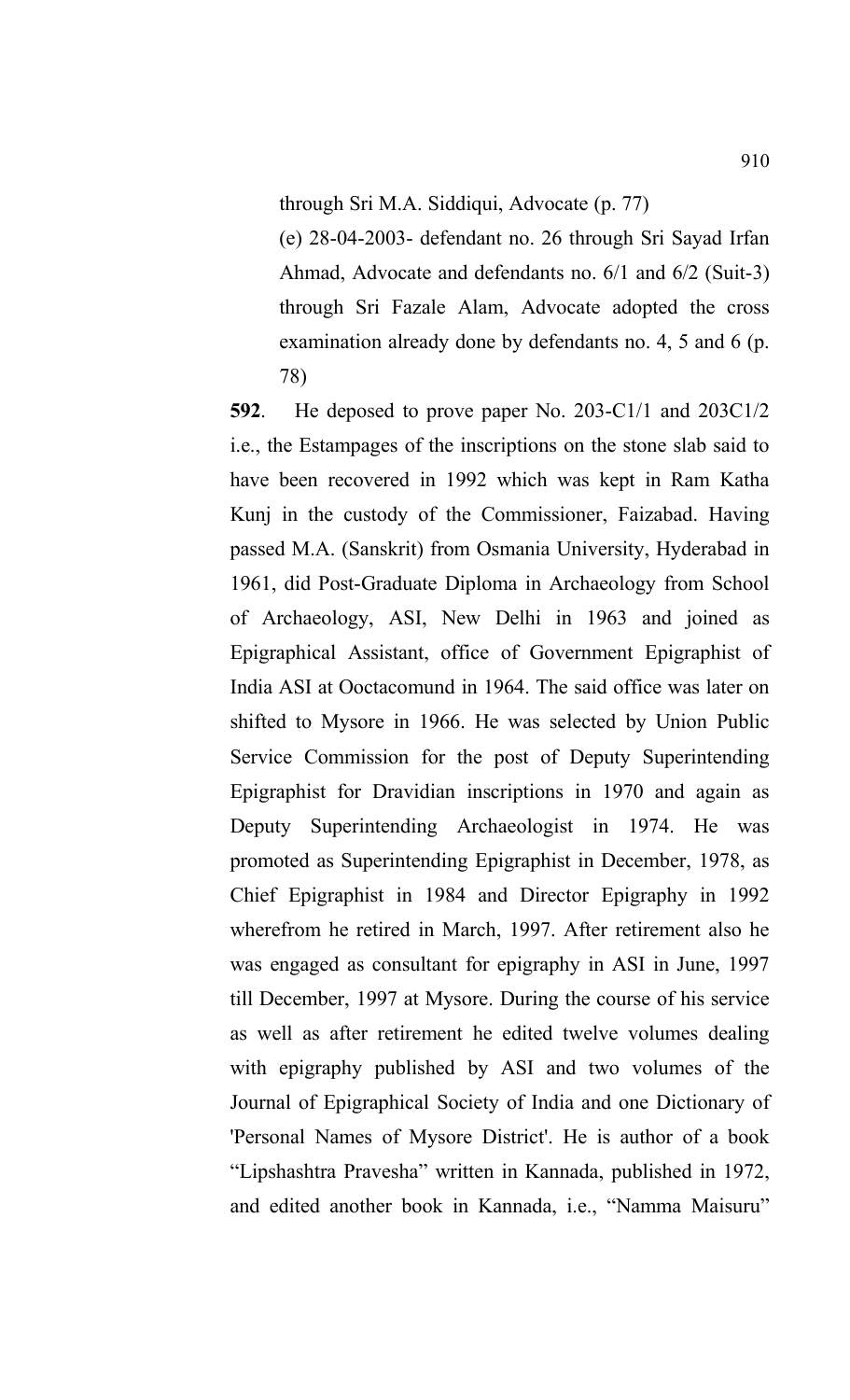published in 2001, has written more than 100 research articles. Regarding estampages on the stone slab, i.e., paper No. 203C-1/1 and 203C-1/2 he said in para 10 and 11 as under:

*"10. I was instructed by the Director General of Archaeological Survey of India to prepare the Estampages of the inscriptions on the stone slab and pillar which I had prepared at Ayodhya, District-Faizabad in February, 1994 where they were kept in Ram Katha Kunj in the custody of Commissioner Faizabad under tight Police Security. I have seen these Estampages which are paper no. 203C-1/1 and 203C-1/2. When I had prepared them at Ayodhya, then I made necessary note on the back of them under the my initial and also I had put line numbers on either side of the text portion of the inked Estampages of 20 lines which are same Estampages and which bear my initial, one set of these Estampages is also with the Archaeological Survey of India, New Delhi."*

*"11. In the month of August, 1996, I was instructed by the Director General, Archaeological Survey of India to carry the above Estampages to Lucknow, meet the Commissioner, Faizabad and file the same in the Hon'ble High Court Accordingly, I came to Lucknow where Commissioner, Faizabad met me and then the above Estampages marked as Paper No. 203C1/1 and 203C1/2 kept in sealed envelope, were submitted by us before the Joint Registrar, Hon'ble High Court, Lucknow Bench, Lucknow."* 

#### **G. Artefacts in Debris**:

**593**. **OPW 14, Dr. Rakesh Tiwari,** was working as Director, Rajya Puratatva Sangthan, U.P. Lucknow. His examination-in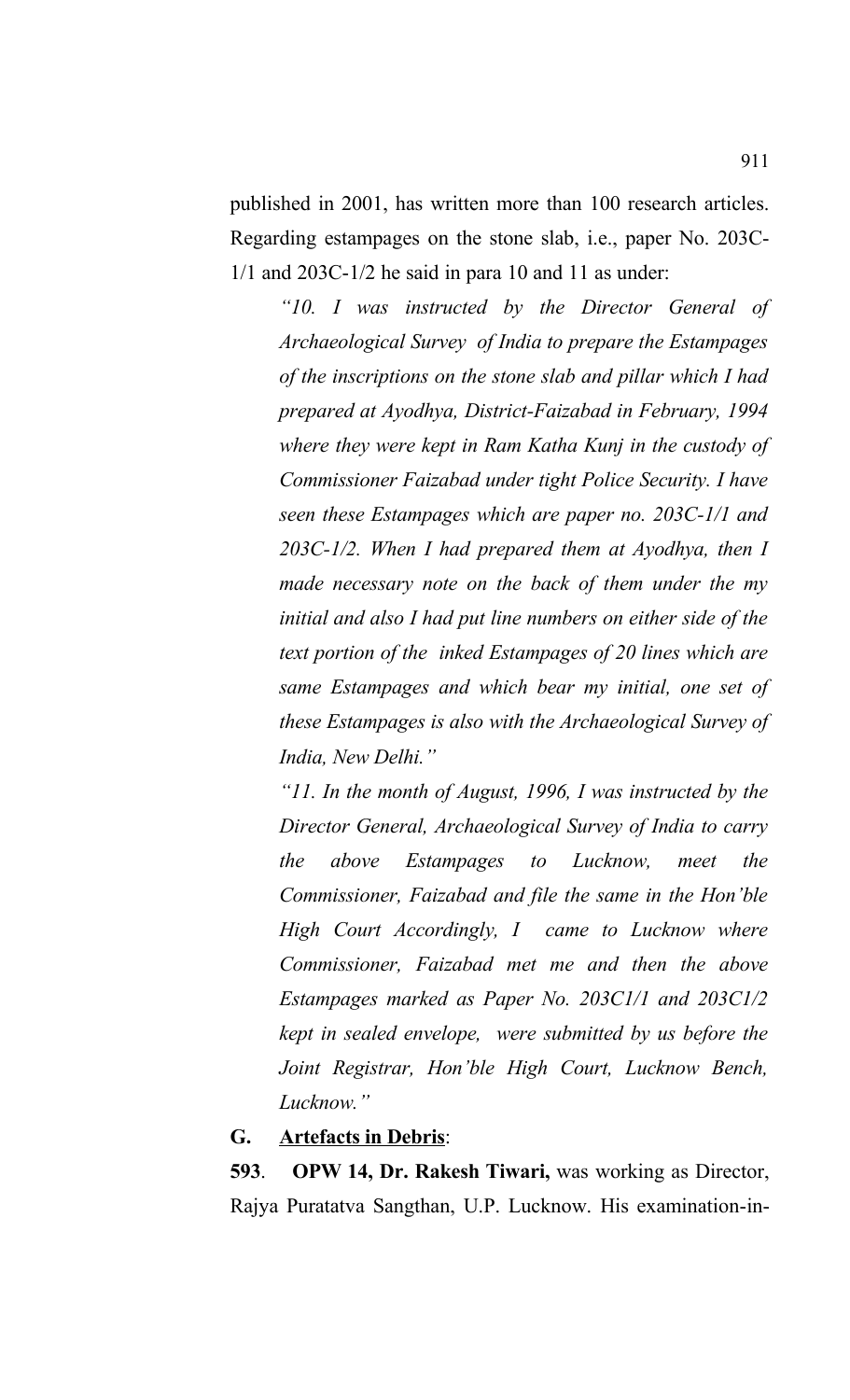chief commenced on 07.02.2003 and followed as under :

07-02-2003- **Examination-in- chief** by affidavit (p. 1-4)

**Cross examination:**(a) 07-02-2003-by Nirmohi Akhara, defendant no. 3, through Sri R.L. Verma, Advocate (p. 5- 10)

(b) 10/11-02-2003- by Mahmood Ahmad, defendant no. 6, through Sri Abdul Mannan, Advocate (p. 11-26)

(c) 11/13/14/19-02-2003, 05-03-2003-by Sunni Central Waqf Board, defendant no. 4 through Sri Zafaryab Jilani, Advocate (p. 26-81)

(d) 07/08-05-2003- by defendant no. 5 through Sri Mustaq Ahmad Siddiqui, Advocate (p. 81-94)

(e) 08-05-2003- defendant no. 26 through Sri Sayad Irfan Ahmad, Advocate and defendants no. 6/1 and 6/2 (Suit-3) through Sri Mohd. Azhar, Advocate adopted the cross examination already done by defendants no. 4, 5 and 6 (p. 94)

**594**. OPW-14 claims to have prepared two lists of certain artefacts and finds, kept at Ram Katha Kunj, Ayodhya and from paras 2 to 6 of the affidavit dated 07.02.2003 has said:

''2. मैं अपनी टीम के साथ माननीय उच्च न्यायालय लखनऊ पीठ लखनऊ के आदेश के अनुपालन में सन 1990 में अयोध्या स्थित विवादित स्थल पर जाकर वाद के पक्षकारों एवं उनके अधिवक्ताओं की उपस्थिति में विवादित भवन एवं परिसर का श्वेतश्याम व रंगीन फोटोग्राफी तथा वीडियोंग्राफी अपने निर्देशन एवं देखरेख में करवाया था।

*"2. In compliance with the order of the Hon'ble High Court, Lucknow Bench, Lucknow, I along with my team went to the disputed site situated in Ayodhya and ensured the black and white and the coloured photography and videography of the disputed building and premises under my direction and care and in presence of parties to the suit*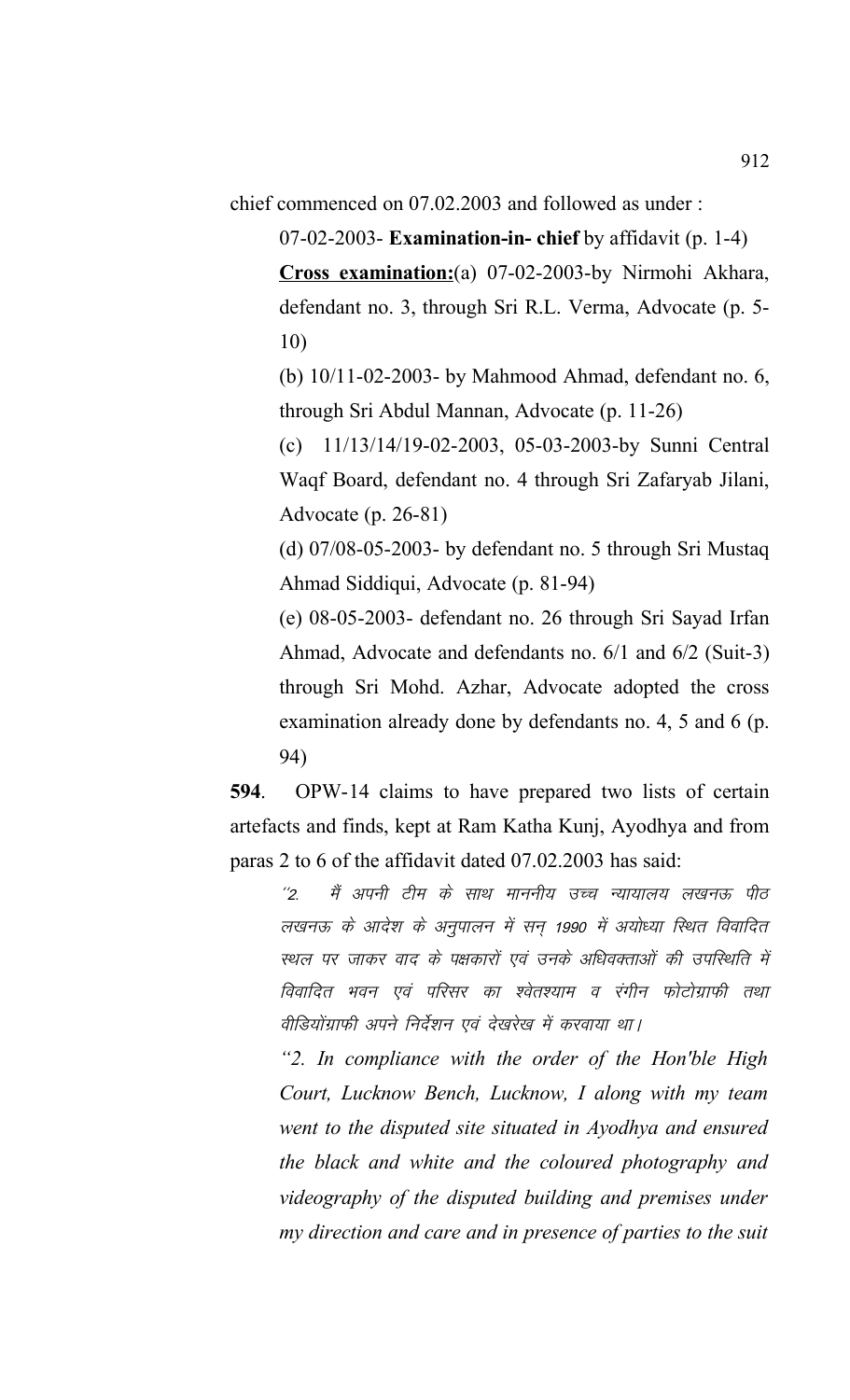and their counsels."  $(E.T.C.)$ 

श्वेत श्याम व रंगीन फोटो विवादित भवन एवं परिसर के  $^{''3}$ जिस–जिस भाग के लिये गये थे उनका विवरण उल्लिखित करते हुए दो एलबम तैयार किया गया। यह दोनों एलबम तथा बीडियो कैसेट को माननीय उच्च न्यायालय लखनऊ पीठ लखनऊ को प्रेषित कर दिया था तथा निगेटिव अपने विभाग में सूरक्षित रखवा लिया था जो आज भी सुरक्षित रखे हुए हैं।''

 $"3.$ Detailing the portions of the disputed building and premises of which the black and white as well as colour photographs were taken, two albums were prepared. I sent these two albums and video cassettes to the Hon'ble High Court, Luchnow Bench, Lucknow and ensured the retention of the negatives with my department which are kept safe even today."  $(E.T.C.)$ 

दिसम्बर सन् 1992 में जब विवादित भवन ध्वस्त हो गया तो सचिव  $^{\prime\prime}$ <sub>4.</sub> पर्यटन एवं सांस्कृतिक कार्य विभाग के आदेश पर मैं अपनी टीम के साथ विवादित स्थल पर गया जहाँ विवादित भवन का मलवा बिखरा हुआ था उनमें कहीं-कहीं प्राचीन पुरावशेष की श्रेणी में आने वाले प्रस्तरखण्ड भी धूल धूसरित बिखरे हुए थे। विवादित स्थल के निकट ही स्थित रामकथा कुंज में भी उपरोक्त विवादित भवन के पुरावशेष रखे हुए थे जहाँ पुलिस मौजूद थी।"

 $"4"$ In December, 1992, when the disputed building was demolished, I, under the orders of the Secretary, Department of Tourism and Cultural Affairs, went along with my team to the disputed site, where the debris of the disputed building was strewn in which stone-blocks categorized as antiquities were also lying covered with dust. The antiquities of the aforesaid disputed building were kept also at Ram Katha Kunj, located near the disputed site itself, where the police was present."  $(E.T.C.)$  $^{\prime\prime}5$ . जिलाधिकारी फैंजाबाद की अपेक्षानूसार मेरे निर्देशन व देख—रेख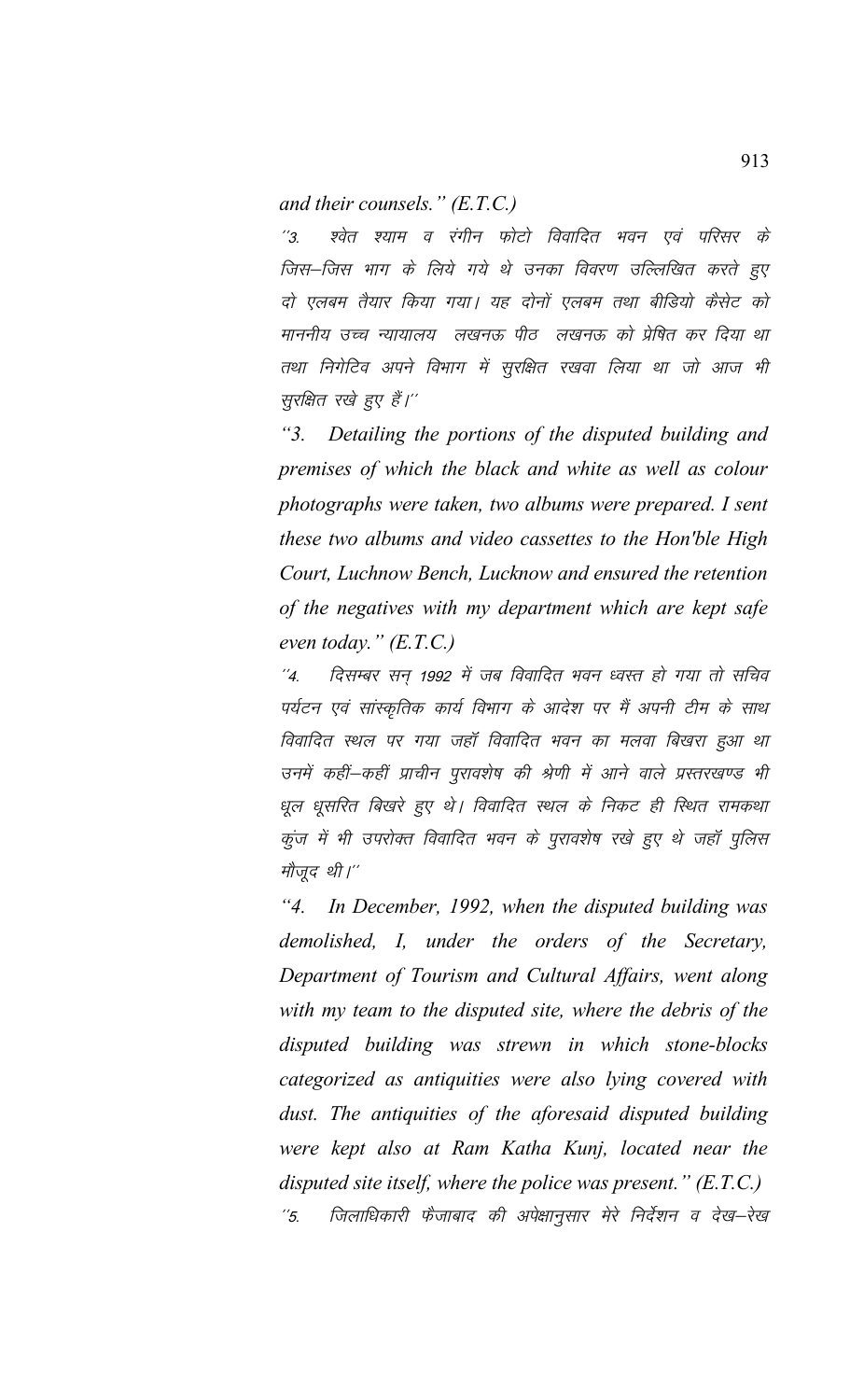तथा श्री गिरजाशंकर तिवारी निदेशक राम कथा संग्रहालय राज सदन, अयोध्या व श्री इन्द्र देव सिंह अपर नगर मजिस्ट्रेट फैजाबाद की उपस्थित में राम कथा कूंज में रखे हुए पुरावशेषों पर संख्या आर.के.के.–1 से लेकर आर.के.के.–265 तक अंकित की गयी तथा तदनूसार उन पुरावशेषों की सूची बनायी गयी जिस पर श्री गिरजाशंकर तिवारी व श्री इन्द्रदेव सिंह ने अपने—अपने हस्ताक्षर मेरे समक्ष ही कियें उस सूची की प्रतियां सम्बन्धित अधिकारियों को प्रेषित कर दिया गया था। उक्त पुरावशेषों की मूल सूची आठ पृष्ठों में व सचिव पर्यटक एवं सांस्कृतिक कार्य विभाग के पत्र अपने साथ लाया हूँ जिसकी छायाप्रति बतौर संलग्नक एक व दो के इस शपथपत्र के साथ संलग्न है। कालान्तर में पुनः निरीक्षण करने पर यह पाया गया कि एक वास्तुखण्ड पर गलती से दो नम्बर अंकित हो गये थे।''

 $"5.$ As required by the District Magistrate, Faizabad, the antiquities kept at Ram Katha Kunj were marked with the numbers ranging from  $R.K.K.-1$  to  $R.K.K.-265$ , under my direction and supervision and in presence of Sri Girja Shankar Tiwari, Director, Ram Katha Sangrahayalaya, Raj Sadan, Ayodhya and Sri Indra Dev Singh, Additional City Magistrate, Faizabad. Accordingly the list of those antiquities was prepared on which Sri Girja Shankar Tiwari and Sri Indra Dev Singh put their respective signatures right in front of me. Copies of those lists were sent to the concerned officers. Along with the letter of the Secretary, Department of Tourism and Cultural Affairs, I have brought the 8-page original list of the said antiquities, photocopies of which are annexed to this affidavit as annexures 1 and 2. Subsequently, on re-inspection it was found that two numbers were by mistake marked on a stone-block."  $(E.T.C.)$ 

उपर्युक्त पुरावशेषों की सूची मैंने स्वयं प्रमाणित करके माननीय उच्च  $^{\prime\prime}$ 6. न्यायालय लखनऊ पीठ लखनऊ को पहले भी प्रेषित किया है।''

"6. After personally certifying the aforesaid list of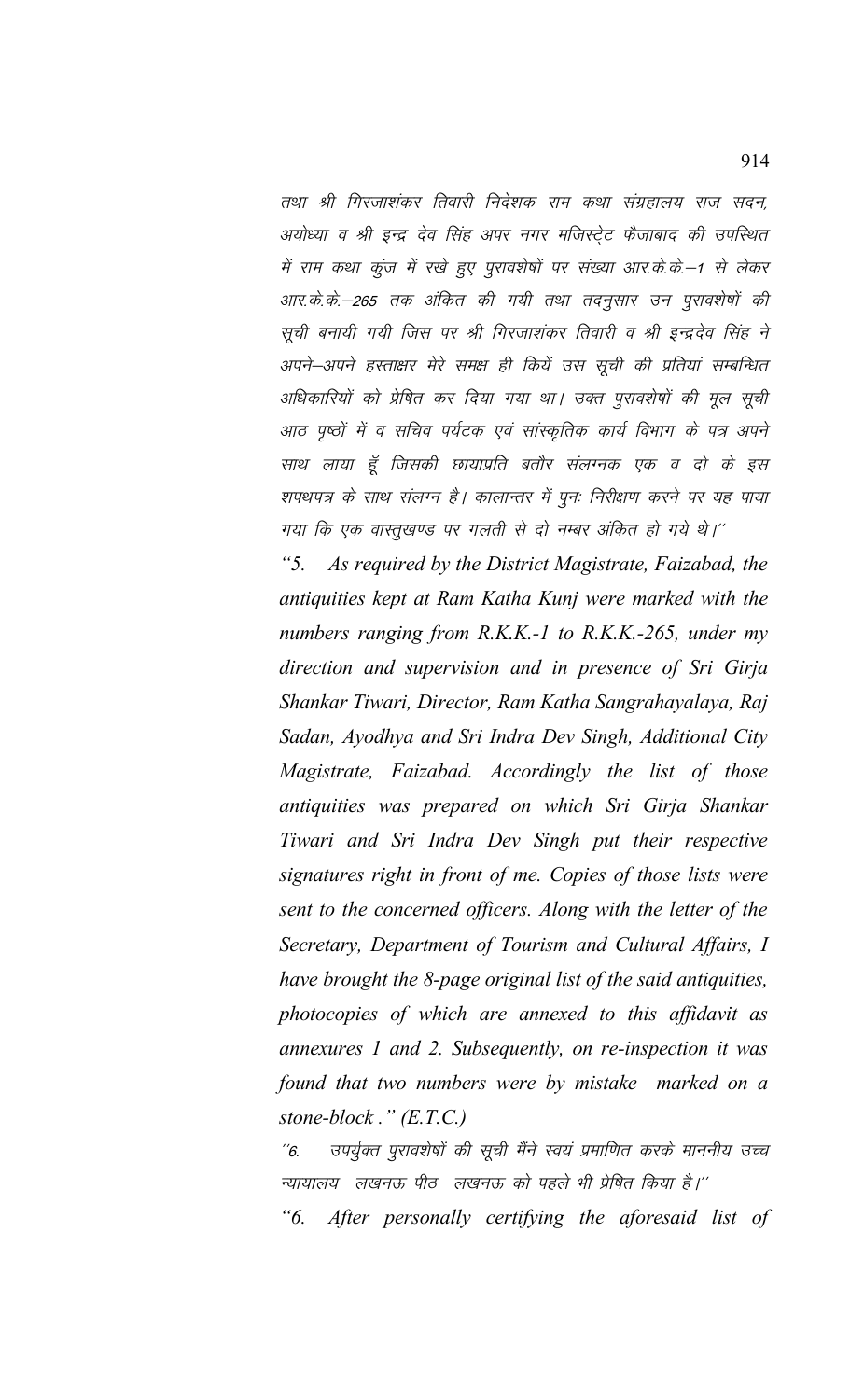*antiquities I have sent the same to the Hon'ble High Court, Lucknow Bench, Lucknow even earlier." (E.T.C.)*

**595**. About the list of the documents etc. which he has annexed as Annexure-1 to his affidavit we shall deal with in detail later.

### **H. Commissioner/Survey Report:**

**596**. **PW 17, Zafar Ali Siddiqui,** aged about 65 years (on the date of commencement of his statement-in-chief on 20.10.2000), is resident of Mohalla Dariyapur, District Sultanpur. His cross examination followed as under :

(a) 20.10.2000, 13/14.11.2000- by Nirmohi Akhara through Sri R.L. Verma, Advocate(p. 4-37)

(b)15-11-2000- by Dharamdas, defendant no. 13, through Sri Ved Prakash, Advocate (p. 38-44 )

(c)15/16/17-11-2000, 08.01.2001- by Sri Umesh Chandra Pandey, defendant no. 22 through Sri Vireshwar Dwivedi, Advocate (p. 44-80)

(d) 08.01.2001- Sri Paramhans Ramchandra Das, defendant no. 2. through Sri Madan Mohan Advocate adopted by cross examination on behalf of defendant no. 3 and defendant no. 22 (p. 80)

(e) 08.01.2001-Sri Rajendra Singh, son of Sri Gopal Singh Visharad through Sri P.L. Mishra, Advocate (p. 80-87)

(f) 08.01.2001- Hindu Mahasabha, defendnat no. 10 and Sri Ramesh Chandra Tripathi, defendant no. 17, through Sri Hari Shankar Jain, Advocate adopted the cross examination already done by other defendants (p. 87)

(g) 08.01.2001- Plaintiffs no. 1 and 2 through Sri Vireshwar Dwivedi advocate the cross examination already done by other plaintiffs (p. 87)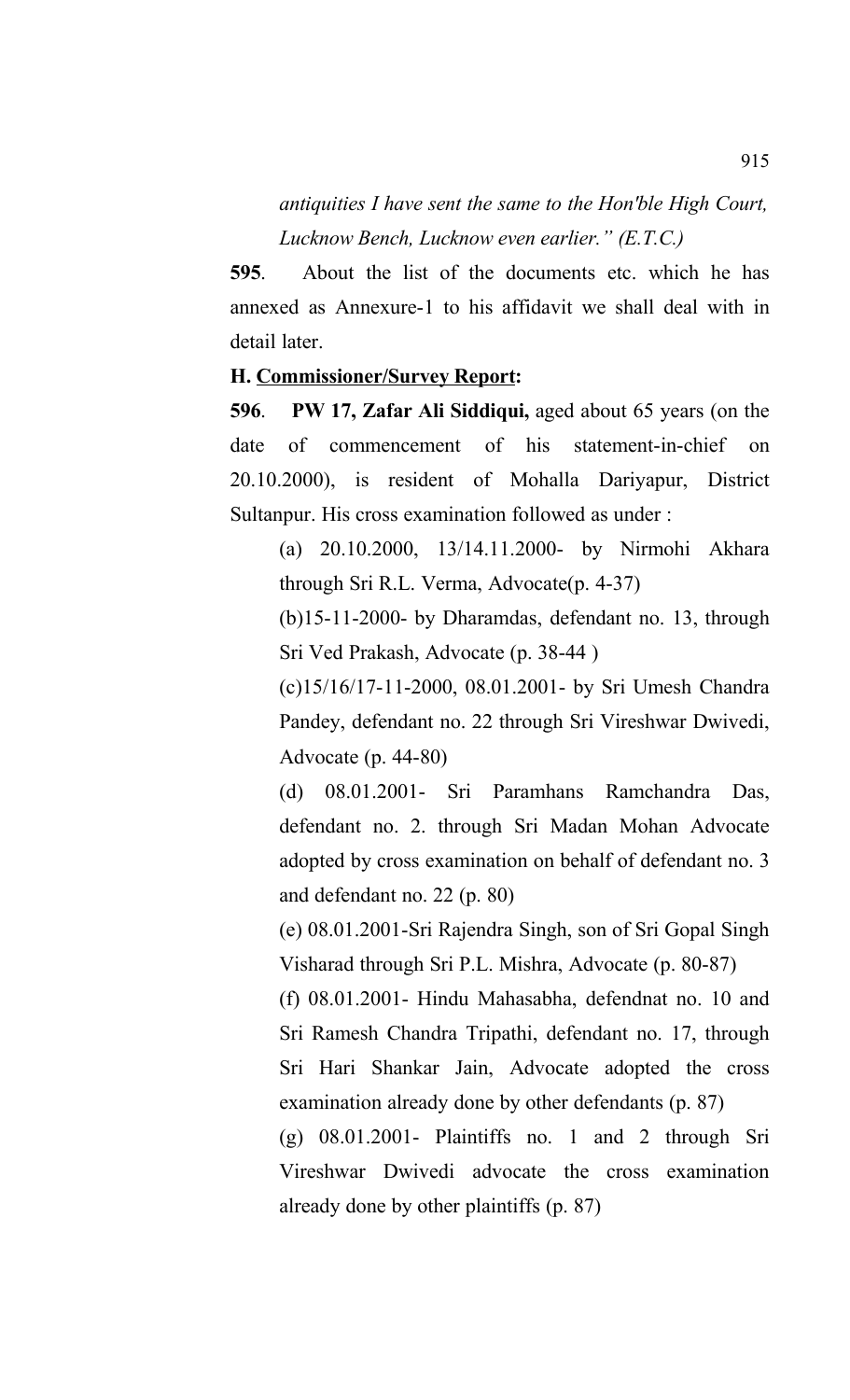597. By profession he is an Advocate practising since 1961-62. He claims to have surveyed the disputed site on private request of one of the plaintiffs (Suit-4) and had prepared a report and map (Paper No. 191C-2). He sought to prove the above survey report and map and said as under:

''पहले मुझसे इस मुकदमें के वादी हाशिम साहब ने इस झगड़े की जमीन का सर्वे करने को कहा था इसके बाद वादी के वकील साहब श्री मन्नान साहब, श्री जिलानी साहब एवं श्री मुश्ताक अहमद साहब ने इस सर्वे काम को करने के लिए इंगेज किया था। उनके कहने के बाद मैंने इस झगड़े वाली जमीन का सर्वे 19, 20, 21 जुलाई, 1990 को किया था मुझे वादी ने नजूल का नक्शा दिया था। मुझे 23 प्लाट का सर्वे करने के लिए कहा गया था। वादी ने नजूल का खसरा 1931 का भी मुझे दिया था। उसमें विवादित जमीन के सभी 23 प्लाट दिखलाये गये थे। उस विवादित जमीन के एक प्लाट पर एक मस्जिद बनी थीं वह मस्जिद प्लाट सं0 583 पर बनी थी। मस्जिद के पूरब तरफ प्लाट सं0 586,581 व 584 स्थित थे। मरिजद के उत्तर तरफ प्लाट सं0 582 रिथत था। मरिजद के दक्षिण तरफ प्लाट सं0 590 व 588 रिथत थे। यह नम्बर मैं 1931 के नजूल के नक्शे व खसरे से बता रहा हूं।

नजूल के 1931 वाले नक्शे में दक्षिण की तरफ एक सिहददा बना था। उसी से मैंने कार्य शुरू किया । मैंने इस सिहदुदे को ढूँढने के लिये कूछ प्लाटों की नाप जोख की और तब यह मालूम किया किया कि यह सिहदुदा इसी जगह पर होगा उस जगह की खुदाई करने पर सिहदुदा मिला था । सिहददा के पश्चिम व उत्तर के प्लाटों से मैने नाप जोप की थी। सिहदुदे की स्थिति नक्शे के हिसाब से मैने मौके पर ठीक पायी थी सिहदुदों से सबसे करीब एक बाग मिला था जो 632 से 638 तक स्थित था। अर्थात वह बाग इतने नम्बरों को लेकर बनी थी। 1931 के नक्शे के हिसाब से मैने नाप जोख की थी और वह मौके पर बिल्कुल सही पायी थी। अर्थात मौके पर हूबहू मिलती थी। मैं जब सर्वे कार्य कर रहा था उस समय कोर्ट से सर्वे कमिश्नर एक गये थे और मुझे यह हिदायत दी गयी थी कि मैं इनको असेस भी करूं और अपनी भी एक रिपोर्ट बनाऊँ । मेरे इस सर्वे कार्य में अयोध्या के कई लड़के मेरी मदद कर रहे थे।

जिस समय मैंने सर्वे का कार्य किया उस समय वादी के वकील श्री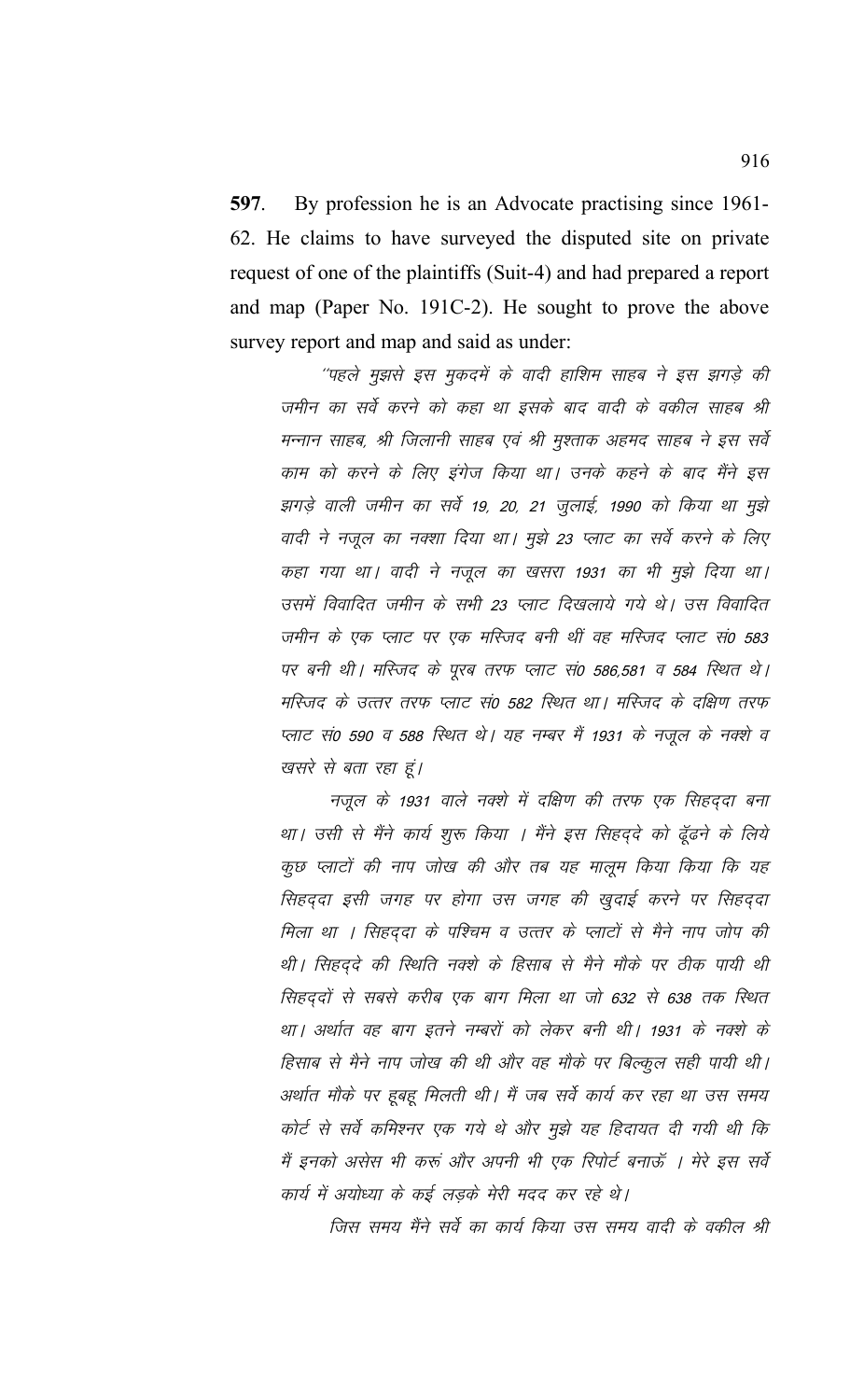मन्नान श्री जिलानी, श्री मुश्ताक अहमद साहब एवं वादी मौजूद थे। फैजाबाद के आफताब अहमद सिददीकी वकील साहब भी मौजूद थे। मैंने मौके पर जब नाप जोख की थी तो नोट्स तैयार किया था। सर्वे करने के करीब एक एक माह के अन्दर अर्थात अपने नोट्स बनाने के एक माह के अन्दर मैंने अपनी एक रिपोर्ट तैयार करके रख ली थी। यह नोट्स मैंने मौके पर बनाये थे। मैंने इस नाप जोख के समय मौके पर एक रफ स्केच भी बनाया था। उसी की मदद से मैंने नक्शा तैयार किया था। मैंने जो नक्शा बनाया था व रिपोर्ट जो बनायी थी वह इस समय भी मेरे पास है। मैं यह रिपोर्ट व नक्शा पेश कर सकता हूँ। (रिपोर्ट पेश करने के विषय पर विपक्षीगण के अधिवक्ताओं ने आपत्ति की और उन्होंने यह कहा कि यह आपत्तियां वो पहले ही लिखित रूप से दाखिल कर चुके हैं। उनका कहना है कि यह रिपोर्ट गवाह के द्वारा दाखिल नहीं हो सकती है एवं इस संबंध में सर्वे कमीशन की रिपोर्ट पहले ही खारिज हो चुकी है। चूंकि गवाही चल रही है इसलिए यह उचित होगा यह रिपोर्ट फिलहाल रख ली जाये परन्तू एडिमीसिविलिटी एवं ग्राहता के संबंध में अलग से आदेश गवाह का बयान खतम होने पर दिया जायेगा। ) गवाह द्वारा रिपोर्ट व नक्शा लिया गया जिस पर पेपर नं0 191 सी 2 डाला गया। इस रिपोर्ट पर मेरे हर पेज पर दस्तखत हैं और नक्शे पर भी हैं। इस रिपोर्ट पर कोई तिथि अंकित नहीं है । यह रिपोर्ट मैंने 13, 14 अक्टूबर सन 2000 को टाईप कराकर तैयार की और नक्शा भी उसी दिन पुराने नक्शे से ट्रेस करके बनाया है। यह रिपोर्ट भी मैंने पुरानी रिपोर्ट पर तैयार की अर्थात टाईप करायी। यह नक्शा मेरे हाथ द्वारा ट्रेस किया गया । जो चीज नक्शे में दिखायी है वह रिपोर्ट में लिखी है वह मौका और नक्शे के हिसाब से सही है।"

"Initially the plaintiff of this suit, Mr. Hashim, had asked me to survey the disputed land. Subsequently, the counsel of this case viz. Mr. Mannan, Mr. Jilani and Mr. Mustaq Ahmad, engaged me to carry out this survey. On their instruction, I conducted survey of the disputed land on  $19<sup>th</sup> 20<sup>th</sup>$  and  $21<sup>st</sup>$  July 1990. The plaintiff had furnished Nazul map of 1931. I had been asked to survey 23 plots. The plaintiff had also given me the nazul khasra of 1931.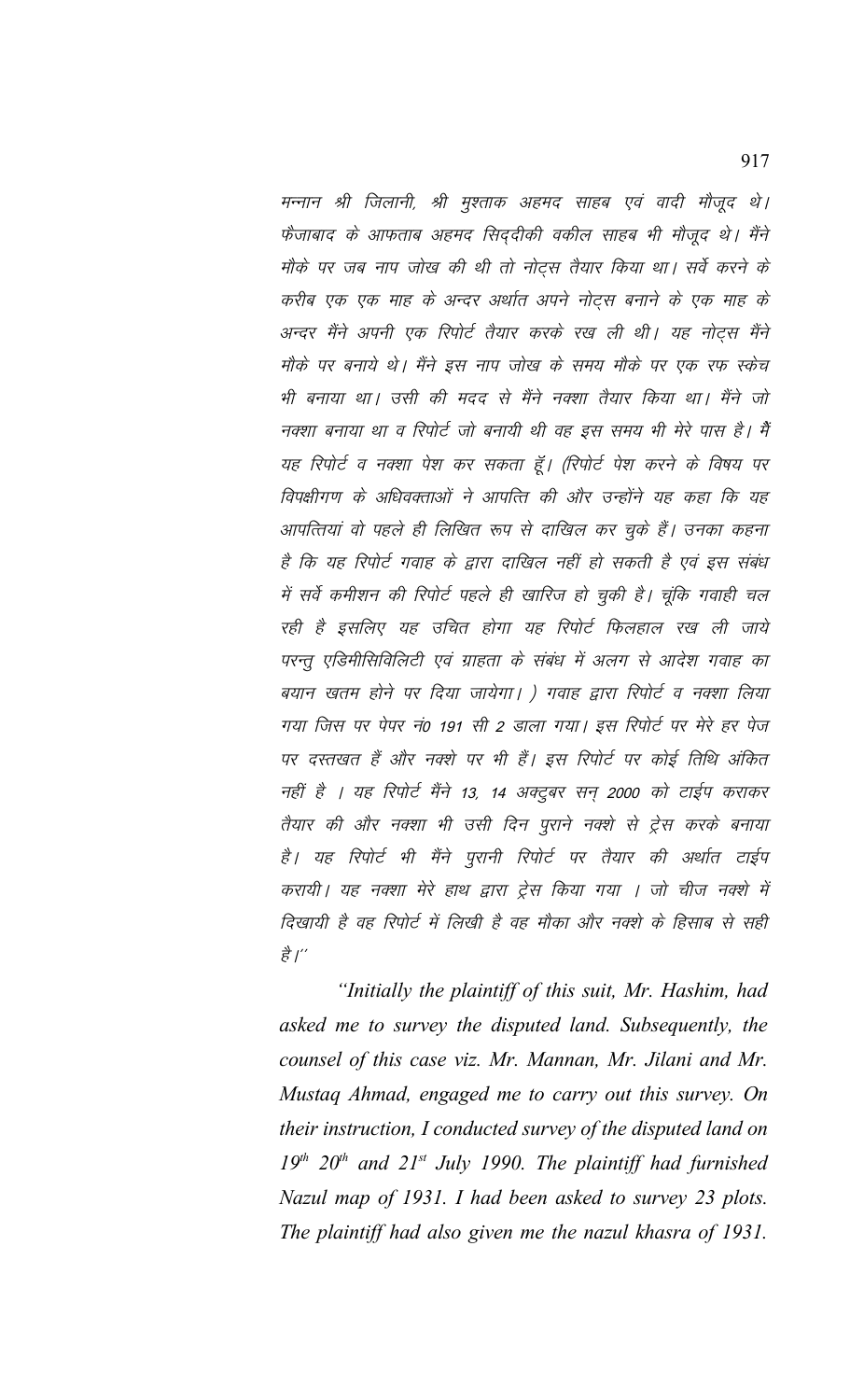*All the 23 plots of the disputed land were shown in it. A mosque was built over a plot of said disputed land. That mosque was built over plot no. 583. Plot Nos. 586, 581 and 584 were situated to the east of the mosque. The plot no. 582 was to the north of the mosque. The plot nos. 590 and 588 were situated in south of the mosque. I am giving these numbers on basis of the nazul map and khasra of 1931.* 

 *There existed a 'Sihadda' (tri-junction pillar or platform) in south of the Nazul map of 1931. In order to discover this 'Sihadda', I measured certain plots and then located the place/point of 'Sihadda'. After digging at that place, 'Sihadda' was found. I had measured the plots to west and north of the 'Sihadda'. I had found the location of the 'Sihadda' on the spot, to be in accordance with the map. Nearest to the 'Sihadda' was a grove over numbers 632 to 638 i.e. the grove existed over the said numbers. I had carried out the measurement as per the map of 1931 and it was found in order on the spot i.e. it was exactly the same on the spot. When I was carrying out the survey, the Survey Commissioner of the court also arrived over there and I was instructed to assist him, besides preparing my own report. Many local boys of Ayodhya also assisted me in this survey.* 

*At the time of the survey, the plaintiff's counsel Sri Mannan, Sri Jilani, Sri Mushtaq Ahmad and the plaintiff were present over there. Sri Aftaab Ahmad Siddiqui, Advocate, of Faizabad was also present. When I had carried out the measurement, I prepared notes. Within one month of conducting the survey or within one month of preparation of my notes, I had kept a report after its*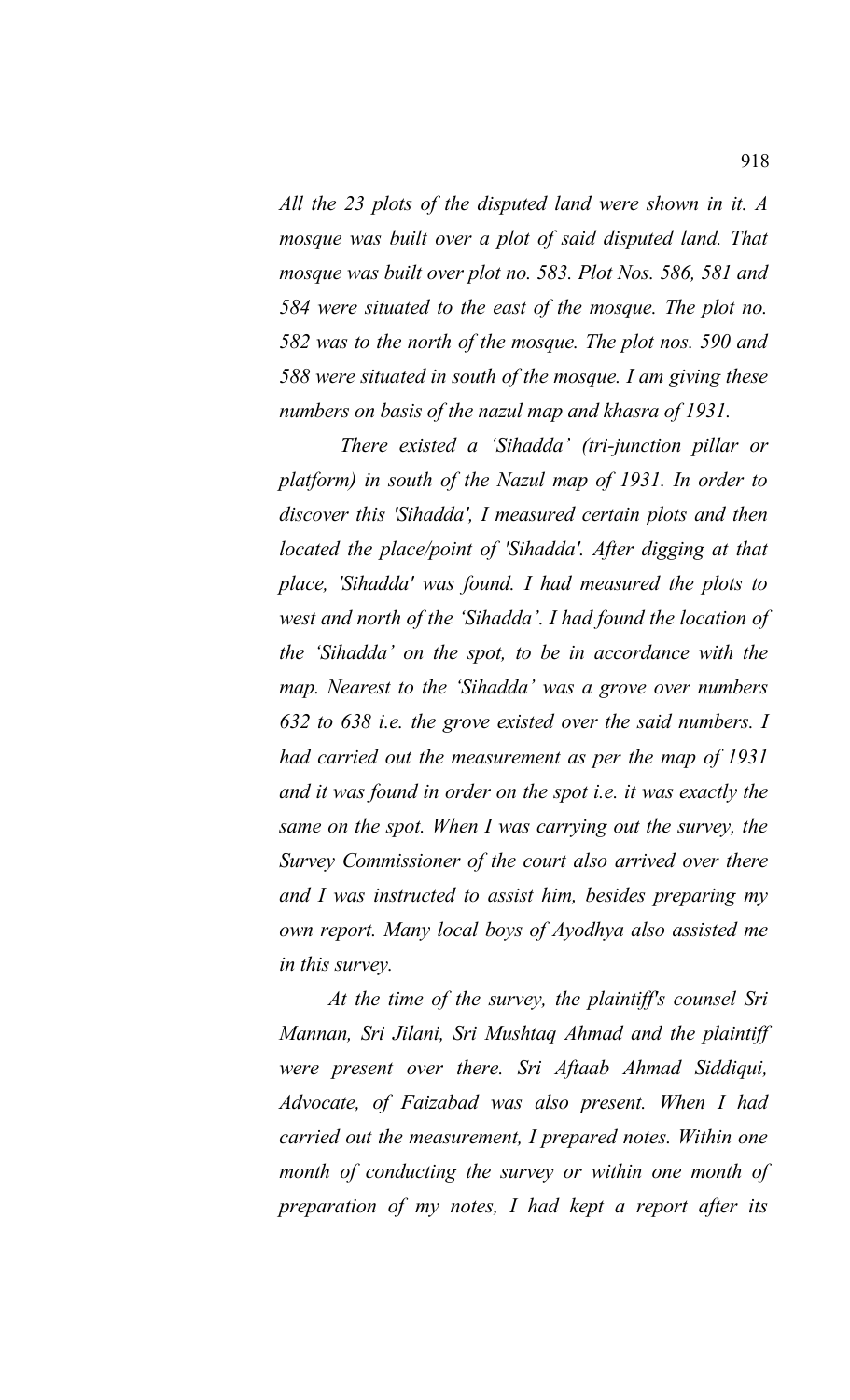*preparation. I had carried out the measurement and prepared my notes on the spot. I prepared a report within one month. At time of measurement at the spot, I had also prepared a rough sketch, and I had prepared the map by its help. The map and report prepared by me, are with me at present. I can produce the said map and report (in the matter of production of the report, the counsel for the opposite parties raised objection and contended that they have already filed the written objections in this behalf. They contended that the witness cannot file the report and the report of Survey Commission in this behalf, has already been rejected. Since evidence is being led, it would be proper that the said report be taken for the time being but orders regarding the admissibility of the same would be passed after conclusion of evidence of the witness). The report and map were taken from the witness which were numbered as paper no. 191C-2. All the pages of this report and the map bear my signature. This report does not contain any date. I had got this report typed out on 13,14 October, 2000 and on the same day I had got the map traced out from the old map. This report was also prepared i.e. got typed out by me from the old report. This map has been traced by me in my own hands. The items appearing in the map and described in the report, are correct as per the location and map." (E.T.C.)*

**598**. **DW 3/10 Sri Pateshwari Dutt Pandey;** is an Advocate aged about 74 years (vide his affidavit dated 23rd March 2004) and was cross examined as under :

(a) 23.03.2004- by Ramesh Chandra Tripathi, defendant no. 17 and Umesh Chandra Pandey, defendant no. 22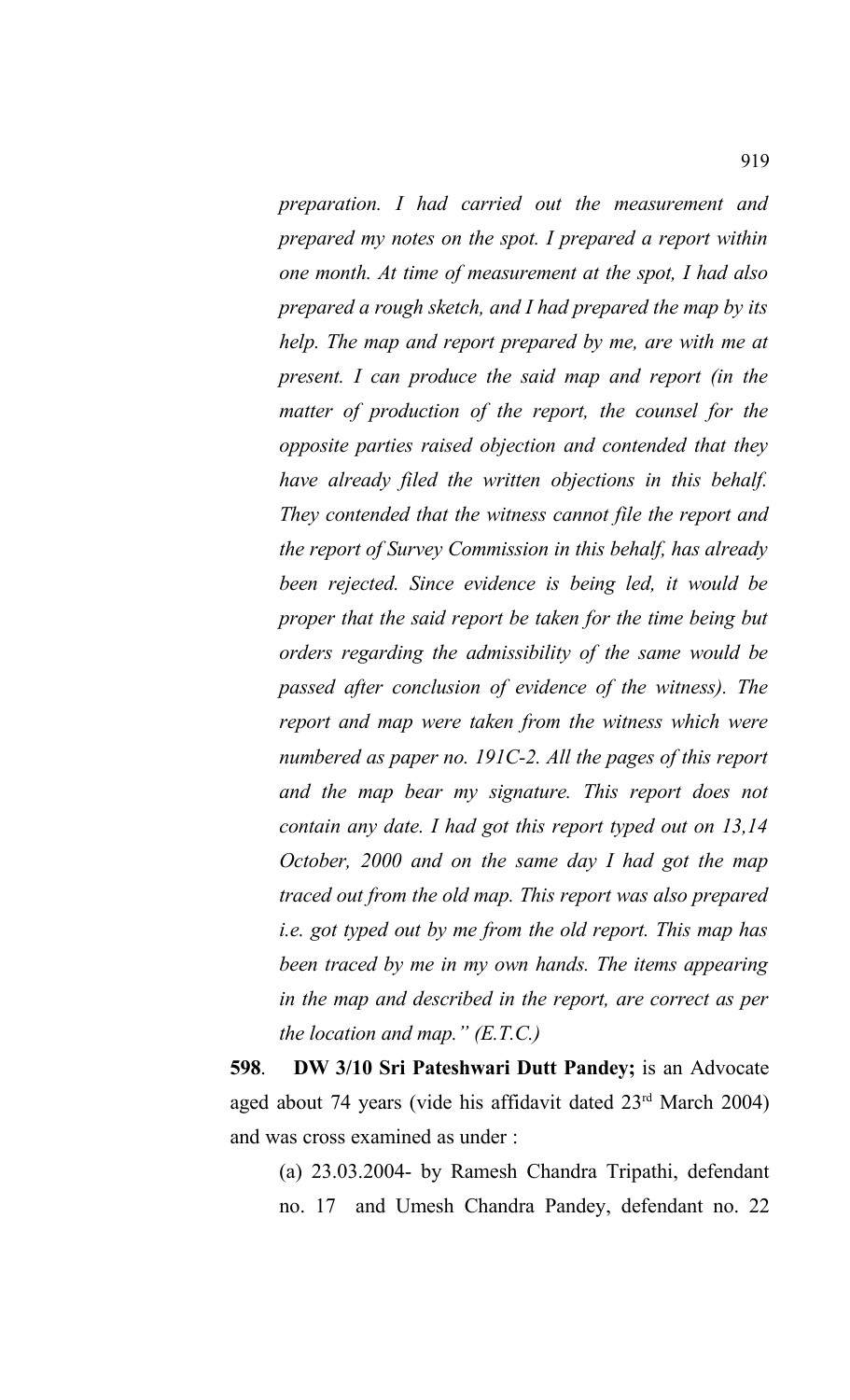(Suit-4) through Sri Vireshwar Dwivedi, Advocate (p. 5- 8)

(b) 23.03.2004- by plaintiffs (Suit-5) through Sri Ved Prakash, Advocate (p. 8-9)

(c) 23.03.2004- Mahant Suresh Das, defendant no. 2/1 (Suit-4 and 5) through Sri M.M. Pandey, Advocate adopted the cross examination already done by Vireshwar Dwivedi and Sri Ved Prakash Advocates (p. 9)

(d) 24.03.2004- by defendant no. 20 (Suit-4) through Km. Ranjana Agnihotri, Advocate (p. 11)

(e) 24/25.03.2004- by defendant no. 11 through Sri Abdul Manna, Advocate (p. 12-22)

(f) 25/26/29/31.03.2004, 01/19/20.04.2004- by Sunni Central Waqf Board, defendant no. 9 through Sri Zafaryab Jilani, Advocate (p. 22-90)

(g) 21/27.04.2004- by plaintiff no. 7 (Suit-4) and defendant no. 5 (Suit-5) Mohd Hashim through Sri Mustaq Ahmad Siddiqui, Advocate (p. 91-110)

(h) 27.04.2004- defendant no. 6/1 through Sri Irfan Ahmad, Advocate and defendant no. 6/2 through Sri Fazale Alam, Advocate adopted the cross examination already done by Sri Abdul Mannan, Sri Zafaryab Jilani and Sri Mustaq Ahmad Siddiqui, Advocates (p. 111)

**599**. He claimed to have submitted Commission's report on 13.10.1973 pursuant to an order in O.S. No. 9 of 1973 Nirmohi Akhara Vs. Baba Ram Lakhan Izlasi, in the Court of Civil Judge, Faizabad and has filed a copy of the said report and proved the same. He prepared and submitted said report after inspecting the premises in question on  $22<sup>th</sup>$  August,  $26<sup>th</sup>$  August 1973 and 6<sup>th</sup> September 1973. The aforesaid suit itself had been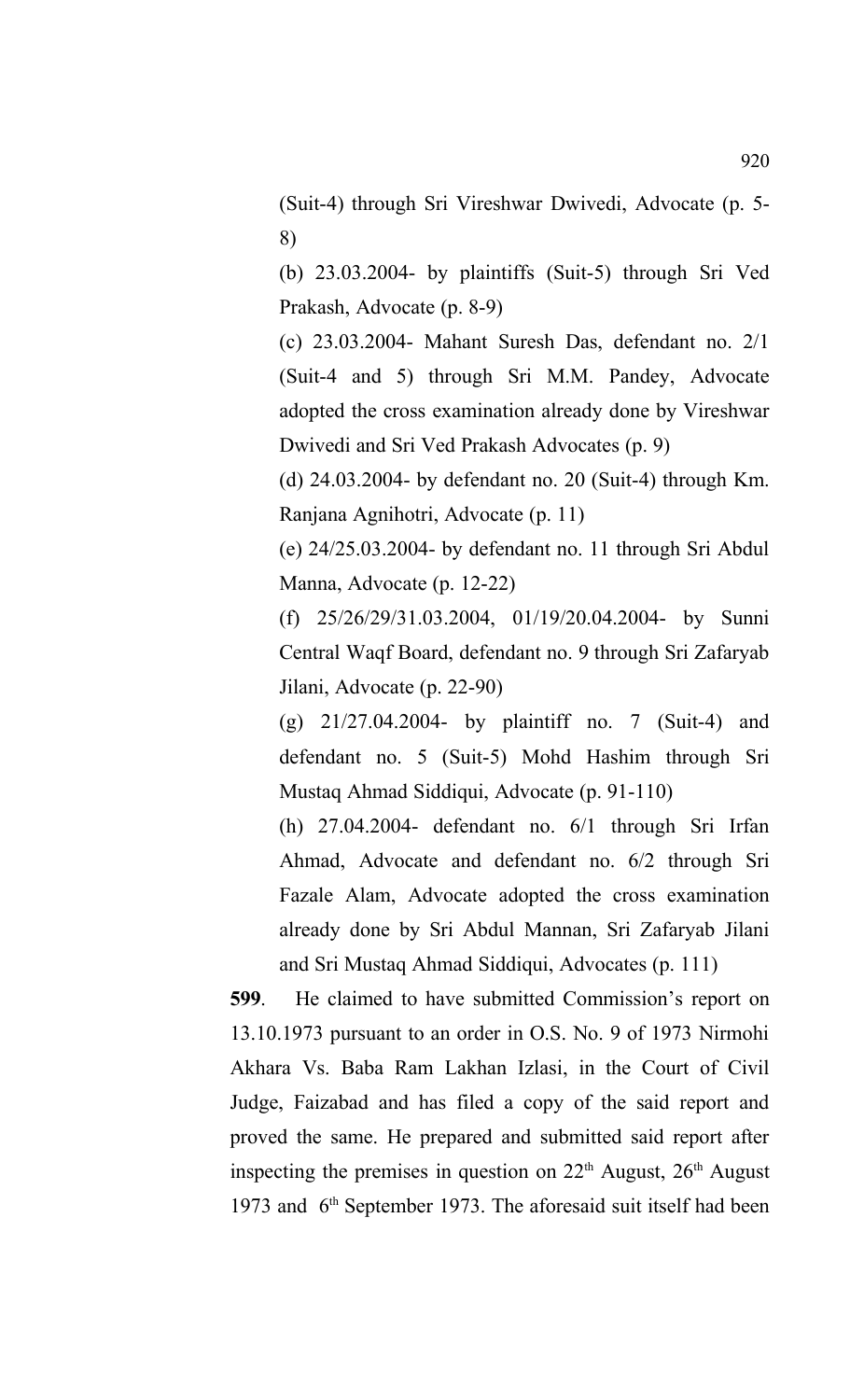decided finally in 1978. It is not necessary to make any further discussion on this aspect of the matter since the above report, if necessary, would be discussed later on. The statement of DW 3/10 in detail would also be referred and discussed later on if necessary.

## **Documentary Evidences**

**600**. Documents of plaintiff (Suit-1) :

| Sl.            | Description of Paper                    | Paper        | Register/   |
|----------------|-----------------------------------------|--------------|-------------|
| N              |                                         | No.          | Page No.    |
| $\Omega$       |                                         | Exhibit      |             |
|                |                                         | mark         |             |
| $\mathbf{1}$   |                                         | $69/C-$      | 5/5         |
|                | Copy of the affidavit by Abdul          |              |             |
|                | Ghani dated 16-2-1950, in the           | Ex.1         |             |
|                | court of City Magistrate Faizabad       |              |             |
|                | U/s 145 Cr.PC. P.S. Ayodhya             |              |             |
|                | District Faizabad                       |              |             |
| 2              | Copy of the affidavit of Wali           | $183 - Ex.2$ | $5/9 - 10$  |
|                | Mohammad dated 3.2.1950, in the         |              |             |
|                | Court of City Magistrate Faizabad       |              |             |
|                | 145 Cr.P.C. Rex Vs.<br>U/s              |              |             |
|                | R.J.B.&B.M.                             |              |             |
| 3              | Copy of affidavit filed by Hasnu        | $184/C$ -    | $5/11 - 12$ |
|                | dated $29.12.1950$ in the Court of      | Ex.3         |             |
|                | City Magistrate Faizabad U/s 145        |              |             |
|                | Cr.P.C.                                 |              |             |
| $\overline{4}$ | Copy of affidavit of Mohd. Umar         | $185/C$ -    | $5/13 - 14$ |
|                | dated 11.2.1950, in the Court of        | Ex.4         |             |
|                | City Magistrate Faizabad U/s 145        |              |             |
|                | Cr.P.C.                                 |              |             |
| 5              | Copy of affidavit of Ajeemullah         | $186/C$ -    | $5/17 - 18$ |
|                | dated $13.2.1950$ in the Court of       | Ex.5         |             |
|                | City Magistrate Faizabad U/s 145        |              |             |
|                | Cr.P.C.                                 |              |             |
| 6              | Copy of affidavit filed by Latif 187/C- |              | $5/19 - 20$ |
|                | dated $13.2.1950$ in the Court of       | Ex.6         |             |
|                | City Magistrate Faizabad U/s 145        |              |             |
|                | Cr.P.C.                                 |              |             |
| 7              | Copy of affidavit of Mohd. Husain       | $188/C-$     | $5/21 - 22$ |
|                | dated $14.2.1950$ , in the Court of     | Ex.7         |             |
|                | City Magistrate Faizabad U/s 145        |              |             |
|                | Cr.P.C.                                 |              |             |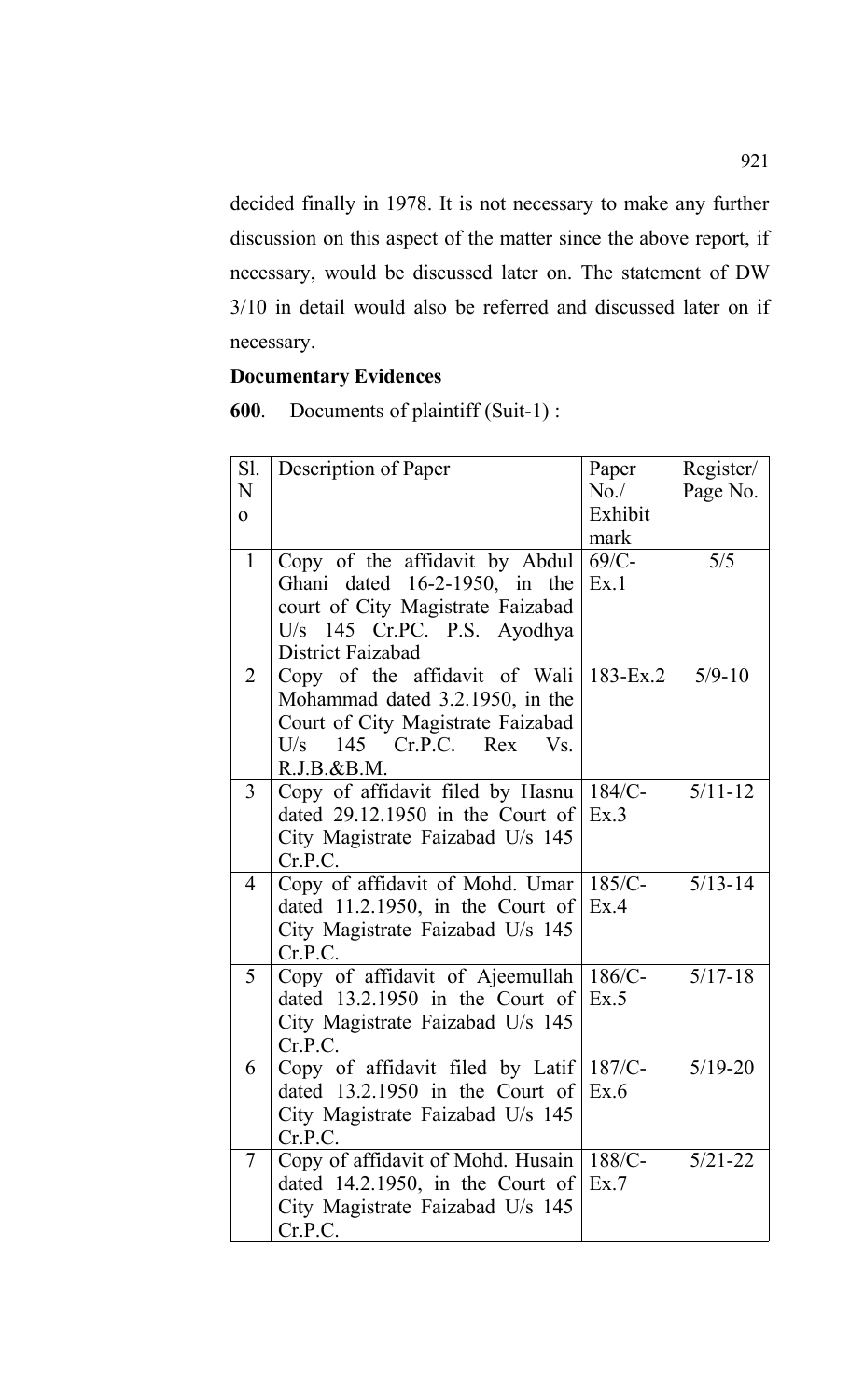| 8  | Copy of affidavit of Abdul Sattar                       | $189/C-$        | $5/23 - 24$ |
|----|---------------------------------------------------------|-----------------|-------------|
|    | dated 16.2.1950, in the Court of $Ex.8$                 |                 |             |
|    | City Magistrate Faizabad U/s 145                        |                 |             |
|    | Cr.P.C.                                                 |                 |             |
| 9  | Copy of affidavit of Ramzan dated                       | $190/C$ -       | $5/25 - 26$ |
|    | 16.2.1950, in the Court of City                         | Ex.9            |             |
|    | Magistrate Faizabad U/s<br>145                          |                 |             |
|    | Cr.P.C.                                                 |                 |             |
| 10 | Copy of affidavit of Hoshaldar                          | $191/C-$        | 5/27        |
|    | dated 16.2.1950, in the Court of $\text{Ex.10}$         |                 |             |
|    | City Magistrate Faizabad U/s 145<br>Cr.P.C.             |                 |             |
| 11 | Copy of affidavit of Abdul Sakoor   192/C-              |                 | 5/29        |
|    | dated 16.2.1950, in the Court of                        | Ex.11           |             |
|    | City Magistrate Faizabad U/s 145                        |                 |             |
|    | Cr.P.C.                                                 |                 |             |
| 12 | Copy of affidavit of Abdul Razal                        | $193/C$ -       | 5/31        |
|    | dated 16.2.1950, in the Court of                        | Ex.12           |             |
|    | City Magistrate Faizabad U/s 145                        |                 |             |
|    | Cr.P.C.                                                 |                 |             |
| 13 | Copy of affidavit of Abdul Jaleel                       | $194/C -$       | 5/33        |
|    | dated 14.2.50, in the Court of City                     | Ex.13           |             |
|    | Magistrate Faizabad U/s<br>145                          |                 |             |
| 14 | Cr.P.C.<br>Copy of affidavit of Peeru Dated             | 195/2           | 5/35        |
|    | 11.2.50<br>filed<br>before<br>City                      | Ga-             |             |
|    | Faizabad<br>Magistrate,<br>1n                           | Ex.14           |             |
|    | proceedings u/s 145 Cr.P.C.                             |                 |             |
| 15 | Copy of the report of Deputy $319/1$ Ga-                |                 | 5/41        |
|    | Commissioner Faizabad in                                | $319/2Ga-$      |             |
|    | compliance of Commissioner's $\vert$ Ex.15              |                 |             |
|    | order dated 14.05.1877 in Misc.                         |                 |             |
|    | Appeal No. 56 decided<br>on                             |                 |             |
|    | 13.12.77                                                |                 |             |
| 16 | Copy of the order of the<br>Commissioner Faizabad dated | 320/Ga<br>Ex.16 | 5/45        |
|    | 13.12.1877 in Mohd. Asgar Vs.                           |                 |             |
|    | Khem Das, Misc. Appeal No. 56                           |                 |             |
| 17 | Copy of judgment dated 18.6.1883                        | $321/Ga-$       | 5/47        |
|    | passed by Sub Judge, Faizabad in                        | $321/2Ga-$      |             |
|    | case no. 1374/943, Syed Mohd.                           | Ex.17           |             |
|    | Asghar Vs Raghubar Das                                  |                 |             |
| 18 | Copy of the application of Mohd.                        | $322/Ga-$       | 5/55        |
|    | Asghar dated $2.11.1883$ in the                         | Ex.18           |             |
|    | Court of Assist. Commissioner                           |                 |             |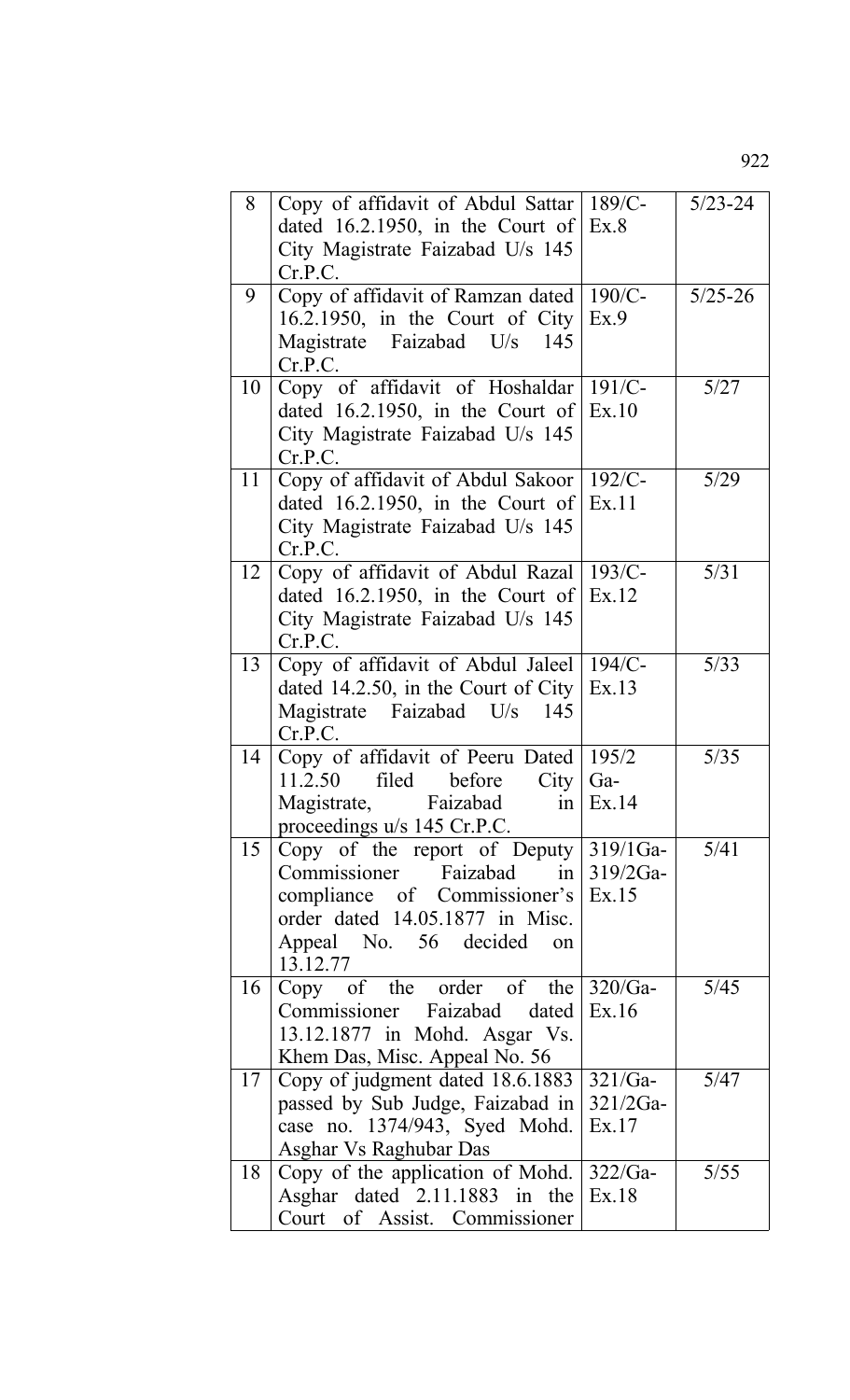|    | Faizabad Mohd. Asgar Vs.<br>Raghubar Das                                                                                                                    |                   |       |
|----|-------------------------------------------------------------------------------------------------------------------------------------------------------------|-------------------|-------|
| 19 | Copy of report dated $28.11.1858$ of $ 325Ga-$<br>Sheetal Dubey Thanedar Awadh Ex.19<br>$(\text{case no. } 384)$                                            |                   | 5/61  |
| 20 | Copy of application/complaint $ 326Ga-$<br>dated 30.11.1858 of Mohd.<br>Khateeb (in case no. 884)                                                           | Ex.20             | 5/65  |
| 21 | Copy of report dated $1.12.1858$ of $327Ga-$<br>Sheetal Dubey Thanedar Awadh Ex.21<br>(case no. 884)                                                        |                   | 5/69  |
| 22 | Copy of report dated $6.12.1858$ of $ 328Ga-$<br>Thanedar Awadh (case no. 884)                                                                              | Ex.22             | 5/73  |
| 23 | Copy of application dated 9.4.1860<br>of Mohammadi Shah                                                                                                     | 329Ga-<br>Ex.23   | 5/77  |
| 24 | Copy of the plaint dated $349/Ga$ -<br>22.10.1882 of Suit No. 374/943 of<br>1882 Mohd. Asghar Vs. Raghubar<br>Das in the Court of Munsif<br>Faizabad        | Ex.24             | 5/83  |
| 25 | Copy of the judgment dated<br>22.8.1871                                                                                                                     | $350Ga-$<br>Ex.25 | 5/87  |
| 26 | Copy of plaint dated $22.2.1870$ 351Ga-<br>case Mohd. Asghar Vs. Sarkar   Ex.26<br>Bahadur                                                                  |                   | 5/91  |
| 27 | Copy of the order dated $22.1.1884$ 352/Ga-<br>in case no. 19435 by Asstt.<br>Commissioner, Faizabad                                                        | Ex.27             | 5/95  |
| 28 | Copy of the application of $353/Ga$ -<br>Raghubar Das dated 27.6.1884 Ex.28<br>before Asstt. Commissioner,<br>Faizabad                                      |                   | 5/99  |
| 29 | Copy of the order dated $354Ga$ -<br>$12.10.1866$ of Deputy Ex.29<br>Commissioner, Faizabad in case<br>no. 223                                              |                   | 5/103 |
| 30 | Copy of memo of appeal dated $355/Ga$ -<br>13.12.1870 before Commissioner   Ex.30<br>against order dated 03.04.1877<br>passed by Dy. Commissioner.          |                   | 5/107 |
| 31 | Copy of Application dated 356/Ga-<br>5.11.1860 of Rajjab Ali in the $Ex.31$<br>Court of Deputy Commissioner<br>Faizabad, Meer Rajjab Ali Vs.<br>Akali Singh |                   | 5/117 |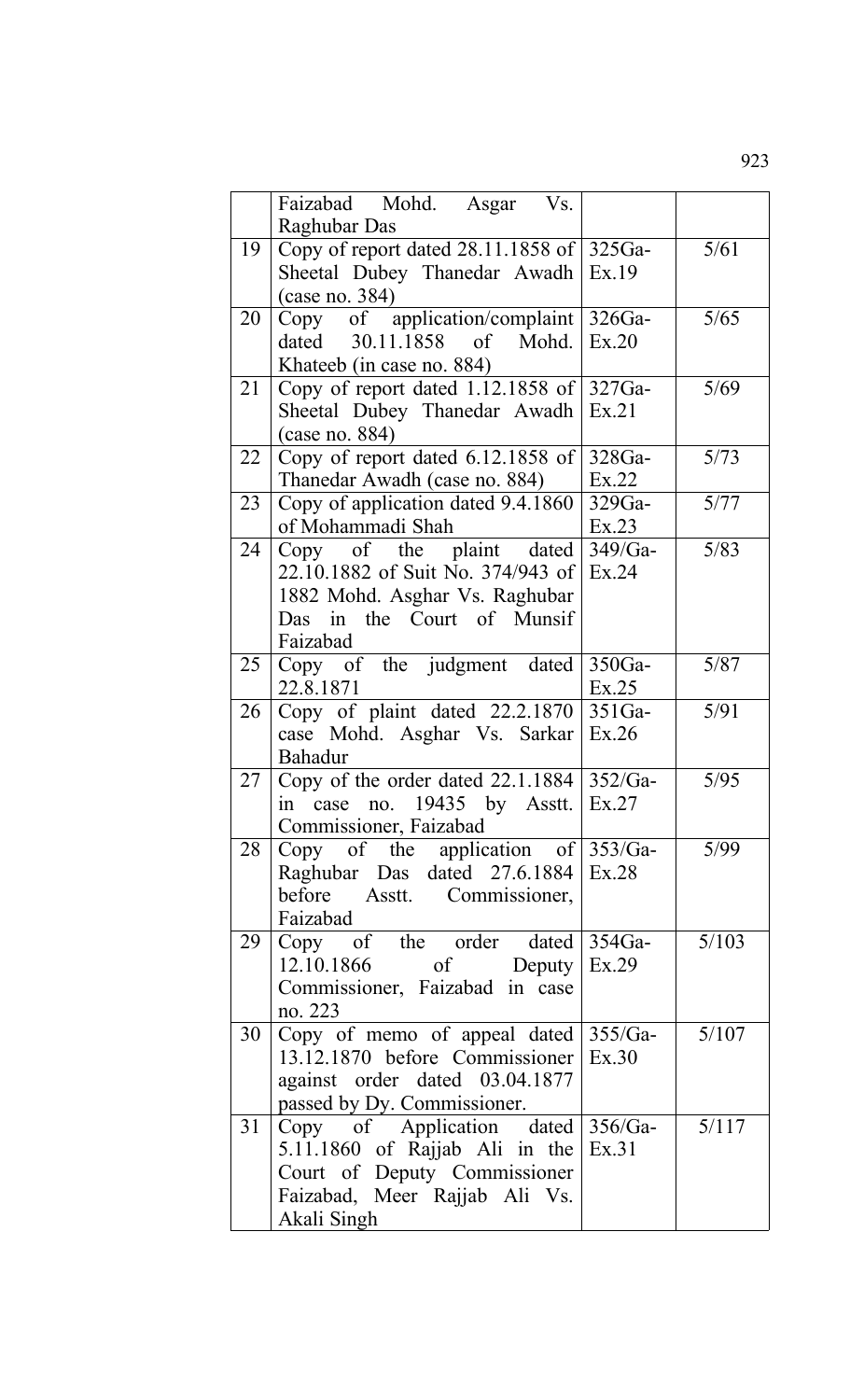|    | 32   Copy of the Map Kistwar, village   357/Ga-  | 5/123  |
|----|--------------------------------------------------|--------|
|    | Ramkot Tehsil Haveli District Ex.32              |        |
|    | Faizabad 1344, 1345 F, in 1937                   |        |
| 33 | Copy of order dated $26.8.1868$ 358/1Ga-         | 5/127- |
|    | disposed of by Major J. Read $2Ga$               | 129    |
|    | Commissioner, Faizabad in appeal   Ex.33         |        |
|    | no. 275 Niamat Ali Shah Vs.                      |        |
|    | Ganga Dhar Shastri                               |        |
|    | 34   Copy of the order dated 12.1.1884   359/Ga- | 5/131  |
|    | passed by Asstt. Commissioner, Ex.34             |        |
|    | Faizabad in Case No. 19435 in                    |        |
|    | respect of Najool of Ram Janam                   |        |
|    | Bhumi Pargana Haveli Awadh,                      |        |
|    | Faizaadl Mohd. Asghar Vs.                        |        |
|    | Raghubar Das                                     |        |

## **601**. Documents filed by defendants (Suit-1):

| SI.            | Description of Paper                       | Paper          | Register/  |
|----------------|--------------------------------------------|----------------|------------|
| N <sub>0</sub> |                                            | No.            | Page No.   |
|                |                                            | Exhibit        |            |
|                |                                            | Mark           |            |
| $\mathbf{1}$   | Document written by Dr. H. C. Rai          | 423 Ga-        | Relate to  |
|                | Proved by Gaya Prasad Tewari in            | Ex. A1         | substituti |
|                | the Court of Civil Judge, Faizabad         | (Not           | on         |
|                | on 14.12.1961                              | relevant       | matter     |
|                |                                            | now)           | have not   |
|                |                                            |                | enclosed   |
| $\overline{2}$ | Document written by Dr. H. C. Rai          | 425 Ga-        | Relate     |
|                | Proved by Gaya Prasad Tewari in            | Ex. A2         | to         |
|                | the Court of Civil Judge, Faizabad         | (Not           | substituti |
|                | on 14.12.1961                              | relevant       | on         |
|                |                                            | now)           | matter     |
|                |                                            |                | have not   |
|                |                                            |                | enclosed   |
| $\overline{3}$ | certificate<br>of<br><b>Chief</b><br>Grant | $6/83 - Ex.$   | 6/33       |
|                | Commissioner in favour of Rajjab           | A <sub>3</sub> |            |
|                | Ali and Mohd. Asghar                       |                |            |
| $\overline{4}$ | report of Mohd.<br><b>Shami</b><br>Death   | 437 Ga-        | 8/565      |
|                | Mohalla Raiganj Ayodhya dated              | Ex. A3A        |            |
|                | 26.6.1958                                  | (now not       |            |
|                |                                            | relevant)      |            |
| 5              | Report dated 16.9.1938 by Sri S.M.         | $73/1 - 5A$ -  | 6/35       |
|                | District<br>Waqf<br>Owais,                 | Ex. A4         |            |
|                | Commissioner                               |                |            |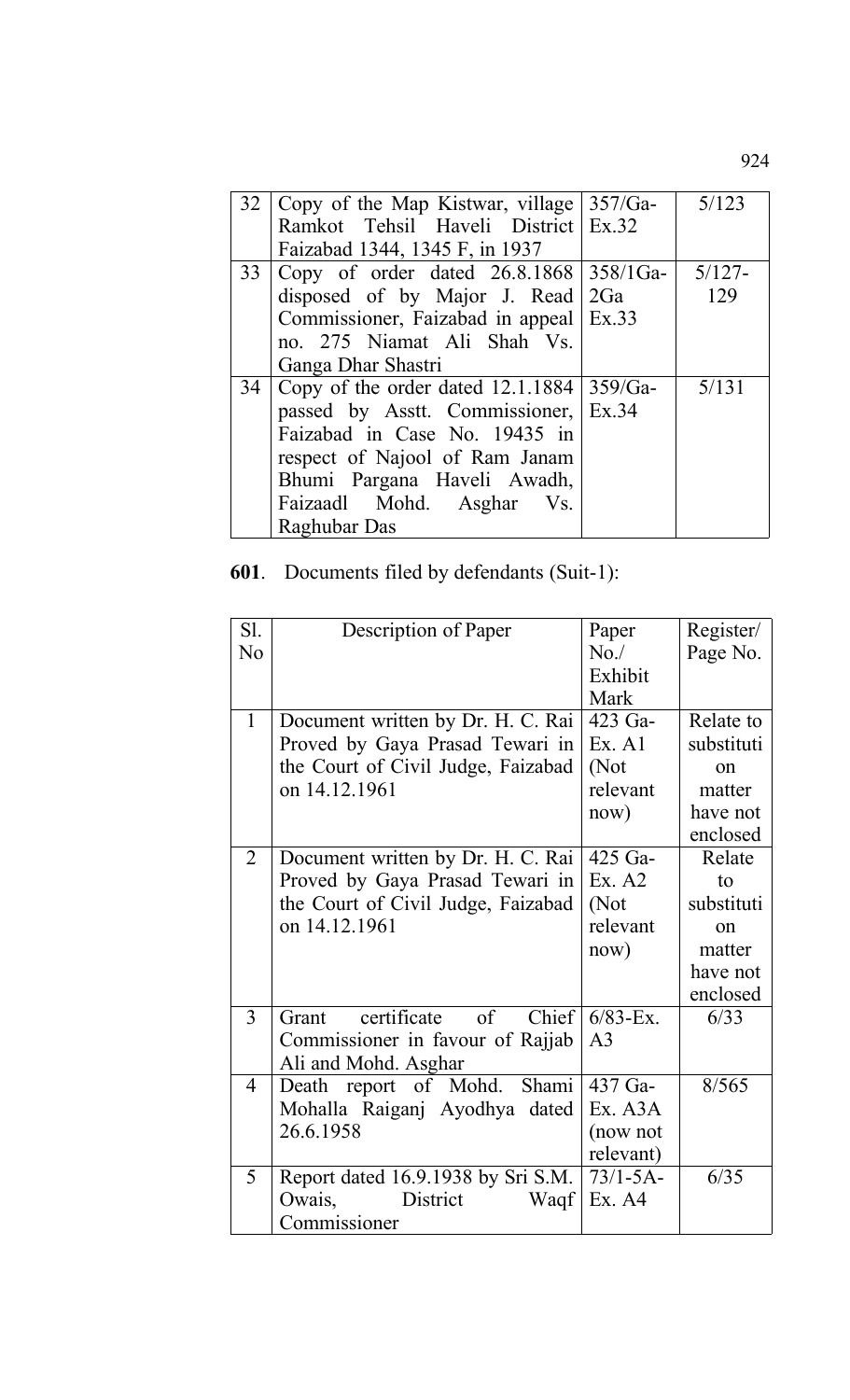| 6      | Report dated 8.2.1941 by Mr. A   74/1-2A-<br>District Waqf Ex. A5<br>Majeed<br>Commissioner                                                                                                                                                                                                   |                                | 6/45  |
|--------|-----------------------------------------------------------------------------------------------------------------------------------------------------------------------------------------------------------------------------------------------------------------------------------------------|--------------------------------|-------|
| $\tau$ | Application dated 5.6.1934 of Zaki<br>and others U/s 15 of Police Act                                                                                                                                                                                                                         | $75/1 - Ex.$<br>A6             | 6/49  |
| 8      | Agreement dated 25.7.1936 75A-Ex.<br>between Mohd. Zaki and Abdul<br>Gaffar                                                                                                                                                                                                                   | A7                             | 6/63  |
| 9      | Income expenditure statement of 76A-Ex.<br>1299, 1306 and 1307 Fasli                                                                                                                                                                                                                          | A8                             | 6/75  |
| 10     | Asal Photo Masjid Babri                                                                                                                                                                                                                                                                       | $42$ -Ex.<br>A <sup>9</sup>    | 6/151 |
| 11     | Naqual register Tahkikat Moafi<br>dated 14.3.1860                                                                                                                                                                                                                                             | $53/1$ and<br>53/2,<br>Ex. A10 | 6/153 |
| 12     | Copy of register moafiyat faizabad<br>govt. order 234 dated 29-06-60                                                                                                                                                                                                                          | $80/C$ -Ex.<br>A11             | 6/163 |
| 13     | Naqual register A6 jeem<br>Mutallikan Faizabad.                                                                                                                                                                                                                                               | $81/C$ -Ex.<br>A12             | 6/165 |
| 14     | Copy of application dated<br>25.9.1866 by Mohd. Afzal,<br>Mutwalli, Masjid Babri, Oudh                                                                                                                                                                                                        | $57/C-$<br>Ex. A13             | 6/173 |
| 15     | Copy of letter dated $25.8.1863$ of $ 83C-$<br>Chief Commissioner Oudh<br>to<br>Commissioner, Faizabad                                                                                                                                                                                        | Ex. A14                        | 7/181 |
| 16     | Copy of order dated $5/6.9.1863$ of $ 84C$ -<br>Finance Commissioner, Oudh to<br>Commissioner, Faizabad                                                                                                                                                                                       | Ex. A15                        | 7/183 |
| 17     | Copy of Robekar Rozanamacha- 41/59<br>408<br>issued<br>by extra Asst. $\vert$ Ex. A16<br>Commissioner referring order<br>31.08.1863 of<br>dated<br>Dy.<br>Commissioner, Faizabad and copy<br>of the order sheet dated 9, 16, 28<br>30.09.1863<br>of<br>Asst.<br>and<br>Commissioner, Faizabad |                                | 7/185 |
| 18     | Copy of Robekar alongwith order<br>sheet dated 16.8.1865 of Karnegi,<br>Deputy Commissioner, Faizabad                                                                                                                                                                                         | $41/60$ Ex.<br>A17             | 7/193 |
| 19     | Copy of the order dated 30.10.1865<br>of Assistant commissioner                                                                                                                                                                                                                               | $41/61 - Ex.$<br>A18           | 7/193 |
| 20     | Order and decree dated 30.1.1870<br>and 03.02.1870 of Settlement<br>Officer's Court, Faizabad in Case<br>No. 5, Mohd. Afzal Ali and Mohd<br>Asghaer Vs. Government.                                                                                                                           | 88C-Ex.<br>A19                 | 7/207 |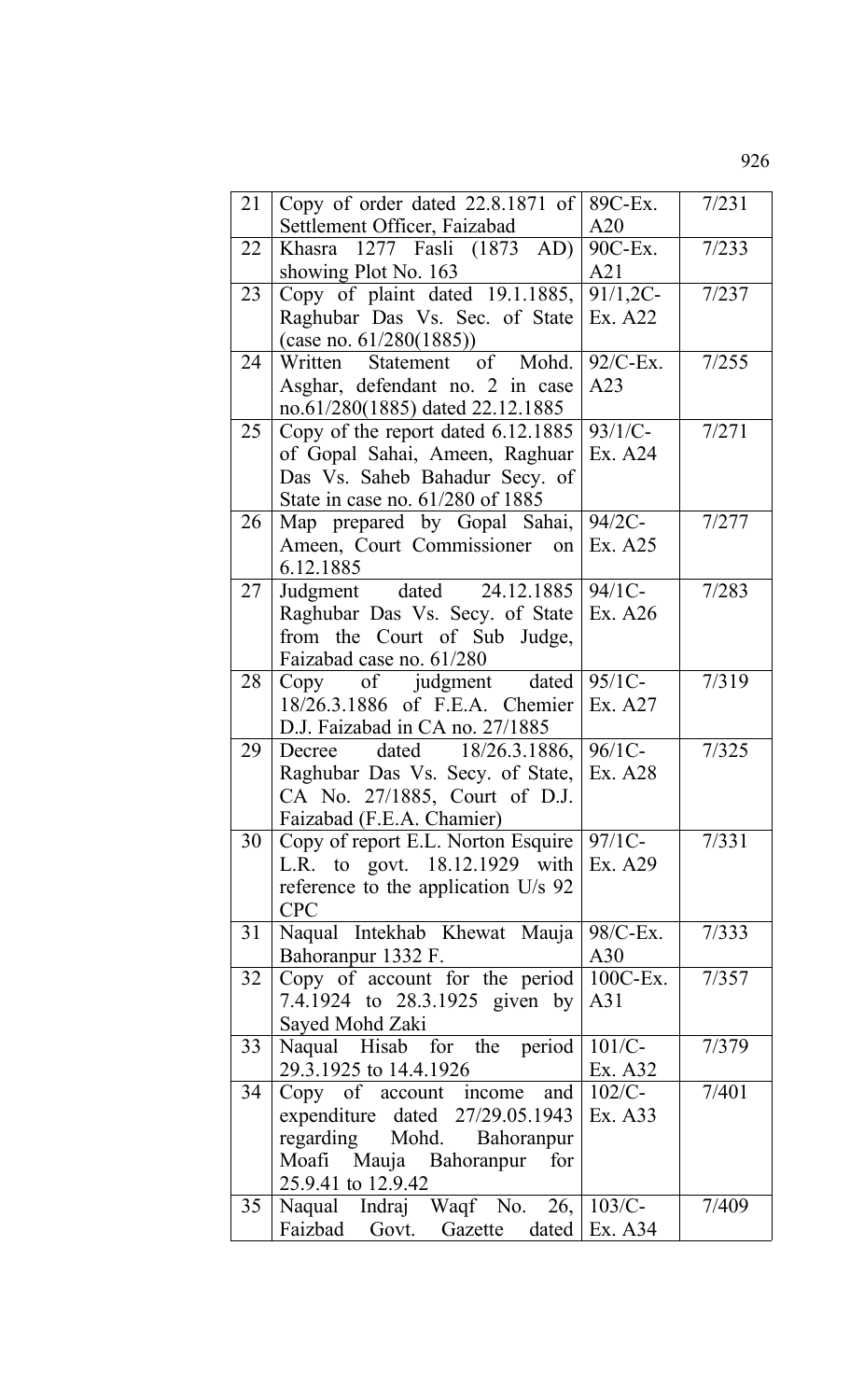|    | 26.2.1944                                      |             |       |
|----|------------------------------------------------|-------------|-------|
| 36 | Hisab Amdani aur kharch Sunni                  | $104/C$ -   | 7/413 |
|    | Central Board of Waqf 1.4.1947 to<br>31.3.1948 | Ex. A35     |       |
| 37 | Report of Auditor (Khajahnci)                  | $105/C$ -   | 7/415 |
|    | 27.7.1948                                      | Ex. A36     |       |
| 38 | Nakal Khasara Abadi Kistwar                    | $106/C$ -   | 7/417 |
|    |                                                | Ex. A37     |       |
| 39 | Nakl Khasara Abadi Kistwar                     | $107/C$ -   | 7/419 |
|    |                                                | Ex. A38     |       |
| 40 | Naksha<br>Kistwar<br>Naqual                    | $108/C$ -   | 7/421 |
|    | Bandobhast                                     | Ex. A39     |       |
| 41 | Intekhab Naksha Abadi<br>Mauja                 | $109/C$ -   | 7/423 |
|    | Ramkot Pargana Haveli                          | Ex. A40     |       |
| 42 | Khewat Mauza Bahoranpur                        | $110/C-$    | 7/425 |
|    |                                                | Ex. A41     |       |
| 43 | Copy of judgment dated                         | $176/1C-$   | 8/431 |
|    | 30.03.1946 Shia Waqf Board Vs.                 | Ex. A42     |       |
|    | Sunni Waqf Board Regular Suit                  |             |       |
|    | No. 29/1945, judgment by Sri. S.A.             |             |       |
|    | Ahsan                                          |             |       |
| 44 | Copy of order of<br>$\Delta y$ .               | 266 Ga-     | 8/459 |
|    | Commissioner Faizabad<br>dated                 | Ex. A43     |       |
|    | list<br>$6.10.1934$ on<br>the<br>of            |             |       |
|    | compensation regarding Babri                   |             |       |
|    | Mosque                                         |             |       |
| 45 | Copy of estimate of Tahavar Khan 267 Ga-       |             | 8/461 |
|    | Thekedar, Babri Masjid Ayodhya Ex. A44         |             |       |
|    | 15.4.1935                                      |             |       |
| 46 | Copy of order passed by $Dy \mid 268$ Ga-      |             | 8/467 |
|    | Commissioner, Faizabad dated Ex. A45           |             |       |
|    | 26.2.1935 on application of                    |             |       |
|    | Tahavar Khan                                   |             |       |
| 47 | Copy of the report of Mubaraq Ali,             | $269$ Ga-   | 8/469 |
|    | Bail order 27.1.1936 regarding                 | Ex. A46     |       |
|    | construction of mosque                         |             |       |
| 48 | Copy of the order dated 29.1.1936              | $270$ Ga-   | 8/471 |
|    |                                                |             |       |
|    | passed by A. D. Dixon regarding                | Ex. A47     |       |
|    | the repairs of the Babri Mosque,               |             |       |
|    | Ayodhya                                        |             |       |
| 49 | Copy of the inspection note dated              | $271/1 - 2$ | 8/473 |
|    | 21.11.1935 by Zorawar Sharma                   | $Ga-$       |       |
|    | Asst. Engineer P.W.D.                          | Ex. A48     |       |
| 50 | Copy of the order dated 12.5.1934              | $272$ Ga-   | 8/477 |
|    | passed by Milner White regarding               | Ex. A49     |       |
|    | slaughter<br>question<br>$\text{cow}$<br>at    |             |       |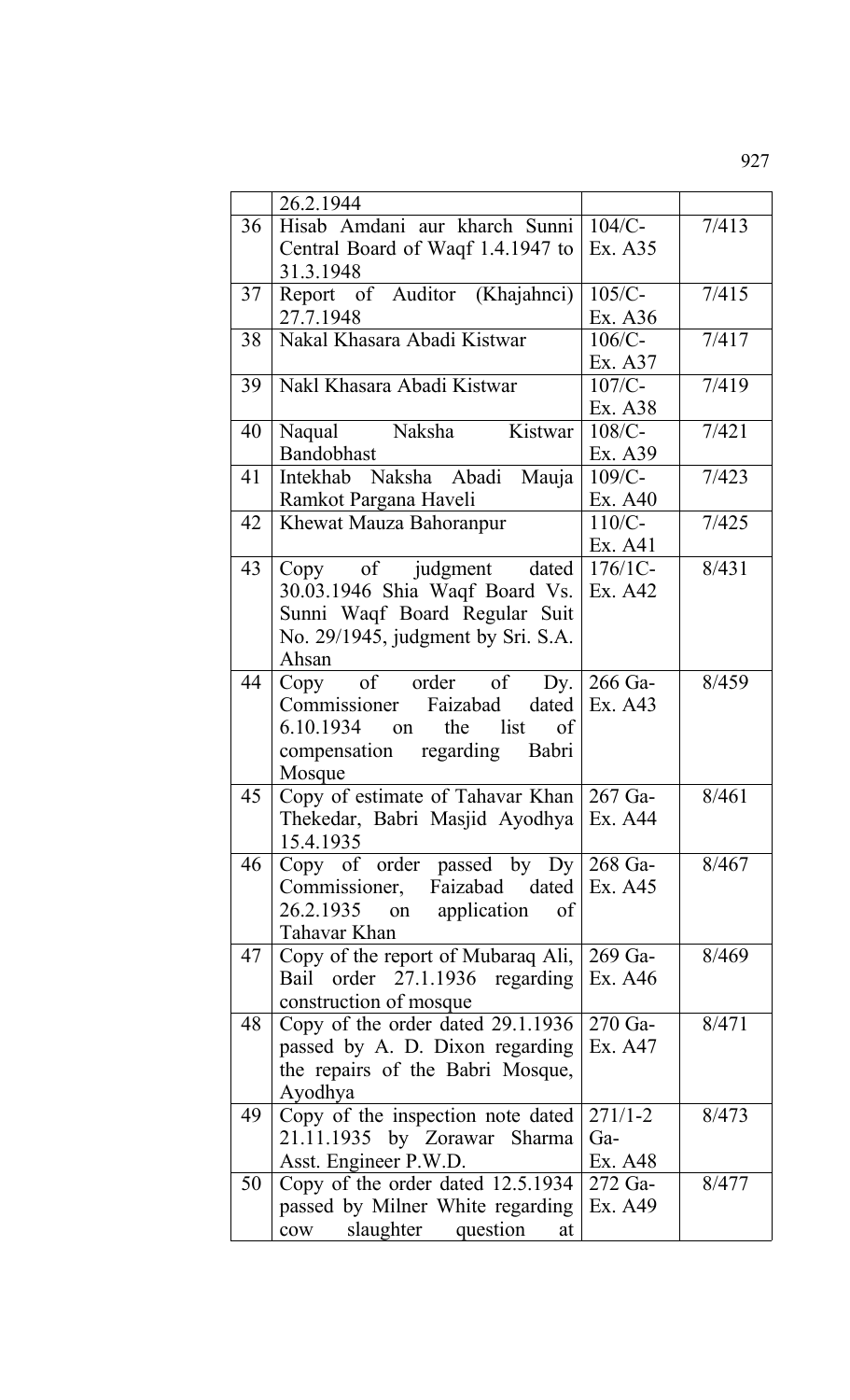|    | Shahjanpur and Ayodhya Riot no.<br>XV-162, 1929-30 to 1934-35          |                    |       |
|----|------------------------------------------------------------------------|--------------------|-------|
| 51 | Copy of the application moved by $\frac{276}{3}$ -                     |                    | 8/479 |
|    | Tahavar Khan, Thekedar dated                                           | Ex. A50            |       |
|    | 16.4.1935                                                              |                    |       |
| 52 | Copy of the application moved by $\sqrt{274 \text{ Ga}}$               |                    | 8/483 |
|    | Tahavar Khan Thekedar dated                                            | Ex. A51            |       |
| 53 | 25.2.1935 (cow slaughter question)<br>Copy of the application moved by | 275 Ga-            | 8/485 |
|    | Tahavar Khan Thekedar dated                                            | Ex. A52            |       |
|    | 30.4.1936                                                              |                    |       |
| 54 | Copy of the application moved by $276$ Ga-                             |                    | 8/493 |
|    | Tahavar Khan Thekedar dated Ex. A53                                    |                    |       |
|    | 2.1.1936                                                               |                    |       |
| 55 | Report of the auditor dated                                            | 299-               | 8/501 |
|    | 27.7.1948 for the year 1947-48                                         | Ex. A54            |       |
| 56 | Naqual Hisab Amdani Aur                                                | 300 Ga-            | 8/503 |
|    | Kharcha Babat 1.10.1947<br>to                                          | Ex. A55            |       |
|    | 31.3.1948, Sunni Central Waqf<br>Board U.P. Jawwad Husain              |                    |       |
|    | Mutwali                                                                |                    |       |
| 57 | Report of the auditor for 1948-                                        | 301 Ga-            | 8/505 |
|    | 1949, Babat Waqf file no. 26                                           | Ex. A56            |       |
| 58 | Naqual Hisab Aamdani Aur                                               | 302 Ga-            | 8/507 |
|    | Kharch 1.4.1948 to 31.3.1949                                           | Ex. A57            |       |
| 59 | Naqual report of the auditor from                                      | 303 Ga-            | 8/509 |
|    | 1949-50 M. Husain, Auditor                                             | Ex. A58            |       |
| 60 | 23.12.1950<br>Copy of the report of income and                         | 304 Ga-            | 8/511 |
|    | expenditure 1.4.1949 to 31.3.1950                                      | Ex. A59            |       |
|    | by Jawad Husain Mutwali                                                |                    |       |
| 61 | Copy of the register Waqf U/s 38                                       | 305 Ga-            | 8/513 |
|    | U.P. Muslim Waqf act No. 13/1936                                       | Ex. A60            |       |
| 62 | Copy of the application by Abdul                                       | 306 Ga-            | 8/515 |
|    | Gaffar Pesh Imam Babri masjid                                          | Ex. A61            |       |
|    | dated 20.8.1938                                                        |                    |       |
| 63 | Naqual Murasala no. 5007/26/7<br>dated 25.11.1948                      | 307 Ga-<br>Ex. A62 | 8/519 |
| 64 | Naqual report Mohd. Ibrahim Waqf                                       | 308 Ga-            | 8/523 |
|    | Inspector dated $10.12.1949$ for                                       | Ex. A63            |       |
|    | protection of mosque                                                   |                    |       |
| 65 | Naqual report Mohd. Ibrahim                                            | 309 Ga-            | 8/529 |
|    | Saheb Waqf Inspector dated                                             | Ex. A64            |       |
|    | for protection<br>23.12.1949<br>of                                     |                    |       |
|    | mosque                                                                 |                    |       |
| 66 | Notice of Shiya Central Board to                                       | 310 Ga-            | 8/537 |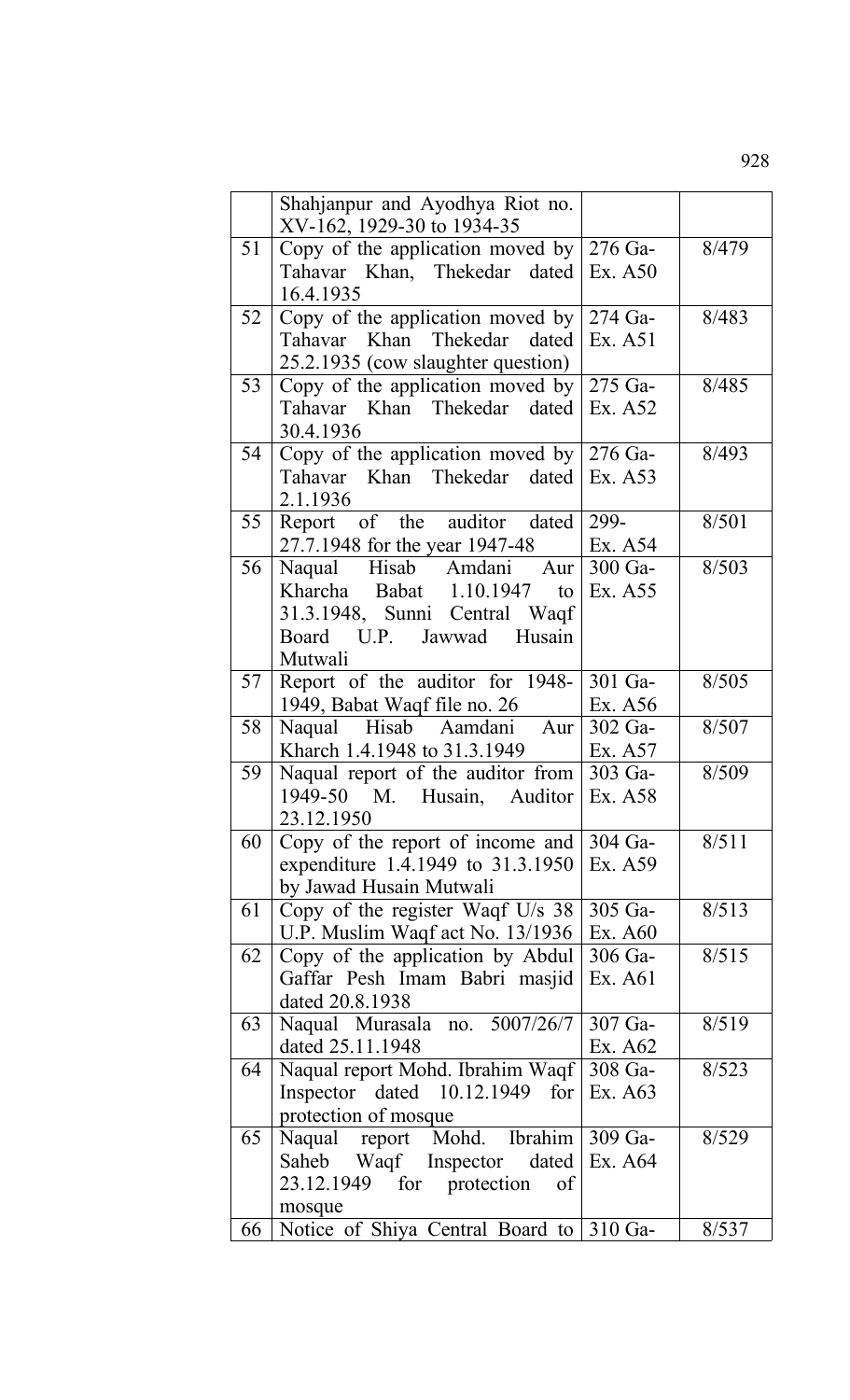|    | Sunni Central Board 11.4.1945             | Ex. A65   |       |
|----|-------------------------------------------|-----------|-------|
| 67 | Original letter dated 20.11.1943 in       | $311$ Ga- | 8/539 |
|    | reply of the letter no. 5272 dated        | Ex. A66   |       |
|    | 27.10.1943                                |           |       |
| 68 | Copy of the application dated 312 Ga-     |           | 8/547 |
|    | 19/20.7.1938 of Mohd. Zabi S/o            | Ex. A67   |       |
|    | Mohd. Razi addressed to Waqf              |           |       |
|    | <b>Commissioner Faizabad</b>              |           |       |
| 69 | Copy of the order of Dy.                  | $313$ Ga- | 8/559 |
|    | Commissioner Faizabad dated Ex. A68       |           |       |
|    | 19.1.1928 file no.14/77, 1922             |           |       |
| 70 | Copy of robekar dated $15.12.1858$ ,      | $361$ Ga- | 8/569 |
|    | Case no. 884 Awadh Darbar Janam   Ex. A69 |           |       |
|    | Sthan-petitions moved to Thanedar         |           |       |
|    | Nihang Singh                              |           |       |
| 71 | Copy of order dated $5.12.1858$ 362 Ga-   |           | 8/573 |
|    | regarding eviction of Faqir Tek           | Ex. A70   |       |
|    | Singh                                     |           |       |
| 72 | Shajara Sub Malikan Mauja                 | $177-$    | 8/577 |
|    | Bahoranpur Pargana Haveli Awadh           | Ex. A71   |       |
| 73 | Naqual Hisab Madkhala Mohd.               | $99/C$ -  | 7/337 |
|    | Zaki 9.7.1925                             | Ex. A72   |       |

# **602**. Documents of plaintiff (Suit-3) :

| Sl.            | Description of Paper                      | Paper       | Register |
|----------------|-------------------------------------------|-------------|----------|
| No             |                                           | No.         | / Page   |
|                |                                           | /Exhibit    | No.      |
|                |                                           | mark        |          |
| $\mathbf{1}$   | Certified copy of agreement executed      | $39C1/4-$   | 9/15     |
|                | by Panchas of Nirmohi Akhara dated        | 20 Ex.1     |          |
|                | 19.3.1949                                 |             |          |
| $\overline{2}$ | Certified copy of the order dated         | $39C1/21 -$ | 9/49     |
|                | 9.2.1961 passed by City Magistrate,       | Ex.2        |          |
|                | Faizabad                                  |             |          |
| 3              | Original Certificate of erection/re-      | 39C1/22     | 9/91     |
|                | erection of the building file no. 289/59  | Ex.3        |          |
|                | in the name of Mahant Raghunath Das       |             |          |
|                | Chela Dharam Das, Ramkot Ayodhya          |             |          |
|                | along with the map                        |             |          |
| $\overline{4}$ | Original map/plan for the erection of     | 39C1/24-    | 9/53     |
|                | the building file no. $397$ dated         | $25-Ex.4$   |          |
|                | 6.9.1963 in the name of Mahant            |             |          |
|                | Raghubar Das Chela Dharam Das             |             |          |
|                | resident of Ramkot, Ayodhya along         |             |          |
|                | with the certificate for the construction |             |          |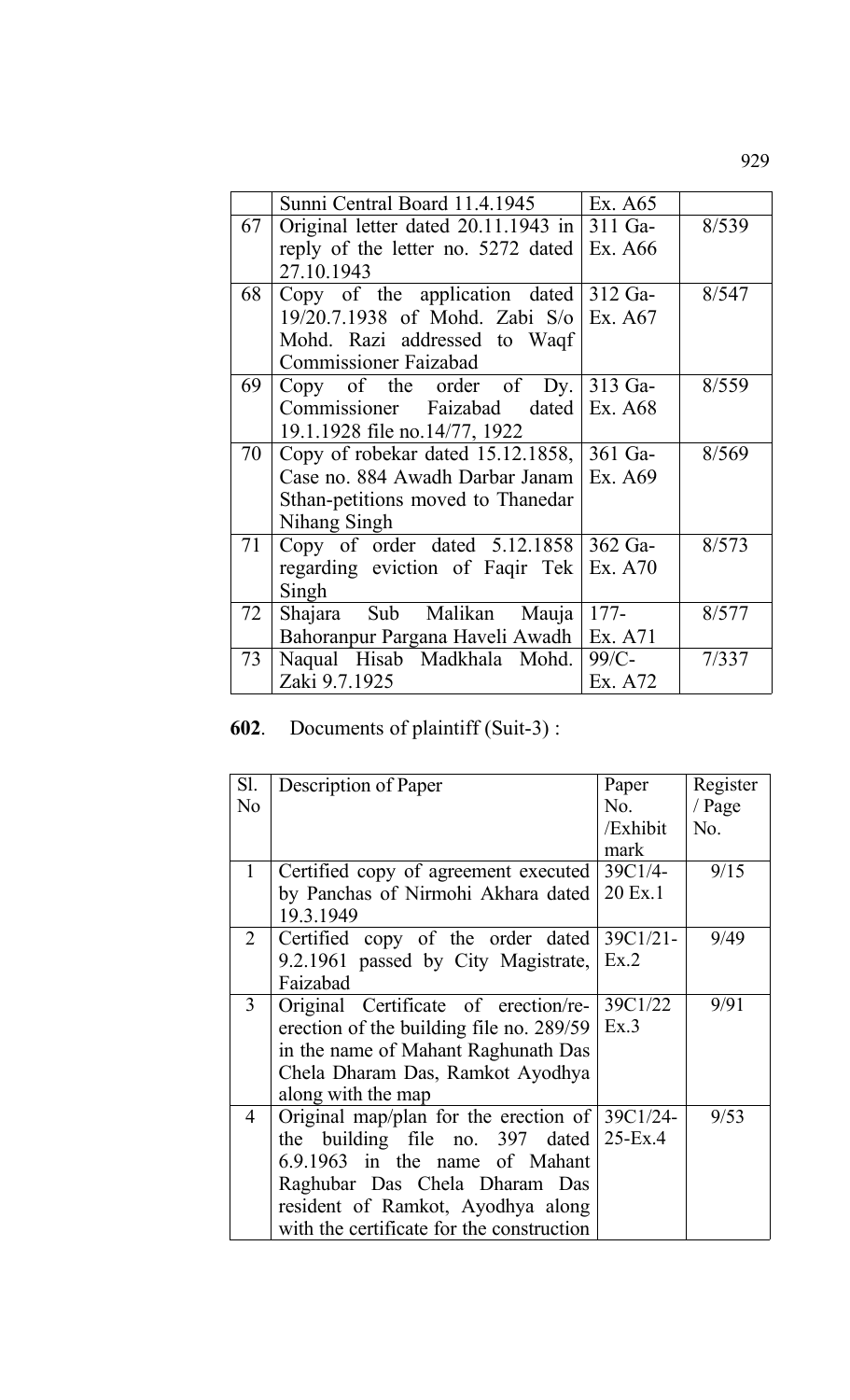|                | of the building.                         |               |          |
|----------------|------------------------------------------|---------------|----------|
| 5              | Copy of the application moved by         | 39C1/26-      | 9/59     |
|                | Vedanti Raja Ram Chandra Charya          | Ex.5          |          |
|                | dated 6.2.1961 before City Magistrate    |               |          |
|                | Faizabad                                 |               |          |
| 6              | Certified copy of the written statement  | 39C1/27-      | 9/61     |
|                | of Baba Baldey Das dated 29.12.50 in     | $28$ -Ex.6    |          |
|                | the Court of City Magistrate, Faizabad   |               |          |
|                | in case no. 1/2/18, U/s 145 Cr.P.C.      |               |          |
| $\overline{7}$ | Copy of the order dated 30.7.53 by Sri   | 39C1/29-      | 9/65     |
|                | Prem Shanker City Magistrate             | $30$ -Ex. $7$ |          |
|                | Faizabad in case no. 1/2/18 U/s 145      |               |          |
|                | Cr.P.C. P.S. Ayodhya Rex Vs.R.J.B.-      |               |          |
|                | B.M.                                     |               |          |
| 8              | Original Qabuilyat (consent) by          | $39C1/31-$    | 9/69     |
|                | Jhingoo S/o Gaya in favour of Mahant     | 32-Ex.8       |          |
|                | Nirmohi Akhara regarding Sita Koop       |               |          |
|                | on 4 Annas Stamp executed<br>on          |               |          |
|                | 11.6.1900 along with its translation     |               |          |
| 9              | Original agreement (Theka) dated         | 39C1/33-      | 9/73     |
|                | $29.10.1945$ of the Shop of Janam        | $34-Ex.9$     |          |
|                | Bhumi Remkot Ayodya in favour of         |               |          |
|                | Gopal S/o Babu Kurmi by Narottam         |               |          |
|                | Das dated 13.10.1942 on 1 rupee          |               |          |
|                | stamp along with its translation         |               |          |
| 10             | Original<br>agreement<br>(The ka)        | 39C1/35-      | 9/77     |
|                | 29.10.1945 of shop of Janam Bhumi        | $36 - Ex.10$  |          |
|                | executed in favour of Mata Prasad by     |               |          |
|                | Mahant Raghunath Das, Nirmohi            |               |          |
|                | Akhara on a stamp of rupees 1 and 4      |               |          |
|                | Annas along with translation             |               |          |
| 11             | Certified copy of the order dated        | 39C1/40-      | 9/89     |
|                | 30.10.1922 regarding amendment of        | $41 - Ex.11$  |          |
|                | plaint                                   |               |          |
| 12             | Certified copy of judgment of C.A.       | $40C1/2-$     | 9/93     |
|                | No. 10/1923 decided on 22.10.1923 in     | $5-Ex.12$     |          |
|                | the Court of Sub Judge Faizabad in the   |               |          |
|                | case Mahant Narottam Das Vs. Ram         |               |          |
|                | Swaroop Das                              |               |          |
| 13             | Postal receipt of registered letter sent | $41C1/9-$     | 9/117    |
|                | to Priya Dutt Ram dated 6.10.59          | Ex.13         |          |
| 14             | Receipt registered letter sent to S.P.   | $41C1/10-$    | 9/119    |
|                | Office Faizabad dated 6.10.59            | Ex.14         |          |
| 15             | Extract from the book "A History of      | $51C1/1-$     | Separate |
|                | Dasnami Naga Sanyacies" written by       | 17,           |          |
|                | Sri Yadunah Sarkar admitted<br>on        | Ex. 15        |          |
|                | 24.3.2009                                |               |          |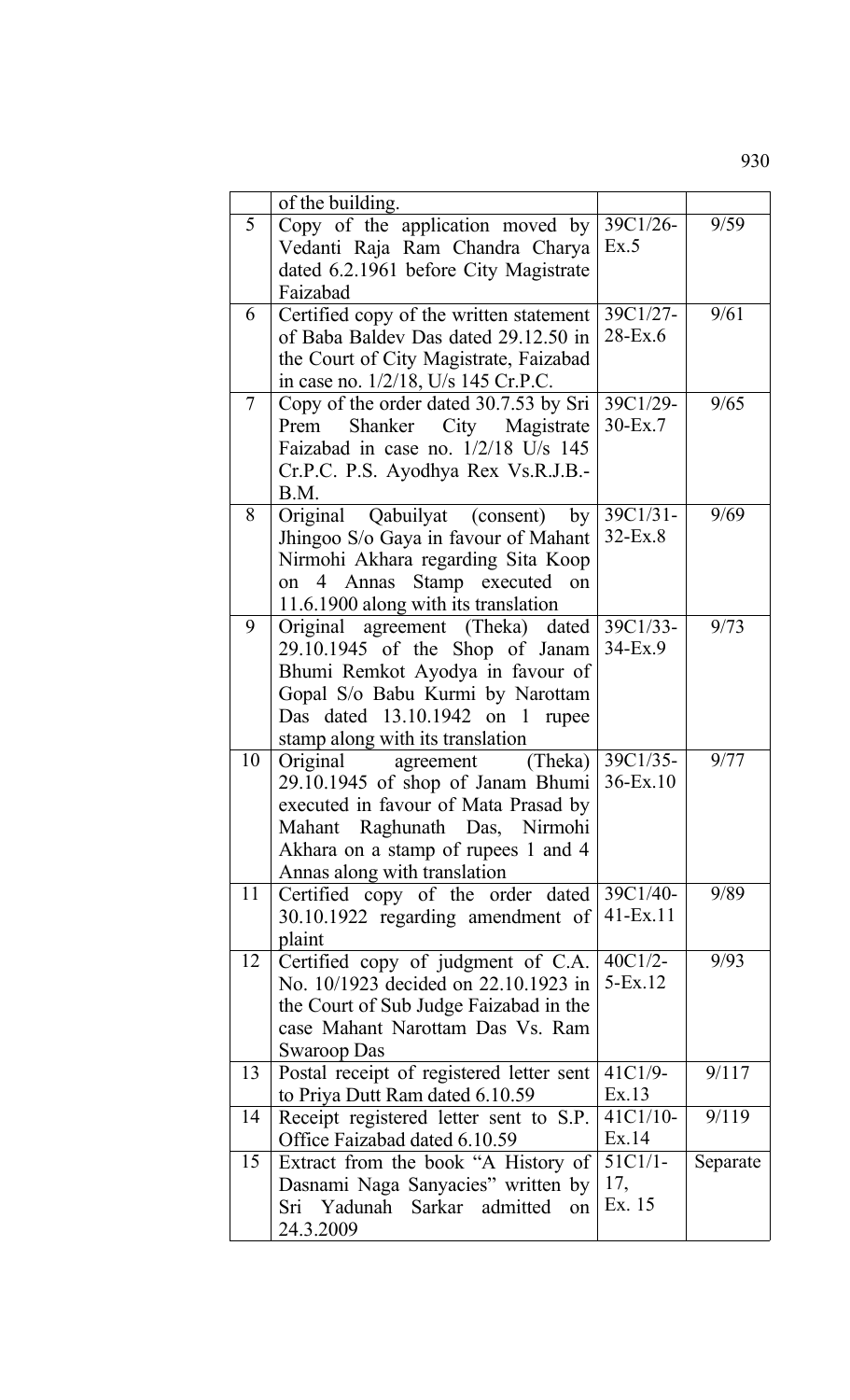| 16 | Registered letter by Dy. Commissioner<br>Faizabad to Mahant Raghunath Das                                                                                           | $41C1/5-$<br>Ex.16  | 9/109       |
|----|---------------------------------------------------------------------------------------------------------------------------------------------------------------------|---------------------|-------------|
|    | Chela Mahant Dharam Das dated<br>30.11.59                                                                                                                           |                     |             |
| 17 | Envelop registered A/D dispatched by<br>Commissioner Faizabad dated 1.12.59                                                                                         | $41C1/6-$<br>Ex.17  | 9/111       |
| 18 | Acknowledgment S.P. Faizabad dated<br>7.10.59                                                                                                                       | $41C1/7-$<br>Ex.18  | 9/113       |
| 19 | Acknowledgment Priya Dutt Ram<br>receiver Janam Bhumi dated 10.10.59                                                                                                | $41C1/8-$<br>Ex.19  | 9/115       |
| 20 | Book Sri Mad Bhagwat Gita published<br>by Geeta Press Gorakhpur, C.M. Appl.<br>No. 83(O) of 2003                                                                    | $43C1/1-$<br>Ex. 20 | <b>Book</b> |
| 21 | Book "Rajasthan Ki Bhakti Parampara<br>Sanskriti"<br>writer<br>Dinesh<br>evam<br>Chandra Shukla evam Omkar Narain<br>Singh Jodhpur, C.M. Appl. No. 83(O)<br>of 2003 | $43C1/8-$<br>Ex. 21 | <b>Book</b> |

## **603**. Documents of plaintiffs (Suit-4) :

| Sl.            | Description of Paper                       | Paper      | Register/ |
|----------------|--------------------------------------------|------------|-----------|
| No.            |                                            | No./Exhi   | Page No.  |
|                |                                            | bit mark   |           |
| $\mathbf{1}$   | Grant certificate of<br>Chief <sup>1</sup> | $7C1/1,2-$ | 10/27     |
|                | Commissioner Faizabad<br>dated             | Ex.1       |           |
|                | 22.12.60                                   |            |           |
| $\overline{2}$ | Copy of the register Moafi for rent        | 8Ga 2      | 10/29     |
|                | free holdings dated 29.6.1860              | Ex. 2      |           |
| $\overline{3}$ | Naqual Indrajaat register No. Jeem,        | 9Ga 1-     | 10/33     |
|                | Mashmula register No. 6/Ga dated           | Ex. 3      |           |
|                | 27.9.1902 with inspection note dated       |            |           |
|                | 27.9.1902                                  |            |           |
| $\overline{4}$ | Copy of the map relating to village        | 10Ga 1-    | 10/35     |
|                | Ramkot Bandobast Sabiqua Awwal             | Ex.4       |           |
|                | of 1 <sup>st</sup> settlement 1861         |            |           |
| 5              | Copy of Intekhab Khevat Aala               | $11Ga$ 1-  | 10/37     |
|                | Mutalliqua Mauza<br>Patwari                | Ex. 5      |           |
|                | Bahoranpur, pargana Haveli tahsil          |            |           |
|                | Faizabad, District Faizabad relating       |            |           |
|                | to 1357F, Mashmoola 1355 to 1358           |            |           |
| 6              | Copy of the robekar of Dy.                 | 12Ga 1-    | 10/39     |
|                | Commissioner Faizabad<br>dated             | Ex. 6      |           |
|                | 13.9.1868                                  |            |           |
| 7              | Copy of the robekar<br>Dy.                 | 13Ga 1-    | 10/41     |
|                | Commissioner<br>Faizabad<br>dated          | Ex.7       |           |
|                | 13.9.1865                                  |            |           |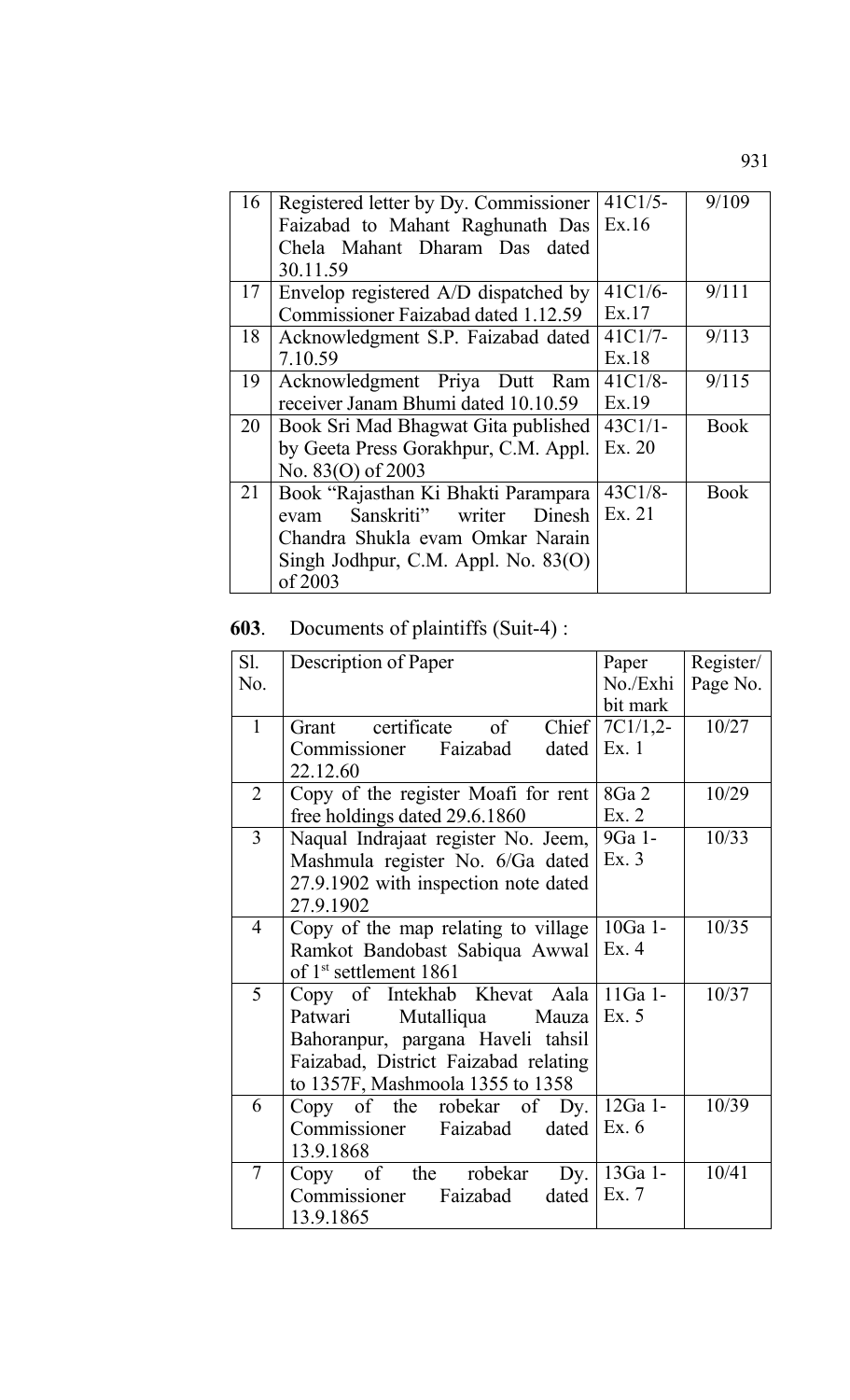| 8  | Copy of the judgment sabika register<br>aam no. 15047, 23.8.1871     | 14Ga 1-<br>Ex. 8        | 10/43 |
|----|----------------------------------------------------------------------|-------------------------|-------|
| 9  | Copy of the order dated $22.8.1871$ of                               | 15Ga 1-                 | 10/45 |
|    | Settlement<br>Officer,<br>Faizabad                                   | Ex. 9                   |       |
|    | (Numberdaari Masumule<br><b>Missil</b>                               |                         |       |
|    | Haqiyat Bandobast Sabik Oudh)                                        |                         |       |
| 10 | Copy of Khsara abadi mauza Ramkot                                    | 16Ga 1-                 | 10/47 |
|    | az jild Bandobast Sabik naqual no.                                   | Ex. 10                  |       |
|    | 167 and 163 register no. 3056                                        |                         |       |
| 11 | Naqual Indrajaat Khasara Kishtwar                                    | 17Ga 1-                 | 10/55 |
|    | Mashmoola Sabik Mauza, Ramkot                                        | Ex. 11                  |       |
|    | Pargana Haveli, District Faizabad                                    |                         |       |
|    | relating to Plot No. 163 & 167                                       |                         |       |
| 12 | Naqual Shajara Malikan Mauza                                         | 18Ga 1-                 | 10/59 |
|    | Bahoranpur, Pargana Haveli Awadh<br>District Faizabad                | Ex. 12                  |       |
| 13 | Copy of the plaint dated 19.1.1885 in                                | 19Ga                    | 10/63 |
|    | case no. 61/280, year 1885 (Mahant                                   | $1/1 - 2 -$             |       |
|    | Raghubar Das Vs. Secy. of State) in                                  | Ex.13                   |       |
|    | the Court of Sub Judge Faizabad Mai                                  |                         |       |
|    | Naqsha Nazari                                                        |                         |       |
| 14 | Copy of written statement filed by                                   | $20/1$ Ga 1             | 10/67 |
|    | Syed Mohd. Asghar Mutawalli                                          | and                     |       |
|    | Masjid Babari (Raghubar Das Vs.                                      | 20/2Ga                  |       |
|    | Secy. of State) Case no. 61/280, year                                | $1 - Ex.14$             |       |
|    | 1885 decided on 24.12.1885 along                                     |                         |       |
|    | with Hindi Translation                                               |                         |       |
| 15 | Copy of the report commissioner $\sqrt{21/1}$ Ga 1                   |                         | 10/75 |
|    | 6.12.1885 along with map case no.                                    | and                     |       |
|    | 61/280 year 1885 (M. Raghubar Das                                    | 21/2Ga                  |       |
| 16 | Vs. Secy. of State)                                                  | $1 - Ex.15$<br>22/1Ga 1 | 10/85 |
|    | Copy of Judgement Munsif/Sub<br>Judge Faizabad Pt. Hari Kishan dated | to                      |       |
|    | 24.12.1885 (Dawa Banvane Mandir                                      | 22/4Ga                  |       |
|    | Chobootra) Case no. 61/280 year                                      | $1-Ex.16$               |       |
|    | 1885 (M. Raghubar Das. Vs. Secy. of                                  |                         |       |
|    | State)                                                               |                         |       |
| 17 | Copy of judgment dated 18/26, 3-                                     | $23/1$ Ga 1             | 10/91 |
|    | 1886, passed by F.E.A. Chemier,                                      | to                      |       |
|    | District Judge, Faizabad in civil                                    | 23/3Ga                  |       |
|    | appeal no. 27/1886, Raghubar Das                                     | $1-Ex.17$               |       |
|    | Vs. Secy. of State and Mohd. Asghar                                  |                         |       |
| 18 | Copy of decree in C.A. No. $27/1886$                                 | 24Ga 1/1                | 10/95 |
|    | Court of District Judge Faizabad in                                  | to 24Ga                 |       |
|    | Raghubar Das Vs. Secy. of State                                      | $2/1-$                  |       |
| 19 |                                                                      | Ex.18<br>$25/1$ Ga 1    | 10/99 |
|    | Copy of the application Mumtaz                                       |                         |       |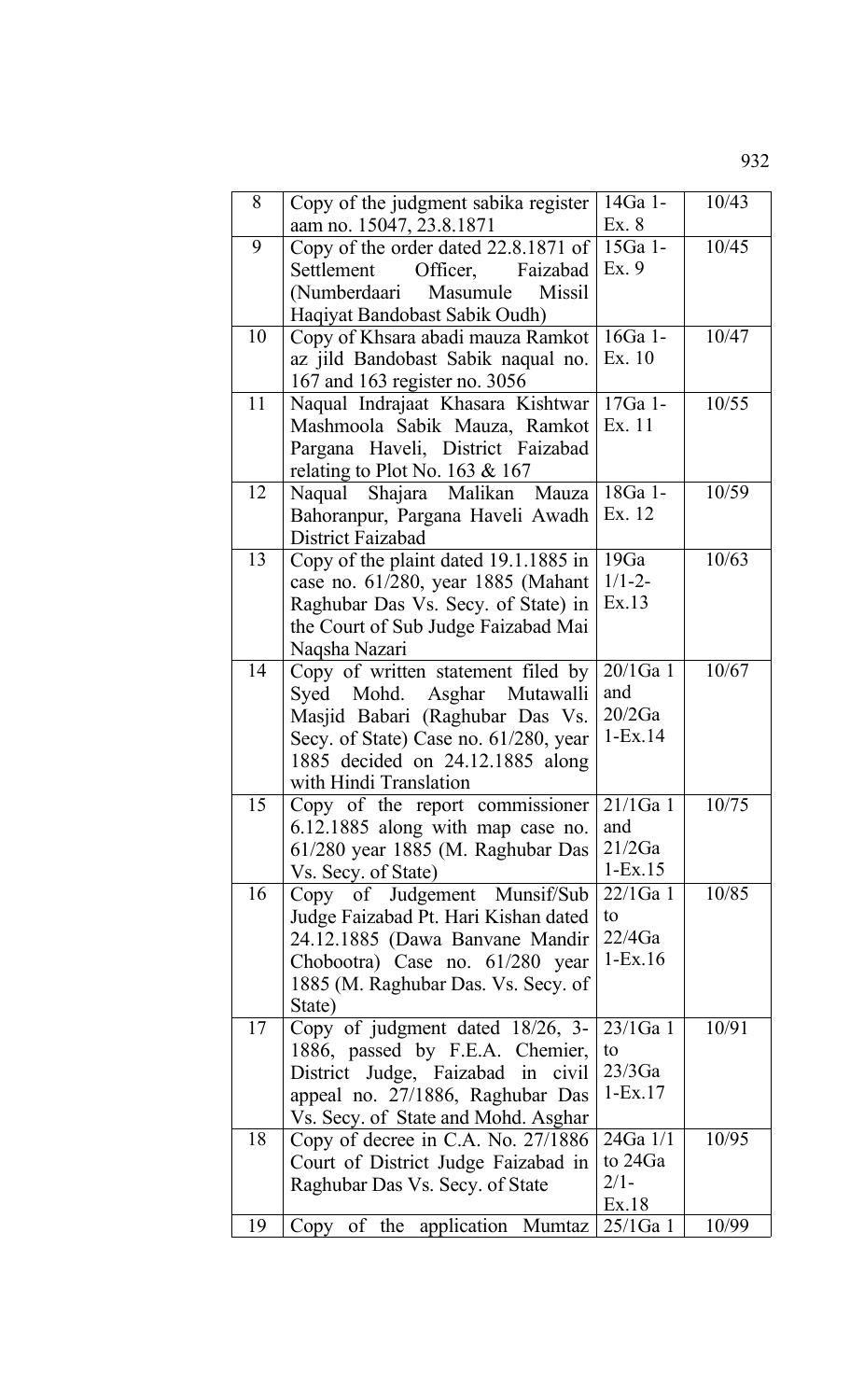|    | Husain dated 18.12.29 in the Court of  | to          |        |
|----|----------------------------------------|-------------|--------|
|    | Civil Judge Faizabad recorded by       | 25/2Ga      |        |
|    | E.L. Norton Esquire I.C.S.M.L.C.,      | $1-Ex.19$   |        |
|    | L.R. to Govt. United Provinces (Suit)  | (page)      |        |
|    | no. 2/50 Gopal Singh Visharad Vs.      | 97-99)      |        |
|    | Zahoor Ahmad                           |             |        |
| 20 | Copy of judgment dated 30.3.1946 in    | $26/1-$     | 10/115 |
|    |                                        | 8Ga 1-      |        |
|    | R.S. No. 29/1945 passed by Sri         | Ex.20       |        |
|    | Akhtar Ahsan Esquire Civil Judge       |             |        |
|    | Faizabad (Shia Central Board Vs.       | (page       |        |
|    | Sunni Central Board)                   | $101 - 115$ |        |
| 21 | Copy of report S.M. Visht District     | 27/1Ga 1    | 10/119 |
|    | Waqf Commissioner dated 16.9.1938      | to          |        |
|    | suit no. 2/50 Gopal Singh Visharad     | 27/4Ga      |        |
|    | Vs. Zahoor Ahmad                       | $1-Ex.21$   |        |
| 22 | Copy of report Pister Sri A. Majeed    | 28/1Ga 1    | 10/125 |
|    | District Waqf Commissioner dated       | to          |        |
|    | 8.2.41 in suit no. 2 of 1950, Gopal    | 28/5Ga      |        |
|    | Singh Visharad                         | $1-Ex.22$   |        |
| 23 | Copy of application of Mohd. Zaki      | 29/1Ga 1    | 10/135 |
|    | and others in the Court of Civil Judge | to          |        |
|    |                                        | 29/2Ga      |        |
|    | Faizabad in case no. 2 of 1950 Gopal   | $1-Ex.23$   |        |
|    | Singh Vs Zahoor Ahmad and others       |             |        |
| 24 | Agreement dated 25.7.1936 between      | 30/1Ga 1    | 10/139 |
|    | Mohd. Zaki and Abdul Gaffar.           | to          |        |
|    |                                        | 30/2Ga      |        |
|    |                                        | $1-Ex.24$   |        |
| 25 | Copy of order dated 30.7.53 passed     | $31/1$ Ga 1 | 10/143 |
|    | by Sri Prem Shanker City Magistrate    | to          |        |
|    | 1st class in case no. 1/2/18, U/S 145  | 31/2Ga      |        |
|    | Cr.P.C. State Vs. Janam Bhumi          | $1-Ex.25$   |        |
| 26 | Postal receipt dated 19.9.61, High     | $32/Ga$ 1-  | 10/145 |
|    | Court Branch, Lucknow                  | Ex.26       |        |
| 27 | Postal receipt dated 21.9.61, High     | $34/Ga-$    | 10/149 |
|    | Court Branch Lucknow.                  | Ex.27       |        |
| 28 | Postal receipt Dy. Commissioner        | $36/Ga$ 1-  | 10/153 |
|    | Faizabad dated 19.9.1961               | Ex.28       |        |
| 29 | Postal receipt dated 19.9.61, High     | 38Ka 1-     | 10/157 |
|    | Court                                  | Ex.29       |        |
| 30 | Postal receipt dated 19.9.61, High     | 40Ka 1-     | 10/161 |
|    |                                        | Ex.30       |        |
|    | Court                                  |             |        |
| 31 | Postal receipt dated 19.6.61 to Babu   | 42Ka 1-     | 10/165 |
|    | Priya Dutt Ram                         | Ex.31       |        |
| 32 | Copy of the report of Auditor of       | 202/Ga      | 11/177 |
|    | Sunni Central Board of Waqf for the    | $1-Ex.32$   |        |
|    | year 1947-48, waqf file no. 26         |             |        |
|    | District Faizabad regarding Babri      |             |        |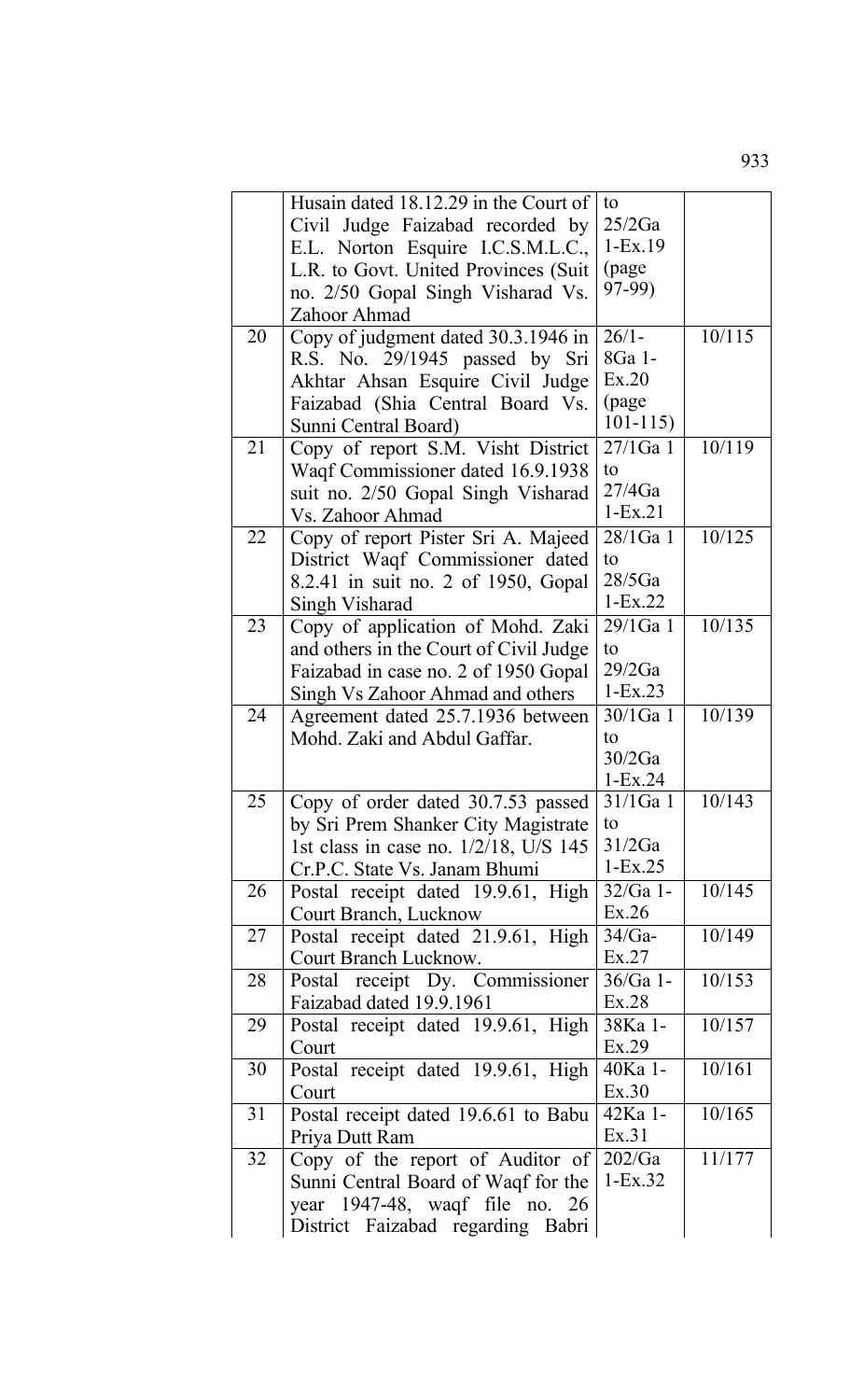|    | Masjid Faizabad along with Hindi<br>transliteration                                                                                                                                                |                            |        |
|----|----------------------------------------------------------------------------------------------------------------------------------------------------------------------------------------------------|----------------------------|--------|
| 33 | Copy of the account of income and<br>expenditure for 1947-48, filed by<br>Jawad Husain Mutawalli Babri<br>Masjid with Hindi transliteration                                                        | 203/Ga<br>$1-Ex.33$        | 11/181 |
| 34 | Copy of the report of auditor for<br>1948-49, included in the Waqf file<br>no. 26                                                                                                                  | 204/Ga<br>$1-Ex.34$        | 11/185 |
| 35 | Copy of the account of income and<br>expenditure for the year 1948-49, file<br>by Mutawalli S.C.W.B. along with<br>transliteration                                                                 | 205/Ga<br>$1-Ex.35$        | 11/187 |
| 36 | Copy of the report of auditor for the<br>year 1949-50, file no. 26 along with<br>Hindi Transliteration                                                                                             | 206/Ga<br>$1-Ex.36$        | 11/191 |
| 37 | Copy of the account of income and<br>expenditure for 1949-50 filed by<br>Mutawalli Babri Masjid with Hindi<br>Transliteration                                                                      | 207/Ga<br>$1-Ex.37$        | 11/193 |
| 38 | Copy of form of registration of Waqf<br>U/s 38 of the Waqf act $(13/1936)$<br>including in Waqf file no. 26                                                                                        | 208/Ga1<br>$-Ex.38$        | 11/197 |
| 39 | Copy of extract of Waqfs in respect<br>of Waqf no. 26 of the Masjid Babri<br>District Faizabad Published in U.P.<br>Gazette dated 26.2.1944 along with<br>transliteration                          | 209/Ga<br>$1-Ex.39$        | 11/207 |
| 40 | Copy of application of Abdul<br>Ghaffar Pesh Imam Babri Masjid to<br>the Waqf Commissioner Faizabad<br>dated 20.8.1938 along with Hindi<br>Transliteration                                         | 210/Ga<br>$1-Ex.40$        | 11/211 |
| 41 | Copy of the notice issued by the<br>Secy. Sunni Central Waqf Board to<br>Jawad Husain Mutwalli<br>Munshi<br>Babri Masjid dated 25.11.48 letter<br>5007/26VII, along with<br>no.<br>transliteration | 211/Ga<br>$1 - Ex.41$      | 11/215 |
| 42 | Copy of plaint in case no. 2/50 Gopal<br>Singh Visharad vs. Zahoor Ahmad<br>and others in the Court of Civil Judge<br>Faizabad                                                                     | 212/Ga<br>1/1/3<br>Ex. 42  | 11/219 |
| 43 | Copy of W.S. in the above suit by<br>defendant no. 9, S.P. Faizabad dated<br>1.5.1950                                                                                                              | 213/Ga<br>$1-4-Ex$ .<br>43 | 11/225 |
| 44 | Copy of the W.S. by defendant no. 6                                                                                                                                                                | 214Ga                      | 11/233 |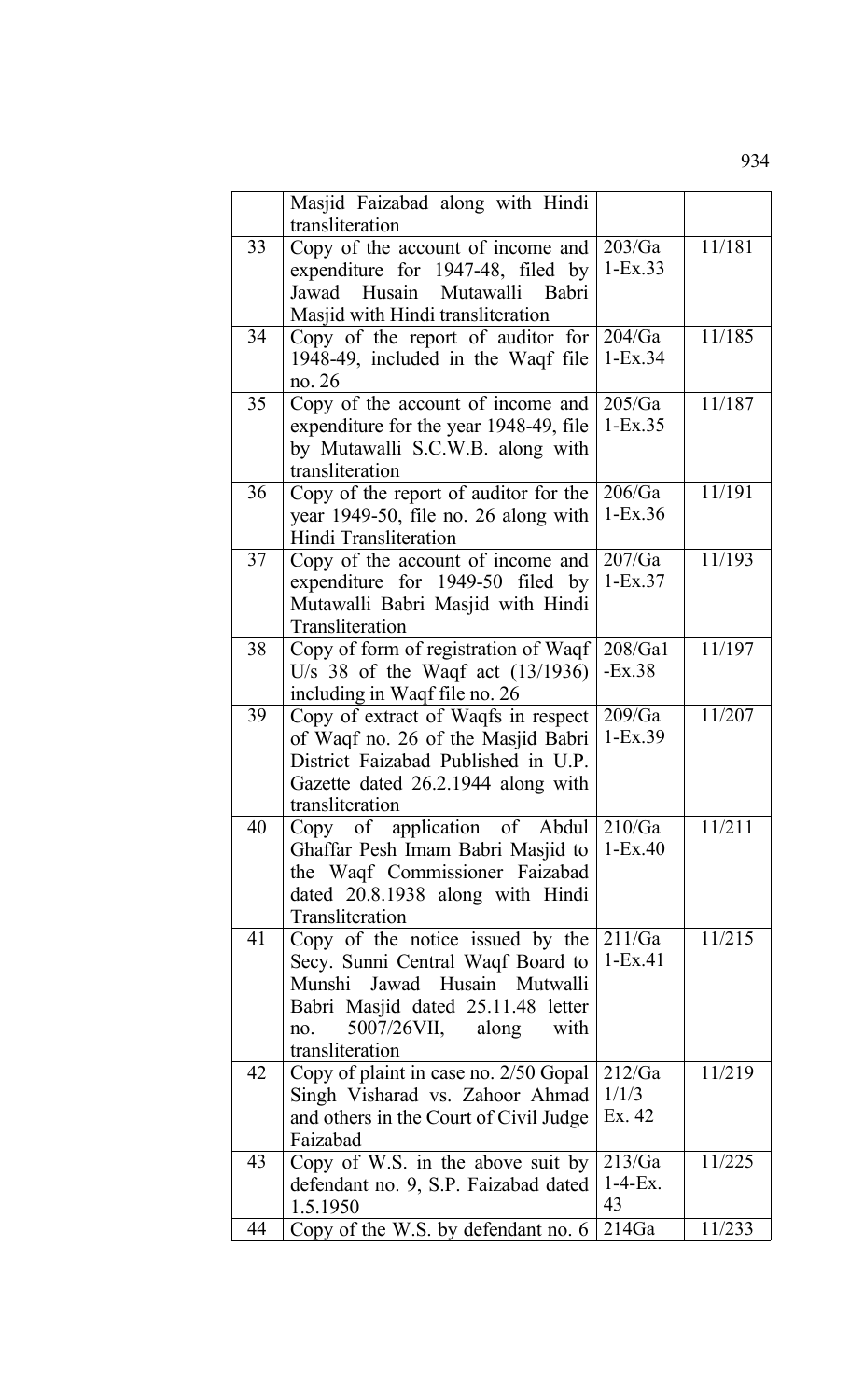|    | in the above suit by deputy                             | $1/1 - 4$     |        |
|----|---------------------------------------------------------|---------------|--------|
|    | <b>Commissioner Faizabad</b>                            | Ex. 44        |        |
| 45 |                                                         |               | 11/241 |
|    | Copy of the W.S. of defendant no. 8, 215/Ga/1           | $/1 - 3$      |        |
|    | City Magistrate Faizabad Sri                            |               |        |
|    | Markandey Singh                                         | Ex. 45        |        |
| 46 | Copy of plaint in R.S. No. $25/50$ , $216Ga$            |               | 11/247 |
|    | Paramhans Ramchandra Das Vs. 1/1-4                      |               |        |
|    | Zahor Ahmad in the Court of Civil   Ex. 46              |               |        |
|    | Judge Faizabad                                          |               |        |
| 47 | Copy of W.S. filed by Dy.                               | 217/Ga        | 11/255 |
|    | Commissioner Faizabad defendant 1/1-4                   |               |        |
|    | no. 6 in case no. $25/50$ , Paramhans   Ex. 47          |               |        |
|    | Ramchandra Das Vs. Zahoor Ahmad                         |               |        |
|    | in the Court of Civil Judge Faizabad                    |               |        |
|    | dated 1.1.51                                            |               |        |
| 48 | Copy of W.S. filed by defendant no. 218C                |               | 11/263 |
|    | 7 Deputy Commissioner Faizabad in   1/1-4-              |               |        |
|    | no. $25/50$ , Paramhans<br>case                         | Ex. 48        |        |
|    | Ramchandra Das Vs. Zahoor Ahmad                         |               |        |
| 49 | Copy of the Tarmimi Khasra Ex. 49                       |               | 11/283 |
|    | Mohalla Ramkot Ayodhya District                         |               |        |
|    | Faizabad 1931 from the record of                        |               |        |
|    |                                                         |               |        |
|    | Nazool along with Hindi<br>transliteration              |               |        |
| 50 | Copy of map Kishtwar Mohalla 220Ga                      |               | 11/331 |
|    |                                                         |               |        |
|    | Ramkot City Ayodhya District 1- Ex. 50                  |               |        |
|    | Faizabad 1338 F.                                        |               |        |
| 51 | Copy of the report F.I.R. No. $167\overline{)236/Ga}$ - |               | 12/337 |
|    | Dated 23.12.1949, P.S. Chowk Katra   Ex. 51             |               |        |
|    | Ayodhya section 145 Cr.P.C. case                        |               |        |
|    | no. 2/50, Janam Bhumi (Date of                          |               |        |
|    | judgment 30.7.53, Court of City                         |               |        |
|    | Magistrate Faizabad)                                    |               |        |
| 52 | Certified copy of the Khasara Abadi                     | $65A2/2-$     | 12/350 |
|    | of Mauza Ramkot of Ayodhya of                           | $3 - Ex. 52/$ |        |
|    | 1931 issued by the Nazool Officer                       | Ex. 49        |        |
|    | Faizabad in February 1990                               |               |        |
| 53 | Certified copy of inspection note of                    | 295Ga         | 12/355 |
|    | Judge Faizabad dated<br>Civil                           | $1/1 - 2$     |        |
|    | 26.3.1946, page no. 165(A) in suit                      | Ex.53         |        |
|    | no. 29/1945, Shia Waqf Board Vs.                        |               |        |
|    | Sunni Waqf Board                                        |               |        |
| 54 | Certified copy of the application of $\sqrt{296}$       |               | 12/359 |
|    | Mohd. Asghar and others dated                           | $1/1$ -Ex.    |        |
|    | 12.3.1961 District Commissioner of                      | 54            |        |
|    | Faizabad file no. 25 Mohalla Kot                        |               |        |
|    | Ram Chander Ayodhya Meer Rajjab                         |               |        |
|    |                                                         |               |        |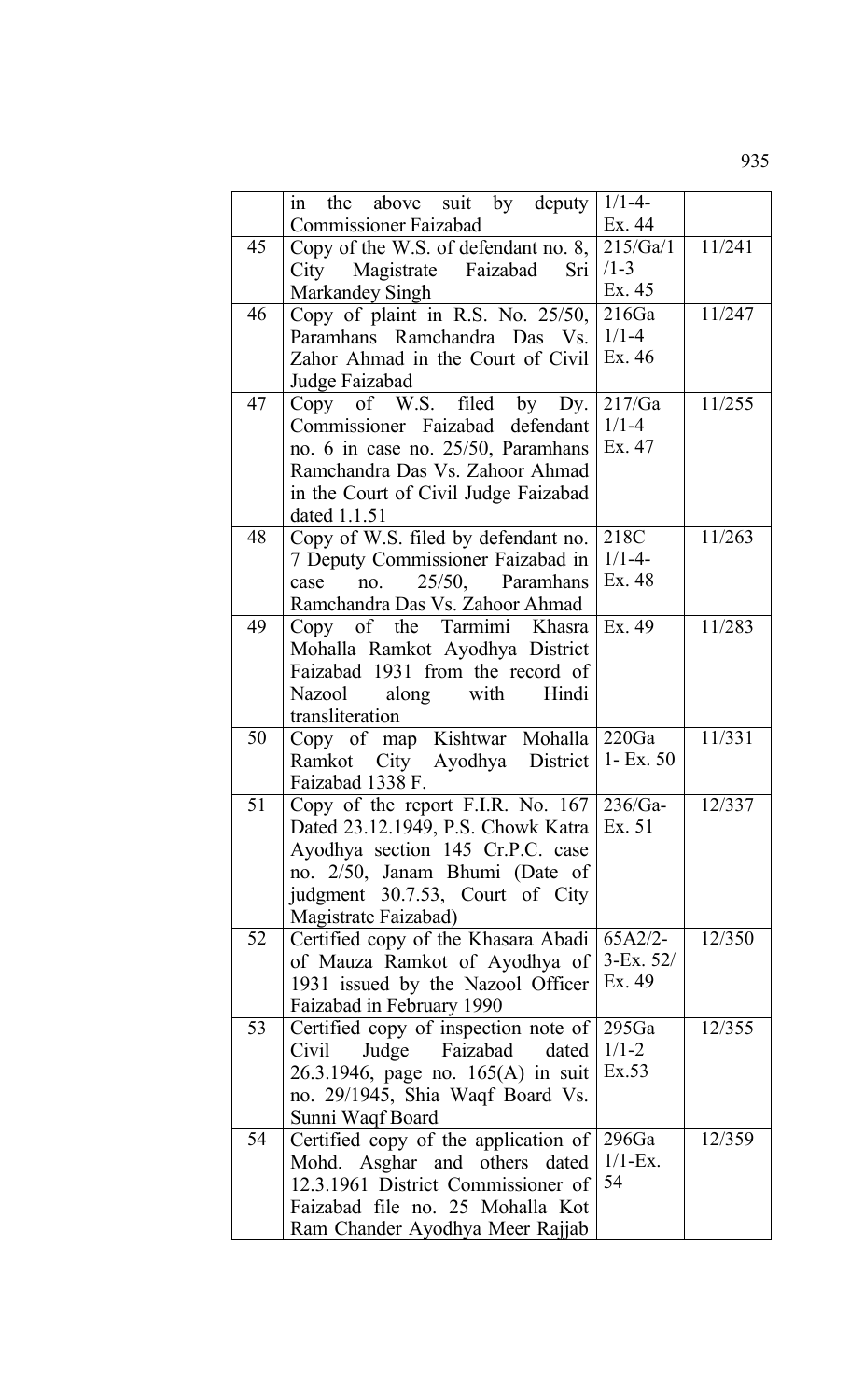|    | Ali Vs. Imkani Singh, Date of<br>Judgment 18.3.1861 |                       |                   |
|----|-----------------------------------------------------|-----------------------|-------------------|
| 55 | Certified copy of report of Khem                    | 297Ga                 | 12/363            |
|    | Sing Subedar dated 16.3.1861,                       | $1/1 - 4$             |                   |
|    | regarding demolition of Kutiya of                   | Ex.55                 |                   |
|    | defendant Imkani Singh                              |                       |                   |
| 56 | Registered A.D. to Babu Priya Dutt                  | 44Ka 1-               | 10/169            |
|    | Ram                                                 | Ex. 56                |                   |
| 57 | Acknowledgment State<br>of $U.P.$                   | $33/Ga$ 1-            | 10/147            |
|    | through Secy to State govt. U.P.                    | Ex. 57                |                   |
|    | dated 21.9.1961                                     |                       |                   |
| 58 | Acknowledgment State of U.P.                        | $35/Ga-$<br>Ex. 58    | 10/151            |
|    | through Collector Faizabad dated<br>20.9.           |                       |                   |
| 59 | Acknowledgment Dy. Commissioner                     | $37/Ga$ 1-            | 10/155            |
|    | 20.9.61                                             | Ex. 59                |                   |
| 60 | Acknowledgment City Magistrate                      | 39Ka 1-               | 10/159            |
|    | Faizabad 20.9.61                                    | Ex. 60                |                   |
| 61 | Acknowledgment S.P.Faizabad dated                   | 41Ka 1-               | 10/163            |
|    | 20.9.61                                             | Ex. 61                |                   |
| 62 | A Historian Report to The Nation by                 | 190C2/1               | 12/367            |
|    | R.S. Sharma, M. Athar Ali, D.N. Jha                 | $-35$                 |                   |
|    | and Suraj Bhan                                      | Ex.62                 |                   |
| 63 | Dr. D. Mandal's Book "Ayodhya-                      | Ex. $63=$             | 30/9              |
|    | Archaeology after Demolition"                       | Ex. D26<br>$(Suit-5)$ |                   |
| 64 | Photo copy of the Title page and                    | 260                   | 16/80             |
|    | photographs the book " Ek Drastikon                 | $C1/1-12$             |                   |
|    | Ram Janam Bhoomi, Babri Masjid                      | Ex.64                 |                   |
|    | Vivad" by R. S. Srivastava                          |                       |                   |
| 65 | Photo copy of the Title page and                    | 262                   | 16/93             |
|    | photographs the book " Ek Drastikon                 | $C1/1-4-$             |                   |
|    | Ram Janam Bhoomi, Babri Masjid                      | Ex. 65                |                   |
|    | Vivad" by R. S. Srivastava                          |                       |                   |
| 66 | Letter dated $26-12-1949$ by K.K.K.                 | 202C2/                | Separate          |
|    | Nayar (ICS)                                         | $202$ to<br>204       | (C.M.<br>Applicat |
|    |                                                     | Ex. 66                | ion No.           |
|    |                                                     |                       | 20(0)02           |
| 67 | Letter dated $27-12-1949$ by K.K.K.                 | $C2/203-$             | do                |
|    | Nayar                                               | 203/5                 |                   |
|    |                                                     | Ex. 67                |                   |
| 68 | Photocopy of title page and pages of                | 208 C1/               | 15/3              |
|    | the book entitled as "Bhai Baley"                   | $1-4-$                |                   |
|    | Wali Sri Guru Nanak Dev Ji Ki                       | Ex.68                 |                   |
| 69 | Janam Sakhi"                                        | 210                   | 15/8              |
|    | Photocopy of the title page and pages               |                       |                   |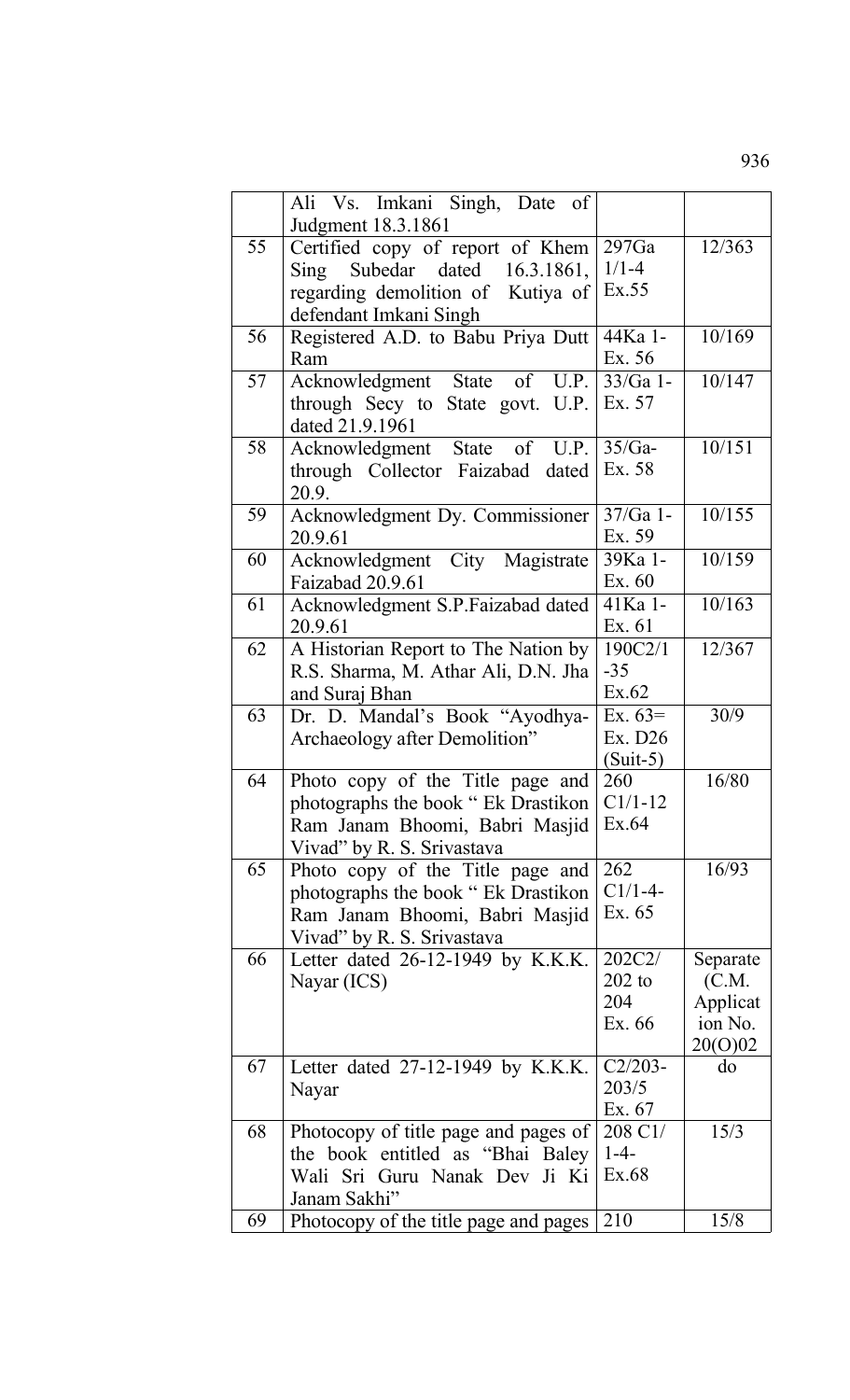|    | of the book titled as " Sikh and                     | $C1/1-10$            |        |
|----|------------------------------------------------------|----------------------|--------|
|    | Sikhism" by W.H.Mc Leod                              | Ex.69                |        |
| 70 | Photocopy of the title page and                      | 230C1/               | 15/167 |
|    | pages of the book title as "The Sikh"                | $1 - 10$             |        |
|    | Religion" by Max Arthur Macauliffe                   | Ex.70                |        |
|    | Vol. I                                               |                      |        |
| 71 | Photocopy of the title page and                      | 232 C1/              | 15/178 |
|    | pages of the book title as "Sri Guru                 | $1 - 5 -$            |        |
|    | Granth Sahib" (Chauthi Sanchi) by                    | Ex.71                |        |
|    | Dr. Manmohan Sehgal                                  |                      |        |
| 72 | Photocopy of the book "The Sikh                      | 234 C1/<br>$1 - 7 -$ | 15/184 |
|    | Religion" by Max<br>Aurthur<br>Macauliffe. Vol. I    | Ex.72                |        |
| 73 | Photocopy of the title page and pages                | 236                  | 15/192 |
|    | of the book entitled as "The                         | $C1/1-5-$            |        |
|    | Evolution of the Sikh Community"                     | Ex.73                |        |
|    | by W.H. Mcleod                                       |                      |        |
| 74 | Photocopy of the title page of the                   | 238                  | 15/198 |
|    | book "The Sikh World" by Ramesh                      | $C1/1-5-$            |        |
|    | Chandra Dogra                                        | Ex.74                |        |
| 75 | Photocopy of the title page of the                   | 240C1/1              | 15/204 |
|    | book entitled as "A History of the                   | $-16-$               |        |
|    | Sikhs" by Khushwant Singh, Vol.I                     | Ex.75                |        |
| 76 | Photocopy of the title page of the                   | 248                  | 15 and |
|    | book entitled as "Sri Guru Granth                    | $C1/1-7-$            | 16/21  |
|    | Sahib" (Pahli Sanchi) by Dr.                         | Ex.76                |        |
|    | Manmohan Sehgal.                                     |                      |        |
| 77 | Photocopy of the title page of the                   | 250                  | 16/28  |
|    | book entitled as "Janam Sakhi Das                    | $C1/1-2-$<br>Ex.77   |        |
|    | Guru, i.e. Suraj Prakash" by Gyani<br>Gyan Singh Ji. |                      |        |
| 78 | Photocopy of the title page of the                   | 252                  | 16/31  |
|    | book entitled as "Adi Sri Guru                       | $C1/1-10$            |        |
|    | Granth Sahib" (Tisri Sanchi) by Dr.                  | Ex.78                |        |
|    | Manmohan Sahgal.                                     |                      |        |
| 79 | Photocopy of the title page of the                   | 254 C1/1             | 16/42  |
|    | book entitle as "Adi Sri Guru Granth                 | $-17$                |        |
|    | Sahib" (Dusari Sanchi)                               | Ex. 79               |        |
| 80 | Photocopy of the title page of the                   | 256                  | 16/60  |
|    | book title as "Sri Mad Dev Murari Ji                 | $C1/1-5-$            |        |
|    | ki Jeevani Tatha Sri Guru Parampara                  | Ex. 80               |        |
|    | Prakash".                                            |                      |        |
| 81 | Photocopy of the title page of the                   | 216                  | 15/31  |
|    | "Babar Nama"<br>entitle<br>book<br>as                | $C1/1-21$            |        |
|    | Anuwadak Yugjeet Naval Puri                          | Ex. 81               |        |
| 82 | Photocopy of the title page of the                   | 218 C1/              | 15/52  |
|    | book entitled as "Memoires of Babar                  | $1 - 20$             |        |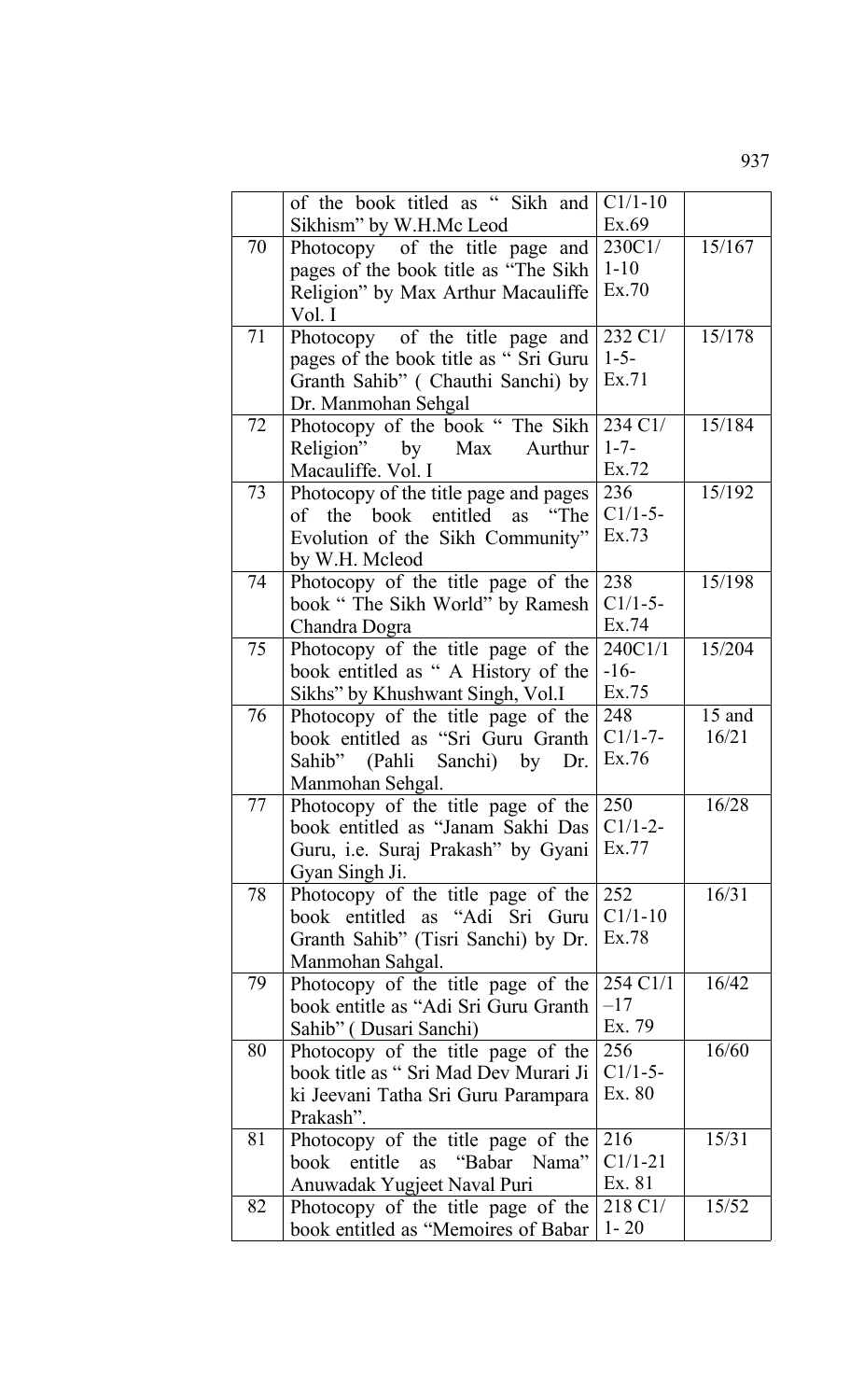|    | Emperor of India" by Lt. Col. F.G.   Ex. 82<br>Talbot                    |                     |              |
|----|--------------------------------------------------------------------------|---------------------|--------------|
| 83 | Photocopy of the title page of the<br>book entitle as "Babar Nama"       | 220 C1/<br>$1 - 11$ | 15/73        |
|    | Anuwadak Yugjeet Naval Puri (408-                                        | Ex. 83              |              |
|    | 426)                                                                     |                     |              |
| 84 | Photocopy of the title page of the                                       | 222 C1/<br>$1 - 5$  | 15/85        |
|    | book entitle as "Babar Nama"<br>Anuwadak Yugjeet Naval Puri (P.          | Ex. 84              |              |
|    | 458-459, 486, 487, 512-515)                                              |                     |              |
| 85 | Photocopy of the title page of the                                       | 224 C1/1            | 15/91        |
|    | book entitled as "Mugha Kaleen<br>Bharat 'Babar'" Anuwadak Syed          | $-62$<br>Ex. 85     |              |
|    | Athar Abbas Rizvi                                                        |                     |              |
| 86 | Photocopy of the title page of the                                       | $212 \text{ C}1/$   | 15/19        |
|    | book entitled as "Sri Guru Granth                                        | $1-4$<br>Ex. 86     |              |
| 87 | Saheb" by Dr. Manmohan Sehgal<br>Photocopy of the title page of the      | 242 C1/             | 16/20        |
|    | book entitled as "The History of                                         | $1 - 5$             |              |
|    | India" as told by its own historian                                      | Ex. 87              |              |
| 88 | Vol. VI by Sir H.N. Elliot, K.C.B.<br>Photocopy of the title page of the | 244 C1/             | 16/7         |
|    | book entitled as "The History of                                         | $1 - 7$             |              |
|    | India" as told by its own historian                                      | Ex. 88              |              |
| 89 | Vol. IV<br>Photocopy of the title page of the                            | 246                 | $16/14 - 20$ |
|    | book entitled as "The History of                                         | $C1/1-7$            |              |
|    | India" as told by its own historian                                      | Ex. 89              |              |
| 90 | Vol. III<br>Copy of title page and contents of                           | 280-C-              | 16/157       |
|    | pages 51-53 and 62-65 of Disputed                                        | $1/1-6$             |              |
|    | Mosque by Sushil Srivastava proved                                       | Ex. 90              |              |
| 91 | by DW 13/1-3<br>Copy of extract of title page and P.                     | 282C-               | 16/164       |
|    | 659-660 of Mughal Kaleen Bharat by                                       | $1/1 - 3$           |              |
|    | Syed Athar Abbas Rizvi (P. 135-136)                                      | Ex. 91              |              |
|    | proved by Dr. Bisan Bahadur DW<br>$13/1 - 3$                             |                     |              |
| 92 | Mughal Empire in India by Prof. S.R.                                     | 284C-               | 16/168       |
|    | Sharma, (page 12-34) proved at p.                                        | $1/1 - 14$          |              |
|    | 177 and 178 by statement of DW<br>13/1-3 Bisan Bahadur                   | Ex. 92              |              |
| 93 | Copy of the title page and pages 69                                      | 304C1/1             | Separate     |
|    | to 73 of the book entitled as "Indian"                                   | $-7-Ex$ .           |              |
| 94 | Archaeology – A Review 1988-89"<br>Copy of the title page and pages 81   | 93<br>304C1/8       | Separate     |
|    | to 82 of the book entitled as "Indian"                                   | $-11$               |              |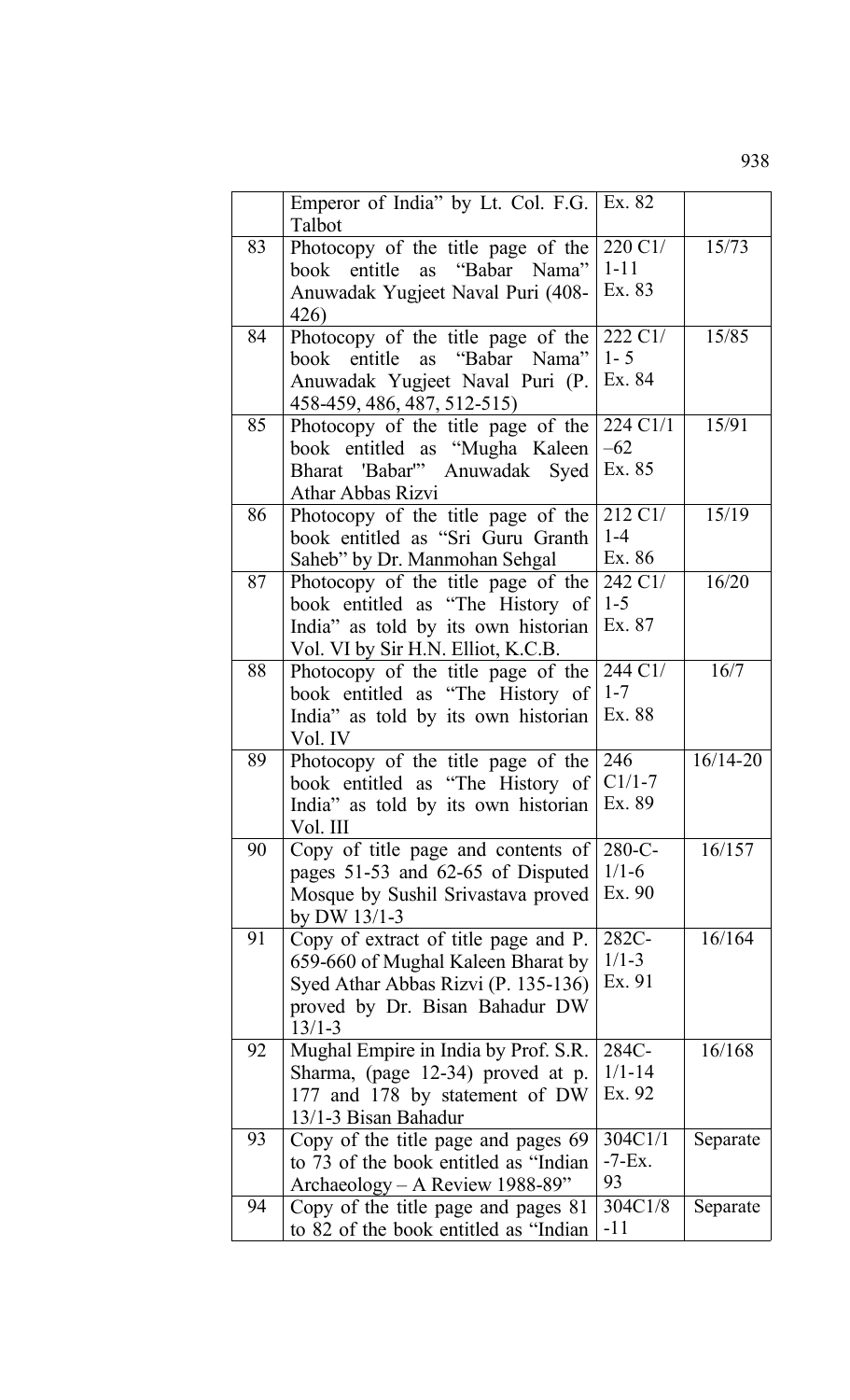|     | Archaeology – A Review 1988-89"                                            | Ex. 94         |          |
|-----|----------------------------------------------------------------------------|----------------|----------|
|     |                                                                            |                |          |
| 95  | Copy of the title page and pages 48                                        | 304C1/1        | Separate |
|     | to 49 of the book entitled as "Indian                                      | $2 - 15$       |          |
|     | Archaeology - A Review 1976-77"                                            | Ex. 95         |          |
| 96  | Copy of the title page and pages 13                                        | 304C1/1        | Separate |
|     | of the book entitled as "Indian                                            | $6 - 18 -$     |          |
|     | Archaeology - A Review 1960-61"                                            | Ex. 96         |          |
|     |                                                                            |                |          |
| 97  | Copy of the title page and pages 16                                        | 304C1/1        | Separate |
|     | to 17 of the book entitled as "Indian                                      | $9 - 22$       |          |
|     | Archaeology – A Review 1963-64"                                            | Ex. 97         |          |
| 98  | Copy of the title page and pages 20                                        | 304C1/2        | Separate |
|     | to 22 of the book entitled as "Indian                                      | $3 - 28$       |          |
|     | Archaeology – A Review 1966-67"                                            | Ex. 98         |          |
| 99  | Copy of the title page and pages 88                                        | 304C1/2        | Separate |
|     | to 94 of the book entitled as "Indian                                      | $9 - 37 -$     |          |
|     | Archaeology – A Review 1989-90"                                            | Ex. 99         |          |
| 100 | Copy of the title pages, Foreward,                                         | 304C1/3        | Separate |
|     | Preface, Acknowledgement<br>and                                            | $8-43$         |          |
|     | contents of the book entitled as                                           | Ex. 100        |          |
|     | "Excavation at Kalibangan"                                                 |                |          |
| 101 | Photo copy of the book titled as "The                                      | 228C1/1        | 15/159   |
|     | New Encyclopaedia Britanika Vol-27                                         | $-7$           |          |
|     |                                                                            | Ex. 101        |          |
| 102 | Photostat copy of the title page,                                          | 286C1/1        | 16/183   |
|     | preface, contents and pages 259 to                                         | -14<br>Ex. 102 |          |
|     | 281 of the book entitled as "The                                           |                |          |
|     | History Of India as told by its                                            |                |          |
|     | Historian Vol. II" by Sir H.M, Elliot<br>and John Dowson as per list 285C1 |                |          |
| 103 | Epigraphica India (Arabic<br>and                                           | 196BC2/        | Separate |
|     | Perssian Supplement 1965 Edited by                                         | $15 - 22$      | C.M.     |
|     | Dr. Z.A. Desai, filed on 19.11.2001                                        | Ex. 103        | 31(0)/20 |
|     | by P.W. 20 Shireen Moosvi                                                  |                | 01       |
| 104 | Early Travels in India 1583-1619,                                          | 196BC2/        | do       |
|     | Edited by William Foster C.I.E.                                            | $23 - 26$      |          |
|     |                                                                            | $Ex-104$       |          |
| 105 | Catalogue of Historical Documents                                          | 196BC2/        | do       |
|     | in Kapad Dwara Jaipur Part II Map                                          | 27, 28         |          |
|     | and Plans By Gopal Narain Bahura                                           | Ex. 105        |          |
|     | and C.M. Singh Jaipur 1990                                                 |                |          |
| 106 | List of Sunni Waqf's situated in Agra                                      | 244GA-         | 12/407   |
|     | and Awadh on which UP Muslim                                               | 1 Ex.          |          |
|     | Waqf Act 13 of 1936<br>applies                                             | 106            |          |
|     | published<br>Gazetteer<br>Govt.<br>in                                      |                |          |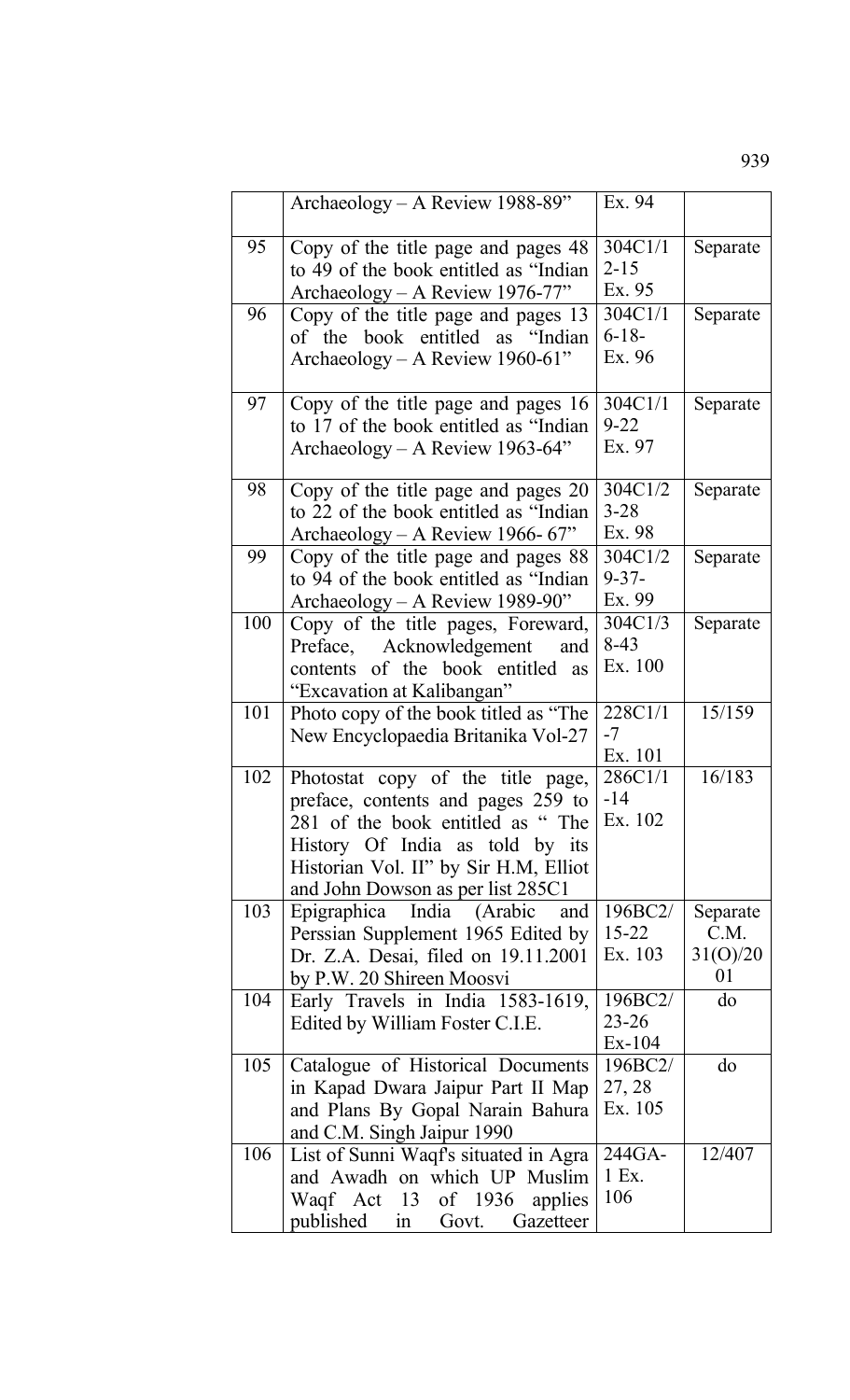|     | alongwith original Gazettee 1944                                        |             |             |
|-----|-------------------------------------------------------------------------|-------------|-------------|
| 107 | Archaeology<br>Indian<br>since                                          | 199C-       | 18(0)200    |
|     | Independence edited by Sri K.M.                                         | 2/1         | 2           |
|     | Shrimali. Delhi 1996-Association for                                    | Ex. 107     | Separate    |
|     | Study of History<br>the<br>and                                          |             |             |
|     | Archaeology                                                             |             |             |
| 108 | Literature<br>and<br>Mathura<br>in                                      | 199C-       | do          |
|     | Archaeology- Sita Ram Roy filed                                         | 2/2         |             |
|     | though (C.M. Appl. No. 18 (O) of $\&$ x. 108                            |             |             |
|     | 2002 in Re 4/89 dated 22.04.2002)                                       |             |             |
| 109 | Relevant extract of the book entitled                                   | 196BC-2     | Book/31     |
|     | as "Fawaidul Fawad" published from                                      | to          | (0)01       |
|     | Lahore in 1966, filed through C.M.                                      | 196BC-      | Separate    |
|     | Appl. No. 31(O) of 2001 In Re. OOS                                      | 2/4         |             |
|     | No. 4/1989, by Shireen Moosvi. P.W.                                     | Ex. 109     |             |
|     | 20 on 19.11.2001.                                                       |             |             |
| 110 | Relevant extract book "Khairul                                          | 196BC-      | do          |
|     | Majalis" edited by Prof. Khaliq                                         | $2/5 - 12$  |             |
|     | Ahmad Nizami published by Dept. of                                      | Ex. 110     |             |
|     | History A.M.U.                                                          |             |             |
| 111 | Relevant Extract of the Book                                            | 196 BC-     | do          |
|     | "Khulasatu-Tawarikh" written<br>by                                      | $2/13 - 14$ |             |
|     | Sujan Rai Bhandari<br>Munshi                                            | Ex. 111     |             |
|     | published from Delhi in 1918.                                           |             |             |
| 112 | Page $134/1-4$ , Photostat copy of Ex. 112                              |             | With        |
|     | "Palistan Archaeology-Edited by M.                                      |             | affidavit   |
|     | Haraounmur Rashid, Annex. No. 1 to                                      |             | of Suraj    |
|     | the affidavit of Suraj Bhan PW 16 on                                    |             | <b>Bhan</b> |
|     | 20.03.2006 (Part-III of the statement)                                  |             |             |
|     | with affidavit of Suraj Bhan                                            |             |             |
| 113 | Page 20/1-20/5, Extract from "Indian"                                   | Ex. 113     | do          |
|     | Archaeology-A Review" edited by                                         |             |             |
|     | Ajai Shanker, Director General, ASI                                     |             |             |
|     | 1997 pages 6-9, Annex. 1 to the                                         |             |             |
|     | affidavit of R.C. Thakran at the time                                   |             |             |
|     | of statement                                                            |             |             |
| 114 | Page 20/8, 20/9, "Ancient India" EX. 114                                |             | do          |
|     | Bulletin of ASI Numbers 3, 1947,                                        |             |             |
|     | Annex. II to the affidavit of R.C.                                      |             |             |
|     | Thakran at the time of statement                                        |             |             |
| 115 | Page 20/10-20/12, I.A.R. 1988-89                                        | Ex. 115     | do          |
|     | edited by M.C. Joshi, published by                                      |             |             |
|     | ASI 1993, Annex. III to the affidavit<br>of R.C. Thakran at the time of |             |             |
|     | statement                                                               |             |             |
| 116 | Page 20/14-20, Indian Archaeology                                       | Ex. 116     | do          |
|     | $1991-92$ edited by B.P.<br>Singh,                                      |             |             |
|     |                                                                         |             |             |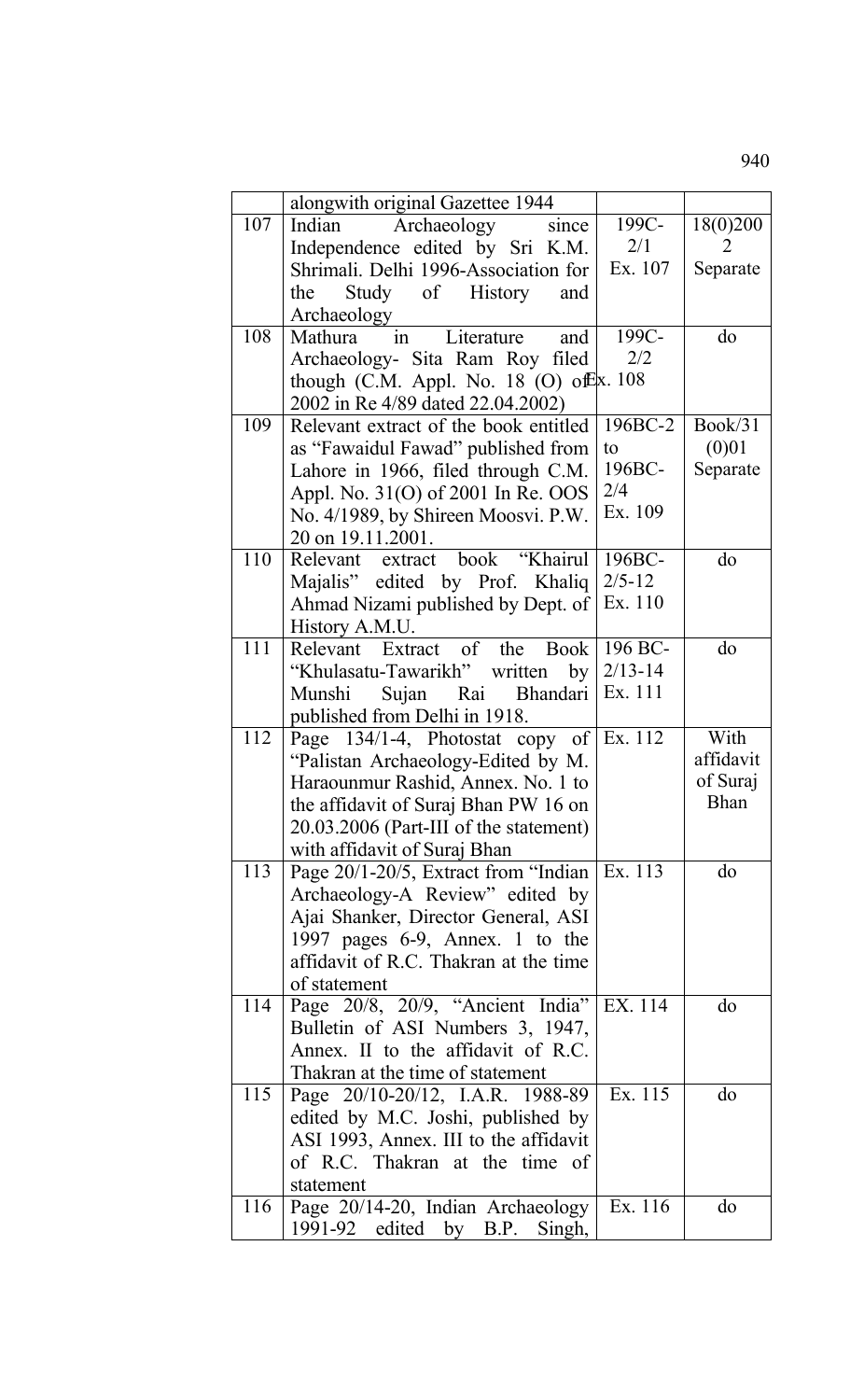|     | Secretary Dept. of Culture and D.G.<br>A.S.I. 1996 Edition, Annex. IV to the |            |           |
|-----|------------------------------------------------------------------------------|------------|-----------|
|     | affidavit of R.C. Thakarn                                                    |            |           |
| 117 | Page 19/1-8, Extract from                                                    | Ex. 117    | With      |
|     | "Archaeology-The Basics" by Clive                                            |            | affidavit |
|     | Gamble. Annex. I to the affidavit of                                         |            | $\sigma$  |
|     | PW 32, Supria Verma                                                          |            | Supriya   |
|     |                                                                              |            | Verma     |
| 118 | Annex. 2 to 11, filed alongwith                                              | Ex. 118-   | With      |
|     | additional objection against ASI                                             | 127        | object-   |
|     | report by the plaintiff of OOS 4 of                                          |            | -ion of   |
|     | 1989 at page 29, 30 of her affidavit.                                        |            | Z. Jilani |
|     | Has proved all these photographs                                             |            |           |
|     | which are of the different mosques,                                          |            |           |
|     | platforms and walls etc.                                                     |            |           |
| 119 | Extract from "Sri Ram Janam Bhumi"                                           | $44C-1/1-$ | 19/33     |
|     | Ka Rakta Ranjit Itihas" by Pandit                                            | 8          |           |
|     | Ram Goptal Pandey "Sharad"                                                   | through    |           |
|     | published in 1987, Title page and                                            | list 44C-  |           |
|     | pages 14,15,31, 33, 34 and 95, filed                                         |            |           |
|     | on 10.9.2003 by Sri Z. Jilani, Adv.,                                         | Ex. 128    |           |
|     | during cross examination of DW $3/1$                                         |            |           |
|     |                                                                              |            |           |

## **604**. Documents filed by defendants in (Suit-4):

| Sl.            | Description of Paper                  | Paper      | Register/ |
|----------------|---------------------------------------|------------|-----------|
| No.            |                                       | No.        | Page No.  |
|                |                                       | Exhibit    |           |
|                |                                       | mark       |           |
| $\mathbf{1}$   | Copy of the preliminary order passed  | $231/C1$ , | 14/5      |
|                | by Sri Markandey Singh Magistrate !   | Ex. A1     |           |
|                | st Class (Addl. City Magistrate,      |            |           |
|                | Faizabad cum Ayodhya) dae of order    |            |           |
|                | 29.12.1949                            |            |           |
| 2              | Copy of the order passed<br>on        | 232/1/C1   | 14/7      |
|                | 30.7.1953 by City Magistrate Prem     | $-2,$      |           |
|                | Shanker in case no. $1/2/18$ U/s 145  | Ex. A2     |           |
|                | Cr.P.C.                               |            |           |
| $\overline{3}$ | Copy of supurdnama dated $5.1.50$ in  | $233/C1$ , | 14/11     |
|                | Court of City Magistrate<br>the       | Ex. A3     |           |
|                | Faizabad in case no. $1/2/18$ U/s 145 | (page 33)  |           |
|                | Cr.P.C.                               | Vol. $I$ ) |           |
|                |                                       | $=Ex-1$ of |           |
|                |                                       | Suit-4     |           |
| 4              | Certified copy of the order dated 04- | 43B 1/2,   | 14/15     |
|                | 06-1942 on compromise in R.S. No.     | Ex. A4     |           |
|                | 95/1941, in the court of Add. Civil   |            |           |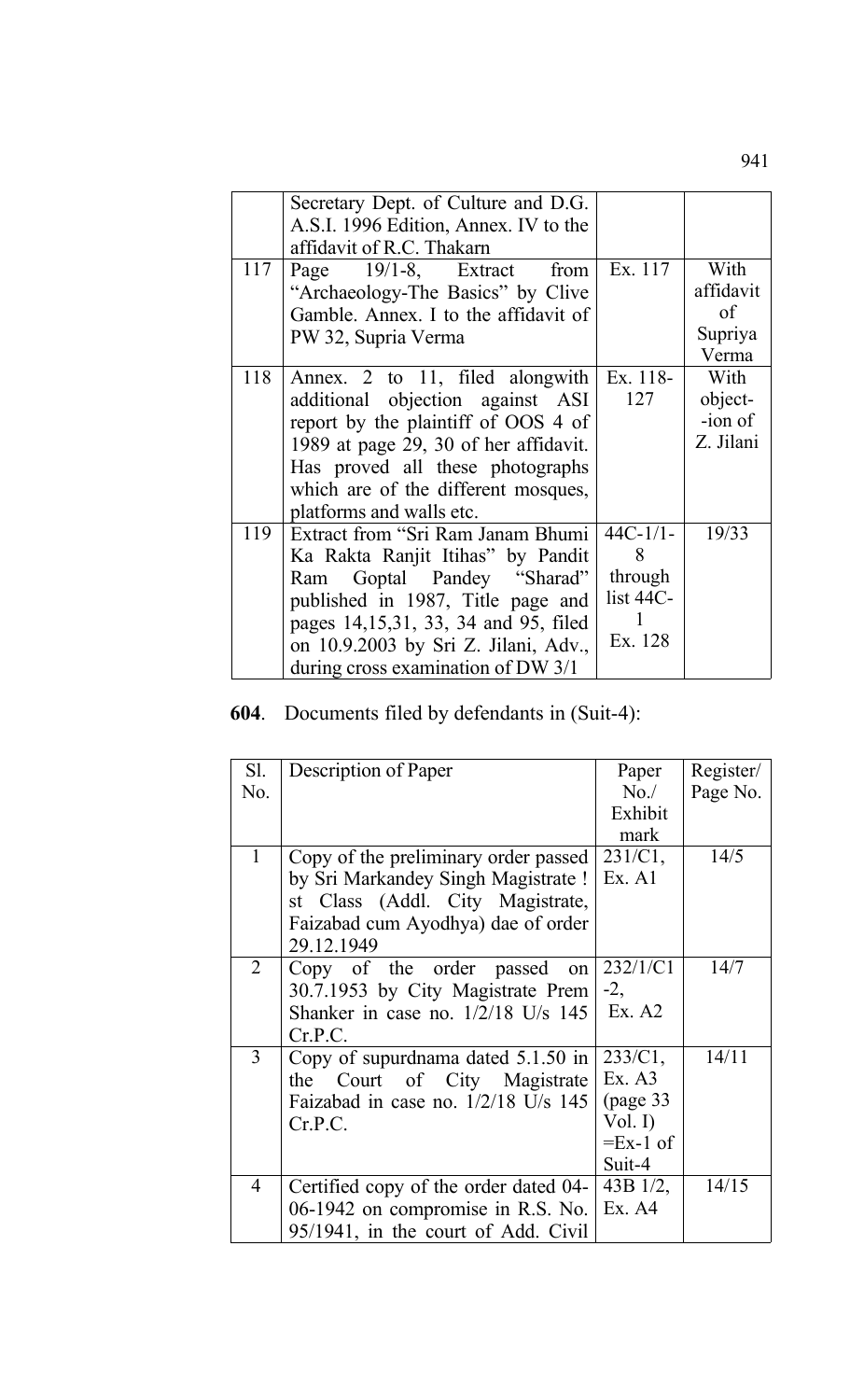|                | Judge Faizabad Nirmohi Akhara Vs<br>Raghunath Das and 7 others                          |                    |        |
|----------------|-----------------------------------------------------------------------------------------|--------------------|--------|
| 5              | Certified copy of the decree with                                                       | $43B1/3-$          | 14/17  |
|                | terms of compromise in R.S. No.                                                         | 9, Ex.             |        |
|                | 95/1941 in the Court of Civil Judge                                                     | A5 (page           |        |
|                | Faizabad Mahant Ramcharan Das Vs.                                                       | 45-48)             |        |
|                | Raghunath Das and others                                                                |                    |        |
| 6.             | Copy of the commission report dated                                                     | 43B1/10            | 14/31  |
|                | 18-04-1942, filed by Pleader                                                            | $-16$ , Ex.        |        |
|                | commissioner in R. S. No. 95/41                                                         | A6                 |        |
| $\overline{7}$ | Certified copy of judgment dated                                                        | 43B1/17            | 14/45  |
|                | 4.11.1966, U/s 145 Cr.P.C. By                                                           | $-20$ , Ex.        |        |
|                | Munsif Faizabad Mahant Prem Das                                                         | A7                 |        |
|                | Vs. Ram Lakhan Das Golkee                                                               |                    |        |
| 8              | Certified copy of reference order of                                                    | 43B1/21            | 14/55  |
|                | City Magistrate in aforesaid case                                                       | $-25$ , Ex.        |        |
|                | dated 9.9.1966 case no. 10/1966                                                         | A8                 |        |
| 9              | Geetawali by Goswami Tulsi Das                                                          | $46C-1/1$ ,        | 19/53  |
|                | Filed in O.O.S. 4/89 by Deponent                                                        | Ex. A9             |        |
|                | No. 3 Through his witness R.P.                                                          |                    |        |
|                | Pandey. Marked Exhibit as per order                                                     |                    |        |
|                | of Court dt. 8-7-08                                                                     |                    |        |
| 10             | Appendix 'A' to the book "A                                                             | 258C-              | 16/66  |
|                | Historical Sketch of Teh. Faizabad"                                                     | $1/1 - 14$ ,       |        |
|                | Karnegi, Officiating<br>P.<br>by                                                        | Ex. A10            |        |
|                | Commissioner and Settlement                                                             |                    |        |
|                | Officer                                                                                 |                    |        |
| 11             | Certified copy of Khasra<br>1308F                                                       | 43B1/27,           | 14/69  |
|                | Nazool regarding registered Nazul Ex. A11                                               |                    |        |
|                | plot no. 588 Vill. Kot Ramchandra                                                       |                    |        |
|                | Ayodhya                                                                                 |                    |        |
| 12             | Certified copy of the statement of                                                      | 266C-              | 16/121 |
|                | Abhiram Das Chela Saryu Das in the                                                      | $1/1-3$ ,          |        |
|                | Court of D,J Fazizabad in case no.                                                      | Ex. A12            |        |
|                | 12/61, Dated 18-03-1978                                                                 |                    |        |
| 13             | Certified copy of the charge sheet                                                      | 270C-<br>$1/1 - 7$ | 16/137 |
|                | under session trial no. 49/83 in the                                                    | Ex. A13            |        |
|                | court of 3 <sup>rd</sup> Additional Session Judge<br>as per list 269C1, marked as paper |                    |        |
|                | no. $270C1/1-7$                                                                         |                    |        |
| 14             | Certified copy of the objection by                                                      | 272C1/1            | 16/144 |
|                | Dharm Das dated 16-07-1982 in the                                                       | $-3,$              |        |
|                | court of A.D.M/Nazul Officer                                                            | Ex. A14            |        |
| 15             | Certified copy of the affidavit of                                                      | 276C1/1            | 16/151 |
|                | Dharam Das dated 16-07-1982 in the                                                      | $-3,$              |        |
|                | court of ADM/Nazul Officer, in case                                                     | Ex. A15            |        |
|                | no. 101/133/26/866                                                                      |                    |        |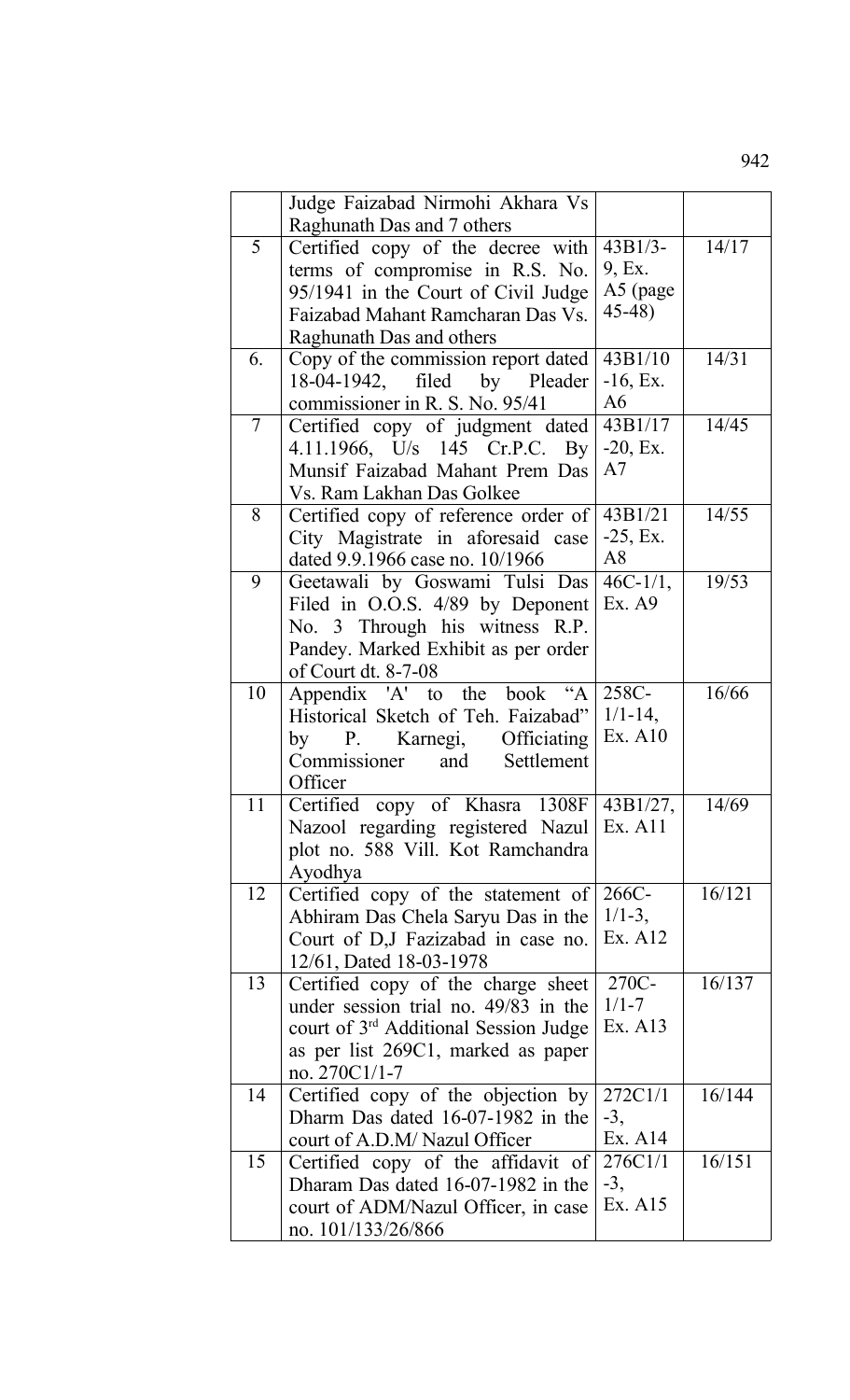| 16 | Affidavit of DW 3/20, Sri Ram                                     | Ann. 19,          | Separate |
|----|-------------------------------------------------------------------|-------------------|----------|
|    | Chandracharya (Statement)                                         | page              |          |
|    |                                                                   | 16/51,            |          |
|    |                                                                   | Ex. A16           |          |
| 17 | Copy of the application moved by                                  | 431/C1,           | 17/7     |
|    | Abhiram Das in the Court of A.D.M.                                | Ex. M1            |          |
|    | Faizabad in case no. 58/73, Misc.                                 |                   |          |
|    | Appl. P.S. Kotwali district Faizabad                              |                   |          |
|    | dated 11.6.1956                                                   |                   |          |
| 18 | Copy of the order dated $26.6.50$ by                              | 432/C1,           | 17/9     |
|    | H.S. Tewari A.D.M. Faizabad case                                  | Ex. M2            |          |
|    | no. 58/73 of 1956, on Misc. Appl of                               |                   |          |
|    | Abhiram Das P.S. Kotwali District                                 |                   |          |
|    | Faizabad                                                          |                   |          |
| 19 | Copy of application by Abhiram Das                                | 433/C1,           | 17/11    |
|    | 21.12.62<br>before<br>City<br>dated                               | Ex. M3            |          |
|    | Magistrate Faizabad                                               |                   |          |
| 20 | Report made by Sri Priya Dutt Ram                                 | 434/C1,           | 17/13    |
|    | receiver on Misc. application of Baba                             | Ex. M4            |          |
|    | Abhiram Das dated 21.12.62                                        |                   |          |
| 21 | of order<br>dated<br>Copy                                         | 435/C1,<br>Ex. M5 | 17/15    |
|    | 21.12.1962 passed by city magistrate                              |                   |          |
|    | S.N. Sharma on Misc. Application of<br>Abhiram Das dated 21.12.62 |                   |          |
| 22 | Copy of order dated $21.12.1962$                                  | 436/C1,           | 17/17    |
|    | passed by Sri S.N. Sharma City                                    | Ex. M6            |          |
|    | Magistrate Faizabad<br>Misc.<br>on                                |                   |          |
|    | <b>Application of Abhiram Das</b>                                 |                   |          |
| 23 | Copy of the record of the right $(3)$                             | 442/Ga1,          | 17/29    |
|    | yearly) from 1374 to 1376 F, village                              | Ex. M7            |          |
|    | Dihwa, Pargana Pratamganj, Tahsil                                 |                   |          |
|    | Nawabganj                                                         |                   |          |
| 24 | Copy of Bandobast Map 1944-45 F                                   | 54A2/11           | 33/13    |
|    | Babat Mauza Ramkot Pargana Haveli                                 | , Ex. B1          |          |
|    | Awadh Faizabad                                                    |                   |          |
| 25 | Copy of Naqual Khasra Kishtwar                                    | 54A2/12           | 33/15    |
|    | Bandobast of the year 1344-45 F                                   | $-20$ , Ex.       |          |
|    | Mauza Ramkot, Pargana Haveli                                      | B <sub>2</sub>    |          |
|    | Awadh, Faizabad with Hindi copy                                   |                   |          |
| 26 | Photograph back view of the                                       | 54A2/30           | 33/51    |
|    | building                                                          | , Ex. B3          |          |
| 27 | Book titled as "Sikh Itihas Mein Sri                              | 206C1,<br>Ex. B4  | 15/1     |
|    | Ram Janam Bhumi" by Rajendra                                      |                   |          |
| 28 | Singh D.W. $2/1-1$<br>alongwith<br>filed<br>Annexure<br>the       | $12/14-$          | Separate |
|    | affidavit of Rajendra Singh D. W.                                 | 16, Ex.           |          |
|    | 2/1-1 Book titled as "Bhai Bale Wali                              | B5                |          |
|    |                                                                   |                   |          |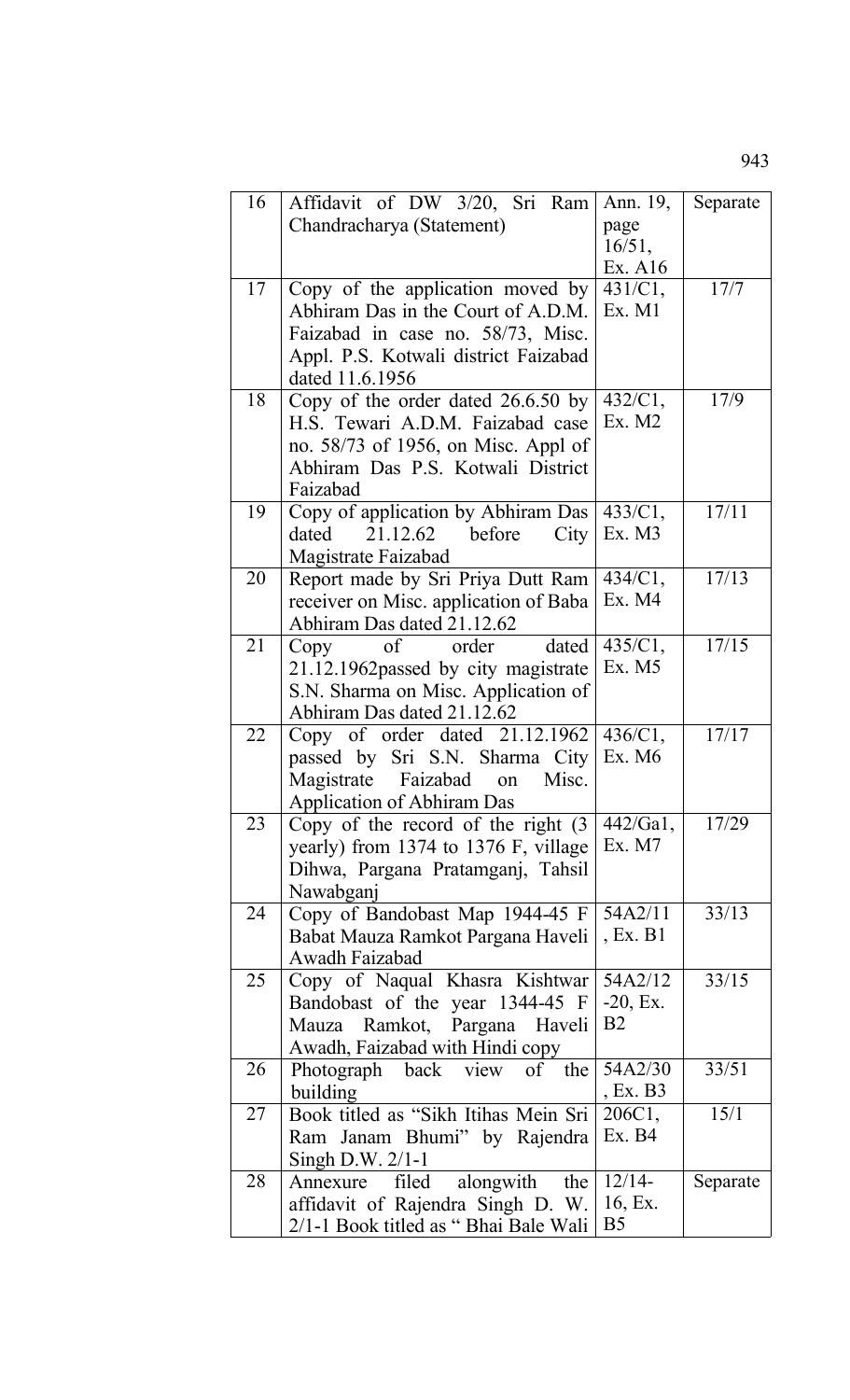|    | Janam Sakhi"                                                               |                       |          |
|----|----------------------------------------------------------------------------|-----------------------|----------|
| 29 | Annex. 1, Extract from "Janam Sakhi                                        | $12/1-3$ ,            | Separate |
|    | Bhai Bala Ka" by Dr. Gurubachan                                            | Ex. B6                |          |
|    | (Hindi Transliteration)<br>Kaur:                                           |                       |          |
|    | $D.W.2/1-1$ (statement)                                                    |                       |          |
| 30 | Annex. 2, Extract from "Janam Sakhi                                        | $12/4-5$ ,            | Separate |
|    | Sri Guru Nanak Dev Ji" by Sri Mihir                                        | Ex. B7                |          |
|    | Wan Ji Sodi (Hindi Transliteration)                                        |                       |          |
|    | $D.W.2/1-1$ (statement)                                                    |                       |          |
| 31 | Annex. 3, Extract from "Aadi                                               | $12/6 - 8$ ,          | Separate |
|    | Sakhiya" Third Edition published by                                        | Ex. B8                |          |
|    | Book ShopD.W.2/1-1<br>Lahor                                                |                       |          |
|    | (statement)                                                                |                       |          |
| 32 | Annex. 4, Extract from "Puratan                                            | $12/9-10$ ,           | Separate |
|    | Janam Sakhi- Sri Guru Nanak Dev Ji                                         | Ex. B9                |          |
|    | $Ki''$ (Sachitra) $D.W.2/1-1$ (statement)                                  |                       |          |
| 33 | Annex. 5, Extract from "Pothi Janam"                                       | $12/11-$              | Separate |
|    | Sakhi" D.W.2/1-1 (statement)                                               | 13, Ex.               |          |
|    |                                                                            | <b>B10</b>            |          |
| 34 | Annex. 6, Extract from "Guru Nanak                                         | $12/18-$              | Separate |
|    | Bans Prakash (Punjabi) by Sukhbasi                                         | 20, Ex.               |          |
|    | Ram Bedi, edited by Gurumukh                                               | <b>B11</b>            |          |
|    | Singh, Languages Dept. Punjab,                                             |                       |          |
|    | Patiala, 1986 D.W.2/1-1 (statement)                                        |                       |          |
| 35 | Annex. 8, Extract from "Janam Sakhi                                        | $12/21 -$             | Separate |
|    | Sri Guru Nanak Dev Ji" by Mihirwan                                         | 24, Ex.               |          |
|    | Ji Sodhi D.W.2/1-1 (statement)                                             | <b>B12</b>            |          |
| 36 | Annex. 9. Extract from "Janam Sakhi                                        | $12/25 -$             | Separate |
|    | Sri Guru Nanak Dev Ji" by Mihirwan                                         | 35, Ex.               |          |
|    | Ji Sodhi D.W.2/1-1 (statement)                                             | <b>B</b> 13           |          |
| 37 | Annex. 10, Extract from "Sri Guru                                          | $12/36-$              | Separate |
|    | Teerth Sangrah" by Sriman Tara Hari                                        | 39, Ex.<br><b>B14</b> |          |
|    | Narottam D.W.2/1-1 (statement)                                             | $12/40-$              |          |
| 38 | Annex. 11, Extract from "Twarikh"                                          | 42, Ex.               | Separate |
|    | Guru Khalsa" by Bhai Gyan Singh Ji                                         | <b>B</b> 15           |          |
| 39 | Gyani D.W.2/1-1 (statement)                                                | 54A2/50               | 33/51    |
|    | Presidential Address by S.P. Gupta<br>on $22.12.1989$ in Guntoor (A.P.) on | $-70,$                |          |
|    | the subject "Sri Ram Janam Bhumi                                           | Ex. B16               |          |
|    | Controversy- Passion apart what                                            |                       |          |
|    | history and archaeology have to say                                        |                       |          |
|    | on this Issue", Proved by the witness                                      |                       |          |
|    | at page 9 of his evidence as OPW 3                                         |                       |          |
| 40 | Photocopy of the photograph of                                             | 78A-                  | 13/99    |
|    | Babri Masjid without Meenars                                               | $2/52$ , Ex.          |          |
|    |                                                                            | J1                    |          |
| 41 | Srimad Valmiki Ramayan                                                     | 261                   | Separate |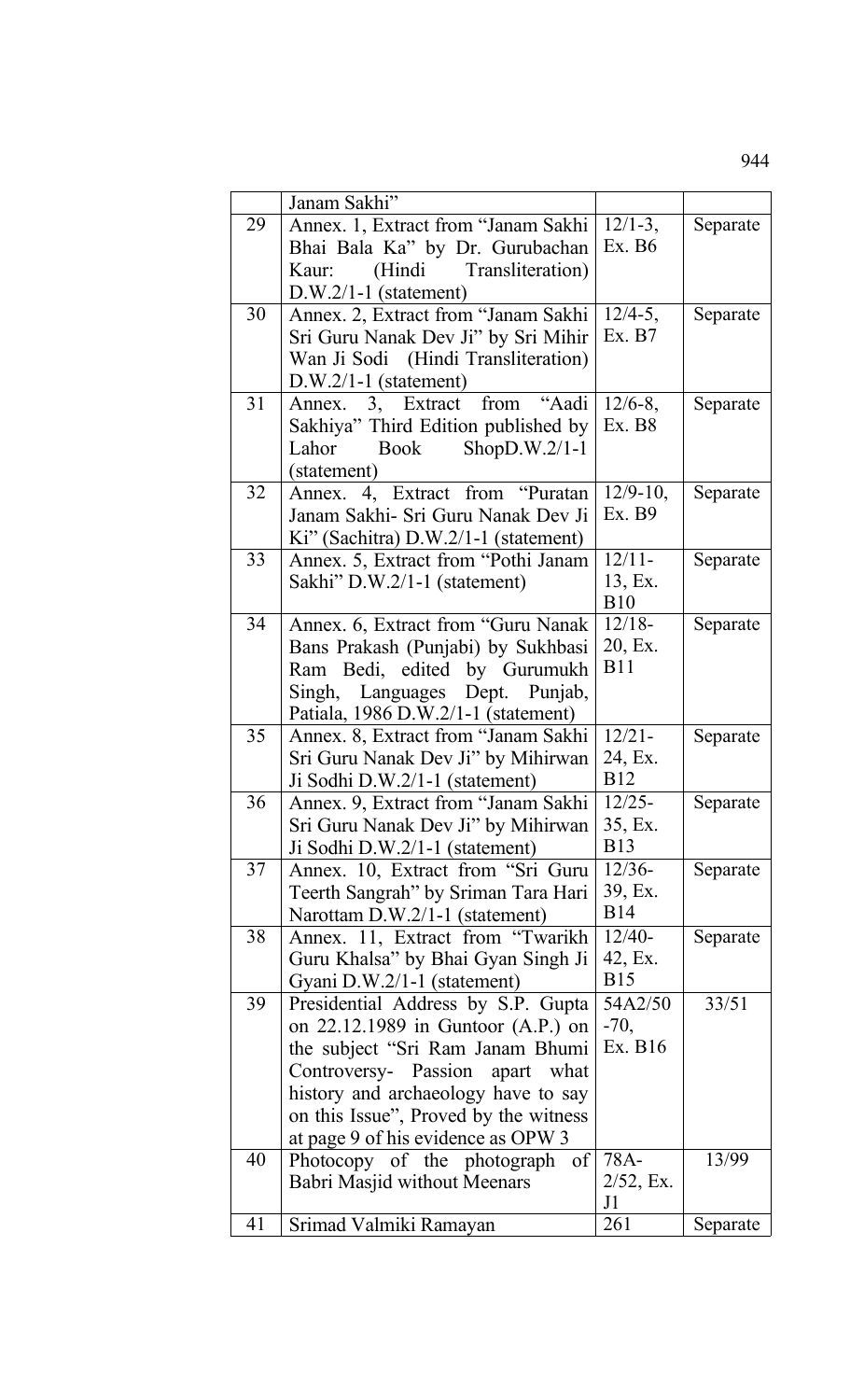C1/182 Ex. J2/1 and J2/2 book 42 Maharishi Valmiki Praneet Valmiki Ramayan Sloka-6 78A2/7, Ex. J3 13/13 43 Photograph of Faizabad District Gazeetter 1905, pages 173, 174 78A2/53 -55, Ex. J4 13/101 44 Photograph of the extract from "Babar Nama" Vol.-II, written by A.S. Beveridge, appendix LXVII and LXXVIII and also page LXXVII-IXXI 78A- $2/21 -$ 24,Ex. J5 13/39 45 History of Awadh (Amir Ali Shaheed or Marka\_E\_Hanuman Ghari by Sheikh Mohd. Azmat Ali Kakorbi, page 3, 9, 72 78A-2/25-27, Ex. J6 13/47 46 Photocopy of encyclopedia Britanica Vol. I 693, 694 87B-1/3, Ex. J7 13/115 47 Photograph of the extract from the book "Babar Nama" by A.S. Beveridge, pages 656, 657  $87B-1/7-$ Ex. J8 13/127 48 Photograph of the extract from the book "Babar Nama" by A.S. Beveridge, page 602 87B-1/8- Ex. J-9 13/129 49 Fasanae-E-Ibrat Page 71 by Mirza Bazeb Ali Beg 78A-2/28-30, Ex. J10 13/53 50 Extract of the Book Titled as "The Disputed Mosque" Page no. 22  $C2-$ 161/1, Ex. J11 34/69 51 Last page of the cover of the book titled as "Disputed Mosque"  $C2-162/$ Ex. J12 34/71 52 Photo copy of the Bevridge's translation of the book " Babarnama" page no. 401 and 402  $C2-$ 163/1-2, Ex. J13 34/73 53 Photo copy of the pages of the book entitled as " Memoir of Zaheer-Ud-Din Mohammad Babar Emperor of Hindustan  $\overline{C2}$ -164/1-3, Ex. J14 34/77 54 | Photo copy of the Extract of the book Titled as " Disputed Mosque" by Sushil Srivastava Page no. 72 C2- 165/1, Ex. J15 34/83 55 Photo copy of the Foot note 22 of Page no. 95 in the Chapter " Did Babar Build the Masjid" of the book  $\vert$  Ex. J16  $\overline{C2}$ 166/1, 34/85

" Disputed Mosque" by Susheel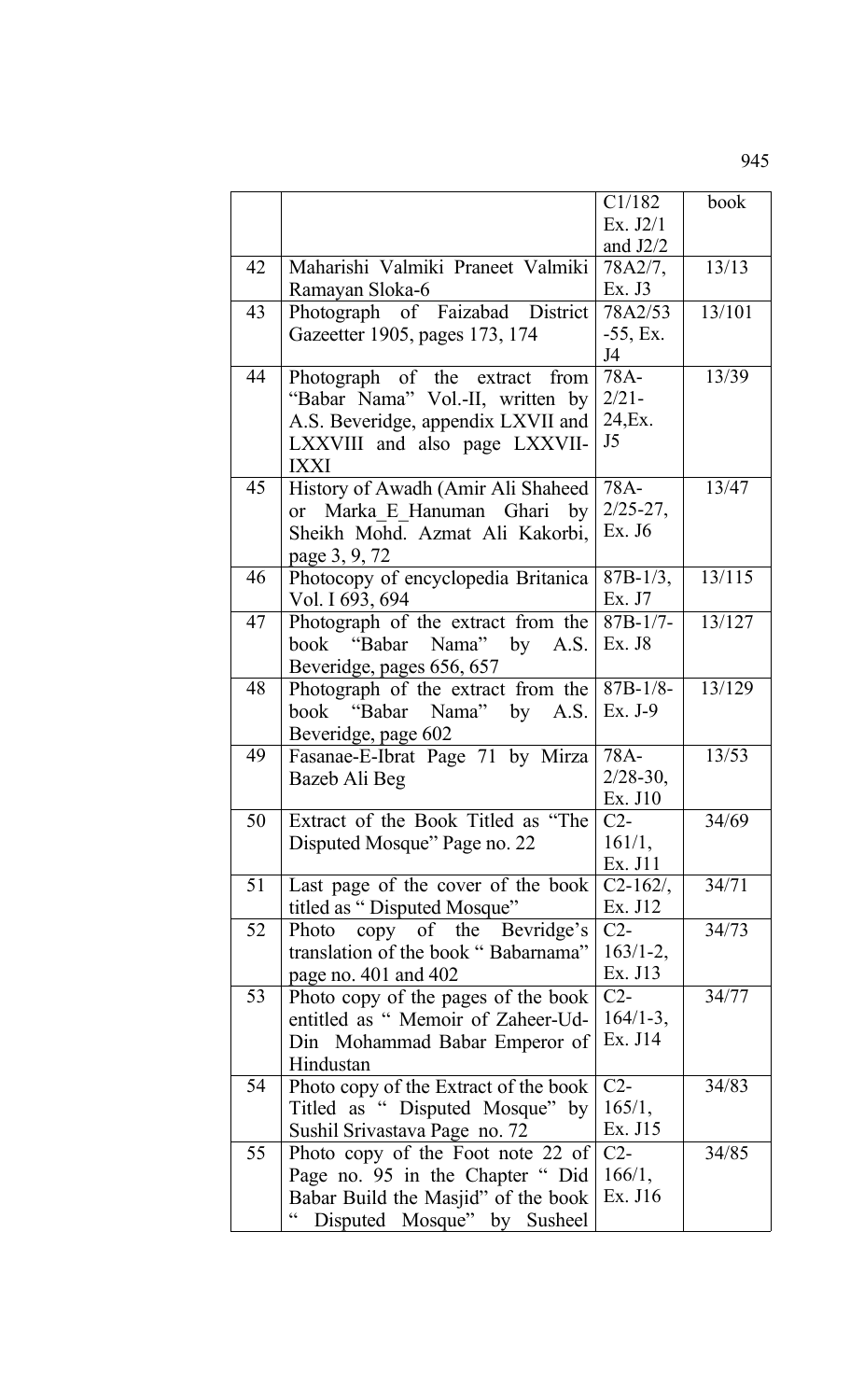|    | Srivastava                                                                   |                |        |
|----|------------------------------------------------------------------------------|----------------|--------|
| 56 | Extract of the Book entitled as "Ain-                                        | $C2-167/$ ,    | 34/87  |
|    | I-Akbari" page no. 182                                                       | Ex. J17        |        |
| 57 | $\boldsymbol{\zeta}$ $\boldsymbol{\zeta}$<br>Extract of the book entitled as | $C2 - 168$     | 34/89  |
|    | Memories of Babar" page no. 333                                              | Ex. J18        |        |
| 58 | Photo copy of the extract of the book                                        | $C2-170/$ ,    | 34/117 |
|    | entitled as " Early Travels in India"                                        | Ex. J19        |        |
|    | written by William Foster                                                    |                |        |
| 59 | Photo copy of the Extract of the book                                        | $C2-$          | 34/127 |
|    | "History of the Buddhism"<br>In                                              | $171/1-5$ ,    |        |
|    | Kashmir" by Dr. Sarla Khosla                                                 | Ex. J20        |        |
| 60 | Photo copy of the book titled                                                | $C2-$          | 34/119 |
|    | as "Kalhan's Rajtarangani" by M. A.                                          | $172/1 - 4$ ,  |        |
|    | Stein Vol-2                                                                  | Ex. J21        |        |
| 61 | Photo copy of the book titled as "                                           | $C2-$          | 35/211 |
|    | The History, Antiquities, Topography                                         | $178/1 - 8$ ,  |        |
|    | and Statistics of Eastern India" Vol -                                       | Ex. J22        |        |
|    | II by Montgomry Martin                                                       |                |        |
| 62 | Photo copy of the Extract of the book                                        | $C2-$          | 35/253 |
|    | titled as "History of India under                                            | $180/1 - 8$ ,  |        |
|    | Babar" by William Erskin                                                     | Ex. J23        |        |
| 63 | Photo copy of the Extract of the                                             | $C2 - 181$     | 35/273 |
|    | Monumental<br>Antiquities<br>and                                             | Ex. J24        |        |
|    | Inscription in the North Western                                             |                |        |
|    | Provinces and Oudh by A. Fuhrer                                              |                |        |
| 64 | Photo copy of the Extract of the book                                        | $C2-$          | 36/381 |
|    | "Early travels in India 1583-1619"                                           | $182/1 - 4$ ,  |        |
|    | <b>Edited by William Faster</b>                                              | Ex. J25        |        |
| 65 | Photo copy of the Extract of the book                                        | $C2-$          | 36/423 |
|    | titled as "Indian Antiquities" edited                                        | $185/1 - 4$ ,  |        |
|    | by Richard Carnac Vol. XXXVIII-                                              | Ex. J26        |        |
|    | 1908                                                                         |                |        |
| 66 | Photo copy of the Extract of the book                                        | $C2-$          | 36/445 |
|    | "Hadeeke-A-Shohda"                                                           | $187/1-6$ ,    |        |
|    |                                                                              | Ex. J27        |        |
| 67 | Extract from book titled as "Babur"                                          | C2/169/1       | 34/91  |
|    | by Dr. Radhey Shyam                                                          | $-13$ .        |        |
|    |                                                                              | Ex. J28        |        |
| 68 | Extract from the report of "Tours in                                         | 179C2/1        | 35/237 |
|    | the Central Doab and Gorakhpur in                                            | $-8,$          |        |
|    | 1974-75 and 1875-76" by A.C.L.                                               | Ex. J29        |        |
|    | Carlleyle under the<br>Superinten-                                           |                |        |
|    | -dence of Major General A                                                    |                |        |
|    | Cunningham Vol. XII.                                                         |                |        |
| 69 | Ayodhya in Ancient India by B.C.                                             | C <sub>2</sub> | 34/137 |
|    | Law, report of B.C. Law (Journal of                                          | $173/1-$       |        |
|    | Jha Research Institute Vol. 1, page                                          | 11,            |        |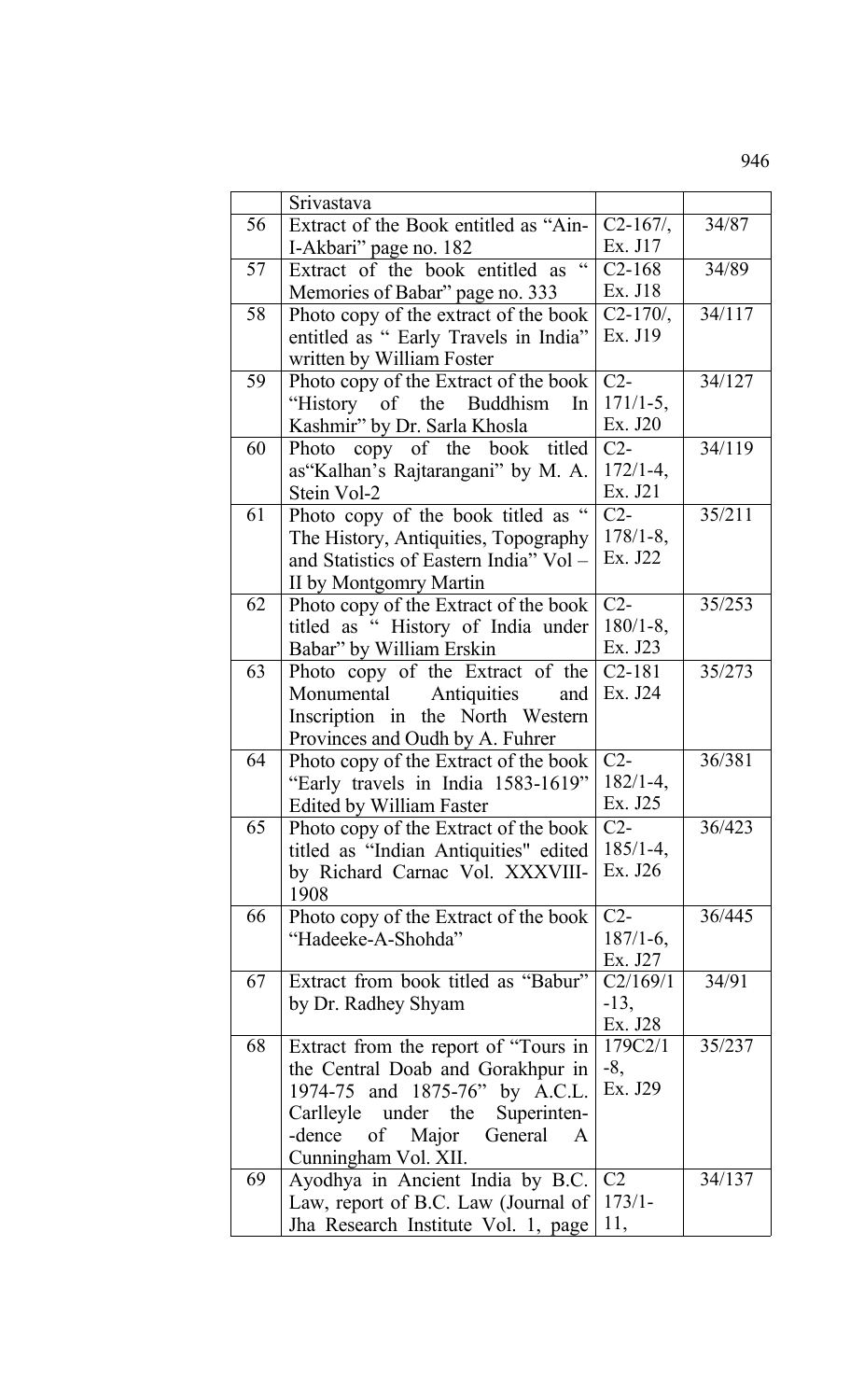|    | 423-443)                              | Ex. J30         |          |
|----|---------------------------------------|-----------------|----------|
| 70 | Holi Quran Majid, Page 3, 4 written   | 78A2/31         | 13/57    |
|    | by Maulana Sayed Farman Ali           |                 |          |
|    |                                       | Ex. J31         |          |
| 71 | "Purattava" Bulletin of the Indian    | 302C1,          | Separate |
|    | Archaeology society                   | $Ex.T-1$        | book     |
| 72 | Photocopy of the district Gazetteer   | 43A1/12         | 18/25    |
|    | Faizabad written by E.B. Joshi 1960   | $-21, Ex.$      |          |
|    |                                       | $T-2$           |          |
| 73 | Photocopy of the extracts<br>$\sigma$ | 43A1/22         | 18/45    |
|    | "Babarnama" translated by A.S.        | $-24,$          |          |
|    | Beveridge Vol II                      | $Ex.T-3$        |          |
| 74 | Photocopy of the pages from the       | 43A1/29         | 18/59    |
|    | book "Ramacharita Manas" Tikakar      | to $35, Ex-$    |          |
|    | Dr. Raj Bahadur Pandey                | $T-4$           |          |
| 75 | Photocopy of the district Gazetteer   | 43A1/2          | 18/5     |
|    | Faizabad 1905 of United Provinces     | to $11$ ,       |          |
|    | of Agra and Awadh written by H. R.    | $Ex. T-5$       |          |
|    | <b>Nevill</b>                         |                 |          |
| 76 | Photocopy of the pages from the       | $43A-$          | 18/51    |
|    | book "Ain-E-Akbari" by Col. H.S.      | $1/25 - 28$     |          |
|    | Harett written by Abul Fazal Allani   | Ex. T-6         |          |
|    | Vol. II                               |                 |          |
| 77 | Copy of the page 334 of the book      | 120C1/3         | Separate |
|    | entitled as "Dictionary of Islam" By  | $-Ex.V-1$       | book     |
|    | Thomas Patric Huge. Court order       | $=$ Book        |          |
|    | dated 11-11-97(P.W. 11 Statement, at  | $Ex.005-$       |          |
|    | page 58)                              | $5 - 34$        |          |
| 78 | Photo Copy of the Extract of the      | $C2-$           | 34/3     |
|    | chapter entitled as "Did Babar Build  | $155/1-$        |          |
|    | The Masjid"                           | 17, Ex.         |          |
|    |                                       | Q1              |          |
| 79 | Photo Copy of the Extract of the      | $C2-$           | 34/37    |
|    | book "Babar Nama" by Bevridge         | $156/1-5,$      |          |
| 80 | Extract of the Chapter " Did Babar    | Ex. Q2<br>$C2-$ | 34/57    |
|    | Build the Masjid"                     | $159/1-5$ ,     |          |
|    |                                       | Ex. Q3          |          |
| 81 | Page 8 of "The disputed Mosque"       | $C2-$           | 34/67    |
|    |                                       | 160/1.          |          |
|    |                                       | Ex. Q4          |          |
| 82 | Photo copy of the Extract of the book | $C2-$           | 36/553   |
|    | "Dictionary of the Islam" by Thomas   | 196/1,2,        |          |
|    | Patrick                               | Ex. $Q5$        |          |
| 83 | translated<br>Babarnama<br>by<br>A.S. | $C2-$           | 34/47    |
|    | Chapter<br>"Hindustan"<br>Beveridge,  | $157/1 - 4$     |          |
|    | page 602, 603, 604 and 656            | Ex. Q6          |          |
|    |                                       |                 |          |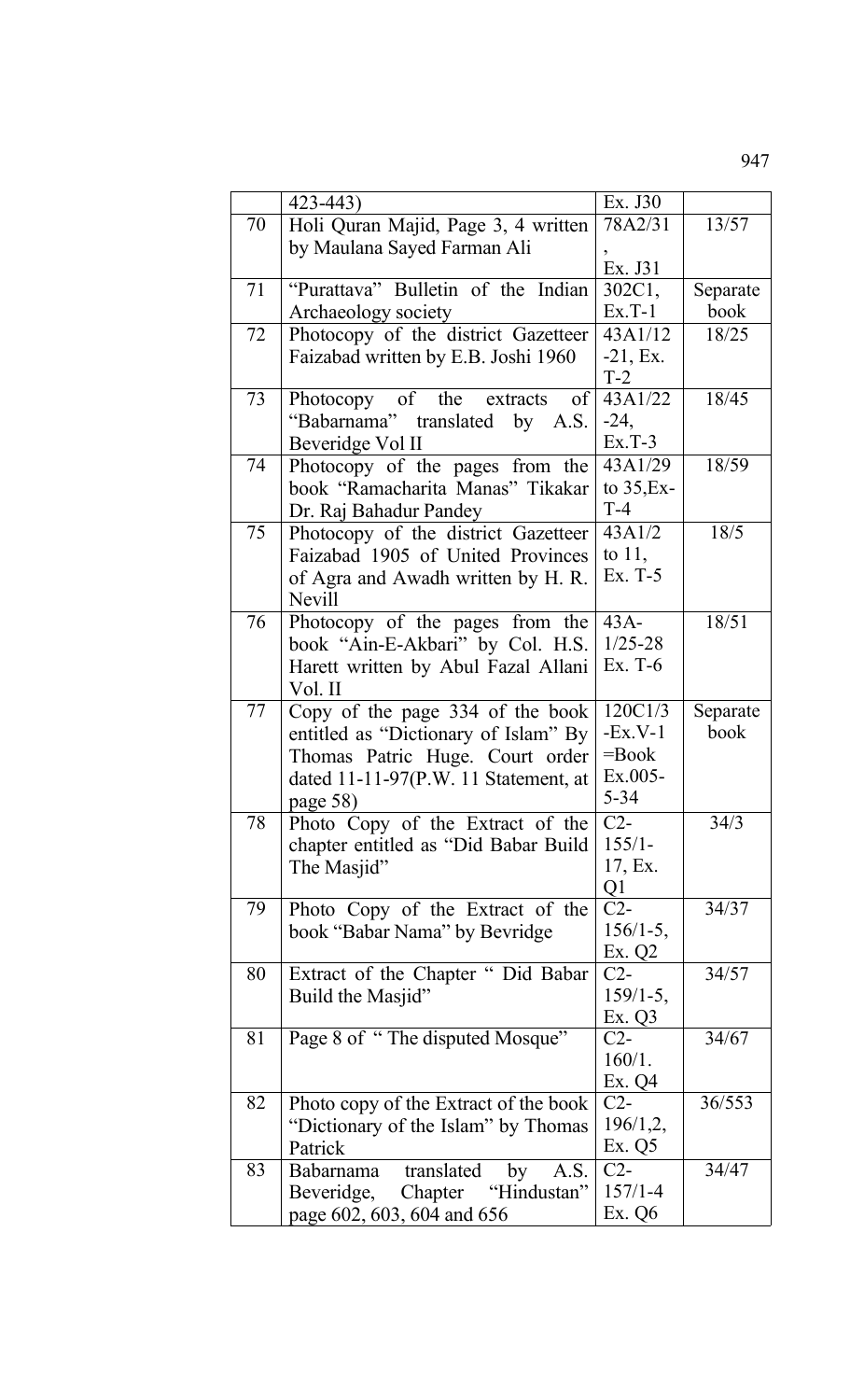## **605**. Documents of plaintiff (Suit-5) :

| Sl.<br>No.     | Description of Paper                                                                                                                                                                                                                                          | Paper<br>No.<br>Exhibit<br>mark          | Register/<br>Page No. |
|----------------|---------------------------------------------------------------------------------------------------------------------------------------------------------------------------------------------------------------------------------------------------------------|------------------------------------------|-----------------------|
| $\mathbf{1}$   | Certified copy of the plaint in Suit<br>No. 29/1945 Shia Central Board of<br>Waqf Vs Sunni Central Board of<br>Waqf (Civil Judge Faizabad)                                                                                                                    | 107C1/2<br>$48 - 250,$<br>Ex.1           | 23/703                |
| $\overline{2}$ | Report of K.V. Ramesh O.P.W. 10                                                                                                                                                                                                                               | 306 C-<br>$1/1 - 11$ ,<br>Ex. 2          | 29/5                  |
| 3              | Book written by S.P. Gupta and T.P.<br>"Ayodhya Ka<br>Verma<br>Itihas and Puratattava Rig Ved Se<br>Abtak"                                                                                                                                                    | 289C1/1<br>Ex.3                          | Separate<br>book      |
| $\overline{4}$ | Annexure 1 of S.C. Mittel's<br>Affidavit of examination in Chief<br>extract of Benjamin Walker' Book<br>"Hindu World and Encyclopaedic<br>Survey of Hinduism" Vol. I, Page<br>103 and 104 of the book.                                                        | 310C1<br>and<br>310C1/1<br>$-3,$<br>Ex.4 | Separate              |
| 5              | Photocopy of pages 739 to 740 of the<br>gazetteer of the territories under the<br>Govt. of East India Company by<br><b>Edward Thornton 1854</b>                                                                                                               | 107C1/1<br>$0-11,$<br>Ex. 5              | 20/21                 |
| 6              | Photocopy of plate XLIX and pages<br>320-327<br>from<br>the<br>book<br>"Archaeological Survey of India, 4<br>reports $1862,63,64$ and 65, vol. I by<br>Alexander Cunningham C.S.I.                                                                            | 107C1/1<br>$2-16A$ ,<br>Ex. 6            | 20/25                 |
| 7              | Photocopy of pages 6 and 7 of the<br>gazetteer of Oudh vol. I, 1877                                                                                                                                                                                           | 107C1/2<br>$5-26$ ,<br>Ex. 7             | 20/51                 |
| 8              | Photocopy of paras no. $618-19$ , $666-$<br>67-68-69, from the pages of the book<br>"Report of settlement of land revenue<br>Faizabad District" by A. F. Millett.<br>C. S. Govt. Press Allahabad 1880                                                         | 107C1/2<br>$7-30,$<br>Ex. 8              | 20/55                 |
| 9              | Photocopy of pages 295 to 297 with<br>frontispiece of the book<br>"The<br>Monumental<br>antiquities<br>and<br>inscriptions in the north western<br>provinces and Awadh described and<br>arranged by A. Fuhror, Phd. Of the<br>Archaeological Survey N.W.P and | 107C1/3<br>$3-36,$<br>Ex. 9              | 20/67                 |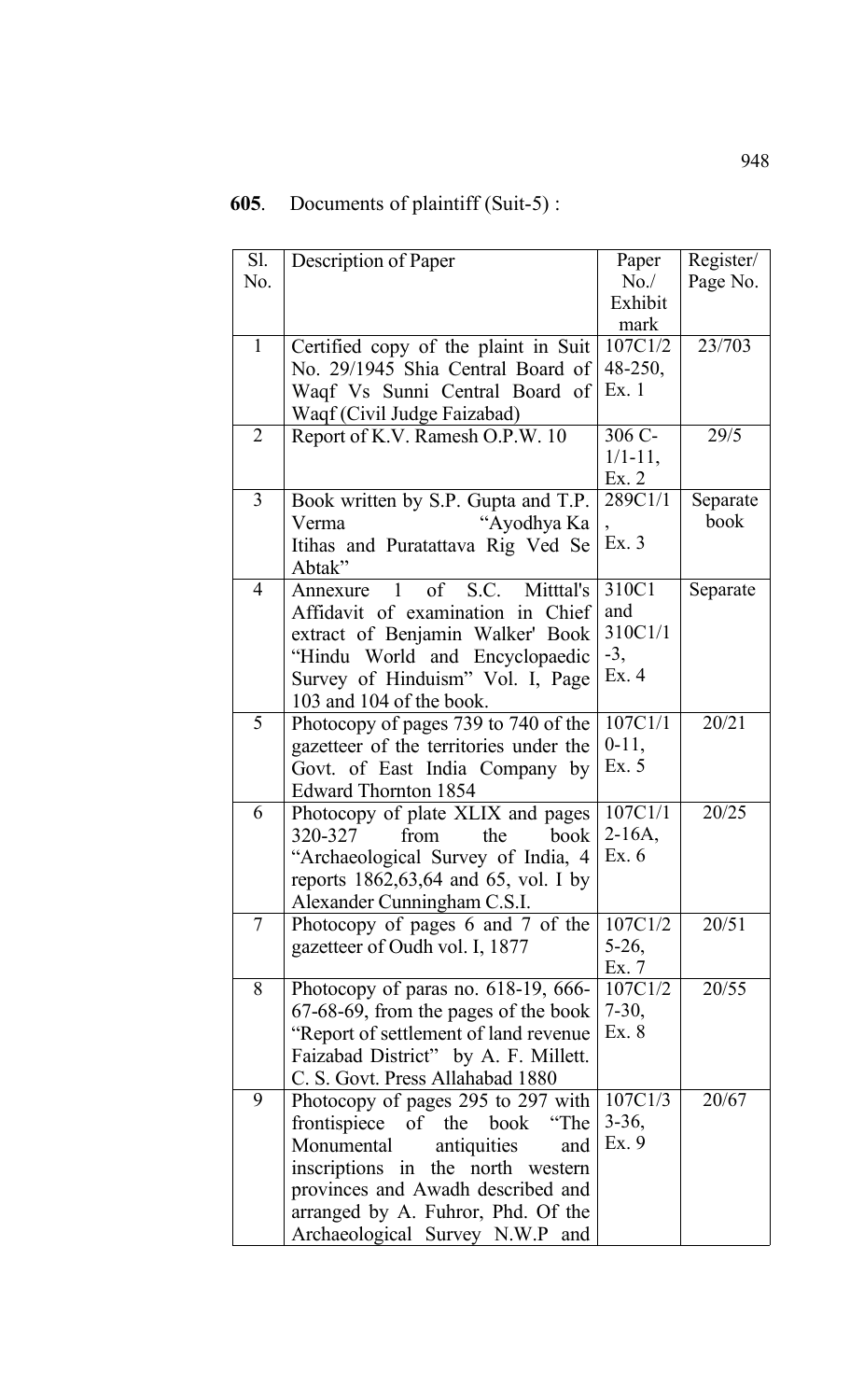|    | Oudh Allahabad and others<br>at              |               |          |
|----|----------------------------------------------|---------------|----------|
|    | Calcutta, Madras, Bombay , London,           |               |          |
|    | Isipaig                                      |               |          |
| 10 | Photocopy of the page and pages of           | $312C -$      | 29/87    |
|    | 388 and 389 of the Imperial                  | $1/22 -$      |          |
|    | Gazetteer of India, Provincial series        | 23, Ex.       |          |
|    | united provinces of Agra and Oudh            | 10            |          |
|    | Vol. II the Allahabad, Banaras,              |               |          |
|    | Gorakhpur Kumaon, Lucknow and                |               |          |
|    | Faizabad divisions and the native            |               |          |
|    | states with frontispiece XLIII district      |               |          |
|    | gazetteer of the united provinces            |               |          |
|    |                                              |               |          |
|    | Agra and Oudh by N. R. Nobell                |               |          |
|    | I.C.S., Govt. Press Allahabad 1905,          |               |          |
|    | edition                                      |               |          |
| 11 | Photocopy of pages 172 to 174 and            | 107C1/4       | 20/85    |
|    | 175 to 177 with frontispiece of              | $2-48,$       |          |
|    | Faizabad gazetteer vol. XLIII 1905           | Ex. 11        |          |
|    | <b>Edition District Gazetteers of United</b> |               |          |
|    | Province of Agra Oudh                        |               |          |
| 12 | Same as above 1928 Edition,                  | 107C1/4       | 20/99    |
|    | photocopy of pages 178-181 with              | $9-53,$       |          |
|    | frontispiece                                 | Ex. 12        |          |
| 13 | Photocopy of pages 34-36-46-47 and           | 107C1/5       | 20/109   |
|    | 352 to 354 with frontispiece of the          | $4-61,$       |          |
|    | U.P. District Gazetteer Faizabad by          | Ex. 13        |          |
|    | Smt. Isha Basant Joshi.<br>(1960)            |               |          |
|    | Edition)                                     |               |          |
| 14 | Photocopy of the page and pages 52           | 107C          | 20/125   |
|    | and 53 free "Indian archaeology a            | $1/62 - 63$ , |          |
|    | review 1976".                                | Ex. 14        |          |
| 15 | Photocopy of pages 332 and 333 by            | 107C1/6       | 20/139   |
|    | Memoirs of Zehiruddin Mohd. Babar            | $9 - 70,$     |          |
|    | translated by John Leyden and                | Ex. 15        |          |
|    | William Erskin                               |               |          |
| 16 | Photocopy of the book "Babur-                | 107C1/7       | 20/145   |
|    | Nama" translated by Annette                  | $1-74,$       |          |
|    |                                              | Ex. 16        |          |
|    | Susannah Beveridge print edition             |               |          |
| 17 | published by Oriental books                  | 107C1/7       | 20/187   |
|    | Photocopy of extract from the book           |               |          |
|    | "Babri-Masjid" "Tarikhei<br>Pash-            | $9 - 81,$     |          |
|    | -mannjar Aur Pesh Manjar Ki Roshni           | Ex. 17        |          |
|    | Mein" by Syed Shahabuddin Abdur              |               |          |
|    | Rehman, 1987 Edition                         |               |          |
| 18 | Photocopy of the frontispiece and            | 107C1/8       | Separate |
|    | pages 3, 70, 71, 72, 73 and 9, 10 11         | $2 - 87,$     | book     |
|    | of book Amir Ali Shaheed Aur                 | Ex. 18        | 21/201   |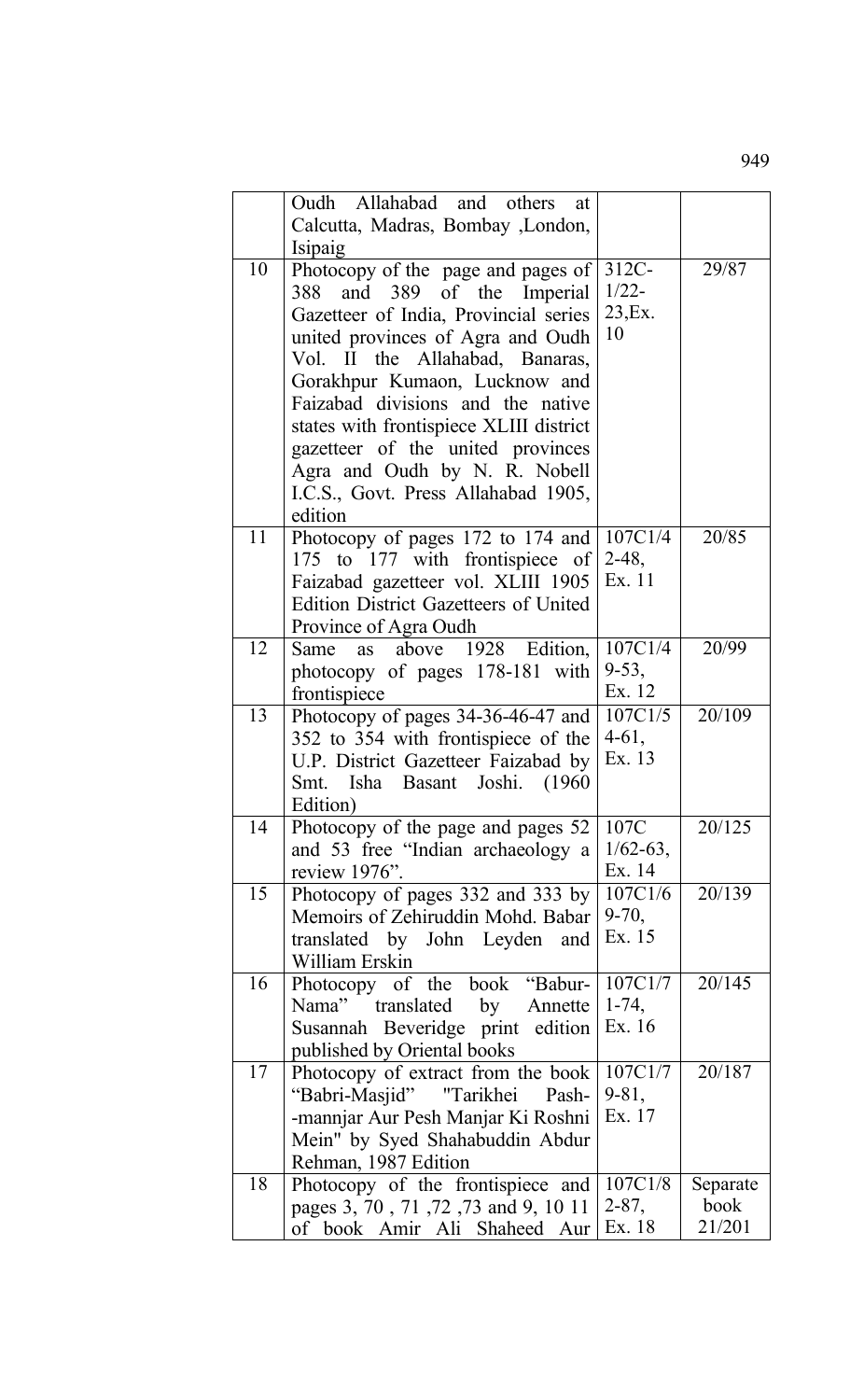|    | Marka-I-Hanuman Garhi by Shah                 |              |                  |
|----|-----------------------------------------------|--------------|------------------|
|    | Mohd. Azmat Ali Alvi Kakorvi,                 |              |                  |
|    | published by Dr. Zaki Kakorvi in              |              |                  |
|    | 1987, publisher Markaz<br>Adab                |              |                  |
|    | Lucknow                                       |              |                  |
| 19 | Photocopy of page 176 from the                | 107C1/9      | 21/271           |
|    | book " Early travels in India 1583-           | 5,           |                  |
|    | 1619, London 1921", containing the            | Ex. 19       |                  |
|    | report of William Finch (1608-1611),          |              |                  |
|    | by William Foster                             |              |                  |
| 20 | Photocopy of page and pages 335               | 107C1/1      | 21/321           |
|    | and 336 of vol. II of the book "              | $09-110,$    |                  |
|    | History, antiquities, topography and          | Ex. 20       |                  |
|    | statistics of eastern India $-$ of report     |              |                  |
|    | Montgomery<br>Martin,<br><b>British</b>       |              |                  |
|    | surveyor of the year 1838                     |              |                  |
| 21 | Encyclopaedia Britannica XV edition           | 107C1/1      | 21/345           |
|    |                                               | 20-121,      |                  |
|    | 1978, photocopy of page and pages             | Ex. 21       |                  |
|    | of the book 693 and 694                       |              |                  |
| 22 | Photocopy of frontispiece and pages           | Ex. 22       | Separate<br>book |
|    | 59, 60, 150 to 155 and Parishist Gha          |              |                  |
|    | in two pages of the book "Ayodhya"            |              |                  |
|    | Ka Itihas" by Hindi Sudhaker Rai              |              |                  |
|    | Bahadur Sri Awadh Wasi Lala Sita              |              |                  |
|    | Ram book Hindustani Academy                   |              |                  |
|    | 1932.                                         |              |                  |
| 23 | The book "Ayodhya" by Hans Baker.             | 120C-        | 31/35            |
|    |                                               | 1/2,         |                  |
|    |                                               | Ex. 23       |                  |
| 24 | Original book "Sri Ram Janam                  | 107C1/1      | 22/415           |
|    | Bhumi Ka Pramanik Sachitra Itihas"            | 54,          |                  |
|    | by Dr. Radhey Shyam Shukla,                   | Ex. 24       |                  |
|    | published by BalKrishna Goswami,              |              |                  |
|    | 590 Ramkot Ayodhya 1986                       |              |                  |
| 25 | Typed frontispiece with photocopy of          | 107C1/1      | 22/513           |
|    | pages 227-234 typed copy of the note          | 55-164,      |                  |
|    | indicates the collection and the              | Ex. 25       |                  |
|    | sources consulted of the book "A              |              |                  |
|    | clash of cultures Awadh, the British          |              |                  |
|    | and the Mughals" by Michel H.                 |              |                  |
|    | published by Manohar<br>Fisher                |              |                  |
|    | Publication New Delhi 1987                    |              |                  |
| 26 | Copy of plaint dated 19-01-1885 of            | 107C1/2      | 22               |
|    | Mahant Raghubar Das (Hindi                    | $26 - 228$ , | &23/659          |
|    | transliteration) in suit no. $61/280$ of      | Ex. 26       |                  |
|    | 1885                                          |              |                  |
| 27 | Copy of G. O. No. 1622/VII-447 date   107C1/2 |              | 23/665           |
|    |                                               |              |                  |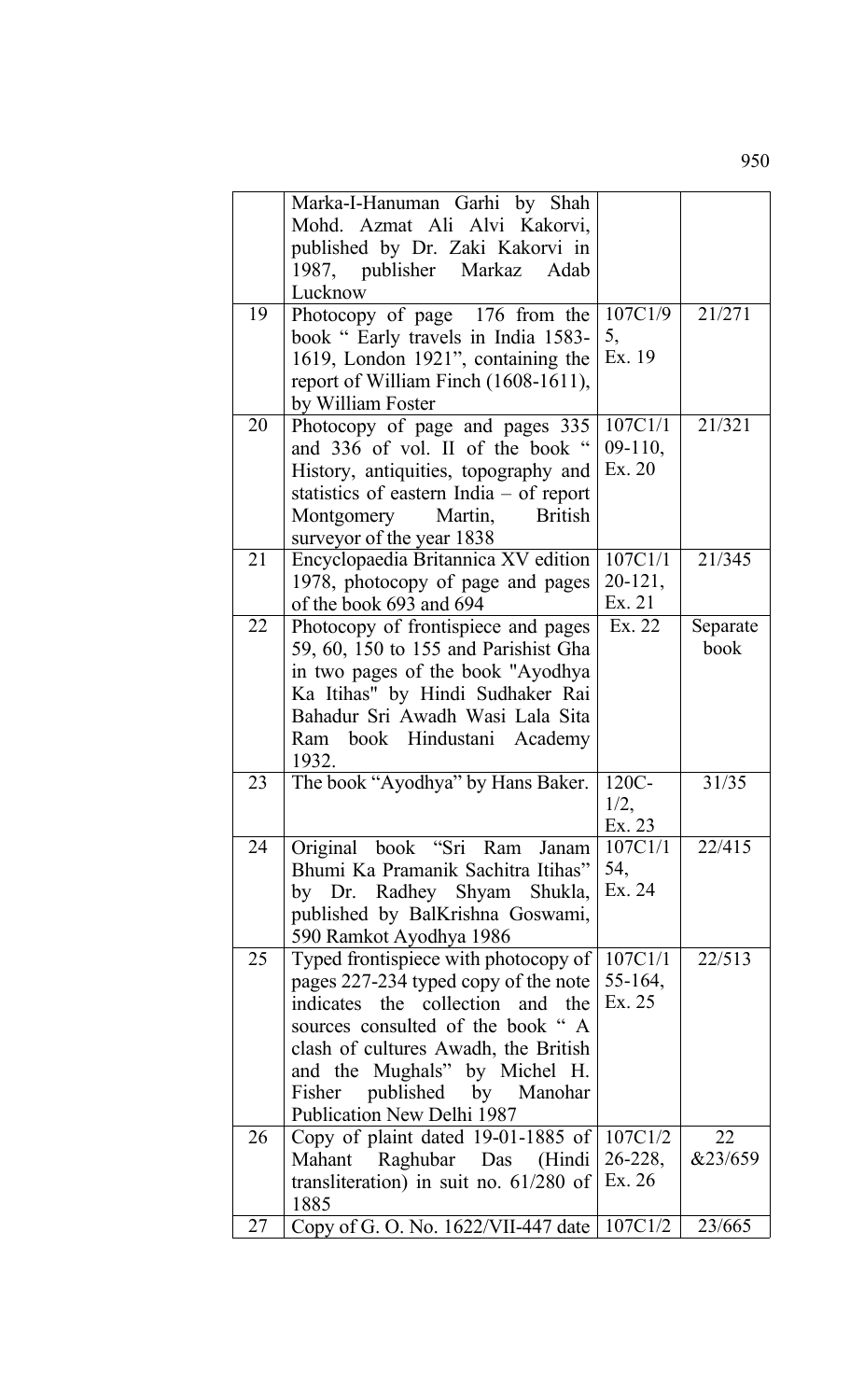|    | 06-12-1912, granting permission to                                       | 29,              |                  |
|----|--------------------------------------------------------------------------|------------------|------------------|
|    | Institute a suit U/s 92 of the code of                                   | Ex. 27           |                  |
|    | civil procedure in respect of the                                        |                  |                  |
|    | alleged trash relating to the alleged                                    |                  |                  |
|    | Babri Mosque                                                             |                  |                  |
| 28 | Copy of G.O. 6373/F2991 dated 18-                                        | 107C1/2          | 23/667           |
|    | 12-1929 granting permission to six                                       | 30,<br>Ex. 28    |                  |
|    | Muslim individuals to institute a suit                                   | (page            |                  |
|    | U/s 92 C.P.C with respect to the                                         | 331) Ex.         |                  |
|    | alleged proof relating to the alleged<br>Babri Mosque about 12 Bighas of | 19 (page         |                  |
|    | village Sholapur Pargana Haveli                                          | 97-99)           |                  |
|    | Awadh                                                                    |                  |                  |
| 29 | News paper report with photostat                                         | 116C1/2          | 27/5             |
|    | copy page no. 3(city) of Hindustan                                       | .2A.             |                  |
|    | Times Lucknow dated 13-11-97                                             | 2B, Ex.          |                  |
|    |                                                                          | 29 only          |                  |
|    |                                                                          | on               |                  |
|    |                                                                          | 116C-            |                  |
|    |                                                                          | 1/2              |                  |
| 30 | Photocopy of Hidaya by Charles                                           | 116C1/3<br>$-5,$ | 27/7             |
|    | Hamilton frontispiece of page and<br>pages 239-240                       | Ex. 30           |                  |
| 31 | Copy of affidavit filed by Sri Arvind                                    | 118C1/1          | 27/41            |
|    | Verma, Commissioner, Faizabad on                                         | $-13,$           |                  |
|    | 13.5.1993                                                                | Ex. 31           |                  |
| 32 | Copy of the affidavit dated 6.8.1993                                     | 118C-            | 27/81            |
|    | of Radhey Saran Kaushik A.No. /92                                        | $1/21 - 25$ ,    |                  |
|    | in C.P. No. 97/2002 Aslam Bhoorey                                        | Ex. 32           |                  |
|    | Vs Union of India.                                                       |                  |                  |
| 33 | Book "Ram Janam Bhumi Ayodhya-                                           | 118C-            | 27/107           |
|    | New Archaeological discoveries" by.                                      | $1/35/1-$        |                  |
|    | K.S. Lal, president of the Historian                                     | 20,<br>Ex. 33    |                  |
|    | forum Ayodhya.                                                           |                  |                  |
| 34 | Book written by Patrick Thomas<br>Hughes "A Dictonary of Islam"          | 120C-<br>1/3,    | Separate<br>book |
|    |                                                                          | Ex. 34           |                  |
| 35 | Book written by Percy Brown                                              | $121C -$         | 31/161           |
|    | "Indian Architecture"                                                    | $1/2-9$ ,        |                  |
|    |                                                                          | Ex. 35           |                  |
| 36 | "Itihas Darpan" December 1996 year                                       | 254C-            | 32/7             |
|    | $3$ vol. II                                                              | $1/3$ to         |                  |
|    | note: Extracts from the same book                                        | 3/78,            |                  |
|    | has been filed again as paper no.                                        | Ex. 36           |                  |
|    | 254C-1/4-8, 254C-1/9, 10, 254C-                                          |                  |                  |
|    | $1/11 - 16$                                                              |                  |                  |
| 37 | Booklet written by Mohd. Hashim                                          | 255C-            | 32/117           |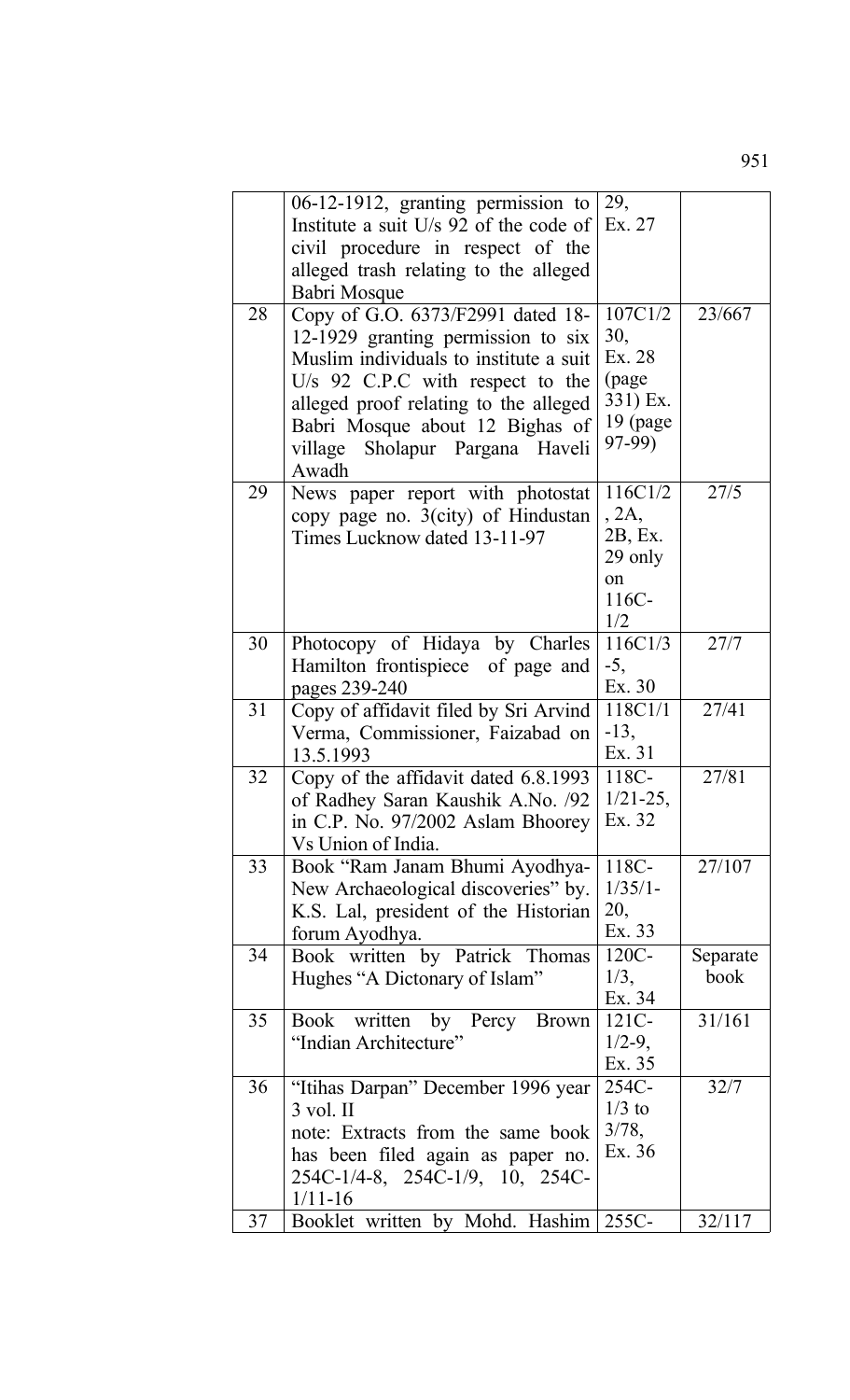|    | Ansari "Babri Masjid Kee Vajyabi        | $1/2/1$ to    |            |
|----|-----------------------------------------|---------------|------------|
|    | Ke Liye"                                | 2/20,         |            |
|    |                                         | Ex. 37        |            |
| 38 | Letter dated 3-11-89 addressed to       | $255c -$      | 32/165     |
|    | Prime Minister from Babri Masjid        | 1/3, 4,       |            |
|    | <b>Action Committee</b>                 | Ex. 38        |            |
| 39 | Press release dated 3-11-1989           | 255C-         | 32/167     |
|    |                                         | 1/5,          |            |
|    |                                         | Ex. 39        |            |
| 40 | Declaration of Delhi on Babri Masjid    | 255C-         | 32/169     |
|    | adopted by all India Babri Masjid       | $1/6 - 11$ ,  |            |
|    | New Delhi                               | Ex. 40        |            |
| 41 | Book "Ram Janam Bhumi Babri             | $255C -$      | 32/181     |
|    | Masjid Satya Kya Hai"                   | $1/12$ to     |            |
|    |                                         | $12-16$ ,     |            |
|    |                                         | Ex. 41        |            |
| 42 | Book "Ram Charitra Manas" (Gutka)       | 258C-1,       | 32/209     |
|    |                                         | Ex. 42        |            |
| 43 | Map of Aquired area under Act no.       | 259C-         | 32/201     |
|    | 33/1999                                 | 1/2, 3,       |            |
|    |                                         | Ex. 43        |            |
| 44 | Book "Satyarth Prakash"                 | $287C-1,$     | Separate   |
|    |                                         | Ex. 44        | book       |
| 45 | "Historian's Report to the Nation"      | 288C-1        | 32/231     |
|    | Mosque<br>"Babri<br>Rama's<br><b>or</b> | to $1/17$ ,   |            |
|    | Birthplace"                             | Ex. 45        |            |
| 46 | Photocopy of the article "Glazed        | $331V -$      | In         |
|    | Ware in India " Written by K.K          | $1/1-6$ ,     | separate   |
|    | Mohammad.                               | Ex. 46        | file cover |
| 47 | Photocopy of the title page and pages   | 116C-         | 27/13      |
|    | of the book "Babari Masjid" with        | $1/6 - 7$ ,   |            |
|    | page 5, Admitted by Sri. M.A.           | Ex. 47        |            |
|    | Siddiqui on $1-5-08$                    |               |            |
| 48 | Memoirs of Z.M. Babur translated by     | 107C-         | 20/129     |
|    | John Leyden and William Erskine         | $1/64 - 68$ , |            |
|    | Esq. page 378 to 381                    | Ex. 48        |            |
| 49 | Photocopy of pages $5, 6, 7$ and $19,$  | 107C-         | 20/35      |
|    | 20, 21 of the Photograph of the         | $1/17 - 23$ , |            |
|    | structure at Janam Sthal with the       | Ex. 49        |            |
|    | frontispiece of the book "Historical"   |               |            |
|    | Sketch of Faizabad" with the old        |               |            |
|    | capitals Ajodhya and Fyzabad by P.      |               |            |
|    | Carnegy officiating commissioner        |               |            |
|    | and settlement officer 1870 Awadh       |               |            |
|    | Govt. Press.                            |               |            |
| 50 | Photocopy of frontispiece and page      | 107C-         | 21/349     |
|    | and pages 59, 60, 150 to 155 and        | $1/122 -$     |            |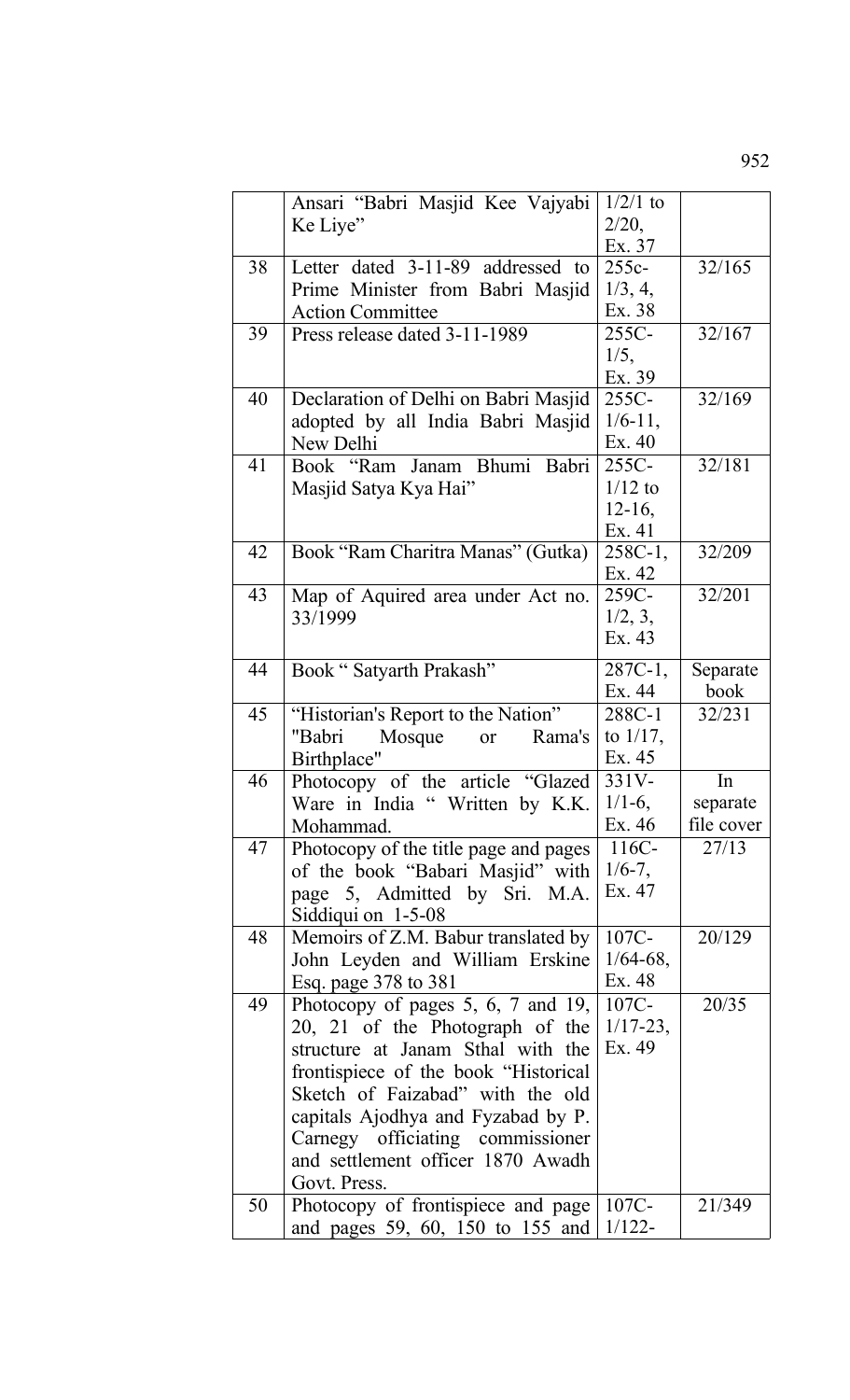|    | Parishist Gha in two pages of the       | 129, Ex.      |          |
|----|-----------------------------------------|---------------|----------|
|    | book "Ayodhya ka Itihas" by Hindi       | 50            |          |
|    | Sudhaker Rai Bahadur Sri Awadh          |               |          |
|    | Wasi Lala Sita Ram<br>book              |               |          |
|    | Hindustani academy 1932                 |               |          |
| 51 | Copy of article on Ayodhya and God      | 118C-         | 28/217   |
|    | Rama by Ajay Mitra Shastri Dept. Of     | $1/60-64,$    |          |
|    | Ancient History and Archeology,         | Ex. 51        |          |
|    | Nagpur University                       |               |          |
| 52 | Photocopy of pages 168 and 169 of       | 107C-         | 20/81    |
|    | the Barabanki district gazetteer 1902   | $1/40-41,$    |          |
|    | edition H.R. Nevill I.C.S.              | Ex. 52        |          |
|    |                                         | 107C-         | 21/343   |
| 53 | Photocopy of page 9 of the book         |               |          |
|    | "Religious policy of the Mughal         | $1/119$ ,     |          |
|    | emperors" by S.R. Sharma published      | Ex. 53        |          |
|    | by Asia Publishing house 1962           |               |          |
| 54 | video cassette Ayodhya<br>One           | 118C-         | Separate |
|    | December 1992, prepared by Jain         | 1/33,         |          |
|    | <b>Studio of Delhi</b>                  | Ex.54         |          |
| 55 | One Video cassette archaeological       | 118C-         | Separate |
|    | evidence of Ram Janam Bhumi             | 1/34,         |          |
|    |                                         | Ex. 55        |          |
| 56 | Photocopy of frontispiece of part I     | 107C-         | 21/369   |
|    | and pages $44,45$ , 128 to 140 there of | $1/132 -$     |          |
|    | frontispiece and pages 143<br>the       | 153, Ex.      |          |
|    | (Chapter 21) the Janam Sthan 144 to     | 56            |          |
|    | 149 thereof of the book "Ayodhya"       |               |          |
|    | by Hans Bakker                          |               |          |
| 57 | Photograph of introduction Ayodhya      | 120C-         | 31/41    |
|    | by Hans Baker Vol. I page XV to         | $1/6-9$ ,     |          |
|    |                                         | EX. 57        |          |
|    | XVIII                                   | 120C-         | 31/49    |
| 58 | "Religious"<br>Photocopy<br>of          |               |          |
|    | development in Saket" book bearing      | $1/10$ ,      |          |
|    | page no. 43                             | Ex. 58        |          |
| 59 | "The eleventh and twelfth century"      | 120C-         | 31/51    |
|    | page no. 49-59, first chapter 3         | $1/11 - 21$ , |          |
|    |                                         | Ex. 59        |          |
| 60 | The origin of devotion to Rama          | 120C-         | 31/73    |
|    | within Vaishnavism                      | $1/22 - 28$ , |          |
|    |                                         | Ex. 60        |          |
| 61 | The development of Ayodhya<br>to        | 120C-         | 31/87    |
|    | Ayodhya Mahatmya                        | $1/29 - 31$ , |          |
|    |                                         | Ex. 61        |          |
| 62 | Part I Chapter VIII, page No. 141,      | $120C -$      | 31/93    |
|    | 143, 150 and 151                        | $1/32 - 35$ , |          |
|    |                                         | Ex. 62        |          |
| 63 | Part II, Chapter 23, "Ramanavami        | 120C-         | 31/101   |
|    |                                         | $1/36-$       |          |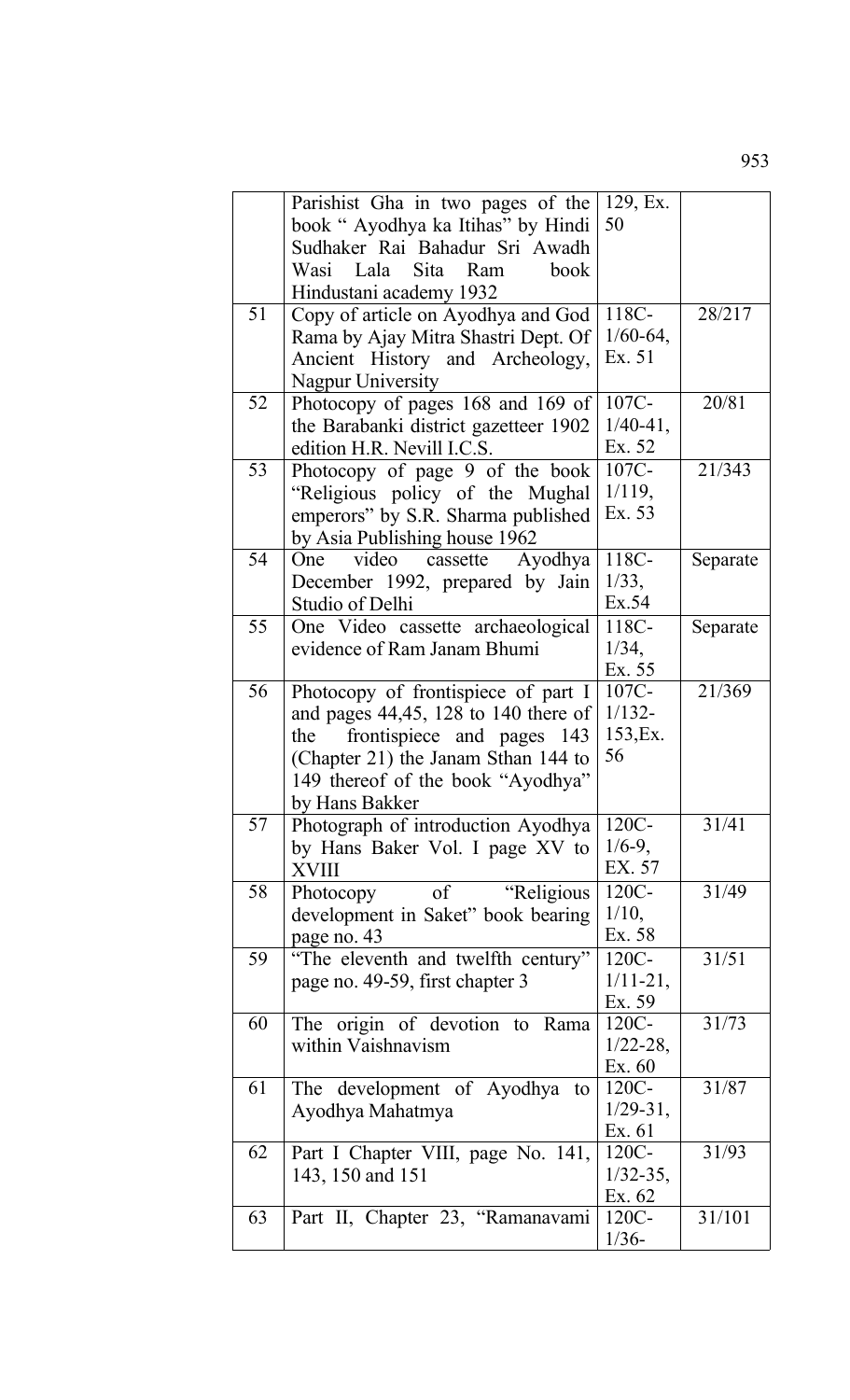|    | Mahatmya" (Featuring Janam Sthan<br>and Yamasthala" | 63, Ex. 6<br>3 |          |
|----|-----------------------------------------------------|----------------|----------|
| 64 | Part II, chapter 25, "Kaikaiee                      | 120C-          | 31/155   |
|    | Bhawan and Sumitra Bhawan" page                     | $1/64 - 65$ ,  |          |
|    | no. 176 to 177                                      | Ex.64          |          |
| 65 | Part II, Chapter 26, "Sita Koop" page               | 120C-          | 31/159   |
|    | no. 178                                             | $1/66$ ,       |          |
|    |                                                     | Ex.65          |          |
| 66 | $\circ$ of<br>Ayodhya-Faizabad<br>Maps              | 120C-          | Vol 31   |
|    | illustration-II                                     | 1/67,          | map      |
|    |                                                     | Ex. 66         | awaited  |
| 67 | Ayodhya-Faizabad<br>of<br>Maps                      | 120C-          | do       |
|    | illustration-III                                    | $1/68$ ,       |          |
|    |                                                     | Ex. 67         |          |
| 68 | Photocopy of the extracts Indian                    | 121C-          | 3/1631   |
|    | Architecture (Islamic Period)<br>by                 | $1/2-9$ ,      |          |
|    | Percy Brown                                         | Ex. 68         |          |
| 69 | Photocopy of "Aine-Akbari" by Abul                  | 107C-          | 20/163   |
|    | Fazl Vol II Subaye Awadh, Nawal                     | 1/76,          |          |
|    | Kishore Press Lucknow 1881, copy                    | Ex. 69         |          |
|    | made by B.R. Grover in his own                      |                |          |
|    | handwriting of page 78                              |                |          |
| 70 | Photocopy of page 427 on the book                   | 107C-          | 20/167   |
|    | "Hadeeqa-E-Shohada" by Mirza                        | 1/77,          |          |
|    | Jaan, published in 1956, Lucknow                    | 77A,           |          |
|    | frontispiece containing<br>with                     | 78, Ex.        |          |
|    | Nasbihat-I-Bist-O-Panjum Az Chahal                  | 70             |          |
|    | Nisaih Bahadur Shahi daughter of                    |                |          |
|    | Bahadur Shah Alam Gir                               |                |          |
| 71 | Extract from the book "The Disputed"                | $C2-$          | 36/457   |
|    | Mosque" A Historical Enquiry by                     | $188/1 -$      |          |
|    | Susheel Srivastava, Chapter V, "Did                 | 20, Ex.        |          |
|    | Babar build the Masjid"                             | 71             |          |
| 72 | Affidavit of PW 17 Ann. 5, page                     | Ex. 72         | Separate |
|    | 28/44 to 28/51                                      |                |          |
| 73 | Affidavit of PW 17 Ann. 5, page                     | Ex. 73         | Separate |
|    | 28/44 to 28/51                                      |                |          |
| 74 | Affidavit of PW 18 Ann. 1, page                     | Ex.74          | Separate |
|    | $27/1 - 3$                                          |                |          |
| 75 | Affidavit of PW 18 Ann. 3, page                     | Ex. 75         | Separate |
|    | 27/9-29                                             |                |          |
| 76 | Affidavit of PW 18 Ann. 7, page                     | Ex. 76         | Separate |
|    | 27/60-64                                            |                |          |
| 77 | Affidavit of PW 18 Ann. 8, page                     | Ex. 77         | Separate |
|    | 27/65-67                                            |                |          |
| 78 | Affidavit of PW 18 Ann. 10, page                    | Ex. 78         | Separate |
|    | 27/93-99                                            |                |          |
|    |                                                     |                |          |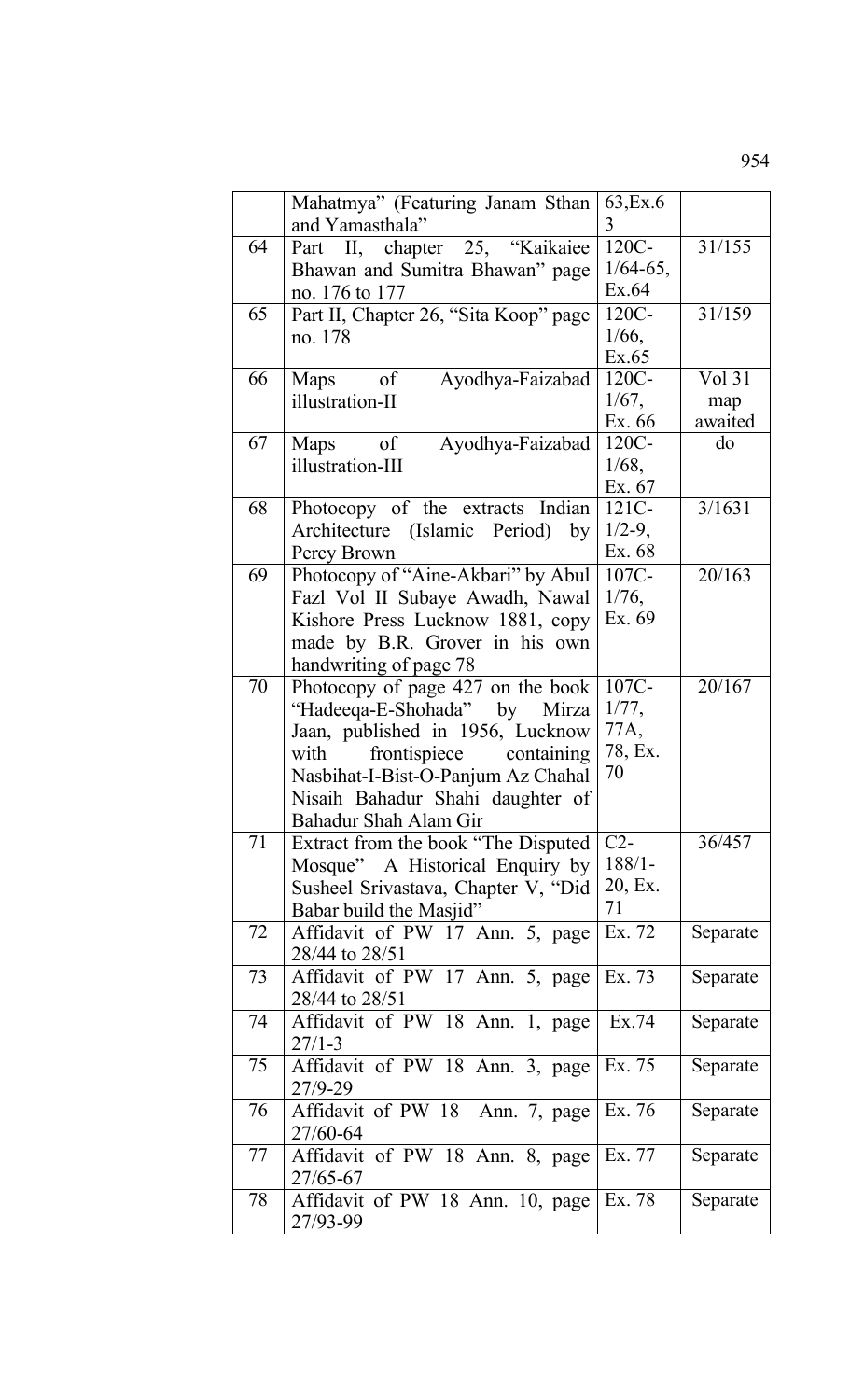| 79 | Affidavit of PW 18 Ann. 11, page<br>27/100-121                                                                                                                                     | Ex. 79                                   | Separate |
|----|------------------------------------------------------------------------------------------------------------------------------------------------------------------------------------|------------------------------------------|----------|
| 80 | Affidavit of PW 18 Ann. 12, page<br>27/122-126                                                                                                                                     | Ex. 80                                   | Separate |
| 81 | Affidavit of PW 18 Ann. 13, page<br>27/127-138                                                                                                                                     | Ex. 81                                   | Separate |
| 82 | Affidavit of PW 18 Ann. 14, page<br>27/139-145                                                                                                                                     | Ex. 82                                   | Separate |
| 83 | Affidavit of PW 18 Ann. 16, page<br>27/150-153                                                                                                                                     | Ex. 83                                   | Separate |
| 84 | Affidavit of PW 18 Ann. 18, page<br>27/158-160                                                                                                                                     | Ex. 84                                   | Separate |
| 85 | Affidavit of PW 18 Ann. 27, page<br>27/204-207                                                                                                                                     | Ex. 85                                   | Separate |
| 86 | Affidavit of PW 19 Ann. 1, page 7/1-<br>3                                                                                                                                          | Ex. 86                                   | Separate |
| 87 | Affidavit of PW 19 Ann. 2, page 7/4-<br>6                                                                                                                                          | Ex. 87                                   | Separate |
| 88 | Affidavit of PW 19                                                                                                                                                                 | Ann. 3,<br>page<br>$7/7 - 9$ -<br>Ex. 88 | Separate |
| 89 | Ann. 25, Page 27/193 to 197 of the<br>affidavit filed by OPW 18 Sri A.K.<br>(Extract<br>from<br>Sharma<br>"The<br>Excavations at Kaushambi" by G.R.<br>Sharma)                     | Ex. 89                                   | Separate |
| 90 | Ann. 26, Page 27/198 to 207 of the<br>affidavit filed by OPW 18 Sri A.K.<br>Sharma (Extract from "Perspective in<br>Social and Economic History of<br>Early India" by R.S. Sharma) | Ex. 90                                   | Separate |
| 91 | Ann. 28, Page 27/208 to 210 of the Ex. 91<br>affidavit filed by OPW 18 Sri A.K.<br>Sharma (Extract from "Ancient<br>India" by R.S. Sharma)                                         |                                          | Separate |
| 92 | Archaeological Survey report: N.W.<br>Provinces and Oudh (Ayodhya,<br>Bhulia Tal, Sahet and Mahet)                                                                                 | 107C!/3<br>$1-32,$<br>Ex. 92             | 20/63    |
| 93 | Annex. Pages $1/1$ to $1/4$ to the<br>affidavit of O.P.W. 16 (Extract of<br>Skand Mahapuran Part II, Ayodhya<br>Mahamatya (2-8) with Hindi<br>Translation (5 Pages)                | Ex. 93                                   | Separate |
| 94 | Annex. 4, Pages $7/10$ to $7/13$ to the Ex. 94<br>affidavit of O.P.W. 19 Sri Rakesh<br>Datta (Extract from the "Hindu"                                                             |                                          | Separate |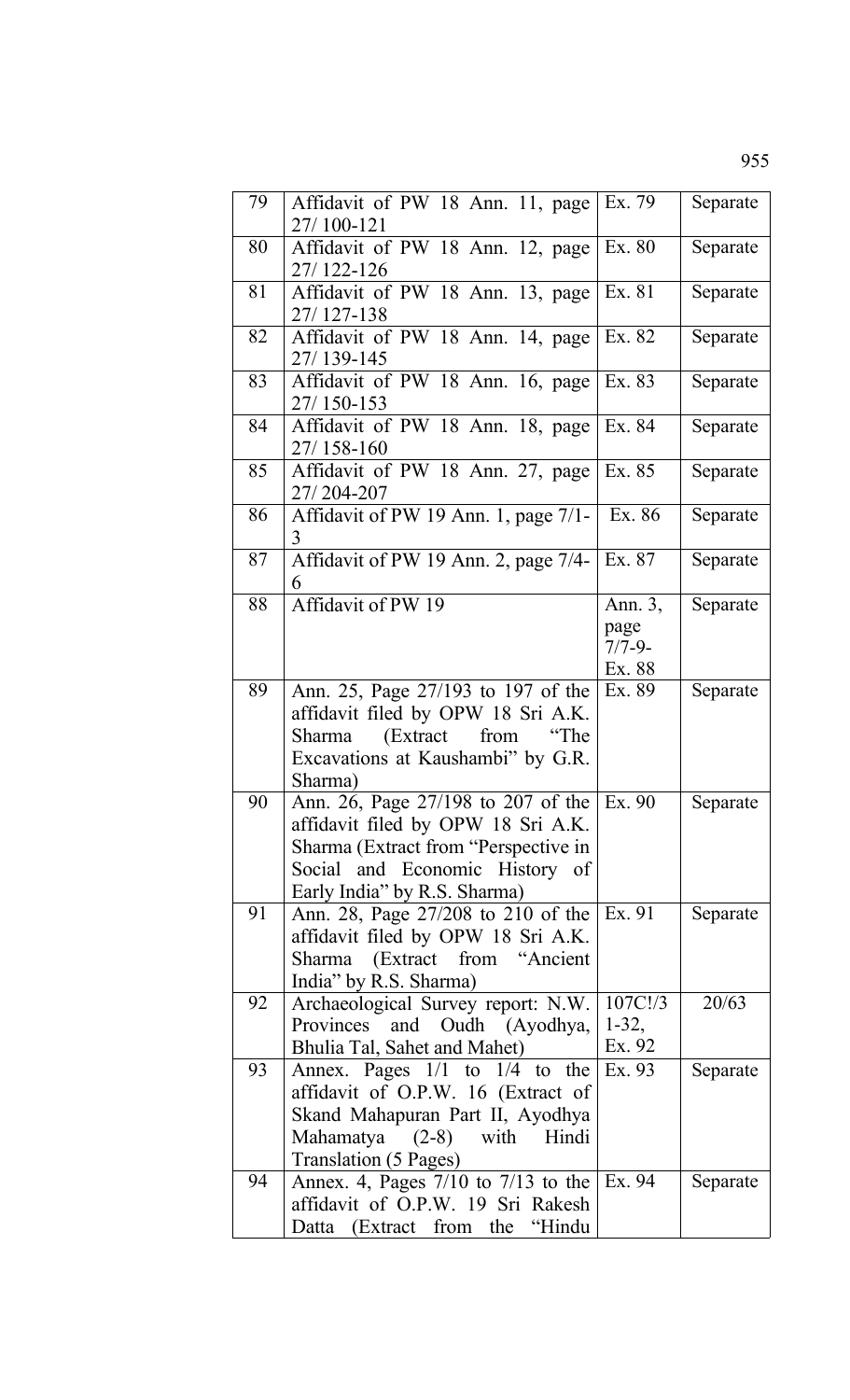|     | Iconography" by Sri S.P. Tewari)                   |         |          |
|-----|----------------------------------------------------|---------|----------|
| 95  | Annex. 1, Pages $4/1$ to $4/8$ to the              | Ex. 95  | Separate |
|     | affidavit of O.P.W. 14 (Ram Katha                  |         |          |
|     | Kunj Ayodhya Faizabad Mein                         |         |          |
|     | Rakhey Awashesh ki Soochi)                         |         |          |
| 96  | Ammex 2. Page $4/9$ to the affidavit               | Ex. 96  | Separate |
|     | filed by O.P.W. 14 Rakesh Tewari on                |         |          |
|     | 7.2.2003 (Letter of Alok Sinha to Sri              |         |          |
|     | Arvind Verma Commissioner                          |         |          |
|     | Faizabad Division Dt. 14.12.1992,                  |         |          |
|     | Paryatan Evam Sanskriti Karya                      |         |          |
|     |                                                    |         |          |
| 97  | Vibhag Vidhan Bhawan Lko.)                         | Ex. 97  |          |
|     | Annex. 20 to the affidavit of OPW 18               |         | Separate |
|     | A.K. Sharma Page no. 27/165-169                    |         |          |
|     | (2004 Edition) filed on 28.08.2006,                |         |          |
|     | book no. 124 (Indian Archaeology A                 |         |          |
|     | Review-1998-99                                     |         |          |
| 98  | Annex. 24 to the affidavit of OPW                  | Ex. 98  | Separate |
|     | 18, filed on 28.08.2006 with affidavit             |         |          |
|     | of Examination-in-chief, page                      |         |          |
|     | 27/182-192, book no. 140 (Extract of               |         |          |
|     | "Pura Prakash" (Dr. Z.A. Desai                     |         |          |
|     | Commemoration Vol. II, Editor A.K.                 |         |          |
|     | Quddusi, M.Y.<br>Sharma,<br>M.I.                   |         |          |
|     | Quddusi, G.S. Khwaja)                              |         |          |
| 99  | Annex. 5 of the affidavit of OPW 18,               | Ex. 99  | Separate |
|     | filed on 28.08.2006, 148 page No.                  |         |          |
|     | 27/40-53 Book No. 148 ("Ancient                    |         |          |
|     | India-Bulletin of A.S.I. Number IV",               |         |          |
|     | July 1947 to Jan-1948)                             |         |          |
| 100 | Page No. 27/30-39, filed on                        | Ex. 100 | Separate |
|     | 28.08.2006 with the affidavit<br>- of              |         |          |
|     | OPW 18 Sri A.K. Sharma, (Extract                   |         |          |
|     | from "Ancient India-Bulletin of                    |         |          |
|     | A.S.I. November 2, 1947)                           |         |          |
| 101 | Annex. 17 to the affidavit filed by                | Ex. 101 | Separate |
|     | OPW 18 on 28.08.2006, page No.                     |         |          |
|     | 27/154-160 (Urdu Hindi Dictionary                  |         |          |
|     | by Mohammad Mustafa "Maddah")                      |         |          |
| 102 | Annex. 4 to the affidavit of OPW 17,               | Ex. 102 | Separate |
|     | filed on 17.08.2006, page no. 28/40-               |         |          |
|     | 43, book no. 124 ("Indian"                         |         |          |
|     | Archaeology 1998-99 A Review"                      |         |          |
|     | published by A.S.I.)                               |         |          |
| 103 | Newspaper report page 10 of Amar                   | 119C-   | 31/5     |
|     | Ujala Kanpur dt. 12.10.1995, proved                | 1/2     |          |
|     | OPW 2 at page 57 of his<br>$\mathbf{b} \mathbf{v}$ | Ex.103  |          |
|     |                                                    |         |          |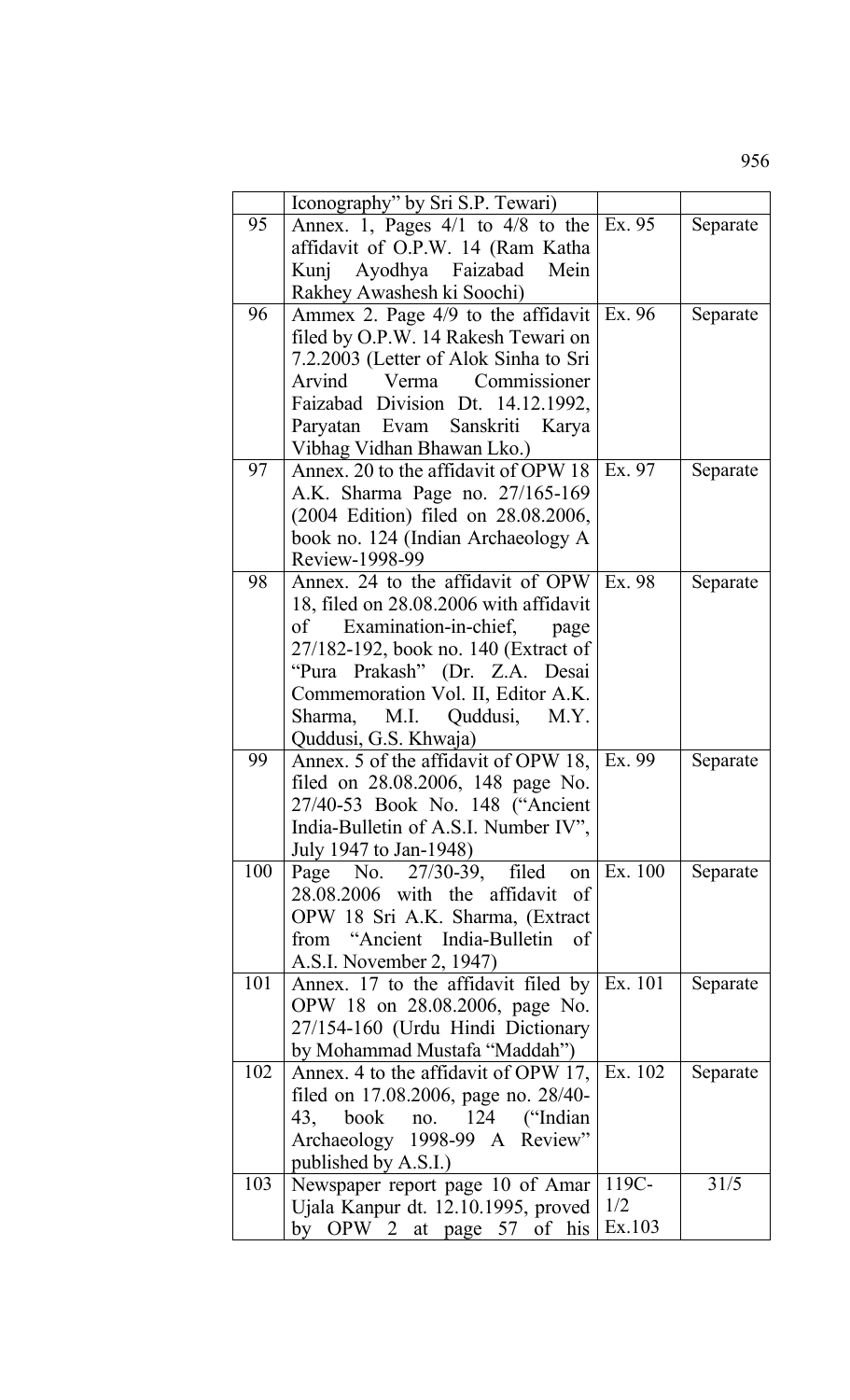|     | evidence.                                                           |                    |          |
|-----|---------------------------------------------------------------------|--------------------|----------|
| 104 | Annex. No. 3 of OPW 17, R. Ex. 104                                  |                    | Separate |
|     | Nagaswami, Page No. 28/24-39                                        |                    |          |
|     | (Extract from Mahastham)                                            |                    |          |
| 105 | Annex. 6, Page No. 28/52-60 Ex. 105                                 |                    | Separate |
|     | (Extract from Mayamatam, edited by                                  |                    |          |
|     | Bruno Dagens Vol. I)                                                |                    |          |
| 106 | Annex. 7, page 28/61-63, by OPW Ex. 106                             |                    | Separate |
|     | 17, R. Nagaswami (Extract from                                      |                    |          |
|     | Vastu-Sastra Vol. II, Hindu Canons                                  |                    |          |
|     | of Iconography and painting by D.N.                                 |                    |          |
|     | Shukla)                                                             |                    |          |
| 107 | Annex. 2, page 27/4-8 by OPW 18 Ex. 107                             |                    | Separate |
|     | (Macmillan Dictionary of<br>Archaeology editor Ruth D. White        |                    |          |
|     | Homes)                                                              |                    |          |
| 108 | Annex. 6 by OPW 18, page 27/54-59 Ex. 108                           |                    | Separate |
|     | (Puratatva Paribhasha Kostha History                                |                    |          |
|     | Dept. Vaigyanik Tatha Takniki                                       |                    |          |
|     | Sabdawali, Kendriya Hindi                                           |                    |          |
|     | Nidesalaya Bharat Sarkar 1979)                                      |                    |          |
| 109 | Annex. 9, statement page 27/68-92 Ex. 109                           |                    | Separate |
|     | OPW 18 (Extract from An                                             |                    |          |
|     | Encyclopaedia of Indian                                             |                    |          |
|     | Archaeology-Edited by A Ghosh                                       |                    |          |
|     | Vol. I)                                                             |                    |          |
| 110 | Annex. 21, statement page 27/170- Ex. 110                           |                    | Separate |
|     | 172, OPW 18 (Macmillan Dictionary                                   |                    |          |
|     | of Archaeology-Editor Ruth White<br>House)                          |                    |          |
| 111 | Annex. 22, statement page 27/173- Ex. 111                           |                    | Separate |
|     | 177, OPW 18 (Extract from An                                        |                    |          |
|     | Encyclopaedia of<br>Indian                                          |                    |          |
|     | Archaeology- Edited by A. Ghosh)                                    |                    |          |
| 112 | Annex. 23, statement Page 27/178- Ex. 112                           |                    | Separate |
|     | 18, OPW 18 (Extract from An                                         |                    |          |
|     | Encyclopaedia of<br>Indian                                          |                    |          |
|     | Archaeology Edited by A. Ghosh)                                     |                    |          |
| 113 | Annex. 15, statement Page 27/146-   Ex. 113                         |                    | Separate |
|     | 149 by OPW 18 (Macmillan                                            |                    |          |
|     | Dictionary of Archaeology-Editor                                    |                    |          |
|     | Ruth D. White House.                                                |                    |          |
| 114 | Presidential Address by S.P. Gupta                                  | 107C1/1            | 23/535   |
|     | on 22.12.1989 in Guntoor $(A.P.)$ on                                | 65-186,<br>Ex. 114 |          |
|     | the subject "Sri Ram Janam Bhumi<br>Controversy- Passion apart what |                    |          |
|     | history and archaeology have to say                                 |                    |          |
|     |                                                                     |                    |          |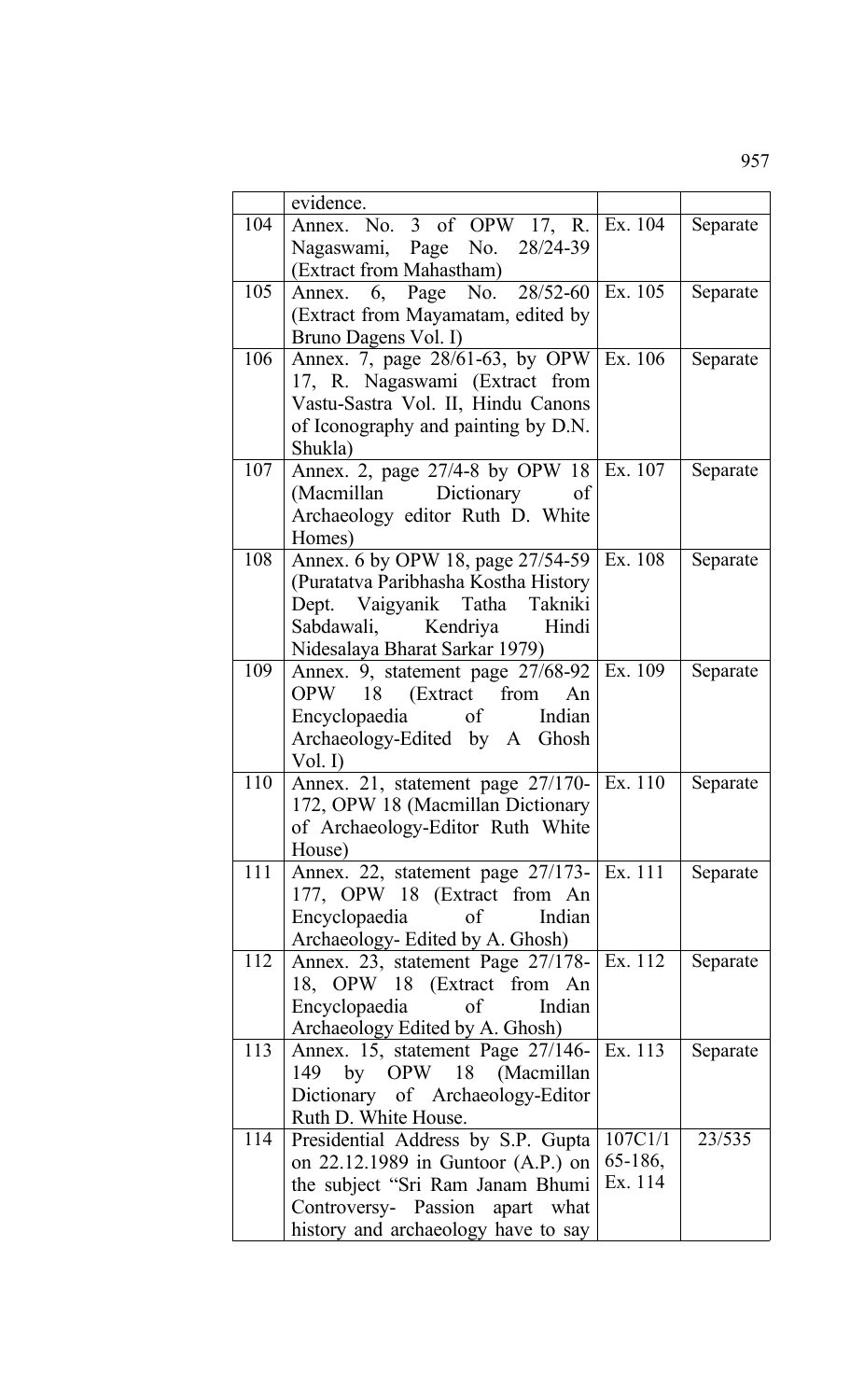|     | on this Issue"                        |            |        |
|-----|---------------------------------------|------------|--------|
| 115 | Article written by Dr. S.P. Gupta     | 107C1/1    | 23/579 |
|     | "Ram Janam Bhumi Babri Masjid-        | 86A-       |        |
|     | Revisited"                            | 190, Ex.   |        |
|     |                                       | 115        |        |
| 116 | Description of Ram Janam Bhumi in     | 107C1/7    | 20/161 |
|     | Ayodhya Mahatmya edited by Sri        | 5          |        |
|     | Krishna Das, Khem Raj Srashi          | Ex. 116    |        |
| 117 | Original Book "Hindu Vishwa" Oct.     | 118C1/3    | 27/117 |
|     | 92 Vol 28 No. 2 Kartik 2049           | 6          |        |
|     | Vikrami, edited by H.C. Srivastava    | Ex. 117    |        |
| 118 | Matter written by Pt. Hari Saran      | 107C-      | 23/671 |
|     | Dwivedi, 305, Bahadur<br>Ganj,        | 1/232      |        |
|     | Allahabad-3 dated 21.10.1989          | Ex. 118    |        |
| 119 | Matter written by Pt. Indu Shekhar    | 107C-      | 23/669 |
|     | Pandey, Parashar-Jyotish Bhawan-      | 1/231      |        |
|     | 2/22 Bhadaini, Varanasi               | Ex. 119    |        |
| 120 | Letter of Syed Shabuddin, M.P. (Lok   | 107C-      | 23/685 |
|     |                                       | 1/239      |        |
|     | Sabha) to Mr. Anjum Qader             | Ex. 120    |        |
| 121 | Letter of Prince Anjum Quder to Sri   | 107C-      | 23/687 |
|     | Shabuddin dated 2.9.88 King of        | 1/240,     |        |
|     | Oudh's Mausoleum, Garden Reach        | 240/1      |        |
|     | Calcutta, 24                          | Ex. 121    |        |
| 122 | Letter of Prince Anjum Quder to Sri   | $107C -$   | 23/689 |
|     | V.P. Singh, Prime Minister of India   | $1/241 -$  |        |
|     | dated 26.2.1990                       | 242, Ex.   |        |
|     |                                       | 122        |        |
| 123 | Extract from "Encyclopedia of India   | 107C-      | 21/325 |
|     | and of Easter and Southern Asia" by   | 1/111      |        |
|     | Surgeon Jen. Bilfore                  | Ex. 123    |        |
| 124 | essentials<br>A<br>note<br>and<br>on  | 116C-      | 27/23  |
|     | characteristics of a Mosque prepared  | $1/11-$    |        |
|     | by Sri D.N. Agarwal, a retired Judge, | 17, Ex.    |        |
|     | <b>Allahabad High Court</b>           | 124        |        |
| 125 | List of documents examined by NAI     | 118C-      | 27/171 |
|     | from Sri Kishore Kunal, O.S.D.,       | $1/37 -$   |        |
|     | Ministry of State Home by Director    | 59, Ex.    |        |
|     | General (Archive) dated 16.5.1991     | 125        |        |
|     | along with list of the documents      |            |        |
| 126 | Details<br>photographs<br>(ten<br>of  | 119C-      | 31/13  |
|     | photographs)                          | $1/C$ &    |        |
|     |                                       | 119C-      |        |
|     |                                       | $1/C-1$ to |        |
|     |                                       | $C-10$ ,   |        |
|     |                                       | Ex. 126    |        |
| 127 | Anjum<br>of Prince<br>Letter<br>Qudar | 107C-      | 23/639 |
|     | President All India Shia Conference   | $1/243-$   |        |
|     |                                       |            |        |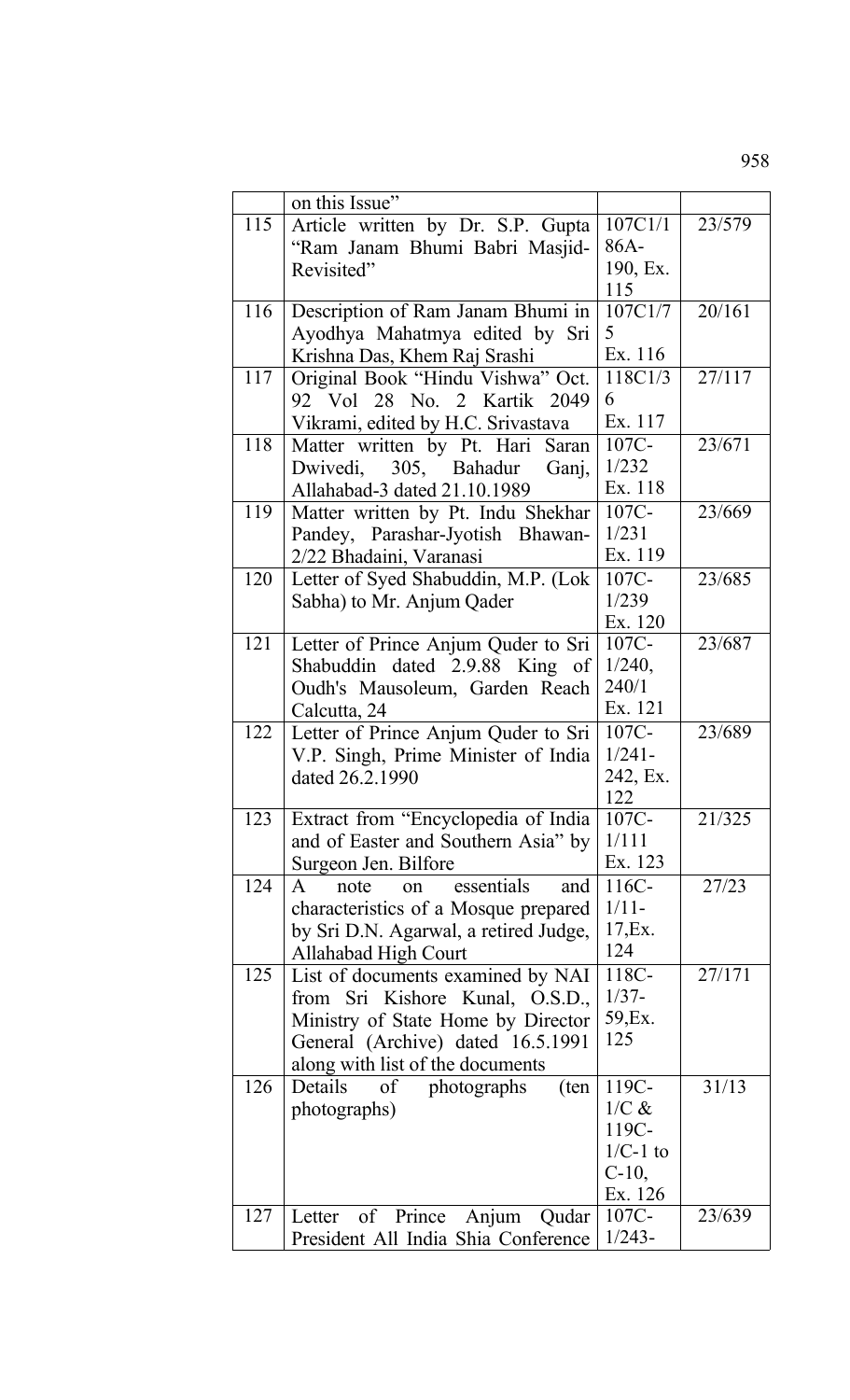|     | dt. 13.12.1988 from<br>Pakistan                | 247           |         |
|-----|------------------------------------------------|---------------|---------|
|     | Addressed to Sarkar Tajaul-Ulem                | Ex. 127       |         |
|     | M.S.M. Naqvi (Fatwa with Hindi and             |               |         |
|     | English translation)                           |               |         |
| 128 | Indian History and Cultural Society,           | 118C-         | 28/355  |
|     | New Delhi workshop seminar 10-13 <sup>th</sup> | $1/129 -$     |         |
|     | Oct. 1992 Ayodhya. Two resolution,             | 135           |         |
|     | signature of T.P. Verma at Serial No.          | Ex. 128       |         |
|     | 214                                            |               |         |
| 129 | Archaeological and art historical              | 118C-         | 28/227, |
|     | evidence of the existence of the               | $1/65 - 92$ , | 289     |
|     | Hindu Temple of a Hindu religious              | 96-114        |         |
|     | structure prior to the construction of         | Ex-129        |         |
|     | the disputed structure                         |               |         |
| 130 | New Archaeological evidence of "An             | 118C-         | 28/327, |
|     | Eleventh Century Hindu Temple at               | $1/115-$      | 369     |
|     | Ayodhya" article by Dr. S.P. Gupta             | 128 and       |         |
|     | former Director Allahabad Museum               | 136-145       |         |
|     |                                                | Ex. 130       |         |
| 131 | Part-II Appendix II to IV from D.              | 118C1/        | 28/283  |
|     | Mandal's<br>book<br>'Ayodhya                   | 93-95         |         |
|     | Archaeology after Demolition'                  | Ex. 131       |         |
| 132 | Catalogue of Historical Documents              | 107C-         | 21 &    |
|     | in Kapad Dwar Jaipur Plan Front                | $1/193-$      | 23/593  |
|     | piece foreword by Bhawani Singh of             | 195, 197      |         |
|     | Jaipur M.V.C and page 36 along with            | Ex. 132       |         |
|     | two maps                                       |               |         |
| 133 | Extract from the book of description,          | 107C1         | 21/273  |
|     | Historical and Geographical, of India          | 96-104        |         |
|     | by Typhen Thalor, pages 252-254                | Ex.133        |         |

## **606**. Documents of defendants (Suit-5) :

| Sl.            | Description of Paper               | Paper No./   | Register/ |
|----------------|------------------------------------|--------------|-----------|
| No.            |                                    | Exhibit      | Page No.  |
|                |                                    | mark         |           |
|                | Certified copy of inventory dated  | $108C1/5$ ,  | 24/11     |
|                | 5.1.50 in case no. 4/31 U/s 145    | Ex. C1       |           |
|                | Cr.P.C. in the Court of City       |              |           |
|                | Magistrate Faizabad original file  |              |           |
|                | summoned in O.O.S. No. 4/89        |              |           |
| $\overline{2}$ | Certified copy of order dated      | $108C1/6-$   | 24/13     |
|                | 3.8.57 by 1st Addl. Sessions Judge | 11,          |           |
|                | Faizabad in criminal appeal no.    | Ex. C2       |           |
|                | 50/51 Bhaskar Das Vs. State        |              |           |
| 3              | Certified copy of the order of the | $108C1/12$ - | 24/23     |
|                | City Magistrate Faizabad dated     | 13,          |           |
|                | 5.9.66, case no. 533/66 State Vs.  | Ex. C3       |           |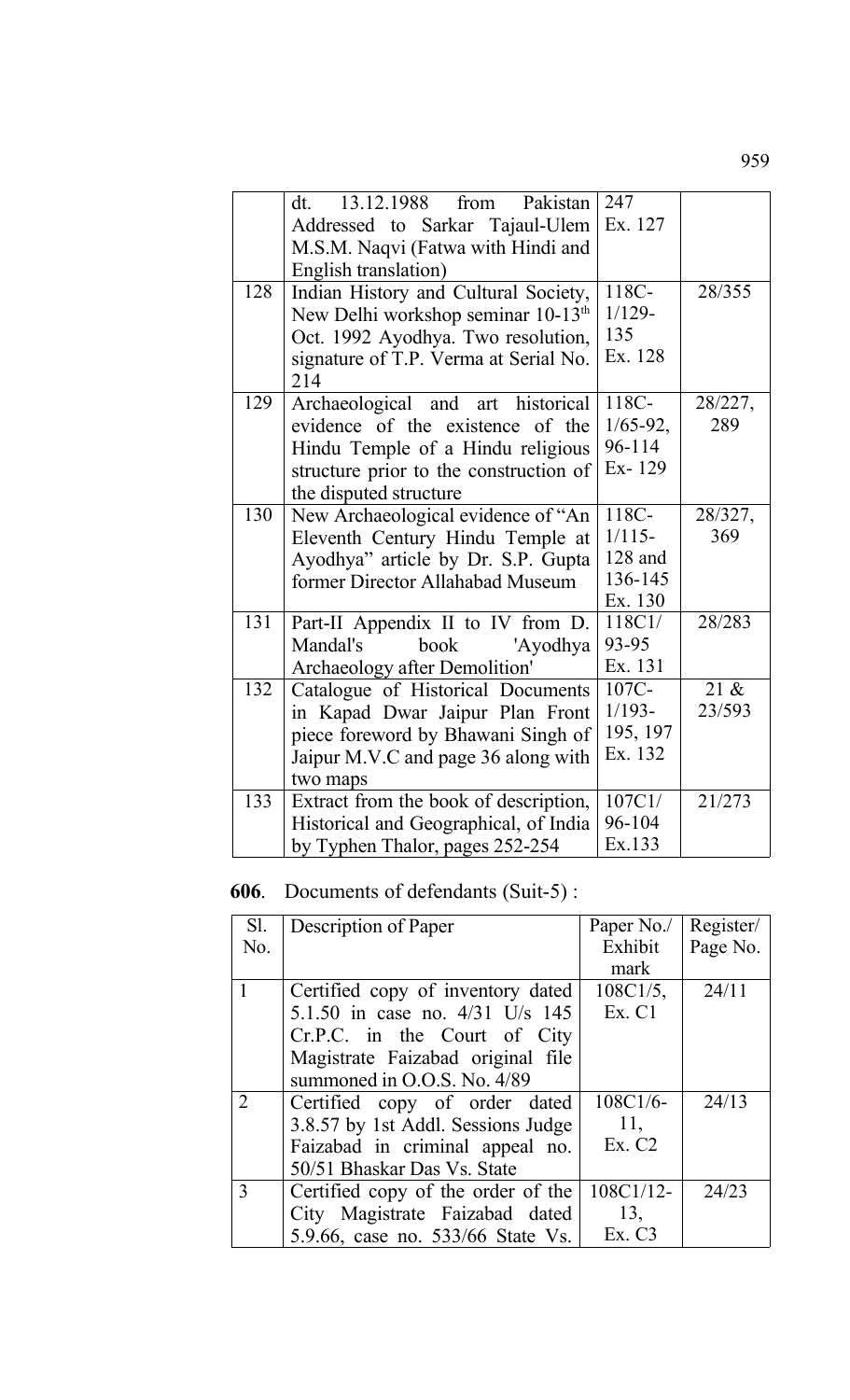|    | Prem Das                                          |               |        |
|----|---------------------------------------------------|---------------|--------|
| 4  | Certified copy of order of C.A. No.               | $108C1/14-$   | 24/29  |
|    | 10/1923 dated 22.10.1923 Mahant                   | 17,           |        |
|    | Narottam Das Vs. Ram Swaroop                      | Ex. C4        |        |
| 5  | Certified copy of plaint Ram Gopal                | 108C1/18-     | 24/37  |
|    | Das Vs. Ashok Singhal R.S.                        | 22,           |        |
|    | 426/1989 in the Court of Civil                    | Ex. C5        |        |
|    | Judge Faizabad                                    |               |        |
| 6  | Certified copy of the commission                  | 108C1/23-     | 24/47  |
|    | report dated 8.11.1989 in suit                    | 25,           |        |
|    | (426/89)                                          | Ex. C6        |        |
| 7  | Certified copy of the order passed                | 108C1/26-     | 24/53  |
|    | by Sri K.K. Singh 4th A.S.J.                      | 27,           |        |
|    | Faizabad dated 13.5.83 Dharam                     | Ex. C7        |        |
|    | Das Vs. Panch Ramanandi in Crl.                   |               |        |
|    | Revision No. 60 of 1982                           |               |        |
| 8  | Certified copy of commission                      | 108C1/28-     | 24/57  |
|    | report dated 13.10.1973 in R.S.                   | 35,           |        |
|    | No. 9/73, Nirmohi Akhara Vs.                      | Ex. C8        |        |
|    | Ram Lakhan in the Court of Civil                  |               |        |
|    | Judge, Faizabad with map                          |               |        |
| 9  | Certified copy of W.S. by Abhay                   | 108C1/36-     | 24/73  |
|    | Ram Das in case U/s 145 Cr.P.C.                   | 38,           |        |
|    | in the Court of City Magistrate                   | Ex. C9        |        |
|    | Faizabad                                          |               |        |
| 10 | Copy of constitution of Ram Janam                 | $111C-1/1-$   | 24/81  |
|    | Bhoomi Nyas and statement of                      | 11,           |        |
|    | income and expenditure filed in                   | Ex. C10       |        |
|    | O.O.S No. 5/89 by Sri R.L. Verma                  |               |        |
| 11 | Notice by D.M. Faizabad dated                     | 285C/1/2,3    | 24/99  |
|    | 22.12.34                                          | Ex. C11       |        |
| 12 | Photocopy of the book entitled as                 | $320C1/1-6$ , | 42/83  |
|    | "The Aine Akbari" by Abul Fazal                   | Ex. D1        |        |
|    | Allami Vol. 3                                     |               |        |
| 13 | Photocopy of the book entitled as                 | 321C1/1-      | 42/97  |
|    | "The Aine Akbari" by Abul Fazal                   | 21,<br>Ex. D2 |        |
|    | Allami Vol. 2                                     | 313C1/1-      | 37/297 |
| 14 | The History and Culture of the                    | 14,           |        |
|    | Indian People Part-II Vol-10 by R.                | Ex. D3        |        |
| 15 | C. Majumdar<br>Photocopy of the relevant extracts | 296 C1/1-     | 37/85  |
|    | of the book<br>entitled<br>as "A                  | 6,            |        |
|    | Drashtikon-Ram<br>Bhumi<br>Janam                  | Ex. D4        |        |
|    | Babri Masjid Vivad" by Ram                        |               |        |
|    | Sharan Srivastava                                 |               |        |
| 16 | "History of India" By as told by its              | 315 C1/1-     | 38/353 |
|    | own historians, the Mohammadan                    | 10,           |        |
|    |                                                   |               |        |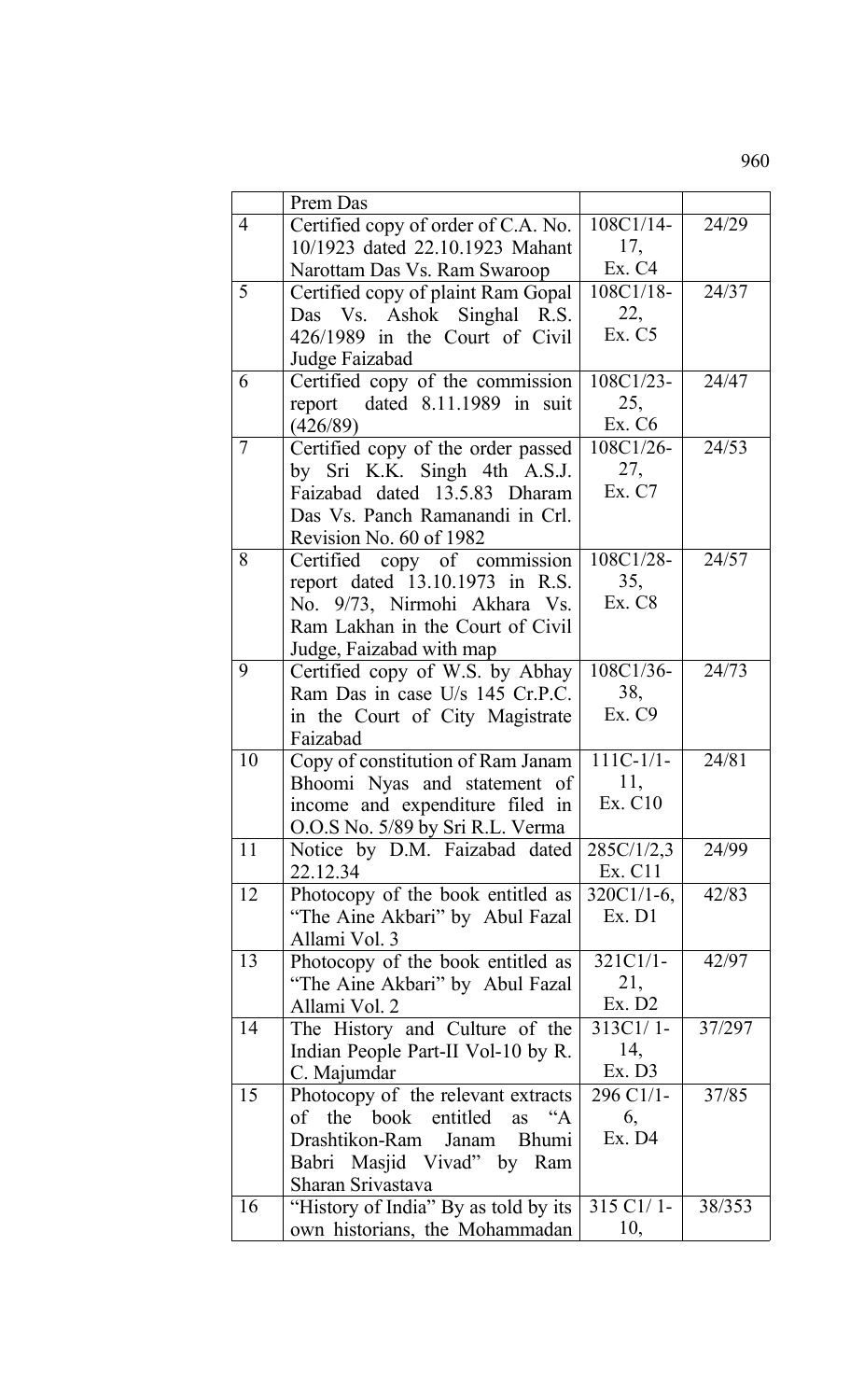| I<br>×,<br>۰.<br>× |  |
|--------------------|--|
|--------------------|--|

|    | period Vol. II                       | Ex. D5        |        |
|----|--------------------------------------|---------------|--------|
| 17 | The History of India as told by its  | $319C-1/$     | 42/63  |
|    | own historians The Mohammadans       | $1-9,$        |        |
|    | period by Vincent A. Smith           | Ex. D6        |        |
| 18 | Photostate copy of the title page    | $328C1/1-5$ , | 41/265 |
|    | and pages 180-182 of the book        | Ex. D7        |        |
|    | titled as A-In-I Akbari (Vol.II) by  |               |        |
|    | Abul Fazal Allami                    |               |        |
| 19 | Photostat copy of the title page and | $329C1/1-5$ , | 39/9   |
|    | pages VII, VIII and IX (content) of  | Ex. D8        |        |
|    |                                      |               |        |
|    | book titled as Encyclopaedia of      |               |        |
|    | Indian Temple Architecture North     |               |        |
|    | India edited by M.A. Dhaki.          |               |        |
| 20 | Photostat copy of the title page and | 329C1/6-      | 39/17  |
|    | plates 32, 33, 34, 35, 38, 39 and 40 | 10,           |        |
|    | of the book titled as Encyclopaedia  | Ex. D9        |        |
|    | of Indian Temple Architecture        |               |        |
|    | North India edited by M.A. Dhaki.    |               |        |
| 21 | Photostat copy of the title page and | 329 C1/11-    | 39/25  |
|    | preface page and pages 12 and 14-    | 18,           |        |
|    | 17 of the book titled as The Hindu   | Ex. D10       |        |
|    | Temple by Stella Kramrisch Vol.I     |               |        |
| 22 | Photostat copy of the title page and | 329 C1/19-    | 39/39  |
|    | pages 313, 348 and 411 of the        | 23,           |        |
|    | book titled as The Hindu Temple      | Ex. D11       |        |
|    | by Stella Kramrisch Vol.II           |               |        |
| 23 | Photostat copy of the title page and | $326 -$       | 41/107 |
|    | pages 143-148 of the report of       | $C1/60-67,$   |        |
|    | excavation at Bhagwanpura 1975-      | Ex. D12       |        |
|    | 76 and other exploration and         |               |        |
|    | excavation 1975-81 in Haryana,       |               |        |
|    | Jammu & Kashmir and Punjab           |               |        |
| 24 | Photostat cop of the report "Lothal" | $326C-1/9$ -  | 41/53  |
|    | A Harappan port town 1955-62         | 25,           |        |
|    |                                      | Ex. D13       |        |
| 25 | Photostat copy of the memoirs of     | $327C-1/1-$   | 41/181 |
|    | the ASI no. 98 Excavation at         | 17,           |        |
|    | Kalibangan the early Harappans       | Ex. D14       |        |
|    | $(1960-69)$                          |               |        |
| 26 | Photostat copy of the memoires of    | 327C-         | 41/237 |
|    | the ASI No. 87 Excavation at         | $1/44 - 57$ , |        |
|    | Surkotada 1971-72 and exploration    | Ex. D15       |        |
|    | of Kutch                             |               |        |
| 27 | Photostat copy of the notice of the  | $332C-1/1-$   | 39/49  |
|    | meeting of Central Advisory Board    | 51,           |        |
|    | of Archaeology<br>called<br>on       | Ex. D16       |        |
|    | 02.08.2006, including the minutes    |               |        |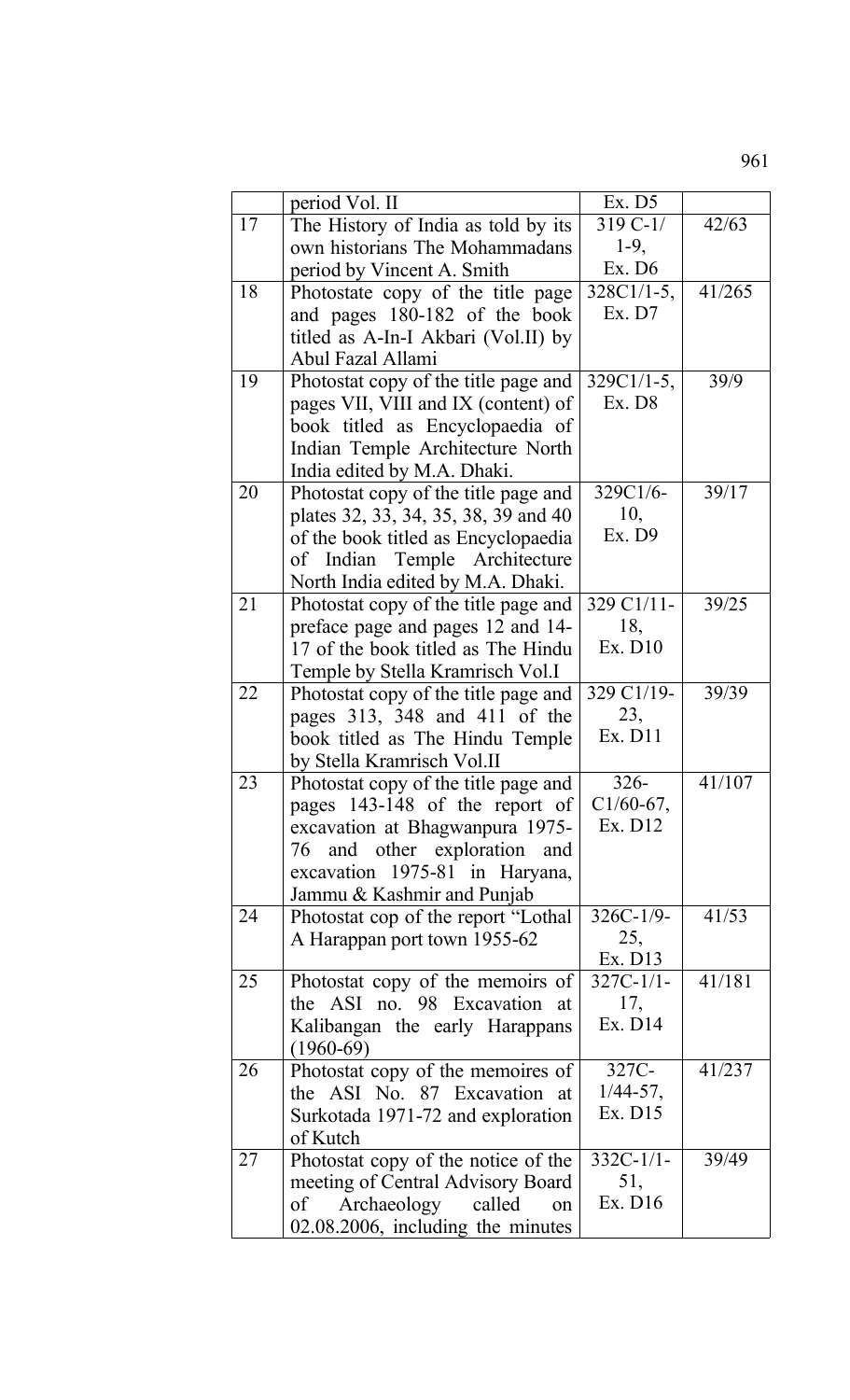|    | of the meeting held on 2.9.2005                                  |                   |            |
|----|------------------------------------------------------------------|-------------------|------------|
|    | and the minutes of the meeting of                                |                   |            |
|    | the standing Committee of the                                    |                   |            |
|    | Central Advisory Board<br>of                                     |                   |            |
|    | Archaeology held on $20th$ and $21st$                            |                   |            |
|    | October 2005.                                                    |                   |            |
| 28 | "Indian<br>book<br>Extracts<br>from                              | $333 - 1/1 - 9$ , | $39/153$ , |
|    | Architecture" (Buddhist and Hindu                                | Ex. D17           | 40/153     |
|    | Periods) by Percy Brown                                          |                   |            |
| 29 | Photostat copy of the title page                                 | $334C-1/1-$       | 40/175     |
|    | foreword and pages 89-10, 177-                                   | 52,               |            |
|    | 181, 196, 215-217, 220, 22, 233,                                 | Ex. D18           |            |
|    | 235-237, 239-243, 252, 257, 259,                                 |                   |            |
|    | 268, 269, 275, 276, 278, 285-287,                                |                   |            |
|    | 305-307, 311, 314, 316-334 of the                                |                   |            |
|    | book title as Temples of Pratihara                               |                   |            |
|    | Period in Central India written by                               |                   |            |
|    | R.D. Trivedi                                                     |                   |            |
| 30 | Photostat copy of the title page and                             | $335C-1/1-$       | 40/281     |
|    | of pages 5-13, 135-141, 288, 293                                 | 20,               |            |
|    | and 300 of the book title<br>as                                  | Ex. D19           |            |
|    | Temples of Pratihara period in                                   |                   |            |
|    | Central India by R.D. Trivedi.                                   |                   |            |
| 31 | Photocopy of the letter of Sri                                   | $292C-1$ ,        | 37/61      |
|    | Kishore Kunal O.S.D. Of<br>the                                   | $292C-1/1,$       |            |
|    | ministry of State Home India dated                               | Ex. D20           |            |
|    | 23-1-1991                                                        |                   |            |
| 32 | Relevant extract of the book " Sri   304C1/1-4.                  |                   | 38/195     |
|    | Janam Bhumi Aitihasik<br>Ram                                     | Ex. D21           |            |
|    | Avam Puratativik Sakshya" by                                     |                   |            |
| 33 | T.P. Verma and S.P. Gupta.                                       | 261C-             | 38/205     |
|    | Coloured Photograph purported                                    |                   |            |
|    | and said to be of Maharishi                                      | 1/1/1,<br>Ex. D22 |            |
|    | Valmiki (Saint) as published in                                  |                   |            |
|    | Ramayan, Paper<br>Valmiki<br>no.                                 |                   |            |
| 34 | 261C1/1<br>Extract from the book " Meri                          | $314C1/1-$        | 38/327     |
|    | Yatra"<br>Rahul<br>by<br>Jeewan                                  | 12,               |            |
|    |                                                                  | Ex. D23           |            |
| 35 | Sankrityayan.                                                    | $110C-1/55$ ,     | 25/129     |
|    | Photocopy of extract of the book<br>"Sri Ram Janam Bhumi" by Dr. | 55A, 56,          |            |
|    |                                                                  | Ex. D24           |            |
| 36 | Radhey Shyam Shukla<br>Original report on Babari Masjid          | $110C-1/96$ ,     | 25/211     |
|    | containing historians report to the                              | Ex. D25           |            |
|    | Indian nation (Babari Mosque of                                  |                   |            |
|    | Ram's berth place) by R.S. Sharma                                |                   |            |
|    | and others                                                       |                   |            |
|    |                                                                  |                   |            |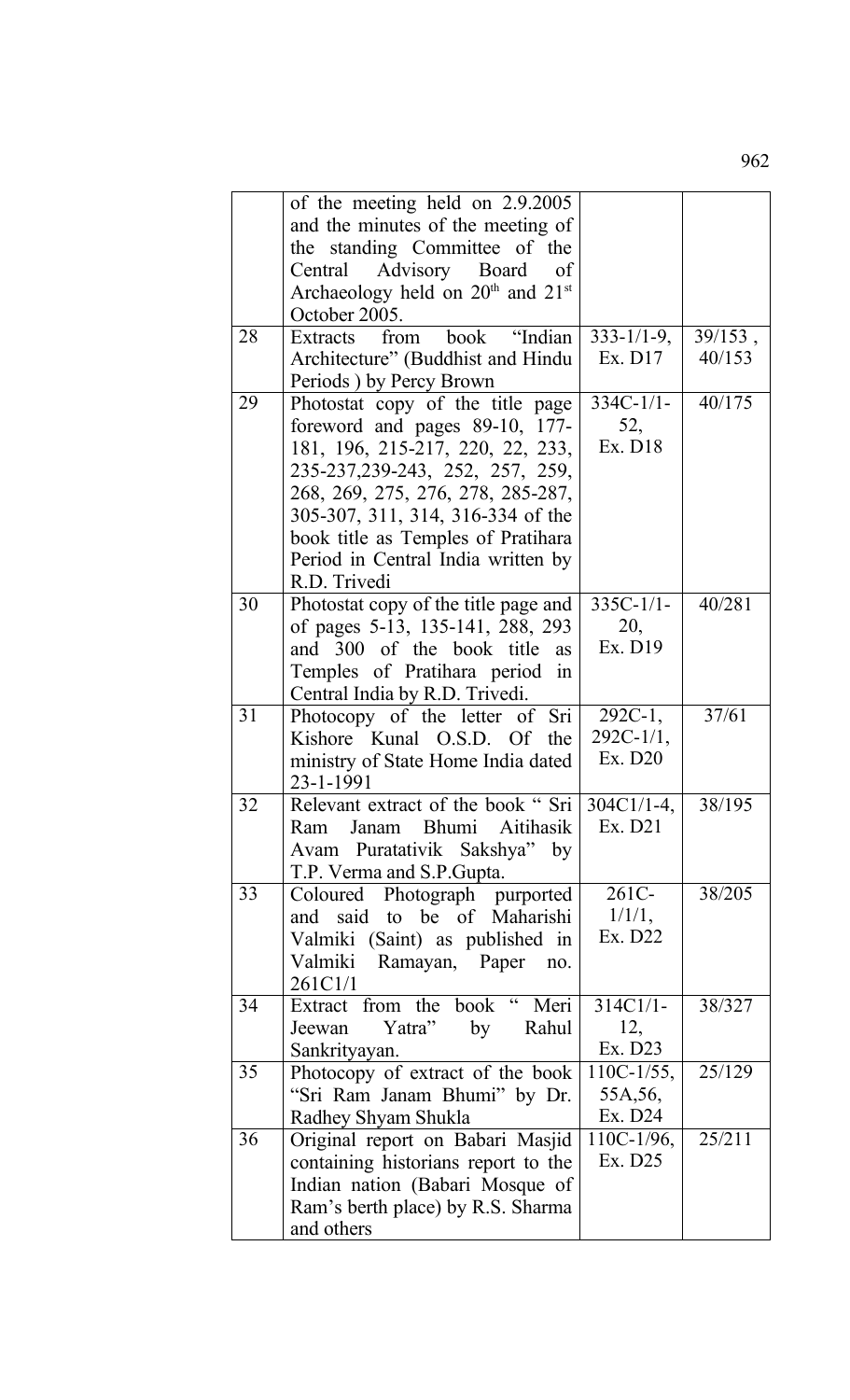| 37 | Copy of original book of Prof. D.<br>Mandal entitled as "Ayodhya<br>Archeology After Demolition" by<br>Longman (title<br>Orient<br>page<br>contents, preface and page 1 to 69)                   | $198C - 2/1 -$<br>89,<br>Ex. D26<br>$=$ Ex.63<br>$(Suit-4)$ | 30/7             |
|----|--------------------------------------------------------------------------------------------------------------------------------------------------------------------------------------------------|-------------------------------------------------------------|------------------|
| 38 | Copy of extract of Epigraphica<br>(Arabic and persian<br>Indica<br>supplement 1965) edited by Z.A.<br>Desai                                                                                      | 198C-<br>$2/90-99,$<br>Ex. D27                              | 30/99            |
| 39 | Photocopy of the extract of<br>Epigraphica Indica (Vol. IV (1896-<br>97) published by ASI New Delhi                                                                                              | 198C-<br>$2/100 - 106$ ,<br>Ex. D28                         | 30/119           |
| 40 | Photocopy of extract of above<br>book Vol XIV (1917-1918)                                                                                                                                        | 198C-<br>$2/107 - 117$ ,<br>Ex. D29                         | 30/133           |
| 41 | Photocopy of the extract of<br>Epigraphica Indica (Vol XX<br>$(1929-1930)$ published by A.S.I.<br>New Delhi                                                                                      | 198C-<br>$2/118 - 123$ ,<br>Ex. D30                         | 30/155           |
| 42 | Photo copy of the relevant extracts<br>of the BJP's White paper on<br>Ayodhya and The Ram Temple<br>movement published in April 1993,<br>Titled page and page 4 and 66                           | $294C1/1-3$ ,<br>Ex. D31                                    | 37/73            |
| 43 | Photo copy of the extract of the<br>book titled as " Fair reports made<br>during the years $1862-63-64-65$ "<br>by Alexander Cunningham Vol-IV<br>(titled pages 293-296, 319 and<br>plate XLVII) | $322C1/1-$<br>22,<br>Ex. D32                                | 42/141           |
| 44 | Photo copy of the Extract of the<br>book titled as "History of Mughal"<br>Architectural Vol-I" By R. Nath                                                                                        | $197C2/1-8$ ,<br>Ex. D33                                    | Separate<br>book |
| 45 | Photo copy of the book "Temples"<br>of India" title page, contents and<br>pages no. 20, 21, 23, 26, 27 and<br>100                                                                                | $302C1/1-9$ ,<br>Ex. D34                                    | 37/141           |
| 46 | Photocopy of the extracts from the<br>book entitled as "The secular<br>Emperor Babar" by Mrs. Surinder<br>Kaur, Tapan Sanayal published by<br>Lok Geet Prakashan Sirhind                         | 110C1/14-<br>51,<br>Ex. D35                                 | 25/49            |
| 47 | R.D. Banarji's "Eastern Indian<br>School of Medieval Sculpture"<br>published by ASI Delhi (1933<br>Edition) Plates LXXXIX (a) and<br>(e) and $XC(d)$ , proved in para 14 of                      | 308C-<br>$1/10-15$ ,<br>Ex.D36                              | 38/231           |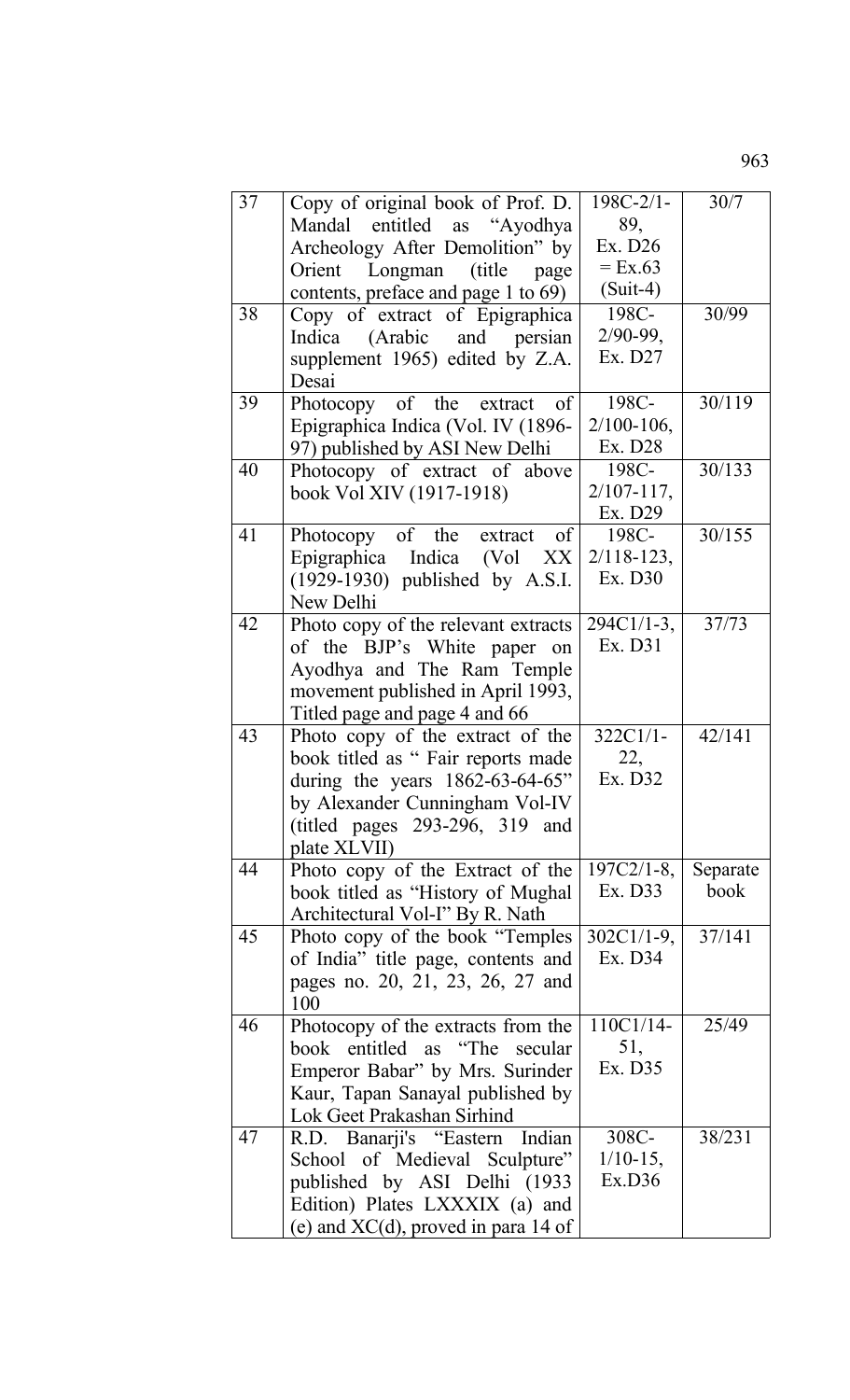the affidavit of PW 16 (Part-II) dt. 26.08.02. 48 Photostat copy of the Article written 'Ramjanambhumi-Babri Masjid Issue: Misuse of Archaeological Evidence' by Prof. Sooraj Bhan dated 26.12.1990 Prof. And Dean of Kurukshetra University proved at page 1 of his statement. 110C/8-13, Ex.D37 25/37 49 Extract from "Sri Ram Janam Bhumi Ka Rakt Ranjt Itihas" (31<sup>st</sup>) Edition) by Sri Ram Raksha Tripathi "Nirbheek" Title page and pages 6, 7 and 8 filed by defendant no. 4 on 20.5.1992 110C-1/52-54, Ex.D38 25/123 50 Certified copy of judgment dated 2.9.82 passed by Munsif Sadar Faizabad in Re R.S. 57/78 Bhagwan Sri Ram Lala Vs. State 109C1/2, Ex. E1 25/5 51 Certified copy of plaint before Munsif Sadar Faizabad R.S. no. 57/78 Bhagwan Sri Ram Lala Vs. State dated 11.2.78 109C1/3-7, Ex. E2 25/7 52 Certified copy of decree in R.S. No. 57/78 Bhagwan Sri Ram Lala Vs. State passed by Learned Munsif Sadar Faizabad dated 5.10.82 109C1/8- 10, Ex. E3 25/17 53 Indian Archaeology (1969-70 A-Review) Edited by B.B. Lal, Director General, A.S.I. 291 C1/ 4,5,6, Ex. E1/1  $37/11$ 54 Indian Archaeology (1976-77 A-Review) by B.K. Thapar. 291C1/ 1,2, 3, Ex. E2/1 37/5 55 Indian Archaeology (1979-80 A-Review) by B. B. Lal 291C1/16, 17, Ex. E3/1 37/35 56 Indian Archaeology ( 1968-69 A-Review) by B. B. Lal 291C1/ 7- 11, Ex. E4/1  $37/17$ 57 Hindu World and Encyclopaedic Survey of Hinduism by Benjamin Walker. (Vol.II) 318C1/ 1- 14, Ex. E4 42/33 58 India Distorted " A Study of British Historians India Vol. III By 323 C1/1- 25, 42/187

Ex. E5

S. C. Mittal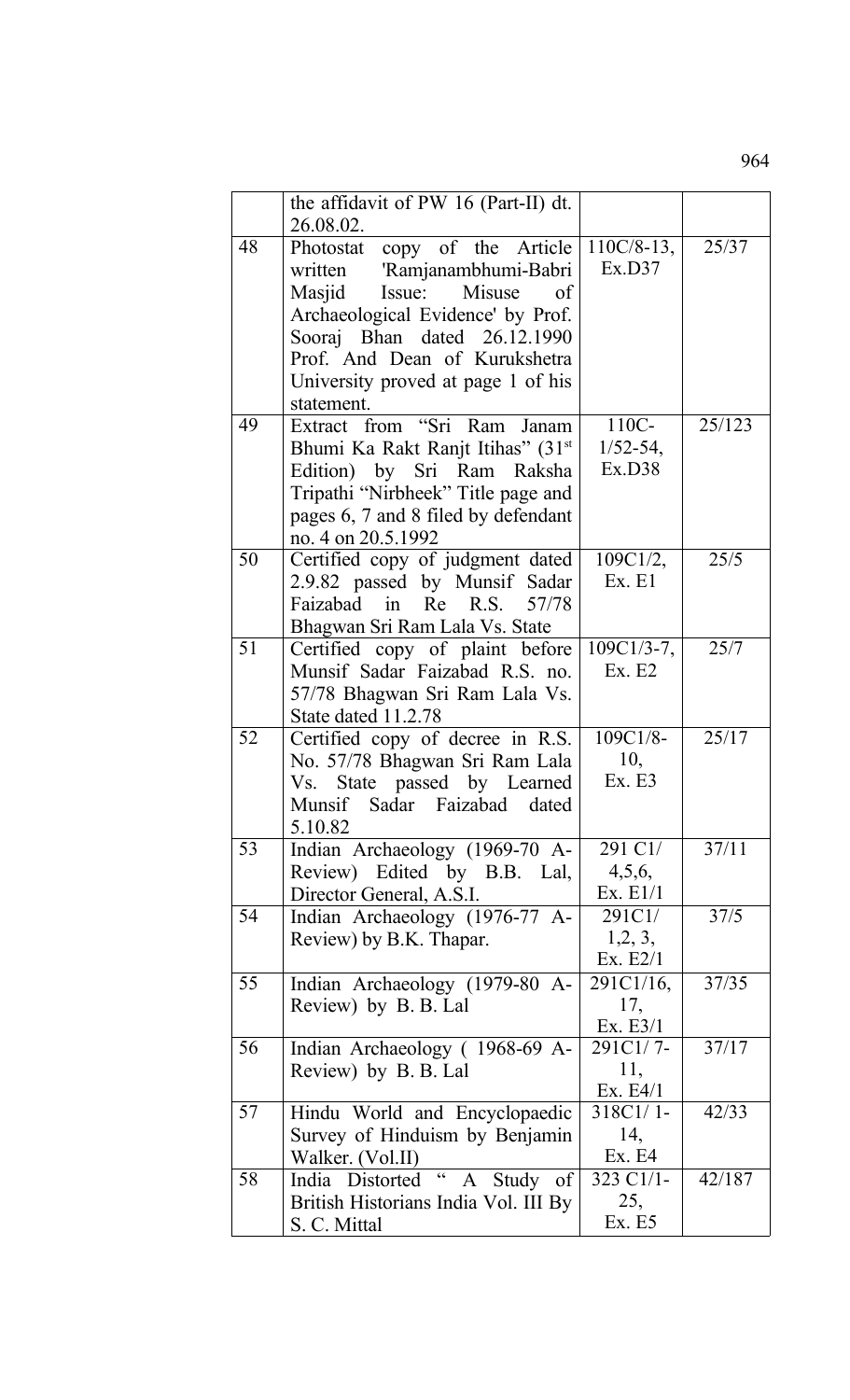| 59 | The Early History of India By      | $324C1/1-$    | 42/239 |
|----|------------------------------------|---------------|--------|
|    | Vincent A. Smith                   | 28,           |        |
|    |                                    | Ex. E6        |        |
| 60 | Extract from the journal "Prag     | $316C1/1-9$ , | 42/5   |
|    | Dhara" editor Sri Rakesh Tewari of | Ex. E7        |        |
|    | <b>ASI</b>                         |               |        |
| 61 | Extract of "Startling indeed-Some" | 291C-         | 37/27  |
|    | Discoveries of Convenience" by     | $1/12 - 15$ , |        |
|    | Champak Lakshmi Extract were       | <b>Ex. E8</b> |        |
|    | taken from "From line magazine.    |               |        |
|    | Shereen Ratnagar (PW 27) has       |               |        |
|    | proved at page 4 of her statement. |               |        |

**607**. In brief the documentary exhibits by the parties are as under:

1. Plaintiffs (Suit-1) – Exhibits No. 1 to 34 (Total 34)

2. Plaintiffs (Suit-3) – Exhibits No. 1 to 21 (Total 21)

3. Plaintiffs (Suit-4) – Exhibits No. 1 to 128 (Total 128)

4. Plaintiffs (Suit-5) – Exhibits No. 1 to 132 (Total 132)

5. Defendants (Suit-1) – Exhibits No. A1 to A72 (Total 73)

6. Defendants  $(Suit-4) - (i)$  Exhibits No. A1 to A16 (Total 16)

(ii) Exhibits No. M1 to M7 (Total 7)

(iii) Exhibits No. B1 to B16 (Total 16)

(iv) Exhibits No. J1 to J31 (Total 32)

(v) Exhibits No. T1-T6 (Total 6)

(vi) Exhibit No. V1 (Total 1)

(vii) Exhibits No. Q1 to Q6 (Total 6)

7. Defendants  $(Suit-5) - (i)$  Exhibits No. C1 to C11 (Total 11)

(ii) Exhibits No. D1 to D38 (Total 38)

(iii) Exhibits No. E1 to E8 (Total 12)

Grand Total - 533

**608**. Before proceeding ahead on merits of the issues, it would be useful to recapitulate how the dispute arose. Hindus believe Lord Ram born at Ayodhya, is the tenth incarnation of Lord Vishnu and worship as such.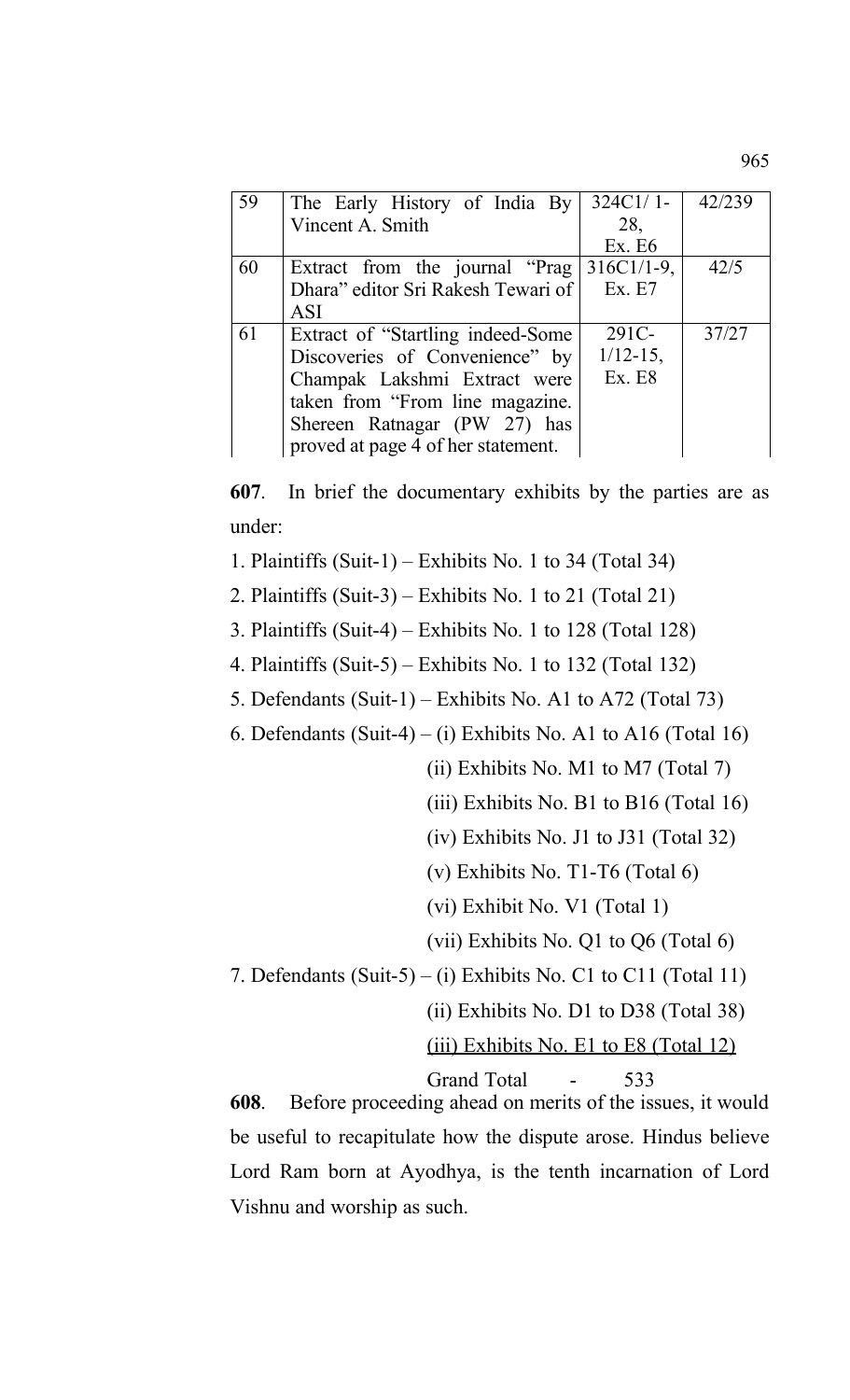**609**. Babar invaded India in 1526 A.D.. He came with an intention to conquer and rule. He defeated Ibrahim Lodi in the battle of Panipat in April 1526 A.D.. He proceeded further and reached near Ayodhya on 28.3.1528 i.e. on the bank of river Saryu. Some of the parties claim that his Commander Mir Baqi under the orders of Babar, demolished a temple of Lord Ram at the disputed site and constructed in 1528 A.D. a building thereat, which, some of the parties claim to be a 'Mosque'. Others dispute the factum of demolition and even the very existence of the alleged temple. The determination of period of construction of the building in 1528 A.D. is based upon the inscriptions said to be installed by Mir Baqi at the aforesaid building and noticed for the first time in 1813-14 A.D. by Dr. F.S. Buchanan. However, Nirmohi Akhara disputes both the above claims and says that the building was throughout a temple and remained in its possession till attachment in 1949. It is also alleged that some serious dispute between the two communities took place in 1855 A.D. and, thereafter, a boundary wall was constructed separating the disputed building from other spots namely Ram Chabutara, Sita Rasoi etc. The area inside of the boundary as already said is referred as "inner courtyard" and rest as "outer courtyard". It is said that in 1934 A.D. again a serious dispute arose causing some damage to the disputed building which was repaired and the cost was recovered by the British Government from local Hindu inhabitants by imposing fine. On 23.12.1949 A.D. a first information report was lodged at Ayodhya about trespass by some Hindu people in the inner courtyard of the disputed building and placement of idols of Lord Ram beneath the central dome. Therefrom the entire litigation has cropped up and is before us for consideration.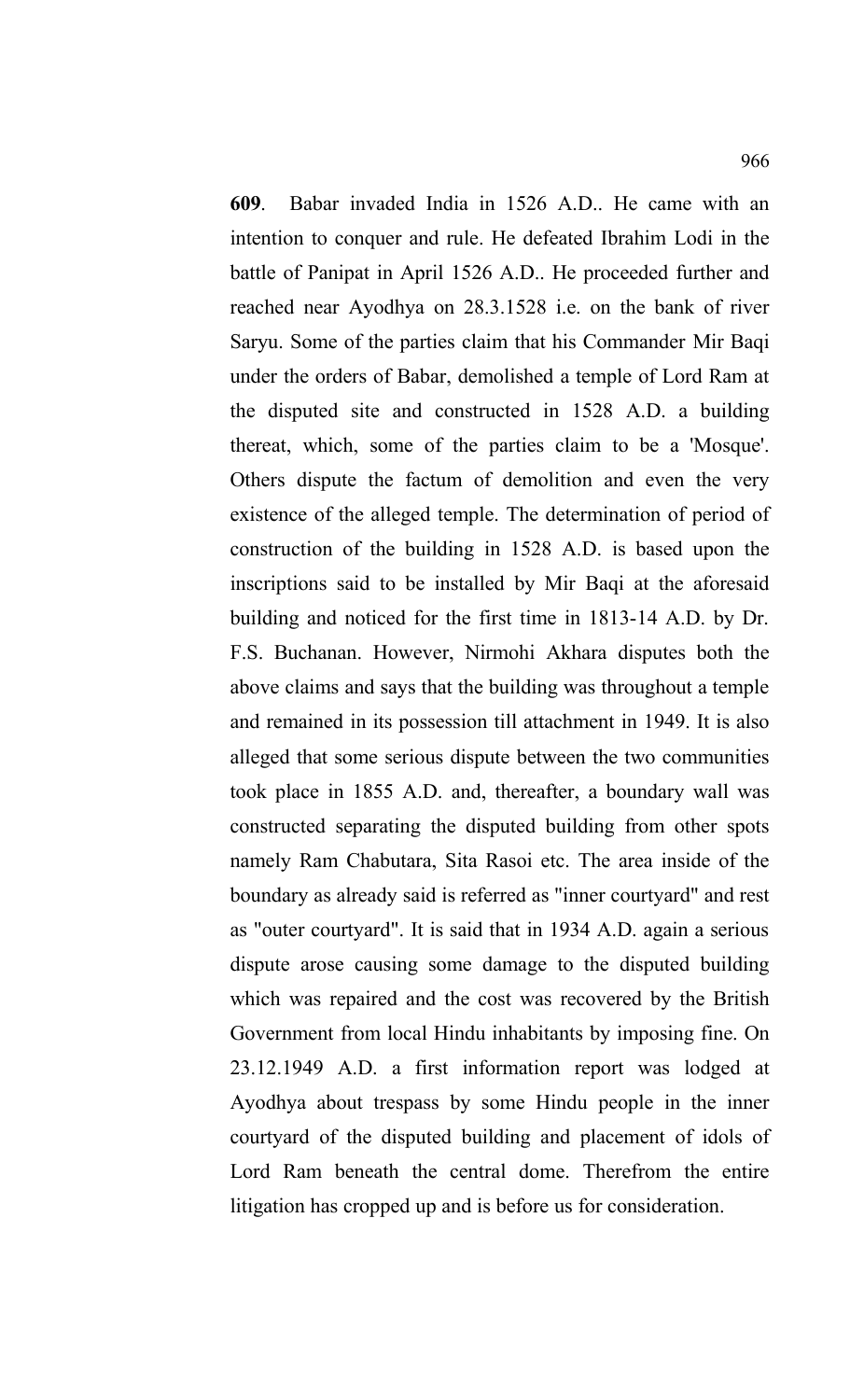**610**. We may mention at this stage that Sri Z. Jilani, Sri M.A. Siddiqui and Sri Rizwan, learned counsels for Muslim parties made statements under Order 10 Rule 2 during the course of the arguments that they are not disputing the faith and belief of the Hindus that Lord Ram was born at Ayodhya. This statement is in consonance with the findings of this Court recorded in its order dated 08.05.1996 referred to by us above in para 199. They, however, submit that the dispute is about the exact location of birth place and in particular about the disputed premises. Their case is that the disputed premises is not where exactly Lord Ram took birth and there is no evidence to this extent. This statement under Order 10 Rule 2 by the learned Counsels has definitely to some extent narrowed down the canvass of the case and has also saved the Court from entering in a field of faith and belief, the justiciability and the power of the Court in regard whereof itself is arguable.

**611**. All the issues framed in the four cases, for convenience, can broadly be placed under the following Heads :

- (A) Notice under Section 80 C.P.C.
- (B) Religious denomination
- (C) Res judicata, waiver and estoppel
- (D) Waqf Act 13 of 1936 etc.
- (E) Miscellaneous issues like representative nature of suit, Trust, Section 91 C.P.C., non joinder of parties, valuation/ insufficient Court fee/under valuation and special costs.
- (F) Person and period- who and when constructed the disputed building
- (G) Deities, their status, rights etc.
- (H) Limitation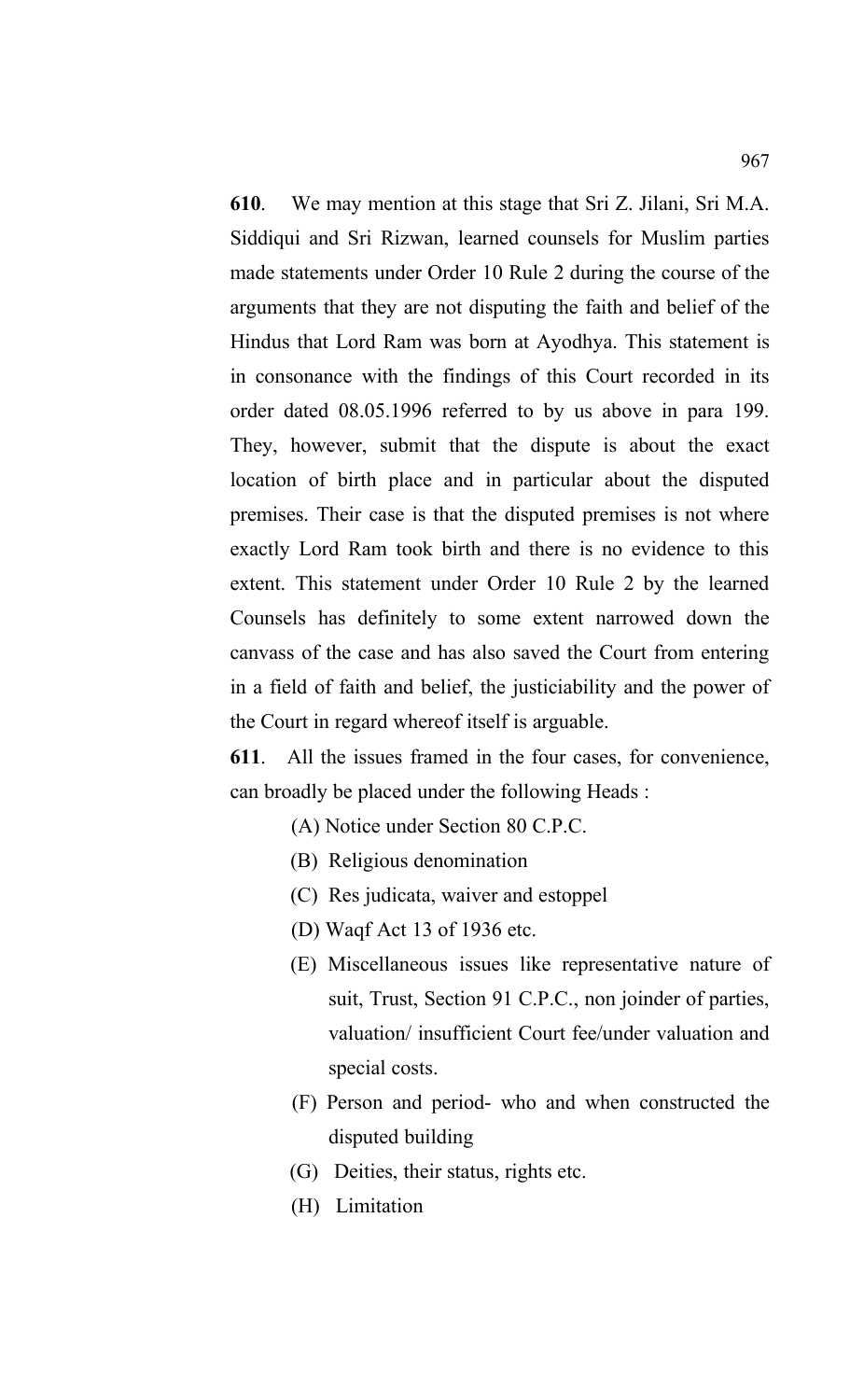- (I) Possession/adverse possession
- (J) Site as birthplace, existence of temple and demolition if any.
- (K) Character of Mosque
- (L) Identity of the property
- (M) Bar of Specific Relief Act
- (N) Others, if any

**612**. The marathon arguments in these cases stretched to 75 days covering a period of about 11 months in the first spell, and when due to elevation of one us (Hon'ble S. R. Alam, J.) as Chief Justice of Madhya Pradesh High Court, the Bench was reconstituted, the matter was reheard and it stretched for 90 days in second spell i.e. from 11.1.2010 to 26.7.2010.

**613**. Sri Z. Jilani, Sri M.A. Siddiqui and Sri Rizwan, Advocates have appeared and advanced their submissions on behalf of Muslim parties while Sri Ravi Shankar Prasad, Sri P.R. Ganesh Aiyer and Sri K.N. Bhatt, Senior Advocates, Sri R.L. Verma assisted by Sri Tarun Verma, Sri P.N. Misra, Miss Ranjana Agnihotri, Sri M.M. Pandey, Sri Ved Prakash, Sri Rakesh Pandey, Sri Hari Shankar Jain, Sri D.P. Gupta, Sri A.K. Pandey, Sri R.K. Srivastava, Advocates have appeared on behalf of the various Hindu parties and made their submissions. On behalf of State of U.P. Sri S.P. Srivastava, the learned Additional Chief Standing Counsel has put in appearance but has not advanced any oral submissions. The arguments travel in a very vast area with lots of varieties, shades and colours. Besides, the oral submissions, the parties have also filed their written submissions which are made part of record.

# **Discussion and findings on Merits Issuewise :**

(A) **Notice under Section 80 CPC**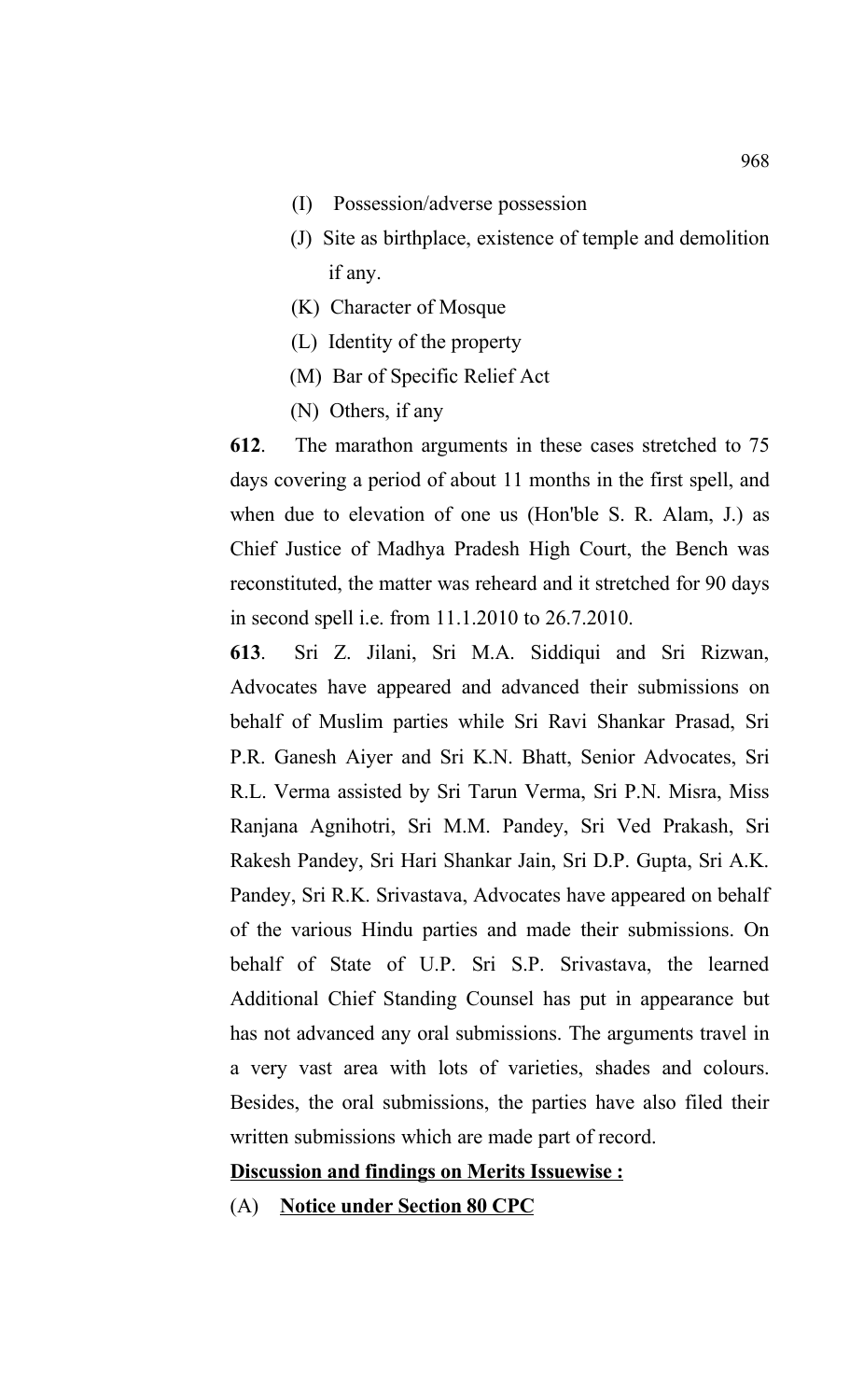### **614**. **Issue No. 10 (Suit-3)**

*(a) Is the suit bad for want of notice u/s 80 C.P.C.? (b) Is the above plea available to contesting defendants?*

**615**. The plaintiffs in para 12 of the plaint (Suit-3) have said that they sent notices under Section 80 C.P.C. to the defendants no. 1 to 5 (Suit-3). The notices were delivered on 6.10.1959 and 12.10.1959. The same have also been replied by the aforesaid defendants through defendant no. 3 intimating that they shall defend the suit, if any, filed by the plaintiffs. No written statement has been filed on behalf of the defendants 1 to 5 in the aforesaid suit. Thus, there is no objection on behalf of the defendants 1 to 5 regarding maintainability of suit for want of notice under Section 80 C.P.C. In the written statement filed on behalf of defendants no. 6 to 8, para 12 of the plaint has been simply denied and in para 24 it is said that the suit is bad for want of notice to defendants no. 1 to 5 under Section 80 C.P.C. In replication, the plaintiffs have not only reiterated their stand taken in the plaint but in para 24, further pleaded that the defendants 6 to 8 have no right to take plea of want of notice under Section 80 C.P.C.

**616**. We find that Ex. 13 (Suit-3) is a postal receipt dated 6.10.1959 of a registered letter sent to Priya Dutt Ram and Ex. 14 (Suit-3) is a similar receipt dated 6.10.1959 of a registered letter sent to Superintendent of Police, Faizabad. The reply received from the Deputy Commissioner, Faizabad and the acknowledgments of the registered letters are also on record as Exhibits 17, 18 and 19 (Suit-3). The Deputy Commissioner, Faizabad in his letter dated 30.11.1959 (Ex. 16 Suit-3) has said that the suit, if any filed, would be defended. The witnesses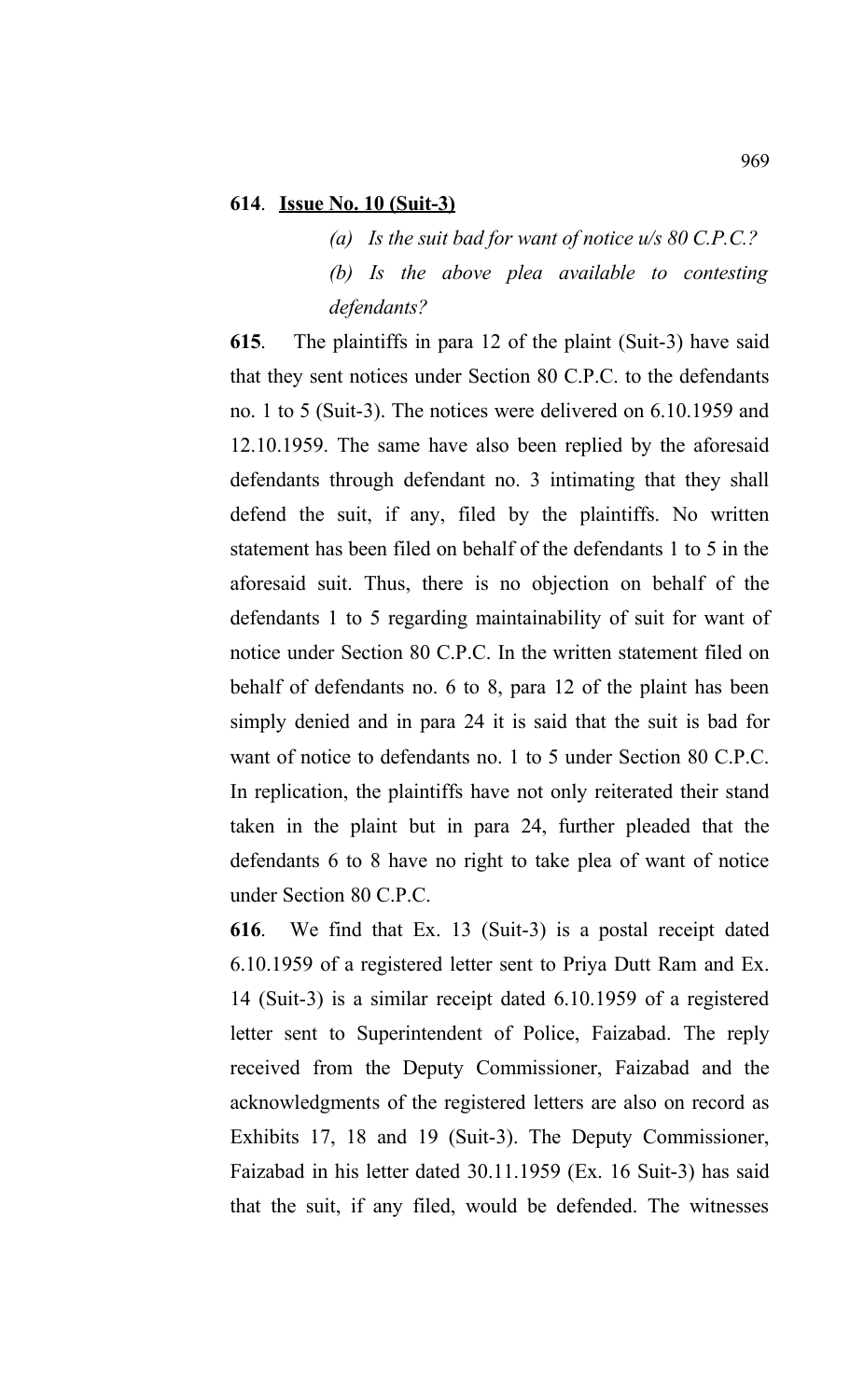D.W. 3/1 and D.W. 3/20 in their statements have also supported the stand taken by the plaintiffs. D.W. 3/1, Mahant Bhaskar Das in para 38 and 39 of his examination-in-chief has proved the notices sent to the defendants District Magistrate, Faizabad etc. and also the reply which they received from defendants 1 to 5. Para 38 and 39 states as under :

 $^{\prime\prime}$ 38— कागज संख्या 41 सी–1 / 2 दफा 80 के प्राप्ति की रसीद है, इसी प्रकार सी—1 /3 जिलाधिकारी की प्राप्ति की रसीद है और सी—1 /4 महत्त रघुनाथ दास निर्मोही अखाड़े के द्वारा जिलाधिकारी फैजाबाद के कार्यालय में नोटिस प्राप्त कराने की रसीद है। ये सभी नोटिसे दो महीने दावा दाखिल करने में भेजी गयी थी।''

*"38- The paper no. 41C-1/2 is the receipt of Section 80. Similarly, C-1/3 is the receipt of District Magistrate and C-1/4 is the receipt of notice served in the office of District Magistrate, Faizabad by Mahant Raghunath Das Nirmohi Akhara. All these notices had been sent in respect of the suit being filed in two months." (E.T.C)*

 $"39-$  कागज संख्या सी $-1/5$ , 30 नवम्बर 1959 जबाव नोटिस है जो प्रतिवादी सी–1/5 के तरफ से भेजा गया है। सी–1/6 के जबाव नोटिस जिलाधिकारी, फेंजाबाद हैं। सी–1 ⁄7 व सी–1 ⁄8 पावती रसीद है। सी–1/9 व सी–1/10 डाकघर की रसीदें हैं।''

*"39- Paper no. C-1/5, 30th November, 1959 is the reply to notice sent by defendant C-1/5. C-1/6 is the reply of notice by District Magistrate, Faizabad. C-1/7 and C-1/8 are acknowledgment receipts. C-1/9 and C-1/10 are receipts of Post Office." (E.T.C)*

**617**. Similarly, D.W. 3/20, Mahant Rajaram Chandracharya in para 28 of his examination-in-chief has made averments and proved the receipt of notice as under :

 $\hat{p}$ पेपर नं0 41 सी 1 से 9 किता कागजात यानि 41 सी. 1/2 ता 41 सी.  $1/10$  दावा दाखिला करने के पहले सरकार व सरकारी मुलाजिमों पर दफा 80 की नोटिस दी गयी थी जो नोटिस, पोस्टल रसीद व तामीला प्राप्ति का है।''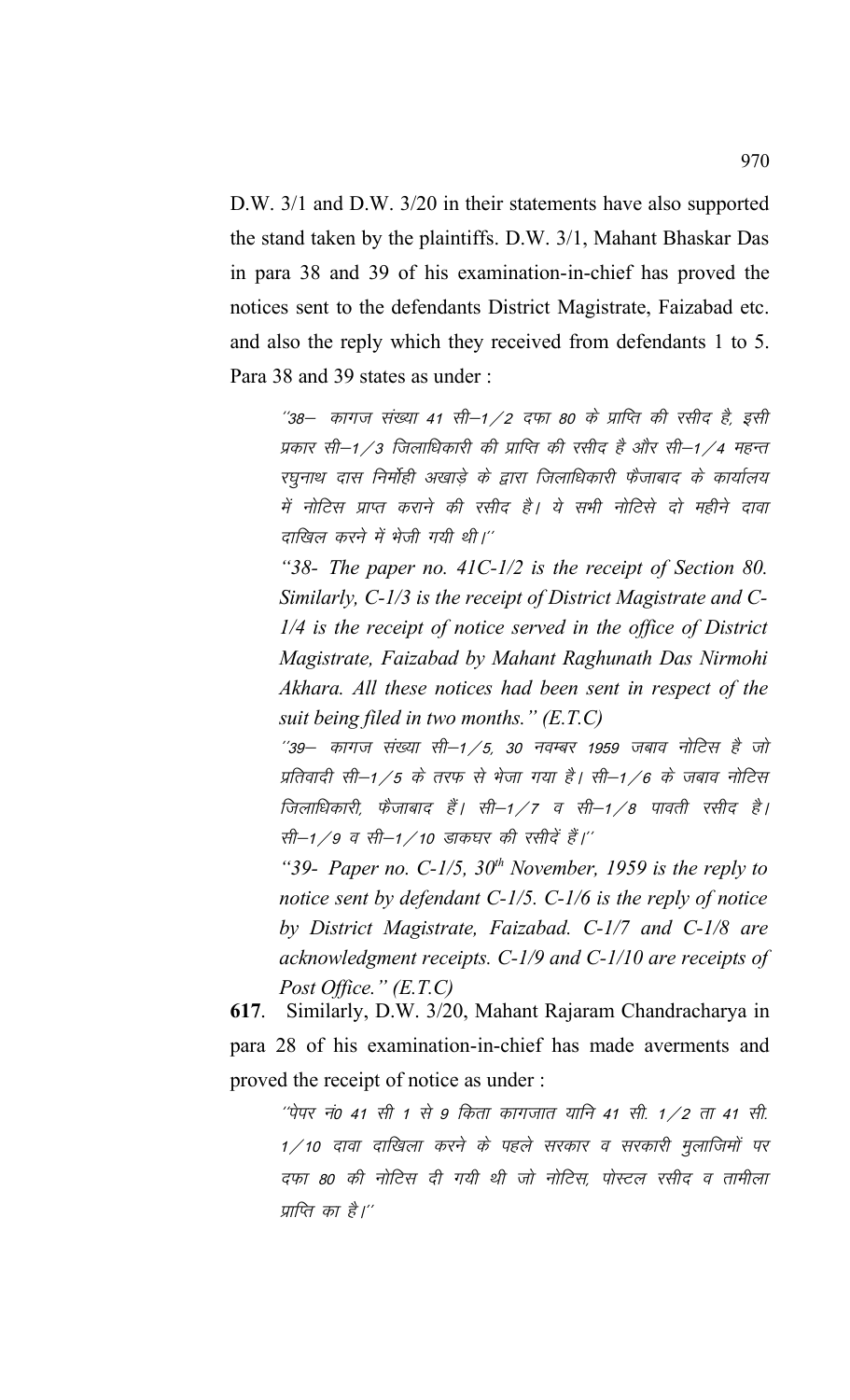*"The nine papers from paper no. 41C-1 i.e. 41C-1/2 to 41C-1/10, are the postal receipts and receiving of the notices sent under section 80 to Government and Government Officials before filing the suit." (E.T.C)*

**618**. Nothing has been brought otherwise in the cross examination to contradict the aforesaid averments. No evidence otherwise has been led by any of the defendants.

**619**. It is no doubt true that Section 80, as it stood before 1976 amendment, admitted no implication and exceptions whatsoever and reads as under :

*"80. Notice.- No suits shall be instituted against the Government (including the Government of the State of Jammu & Kashmir) or against a public officer in respect of any act purporting to be done by such officer in his official capacity, until the expiration of two months next after notice in writing has been delivered to, or left at the office of-*

*(a) in the case of a suit against the Central Government, except where it relates to a railway, a Secretary to that Government;*

*(b) in the case of a suit against the Central Government where it relates to railway, the General Manager of that railway;*

*(bb) in the case of a suit against the Government of the State of Jammu and Kashmir the Chief Secretary to that Government or any other officer authorised by that Government in this behalf;*

*(c) in the case of a suit against any other State Government, a Secretary to that Government or the Collector of the district;*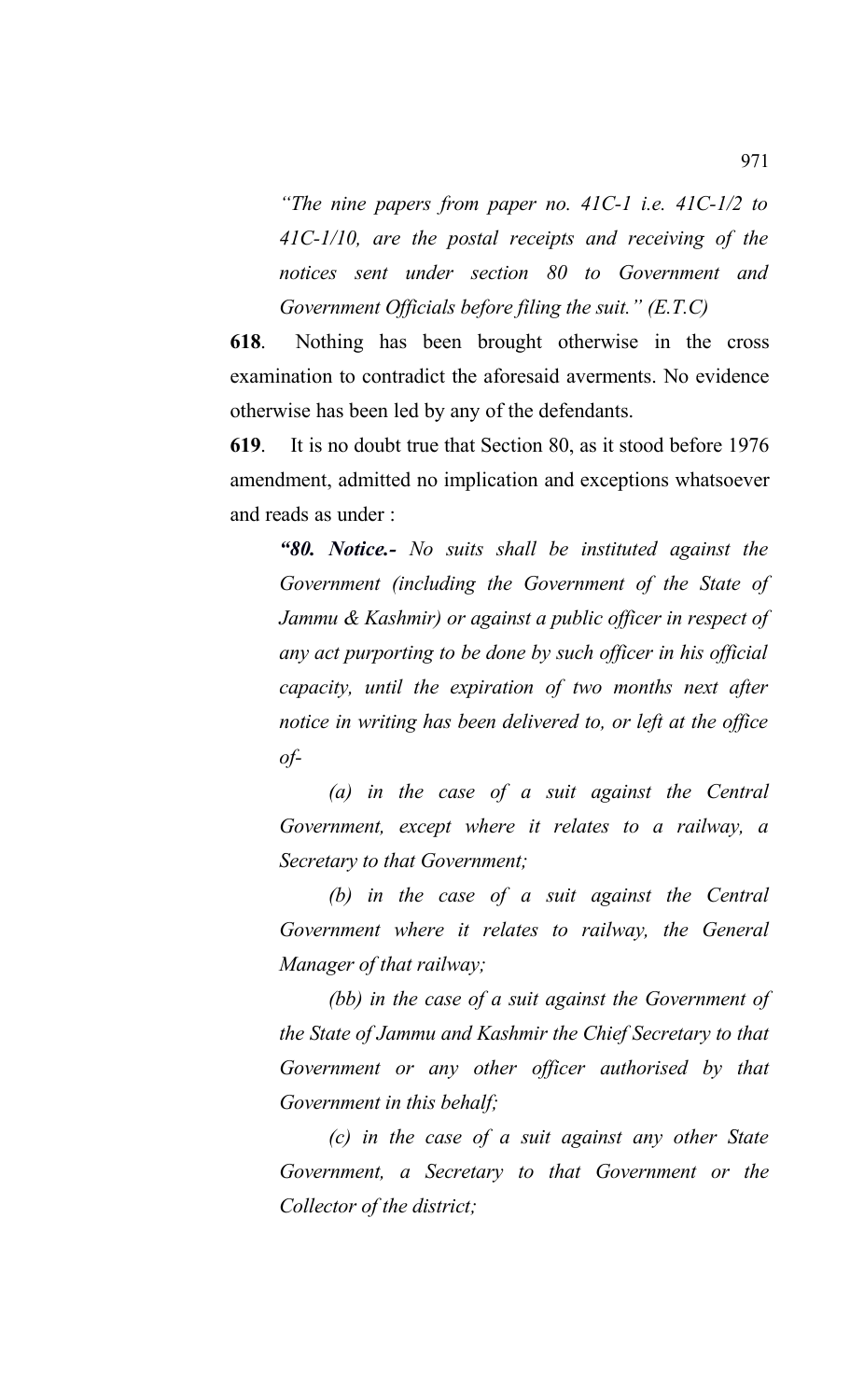*and, in the case of a public officer, delivered to him or left at this office, stating the cause of action, the name, description and place of residence of the plaintiff and the relief which he claims; and the plaint shall contain a statement that such notice has been so delivered or left.*

**620**. The provision was expressly mandatory and imposes statutory and unqualified obligation upon the Court. The service of notice under Section 80 is a condition precedent for the institution of suit against the Government or public officer where the complaint is in respect of his acts in official capacity. However, in the absence of non compliance of Section 80 C.P.C., the suit is not liable to be dismissed as not maintainable.

**621**. In the case in hand, since the plaintiffs have shown that they served notice under Section 80 C.P.C. upon the defendants no. 1 to 5 and neither any material controverting the above facts has been brought on record by the defendants nor any submission has been advanced to show that Section 80 was not complied by the plaintiffs (Suit-3). We thus have no hesitation to hold that the Suit is not barred for want of notice under Section 80 C.P.C. and **Issue 10 (a) is answered accordingly.**

**622**. Now we come to the second part of this issue i.e. 10 (b). The legislative intent of Section 80 is to give the Government sufficient notice of the suit which is proposed to be filed against it so that it may reconsider the decision and decide for itself whether the claim made could be accepted or not. The object of the section is advancement of justice and securing public good by avoidance of unnecessary litigation (**Bihari Chowdhary and another Vs. State of Bihar and others 1984 (2) SCC 627; State of Andhra Pradesh and others Vs. Pioneer Builders AIR 2007 SC 113)**.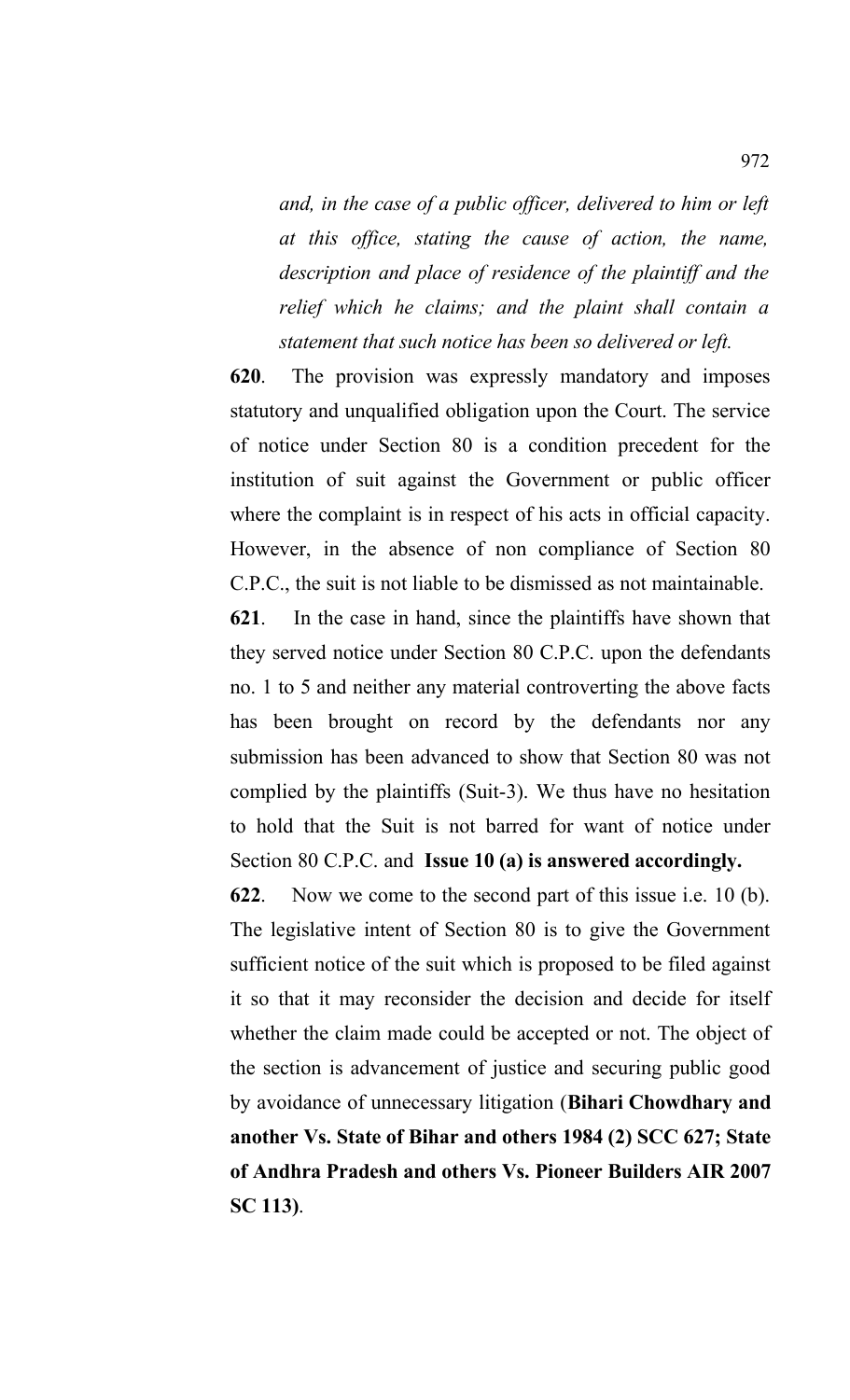**623**. We, however, proceed to consider certain authorities cited on behalf of the defendant no. 10 to press upon their submission that in case of non compliance of Section 80 C.P.C., it is the duty of the Court to reject the plaint outright even if no objection is raised by anyone since it is a jurisdictional issue.

**624**. Prior to Section 80 C.P.C., 1908, similar provision existed in Section 424 of C.P.C., 1882. Considering the purpose and objective of such a provision, in **Secretary of State for India In Council Vs. Perumal Pillai and others (1900) ILR 24 (Mad.) 271** it was held :

*"... object of the notice required by section 424, Civil Procedure Code, is to give the defendant an opportunity of settling the claim, if so advised, without litigation."*

**625**. With reference to Section 80 C.P.C. of 1908, the objective and purpose came to be considered in **Secretary of State for India In Council Vs. Gulam Rasul Gyasudin Kuwari (1916) ILR XL (Bom.) 392** wherein it was held as under :

*"... the object of section 80 is to enable the Secretary of State, who necessarily acts usually through agents, time and opportunity to reconsider his legal position when that position is challenged by persons alleging that some official order has been illegally made to their prejudice."*

**626**. In **Raghunath Das Vs. Union of India and another AIR 1969 SC 674**, in para 8, the Court said :

*"8. The object of the notice contemplated by that section is to give to the concerned Governments and public officers opportunity to reconsider the legal position and to make amends or settle the claim, if so advised without litigation. The legislative intention behind that section in our opinion is that public money and time should not be*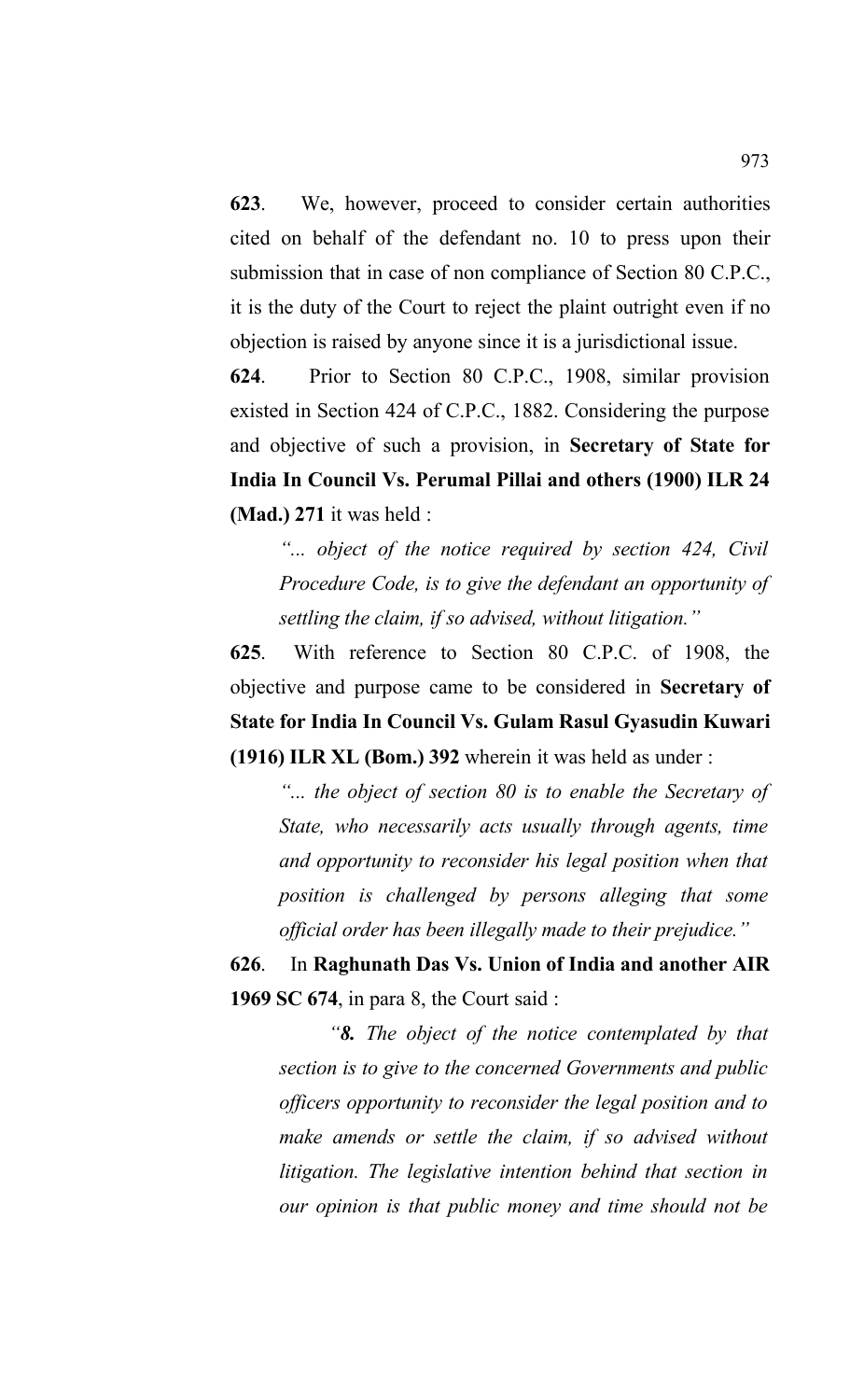*wasted on unnecessary litigation and the Government and the public officers should be given a reasonable opportunity to examine the claim made against them lest they should be drawn into avoidable litigations. The purpose of law is advancement of justice. The provisions in Section 80, Civil Procedure Code are not intended to be used as boobytraps against ignorant and illiterate persons."*

**627**. The object and purpose of enactment of Section 80 C.P.C. was also noticed in **State of Punjab Vs. M/s. Geeta Iron and Brass Works Ltd. AIR 1978 SC 1608** as under :

*"A statutory notice of the proposed action under S. 80 C.P.C. is intended to alert the State to negotiate a just settlement or at least have the courtesy to tell the potential outsider why the claim is being resisted.* 

**628**. The requirement of notice under Section 80 C.P.C. has also been held mandatory. In **Bhagchand Dagaduss Vs. Secretary of State for India in Council AIR 1927 PC 176**, it was held that the provision is express, explicit and mandatory. It admits no implications or exceptions. It imposes a statutory and unqualified obligation upon the Court. Therein a noticed was issued under Section 80 C.P.C. on 26.6.1922, but the suit was instituted before expiry of the period of two months from the said date. The Judicial Committee Observed :

*"To argue as appellants did, that the plaintiffs had a right urgently calling for a remedy, while Section 80 is mere procedure, is fallacious, for Section 80 imposes a statutory and unqualified obligation upon the Court."*

**629**. This decision was followed by Judicial Committee in **Vellayan Chettiar Vs. Government of Province of Madras**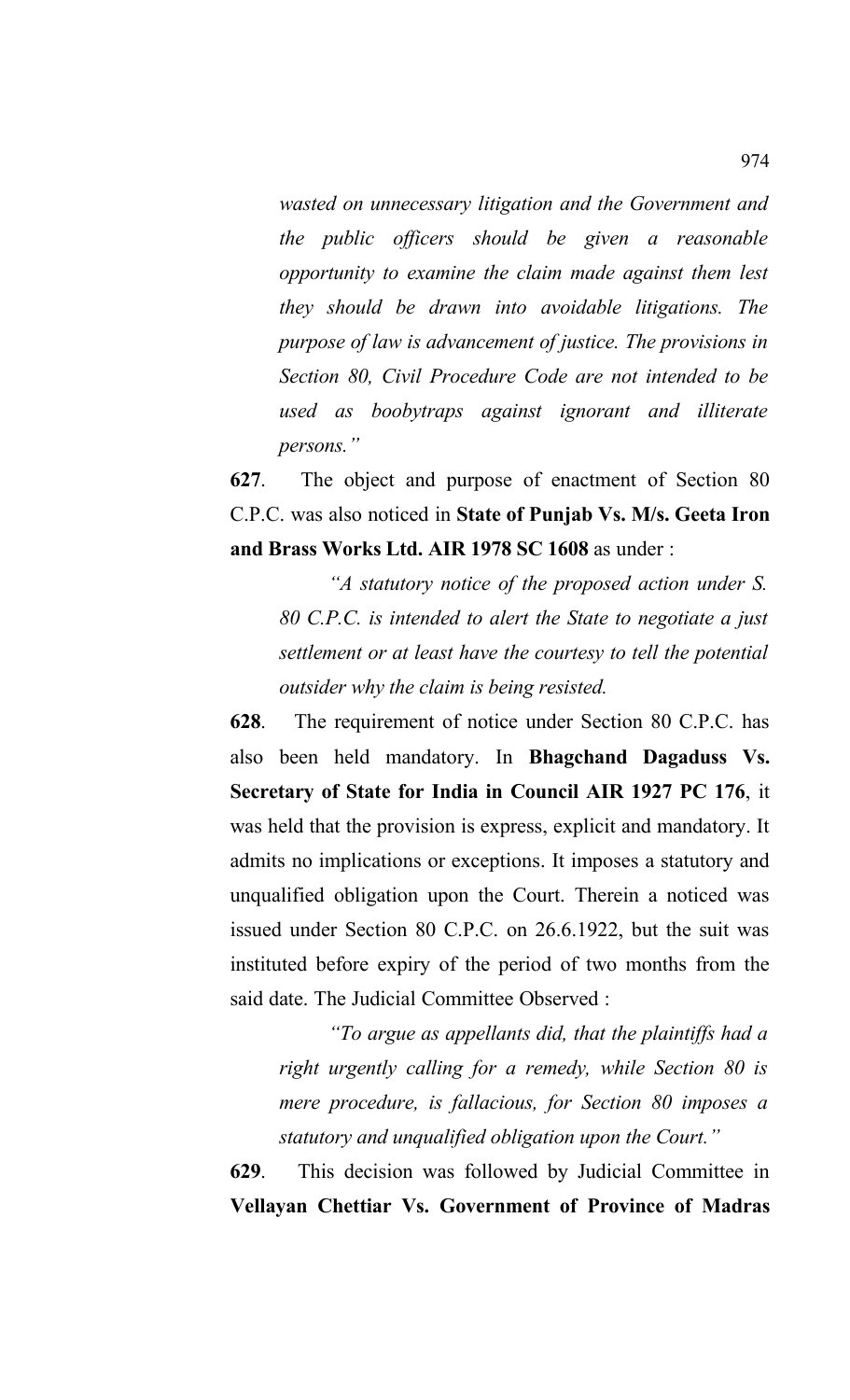#### **AIR 1947 PC 197**.

**630**. In **Government of the Province of Bombay Vs. Pestonji Ardeshir Wadia and Ors. AIR 1949 PC 143** it has been held that provisions of Section 80 of the Code are imperative and should be strictly complied with.

**631**. A Constitution Bench of the Apex Court in **Sawai Singhai Nirmal Chand Vs. Union of India AIR 1966 SC 1068** also took the same view. Following the above authorities in **Bihari Chowdhary (supra)**, the Apex Court, in para 6, observed :

*"6. It must now be regarded as settled law that a suit against the Government or a public officer, to which the requirement of a prior notice under Section 80 C.P.C. is attracted, can not be validly instituted until the expiration of the period of two months next after the notice in writing has been delivered to the authorities concerned in the manner prescribed for in the Section and if filed before the expiry of the said period, the suit has to be dismissed as not maintainable."*

**632**. In none of the above noted cases, the Courts had the occasion to consider whether a Suit for non compliance of Section 80 C.P.C. ought to be dismissed even if the authority for whose benefit the provision has been made is not inclined to press this objection or is interested to get the decision on merits from a competent Court of law. On the contrary, slight divergent view was also going on simultaneously as is evident from some of the authorities of the Apex Court.

**633**. In **Dhian Singh Sobha Singh Vs. Union of India AIR 1958 SC 274** (page 281), the Court observed that Section 80 C.P.C. must be strictly complied with but that does not mean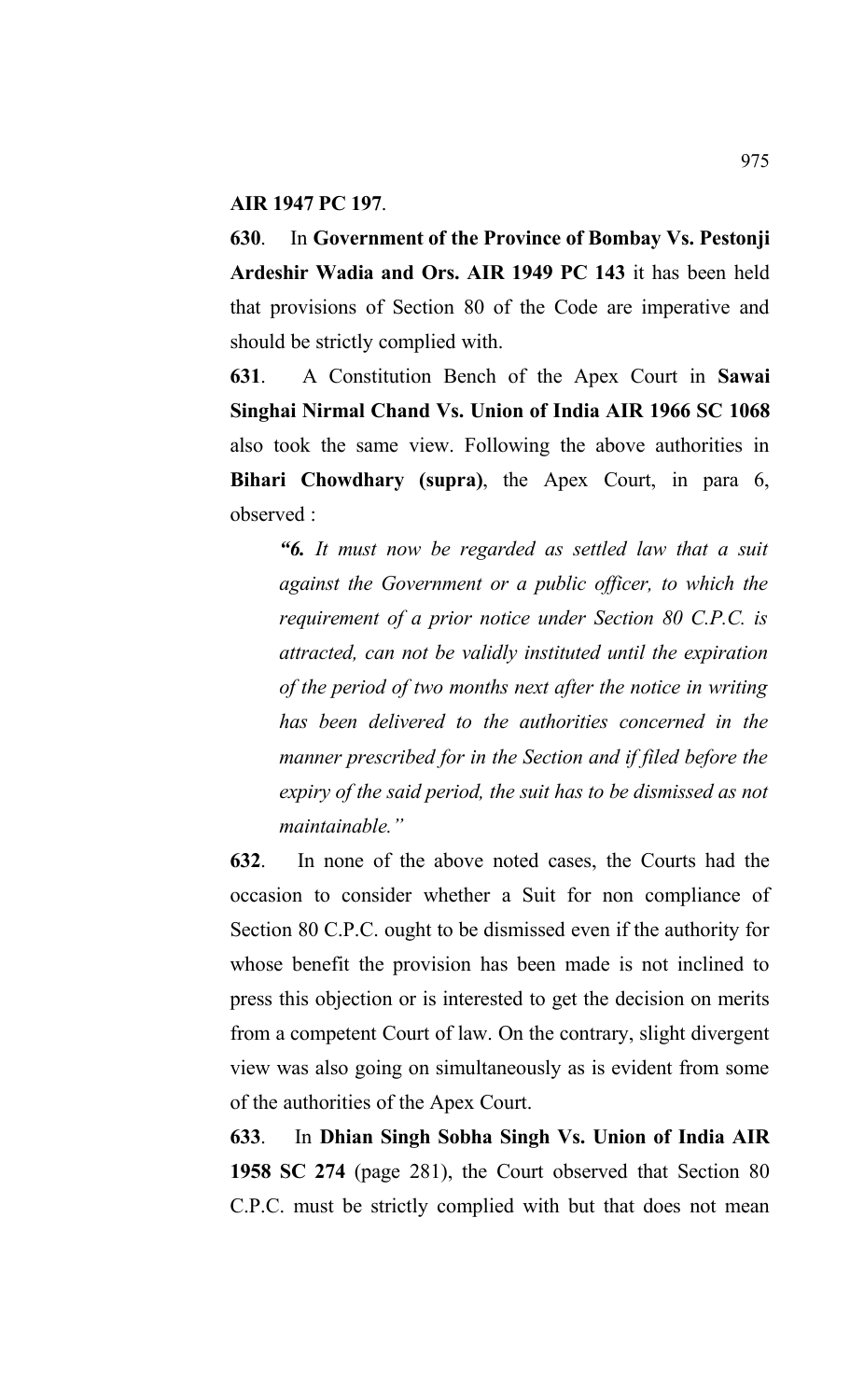that the terms of Section should be construed in a pedantic manner or in a manner completely divorced from common sense. It observed :

*"The Privy Council no doubt laid down in Bhagchand Dagadusa v. Secretary of State AIR 1927 PC 176 that the terms of section should be strictly complied with. That does not however mean that the terms of the notice should be scrutinised in a pedantic manner or in a manner completely divorced from common-sense. As was stated by Pollock, C. B., in Jones v. Nicholls, (1844) 13 M&W 361=153 ER 149 "we must import a little common sense into notices of this kind." Beaumont, C. J., also observed in Chandu Lal Vadilal v. Government of Bombay, AIR 1943 Bom 138 "One must construe Section 80 with some regard to common-sense and to the object with which it appears to have been passed."*

**634**.In para 17 of the judgment while referring to and relying on its earlier decision of **Sangram Singh Vs. Election Tribunal, Kotah, AIR 1955 SC 425**, the Apex Court said:

*"Section 80 of the Code is but a part of the Procedure Code passed to provide the regulation and machinery, by means of which the Courts may do justice between the parties. It is therefore merely a part of the adjective law and deals with procedure alone and must be interpreted in a manner so as to subserve and advance the cause of justice rather than to defeat it."*

**635**. The protection provided under Section 80 is given to the person concerned. If in a particular case that person does not require protection, he can lawfully waive his right. This is what was held in **Dhirendra Nath Gorai and Sabal Chandra Shaw**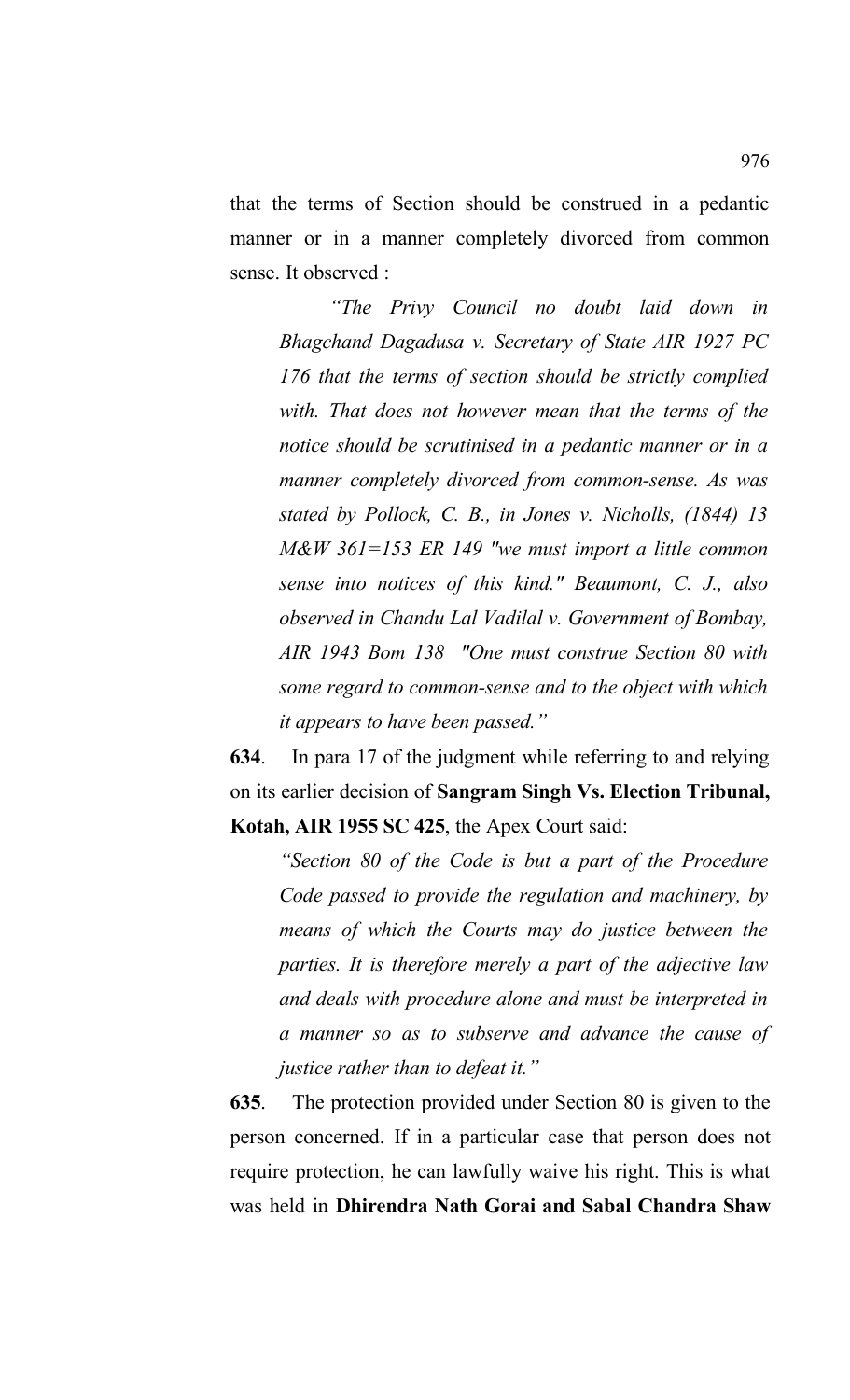**and others Vs. Sudhir Chandra Ghosh and others AIR 1964 SC 1300** where considering a pari materia provision, i.e. Section 35 of Bengal Money Lenders Act, 1940 the Apex Court held that such requirement can be waived. Similarly, while considering Section 94 of the Representation of People Act, 1951, the above view was reiterated in **S. Raghbir Singh Gill Vs. S. Gurucharan Singh Tohra and others 1980 (Suppl.) SCC 53**. All the aforesaid decisions have been followed in **Commissioner of Customs, Mumbai Vs. M/s. Virgo Steels, Bombay and another AIR 2002 SC 1745** and it has been held that notice in such a case can be waived.

**636**. A Full Bench of the Bombay High Court in **Vasant Ambadas Pandit Vs. Bombay Municipal Corporation and others AIR 1981 Bombay 394** while considering a similar provision contained in Section 527 of Bombay Municipal Corporation Act, 1888 held *"The giving of the notice is a condition precedent to the exercise of jurisdiction. But, this being a mere procedural requirement, the same does not go to the root of jurisdiction in a true sense of the term. The same is capable of being waived by the defendants and on such waiver, the Court gets jurisdiction to entertain and try the suit."* 

**637**. In **Amar Nath Dogra Vs. Union of India 1963 (1) SCR 657**; **State of Punjab Vs. Geeta Iron and Brass Works Ltd. 1978 (1) SCC 68** and **Ghanshyam Dass Vs. Dominion of India 1984 (3) SCC 46** the Apex Court also held that notice under Section 80 C.P.C. or similar provisions of other Acts are for the benefit of a particular authority. The same can be waived as they do not go to the root of jurisdiction in the true sense of the term. Referring to the aforesaid judgments as well as the Full Bench judgment of Hon'ble Bombay High Court in **Vasant Ambadas**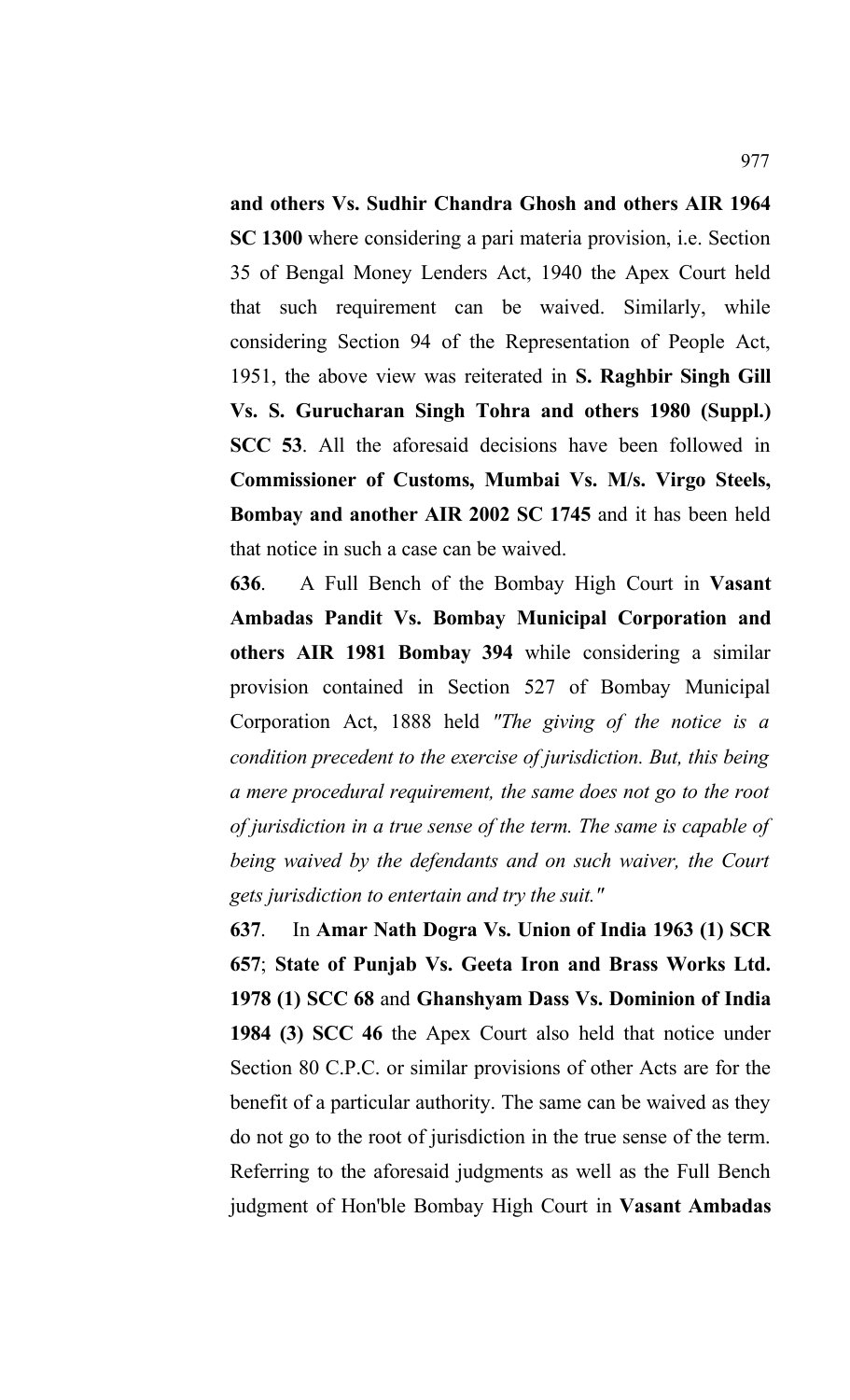**Pandit (supra)**, the Apex Court in **Bishandayal and sons Vs. State of Orissa and others 2001 (1) SCC 555** (para 16) said that there can be no dispute to the proposition that a notice under Section 80 can be waived.

**638**. In fact we find in **Ghanshyam Dass and Ors. Vs. Dominion of India and Ors. (supra)** wherein a three judges Bench considered the correctness of the decision of this Court in **Bachchu Singh Vs. Secretary of State for India in Council, ILR (1903) 25 All 187**, **Mahadev Dattatraya Rajarshi Vs. Secretary of State for India AIR 1930 Bom 367** and earlier decision in **S.N. Dutt Vs. Union of India, AIR 1961 SC 1449**. Though the facts of that case are slightly different but what has been observed by the Apex Court is of some importance. The Apex Court while reiterating the Privy Council's observations in **Bhagchand Dagadusa (supra)** that requirement of Section 80 C.P.C. of giving notice is express, explicit an mandatory and admits of no implications or exceptions, however observed that one must construe Section 80 with some regard to common sense and to the object with which it appears to have been passed. It also observed that our laws of procedure are based on the principle that "as far as possible, no proceeding in a court of law should be allowed to be defeated on mere technicalities". The Apex Court overruled its decision in **S.N.Dutt (supra)** as also the Bombay High Court's decision in **Mahadev Dattatraya Rajarshi (supra)** and this Court's decision in **Bachchu Singh (supra)**. In the case before the Apex Court though notice was issued but on a closer scrutiny, the High Court found that it was not a valid notice under Section 80 C.P.C. and therefore nonsuited the plaintiff. This judgment was reversed by the Apex Court making the abovesaid observations. The Court reiterated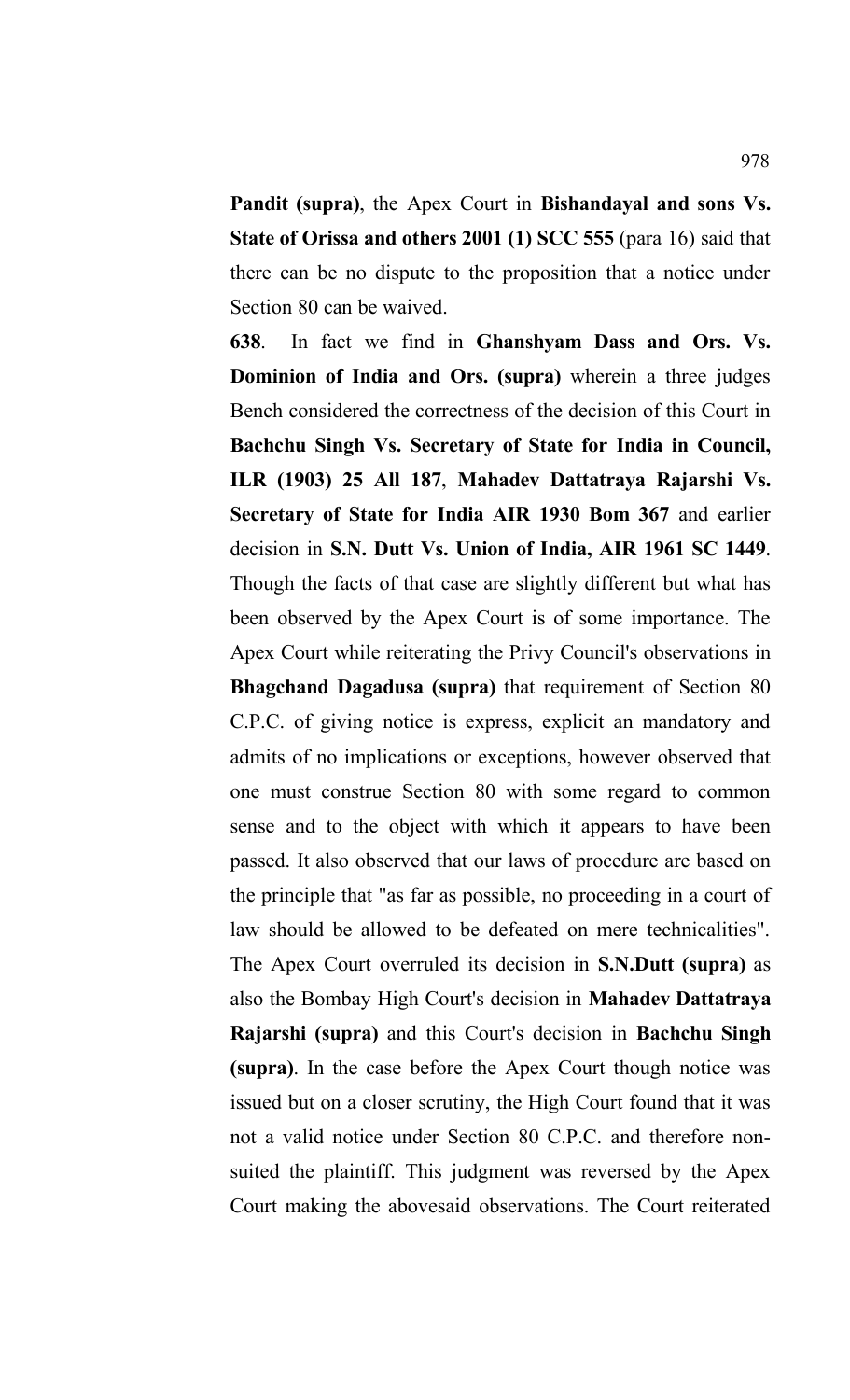that the object of notice contemplated by Section 80 is to give to the Government and public officers an opportunity to consider the legal position and to make amends or settle the claim, if so advised, without litigation so that public money and time may not be wasted on unnecessary litigation.

**639**. Considering the objective of such enactment and the fact that party concerned can waive it, we are of the view that the plea of want of notice under Section 80 cannot be taken by a private individual since it is for the benefit of the Government and its officers.

**640**. A Division Bench of Hon'ble Bombay High Court in **Hirachand Himatlal Marwari Vs. Kashinath Thakurji Jadhav AIR (29) 1942 Bombay 339** said *"In the first place defendant 3 is not the proper party to raise it, and in the second place the receivers in our opinion must be deemed to have waived their right to notice. It is open to the party protected by S. 80 to waive his rights, and his waiver binds the rest of the parties. But only he can waive notice, and if that is so, it is difficult to see any logical basis for the position that a party who has himself no right to notice can challenge a suit on the ground of want of notice to the only party entitled to receive it. We think therefore that this ground of attack is not open to defendant 3; and for our view on this point direct support may be obtained from 32 Cal. 1130."*

**641**. The same view has been taken by Kerala High Court in **Kanakku Vs. Neelacanta, AIR 1969 (Kerala) 280** holding that the plea of want of notice cannot taken by private individuals.

**642**. A Single Judge of this Court in **Ishtiyaq Husain Abbas Husain Vs. Zafrul Islam Afzal Husain and others AIR 1969 Alld. 161** has also expressed the same view: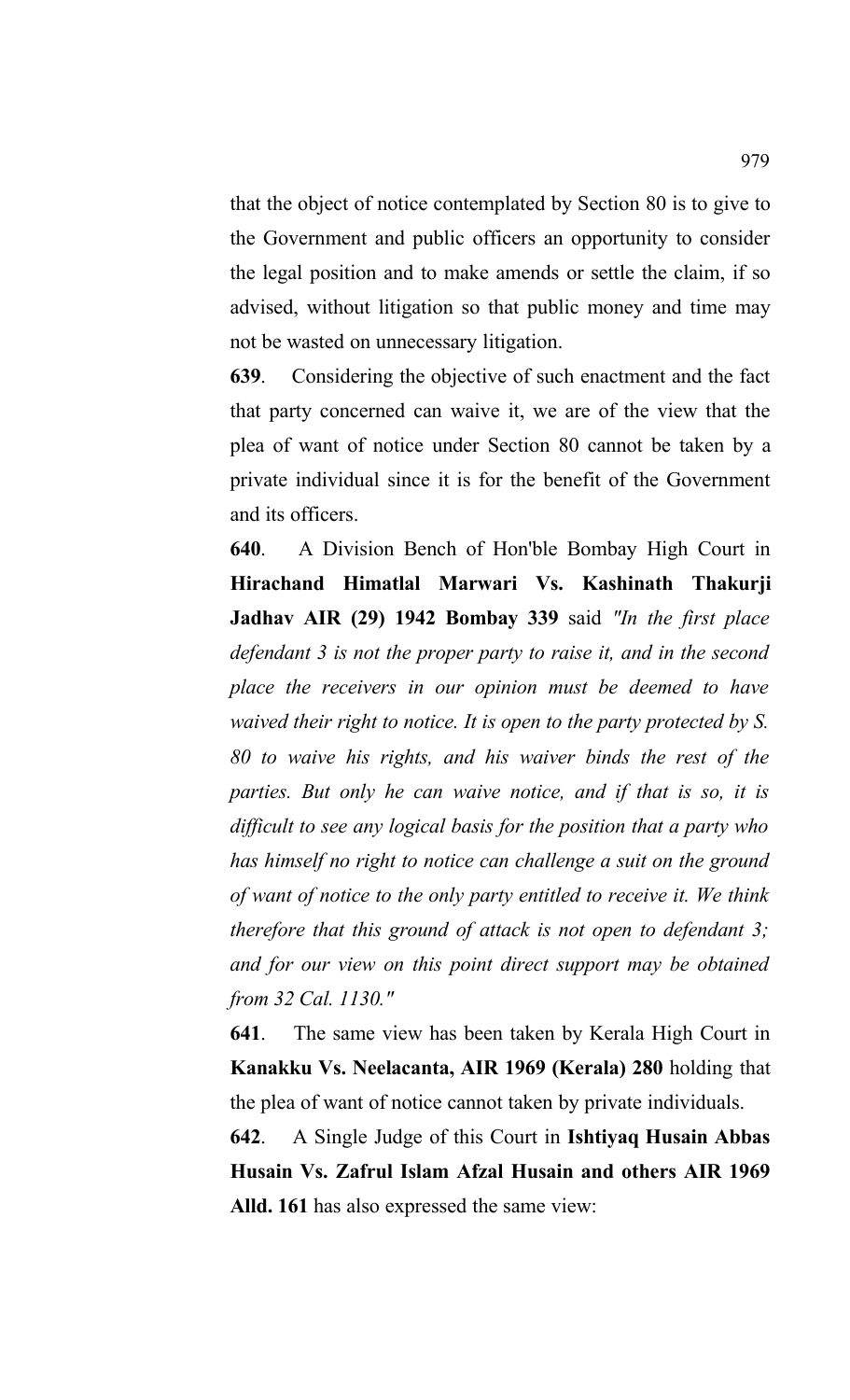*"It appears to me that the plea of want of notice is open only to the Government and the officers mentioned in section 80 and it is not open to a private individual. In this particular case the State Government did not even put in appearance. The notice, therefore, must be deemed to have been waived by it."*

**643**. We respectfully endorse the aforesaid view of the Hon'ble Single Judge.

**644.** The entire **issue 10 (a) and 10 (b) (Suit-3) is, accordingly, decided in favour of plaintiffs (Suit-3)**. We hold that a private defendant cannot raise objection regarding maintainability of suit for want of notice under Section 80 C.P.C.

## **645**. **Issues No. 13 and 14 Suit-1)**

*13. Is the suit no. 2 of 50 Shri Gopal Singh Visharad Vs. Zahoor Ahmad bad for want of notice under Section 80 CPC.*

*14. Is the suit no. 25 of 50 Param Hans Ram Chandra Vs. Zahoor Ahmad bad for want of valid notice under section 80 CPC?*

**646**. The objection with respect to want of notice under Section 80 CPC has been taken by defendants no. 1 to 5 (Suit-1) in their written statements in para 21 which reads as under:

"21. यह कि मुददई ने मुददालेहुम 6 लगायात 9 के खिलाफ कोई नोटिस हस्ब दफा 80 जाब्ता दीवानी जारी नहीं किया है इस बिनाह पर भी दावा हाजा नाकिस वनकाबिल फजराई अदालत है। **"** 

*"21. That the plaintiffs have not served any notice under section 80 C.P.C. on the defendant nos. 6 to 9 and the suit is bad and not maintainable on this ground also." (E.T.C)*

**647**. Similarly in the written statement of defendants no. 6, 8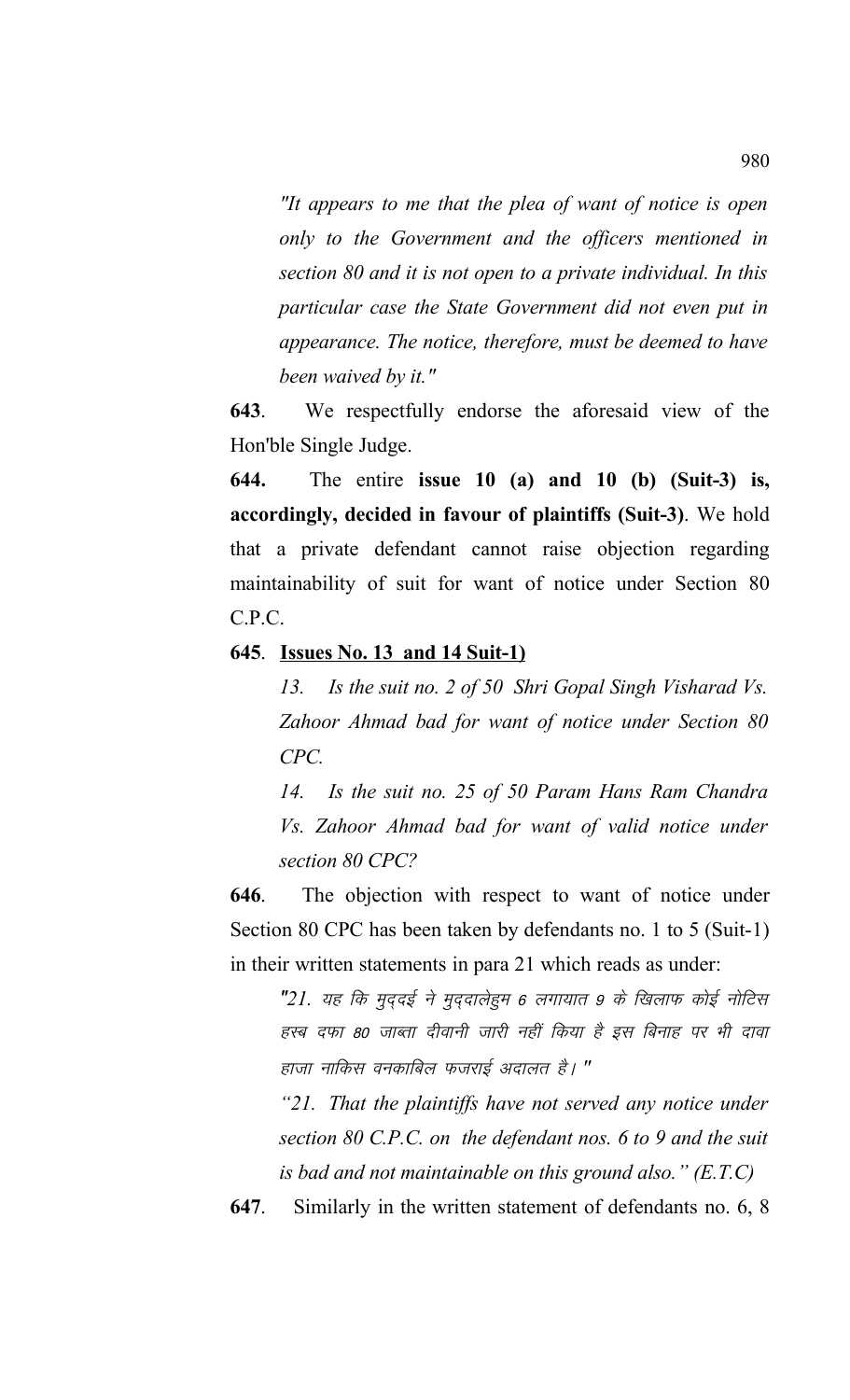and 9, such objection, i.e., want of notice under Section 80 CPC has been raised in the same words in para 9 of each respectively which reads as under:

*"9. No notice as required by section 80 C.P.C. has been served, and the suit deserves to be dismissed on that ground alone."* 

**648**. In the written statement of defendant no. 10 also objection with respect to want of of notice under Section 80 CPC has been taken in para 21 which reads as under:

*"21. That the suit is bad and not maintainable even on account of the reason that no notice required under Section 80 C.P.C. had been given to the defendant nos. 6 to 9 and in this view of the matter the plaint is liable to be rejected under Order VII rule 11 C.P.C."*

**649**. So far as the defendants no. 1 to 5 are concerned they have expired and there is no substitution in their place except defendant no.1 who is now represented by his son Farooq Ahmad as defendant no. 1/1.

**650**. So far as the defendant no. 10 is concerned, Sri Jilani, learned counsel has argued that since no notice under Section 80 C.P.C. has been given to the defendants no. 6 to 9, therefore, the suit is barred by Section 80 C.P.C. and is liable to be dismissed on this ground alone.

**651**. Sri Siddiqui, adopting the above submissions, laid emphasis upon argument that violation of Section 80 CPC is fatal. The requirement of the said provision is mandatory. Hence, Suit-1 deserves to be dismissed on this ground alone.

**652.** Sri A.K. Pandey, learned counsel for the plaintiff on the contrary submitted that the stand taken by the State Government is that it is not interested in the property in dispute and as such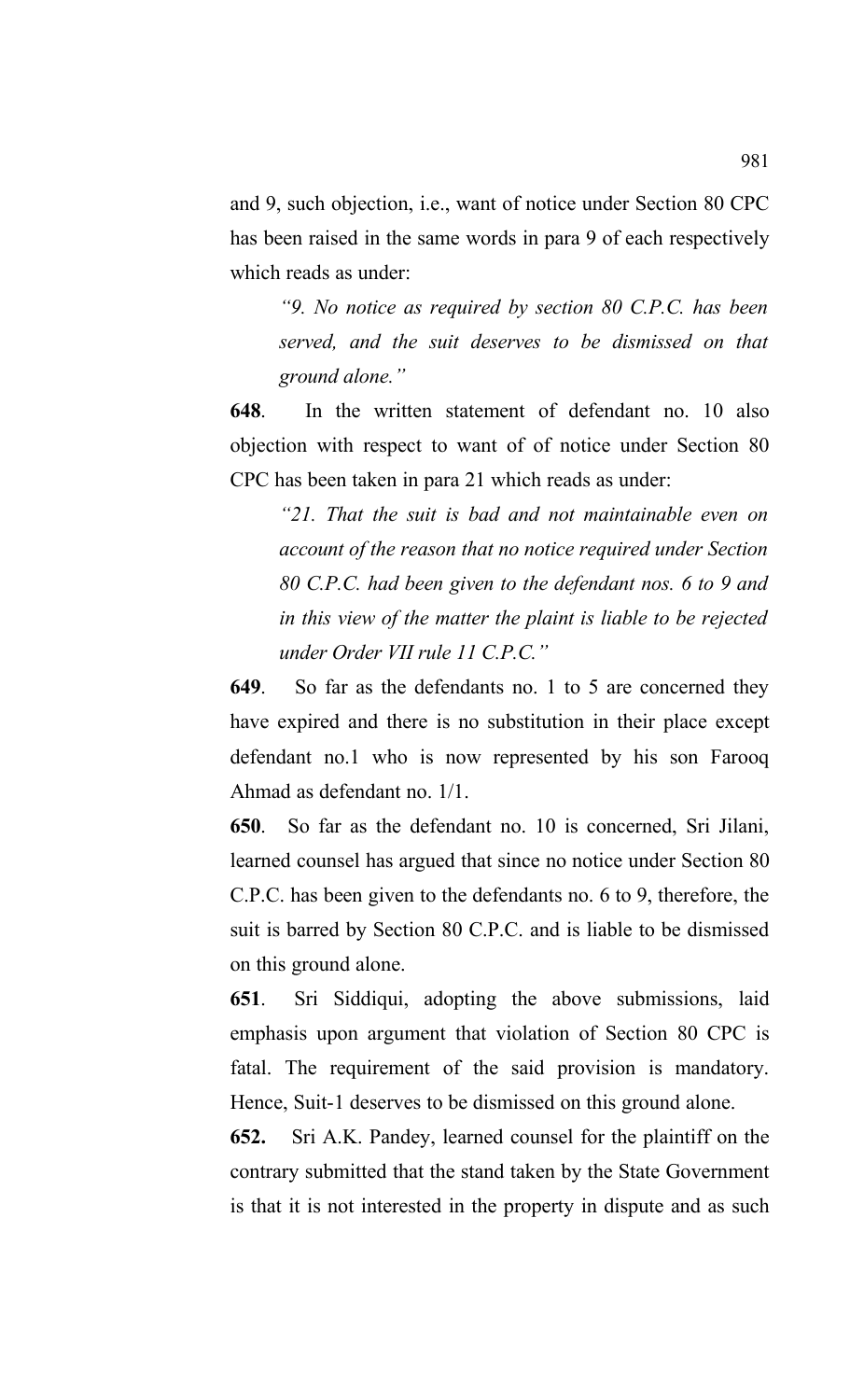they do not propose to contest the suit and be exempted from costs as is evident from an application filed on behalf of City Magistrate and the Superintendent of Police, Faizabad on 23.04.1962/28.05.1962 before the Civil Judge, Faizabad in Suit-4. In his written argument Sri A.K. Pandey refers to certain pleadings as under:

*"A counter affidavit to the objection/affidavit against the application dated 12.12.1994 in O.O.S. No. 1 of 1989 (R.S. No. 2 of 1950) filed by the state of Uttar Pradesh on 17/18.01.1995 through Sri Jai Dayal Puri special Secretary to Government, Home Department U.P. Sachivalaya Lucknow.*

*It is mentioned in para 5 of the above counter affidavit of the state that "State Government is of the firm view that the dispute in between the two parties and the role of the State Government is only to ensure the maintenance of the law and order situation in the area.*

*It is also mentioned in para 6 of the above counter affidavit of the state that "the fact is that after scrutinysing the whole matter the State Government came to the conclusion that the dispute in between the two parties and whatever the orders would be the same would be given full respect and the role of the State Government is to maintain law and order situation at the disputed site in question".*

*An objection against C.M. application no 133 (O) of 2003 (State Government's application) filed by the plaintiffs of O.O.S. no. 4 of 1989 on 1 December 2003 through their counsel Sri A. Mannan Advocate and Sri. Z. Jilani Advocate. In this objection they admit that State is*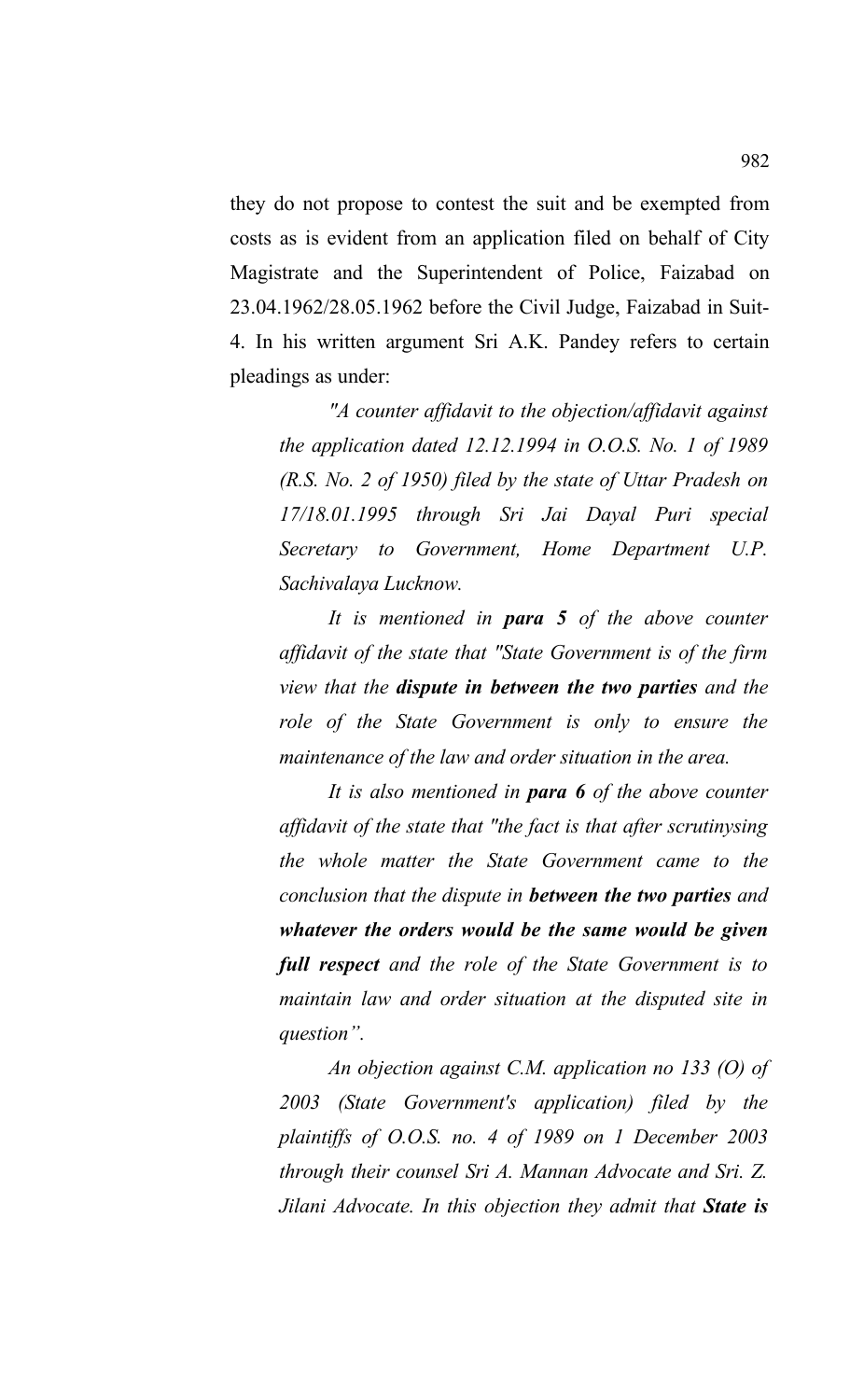*non contesting party. The relevant paras of objection are as under:-* 

*Para1. That the application under objection has been moved by An non contesting party.* 

*Para2. That the State Government has already given in writing that it is not a contesting party and had declared itself to be neutral.*

*Para4. ........... but the State Government or the District Magistrate, Faizabad have neither filed any objection against the A.S.I. report and nor it is expected that they will be taking any stand regarding the same as they have already claimed themselves to be neutral on the matter in issue.*

*Order passed on C.M. Application No. 133(0) of 2003 by this Hon'ble Special full Bench on 4.12.03 the relevant portion is given as under.*

*"Normally, this court does not provide the copy of the documents to the non contesting parties. However, in the facts of the case and also in view of the fact that the state is party to the proceeding and is represented by the learned additional chief standing counsel, we feel that no prejudice" would be caused to any of the parties, if one set of CDs is provided to the State Government."*

*(RS No. 236 of 1989) O.O.S. No. 5 of 1989 Bhagwan Shri Ramalala Virajman and others versus Rajendra Singh and others was filed on 01.07.1989. In this suit, written statement is not filed by defendant no 7 to 10 i.e. The State of U.P., The Collector, the City Magistrate, The Senior Superintendent of Police Faizabad, they have not raised objection regarding notice under section 80*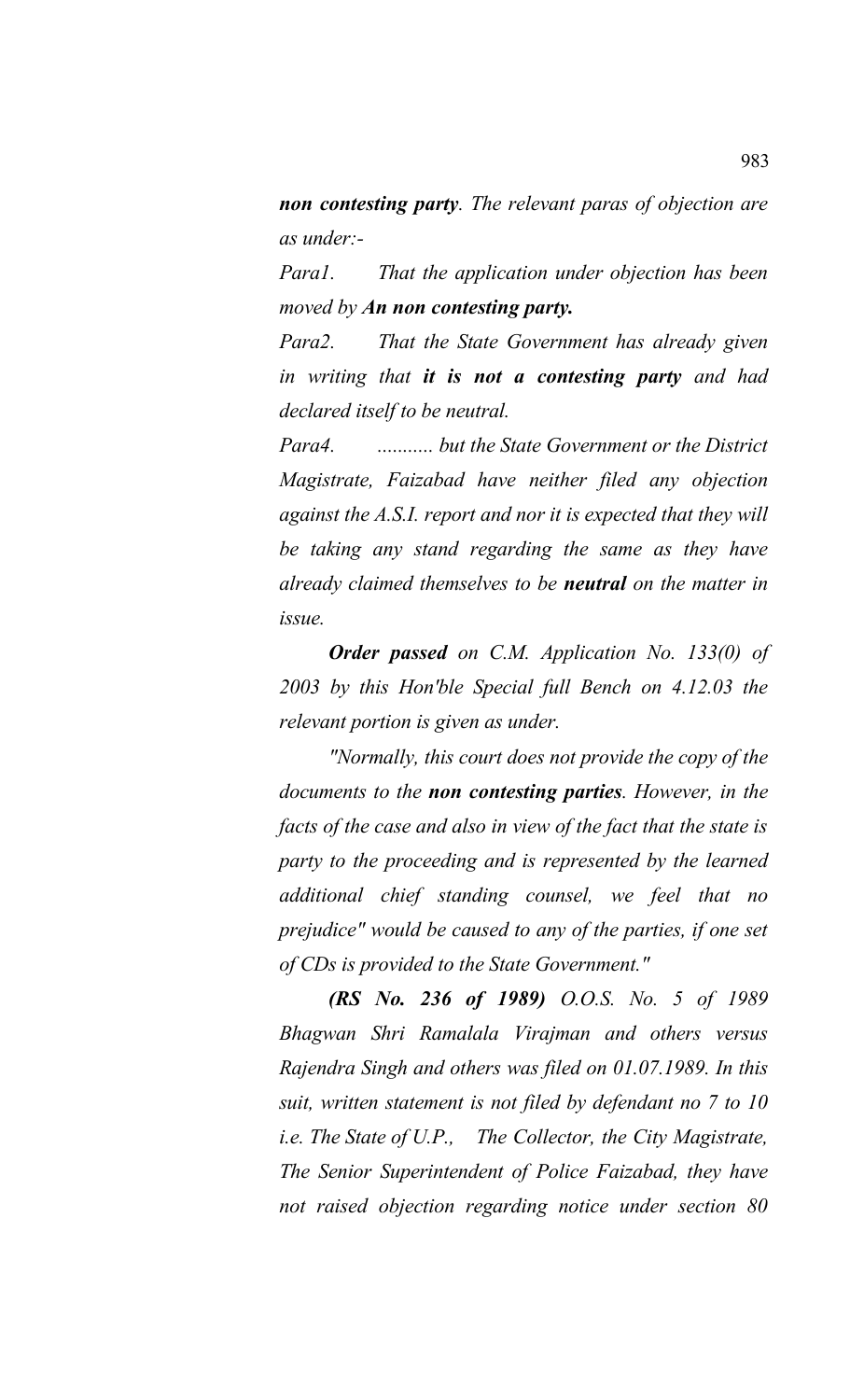*Code of Civil Procedure.*

*The true cause of action to the plaintiff in O.O.S. no. 1 of 1989 is against the Muslims Defendants 1 to 5, and the state or their agencies defendants 6 to 9 are only proforma Defendants. The reason is that the Plaintiff's right of worship of Shri Rama Janma Bhoomi and the Idols of Bhagwan Shri Rama situated in Shri Rama Janama Bhoomi was obstructed by the State's sovereign power to maintain law and order through their agencies. The City Magistrate passed order u/s 145-146 Cr.P.C. to attach the disputed property and placed it in Custodia legis through a Receiver in exercise of those statutory and sovereign powers in the meantime this Civil suit was filed in a situation of emergency when the rights of devotees were in great geopardy, Hence injunction order was passed by the Civil Court the ultimate order dated 30.07.1953 is Annexure No. 4. The City Magistrate undertake that the order passed by the Civil Court in this very suit (while no other suit had been file till then) shall be implemented and rights of parties shall be restored accordingly. This situation has continued to prevail, subject to certain notifications caused by The Acquisition of certain Area at Ayodhya act, 1993, No. 33 of 1993.*

*Today, The Authorized Person/ Commissioner Faizabad Division under the act stands in the same position as 'Receiver' under the Original Civil Court/ Magistrates orders. The property therefore confines to be Custodia Legis, and the only relief permissible is declaration and consequential injunction sought for in the suit. The Government has therefore represented to this*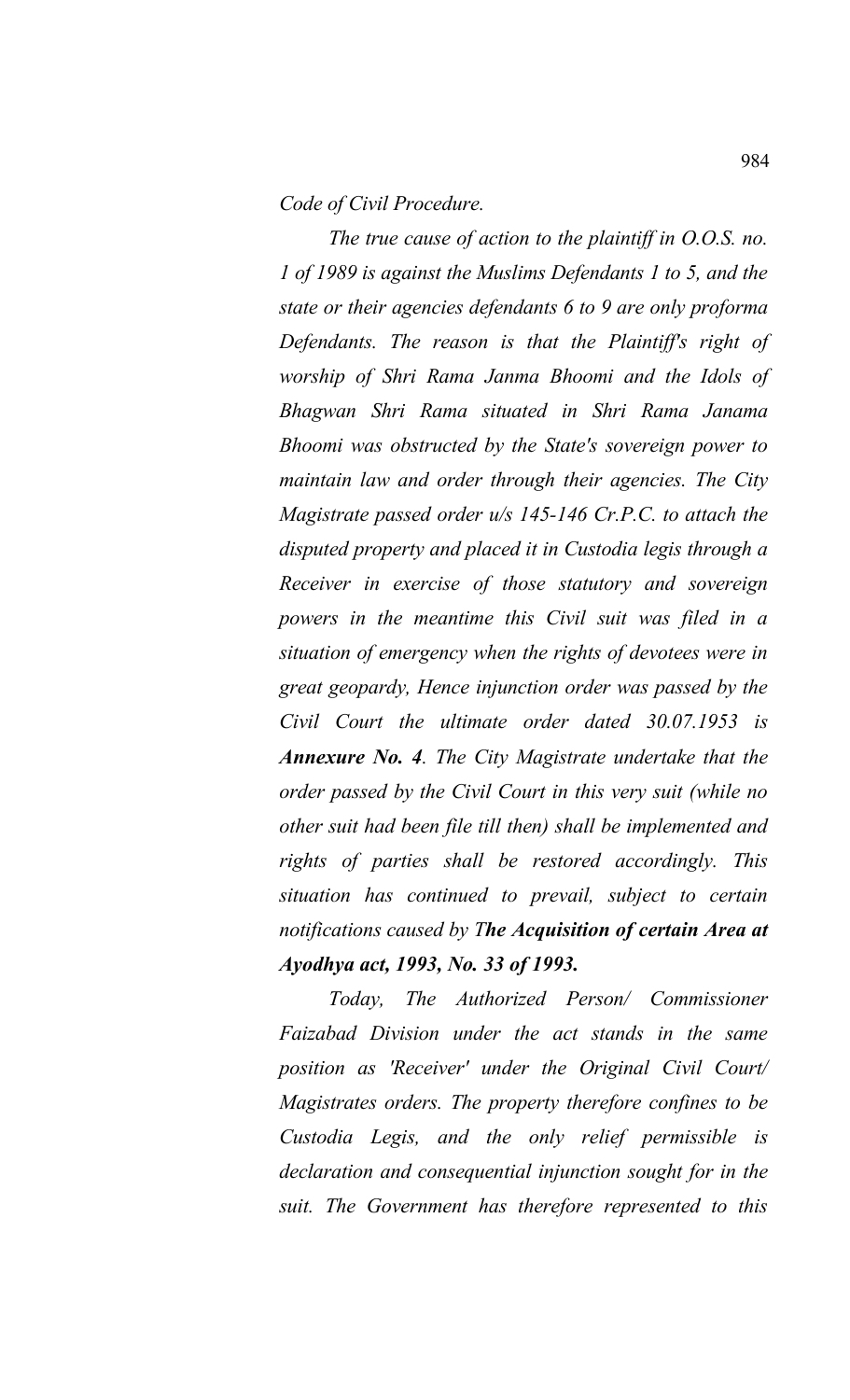*Hon'ble Court that it is not interested in the subject matter of dispute in this suits as indicated above. It was, therefore, not necessary to issue a notice u/s 80 C.P.C. stand, waived and in any case it is no longer necessary as the suit stands at present.* 

 *It is clear from the action of the State, mentioned above that:-*

- *(i) State is not interested in the property in suit*
- *(ii) State is non contesting party*
- *(iii) State waived its right to objection u/s 80 C.P.C.*
- *(iv) State action is and is liable for only maintain law and orders between the two communities and site in dispute."*

**653**. He also placed reliance in support of his submissions to the Apex Court's decision in **Dhian Singh Sobha Singh Vs. Union of India, AIR 1958 SC 274 (para 30);** this Court's decision in **Smt. Raj Kumari Vs. Board of Revenue U.P., AIR 1985 RD 33;** and Patna High Court's decision in **Province of Bihar Vs. Kamakshya Narain Singh, AIR 1950 Patna 366.** 

**654**. Before considering the above submission, we may notice one more fact. The defendants no.6 and 9 are represented by Sri S.P. Srivastava, learned Additional Chief Standing Counsel, but on being asked, he made a statement that the State Government is neither supporting nor opposing any of the Suit but is interested in peaceful adjudication of the matter which would be in the larger interest of the public i.e. the members of both the communities in particular and the entire State and Country in general. He did not advance any argument on any of the aspects and despite the fact that in the written statement filed on behalf of respondent no. 6, 8 and 9, an objection of non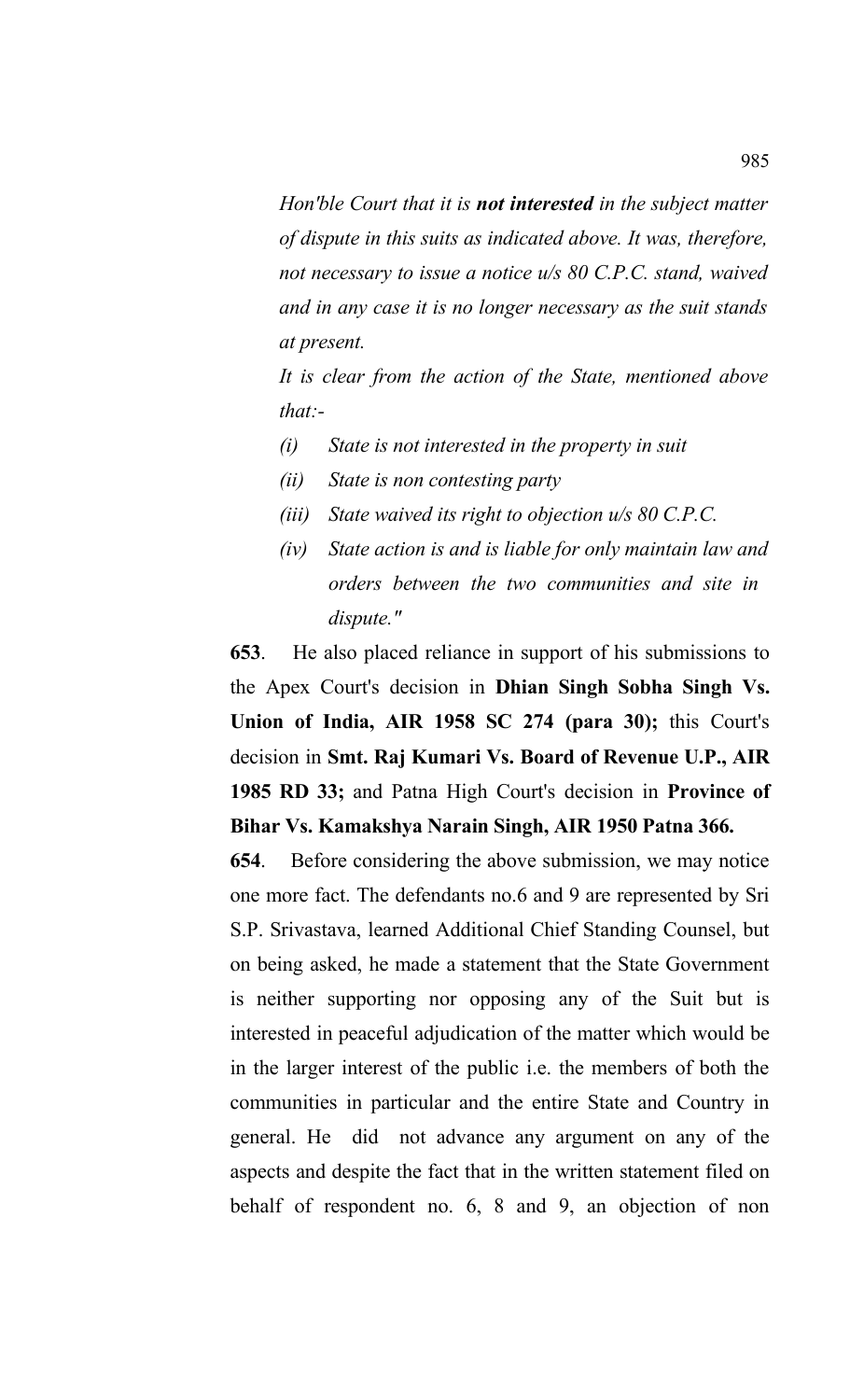compliance of Section 80 C.P.C. has been taken but he did not press the said objection before us and advanced no argument. He, however, said that he abide by the stand taken in written statement and deny any collusion with the defendants no. 1 to 5. The defendant no. 7 (Suit-1) has not filed any written statement. Therefore, the objection of non compliance of Section 80 C.P.C. has been raised and pressed before us only by the private party, i.e., the Sunni Central Board of Waqfs, defendant no. 10, for whose benefit Section 80 C.P.C. admittedly has not been enacted. As we have already discussed, it is open to the State authorities-defendants, for whose benefit the provision is made to waive the benefit of such a provision. When no argument is advanced on behalf of the State and its authorities, though they are represented through a counsel before the Court, we would be justified in inferring waiver on the part of the said authorities.

**655**. In view of what we have discussed above in regard to issue no. 10 (b), Suit-3, this issue also stands covered therewith. However, we need to discuss some authority cited by Sri Siddiqui.

**656**. **Jagadish Chandra Deo Vs. Debendra Prosad Bagehi Bahadur and Ors. AIR 1931 Cal 503** is an authority relied by Sri Siddiqui. There the Court observed that it is the duty of the Court to look into the plaint and find out whether there is averment as to the service of notice and when it found that there is no such averment, the plaint itself should be rejected and the suit should not proceed. Observing the aforesaid, Calcutta High Court relied on the decision of this Court in **Bachchu Singh (supra)**. Since the decision in **Bachchu Singh (supra)** has already been overruled by the Hon'ble Apex Court in **Ghanshyam Dass (supra), the** Calcutta High Court's decision in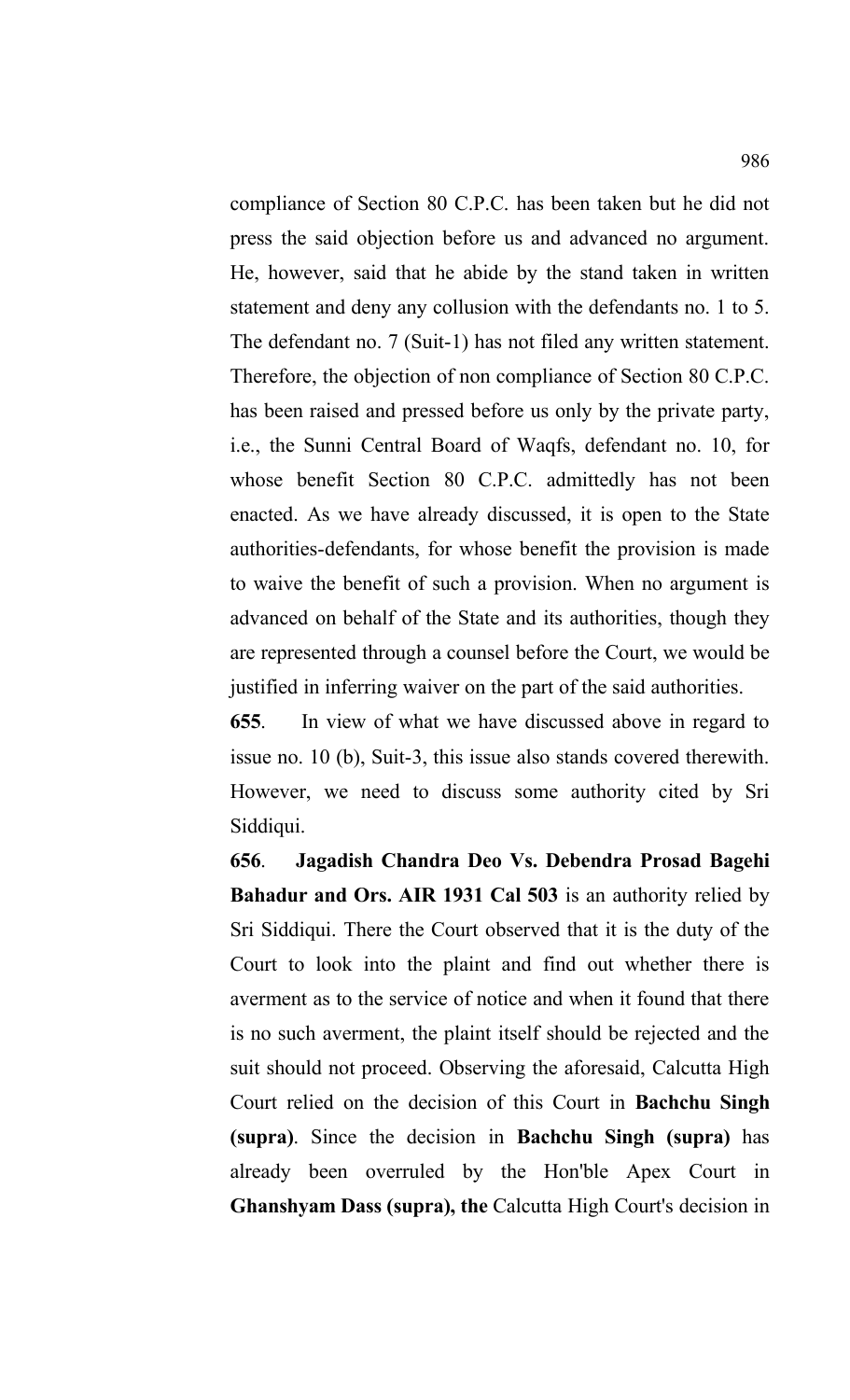**Jagdish Chandra Deo (supra),** in our view, also cannot be relied on.

**657**. In **Province of Bihar Vs. Kamakshya Narain Singh AIR 1950 Patna 366** following the Privy Council decision in **Vellayan Chettiar (supra)** it was observed that right to notice under Section 80 C.P.C. can be waived by the State. However, therein notice was already given but the question whether the notice was in accordance with the requirement of Section 80 C.P.C. was raised by the learned Advocate General on behalf of the State whereupon the High Court took the view that suit being of the nature of a bill *quia timet,* the right to notice under Section 80 can be waived by the State. Strictly speaking, this decision does not appear to be in line with what has been said by Apex Court in subsequent decisions in **Dhian Singh Sobha Singh (supra)**, **Sawai Singhai Nirmal Chand (supra)** and **Ghanshyam Dass (supra)**.

**658.** In **Smt. Raj Kumari Vs. Board of Revenue (Supra)** though an issue was framed regarding want of notice under Section 80 CPC but neither the State Government pressed the same before the Court nor lead any evidence in support thereof hence this Court held that the plaintiff cannot be non suited for want of notice under Section 80 CPC since the parties for whose benefit the provision has been made has not pressed the same and a third party cannot take advantage by taking plea of want of notice to the State Government or its authorities.

**659**. Considering in the light of of the above dictum and exposition of law in simplicitor, the first reason which favours the plaintiff in our view to maintain the Suit is the factum of non pressing of this objection by defendants no. 6 to 9. Secondly, the Suit is pending for the last 61 years and more. It is no doubt true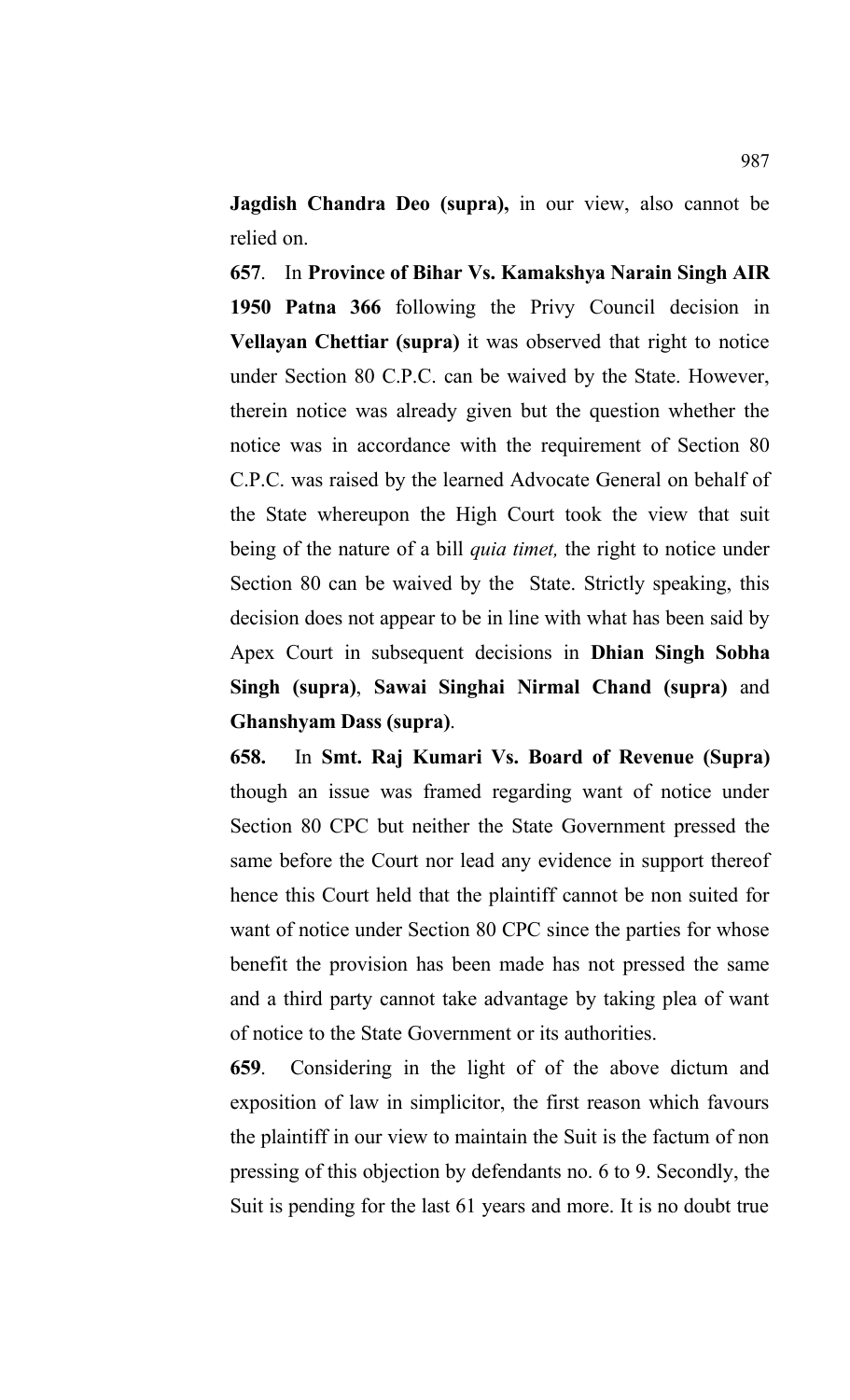that the defendants no. 1 to 5 have raised this objection in their written statement filed in February, 1950 itself but it appears that they never pressed this objection and requested the Court to take up the objection with respect to non compliance of Section 80 C.P.C. as a preliminary issue and to decide the same and that is how the matter is still pending.

**660**. Thirdly, the various other issues raised in Suit-1 would not die as a result of our taking the extreme view of dismissal thereof being the consequence of non compliance of Section 80 C.P.C. since later on the said suit was connected with three others and similar issues are up for consideration before us in other three cases also. The issues raised in Suit-1 since are similar as raised in other three cases, the same have to be decided on merits irrespective of the consequence Suit-1 may suffer of a strict technical view in the matter.

**661**. Lastly, we also intend to consider the question of the consequences of non compliance of Section 80 C.P.C. in the light of what has been observed by the Apex Court subsequently in a catena of decisions considering various reports of Law Commissions as also the object and purpose of enactment of the said provision. The observations of the Apex Court [See: **Ghanshyam Dass (supra)]** are clear that it is a procedural law. It is meant for augment of the course of justice and not to impeach it on mere technical grounds. The experience of more than a century shows that the purpose and objective for which a two months' notice is required to be given to the State has lost its efficacy for the reason that the Government or its authorities never bother to consider the grievance raised by a litigant on receiving a notice given under Section 80 C.P.C. and never consider to resolve the dispute, if any, by giving a proper reply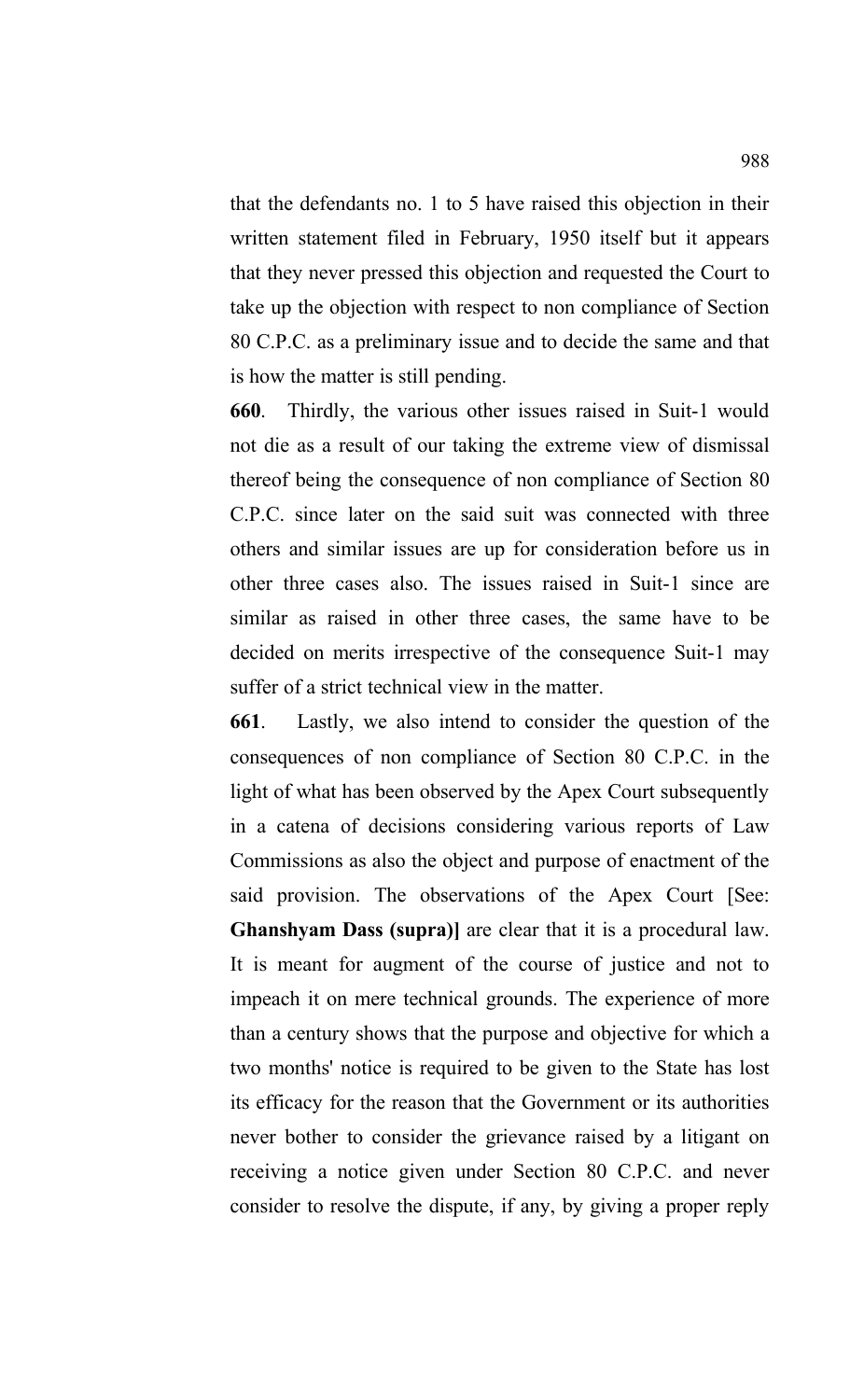or by considering the grievance of the persons concerned. Almost in all the cases, the incumbent had to resort to the remedy of suit. The requirement of notice under Section 80 C.P.C. has become a mere formality for the State.

**662**. Moreover, in the case in hand, there was no scope for defendants no. 6 to 9 even to consider and act to resolve the grievance of the plaintiff (Suit-1) had a notice under Section 80 C.P.C. been given to them in the context of peculiar facts and circumstances of this case. The background facts are that alleging that an idol has been placed inside the disputed building treated to be an old Mosque by Muslims, a first information report was lodged on 23rd December, 1949. The Police also reported the matter to City Magistrate apprehending a serious law and order situation on account of the above incident. Finding substance in the report of the Police and apprehending immediate breach of peace and public tranquility as also disturbance of law and order, the Magistrate passed an order on 29th December, 1949 attaching the disputed property (disputed building and inner courtyard) and appointed Commissioner to manage the affairs of the said premises. The administrative authorities at Ayodhya and District Faizabad were to act in the aid of the execution of the said statutory order for maintaining law and order. The action and omission on the part of the District authorities, therefore, was not on their own but it was pursuant to a statutory order passed by the City Magistrate in exercise of his statutory powers. It is this order which in fact caused some obstruction, if any, in the plaintiff's alleged right of worship at the disputed premises. From perusal of the pleadings and reliefs sought in the plaint it is evident that the plaintiff sought to enforce his right to worship the idols which he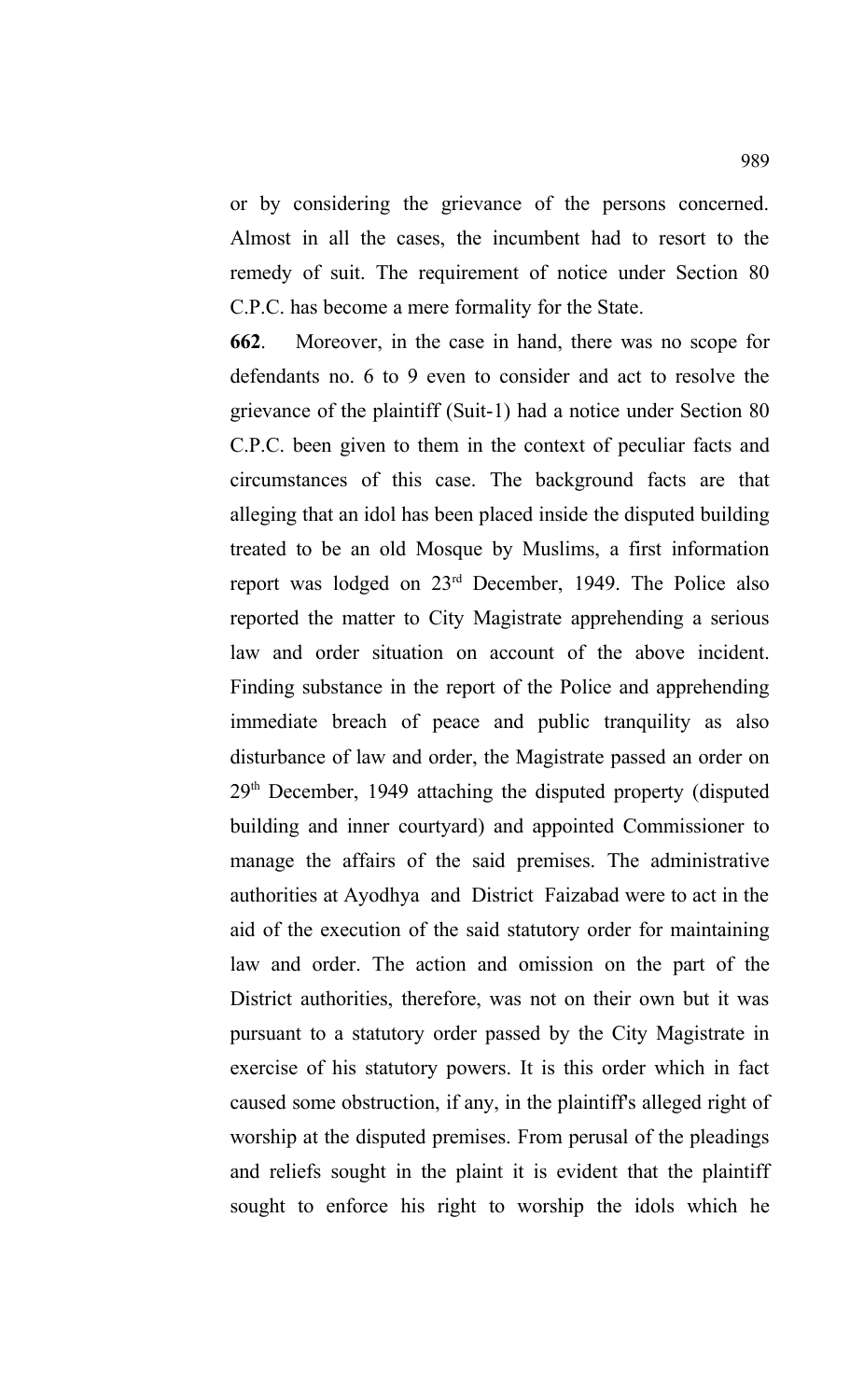believed to be the Deity placed at the birthplace of Lord Rama and the right he was exercising in the past also in a regular manner, which was obstructed due to attachment of the property (inner courtyard and the disputed building) under the order of the City Magistrate who also appointed a Receiver in purported exercise of power under Section 145 Cr.P.C. If we consider the purpose of notice contemplated by Section 80 C.P.C., it is evident that the Receiver took charge of the property in dispute (i.e. inner courtyard including building) pursuant to statutory order passed by the City Magistrate on 29<sup>th</sup> December, 1949. The various authorities of the State Government evidently acted to get the statutory order of the Magistrate executed and also to maintain law and order. A notice to the State Government in such circumstances would not have served the purpose, inasmuch as, there was no act or omission on the part of the State Government on its own either in restraining the plaintiff from offering worship on the disputed site or otherwise but whatever its authorities were doing that was to comply with the statutory order passed by the City Magistrate on 29<sup>th</sup> December, 1949. The notice, if any, sent by the plaintiff (Suit-1) would not have served the purpose for which a notice is required to be sent under Section 80 C.P.C. to the Government or its officers.

**663**. Besides, the alleged obstruction of the plaintiff's right of worship, if any, was *de die indium* and there was an urgency in the matter. In a case of attachment made by the Magistrate in exercise of power under Section 145 Cr.P.C., it is not the possession taken by the Court or by statutory authority or the State on its own but in law it is deemed to be a possession on behalf of the real owner. It has not been argued by any of the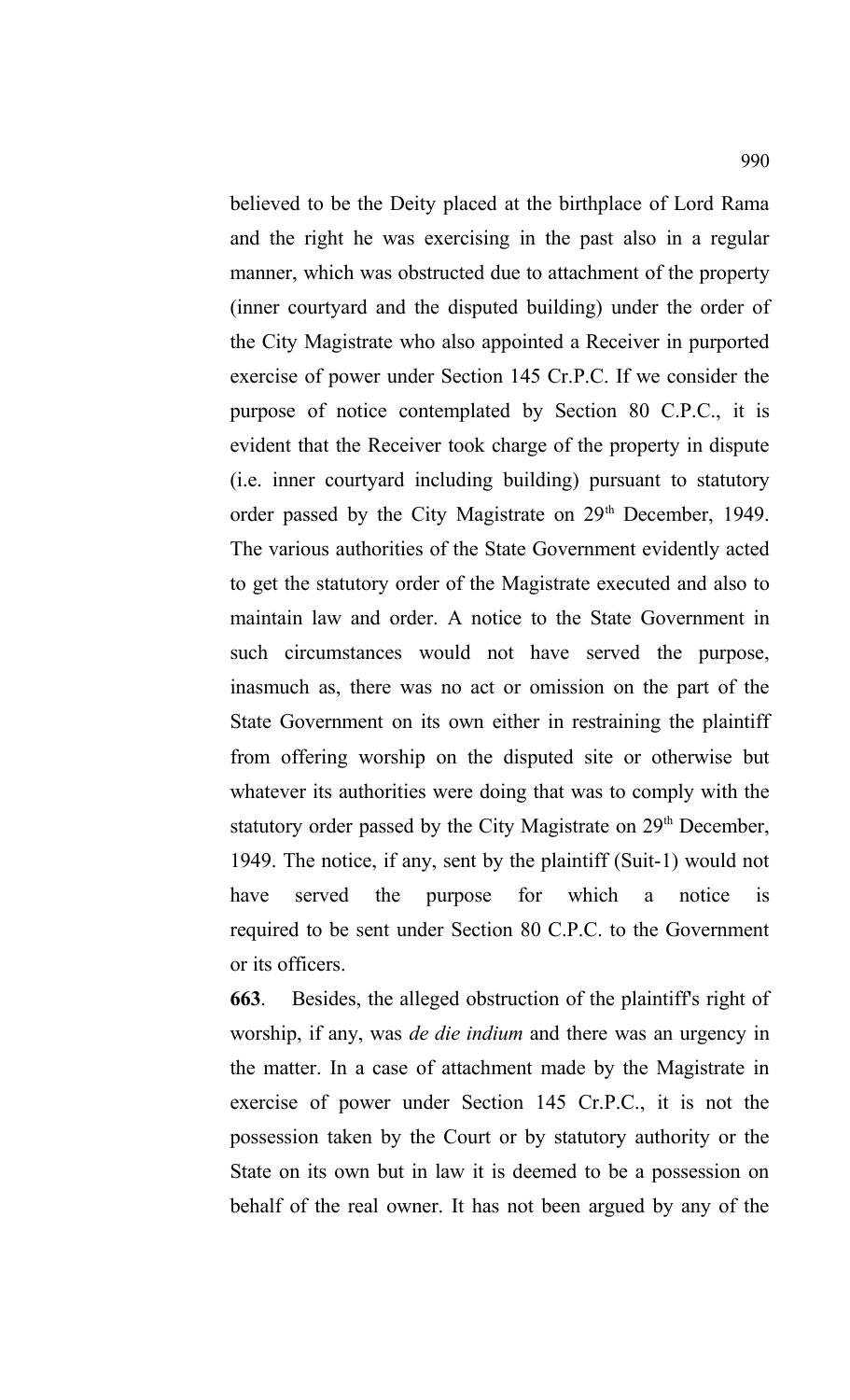learned counsels that since the real cause of action arose on account of the order of attachment passed by the City Magistrate, the plaintiff could have served a notice under Section 80 C.P.C. to the Magistrate. The statutory power and its consequences could not have been undone by the State Government. Then no useful purpose would have served if a notice would have been issued by the plaintiff to the State Government or its officers in view of the peculiar facts and circumstances of this case.

**664**. Considering the observations of the Apex Court in **Ghanshyam Dass (supra)** and the discussion as above, we are inclined to take a view that plaintiff in Suit 1 ought not to be non-suited for want of notice under Section 80 C.P.C. to the defendants No.6 to 9.

**665**. In view of the above, and also considering the fact that learned Standing Counsel appearing on behalf of defendants No. 6 to 9 has not advanced any argument pressing the objection with respect to want of notice under Section 80 C.P.C. and further that the objection with respect to want of notice cannot be taken by private individuals, as we have already held while deciding issue No.10(b) (Suit-3), we hold that Suit-1 need not be rejected as barred by Section 80 C.P.C. This question is answered accordingly in negative i.e. in favour of plaintiff (Suit-1).

**666**. So far as Issue No.14 of Suit-1 is concerned, it has become redundant since Suit No. 25 of 1950 (i.e., Suit-1) has already been dismissed as withdrawn by the plaintiffs of that suit and, therefore, there is no occasion to answer the same.

**667**. Issues no. 26 and 27 of Suit-5:

*26. Whether the suit is bad for want of notice under*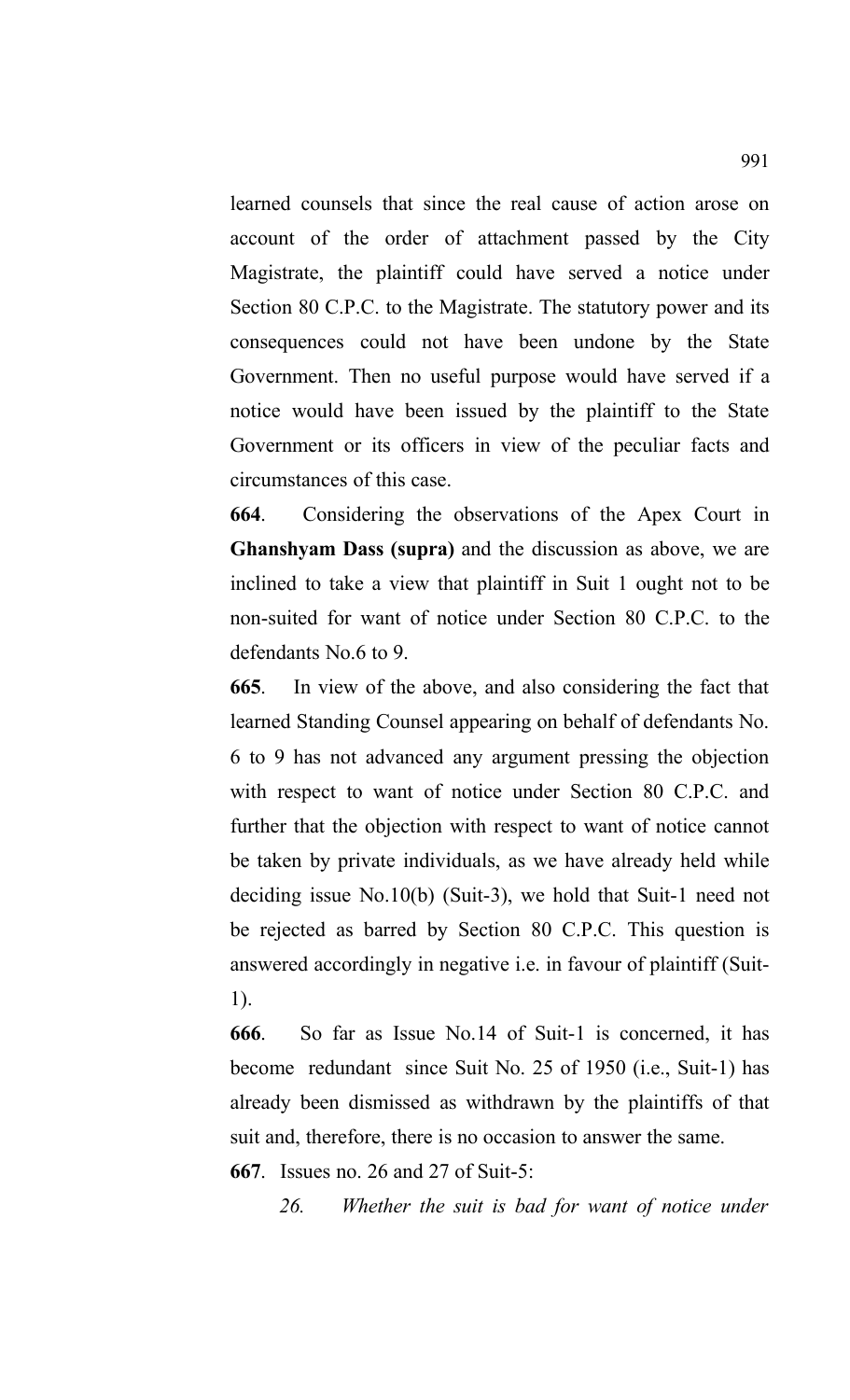*section 80 C.P.C. as alleged by the defendants 4 and 5? 27. Whether the plea of suit being bad for want of notice under Section 80 CPC can be raised by defendants 4 and 5?*

**668**. Both the issues No.26 and 27 of Suit 5 are answered in negative in view of our findings on Issue No. 10(b) (Suit-3) and therefore, we hold that Suit 5 is not bad for want of notice under Section 80 C.P.C. since no such objection has either been raised or pressed before us by the State Government or its authorities. The defendants no.4 and 5 being private parties cannot raise such an objection. In fact, during the course of argument, learned Counsels for the defendants have not advanced any submission on these two issues in respect to Suit-5. Thence also the plaintiffs (Suit-5) cannot be non suited on this ground. Both the issues are decided in favour of plaintiffs (Suit-5).

### **(B) Religious Denomination**

### **669**. **Issue no. 17 (Suit-3)**

*"Whether Nirmohi Akhara, plaintiff, is Panchayati Math of Rama Nand sect of Bairagis and as such is a religious denomination following its religious faith and pursuit according to its own custom?"*

**670**. This issue was framed vide Court's order dated 23.2.1996 on the application of plaintiffs (Suit-3). The plaintiffs have pleaded that Nirmohi Akhara is a Panchayati Math of Ramanandi sects of Vairagies and as such is a religious denomination following its own religious customs prevalent in Vairagies sects of Sadhus. Since the days of Yore there exist an ancient Math or Akhara of "Ramanandi Vairagies" called 'Nirmohi' with its seat at Ramghat known as 'Nirmohi Akhara'. The plaintiff no. 1 (Suit-3), Nirmohi Akhara, is a religious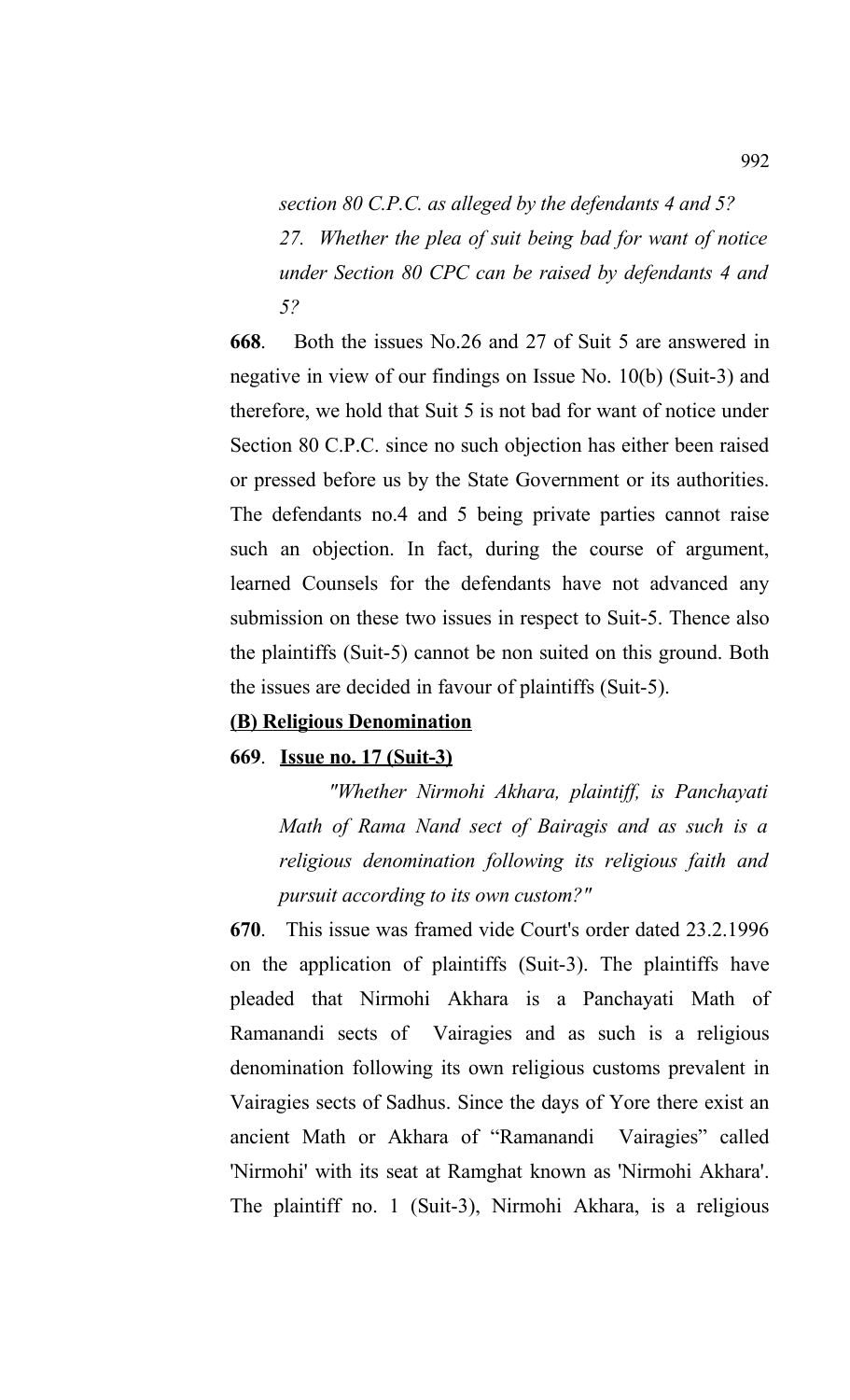establishment of a public character and plaintiff no. 2 is the present Head as its Mahant and Sarbarahkar. The customs of Nirmohi Akhara were reduced in writing on 19.03.1949 by a registered deed. The plaintiff Nirmohi Akhara owns several Temples and manages all of them through Panch and Mahants of Akhara. The Temples and property vest in Akhara which is a "Panchayati Math". It acts on a democratic pattern. The management and right to manage "Akhara" vests absolutely with Panch.

**671**. The defendants 6 to 8 in their written statement have not said anything in reply to the above averments. The defendant no. 10, Umesh Chandra Pandey, in his written statement has asserted that Janamsthan, the disputed premises, is a holy place of worship and belong to deity of Bhagwan Sri Ram Lala Virajman. It never belonged nor could belong to plaintiff no. 1 (Suit-3) which owe its existence for the last 200 years only, though the holy Janamsthan or Janam Bhumi is a very old Temple. The main presiding deity of the Temple is Bhagwan Sri Ram. The Hindu Temple is deemed to be possessed and owned by a deity. The Principal deity of Sri Ramjamanbhumi is Bhagwan Sri Ram.

**672**. In replication, the plaintiffs have said that Nirmohi Akhara originated more than 500 years ago. There was a great religious preceptor 'Shankaracharya' at the end of  $7<sup>th</sup>$  century A.C., who established for the first time "Hindu Math" in four corners of India, i.e., Goverdhan Math at Puri, Jyotir Math at Badrinath, Sharda Math at Dwarka and Sringeri Math at Tungabhadra. The said practice was followed, first in time, by Sri Ramanujacharya, and then by Sri Ramanand. "Ramats", a sect of Vaishnavs, was founded by Sri Ramanand, which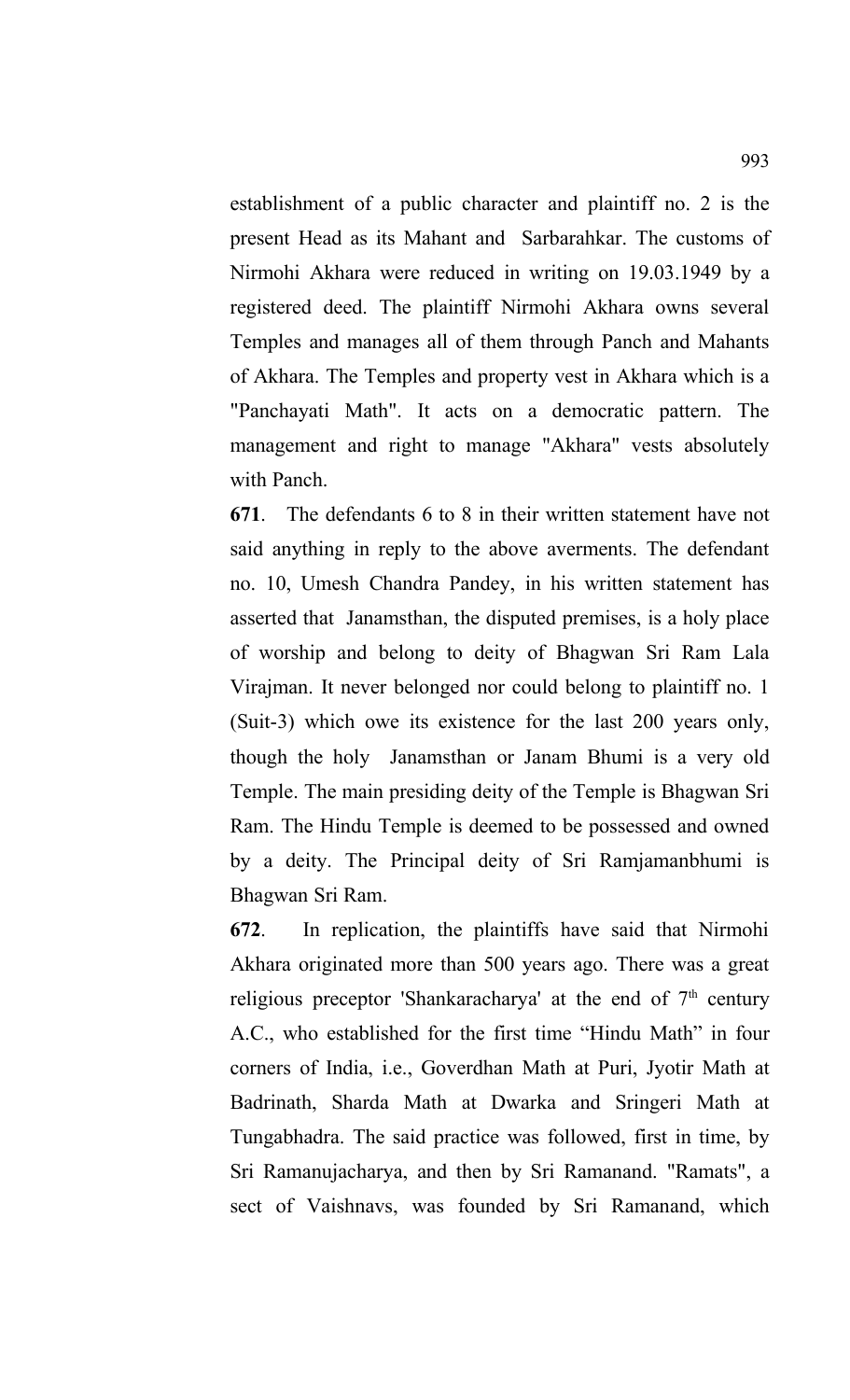contained a large element of aesthetic population founded in Banaras and Ayodhya. Ramanand established several Maths consist of only celibates. They obey no caste rules and even Shudras are in their brotherhood. The "Ramats" worship one God in the form of "Ram" and they call themselves "Das" (servants of Lord). About 500 years ago, Sri Swami Brijanand Ji and Sri Balanand Ji, who belong to Ramanandi sect of Vairagies established three 'Anni' known as (1) Nirmohi, (2) Digamber and (3) Nirwani for protection and improvement of "Chatuha Ramanandi Sampraday" comprising of seven Akharas only, namely, (1) Sri Panch Ramanandi Nirmohi Akhara, (2) Sri Panch Ramanandi Nirwani Akhara, (3) Sri Panch Ramanandi Digambari Akhara, (4) Sri Panch Ramanandi Santoshi Akhara, (5) Sri Panch Ramanandi Khaki Akhara, (6) Sri Panch Ramanandi Niralambi and (7) Sri Panch Ramanandi Maha Nirwani. The Akharas as "Panchayati Maths" act on democratic pattern and real power vests in Panch. The appointment of Mahant is by election. The person, who is elected by the Panchayat becomes the formal head of Akhara. The Nirmohi Akhara, a Panchayati Math, owes several temples and one of such is "Ram Janam Asthan". Nirmohi Akhara is a religious denomination and had been maintaining and managing the disputed temple since long.

**673**. In support of their claim, besides certain documentary evidences, some witnesses have also been examined by plaintiffs (Suit-3). At this stage, in our view, the following questions, i.e., incidental but integrally connected need be considered first to answer the main issue.

- 1. What is a "Math"? Its meaning, constitution etc.?
- 2. What is a "Panchayati Math"?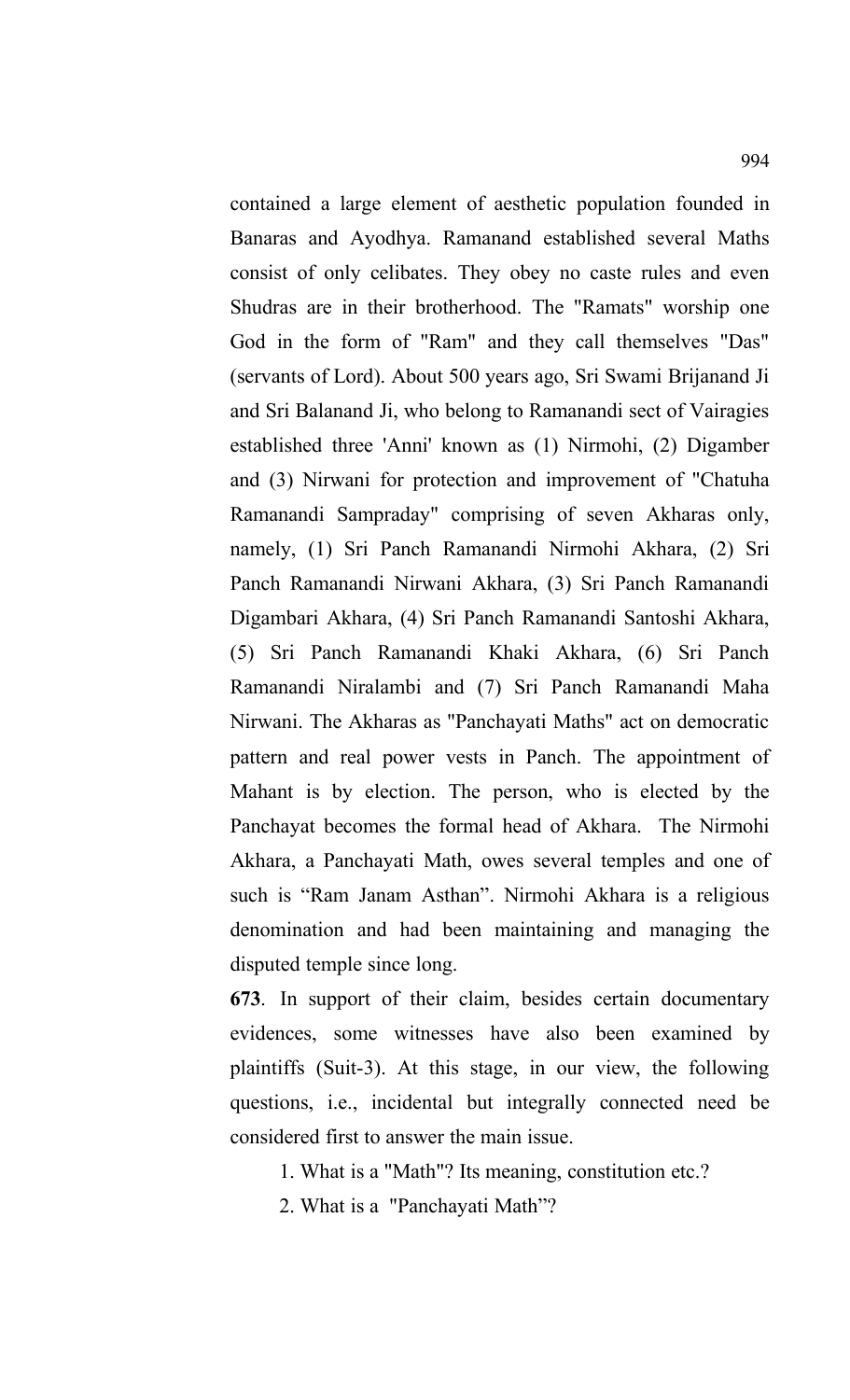### 3. What is the meaning of a "religious denomination"?

**674**. A "Math" is an important type of Hindu religious endowment. It spell differently at places, namely, Math, Mutt or Muttum. In ordinary language, it signifies an abode or residence of ascetics. In legal parlance, it connotes a monastic institution presided over by a Superior and established for the use and benefit of ascetics belong to a particular order, who generally are disciples or co-disciples of the superior.

**675**. The detailed history and other characteristics of religious institution, i.e., "Math" has been discussed in the learned work of Dr. B.K. Mukherjea, "The Hindu Law of Religious and Charitable Trusts" (Tagore Law Lectures) (hereinafter referred to as "Mukherjea's Hindu Law"), which was first published in 1952 and we are referring the relevant extract from its  $4<sup>th</sup>$ edition, edited by P.B. Gajendragadkar and P.M. Bakshi. It is stated in para 7.5 at page 332 that Hindu Maths were established for the first time by Adi Shankaracharya. He himself founded four Maths at the four corners of India and made them centres of his Vedantik teaching. Bhogavardha Math at Puri (in east), Jyotir Math at Badrinath (in north), Sharda Math at Dwarka (in west) and Sringeri Math at Tungabhadra (in south) are the four Maths. Each of these Maths was placed in the charge of one of his four principal disciples, who were, Padmapad, Hastamalak, Sureswar and Trotaka. These four disciples had their own disciples also. In the course of time ten orders or classes of monks were formed, into which the monks of the Shankar School stood divided. These ten orders popularly known as Dasnamis bear the appellants Tirtha, Asrama, Vana, Aranya, Giri, Parvat, Sagar, Saraswati, Bharati and Puri. The disciples of Trotaka at Jyotir Mutt at Badrinath were Giri, Parvat and Sagar,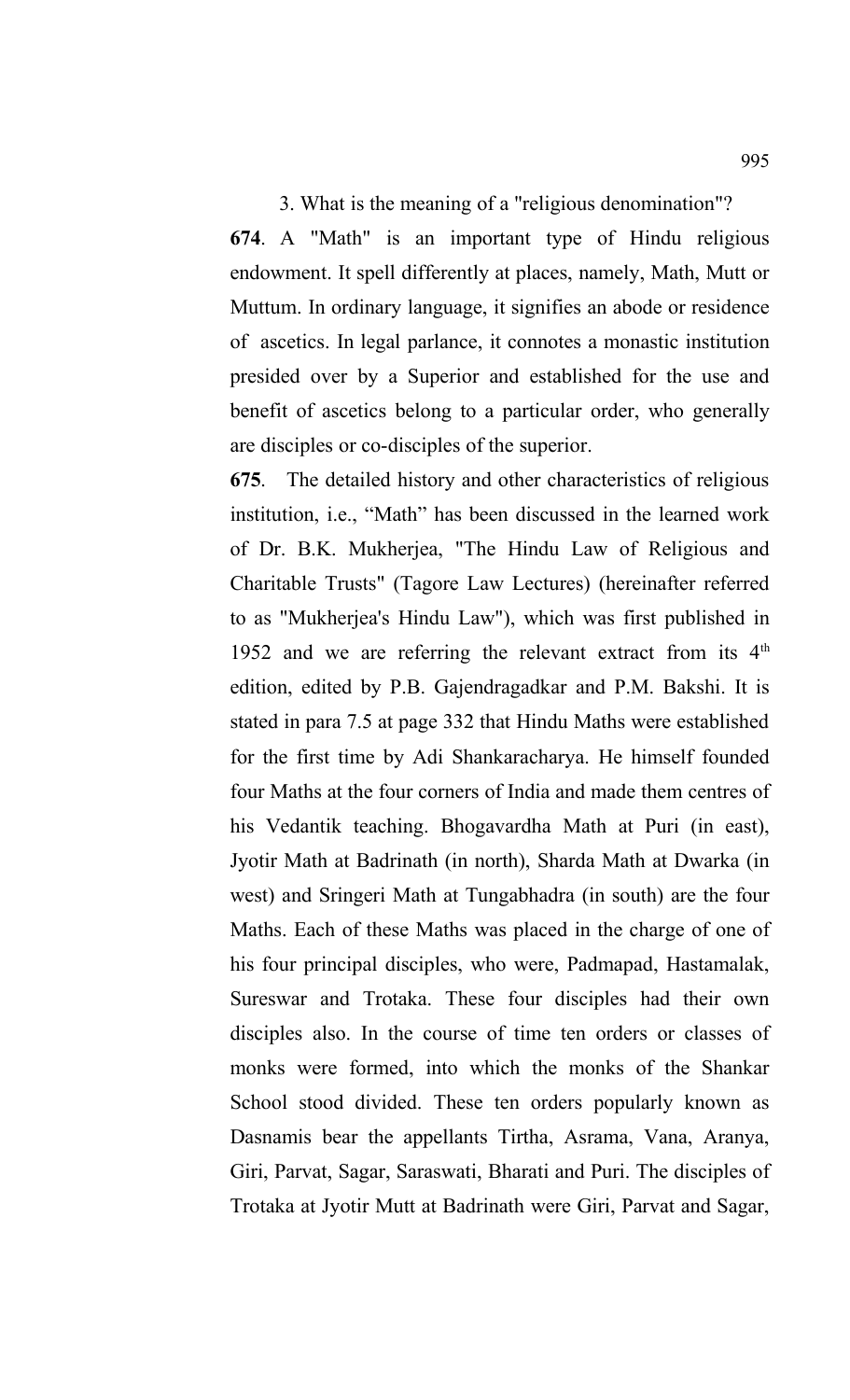while the Sringeri Math claimed as its adherents Saraswati, Bharati and Puri. In addition to the Sannyasis who belong to the fourth stage of life, there were "Naishthik Brahmacharis" or perpetual students attached to all the Maths. This practice started by Adi Shankaracharya was followed by almost all the religious teachers since then.

**676**. First in order of time was Sri Ramanujacharya,who propounded the theory "qualified monism" in opposition to the "pure monism" of Adi Shankaracharya. Shankar's theory was based upon rigorous logic, recognised the Supreme Brahman as the only one and absolute reality. It regarded everything else as phenomenal or illusory. Ramanuj and other Vaishnava teachers who followed him were all philosophical theists. They tried to reconcile their metaphysical doctrines with the yearnings of the human heart which always requires a personal God as the supreme cause of all that exists and an eternal soul which yearns for "an approach to an union with that Being". The followers of Ramanuj are known as "Sri Vaishnavas". The object of their adoration is "Supreme" being in the form of "Vishnu" who is always associated with "Shri" or "Lakshmi". On the model of Dashnami Maths of Shankaracharya, Ramanuj founded a large number of Maths for the purpose of strengthening the doctrine propounded by him.

**677**. Then came Sri Ramanand (born in 1299 A.D.), disciple of Ramanuj. He founded a sect of Vaishnavas known as "Ramats". Ramanand himself is said to have built a Math, for the "ascetics" of his sect, in Benares. The "Ramats" worship one God in the form of Ram.

**678**. The meaning of the word "ascetic" in Oxford English-English-Hindi Dictionary (2008) on page 64 is as under: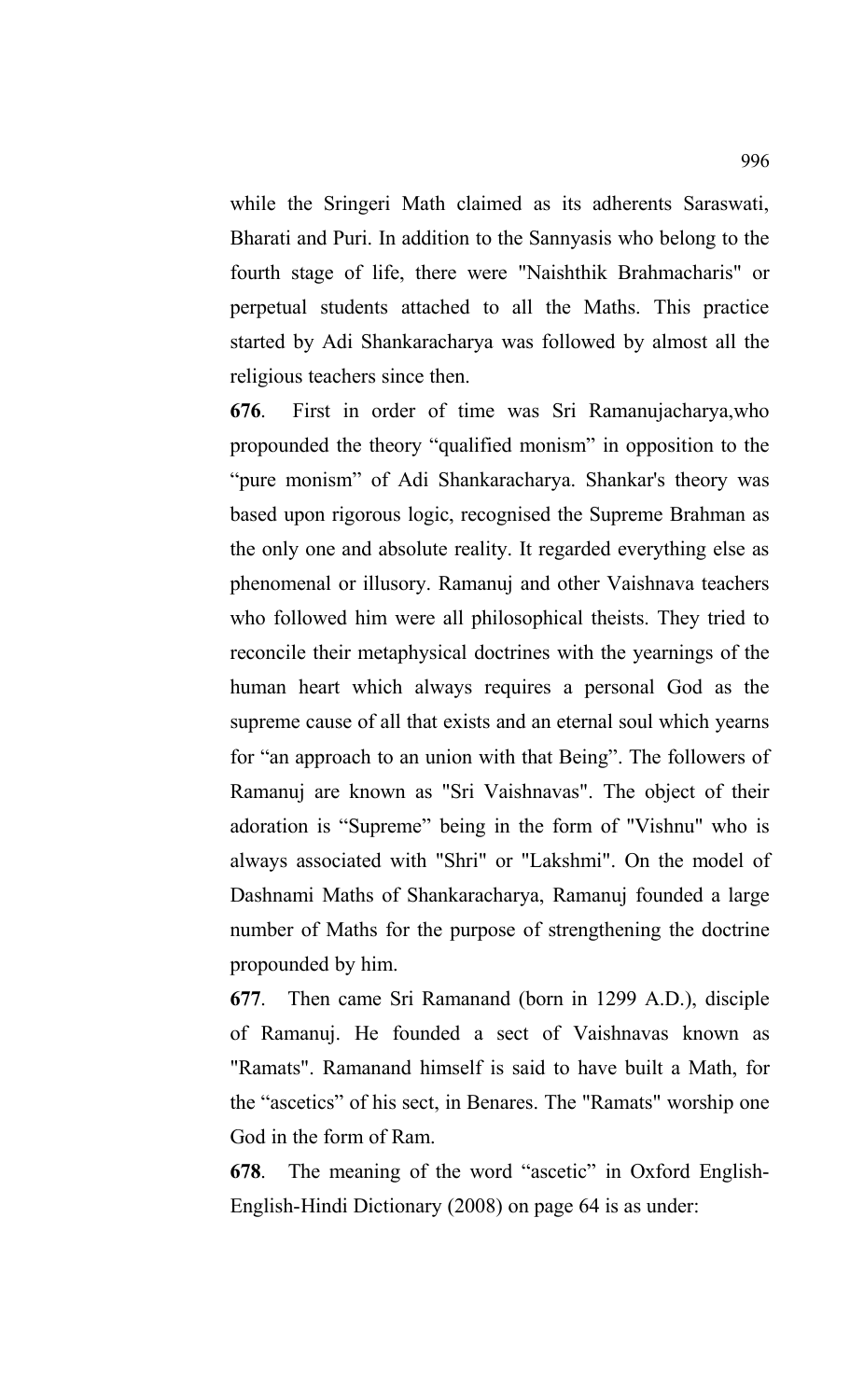*"ascetic not allowing yourself physical pleasures, especially for religious reasons"*

**679**. In New Lexicon Webster's Dictionary of the English Language, Deluxe Encyclopedic Edition, at page 53, the word "ascetic" has been described as under:

*"as.cet.ic 1. adj. practicing self-discipline with a view to spiritual improvement, esp. by learning to do without things good in themselves (e.g. warmth, comfort) frugal, austere (of personal appearance) giving the impression of self-denial, gaunt, spare 2. n. a person who practices asceticism, a person who lives an austere life."*

**680**. Thus ordinarily, an ascetic is one who renounces the world and devotes himself to religion, owns no property, no fixed place of residence and accept such food and lodgings as are provided by pious householders. But if a pious ascetic gathers around him a number of disciples whom he initiates into the mysteries or tenets of his order and such of his disciples intend to become ascetics, renounce all connection with their family including family wealth and completely affiliate themselves with the said spiritual teacher, a spiritual fraternity would eventually grow up. If pious, generous persons endow such a fraternity with property, it naturally vests in the preceptor for the time being and a home is created for the brotherhood, i.e., a Math and that would lead to the constitution and building of a Math. Once the "Math" is established, succession to headship takes place within spiritual family according to the usages that grow up in a particular institution.

**681**. The term "Math" has been described in the Law Lexicon-The Encyclopaedic Law Dictionary by P. Ramanatha Aiyer (1997) at page 1205 as under: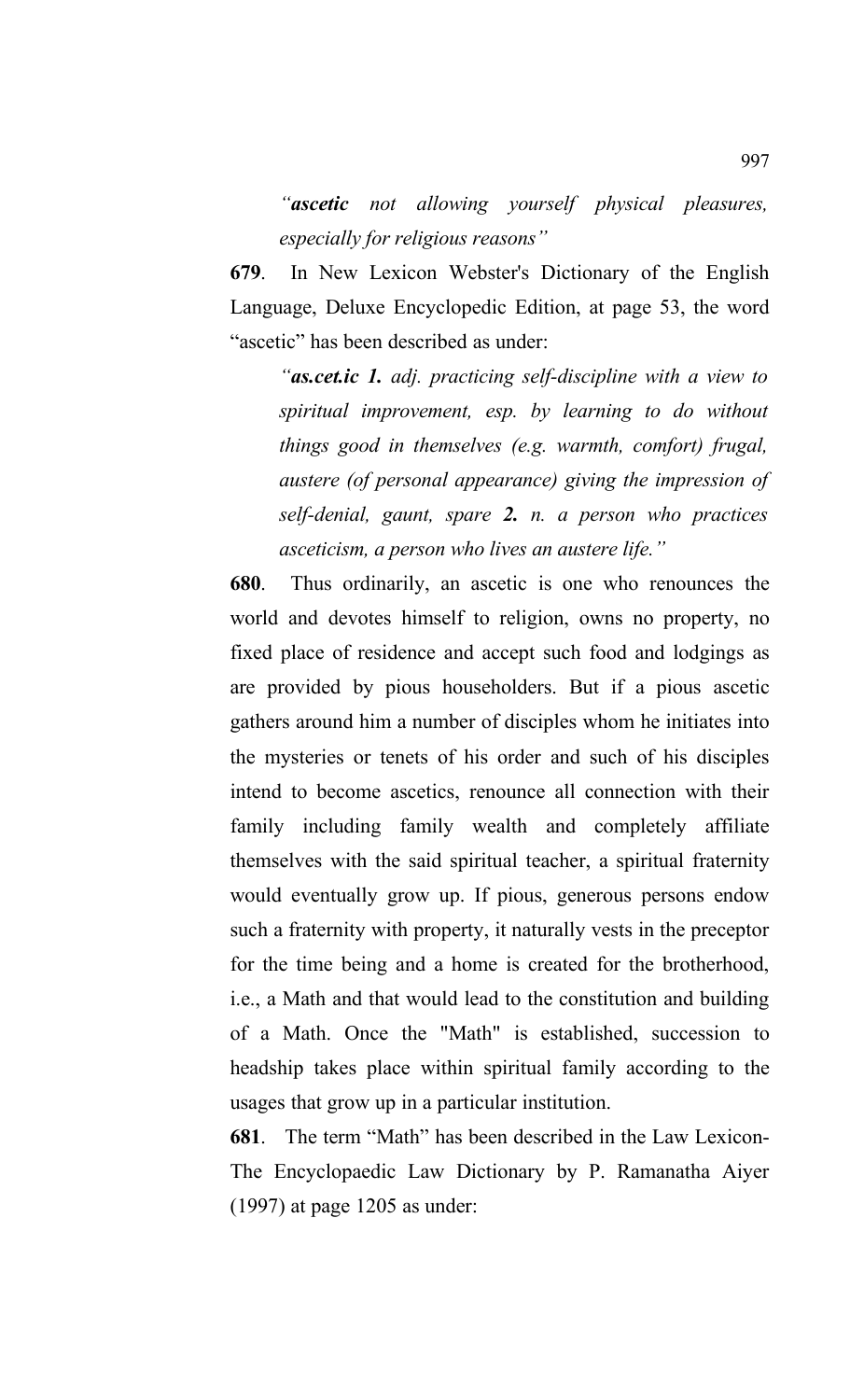*"Math. Although there are some differences between debuttar property and property dedicated to a math, where the math is an idol installed in it, property appertaining to a math, whether dedicated to the idol or not, is not the personal property of the head of the math; and when the holder or Mahant is not only a sanyasi but also a celibate, the property is utterly incapable of passing to natural heirs. The fact that the holder executes a hibanama in which he describes the math as his math carries little weight; the math with the idol cannot be his personal property. The presumption in the case of a mahant who is a sanyasi and a celibate, having no family of his own, and who is free from all worldly attachments, is that the property held or acquired by him is so held or acquired on behalf of the math to which his life is entirely devoted. A presumption of the same kind would arise in respect of the property subsequently acquired by such celibate Mahant. Susil Chandra Sen and another v. Gobind Chandra Das and another, 6 RP 705=150 IC 61=AIR 1934 Pat 431.*

*The term 'Math' is used in the sense either of an institution or of a building. Maths are in the nature of monastic institutions and the term may also be used for the building in which such an institution is housed. Where originally there was a banking or money-lending business which passed from each of its proprietors to his chosen successor, chosen for his business capacity and not for his learning or piety, and there was no religious object behind the business but they called themselves sanyasis and their residence Math it was held that the property acquired by the proprietors could not be claimed to be 'Math' properties as*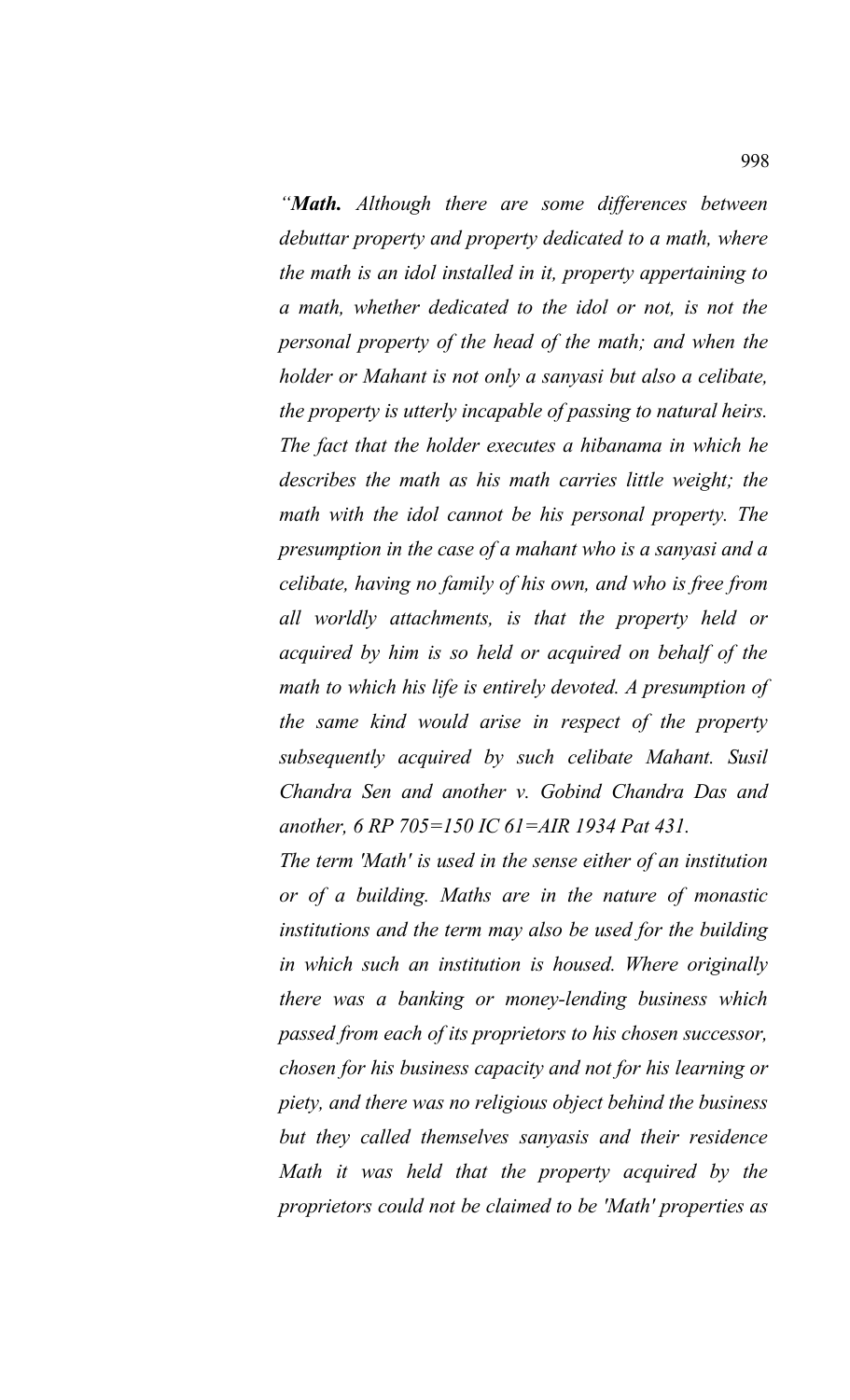*there was no 'Math" in the legal sense of the word. Mayanand Gir v. Parshottamanand Gir, 1943 ALJ 400=1943 OWN (HC) 250.*

*An institution comes within the definition of 'math' if it satisfies three conditions; i) that the institution be for the promotion of the Hindu Religion; ii) that it be presided over by a person whose duty is to engage himself inspiritual service or who exercises or claims to exercise spiritual headship over a body of disciples; and iii) that the office of such person devolves in accordance with the directions of the founder of the institution or is regulated?, by usage, Srinivas Das v. Surjanarayan, AIR 1967 SC 256, 259. [Orissa Hindu Religious Endowments Act (4 of 1939), Sec. 6(7)]"*

**682**. In **Sammantha Pandara Vs. Sellappa Chetti ILR 2 (1878-81) Madras 175** Madras High Court discusses the origin of 'Math' as under:

*"The origin of mattams is ordinarily as follows : A preceptor of religious doctrine gathers around him a number of disciples whom he initiates into the particular mysteries of the order, and instructs in its religious tenets. Such of these disciples as intend to become religious teachers, renounce their connection with their family and all claims to the family wealth, and, as it were, affiliate themselves to the spiritual teacher whose, school they have entered. Pious persons endow the schools with property which is vested in the preceptor for the time being, and a home for the school is erected and a mattam constituted. The property of the mattam does not descend to the disciples or elders in common; the preceptor, the head of*